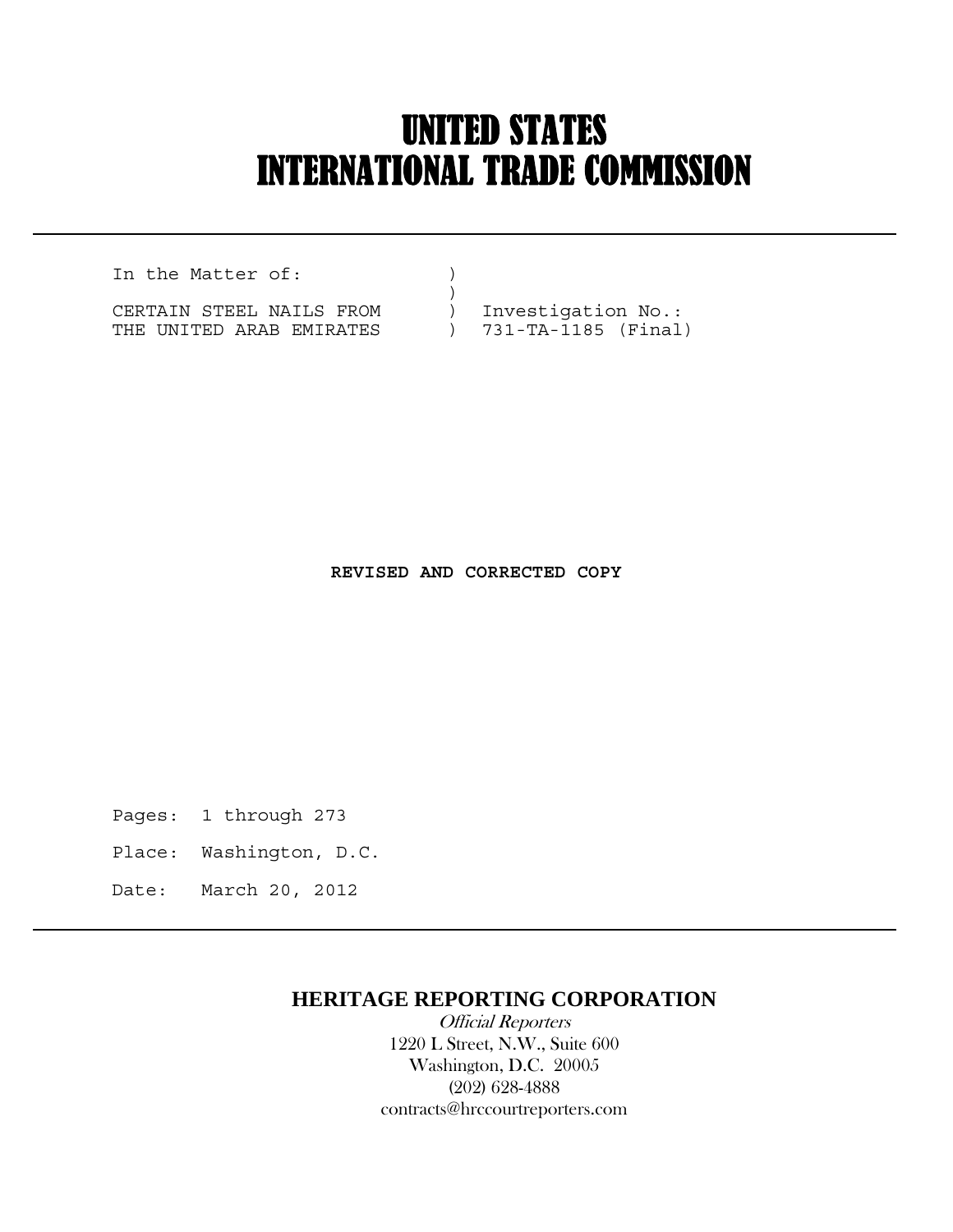## THE UNITED STATES INTERNATIONAL TRADE COMMISSION

| In the Matter of:        |                       |
|--------------------------|-----------------------|
|                          |                       |
| CERTAIN STEEL NAILS FROM | ) Investigation No.:  |
| THE UNITED ARAB EMIRATES | ) 731-TA-1185 (Final) |

 Tuesday, March 20, 2012

 Room 101 Main Hearing Room International Trade Commission 500 E Street, S.W. Washington, D.C.

The hearing commenced, pursuant to notice, at

9:32 a.m., before the Commissioners of the United States International Trade Commission, the Honorable Deanna Tanner Okun, Chairman, presiding.

APPEARANCES:

On behalf of the International Trade Commission:

Commissioners:

 CHAIRMAN DEANNA TANNER OKUN VICE CHAIRMAN IRVING A. WILLIAMSON COMMISSIONER DANIEL R. PEARSON COMMISSIONER SHARA L. ARANOFF COMMISSIONER DEAN A. PINKERT COMMISSIONER DAVID S. JOHANSON

 Staff: BILL BISHOP, Hearings and Meetings Coordinator SHARON BELLAMY, Hearings and Meetings Assistant FRED RUGGLES, Investigator GERALD HOUCK, International Trade Analyst JEFFREY CLARK, Economist MARY KLIR, Accountant/Auditor GEOFFREY CARLSON, Attorney DOUGLAS CORKRAN, Supervisory Investigator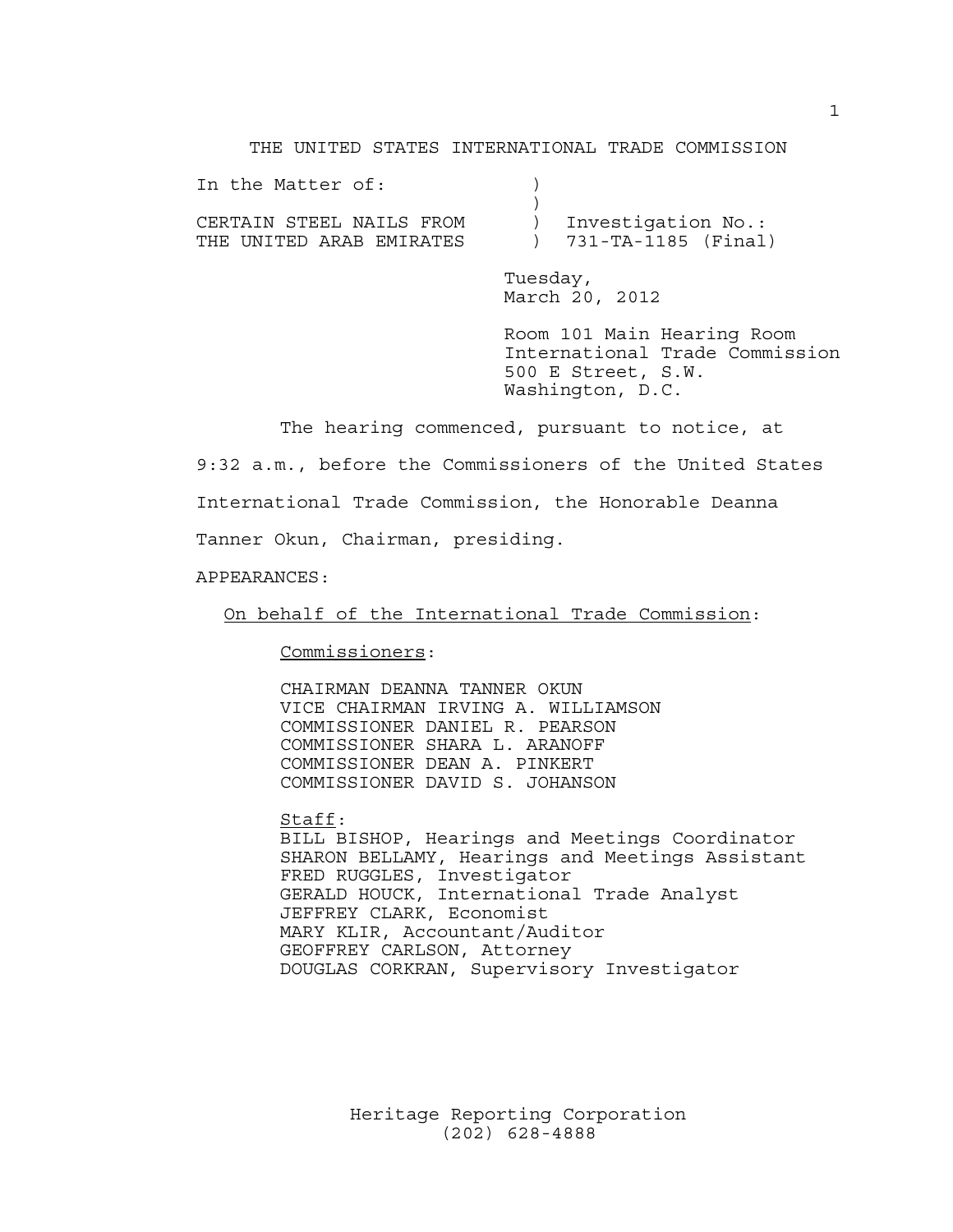APPEARANCES: (Cont'd.)

In Support of the Imposition of Antidumping Duty Order:

On behalf of Mid Continent Nail Corporation:

 DAVID W. LIBLA, President, Mid Continent Nail Corporation

 GEORGE J. SKARICH, Executive Vice President of Sales, Mid Continent Nail Corporation

 BRUCE YOST, Director of Global Procurement, Tree Island Wire USA, Inc.

> ADAM H. GORDON, Esquire ROBERT E. DeFRANCESCO, Esquire LAURA A. EL-SABAAWI, Esquire Wiley Rein LLP 1776 K Street, N.W. Washington, D.C. 20006 (202) 719-7544/7473/7042

In Opposition to the Imposition of Antidumping Duty Order:

 On behalf of Dubai Wire FZE, Itochu Building Products  $Co.$ , Inc.:

 RUPAK VED, President, Dubai Wire FZE MONA ZINMAN, President, Itochu Building Products Co., Inc.; and Co-CEO, Prime Source Building Products, Inc.

> NED H. MARSHAK, Esquire BRANDON M. PETELIN, Esquire Grunfeld Desiderio, Lebowitz, Silverman & Klestadt LLP 399 Park Avenue, 25th Floor New York, New York 10022-4877

On behalf of Precision Fasteners LLC:

 PETER J. FISCHER, President, Continental Materials, Inc.

 AARON JOSEPH LEFFLER, Vice President, Sales and Marketing, Hitachi Power Tools

 MICHAEL JAMES DOODY, Executive Vice President of Operations, Carlson Systems Holdings Inc.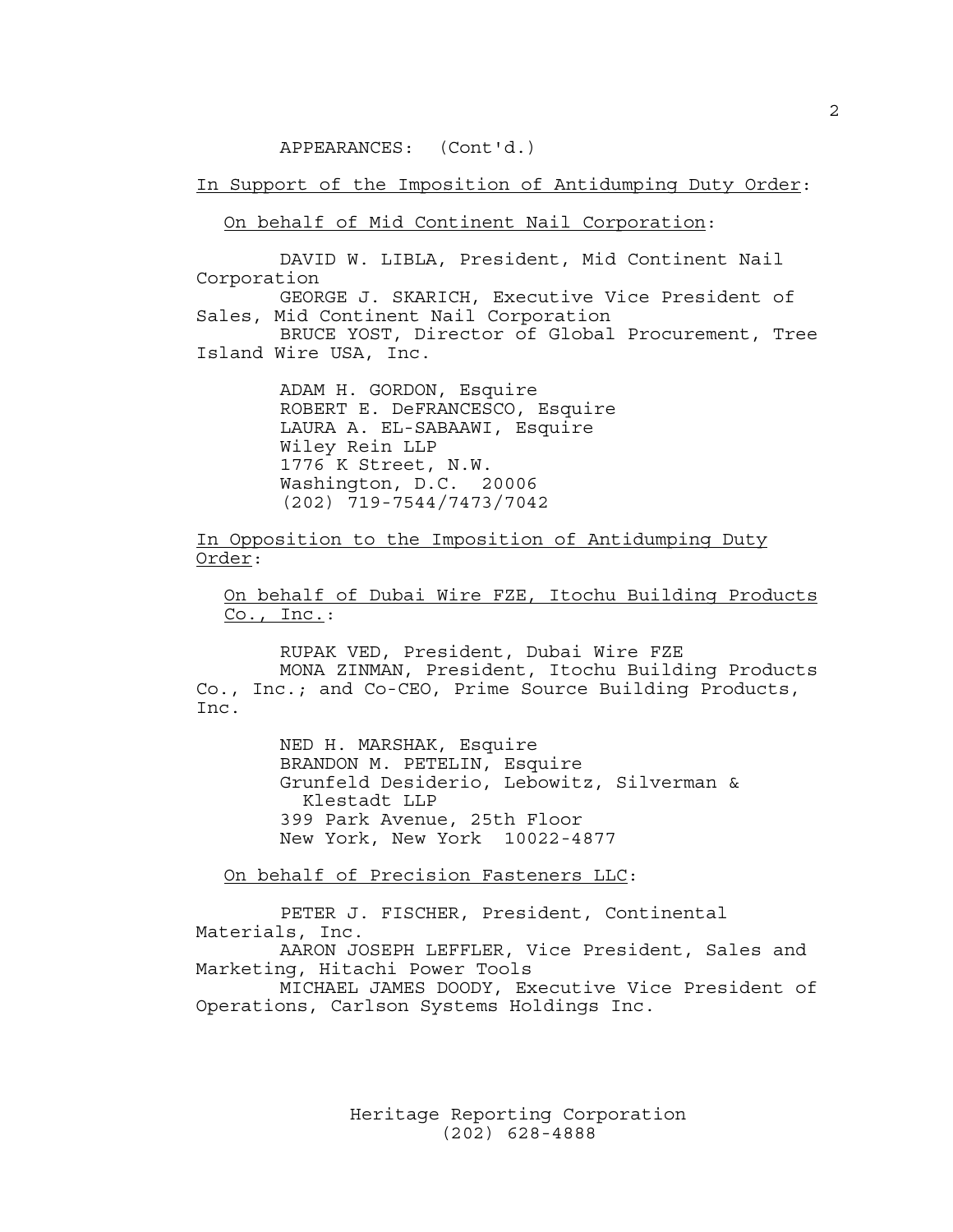APPEARANCES: (Cont'd.)

In Opposition to the imposition of Antidumping duty Order (continued):

On behalf of Precision Fasteners LLC (continued):

 MICHAEL P. HOUSE, Esquire SABAHAT CHAUDHARY, Esquire Perkins Coie 700 Thirteenth Street, N.W. Washington, D.C. 20005-3960 (202) 654-6288/628-6600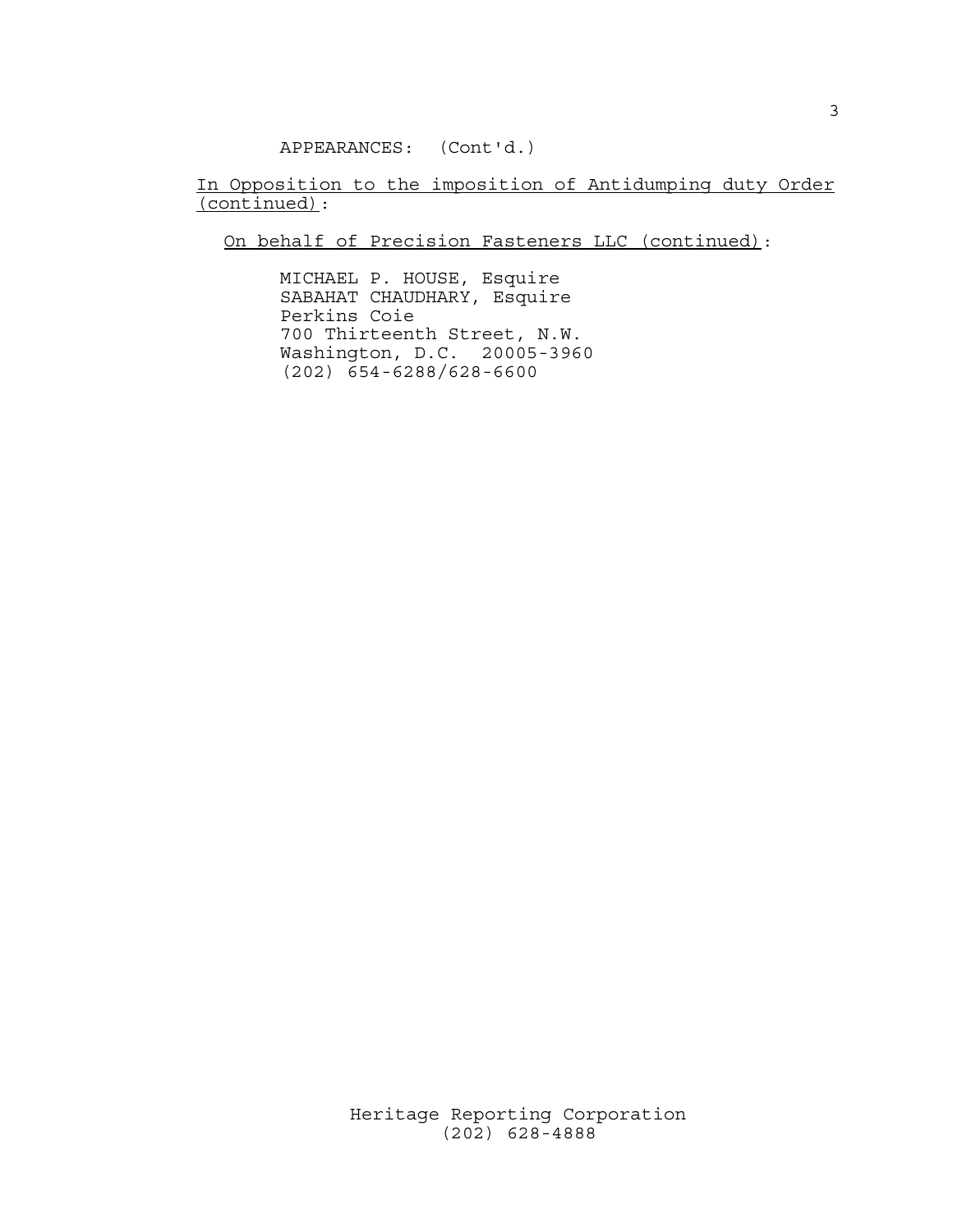## I N D E X

| OPENING STATEMENT OF ADAM H. GORDON<br>Wiley Rein LLP                                                                        | 6   |
|------------------------------------------------------------------------------------------------------------------------------|-----|
| OPENING STATEMENT OF NED H. MARSHAK<br>Grunfeld, Desiderio, Lebowitz, Silverman &<br>Klestadt LLP                            | 10  |
| TESTIMONY OF DAVID W. LIBLA, President<br>Mid Continent Nail Corporation                                                     | 16  |
| TESTIMONY OF BRUCE YOST, Director of Global<br>Procurement<br>Tree Island Wire USA, Inc.                                     | 23  |
| TESTIMONY OF GEORGE J. SKARICH, Executive Vice<br>President of Sales<br>Mid Continent Nail Corporation                       | 29  |
| TESTIMONY OF MONA ZINMAN, President<br>Itochu Building Products Co., Inc, and Co-CEO<br>Prime Source Building Products, Inc. | 129 |
| TESTIMONY OF AARON JOSEPH LEFFLER, Vice President,<br>Sales and Marketing<br>Hitachi Power Tools                             | 147 |
| TESTIMONY OF MICHAEL JAMES DOODY, Executive Vice<br>President of Operations<br>Carlson Systems Holdings, Inc.                | 152 |
| TESTIMONY OF PETER J. FISCHER, President<br>Continental Materials, Inc.                                                      | 156 |
| TESTIMONY OF RUPAK VED, President<br>Dubai Wire FZE                                                                          | 161 |
| CLOSING STATEMENT OF ADAM H. GORDON<br>Wiley Rein LLP                                                                        | 260 |
| CLOSING STATEMENT OF MICHAEL P. HOUSE<br>Perkins Coie                                                                        | 265 |

 Heritage Reporting Corporation (202) 628-4888

4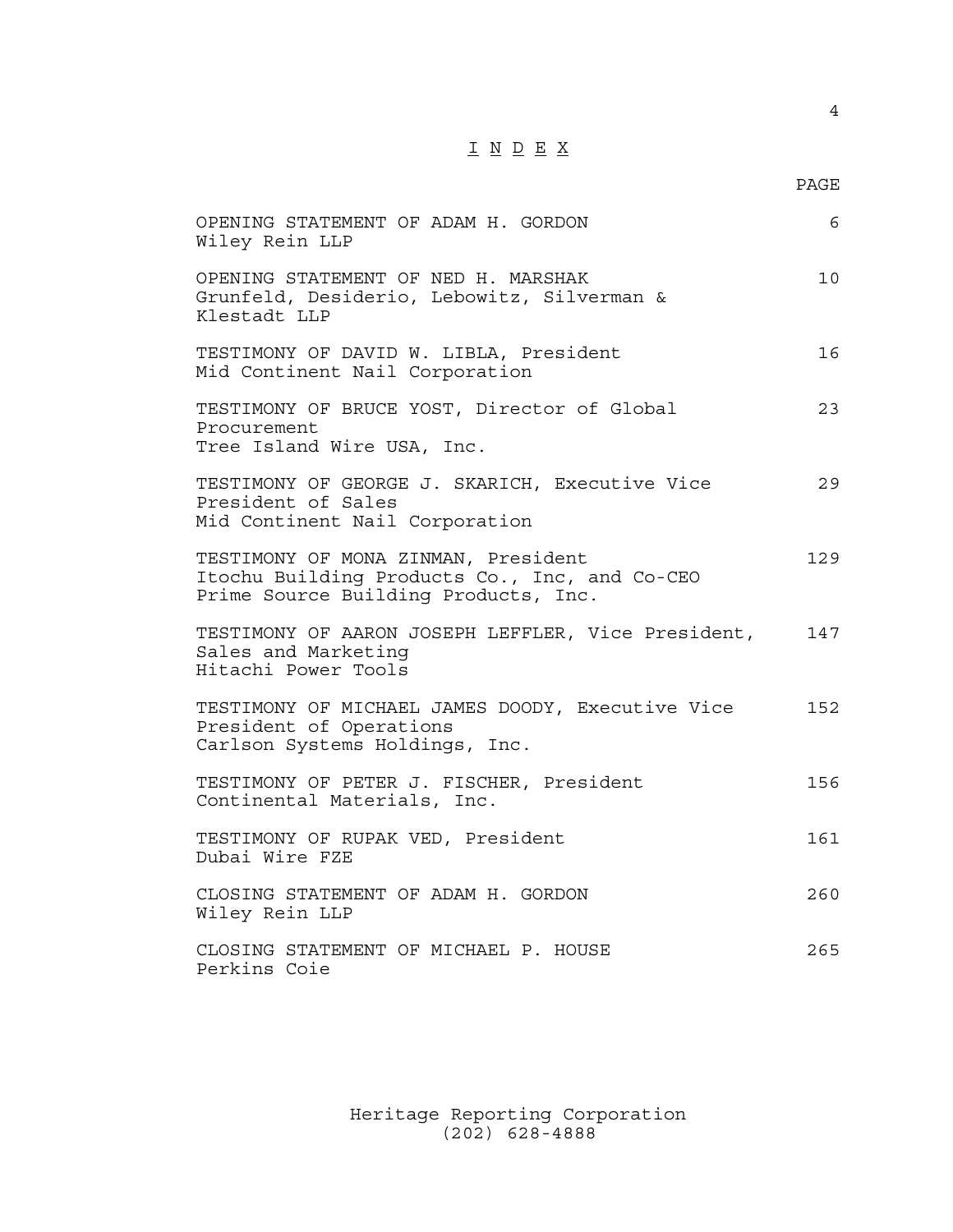1 P R O C E E D I N G S 2 (9:32 a.m.) 3 CHAIRMAN OKUN: On behalf of the U.S. 4 International Trade Commission I welcome you to this 5 hearing on Investigation No. 731-TA-1185, Final, 6 involving Certain Steel Nails from the United Arab 7 Emirates. The purpose of this investigation is to 8 determine whether an industry in the United States is 9 materially injured or threatened with material injury 10 or the establishment of an industry in the United 11 States is materially retarded by reason of less than 12 fair value imports of certain steel nails from the 13 United Arab Emirates.

14 Schedules setting forth the presentation of 15 this hearing, notices of investigation, and transcript 16 order forms are available at the public distribution 17 table. All prepared testimony should be given to the 18 secretary. Please do not place testimony directly on 19 the public distribution table. All witnesses must be 20 sworn in by the secretary before presenting testimony. 21 I understand that the parties are aware of

22 the time allocations. Any questions regarding the 23 time allocations should be directed to the secretary. 24 Speakers are reminded not to refer in their remarks 25 or answers to questions to business proprietary

> Heritage Reporting Corporation (202) 628-4888

5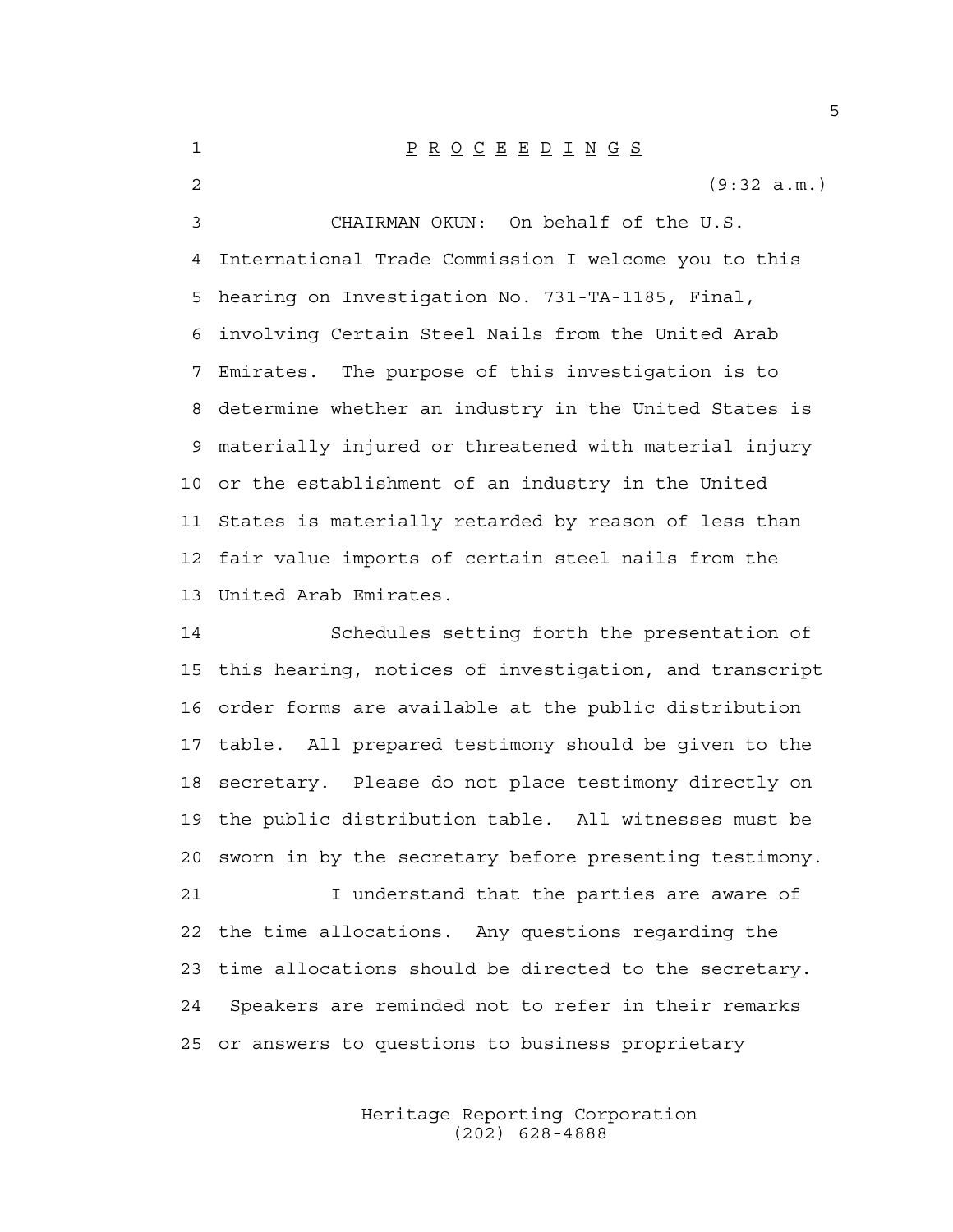1 information. Please speak clearly into the

2 microphones and state your name for the record for the 3 benefit of the court reporter.

4 If you'll be submitting documents that 5 contain information you wish classified as business 6 confidential, your request should comply with 7 Commission Rule 201.6.

8 Mr. Secretary, are there any preliminary 9 matters?

10 MR. BISHOP: No, Madame Chairman.

11 CHAIRMAN OKUN: Very well. Let us proceed 12 with our opening statements.

13 MR. BISHOP: Opening remarks on behalf of 14 Petitioner will be by Adam H. Gordon, Wiley Rein. 15 CHAIRMAN OKUN: Good morning and welcome. 16 MR. GORDON: Thank you very much. Good 17 morning, Chairman Okun, Vice Chairman Williamson, 18 members of the Commission, and Commission staff. I'm 19 Adam Gordon from Wiley Rein LLP. We are appearing 20 before you this morning on behalf of Mid Continent 21 Nail Corporation, the Petitioner in this case.

22 As you know, this industry was here just 23 four short years ago at the end of an earlier 24 investigation involving steel nails from China and the 25 UAE. In that case, the Commission unanimously found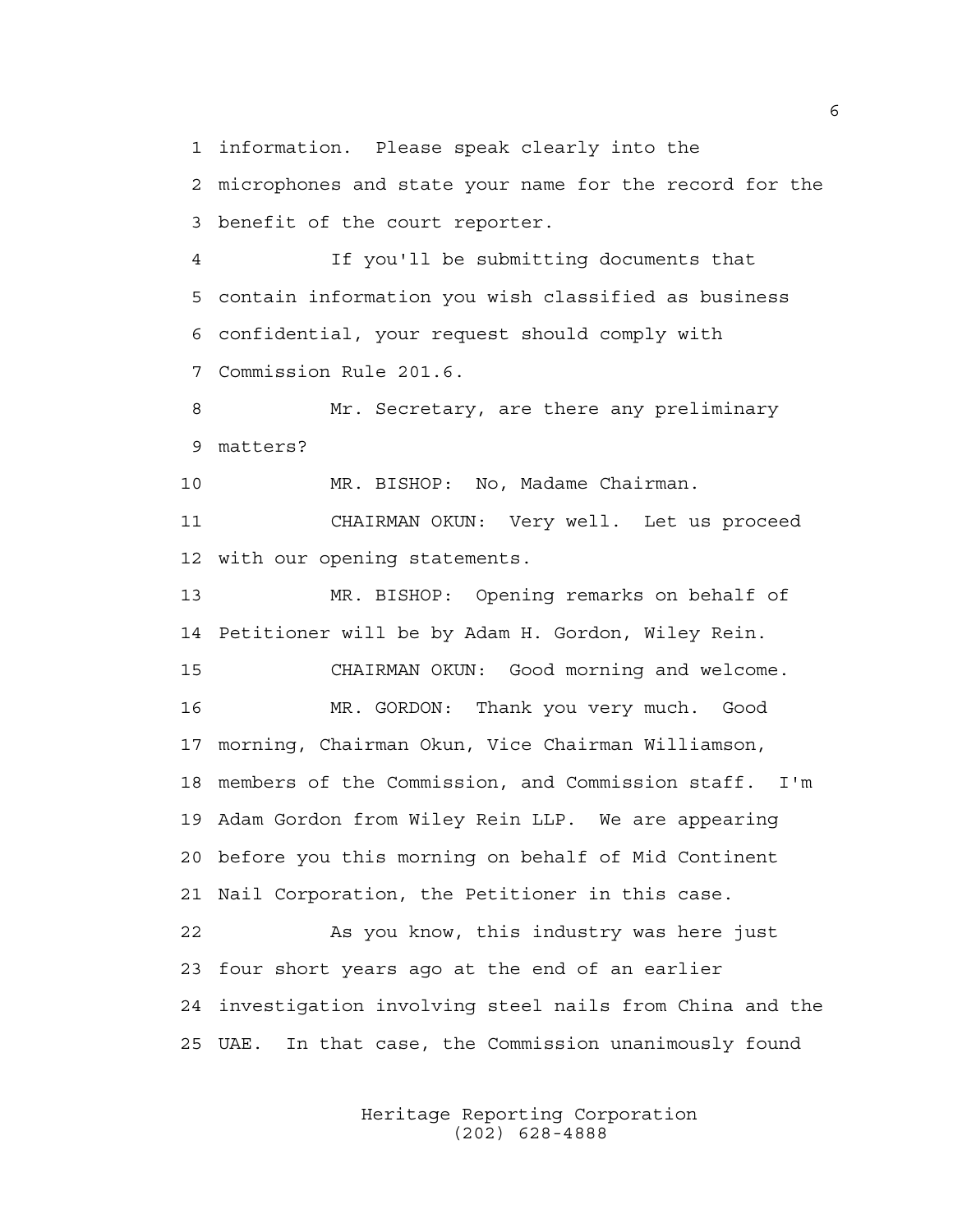1 that Chinese imports were a source of present material 2 injury to the U.S. industry after the Commerce 3 Department found that Chinese imports were dumped, but 4 that imports from the UAE, from Dubai Wire, the only 5 UAE producer at that time, were not being dumped.

6 During that case, and after the dumping 7 order on Chinese imports went into effect in August of 8 2008, the U.S. industry experienced some temporary 9 relief. The market firmed, and prices increased 10 despite significant declines in overall demand. 11 However, large U.S. distributors and importers, who 12 had been buying dumped nails from China, went looking 13 for another source of dumped nails, and the UAE 14 industry obligingly, essentially doubled its capacity 15 in the space of a few short months, as one and then 16 two new producers were created and came online.

17 From 2008 through 2011, imports from the UAE 18 skyrocketed, jumping 130 percent in volume in absolute 19 terms. U.S. distributors and importers used very 20 aggressive underselling to take market share from both 21 the domestic industry and from nonsubject imports. 22 One truly striking feature of this investigation is 23 the way UAE imports surged at a time when all demand 24 drivers were collapsing during the collapse of the 25 housing market and the global economic crisis and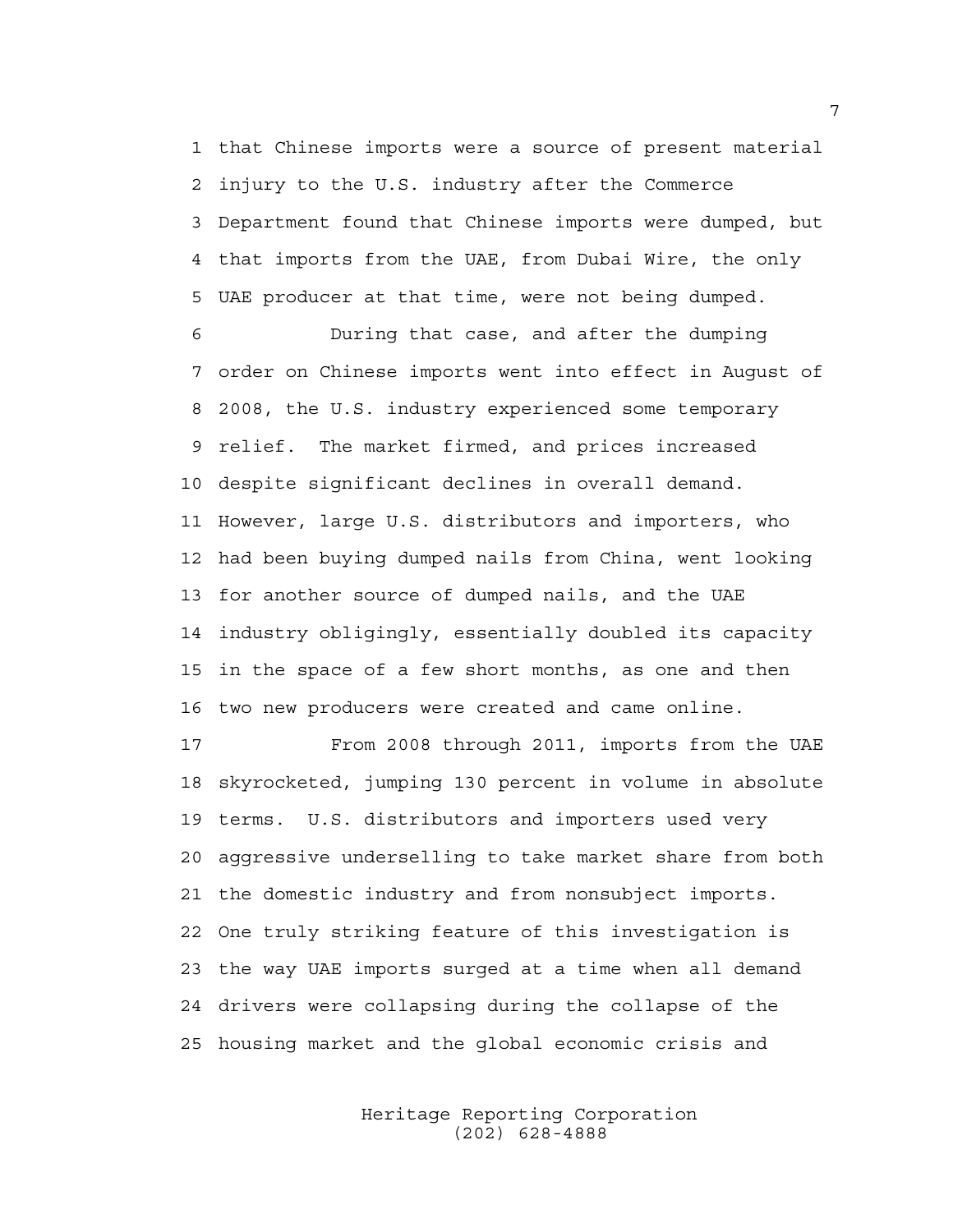1 recession.

2 U.S. producers and nonsubject imports 3 followed demand down, but UAE imports behaved as 4 though the market were robust and expanding. This 5 behavior stands in stark contrast to Dubai Wire's own 6 sworn testimony during the 2008 final investigation, 7 when the company's president testified in this very 8 hearing room that nails from the UAE followed demand 9 to the U.S. market and in fact described his company 10 as being, quote unquote, "very sensible" in the 11 downward market.

12 During the period, when demand began to 13 recover, the UAE producers kept pushing into the U.S. 14 market and prevented the domestic industry from taking 15 advantage of the increase in demand. Over the period, 16 UAE producers used low prices and significant 17 underselling to take market share with predictable 18 results.

19 From 2009 to 2011, the U.S. industry lost no 20 fewer than six or seven producers as companies 21 consolidated, shut down entirely, or moved operations 22 overseas. Other producers have been acquired in order 23 to survive. The industry lost substantial capacity, 24 saw its profitability decline even further, lost 25 hundreds of jobs, and saw wages decrease for the jobs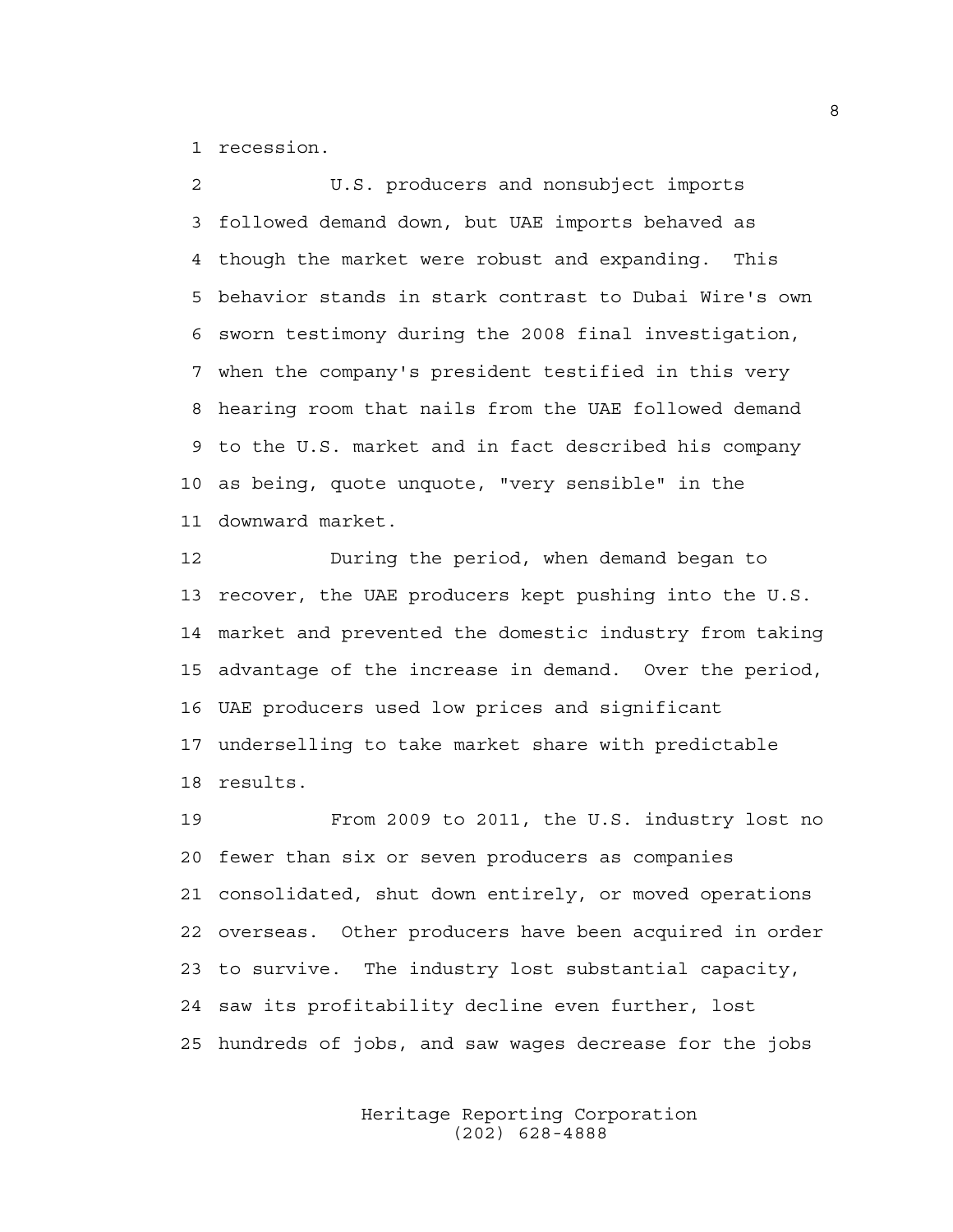1 that were left.

2 The lost sales and revenue that have been 3 documented in this case are very significant. Rather 4 than realize continued benefits from the dumping order 5 on China, the industry has been forced to contend with 6 a market in which dumped imports from the UAE have 7 caused a new injury. The Respondents would like the 8 Commission to conclude that all things considered, the 9 U.S. industry, quote unquote, "is performing 10 remarkably well," and is, quote, "in robust health." 11 I respectfully submit that the companies 12 that have closed and the workers that have lost their 13 jobs, and whose data are not part of this record, 14 would strongly disagree with those characterizations, 15 and in fact the data that have been collected by the 16 Commission in this final phase and in the prelim phase 17 tell a completely different story. 18 At the end of today's hearing, I am sure

19 that you will have heard vastly differing testimony 20 from the domestic industry and from the Respondents 21 and their witnesses. We respectfully submit that the 22 record, however, speaks for itself and is wholly 23 consistent and even stronger than the data gathered in 24 the preliminary investigation, and supports a 25 determination that this industry has been materially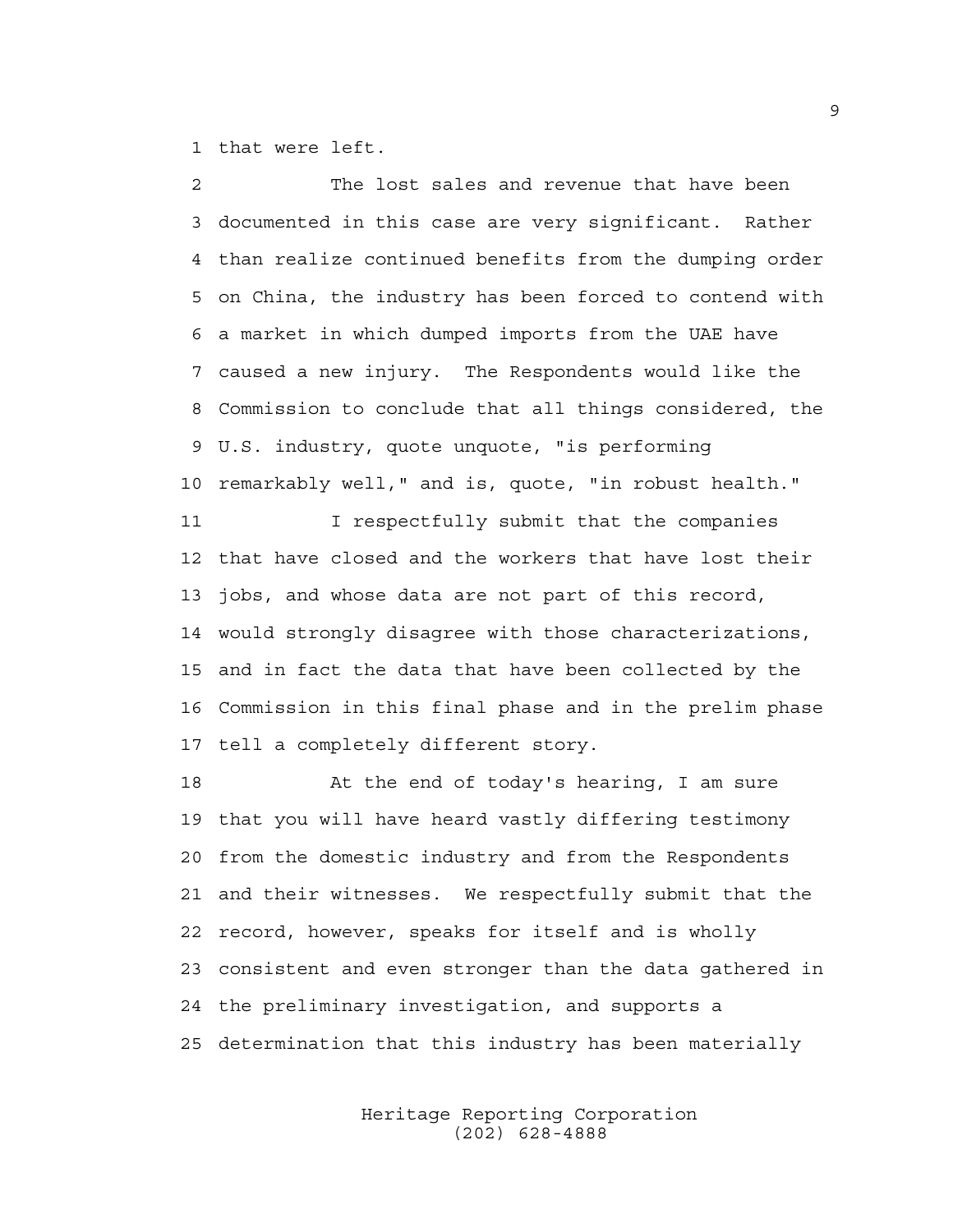1 injured by reason of imports from the UAE and is 2 vulnerable and threatened with additional injury if 3 relief is not granted. Thank you.

4 CHAIRMAN OKUN: Thank you.

5 MR. BISHOP: Opening remarks on behalf of 6 Respondents will be my Ned H. Marshak, Grunfeld, 7 Desiderio, Lebowitz, Silverman, and Klestadt.

8 CHAIRMAN OKUN: Welcome. Make sure your 9 microphone is on.

10 MR. MARSHAK: Good morning again. I'm Ned 11 Marshak of Grunfeld Desiderio. I appear today with 12 Brandon Petelin of our firm on behalf of Dubai Wire 13 FTZ, the largest of two UAE exporters of nails to the 14 United States, and Itochu Building Products, which is 15 responsible for importing virtually all Dubai wire 16 nails, as well as nails from other mills around the 17 world.

18 In my opening statement, I will be speaking 19 on behalf of my clients as well as Precision 20 Fasteners, the other UAE exporter and its customers. 21 Unless the Commission or its staff has any lawyer-type 22 questions, you won't be hearing from me again today. 23 Mike House of Perkins Coie, counsel for Precision, 24 will present our closing statement, and our testimony 25 will consist entirely of statements from members of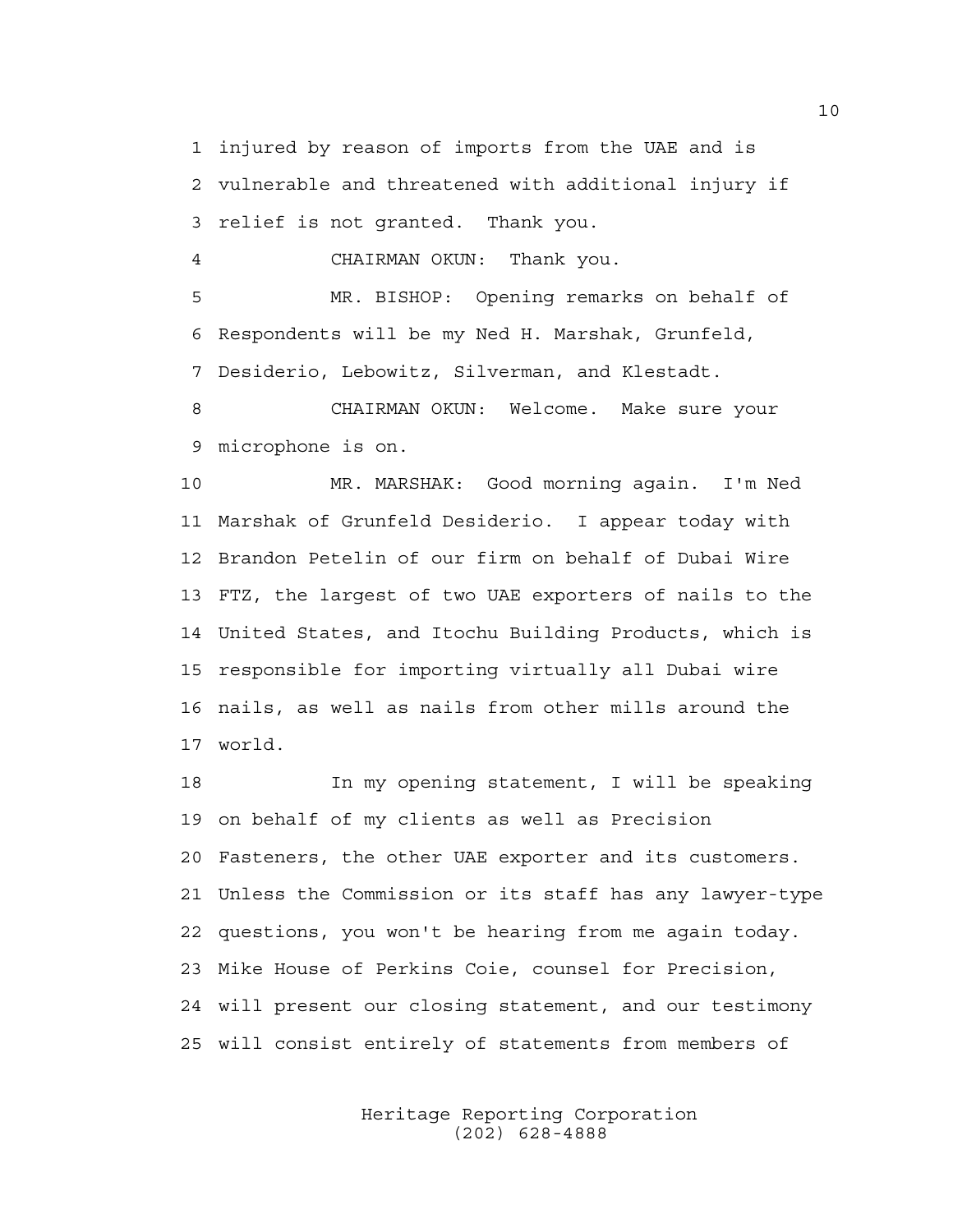1 the nails industry, Rupak Ved, owner of Dubai Wire, 2 and four customers, both large and small, accounting 3 for the vast, vast majority of UAE exports.

4 This is what we had hoped for. Lawyers and 5 accountants could take these cases only so far. 6 Lawyers talk too much. Numbers are important, but can 7 be very important. In contrast, industry witnesses 8 like Mr. Ved, who has traveled halfway around the 9 world to be here today, and Mona Zinman, who has been 10 in the nails business all her life, know how to make 11 nails and sell nails, and will be able to answer your 12 questions as to what is really going on in this 13 industry without being filtered by their hired guns.

14 But I'll try to very briefly set the table. 15 Did imports of nails from the UAE increase in 2009 16 and 2010, both absolutely and as a share of domestic 17 consumption? Yes, they did. Did this increase take 18 place during the great recession, in which the U.S. 19 housing market has spiraled downward in the worst 20 crisis since the Depression? Yes, it did.

21 These were the reasons why Mid Continent 22 brought this case. And you'd think that given these 23 facts, we'd lie down and give up, concede the domestic 24 nails industry is injured and needs help. But the 25 industry witnesses and the companies they represent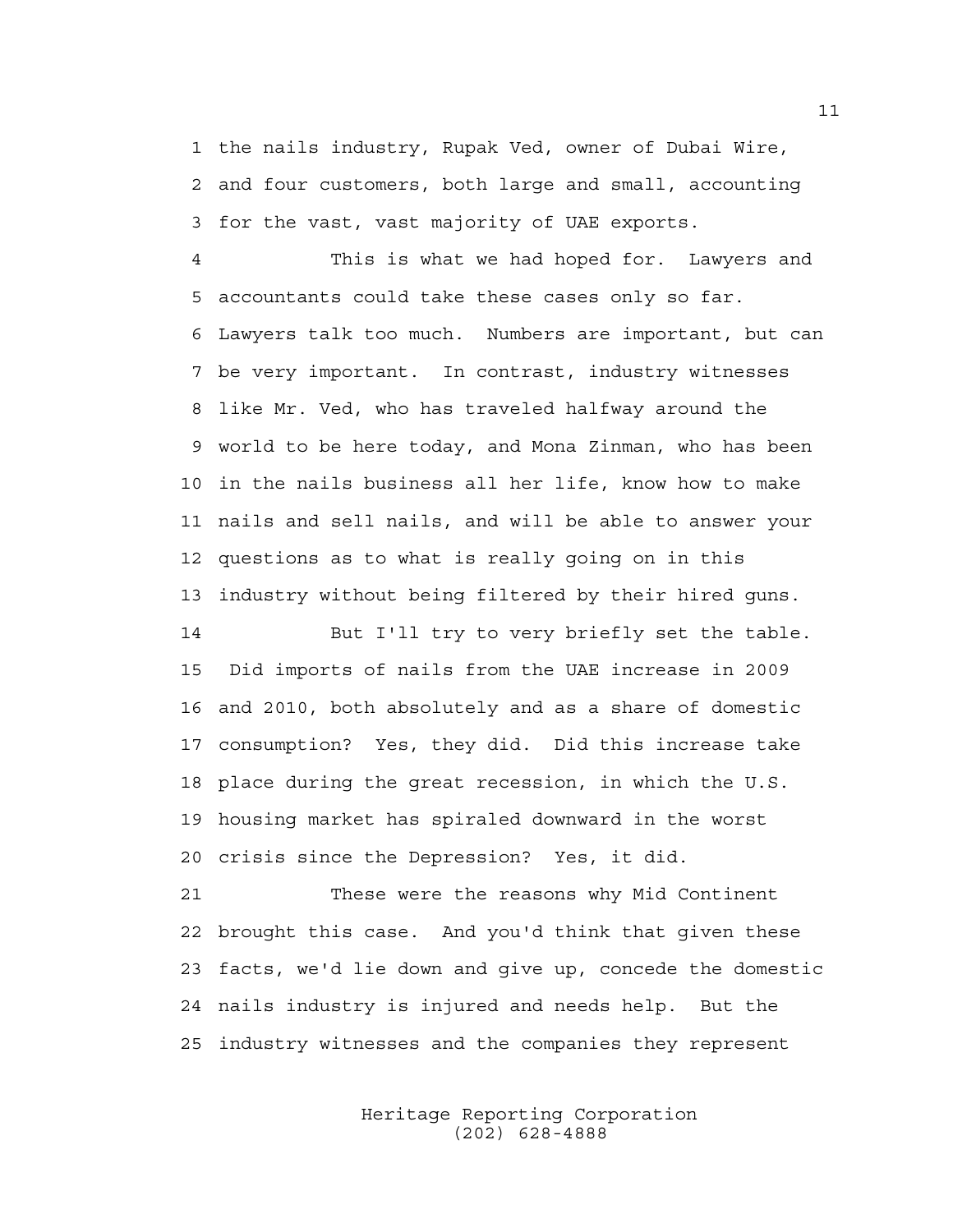1 did not give up. They worked hard to succeed in the 2 marketplace, and we believe that they will succeed 3 before the ITC because the gross numbers don't come 4 close to telling the actual stories to conditions of 5 competition in the nail industry. And the reasons why 6 this industry is as healthy in 2012 as it has been for 7 many years and promises to be even stronger in the 8 future: first, UAE nail mills did not push massive 9 volumes of subject nails into the United States. 10 Rather, exports increased because one customer, Itochu 11 Building Products, which sells its nails to its sister 12 corporation, Prime Source, decided to distribute nails 13 made by Dubai Wire in the UAE, and a second customer, 14 Hitachi, merely stayed the course.

15 Second, Itochu did not choose Dubai Wire 16 because of price. Rather, it needed a new source of 17 supply because of the uncertainty surrounding 18 shipments from China. It chose Dubai Wire because 19 Dubai Wire has the ability to produce over 1,000 SKUs, 20 fill complex orders of multiple SKUs, ship anywhere in 21 the USA, reliability, quality, reputation, not price. 22 As a matter of fact, Dubai Wire is not a low-cost 23 vendor, and neither is Precision.

24 Third, Itochu's market leadership is not 25 based on price. Rather, it reflects its ability to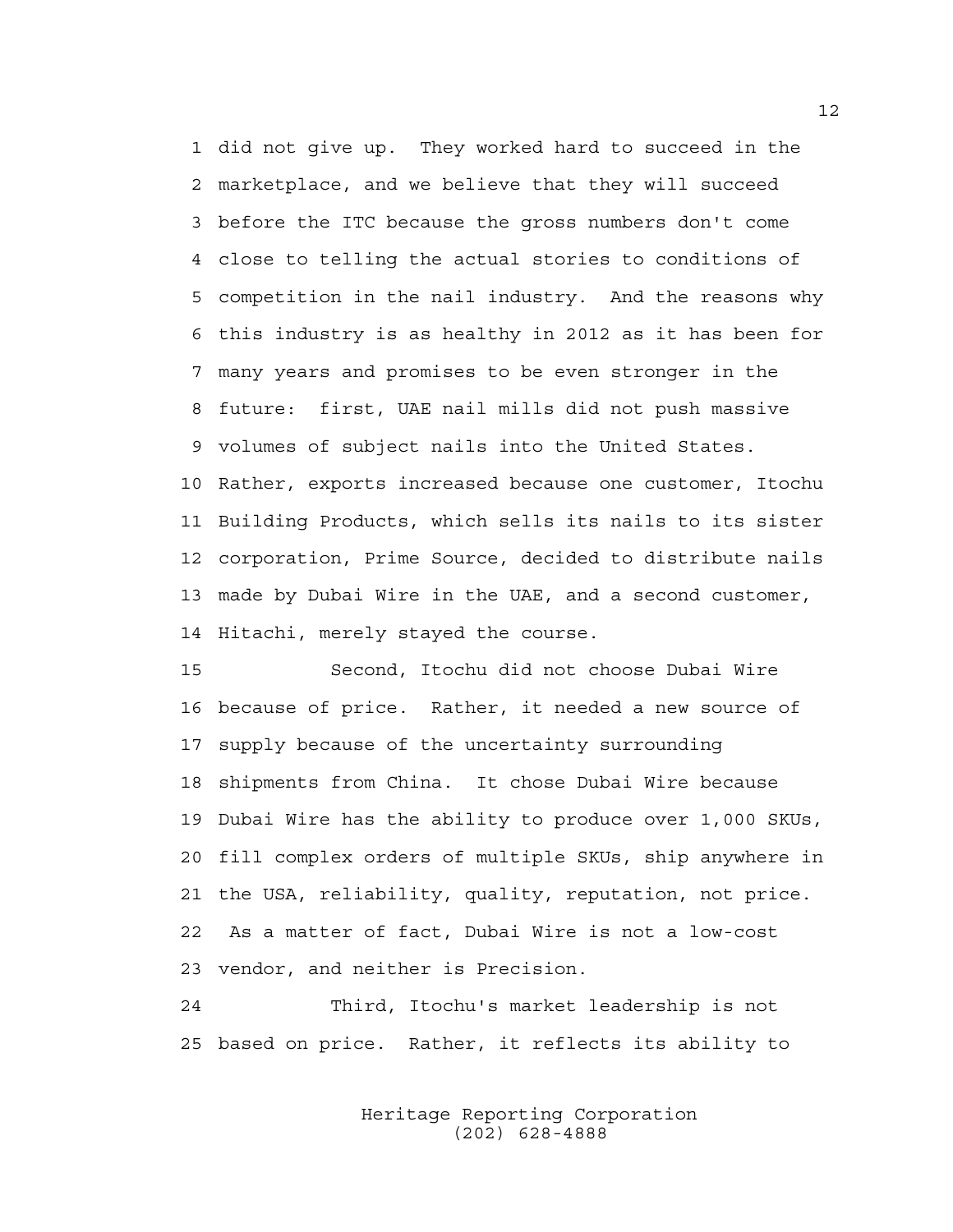1 service Home Depot and Lowe's, national mass

2 merchandisers, with 3,700 stores, who demand just-in-3 time delivery throughout the United States.

4 Finally, and most recently, Mr. Ved decided 5 to move his nail-making machines to the United States 6 before this case was filed, and he is here to stay. 7 If you agree with us and vote no injury, Mr. Ved is 8 likely -- I'm going to quote from Petitioner's brief 9 " -- to simply turn these machines off or ship them 10 back to the UAE to continue production there," closed 11 quote, as the new owners of Mid Con are likely to give 12 that company back to the Libla family, without 13 receiving a penny in return.

14 These events will not take place. And why 15 should they? The U.S. nails industry has survived the 16 great recession and the end of the housing bubble. It 17 is in much better financial condition in 2012 than it 18 was in 2009, the beginning of the POI. It has not 19 suffered any new injury by reason of UAE imports. And 20 remember, lingering injury from the past case doesn't 21 count. And this industry is ready to take off.

22 The alleged villains in this case, Dubai 23 Wire and Itochu, are now producing nails in Dallas, 24 Texas. And the Libla family has sold its business to 25 a large and wealthy Mexican-owned producer of wire.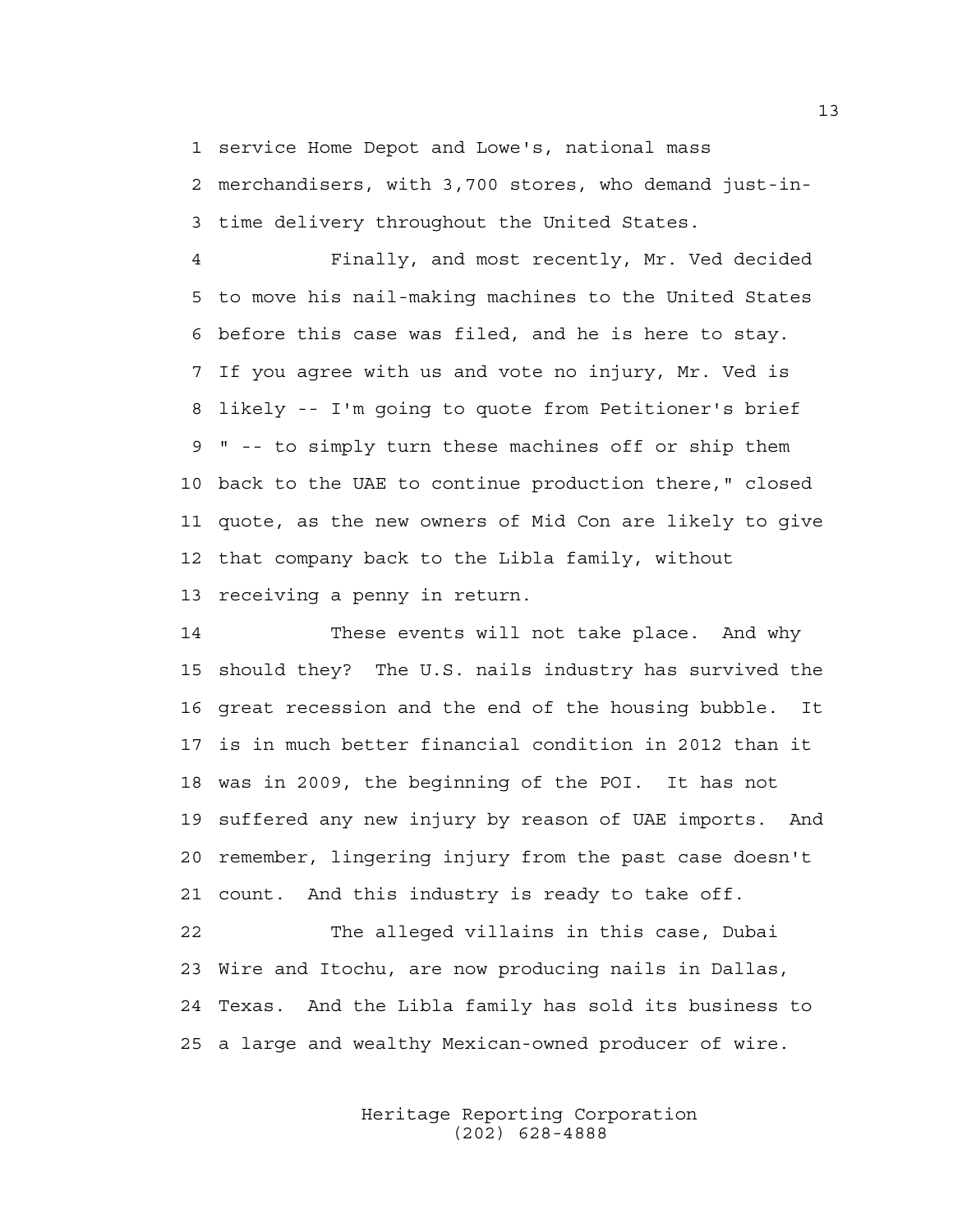1 These are positive developments. The future is

2 promising. Market forces have worked and will 3 continue to work to create a larger and more 4 profitable U.S. industry.

5 The last thing this industry now needs is a 6 counter-productive, unnecessary restraint of trade. 7 Thank you.

8 CHAIRMAN OKUN: Thank you.

9 MR. BISHOP: Will the first panel, those in 10 support of the imposition of antidumping duty orders, 11 please come forward and be seated. Madame Chairman, 12 all witnesses have been sworn.

13 (Pause)

14 CHAIRMAN OKUN: As soon as your panel is 15 ready, you may proceed, Mr. Gordon.

16 MR. GORDON: Thank you very much. Again, 17 it's Adam Gordon from Wiley Rein. Joining us today 18 are, to my left, David Libla, the president of Mid 19 Continent Nail Corporation; to my right, George 20 Skarich, Mid Continent's executive vice president of 21 sales; behind me to my left, Bruce Yost, Tree Island's 22 director of global procurement; and two of my 23 colleagues from Wiley Rein, Mr. Robert DeFrancesco and 24 Ms. Laura El-Sabaawi.

25 Before moving to our industry witnesses, I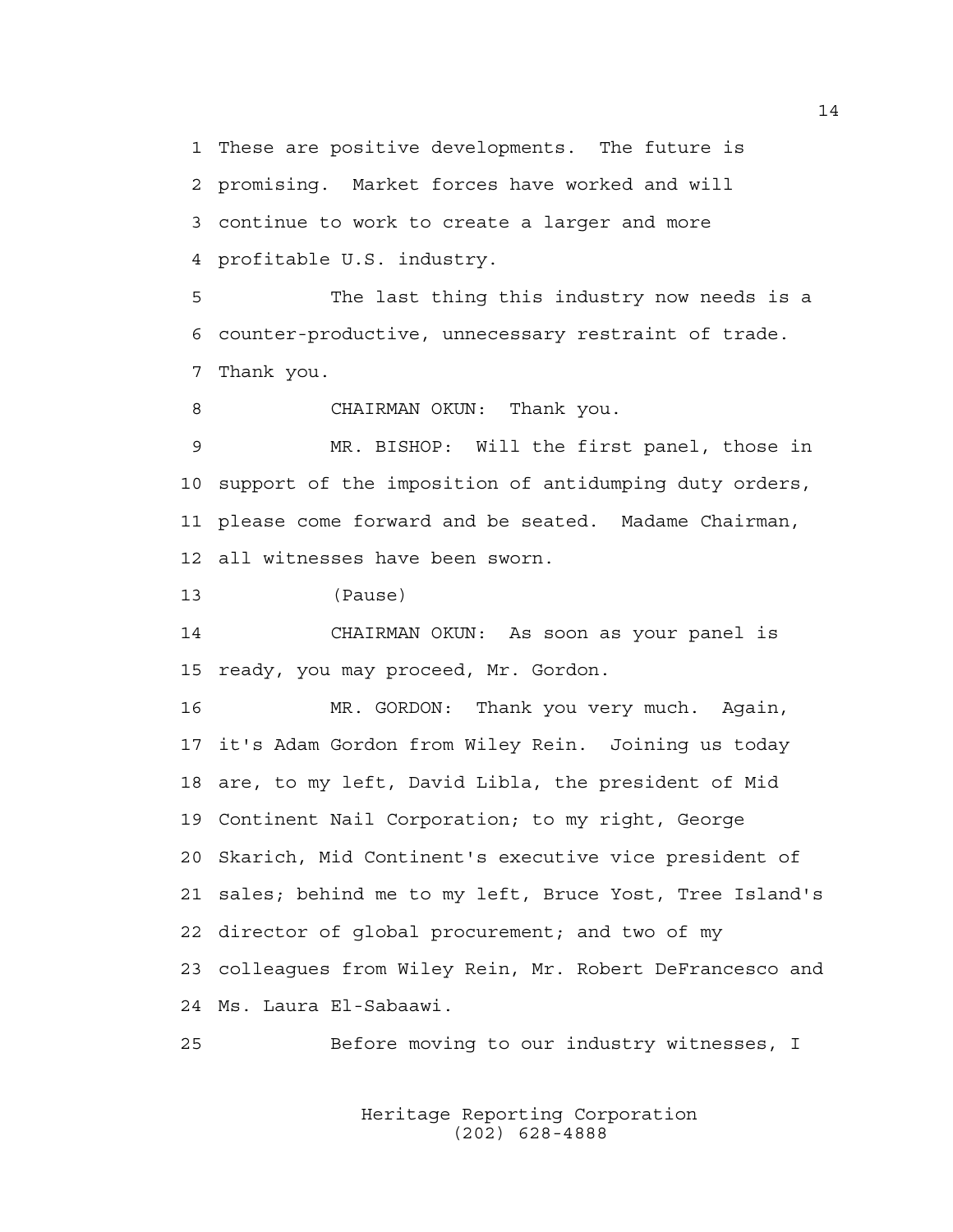1 would like to address first a set of claims we have 2 heard repeatedly from the Respondents, and hopefully 3 dispense with once and for all. In both the 4 preliminary investigation and in the briefs that were 5 filed last week, Respondents have claimed that the 6 U.S. industry -- well, they've claimed several things, 7 that the U.S. industry does not compete in the so-8 called big box stores, such as Lowe's, Home Depot, and 9 Menard's; that the industry does not produce one- and 10 five-pound boxes of nails; that it does not produce 11 nails for private label; and that the industry does 12 not produce a whole laundry list of particular nails, 13 so-called specialty nails.

14 On the table before you and by me here is 15 physical proof to the contrary. All of the nails on 16 this table were produced in the United States, and all 17 of them were purchased by me at such exotic locations 18 as the Home Depot on Route 50 in Falls Church, Lowe's 19 in Rockville, Maryland, and at Cherry Hill Hardware 20 and Bill's True Value Hardware on Lee Highway in 21 Arlington, Virginia.

22 These samples include one- and five-pound 23 boxes of nails, and in fact include one-pound private 24 label boxes of nails that the Respondents have 25 specifically claimed the U.S. industry doesn't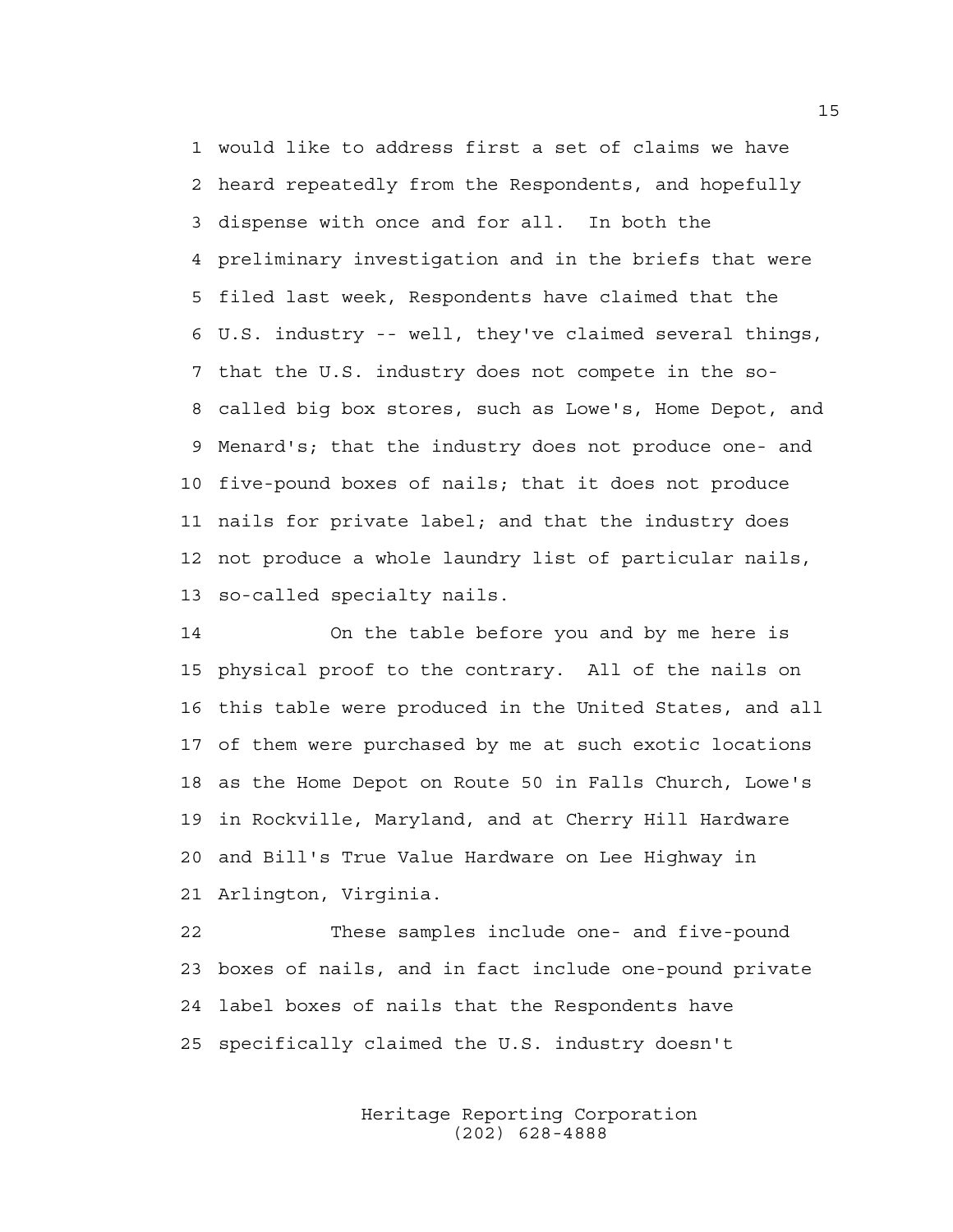1 produce, namely, bright common nails, vinyl-coated 2 sinkers -- bright common nails here, the vinyl-coated 3 sinkers, and masonry nails.

4 On the table is another type of nail they 5 claim we don't produce, flooring nails. I would 6 invite you to examine the samples and would direct 7 your attention to the brochures that we have 8 circulated which include product brochures from both 9 Mid Continent Nail and Tree Island.

10 Now, as you can see, these companies, which 11 are representative of the industry generally, do in 12 fact offer a full range of nails in all package sizes, 13 and do produce to private label, as your staff have 14 already observed.

15 So with that, I would like to turn the 16 microphone over to our first witness, Mr. David Libla.

17 MR. LIBLA: Good morning. I'm happy to be 18 here this morning. My name is David Libla. I'm the 19 president of Mid County Nail Corporation. And with me 20 this morning are George Skarich, our executive vice 21 president of sales, and Bruce Yost, the director of 22 global procurement for Tree Island.

23 On behalf of Mid Continent and our workers, 24 I want to start by thanking the Commission and its 25 staff for their hard work on this case. I know that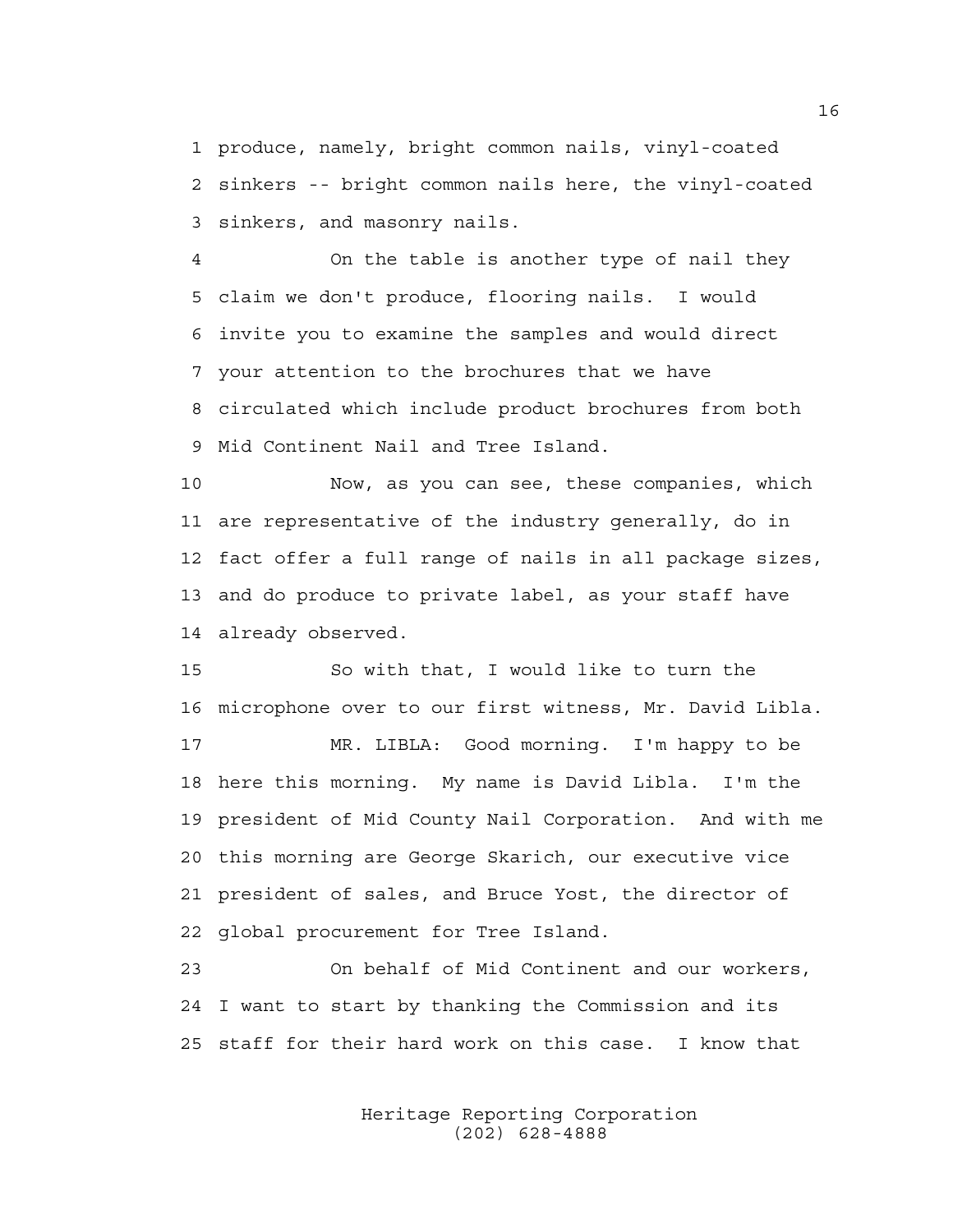1 the Commission has been very busy recently with 2 multiple new trade cases, including ours, and yet the 3 Commission and its staff made time to come out to see 4 our facility and see the Mid Continent family 5 firsthand.

6 Your visit and your hard work is appreciated 7 by everyone at our company. During the visit, the 8 staff saw the world's most efficient nail production 9 facility firsthand. Over the years, my family and I 10 have made considerable investments in the facility to 11 ring ever last efficiency out of our production 12 process, to reduce our costs, and to make Mid 13 Continent the most efficient nail production facility 14 in the world.

15 As the staff saw, our production process is 16 highly automated. By significantly reducing the 17 number of times a worker must handle either the wire 18 or the nail, we have been able to significantly 19 increase our efficiencies and reduce controllable 20 costs to compete more effectively.

21 Despite all of our investments and our costs 22 savings, however, we cannot profitably compete with 23 unfairly priced imports. First, it was China, and now 24 it is the UAE. Each time, the foreign producers used 25 unfair pricing to take market share and sales from us,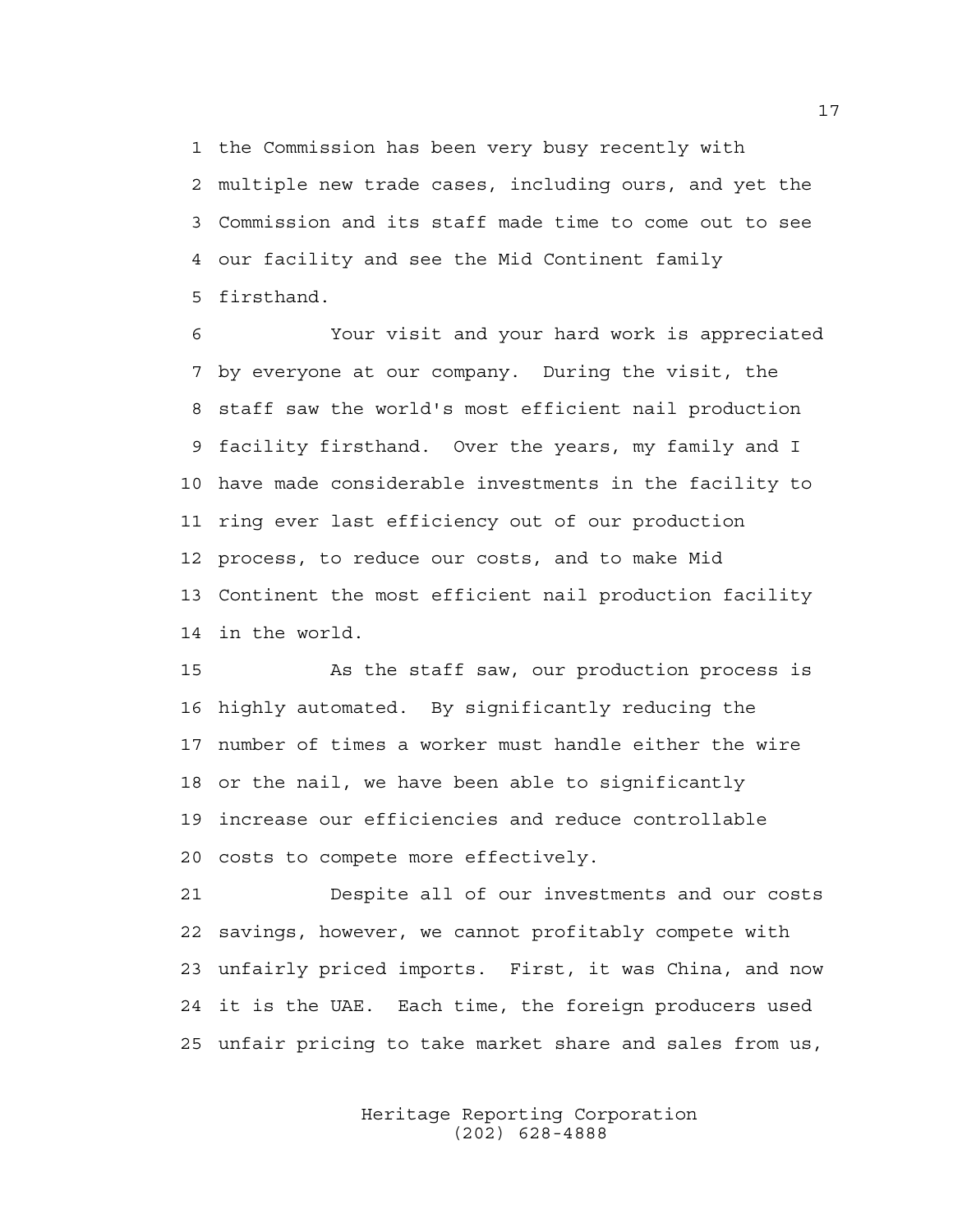1 ultimately damaging our company, our industry, and our 2 workers.

3 I testified before you less than four years 4 ago regarding the impact of unfairly priced imports on 5 our business. We found that case against both China 6 and the UAE because imports from both countries were 7 injuring us. In your preliminary determination, you 8 agreed. However, because Commerce concluded that UAE 9 was not dumping, they were not part of your final 10 determination.

11 Since the filing of the earlier case in 12 2007, the steel mill industry, like our economy, has 13 experienced some serious difficulties. Demand for 14 steel mills is driven by housing construction and 15 shipping-related needs such as pallets and crating. 16 Both of these areas were hit hard from 2007 to 2009. 17 As nail demand was declining during the housing 18 crisis, however, because of the China case, our 19 performance stabilized.

20 Unfortunately, this improvement was short-21 lived. Following the original case, instead of seeing 22 our prices and volumes increase over time, 23 distributors like Prime Source simply looked for 24 another source of dumped nails and found willing 25 suppliers in the UAE.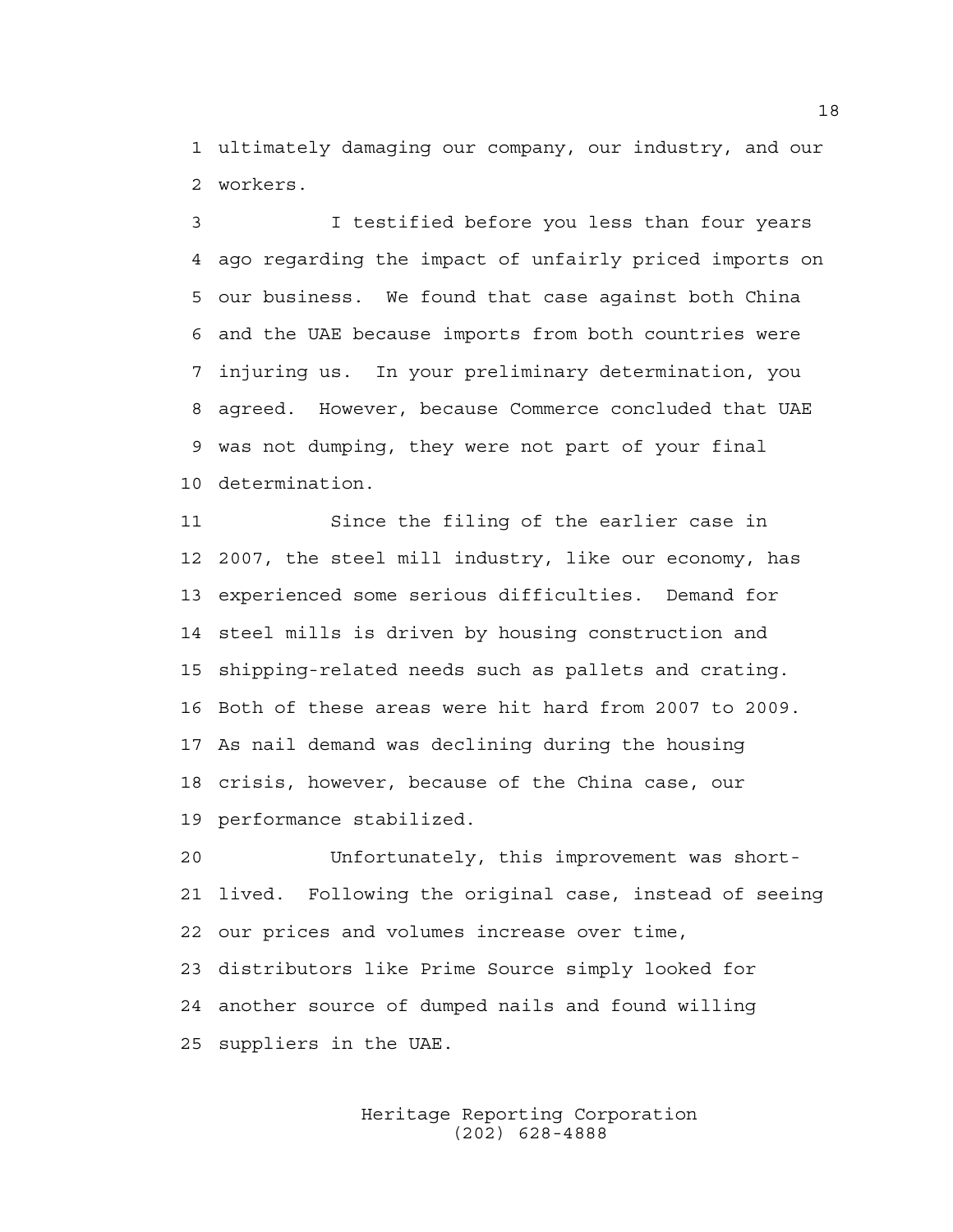1 In the 2007-2008 investigation, there was 2 only one significant producer of dumped nails in the 3 UAE. Now there are at least two and possibly three 4 significant producers of dumped nails there. In mid 5 to late 2008, Millennium Steel and Wire became the 6 second major exporter of steel nails from the UAE.

7 At the same time, a third company, 8 Precision, also began producing and exporting steel 9 nails. At the time of the earlier case, we had no way 10 of know that in just one year's time the UAE would 11 more than double its total nail capacity. Precision 12 is now nearly the same size as Dubai Wire. Both 13 companies are essentially export platforms whose 14 volume is directed almost entirely at the United 15 States.

16 As the capacity doubled in the UAE, it was 17 not surprising to see pricing from the UAE decline 18 significantly as they aggressively reentered the U.S. 19 market, repeatedly reducing their prices to 20 increasingly lower levels. As a result, the volume of 21 steel nails from the UAE surged into the U.S. market, 22 increasing over 130 percent.

23 By the end of 2011, in a depressed market, 24 the UAE market share surpassed the domestic industry's 25 share. Their pricing is often so significantly lower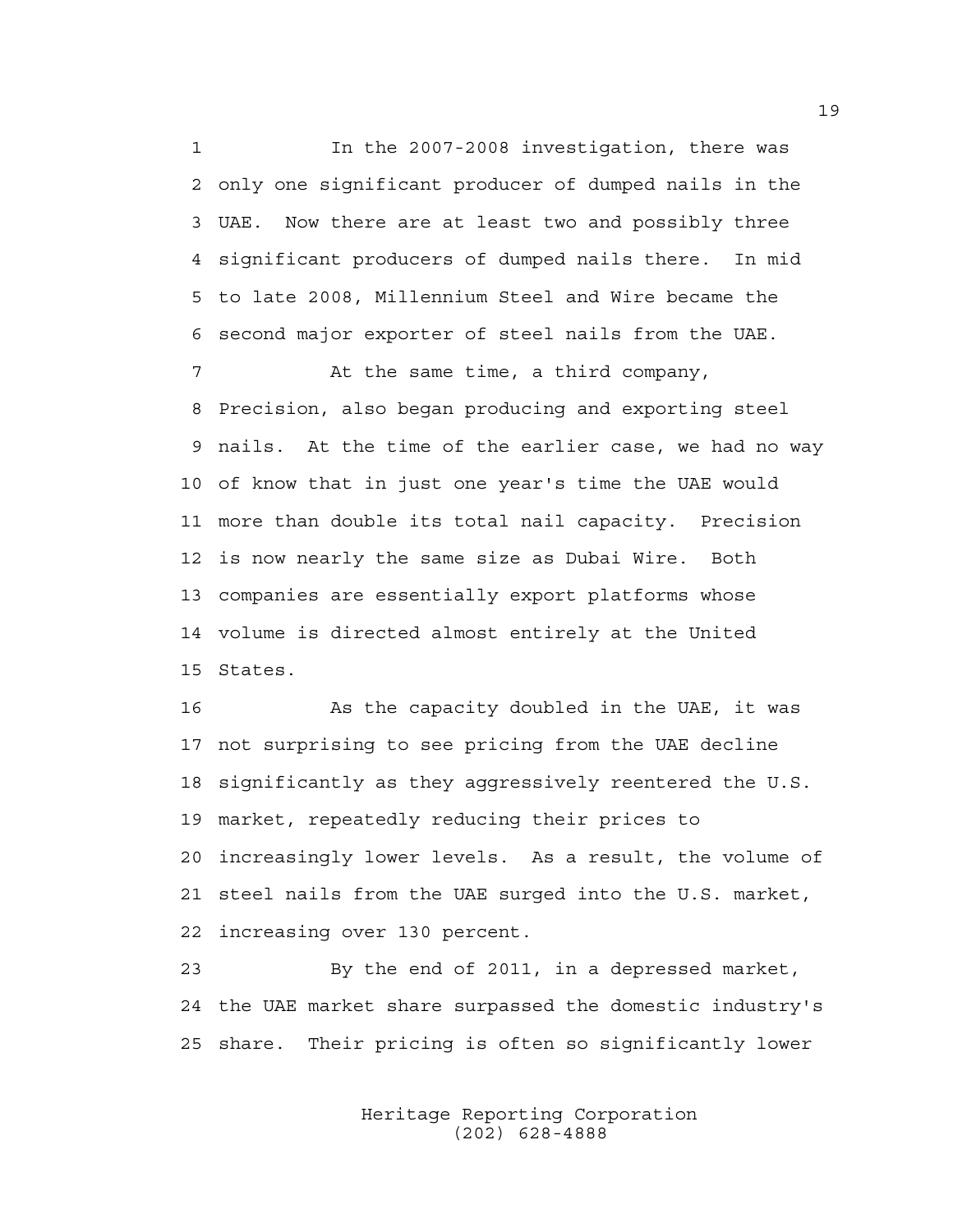1 than ours that we simply cannot profitably compete. 2 More often than not, we simply lose a sale. As our 3 data indicate, as the imports from the UAE surged into 4 the market, we lost larger and larger sales volumes to 5 them. These lost sales were significant and could 6 have allowed us to add another shift. But even though 7 the market is beginning to show signs of limited, slow 8 recovery, we have not been able to fully utilize our 9 capacity, expand into new product lines, or 10 significantly grow our customer base.

11 Many other U.S. producers simply could no 12 longer withstand the onslaught of dumped imports and 13 were forced to shut their doors. Since the earlier 14 case ended, our industry has lost another seven 15 producers, and with them hundreds of good paying jobs 16 across the country. Those of us who remain have seen 17 our capacity, our shipments, prices, and profitability 18 decline. Workers are let go, and hours and wages 19 reduced.

20 The only thing preventing the UAE producers 21 from continuing the saturate the market and drive 22 other U.S. producers out of business was the filing of 23 this case. In fact, filing the public announcement of 24 the preliminary duties in this case, Dubai Wire and 25 Prime Source announced plans to form a joint venture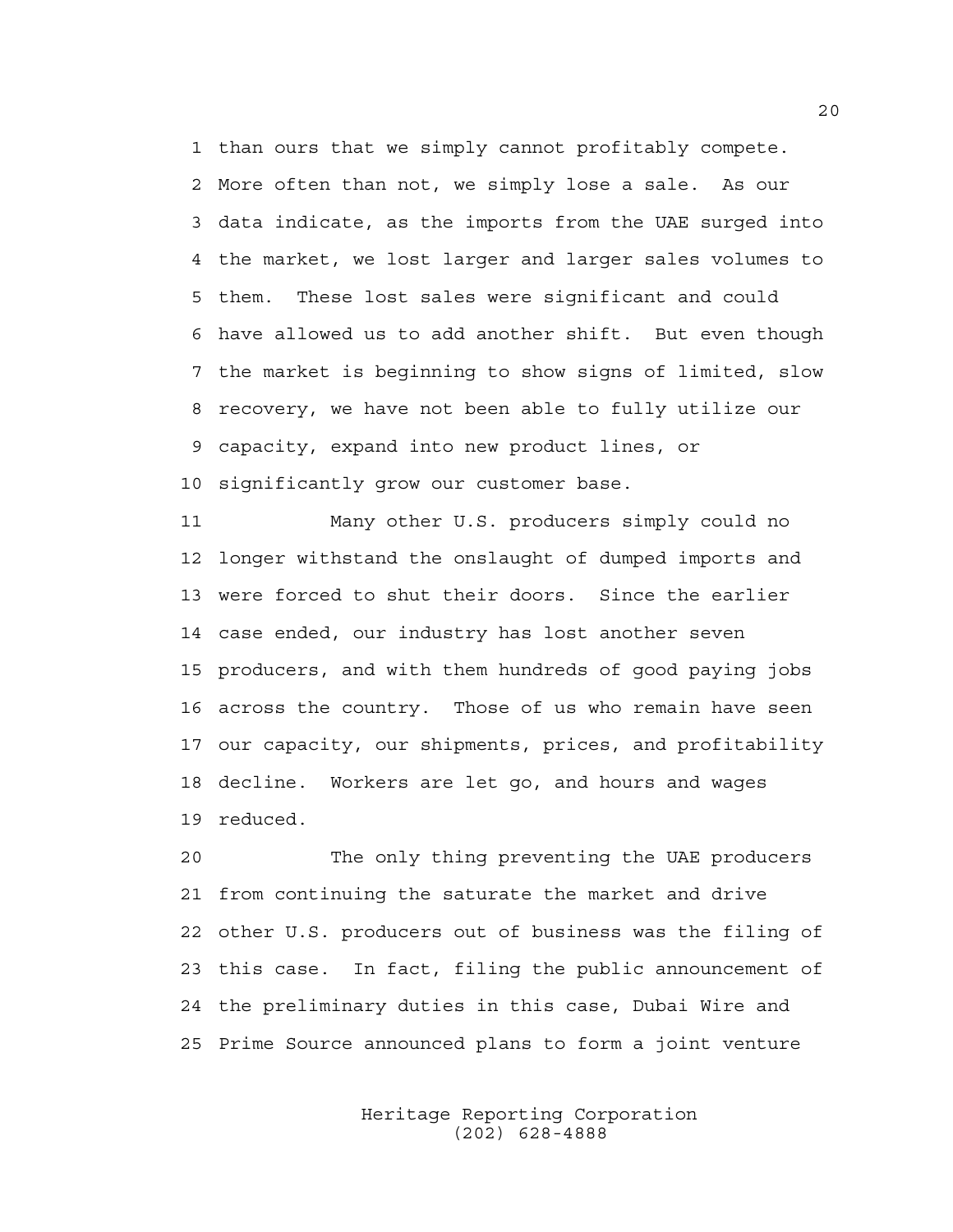1 and move some nail production back to the United 2 States.

3 We would welcome the return of the domestic 4 nail manufacturing and competition on that basis. But 5 make no mistake. These jobs and this production would 6 have never come back to the U.S. if it were not for 7 the filing of this case. And without an affirmative 8 final determination, those jobs and production will 9 just as quickly return to Dubai.

10 Even if Dubai Wire and Prime Source follow 11 through on their plans to return some production to 12 the U.S., there remains an enormous amount of excess 13 nail capacity among the two major producers in the 14 UAE. There is simply no need for this capacity. It 15 bears no relationship to demand in the UAE or 16 globally. Its only purpose is to push significant 17 volumes of unfairly traded nails into the United 18 States.

19 Where there are signs that the housing 20 market had begun to slowly recover, even relatively 21 small amounts of dumped nails from the UAE will snuff 22 out any chance the domestic industry has of taking 23 advantage of the recovery.

24 In our testimony at the staff conference, 25 Ms. Zinman stated that when she switched to Dubai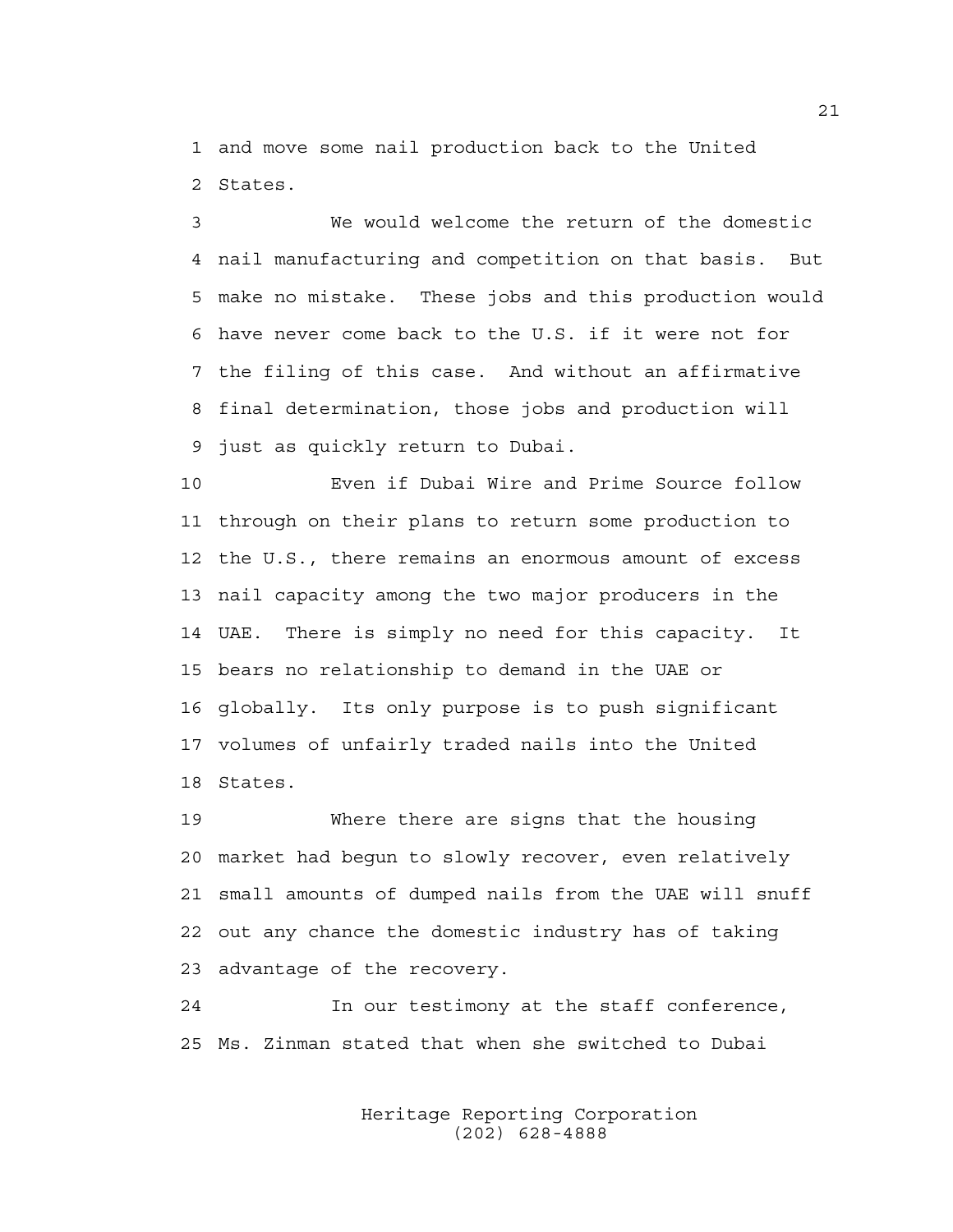1 Wire, she was forced to work with Dubai Wire to get 2 them to produce all the various SKUs and packages she 3 claimed that she needed. Apparently, Prime Source is 4 willing to work with its suppliers so long as that 5 supplier is willing to provide nails at dumped prices.

6 We stand ready, willing, and able to supply 7 any item to any customer at a fair price. The relief 8 provided by this case will allow us to do just that. 9 Four years ago, our industry was being injured by 10 unfair imports, and we are again being injured by them 11 today. That much hasn't changed. What has changed is 12 the fact that capacity in the UAE targeting the U.S. 13 market has doubled, with a second major exporter 14 exploiting the market.

15 Without an order to prevent them, these 16 producers will continue shipping increasing volumes of 17 nails to the U.S. market where they have seemingly 18 taken it upon themselves to make sales at almost any 19 cost.

20 As the Commission considers this case, I 21 would like to leave you with this in mind. Over 25 22 years ago, my family and I started Mid Continent with 23 just six nail-making machines and only a few workers 24 making nails. We worked long and we worked hard to 25 grow this company to the point where we now employ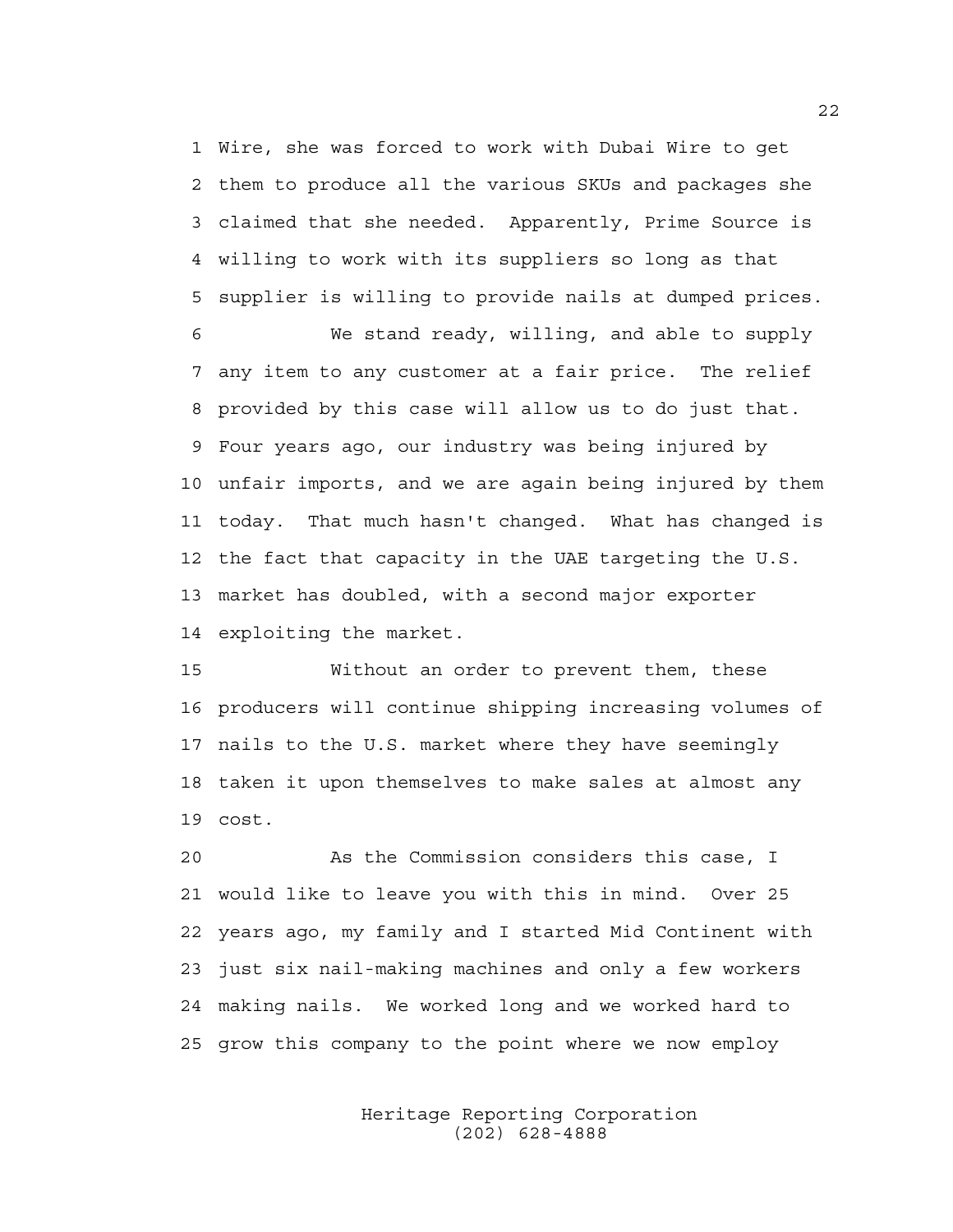1 over 350 people. Many of these employees have been 2 with us since we started, and are more like our 3 extended family.

4 Poplar Bluff is a small rural community 5 where these jobs matter. And I'm sure you know that 6 my family recently made the very difficult decision to 7 sell our business. We did this after years of 8 fighting unfair imports. We were fortunate to find a 9 partner that shares our values and as committed to 10 manufacturing in Poplar Bluff as we are.

11 Going forward, with relief provided from 12 this case, we will be able to keep our commitment to 13 our community and our workers. If we do not get 14 relief in this investigation, we will again face the 15 difficult choices that much of the domestic industry 16 has faced in recent years.

17 On behalf of Mid Continent and its over 350 18 workers who could not be here today, I urge the 19 Commission to find that imports from the UAE have 20 injured our industry and threaten us with further 21 injury. Thank you for your time this morning.

22 MR. GORDON: Our next industry witness is 23 Bruce Yost from Tree Island.

24 MR. YOST: Good morning, and thank you very 25 much for the opportunity to appear here today. My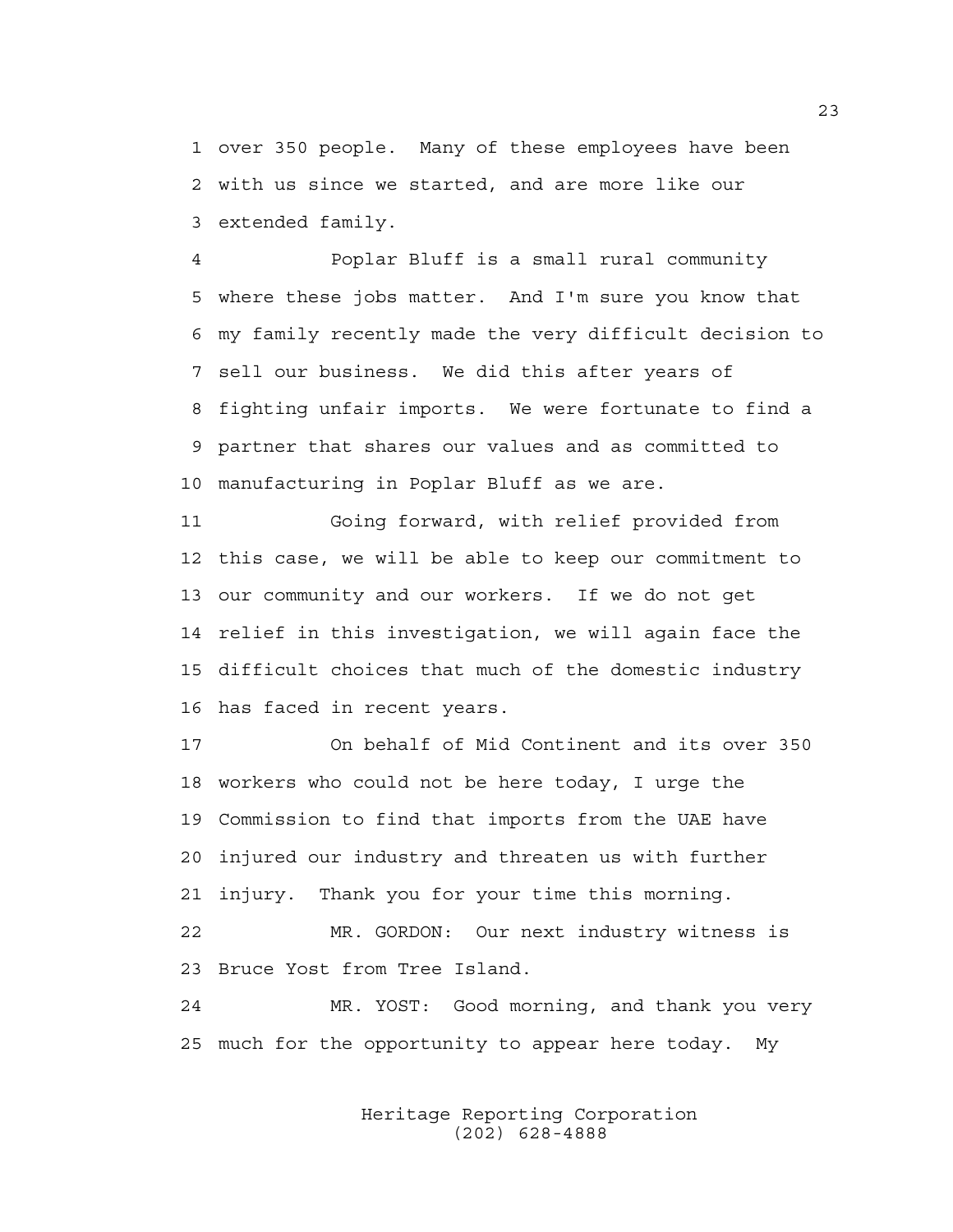1 name is Bruce Yost. I'm the director of global 2 procurement for Tree Island. I have 35 years of 3 experience in --

4 CHAIRMAN OKUN: Mr. Yost, can you just bring 5 your microphone a little closer so we can hear you 6 better?

7 MR. YOST: I have been with Tree Island 8 since 2001. Before joining Tree Island, I was with 9 Industrial Wire Products and Golden State Nail. Tree 10 Island is a long-time member of the U.S. industry. 11 Our company is ready, willing, and able to produce 12 steel nails of nearly all types in any package under 13 both our Hall Steel and Tree Island brands, as well as 14 private labels.

15 As you can see from our questionnaire 16 response, we have significant available capacity that 17 we want very much to use again if the market allows us 18 a fair return on our investments. Over the last three 19 years, since the duty order on Chinese nails went into 20 effect, I watched our industry and my company suffer 21 even more damage as UAE imports rushed into the market 22 at prices that were low or lower than the Chinese 23 pricing had been.

24 The behavior of the UAE industry has been 25 completely at odds with the reality of the market.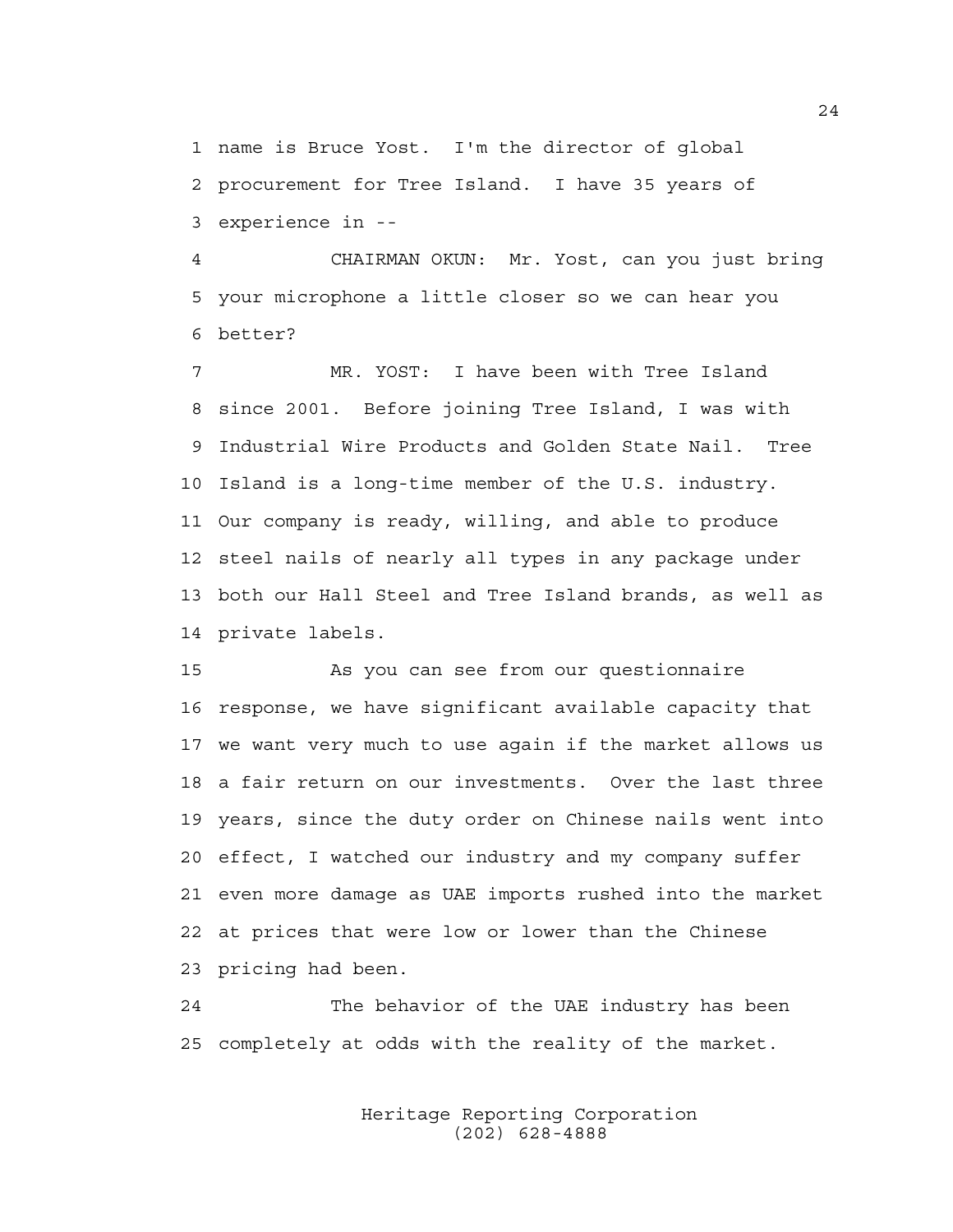1 For Tree Island, since the 2007-2008 investigation, 2 our performance has struggled. For the last four 3 years, our sales, profitability, and production have 4 been harmed by unfairly traded imports from the UAE, 5 just as they had been previously by imports from China 6 and the UAE.

7 The surge of dumped imports from the UAE 8 after the order against China has had a dramatic 9 impact on our business. We saw some initial 10 improvement in the market as the China order took 11 effect, but that was quickly erased as the UAE 12 producers doubled their country's capacity and rushed 13 into the market.

14 With their low prices, UAE producers have 15 taken a lot of business that we would have had, 16 forcing us to decrease production. This has caused 17 significant injury to Tree Island and our workers, 18 especially given the current demand climate. At one 19 point, we employed over 100 production workers making 20 nails. In 2009, we were forced to close our Ferndale, 21 Washington facility.

22 During that period, we had less than 12 23 production workers, and we were running one shift. If 24 we were running at a healthy level of capacity, we 25 would employ up to 90 workers. Of course, the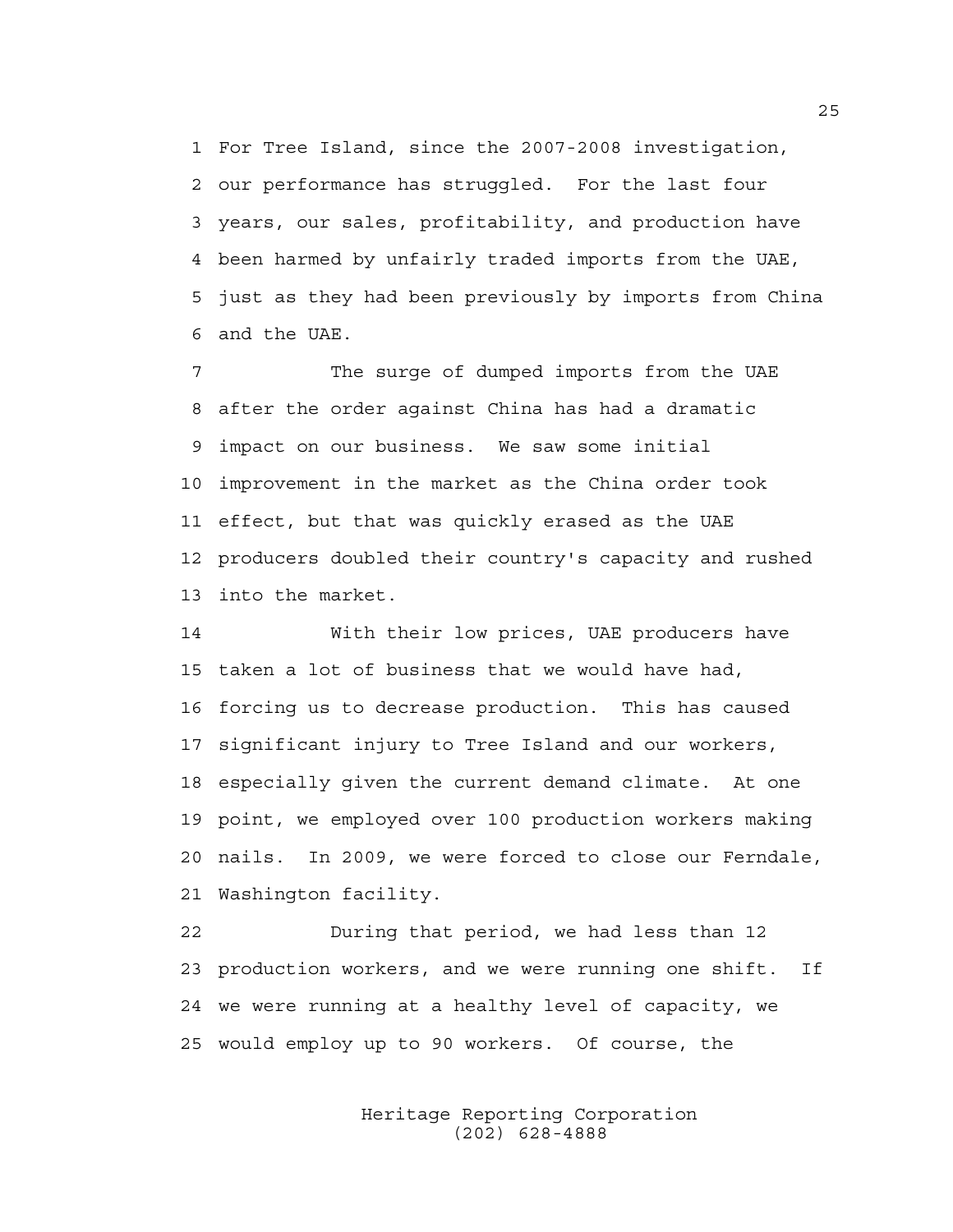1 economic recession played a role in the overall 2 demand. But UAE imports acted like the recession and 3 the housing slump did not exist.

4 The recession obviously did not stop nail 5 producers in the UAE. They increased their shipments 6 and U.S. market share, despite the worst recession in 7 80 years. Since then, demand has begun to recover 8 slightly. We should have been able to increase our 9 sales and production. The persistent levels of 10 significant volumes of dumped nails, however, have 11 kept us from enjoying any of the recovery.

12 Prior to the surge in unfairly traded 13 imports, Tree Island was a high-volume nail producer. 14 If we can once again compete on a level playing 15 field, I believe that profitable orders will be 16 available, and Tree Island will again hire more 17 workers and substantially increase our production 18 quickly.

19 In fact, after the filing of this case and 20 imposition of preliminary duties, we have seen our 21 sales and production volumes increase, and have begun 22 to hire more workers as a result, at a time when 23 actual demand remains flat.

24 If we get relief from the unfair pricing 25 practice, we will be able to continue increasing our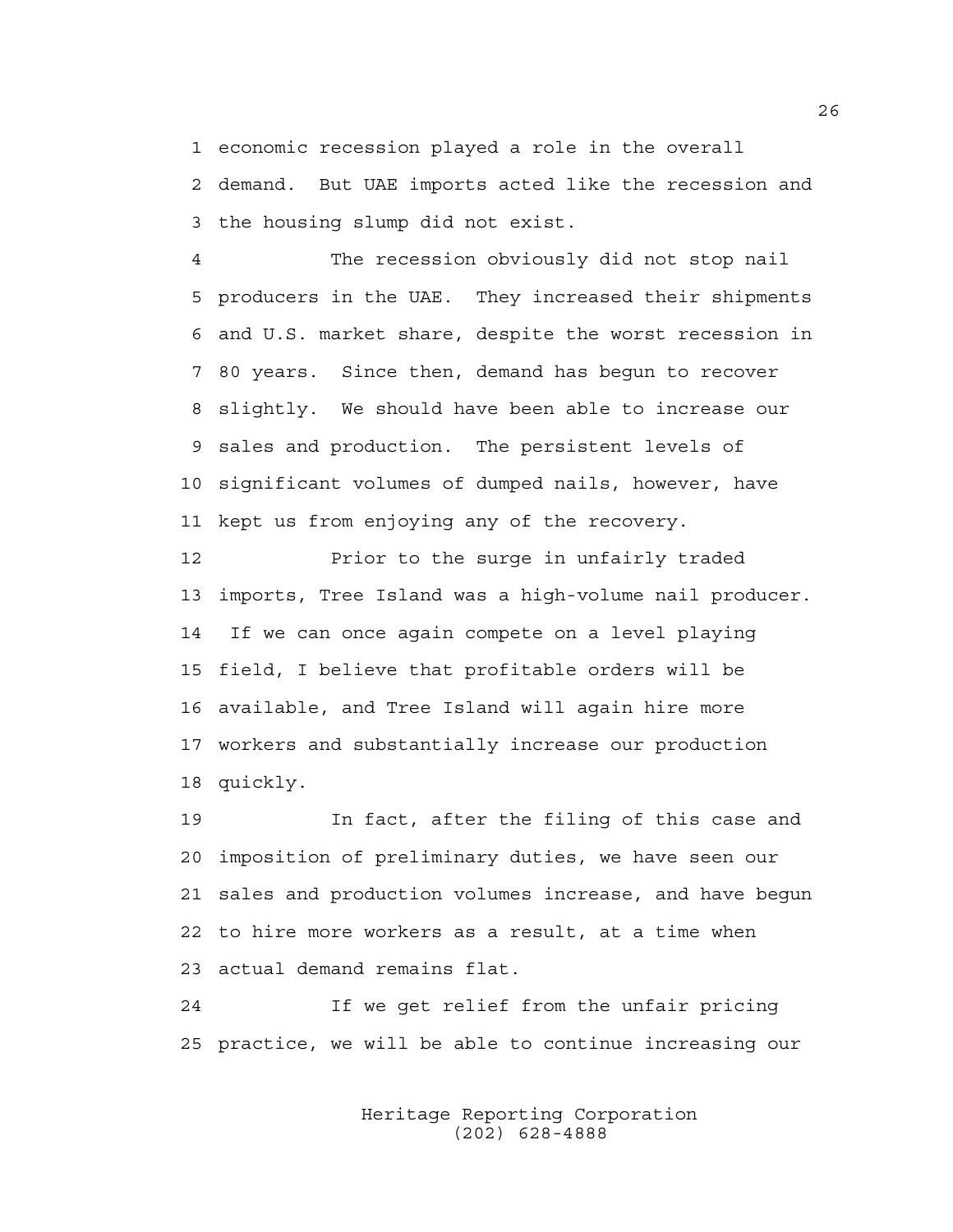1 production and the amount and variety of nail products 2 we offer to the market. With the nail machines we 3 own, we can produce 1,000 different SKUs of nails. 4 Any suggestion that our industry is not capable of 5 producing a full range of nails is simply wrong. If 6 there were profitable orders available, we could once 7 again produce and sell a full range of products.

8 Tree Island is eager to produce more nails 9 and more variety of nails, but we have been prevented 10 from doing so due to market conditions that dumped 11 imports have created. Tree Island does still produce 12 and sell nails to private label. We have done so more 13 significantly in the past when we had a larger market 14 for such nails, and we will do so today.

15 We would definitely be open to producing 16 more private label nails in the future. For the most 17 part, the nails produced for private label are 18 physically no different than other nails. The only 19 difference is the packaging.

20 I have heard that Dubai Wire and Prime 21 Source have formed a joint venture to produce nails in 22 Texas, and they claim that they are moving equipment 23 from UAE to Texas. If true, it is good news that they 24 are investing in U.S. manufacturing and jobs instead 25 of betting their future on more dumped products.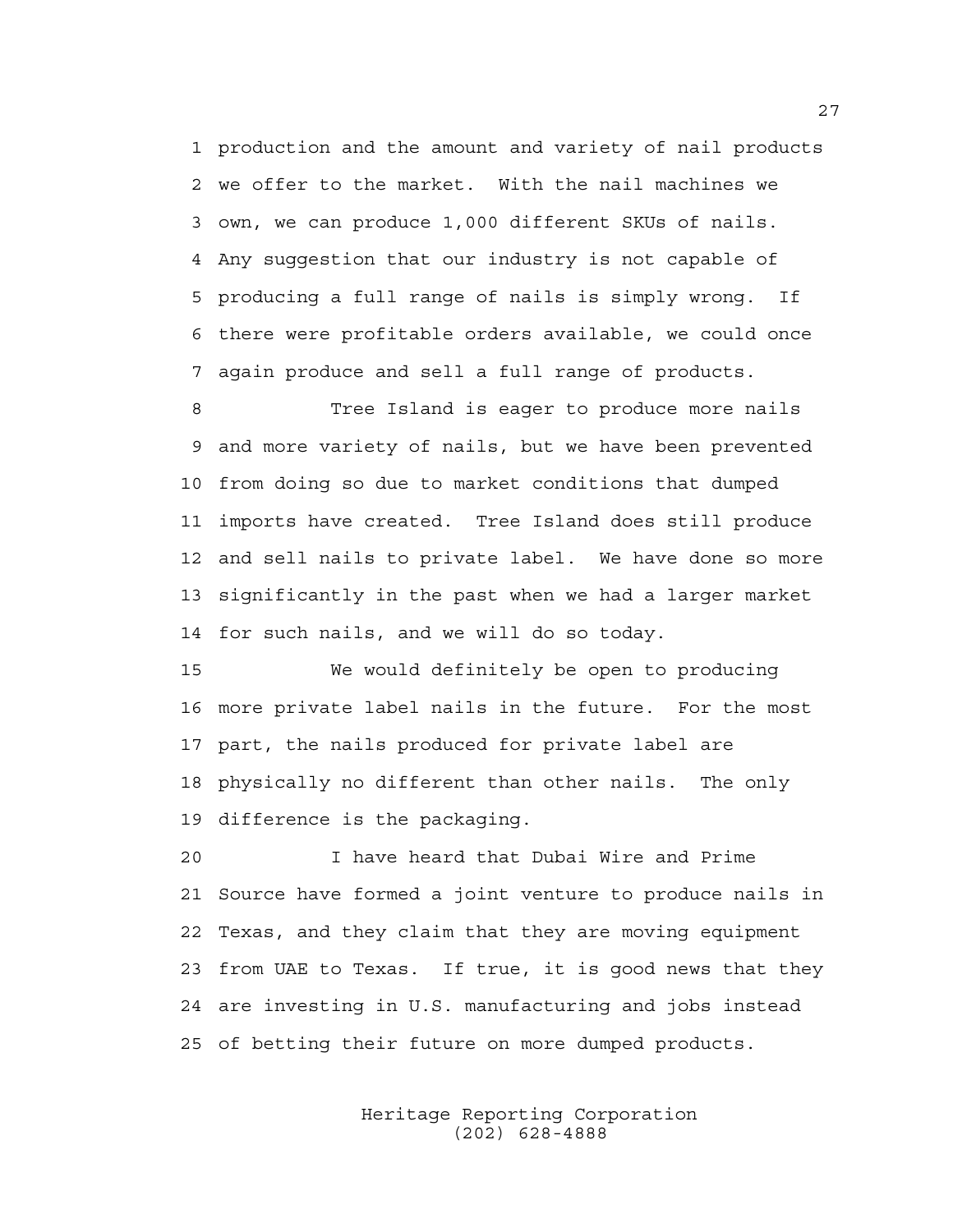1 I have my doubts, however, about this new-2 found commitment to American manufacturing. In my 3 opinion, it is very likely that the outcome of this 4 case will decide the future of that plan. If the 5 Commission agrees that our industry has been injured, 6 and a dumping order goes into place, then you will 7 probably see real production in Texas. In fact, we 8 would welcome that, since it would mean competition on 9 equal footing.

10 However, if no order is imposed, I believe 11 that any machines that have been moved to Texas will 12 be underutilized, shut down, and maybe even shipped 13 back to Dubai. Ultimately, my company, like David's 14 company and all of the domestic manufacturers, are 15 ready, willing, and able to compete with any 16 manufacturer from anywhere in the world, so long as 17 the competition is fair.

18 The actions of the UAE producers has not 19 been fair, and they have badly injured my company, its 20 workers, and our industry over a period of several 21 years. We had been able to survive so far, but if 22 things do not change, it will become more and more 23 difficult to justify continuing our operations. 24 On behalf of Tree Island, our current and

25 former workers, and my current and former domestic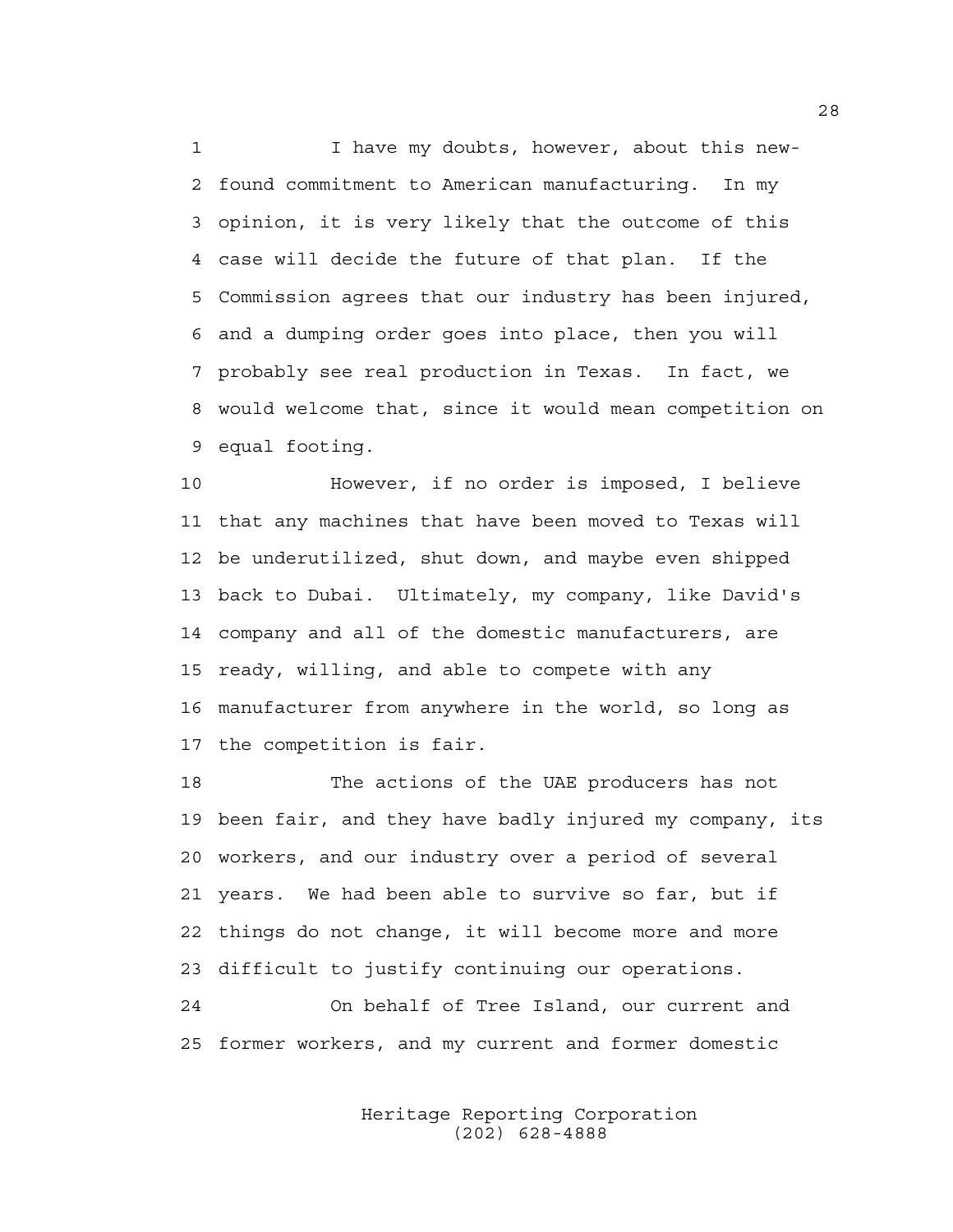1 competitors, I urge the Commission to find nails from 2 the UAE are injuring the domestic industry and 3 threaten the domestic industry with further injury.

4 Thank you for your time this morning. I am 5 happy to answer any questions you may have.

6 MR. GORDON: Thank you. Our next industry 7 witness is Mr. George Skarich, from Mid Continent 8 Nail.

9 MR. SKARICH: Good morning. My name is 10 George Skarich. I'm the executive vice president of 11 sales for Mid Continent Nail Corporation. I have over 12 20 years of experience in the steel nail and finished 13 wire goods industries and have been with Mid Continent 14 since 2007.

15 Before joining Mid Continent, I was with 16 Tree Island Industries for 16 years. Nails are in my 17 DNA. My grandfather and father were both in the nail 18 industry, and I have been exposed to the nail industry 19 since before I can remember. As you just heard, Mid 20 Continent and the rest of the domestic steel nail 21 industry are being injured by low priced imports from 22 the UAE. Dumped steel nails from the UAE have flooded 23 into the United States, stealing an increasingly 24 larger share of the market at our expense and driving 25 down prices.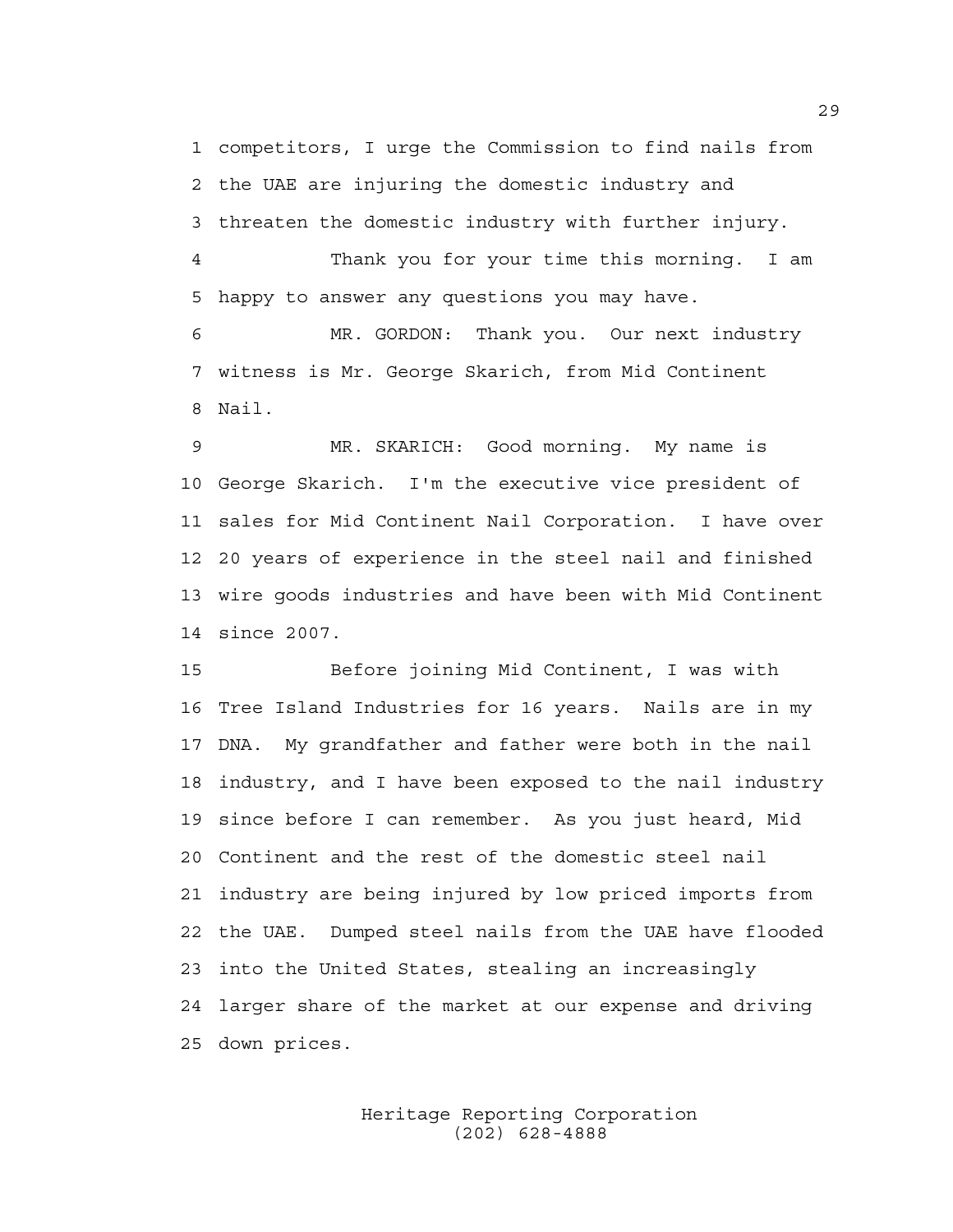1 You have just heard about the effects these 2 imports are having on Mid Continent and other 3 producers like Tree Island. As I did at the staff 4 conference last year, I would like to discuss how 5 these imports are affecting Mid Continent's ability to 6 continue to sell steel nails.

7 Steel nails are commodity products. We all 8 produce the same nails, in bulk and collated, to the 9 same industry standards and specifications. The nails 10 usually are made from steel wire, produced on similar 11 types of equipment, and have the same use, to fasten 12 two pieces of material together, typically wood or 13 other solid building materials.

14 Once a nail meets the necessary 15 specifications, the only thing that differentiates an 16 imported nail from a U.S. produced nail is the price. 17 Any two nails that are produced to the same standards 18 and that have the same dimensions are physically 19 interchangeable, regardless of the country of origin. 20 For example, our boxes indicate that Mid 21 Continent's nails will fit any brand of nail guns. 22 The nail packaging itself often explains that the 23 nails will fit nail guns made by Hitachi, Senco, or a 24 number of other manufacturers.

25 Both the domestic producers and the UAE

 Heritage Reporting Corporation (202) 628-4888

30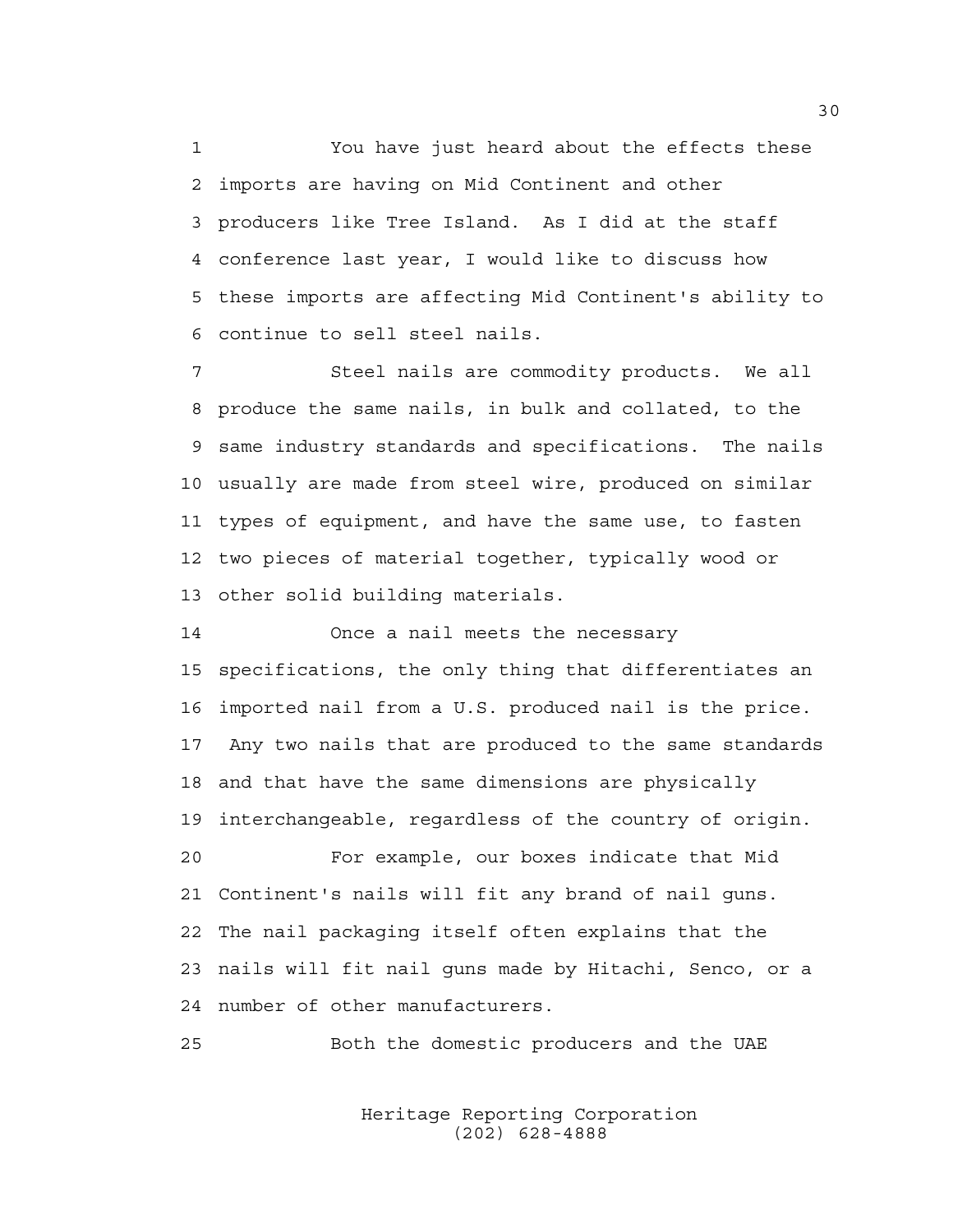1 producers produce and sell the full spectrum of steel 2 nails through all distribution channels. We produce 3 and sell private label nails for multiple customers, 4 and other U.S. producers sell private label nails as 5 well. We sell nails directly to industrial users and 6 distributors. Distributors compete with each other, 7 with importers, with us, and other domestic producers 8 to sell to retailers, construction, and industrial 9 users throughout the country.

10 Our nails and the rest of the domestic 11 industry's nails compete in all channels of 12 distribution with all types of nails sold by UAE 13 producers in the U.S. market. In short, there is an 14 enormous amount of direct competition between U.S. 15 produced nails and imported nails from the UAE. Any 16 suggestion to the contrary is simply untrue.

17 As low-priced imports from the UAE surged, 18 we like other domestic producers lost an increasing 19 amount of sales and had to reduce prices to keep other 20 sales. Had we been able to win this business, we 21 could have significantly increased our employment, 22 production, and profits. Quite simply, importers of 23 steel nails from the UAE have used unfair prices to 24 take a significant volume of orders that we would have 25 otherwise received.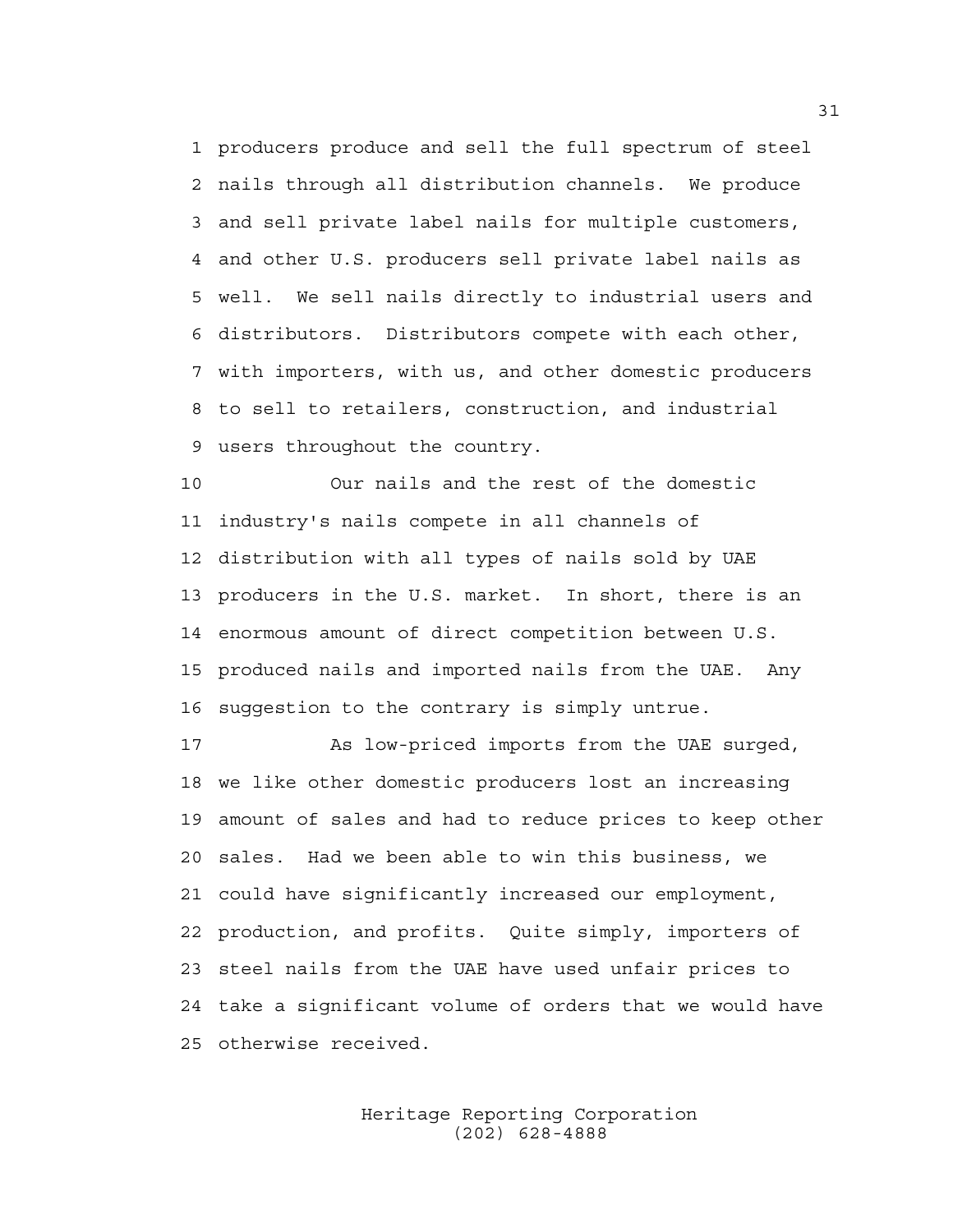1 Shortly after the first case ended, the 2 UAE's capacity doubled. Exports exploded, and prices 3 on nails from the UAE declined significantly. From 4 2008 to 2009, UAE nail prices declined by 40 percent 5 and continued declining through 2009. These price 6 reductions signaled the beginning of the price-based 7 surge in nail imports from the UAE. Since then, their 8 prices have consistently undersold us and the rest of 9 the industry by significant margins.

10 Having used low prices to grow their share 11 of the market, UAE imports continue to surge into the 12 market in large and persistent volumes. UAE producers 13 use these prices to take U.S. market share from 14 domestic producers. Because UAE prices were so much 15 lower, we lost significant sales, even to customers we 16 have traditionally supplied. Those customers didn't 17 even bother contacting us because the price 18 differential was so large. They figured we could 19 never match or beat that price.

20 Distributors stocked a large number of SKUs 21 from different suppliers. However, because these 22 distributors often do not know the country of origin 23 of the nails, the extremely low prices from the UAE 24 can and do affect pricing for all products throughout 25 the supply chain.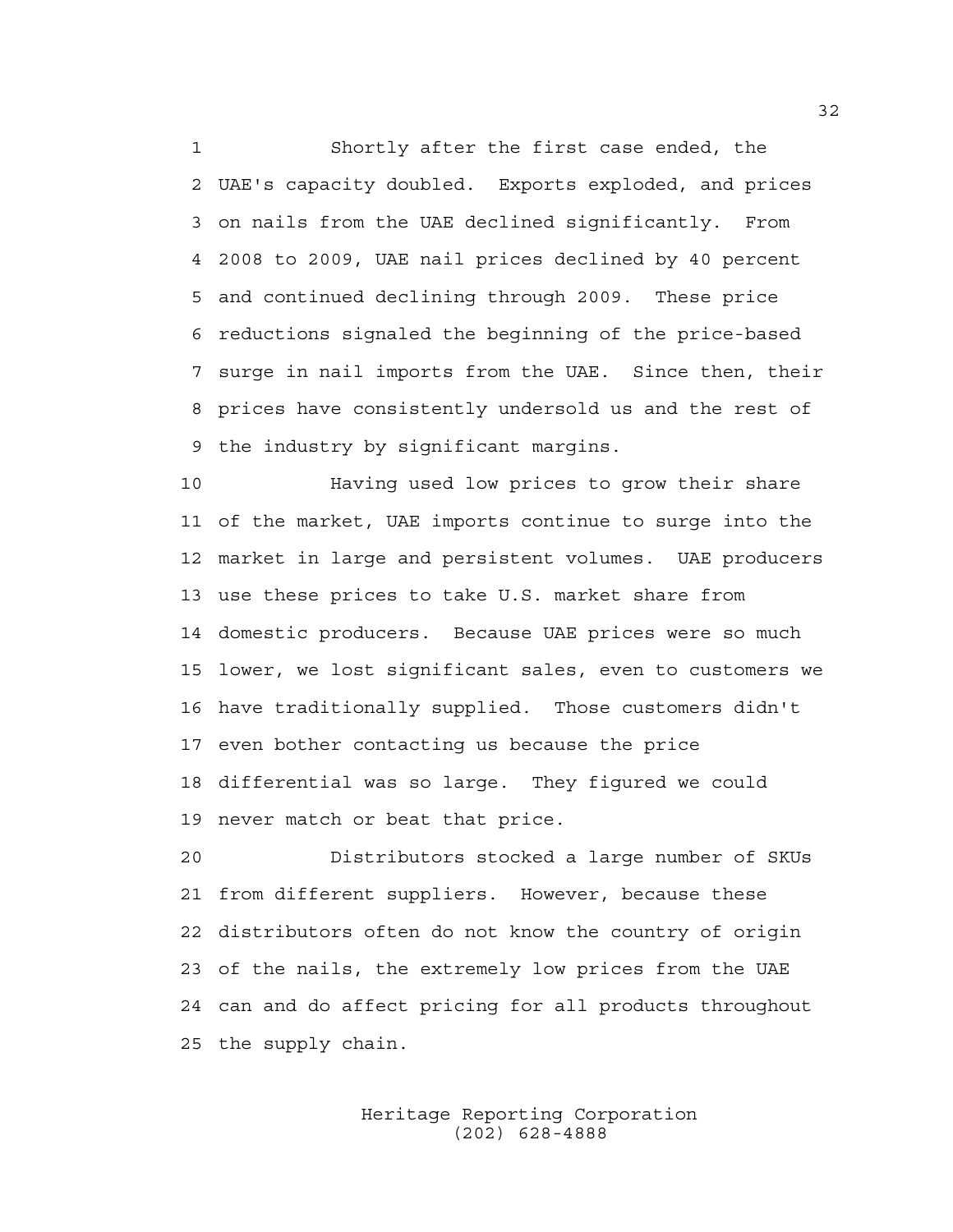1 Wholesale distributors like Hitachi and 2 Prime Source are extremely cost sensitive. Their 3 ability to supply retailers and industrial users and 4 ultimately their profitability is extremely dependent 5 upon their ability to purchase low-priced steel nails. 6 After losing China as a source of dumped nails, these 7 distributors use the dumped UAE nails to maintain 8 their profit margins and are doing so at the expense 9 of U.S. workers and U.S. companies.

10 While we have attempted to squeeze every 11 last efficiency out of our production process to 12 reduce costs, our raw material costs have increased 13 consistently over the period since 2008. The increase 14 in imports from the UAE at below-market prices put 15 significant pressure on our prices and makes it 16 difficult to recover increases in costs. Because UAE 17 producers had become the price leaders in the market, 18 as costs have increased, we have been forced to delay 19 price increases until the UAE producers react to 20 changes in raw material costs.

21 If we react too quickly, UAE producers 22 simply use the difference in prices to steal 23 additional volume beyond what they are already taking. 24 After the filing of this case, in the Commerce 25 Department's preliminary duty announcement, we have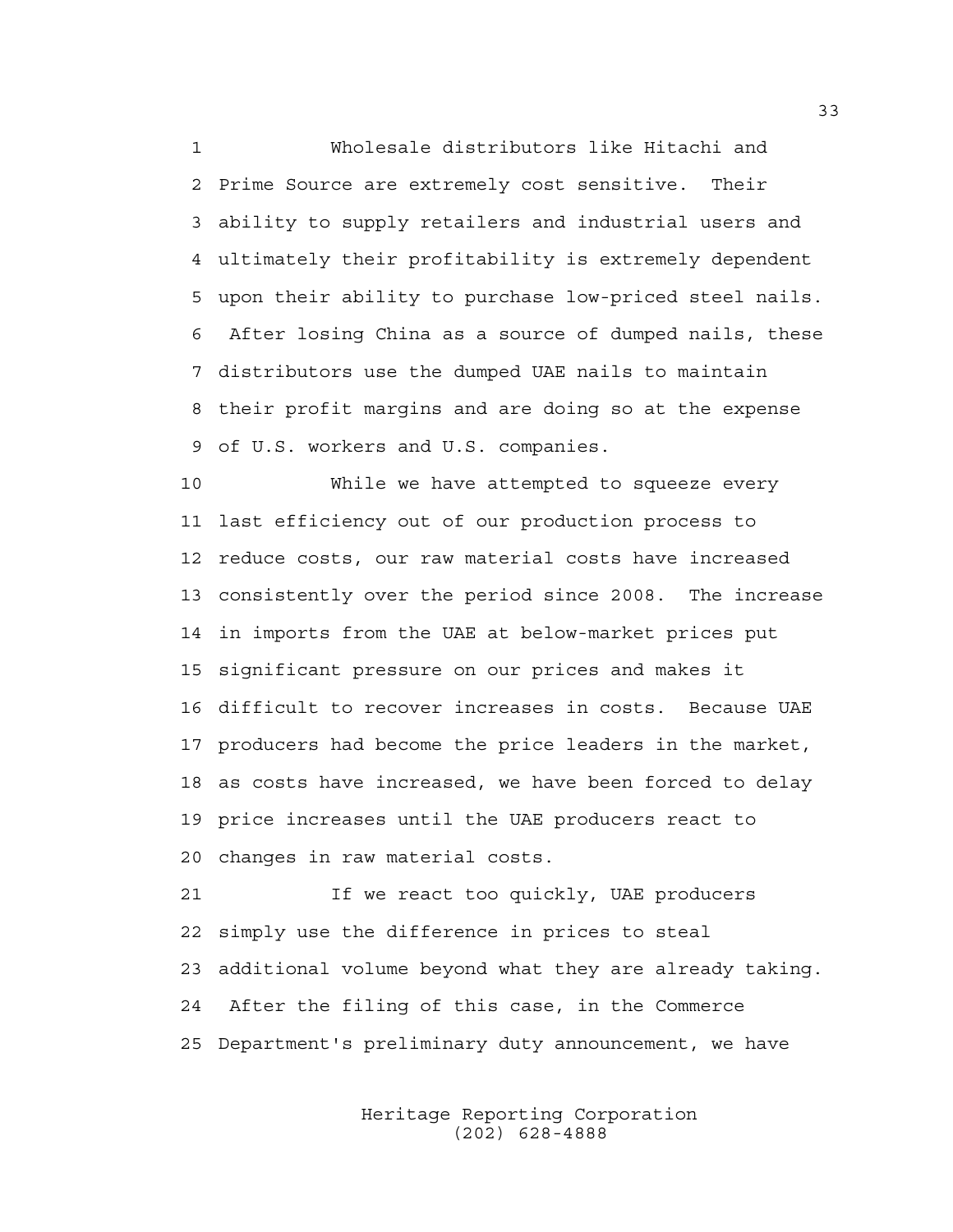1 seen our sales and production volumes increase, even 2 while demand has remained relatively flat. We have 3 also seen prices begin to recover. As a result, we 4 have begun hiring more workers and are in the process 5 of adding another shift.

6 Looking forward, all these gains are in 7 jeopardy without a final affirmative determination. 8 Left unchecked, UAE underselling will resume and 9 continue to increase, likely forcing even our most 10 loyal customers to switch to UAE nails altogether. It 11 will be difficult for the domestic industry to 12 maintain even the modest gains it has enjoyed since 13 the preliminary duties went into effect. Without 14 relief, I fully expect to see additional U.S. 15 producers close their doors and more workers lose 16 their jobs.

17 Thank you for your time this morning. I am 18 happy to answer any questions to the best of my 19 ability.

20 MR. GORDON: Our panel's final witness will 21 be my colleague, Robert DeFrancesco.

22 MR. DeFRANCESCO: Thank you. Good morning, 23 members of the Commission. I'm Robert DeFrancesco of 24 Wiley Rein, counsel to Mid Continent Nail Corporation. 25 To round out our affirmative presentation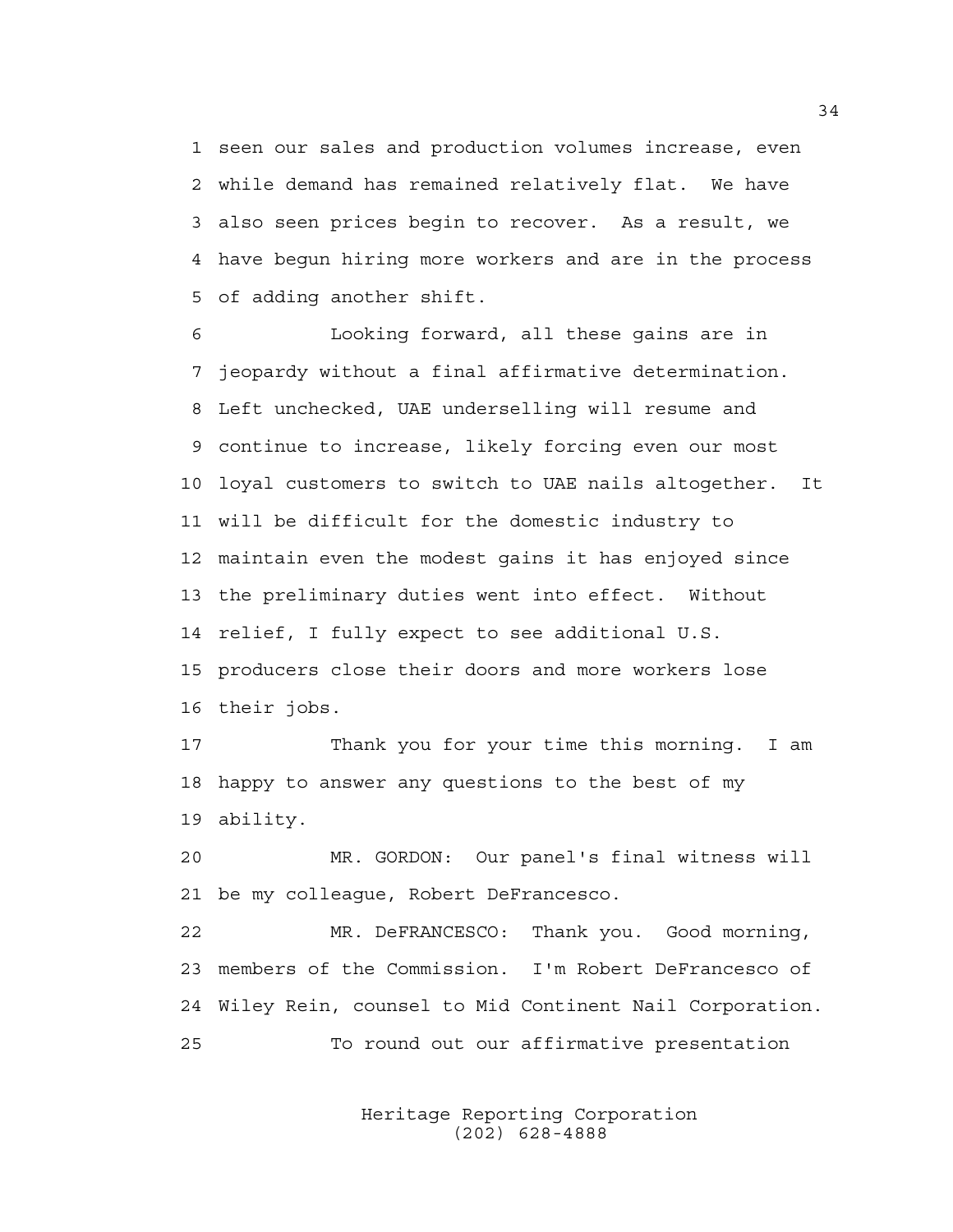1 today, I'd like to quickly summarize some important 2 points to keep in mind as you listen to testimony. 3 The parties are in agreement on several fundamental 4 points, many of which remain largely unchanged since 5 the previous investigation, and certainly since the 6 preliminary determination.

7 The parties agree that the domestic like 8 product remains co-extensive with the scope. They 9 agree that the steel mills are commodity products with 10 the same physical characteristics. They agree that 11 steel mills are packaged and sold either in bulk or 12 collated form. They agree that steel mills are 13 produced to common industry specifications and 14 standards. They agree that within particular sizes, 15 types, and finishes, steel nails are interchangeable. 16 They agree that there are no direct substitutes for 17 steel nails.

18 They agree that housing construction is the 19 single largest driver of steel nail demand. They 20 agree that the price of steel nails has no effect on 21 whether more homes or pallets are produced. They 22 agree that demand for steel nails has followed the 23 decline in housing construction, and has begun to 24 recover as the housing market has shown signs of 25 recovery.

> Heritage Reporting Corporation (202) 628-4888

35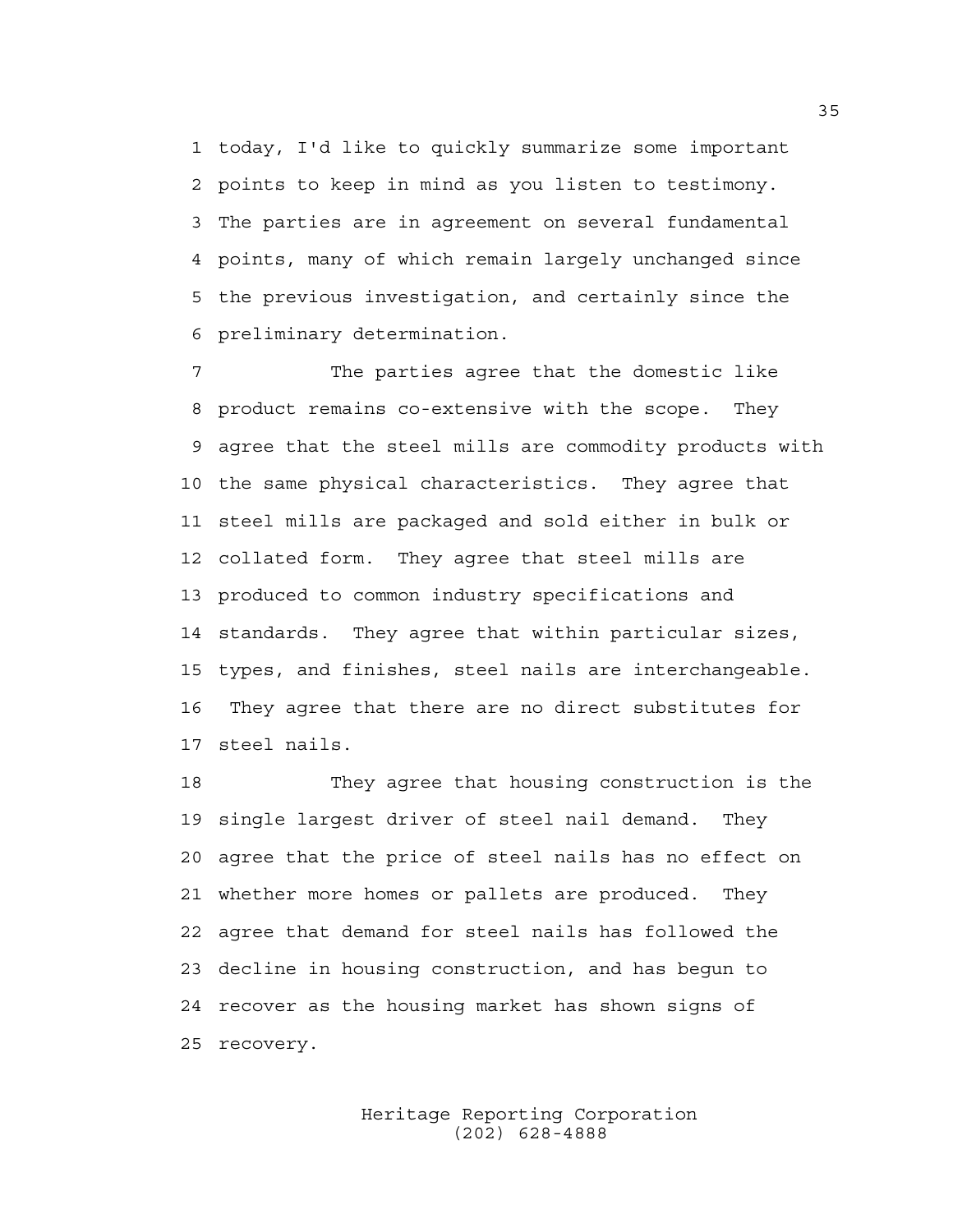1 They agree that the U.S. industry has 2 consolidated significantly over the period. And 3 finally, the Respondent's briefs primarily argue that 4 the data collected should be adjusted in numerous 5 ways, effectively admitting that on the basis of the 6 evidence presented in the staff report, the domestic 7 industry is materially injured and threatened with 8 further material injury.

9 Let's examine these facts in the staff 10 report. The facts in the staff report are 11 instructive. The staff report shows that subject 12 nails increased by 130 percent from 2008 to 2011, a 13 fact that's not in dispute. Likewise, the Respondents 14 do not disagree that the data show that the subject 15 imports undersold the domestic like product in over 76 16 percent of comparisons.

17 As was the case at the time of the 18 preliminary determination, significant underselling 19 resulted in a substantial number of lost sales and 20 increased market share, or decreased market share for 21 the domestic industry. The underselling and lost 22 sales had significant negative effects on the domestic 23 industry. As this chart shows, the domestic industry 24 saw significant declines in shipments, average unit 25 values, profits, wages, workers, and hours.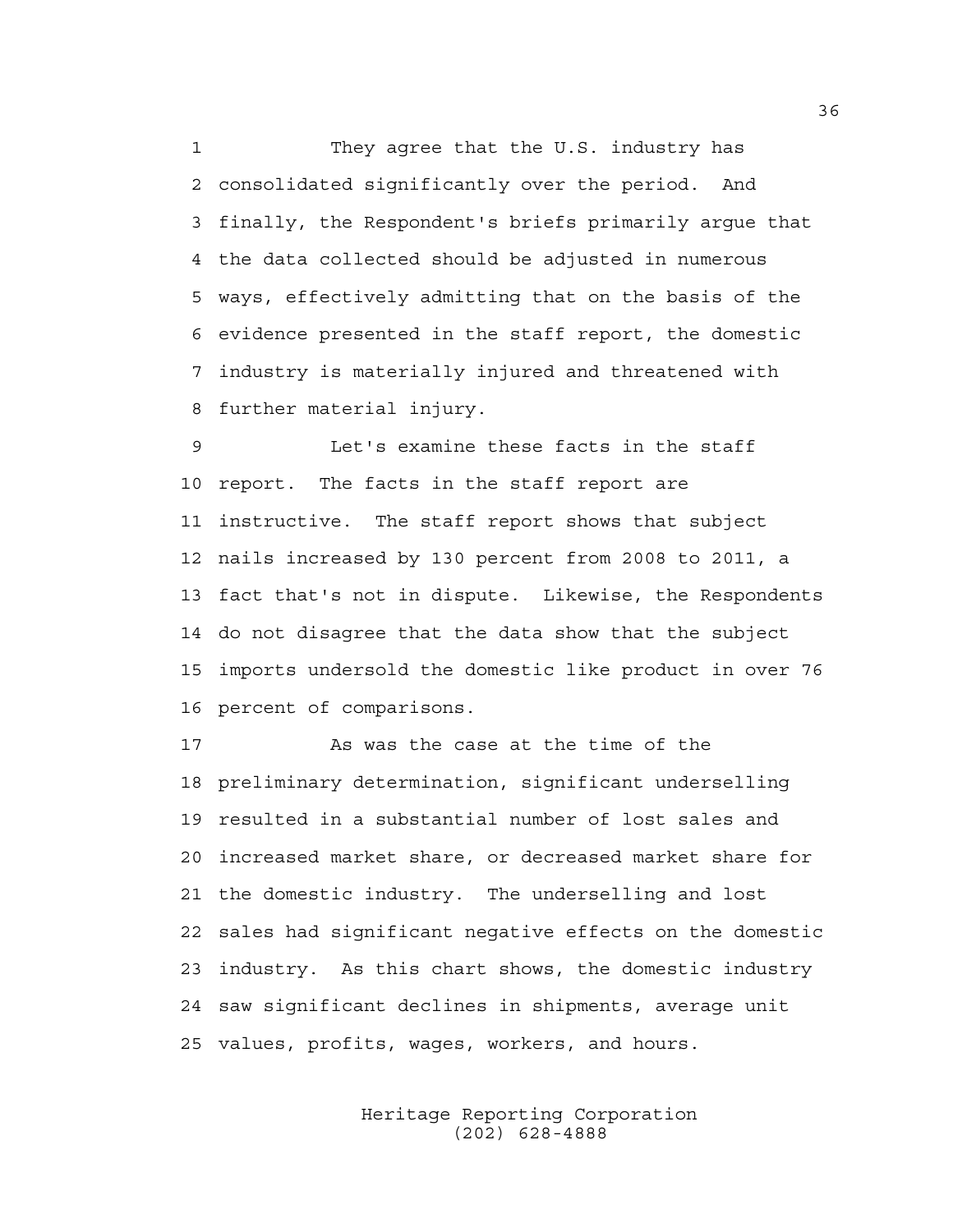1 Beyond the indicators in the staff report, 2 since the preliminary determination the staff, at the 3 request of the Respondents, sought additional 4 information regarding the degree to which the domestic 5 industry sold specialty nails, small packages, and the 6 types of products shipped.

7 This additional information only serves to 8 confirm what the Commission already knew at the 9 preliminary phase and from the previous investigation. 10 The domestic industry and the subject imports compete 11 in virtually all channels of distribution, in all 12 products, at all levels of trade. In fact, even 13 though the Respondents asked the STAFDA collect data 14 on four additional pricing products, they made no 15 mention of it in their briefs, and now want to ignore 16 the results because these new products only further 17 confirm the underselling in all products at all levels 18 of trade to all customers.

19 We would also note that the purchaser data 20 confirms the significant overlap in competition 21 between customers. As this chart shows, the 22 overwhelming majority of purchasers purchase from both 23 domestic industry and subject imports. These facts 24 show that the conditions of competition in this 25 investigation are no different than those observed in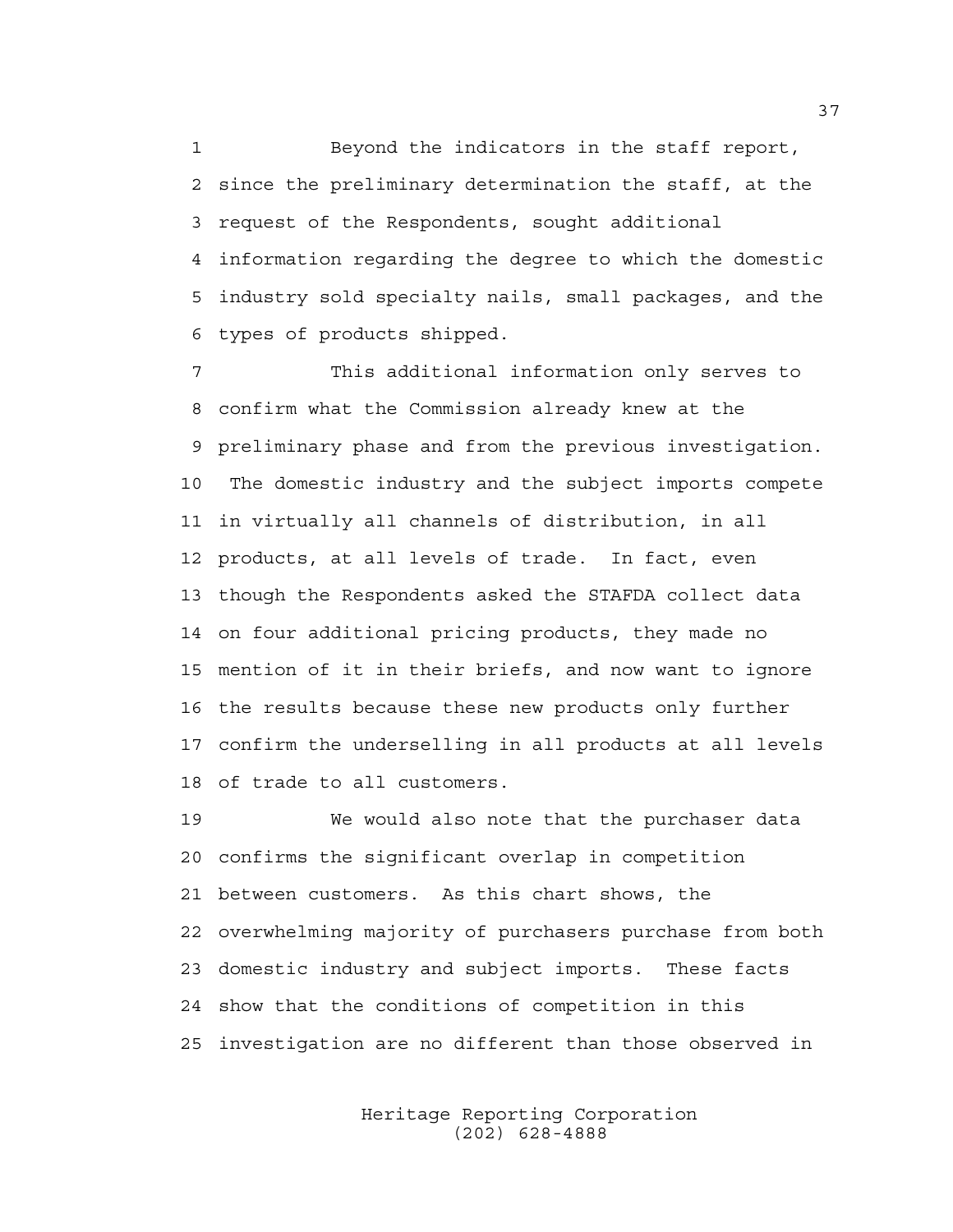1 the '07-'08 investigation.

2 Steel nails are still sold to the same 3 customers, are imported by the same importers, sold in 4 the same channels of distribution, and sold at the 5 same levels of trade. In addition, price is still the 6 single largest factor affecting the choice of 7 supplier. As this chart shows, when considering other 8 purchasing factors like physical characteristics and 9 product range, the domestic like product is comparable 10 or superior to the subject imports, except on the 11 basis of price.

12 Many purchasers admit that they cannot 13 distinguish the country of origin of the steel. As a 14 result, the only distinguishing factor between the 15 nails is the price. Thus, as was the case in the '07- 16 '08 investigation, the distributors and industrial 17 users are still extremely price sensitive.

18 Well, what has changed since the previous 19 investigation is the behavior of the subject imports 20 and the foreign producers. Additional UAE nail 21 producers have come online during the period and 22 substantially increased available nail capacity. UAE 23 producers have pushed ever increasing volumes into the 24 U.S. market, regardless of relatively low levels of 25 demand. UAE producers are now the low-priced leaders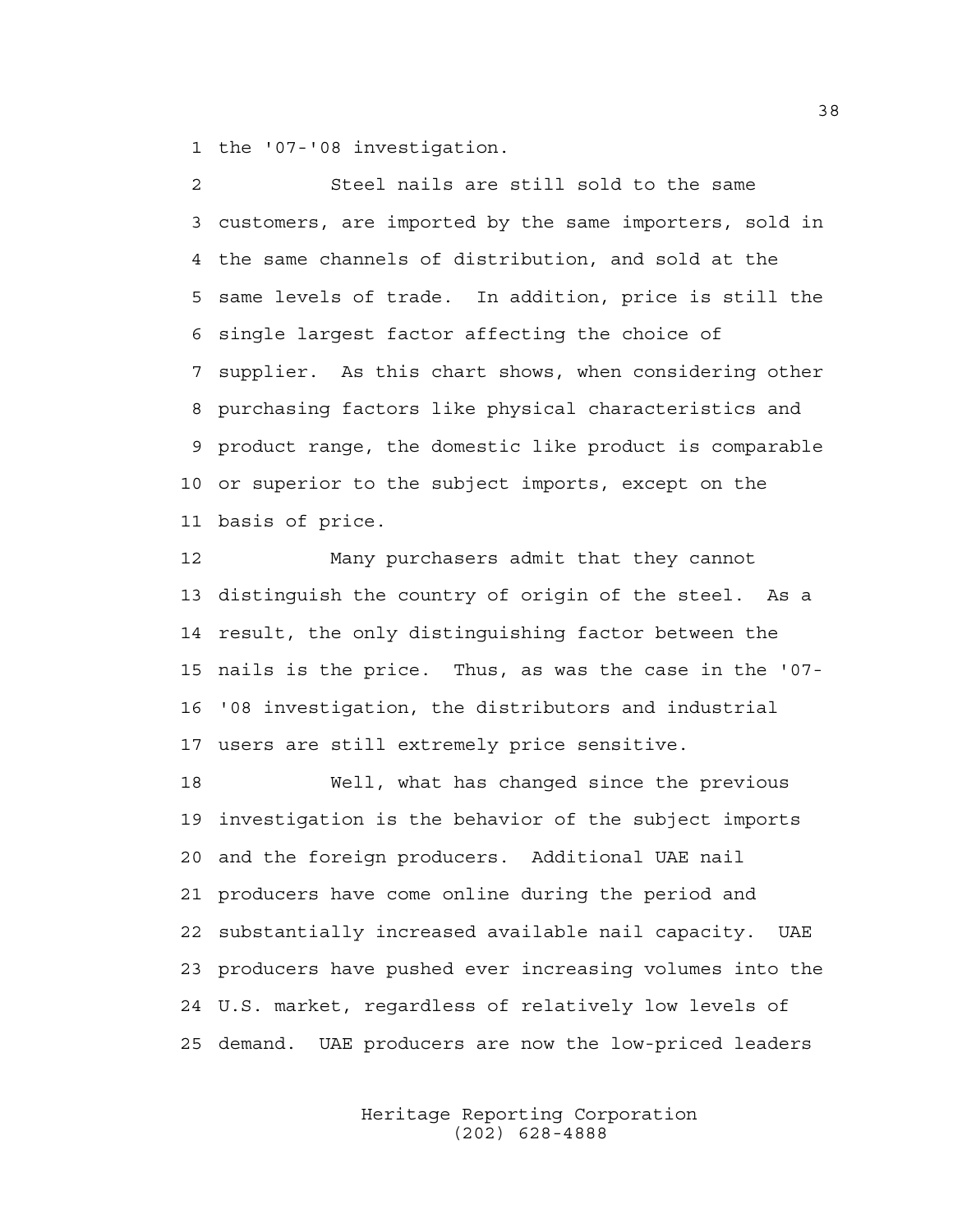1 in the market. UAE producers have used these lower 2 prices to increase their sales volumes at the expense 3 of the domestic industry.

4 Once they were found not to be dumping the 5 '07-'08 investigation, the UAE producers saw an 6 opportunity to gain share by using dumped prices, and 7 they took it. They have pushed massive volumes of all 8 types of nails to all types of customers, despite 9 adverse market conditions.

10 Notwithstanding the production, one of them 11 claims to be moving to the United States. Their 12 projections of future shipments in the current market 13 indicate that they are committed to maintaining and 14 increasing the share they have already taken from the 15 domestic industry.

16 By any measure, UAE producers' actions are 17 injuring the domestic industry, and threaten the 18 industry with further injury. The Commission 19 recognized this in its preliminary determination when 20 it concluded that the underselling and lost sales were 21 significant and prevented the domestic industry from 22 benefitting from the increases in demand.

23 The final phase of this investigation and 24 the additional facts collected by the staff confirm 25 the Commission's preliminary conclusions. The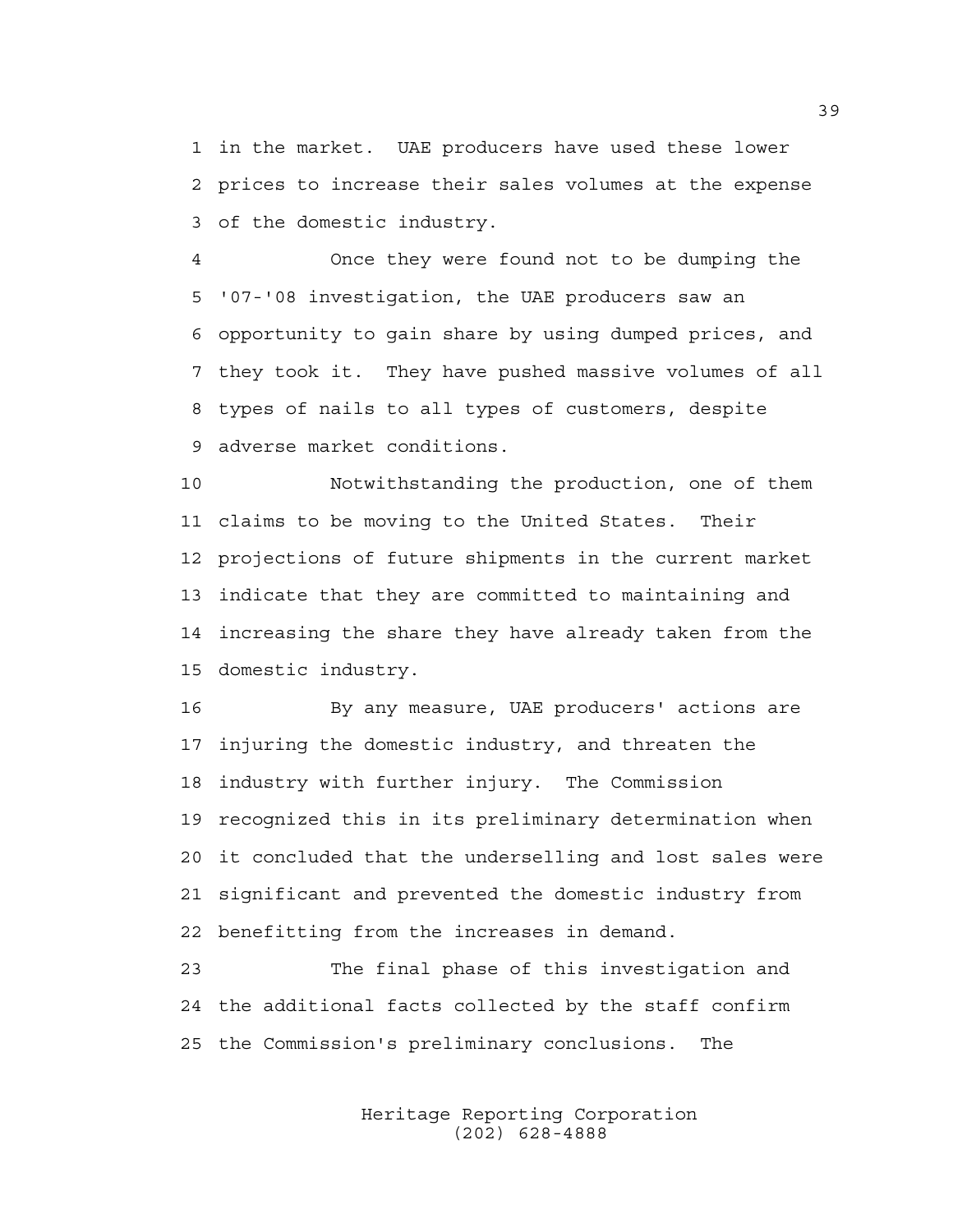1 Respondents have done nothing to refute these facts. 2 Instead, they ask the Commission to depart from its 3 traditional analysis and merely offer a host of 4 speculative and unsupported theories regarding market 5 segmentation that plainly did not exist.

6 Thank you for your time today.

7 MR. GORDON: Thank you. That concludes our 8 affirmative testimony. We'll be happy to answer any 9 questions you have.

10 CHAIRMAN OKUN: Thank you. Before we begin 11 our questions this morning, I want to take this 12 opportunity to thank all the witnesses for being here. 13 We very much appreciate you taking the time from your 14 business to be in Washington today to answer our 15 questions, and for your continued cooperation as we 16 complete the investigation.

17 Vice Chairman Williamson will begin the 18 questions this morning.

19 VICE CHAIRMAN WILLIAMSON: Thank you, Madame 20 Chairman. And I express my appreciation to the 21 witnesses for coming today to present their testimony. 22 First off, if you would give me additional 23 clarification about the small quantities, the one- and 24 five-pound boxes. And you've indicated clearly that 25 the domestic producers sell those. I was wondering if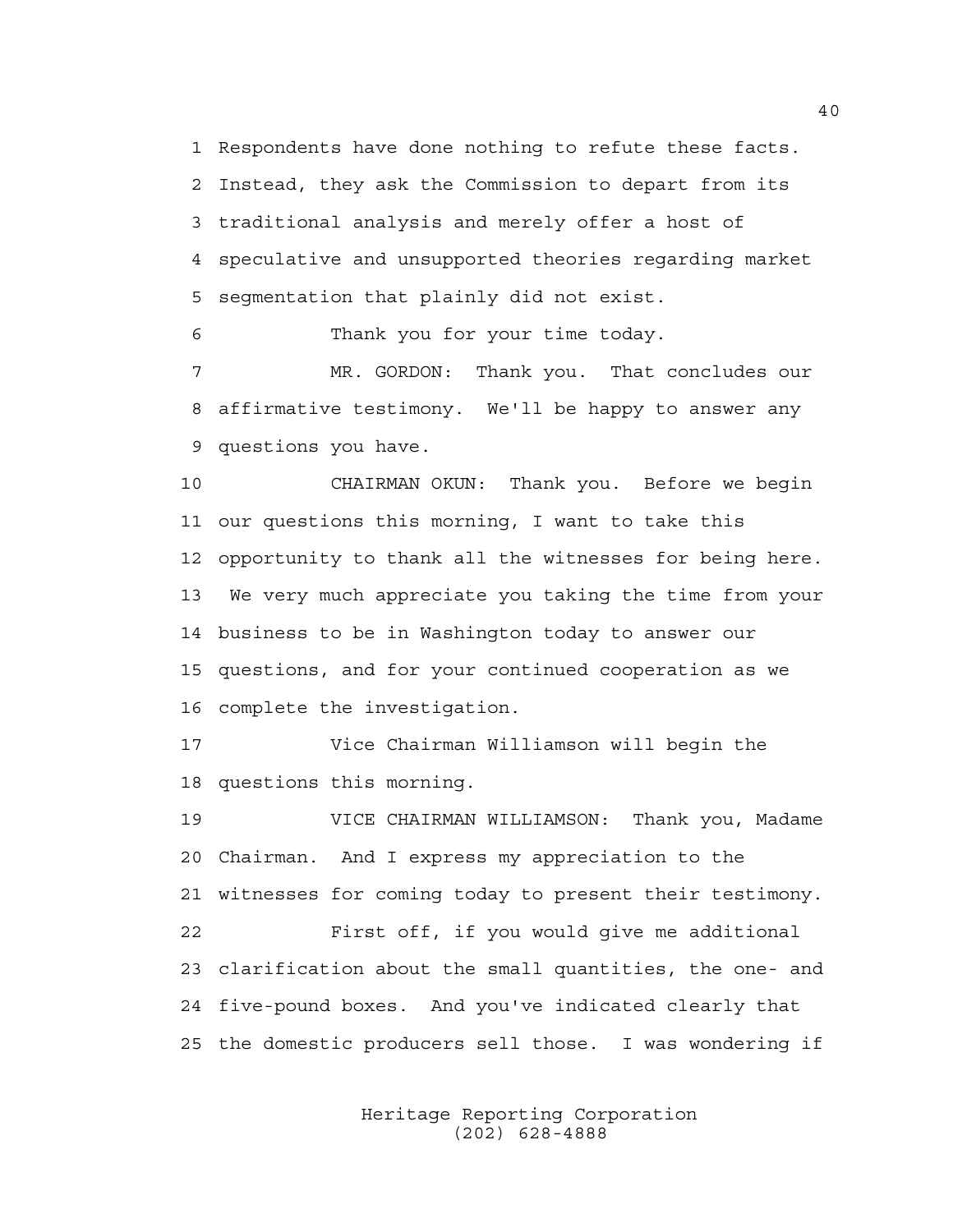1 you can either now or post-hearing give us an idea of 2 the share of your total shipments that are accounted 3 for by the one- to five-pound boxes during each year 4 of the POI. That may be something you want to give 5 us --

6 MR. GORDON: We'll be happy to supply that. 7 That would proprietary to the companies, but we'll be 8 happy to supply that in a post-hearing brief.

9 VICE CHAIRMAN WILLIAMSON: Okay, good. And 10 also an indication of what do you estimate the market 11 demand for those sizes, if we don't have that already.

12 MR. GORDON: Do you want to speak to that? 13 MR. SKARICH: Skarich. The market demand 14 for small one- and five-pound packaged nails as a 15 percentage of the overall consumption of nails in the 16 United States is very, very small.

17 VICE CHAIRMAN WILLIAMSON: Okay. Thank you. 18 Okay. So you're saying that both for a foreign 19 supplier and a domestic supplier, that's going to be a 20 very small part of their sales.

21 MR. SKARICH: Skarich. That's correct. 22 Yes, sir.

23 VICE CHAIRMAN WILLIAMSON: Okay. Now, does 24 that fluctuate very much? I mean, the small packages. 25 I mean, it doesn't follow the same trends as the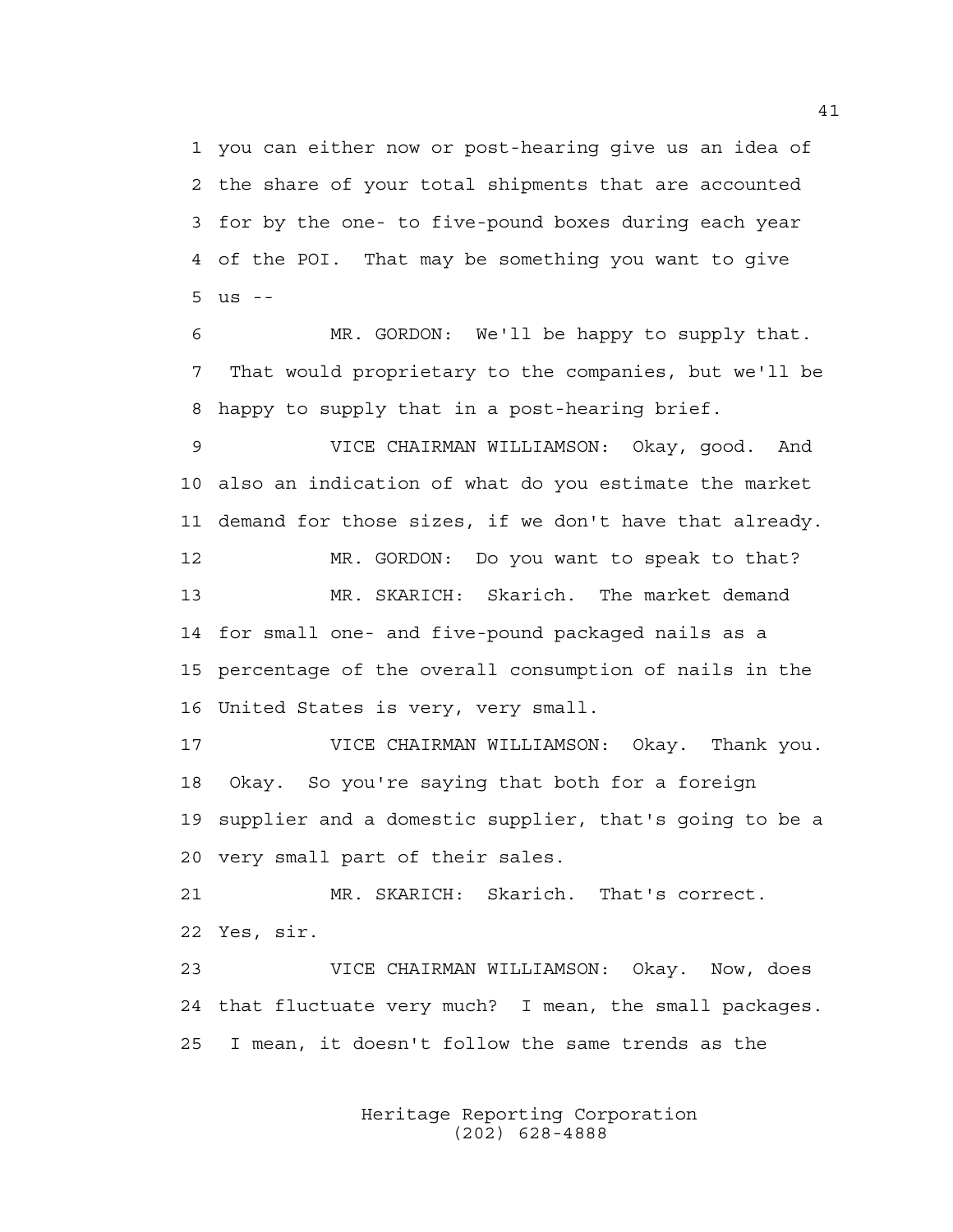1 large?

2 MR. SKARICH: Yes, exactly. I would say 3 that it does. The key is that you'll see, depending 4 on where you go, what looks like a large volume, but 5 you have to pay attention to the fact that it's just a 6 percentage of the overall consumption of nails in the 7 United States, and it's just a small percentage of 8 that overall consumption.

9 VICE CHAIRMAN WILLIAMSON: Okay. Thank you. 10 And do large, mass merchandisers such as Home Depot 11 or Lowe's typically require that their nail suppliers 12 provide the full range of nails that they sell? In 13 other words, are they going to look to a supplier and 14 say I want you to give me everything, everything 15 that --

16 MR. SKARICH: I would say the answer to that 17 is yes. They require their distributors and suppliers 18 to provide as comprehensive a program as they can.

19 VICE CHAIRMAN WILLIAMSON: Good, thank you. 20 Mr. Libla, I can't help but asking, since I grew up 21 in St. Louis, why Poplar Bluff for the company?

22 MR. LIBLA: I was born there.

23 VICE CHAIRMAN WILLIAMSON: Okay.

24 MR. LIBLA: Well, within 30 miles of there. 25 VICE CHAIRMAN WILLIAMSON: Okay, okay, good.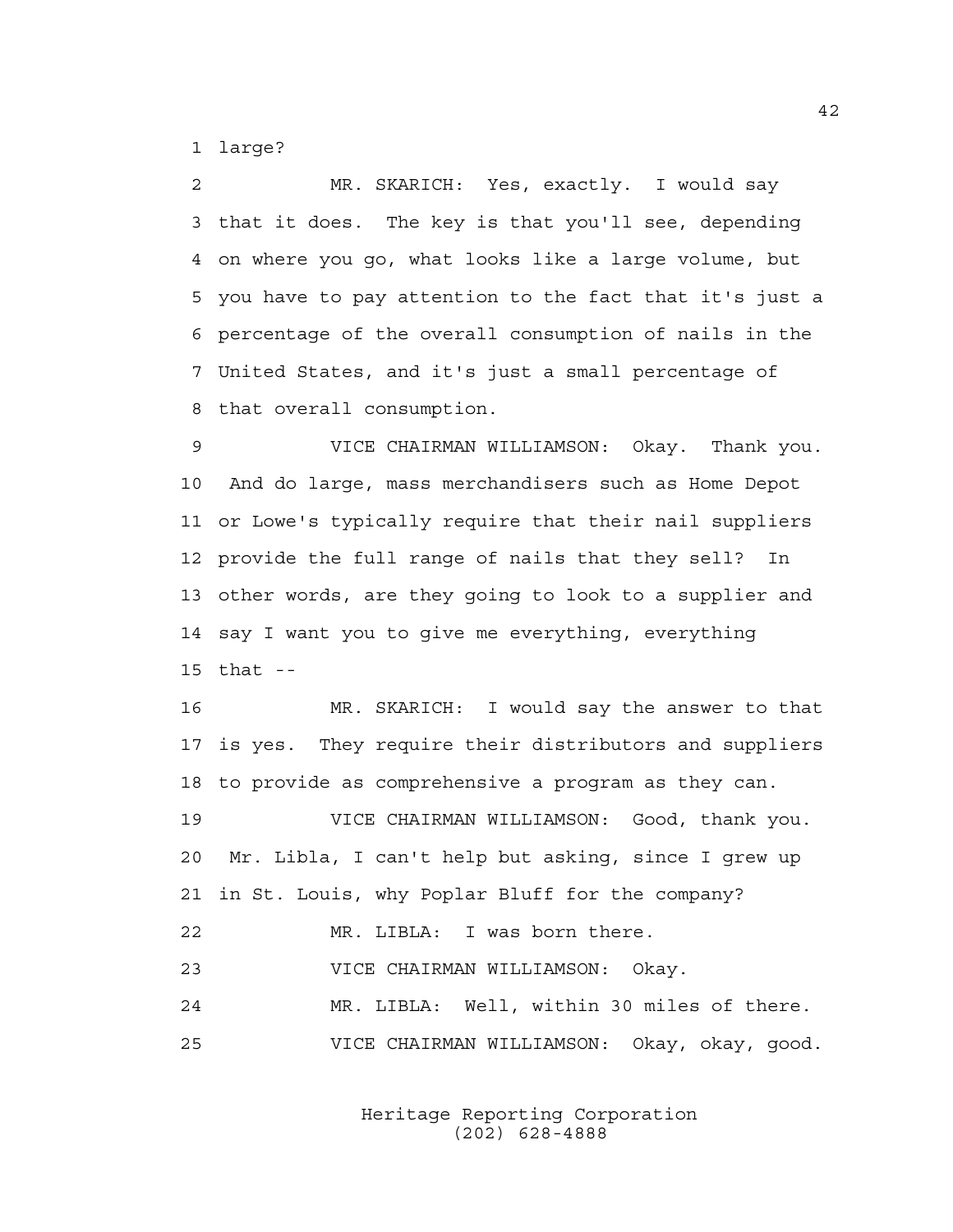1 I was just wondering since I've never been there.

2 MR. LIBLA: That's okay. It's a beautiful 3 town. You should come and visit.

4 VICE CHAIRMAN WILLIAMSON: Okay, thank you. 5 Okay. According to table 3-7 of the staff report, 6 most of the nails sold in the U.S. market by both U.S. 7 producers and subject imports are collated. And I was 8 wondering, are most collated nails sold through 9 distributors to builders, or is a substantial share 10 sold to the mass merchandise market?

11 MR. SKARICH: Mr. Skarich. The majority is 12 sold through the construction markets, not through 13 mass merchandisers.

14 VICE CHAIRMAN WILLIAMSON: Okay, good. 15 Either now or in post-hearing, would you estimate the 16 approximate share of collates nails that are sold to 17 mass merchandisers such as Home Depot and Lowe's? 18 Either now or --

19 MALE VOICE: I'm sorry. I don't hear that, 20 Mr. Vice Chairman.

21 VICE CHAIRMAN WILLIAMSON: Either now or 22 post-hearing, could you give me an estimate of the 23 approximate share of the collated nails that are sold 24 to the mass merchandisers such as Home Depot or 25 Lowe's?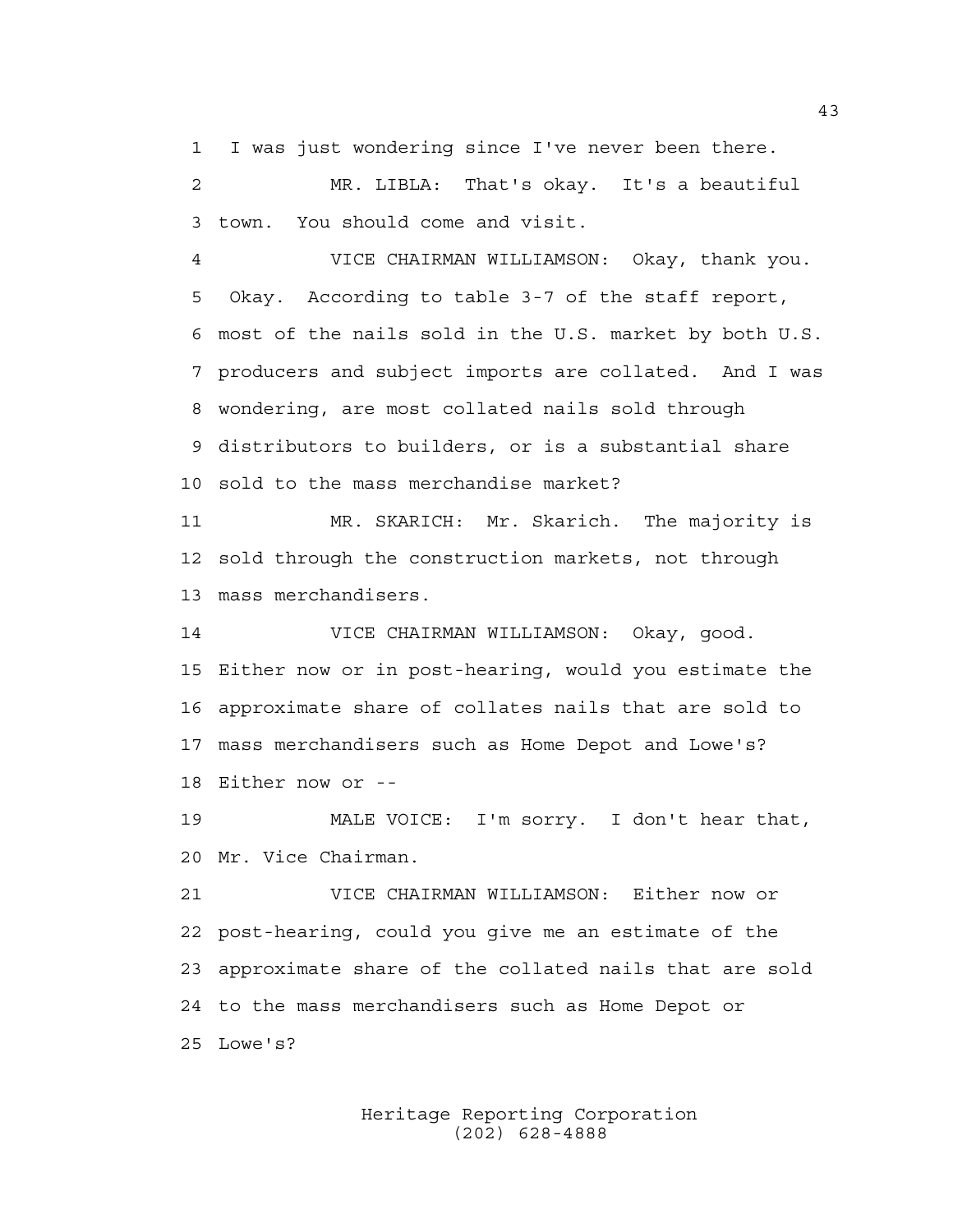1 MALE VOICE: I think that will have to go to 2 post-hearing. I don't personally know that.

3 VICE CHAIRMAN WILLIAMSON: That's fine. I 4 guess one of the questions -- because I know at Home 5 Depot and all, when they first really got into the 6 market, they talked about even the builders went to 7 them. Is that kind of an over-exaggeration, or is  $8$  that  $-$ 

9 MALE VOICE: That's exactly what I believe 10 that to be the case. I think that was a market 11 strategy that they tried to do, but it has turned out 12 to not be the case. I think their percentage of 13 overall contractors that use those distribution 14 facilities is very small compared to the standard 15 contractors that go through other distribution 16 channels other than mass merchandisers.

17 VICE CHAIRMAN WILLIAMSON: Okay. Thank you. 18 And that's for all of the -- I guess all of the mass 19 -- the Menard's, the Lowe's, too.

20 MALE VOICE: Yes, sir.

21 VICE CHAIRMAN WILLIAMSON: Okay. Thank you. 22 What additional costs are associated with packaging 23 nails in one- and five-pound boxes? And the economy, 24 for example, do you maintain specialized equipment and 25 keep it in operational status, even if you sell low,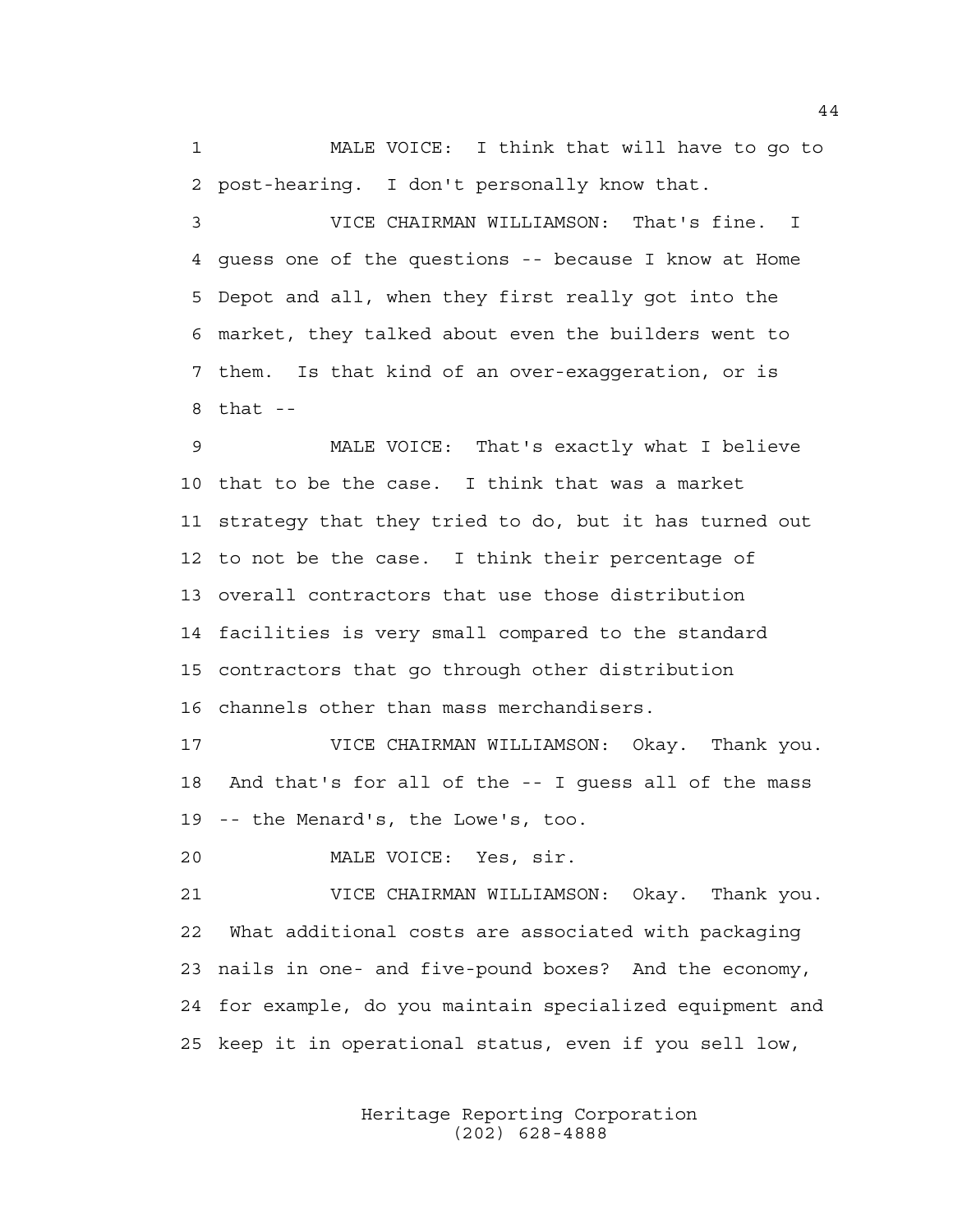1 small-count packages for periods of time? So this is 2 for both Mid Continent and Tree Island. What kind of 3 special equipment do you have to have to do this?

4 MR. YOST: This is Bruce Yost. We have the 5 equipment up in our Canadian operations in addition to 6 the U.S. facilities. We produce nails in Canada, and 7 we make one- and five-pound boxes for the home 8 improvement industry. And I don't have the exact 9 costs, but I can get that in the post-hearing brief. 10 VICE CHAIRMAN WILLIAMSON: Okay, thank you. 11 MR. LIBLA: And the packaging equipment 12 required for packing one- and five-pound is not

14 pound. So -- and currently Mid Continent does not 15 sell one- and five-pound packs. We could.

13 significantly different than packing a 25- or a 50-

16 VICE CHAIRMAN WILLIAMSON: Okay. Do you 17 have that equipment already -- would you be doing that 18 in Poplar Bluff, and do you have that equipment 19 around?

20 MR. LIBLA: Yes, we would. And we have a -- 21 this is a schematic of Mid Continent's one- and five-22 pound program that we did in previous times package 23 and sell into the home improvement markets. In fact, 24 we had some packaging that just hasn't arrived here 25 yet that we're going to lay on the table this morning.

> Heritage Reporting Corporation (202) 628-4888

45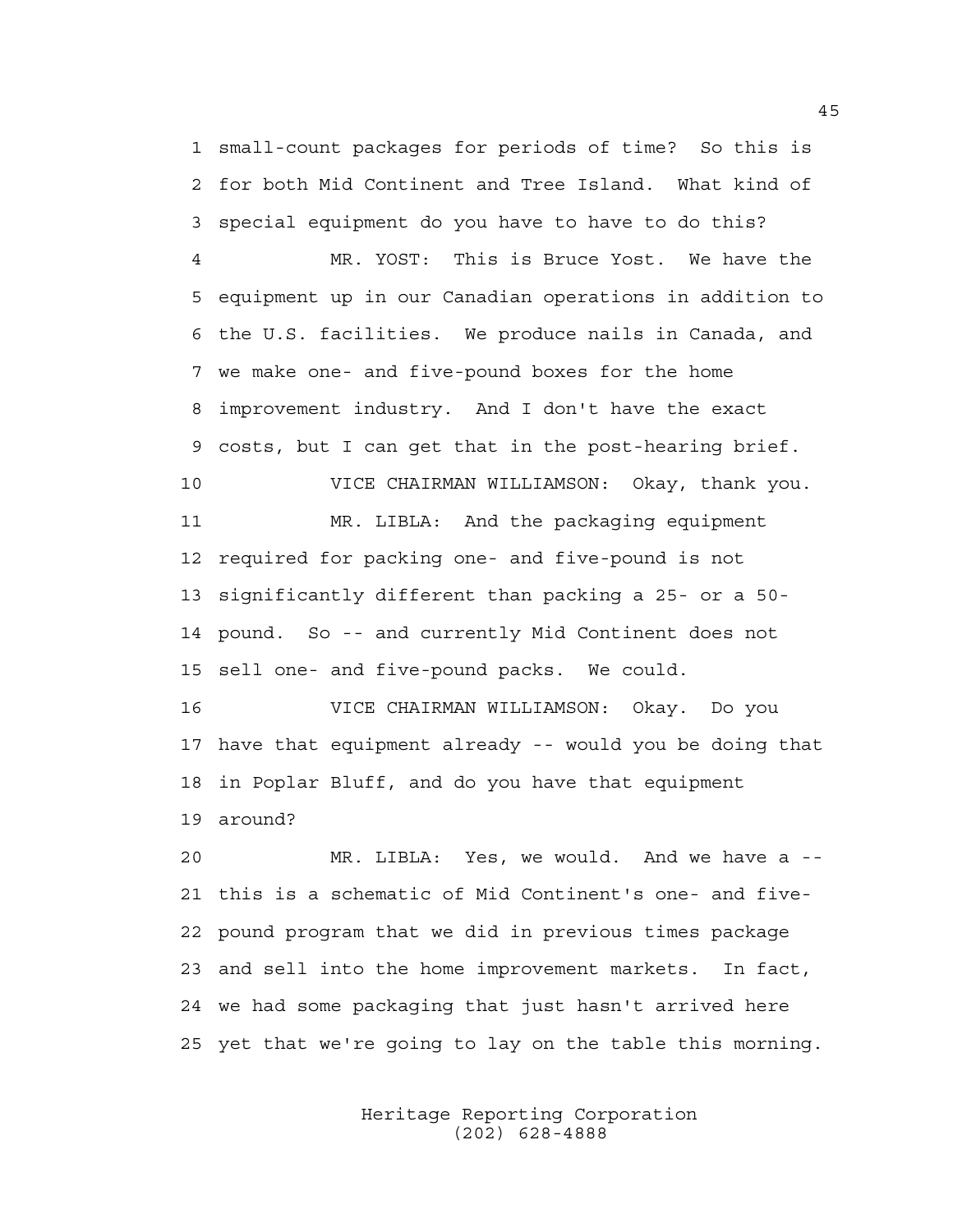1 So --

2 VICE CHAIRMAN WILLIAMSON: Yes.

3 MR. LIBLA: We discontinued this product due 4 to pricing.

5 VICE CHAIRMAN WILLIAMSON: Okay. Thank you. 6 Go ahead.

7 MR. GORDON: For the record, this is inside 8 the front cover of the Mid Continent product brochure 9 that was distributed this morning.

10 VICE CHAIRMAN WILLIAMSON: Good, okay. 11 Thank you. Mr. Yost, you said that -- I think it's 12 prior the UAE really coming in a big way that Tree 13 Island was a high volume producer. And I was kind of 14 wondering, what did you mean by that? Do you mean 15 you're not longer that or --

16 MR. YOST: Yes, basically, it is. At one 17 time, we had four manufacturing facilities in the 18 United States. Now we have one. And our total 19 production is off by more than 80 percent from its 20 peak in the mid 2000s.

21 VICE CHAIRMAN WILLIAMSON: Okay. In 22 addition to that sort of, you know, large drop in 23 volume, does that mean you also are producing 24 different kinds of nails or a different marketing 25 strategy for the nails you do produce?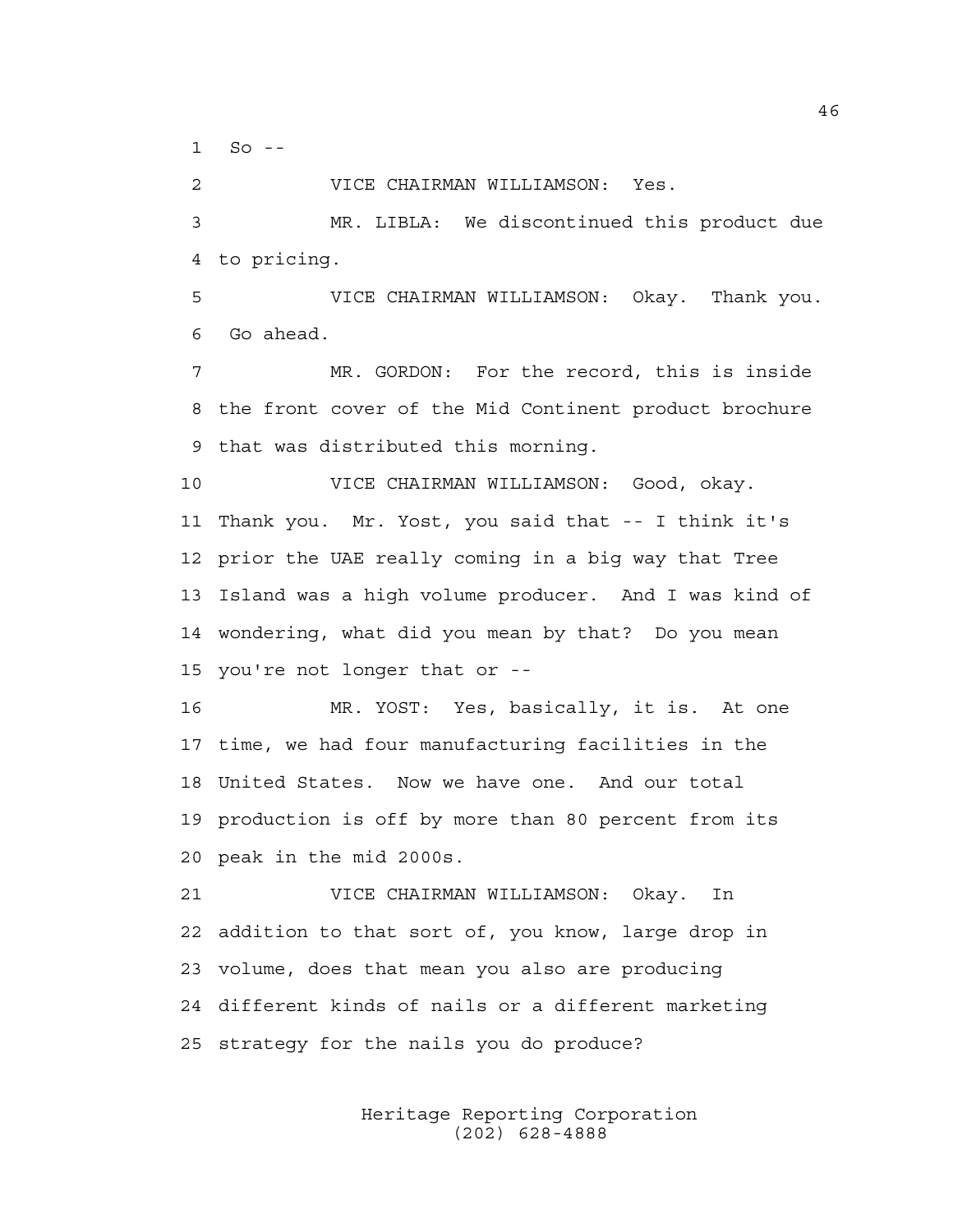1 MR. YOST: We are -- we have reduced the 2 number of SKUs that we're currently running. But we 3 have the equipment to produce a wide array of 4 products, and we can also move equipment down from 5 Canada. We have enormous capacity and capability up 6 there. And if the U.S. market would accept it, we'd 7 be delighted to relocate it into California 8 operations.

9 VICE CHAIRMAN WILLIAMSON: Okay. Let me get 10 you both to describe, what does it take to, say, 11 switch from one type of nail to another? I know it 12 depends on the nail, but just to give us a general 13 idea of what do you have to go through to do that. 14 MR. YOST: You know, there are so many 15 varieties of nails.

16 VICE CHAIRMAN WILLIAMSON: Yes.

17 MR. YOST: Some are very easy to change 18 over. It could take a matter of minutes to convert 19 over to a different type of nail. And some may take, 20 you know, four or five hours to convert over.

21 VICE CHAIRMAN WILLIAMSON: Okay, okay. Does 22 that mean that there are some -- I assume you have a 23 number of different lines in the factory. Some might 24 be focused on certain types of categories that you 25 could switch within that. Is that the case?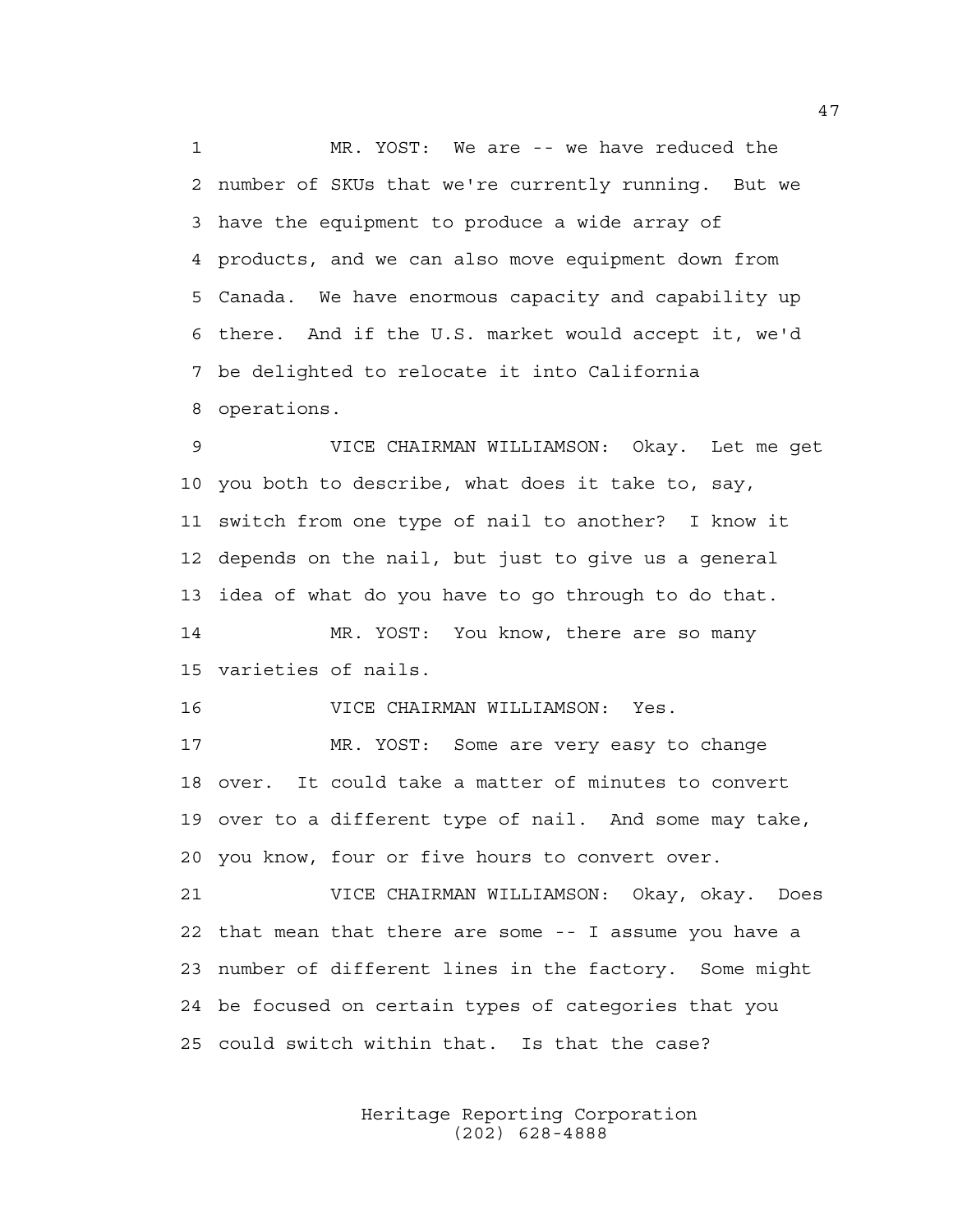1 MR. YOST: That would be the case. We have 2 many pieces of equipment that are installed, and we 3 can -- and each has its own capability.

4 VICE CHAIRMAN WILLIAMSON: Okay, thanks. 5 Any comment that you want to --

6 MR. LIBLA: Yeah. We have actually a number 7 of just dedicated lines that rarely change over at 8 all. And then we have others that we do change for 9 smaller runs and so forth. So yes.

10 VICE CHAIRMAN WILLIAMSON: Okay. Thank you. 11 So Respondents have argued that subject imports from 12 Precision should not be included in the Commission's 13 price comparison because they are not at the same 14 level of trade of imports from IBP and are most likely 15 sales for exportation to the U.S. rather than first 16 level to the United States.

17 How do you respond to this argument? 18 MR. SKARICH: My response would be to just 19 compare the huge lost sales and lost revenues that 20 have been submitted in regards to how much we compete 21 against them in the marketplace.

22 VICE CHAIRMAN WILLIAMSON: Okay.

23 MR. GORDON: From a more legal point of 24 view, I would start by saying it's interesting to note 25 that this level of trade argument did not in fact come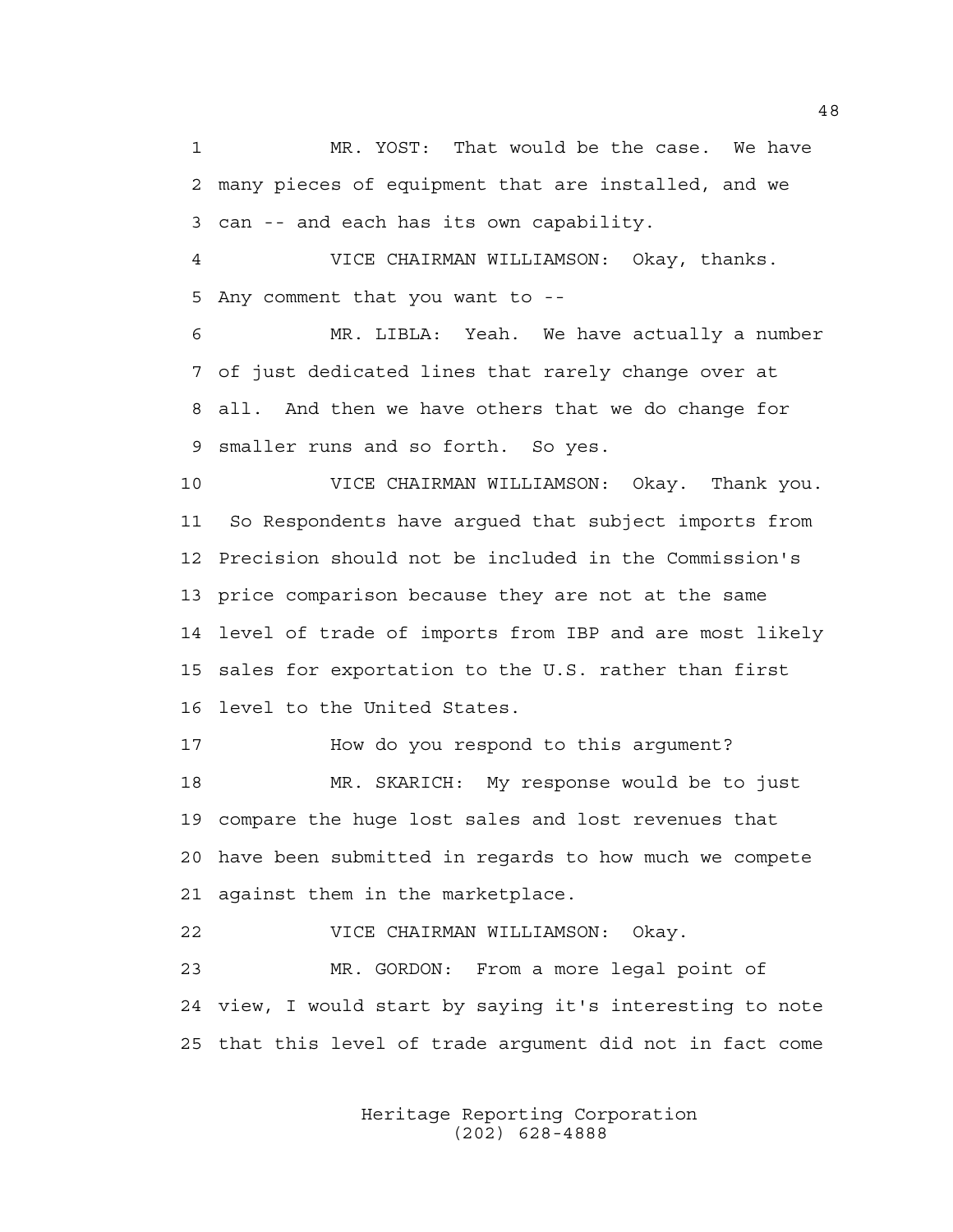1 up until after the data for the final phase were 2 gathered and analyzed. In fact, when comments were 3 solicited on the draft final questionnaire, the 4 Respondents said nothing about level of trade, even 5 though we did. We flagged this issue. We flagged the 6 issue and requested that data be gathered in a 7 different way.

8 The Respondents were silent on it until the 9 data came in and they realized that they weren't 10 helpful to them. The data have been collected 11 appropriately, consistent with the Commission's 12 practice, and we think the data are entirely reliable 13 and should be used.

14 VICE CHAIRMAN WILLIAMSON: Okay. Thank you. 15 I've run out of time, and I'm sure others will 16 probably have questions on this particular point. 17 Thank you.

18 CHAIRMAN OKUN: Commissioner Pearson. 19 COMMISSIONER PEARSON: Thank you, Madame 20 Chairman. I also would like to welcome this panel. 21 It's not very often that we get to celebrate the first 22 day of spring and the cherry blossoms in full bloom at 23 the same time. It's really rather unusual, and we're 24 celebrating it further with this hearing.

25 I'm not sure whether you have thought of it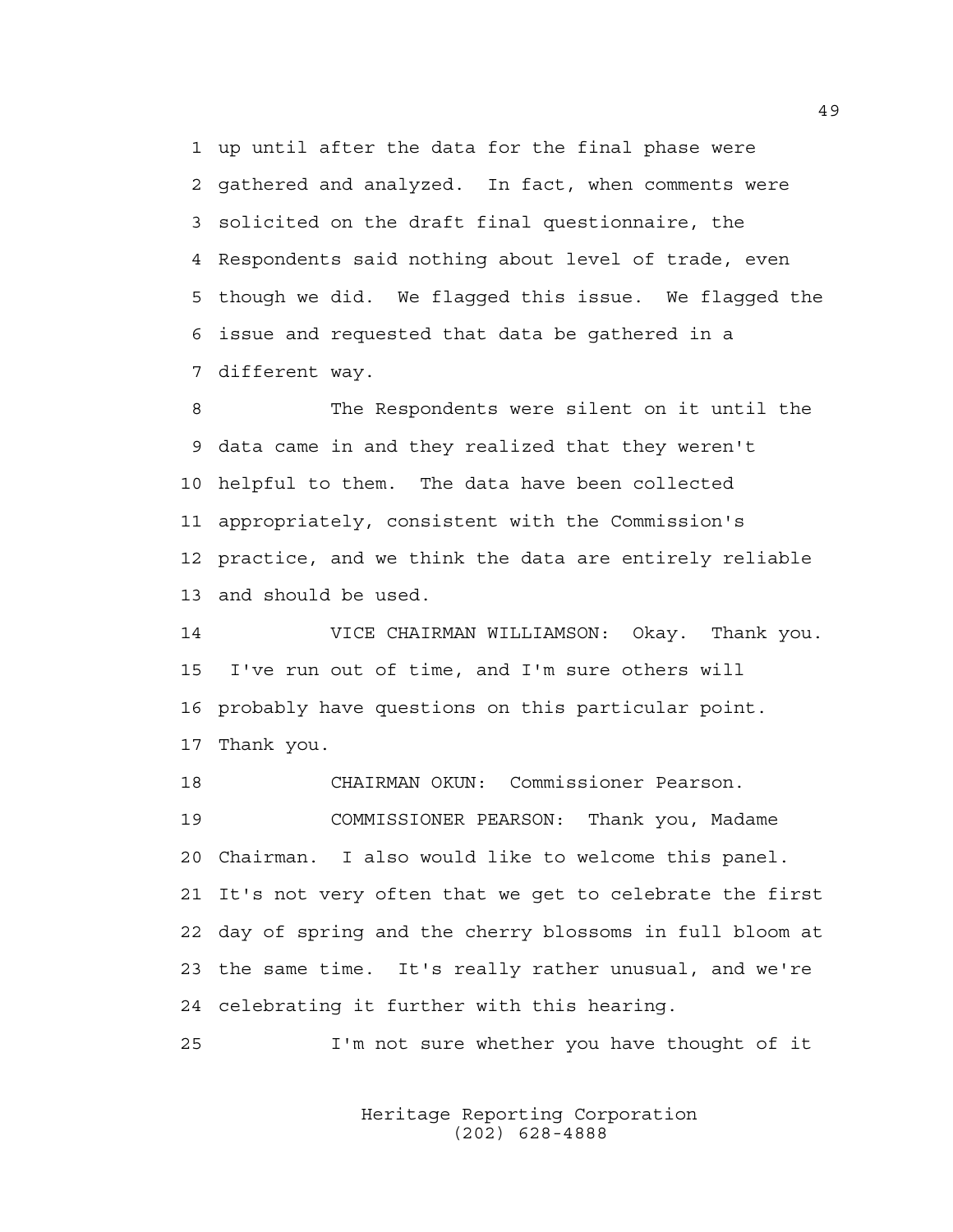1 in those terms, but --

2 MR. LIBLA: I'm sorry that we bring that to 3 you. I would love to see those cherry blossoms, and I 4 haven't seen one yet, and I've been here since 5 yesterday, so --

6 COMMISSIONER PEARSON: I hope that you have 7 an opportunity before going back to Missouri to get 8 out and enjoy them. It's a glorious opportunity.

9 Apparent consumption has arisen each year of 10 the POI. Should we expect that trend to continue? 11 This is the total consumption in the United States of 12 nails.

13 MR. SKARICH: Right. I think that what 14 you'll find is it will track with the projections that 15 you'll see in the marketplace regarding housing 16 construction as well as our economic climate, meaning 17 that there will be flat to very small incremental 18 changes over the coming years. Don't see anything in 19 the projections in the marketplace that would say that 20 there is any big bubble on its way.

21 COMMISSIONER PEARSON: But growth as we've 22 seen during these past three years may well continue. 23 I mean, there is not something that you're seeing 24 that is likely to turn it around?

25 MR. SKARICH: No, just flat to small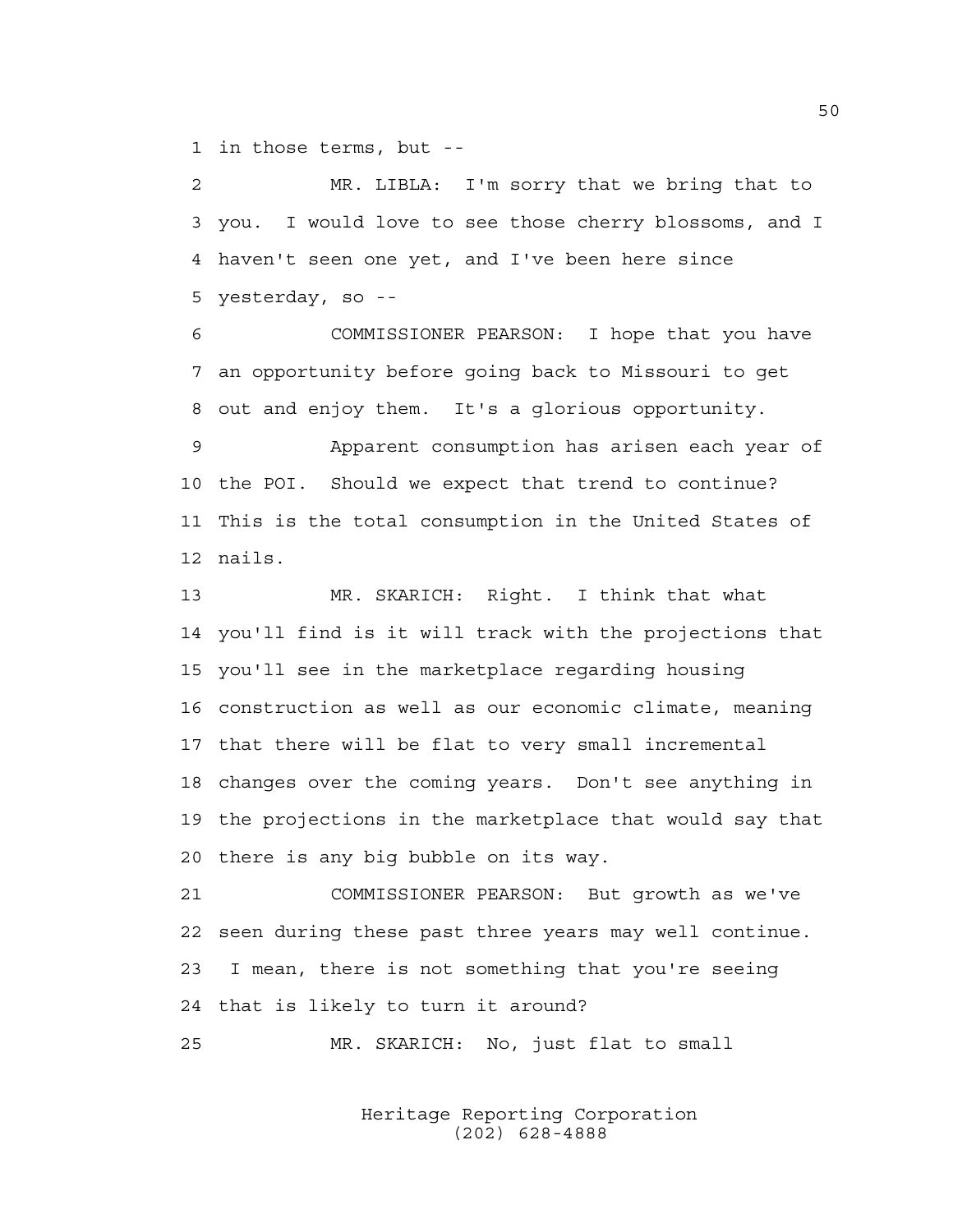1 incremental levels.

2 COMMISSIONER PEARSON: Okay. And we are 3 unlikely to get back to the type of growth we had 4 prior to 2008 anytime soon.

5 MR. SKARICH: Maybe many, many years. 6 COMMISSIONER PEARSON: Okay, thank you. 7 Between 2010 and 2011, the market share of subject 8 imports declined, and the actual quantity of nails 9 imported from the UAE also declined. How should we 10 interpret that development in light of the surge of 11 imports that you have discussed? Did that surge end 12 in 2010?

13 MR. DeFRANCESCO: Commissioner Pearson, 14 Robert DeFrancesco. In our brief, you'll notice we 15 discussed some post-petition effects that we believe 16 explain some of the decline, although we also believe 17 that the subject imports from '10 to '11 have remained 18 in the market in significant and persistent volumes. 19 But as the case was filed -- and you can 20 also see from pricing product data at the time of the 21 preliminary determination and then again at the time 22 of the Commerce Department's preliminary 23 determination, you see the step-down effects in the

24 import volumes and in the underselling. So I think 25 there is some post-petition effects going on there.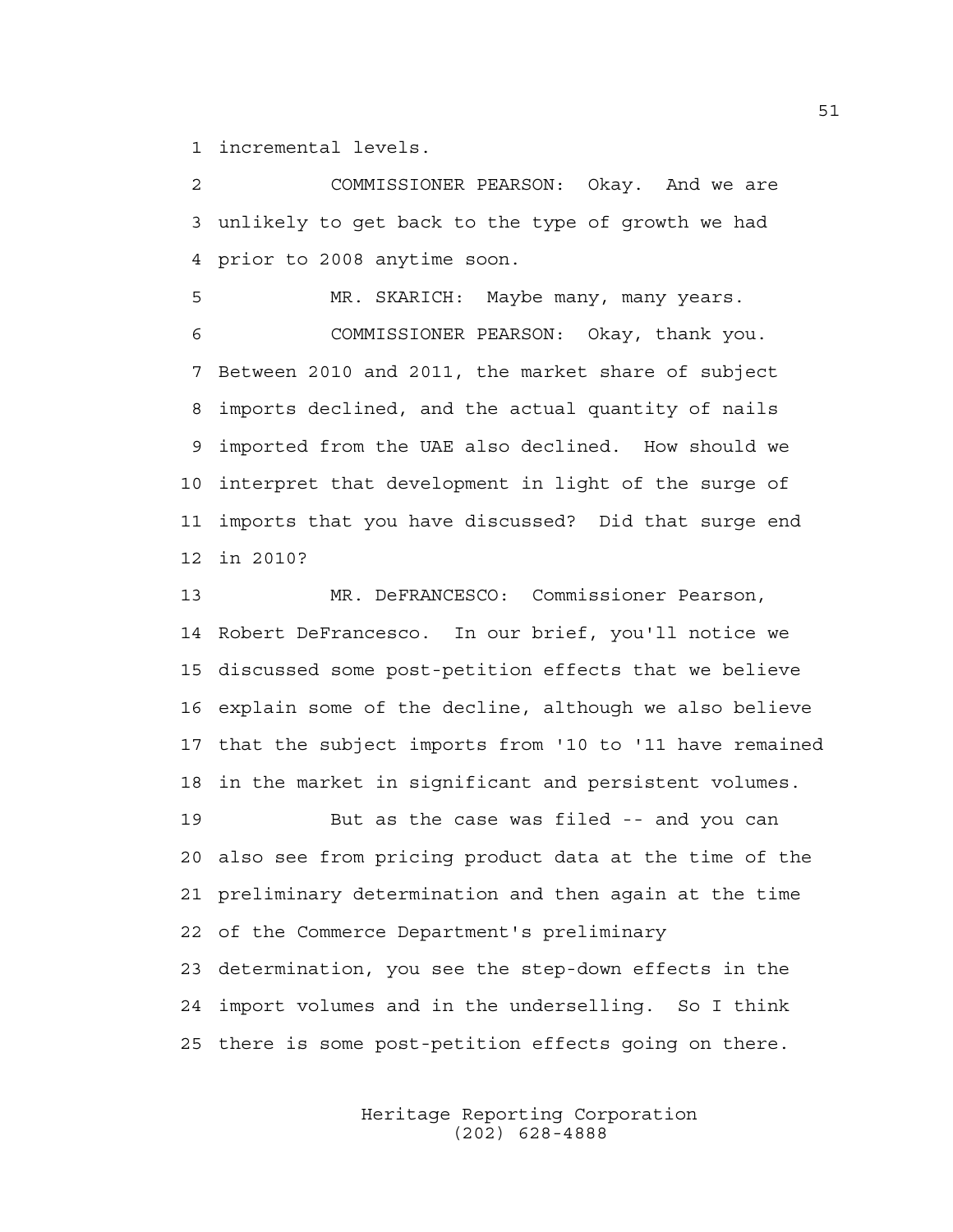1 COMMISSIONER PEARSON: Okay. So does the 2 reduction in imports for 2011 then have -- of subject 3 imports, does that have implications for our analysis 4 of threat, or are you asserting that the only reason 5 that we saw the decline in 2011 is because of the 6 petition?

7 MR. DeFRANCESCO: We assert that part of the 8 decline is because of the filing of the case and the 9 petition. And you do see that in the data. Now so 10 far as threat goes, obviously we have talked about 11 prime source moving that facility to the United 12 States, and obviously we think that's another indicia 13 of the post-petition effects that had the case not 14 been filed, had the case not gone forward, that 15 facility would have never moved here. And that volume 16 is just as likely to go back, or be under-utilized 17 going forward.

18 COMMISSIONER PEARSON: I hear you see that. 19 How do you respond to the information that the 20 Respondents have put on the record that would seem to 21 take a different view, indicating that the decision to 22 put the facility in Texas was made prior to when this 23 case was filed?

24 MR. DeFRANCESCO: Certainly. A lot of that 25 is proprietary, and we'd be happy to respond to that

> Heritage Reporting Corporation (202) 628-4888

52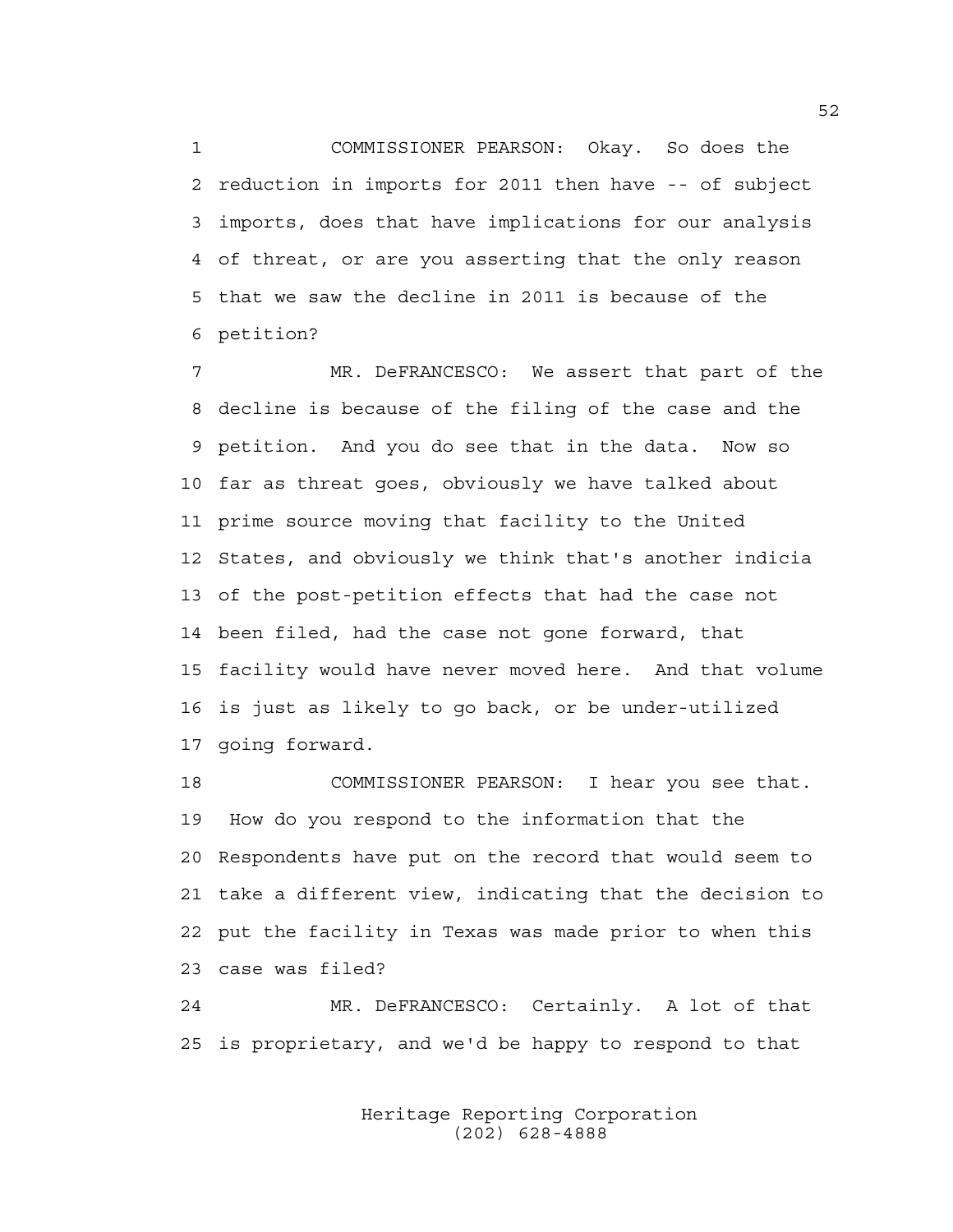1 in our brief. However, I would note that a lot of 2 that documentation is undated, and some of the 3 documentation clearly indicates that the final 4 decision to move that facility did not come about 5 until after the Department of Commerce's preliminary 6 dumping determination.

7 COMMISSIONER PEARSON: Okay, thank you. We 8 probably will hear more about that from the second 9 panel.

10 Nonsubject nails account for a large 11 majority of nails sold in the U.S. marketplace. How 12 should we understand the role of nonsubjects? 13 MR. SKARICH: The market in the United 14 States, no matter what its size, whether it's 1.1 15 million, or 540,000 tons this year, nails from all 16 over the world are coming into our market place for 17 many different reasons. The difference being that 18 basically what you've seen since the crash in 19 construction and the changes in our economic climate, 20 nail sales around the world during the period of 21 investigation remained consistent with what you saw in 22 our economy. And in UAE, that's not the case. 23 They're the only country that basically in this case 24 doubled their capacity into the United States, while 25 many around the -- most around the world basically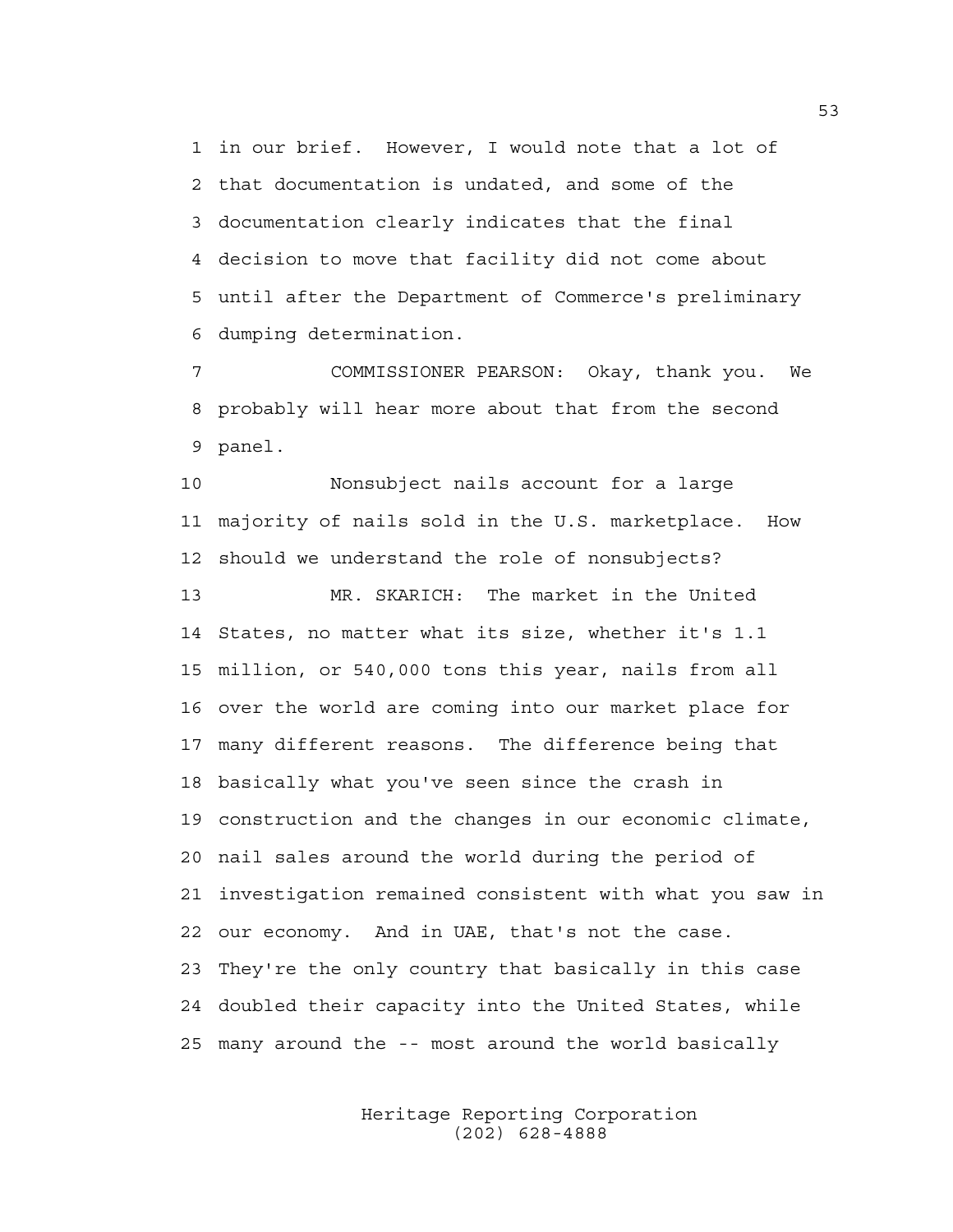1 contracted along with our market.

2 COMMISSIONER PEARSON: Okay. So if an order 3 would go into effect, an antidumping duty order would 4 go into effect regarding the imports from the UAE, 5 would any reduction in imports from the UAE be made up 6 by additional production of nails in the United 7 States, or would it be more likely made up by an 8 increase in nonsubject imports?

9 MR. SKARICH: We believe firmly that it 10 would be made up by domestic manufacturers who could 11 compete at a level of not having to face dumped nails 12 out of the UAE.

13 COMMISSIONER PEARSON: And what reasoning 14 supports that assertion?

15 MR. SKARICH: Strictly based on all of the 16 data that our company turned in in lost sales and 17 revenues in terms of what it took for us over the last 18 few years to compete against them, and what it took 19 for us to retain the amount of sales that we did 20 within our company during that period of time. And if 21 there is no order placed, we believe that it will just 22 go back to being that same game.

23 COMMISSIONER PEARSON: Of course. But when 24 the majority of nails sold in the U.S. market are 25 already from nonsubject sources, if there was a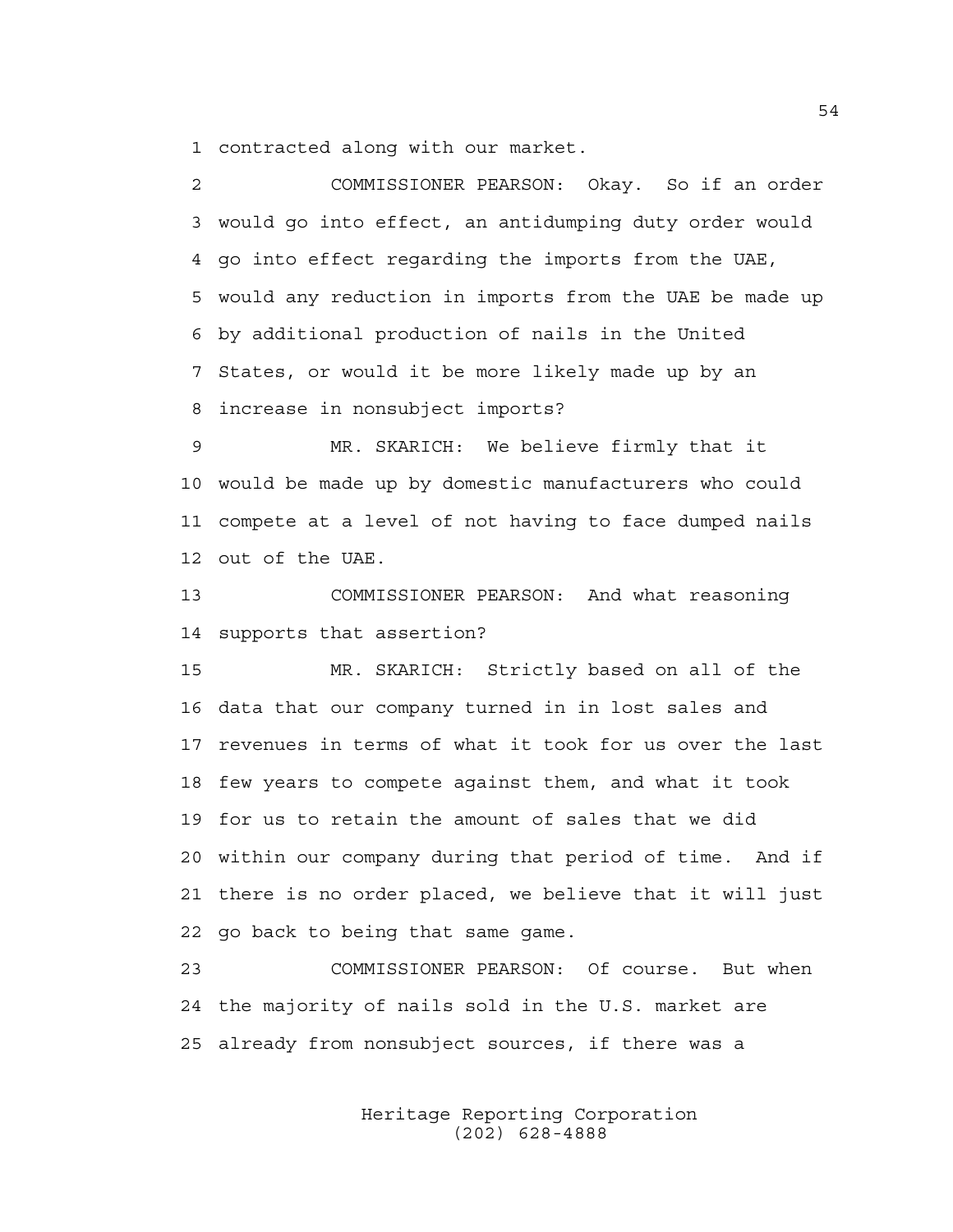1 reduction in nails from the UAE, wouldn't we expect 2 that the nonsubjects would get their current 3 proportional share of any -- you know, of that amount, 4 Mr. Libla?

5 MR. LIBLA: Thank you, sir. The nonsubject 6 imports average unit values are more competitive 7 pricewise recently. And we are already seeing a 8 benefit from the petition here as a result of filing 9 the case. So pricing drives a lot of the -- you know, 10 drives a lot of who is going to get the business.

11 COMMISSIONER PEARSON: When did you start to 12 see this benefit?

13 MR. LIBLA: After this petition was filed. 14 COMMISSIONER PEARSON: Okay. But in our 15 data, I don't see it clearly in the 2011 results for 16 the domestic industry. Is it something that has 17 occurred more in 2012? I mean, I hear you say that 18 there has been an improvement, and that may well be 19 correct. But I'm looking at the aggregate industry 20 data and, you know, I'm not really seeing a benefit. 21 Mr. Skarich.

22 MR. SKARICH: Commissioner Pearson, if we go 23 back to the time frame of when the original -- we were 24 here what, March or April of last year. And even 25 though Commerce came up with some numbers, there still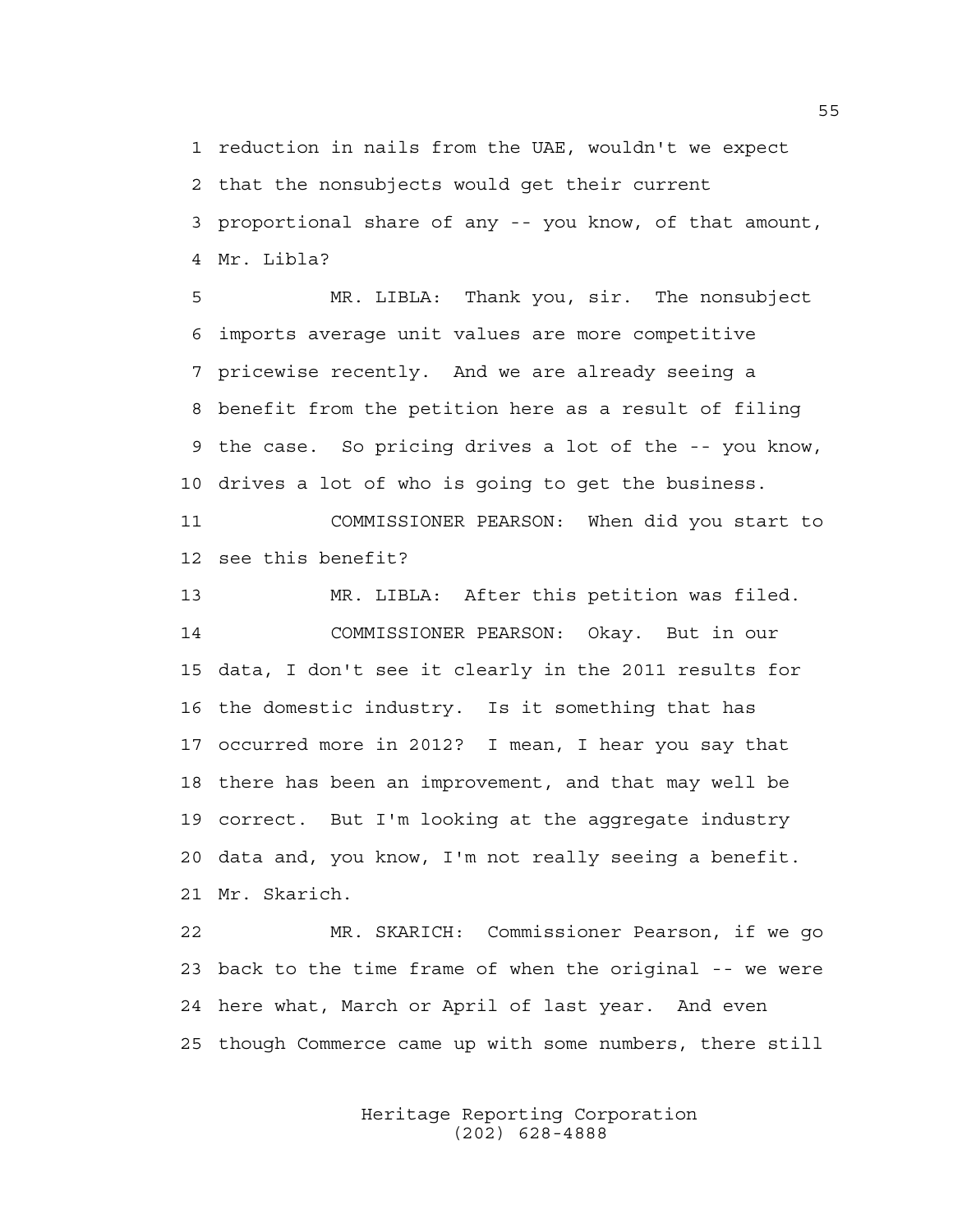1 wasn't a final until what, October 27th, and then it 2 went into public November 12th or something. So that 3 basically gave the UAE mills pretty much an entire 4 year to continue what they have been doing. And what 5 we're seeing is the benefit of what has happened from 6 that time point when it went public in early November. 7 And I think what you'll see in the coming data of 8 shipments out of the UAE since then, they'll be 9 significantly down.

10 And in fact, I believe that the 2 percent 11 reduction in 2011 over previous years was strictly 12 just that little bit that they weren't shipping out in 13 November and December after those, you know, numbers 14 came out.

15 MR. DeFRANCESCO: And just to follow up, 16 Commissioner Pearson, in both Mr. Skarich's testimony 17 and Mr. Yost's testimony, they noted that they have 18 since added additional shifts and hired more workers. 19 And I think if you compare the number of workers in 20 the testimony to what they have reported in their 21 queue, you can see the benefits.

22 COMMISSIONER PEARSON: Okay. Madame 23 Secretary, can you clarify, is the time on the clock 24 correct or is the light correct?

25 MS. BELLAMY: The time and the light is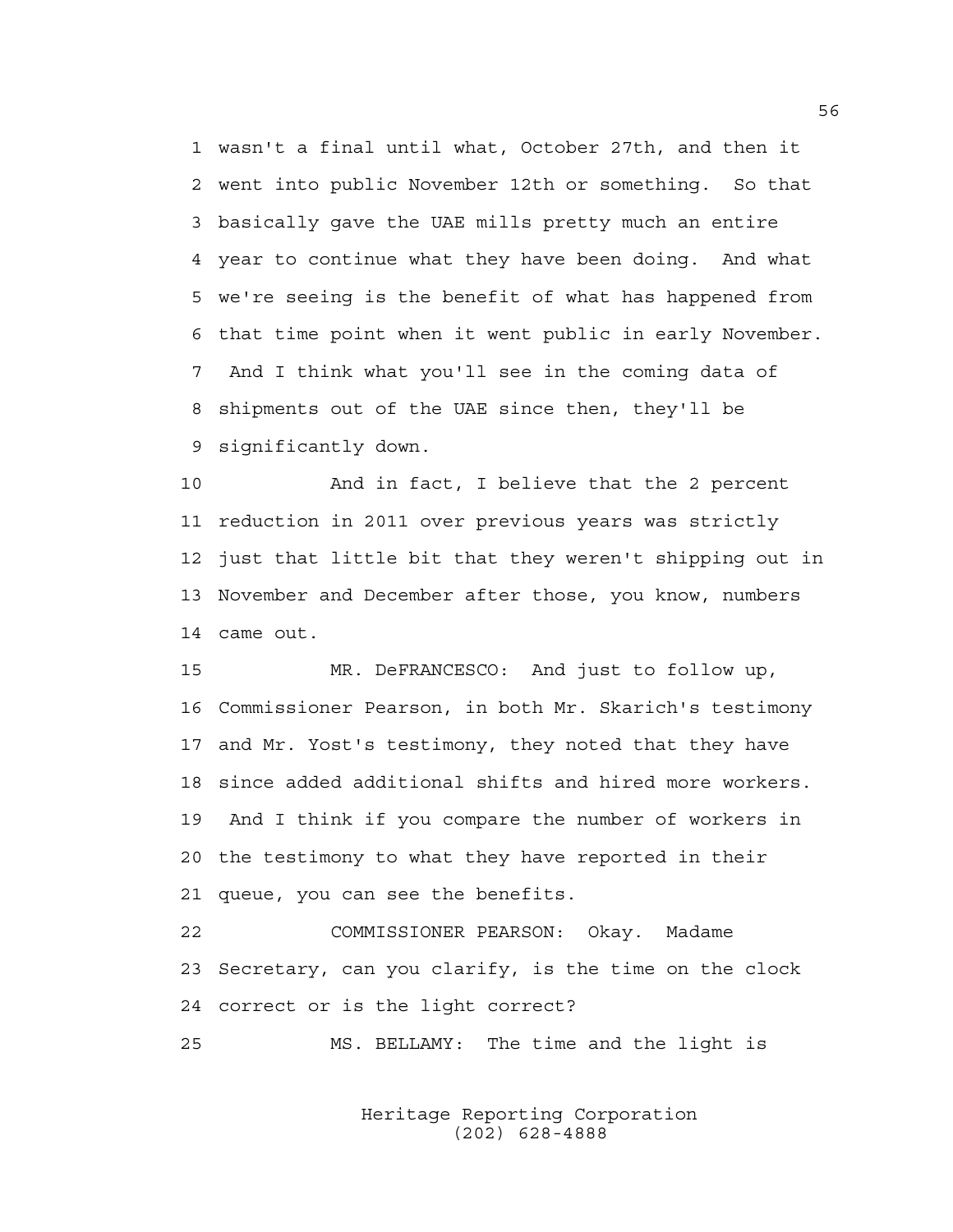1 correct.

2 CHAIRMAN OKUN: Something is off because our 3 time shows that he used just eight minutes. So there 4 shouldn't be a yellow light. 5 MS. BELLAMY: Because I adjusted it because 6 the clock was wrong. 7 COMMISSIONER PEARSON: So the clock is not 8 correct, what we're seeing here. 9 MS. BELLAMY: Right. 10 COMMISSIONER PEARSON: The light is correct. 11 MS. BELLAMY: The light is -- 12 COMMISSIONER PEARSON: And my time has just 13 expired. 14 MS. BELLAMY: Yes. 15 COMMISSIONER PEARSON: Fine. That's what I 16 was wanting to clarify. If I may, Madame Chairman, 17 let me direct this more to counsel. We have the 18 Bratsk, the attribution issue to deal with regarding 19 nonsubjects. Better help us understand that, either 20 now or in the post-hearing. 21 MR. GORDON: We will be happy to do both. 22 At this time, I would simply state that we have never 23 taken the position that nonsubject imports or that 24 imports have no place in this market. It's a very 25 large market. There is a place for fairly traded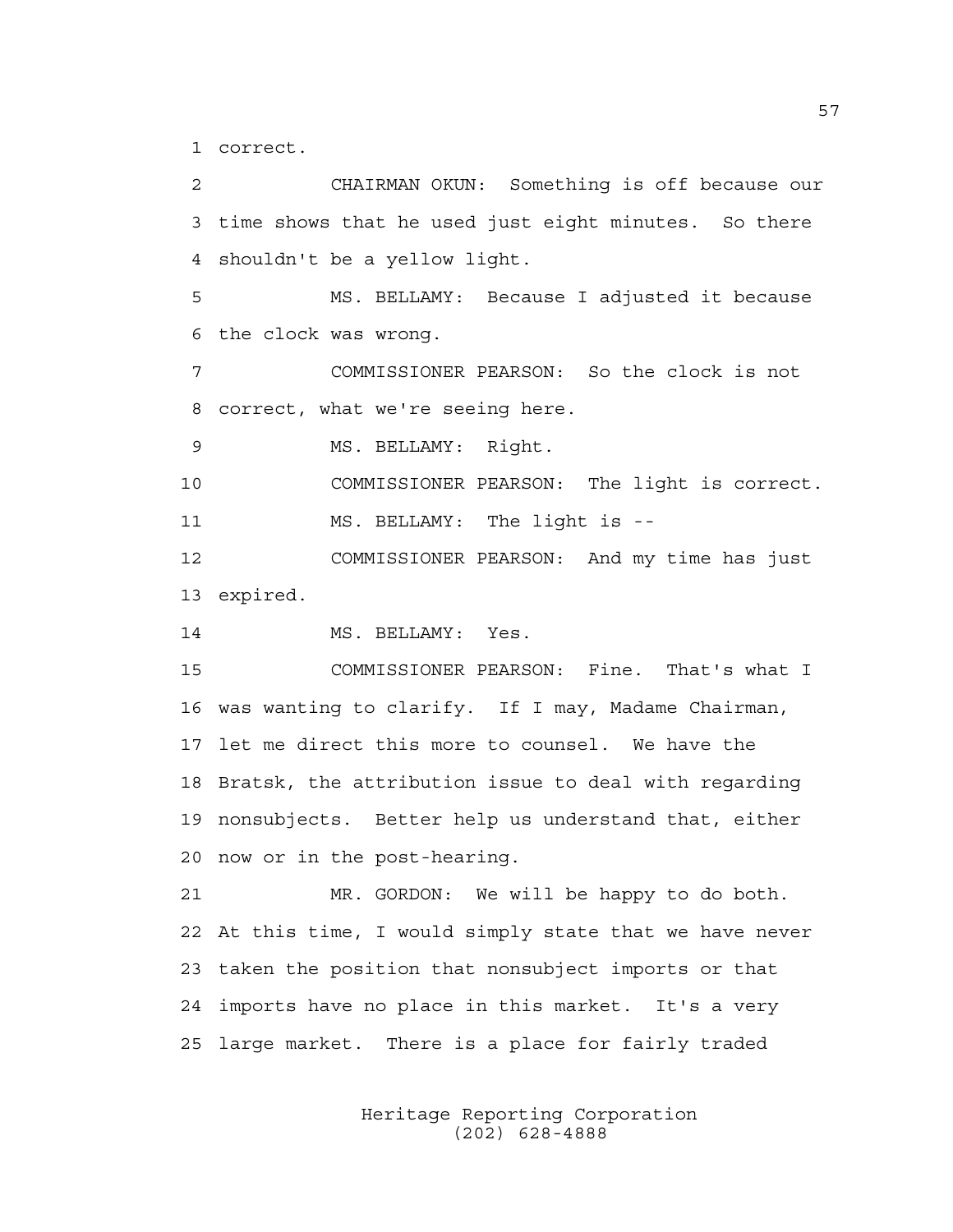1 imports.

2 The imports over the period followed demand 3 down, in contrast to what the UAE imports did, the 4 nonsubject imports. The pricing data that has been 5 collected show that imports consistently over -- 6 nonsubject imports oversold both the domestic 7 producers and the subject imports. To the extent 8 there is a concern about the Respondents shifting to 9 another source of supply and getting any benefit of 10 the order, I think their own actions taken at face 11 value speak directly to that issue in their 12 announcement of moving manufacturing back to the 13 United States, in contrast to the testimony we heard 14 at the staff conference, where Ms. Zinman said she 15 would simply go seek another source of dumped imports. 16 They have done a pretty significant about-17 face and are now touting the benefits of U.S. 18 manufacturing. We're very pleased to hear that. And, 19 you know, I think -- and I also think that, you know, 20 with respect to the idea that nonsubject imports may 21 pick up part of the share, they may well. And that is 22 because the UAE imports not only took share from the 23 domestic industry, but they also took share from 24 nonsubject imports as well in the market.

25 COMMISSIONER PEARSON: Okay. Thank you very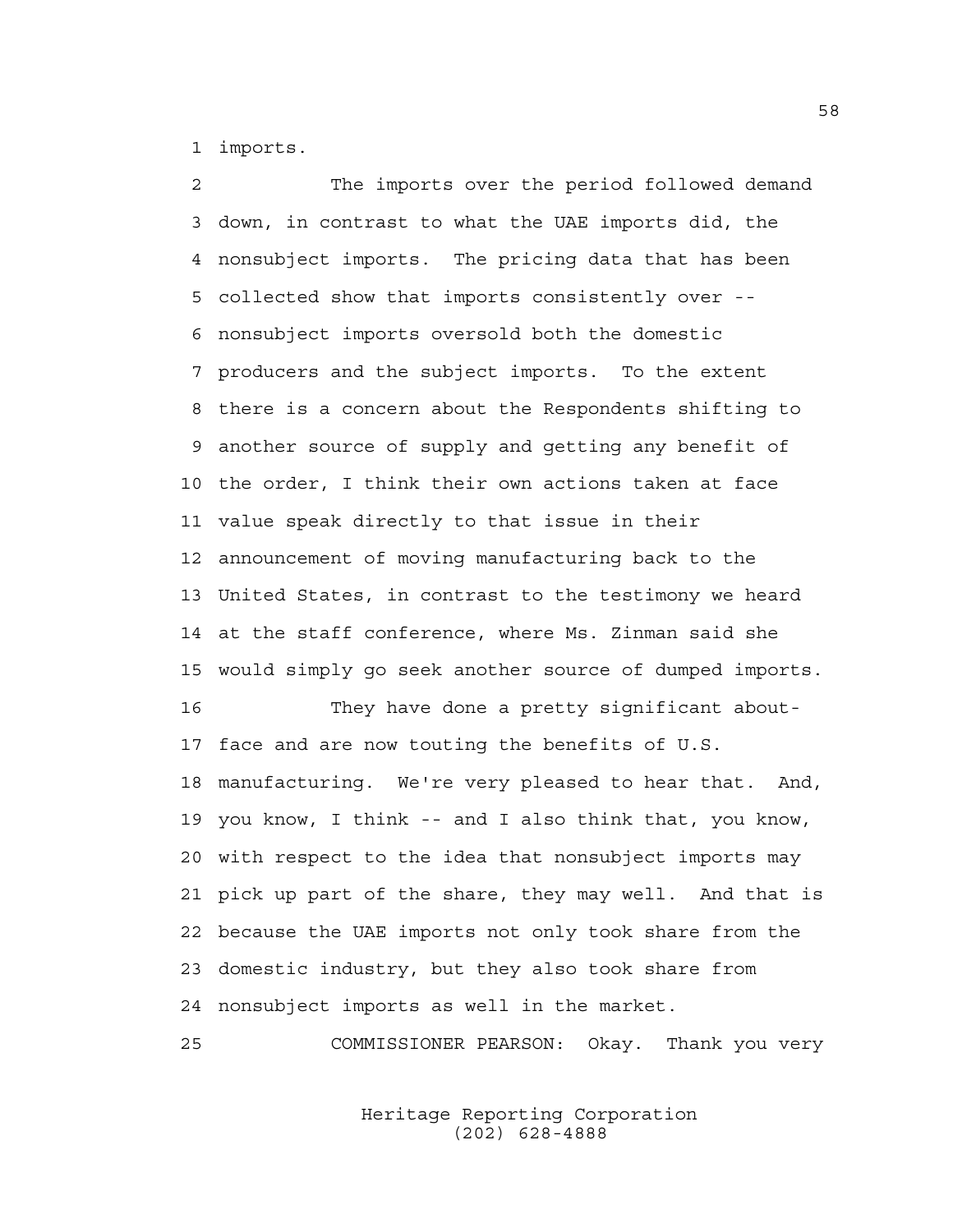1 much.

2 CHAIRMAN OKUN: Commissioner Aranoff. 3 COMMISSIONER ARANOFF: Thank you, Madame 4 Chairman. I want to join my colleagues in welcoming 5 you all here this morning. In your testimony earlier, 6 Mr. Skarich, you mentioned a 40 percent decline in 7 prices between 2008 and 2009. And I just wanted to 8 ask you, because I know you're not privy to our 9 confidential record, where did that number come from? 10 MR. SKARICH: That came from analysis of 11 information that we pull in through our sales force. 12 Their job is to basically canvass the domestic 13 marketplace and bring back information to us to show 14 us exactly where nails are being sold in this country 15 from any given source, other than our own, even other 16 domestic competitors. And I basically keep 17 spreadsheets that show pricing on subject nails that 18 are most used in the United States, and track on a 19 consistent basis exactly where everyone is. Whether 20 it's coming out of Korea, whether it's coming out of 21 one of Bruce's plants, it doesn't matter to me. It's 22 important that I understand that.

23 So it came basically with delivered nail 24 pricing converting into tonnage numbers and laid out 25 in what you saw in the lost revenues and sales figures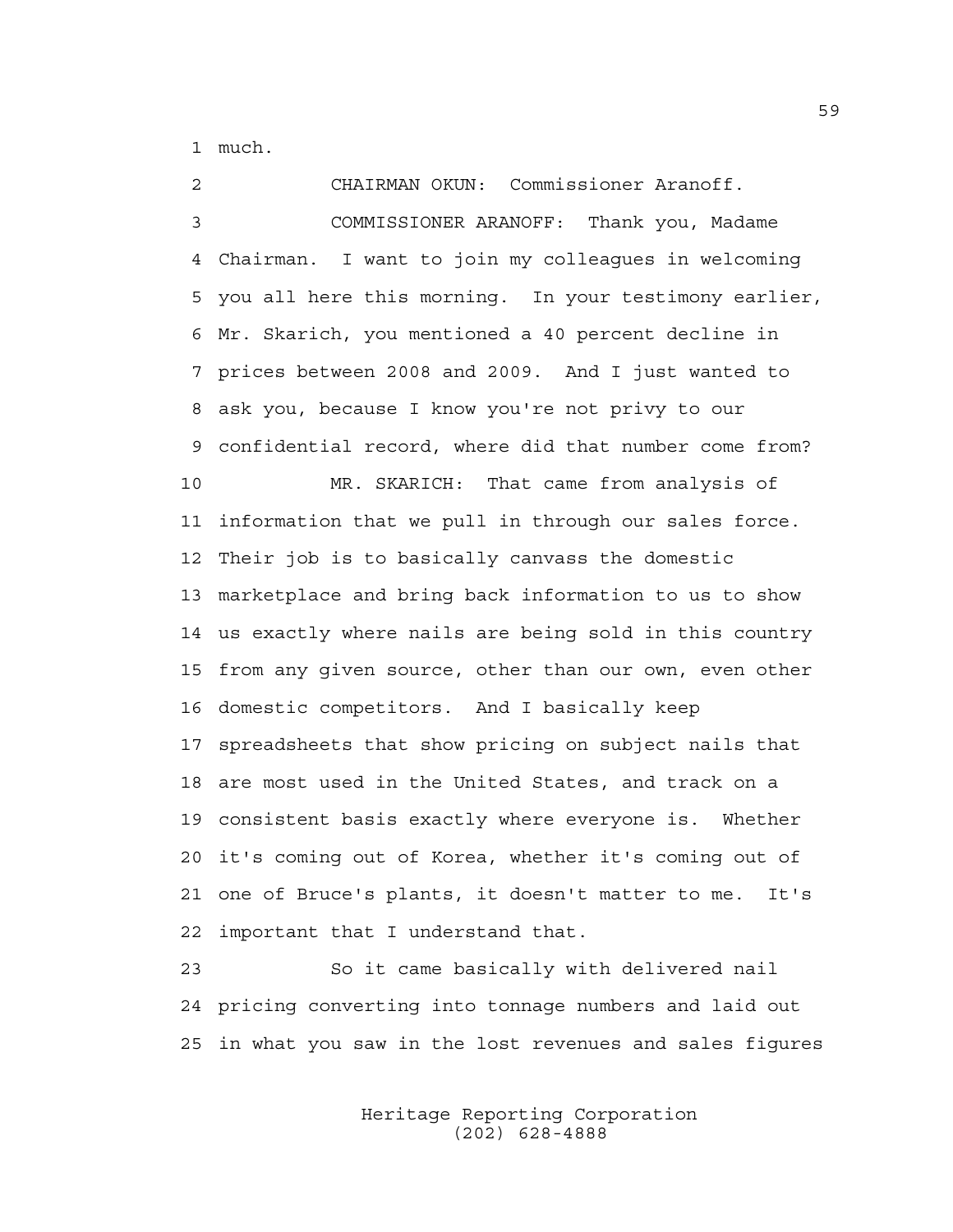1 that I turned in.

2 COMMISSIONER ARANOFF: Okay. Is there any 3 public data from this industry, or you need to rely on 4 market intelligence that your sales force brings back? 5 MR. SKARICH: There is a combination of 6 both. I mean, there is printed information. It's 7 just that as the market has become more and more 8 difficult to compete in due to construction and due to 9 the economy, those usually are inflated, and there is 10 discounts in negotiations off of that at every level. 11 So it gives you a starting point, though, yes. 12 COMMISSIONER ARANOFF: So printed 13 information, you mean, that would be somebody's price 14 list. 15 MR. SKARICH: Yes, correct. 16 COMMISSIONER ARANOFF: Okay, okay. So this 17 is at industry level -- there is like a newsletter or 18 somebody out there who is collecting daily or monthly 19 or weekly -- 20 MR. SKARICH: No. 21 COMMISSIONER ARANOFF: -- prices and putting 22 it -- okay, okay. Thanks. I wanted to ask for 23 clarity because reading the briefs, U.S. parties have 24 described the different categories of customers in 25 this industry in various different ways, and not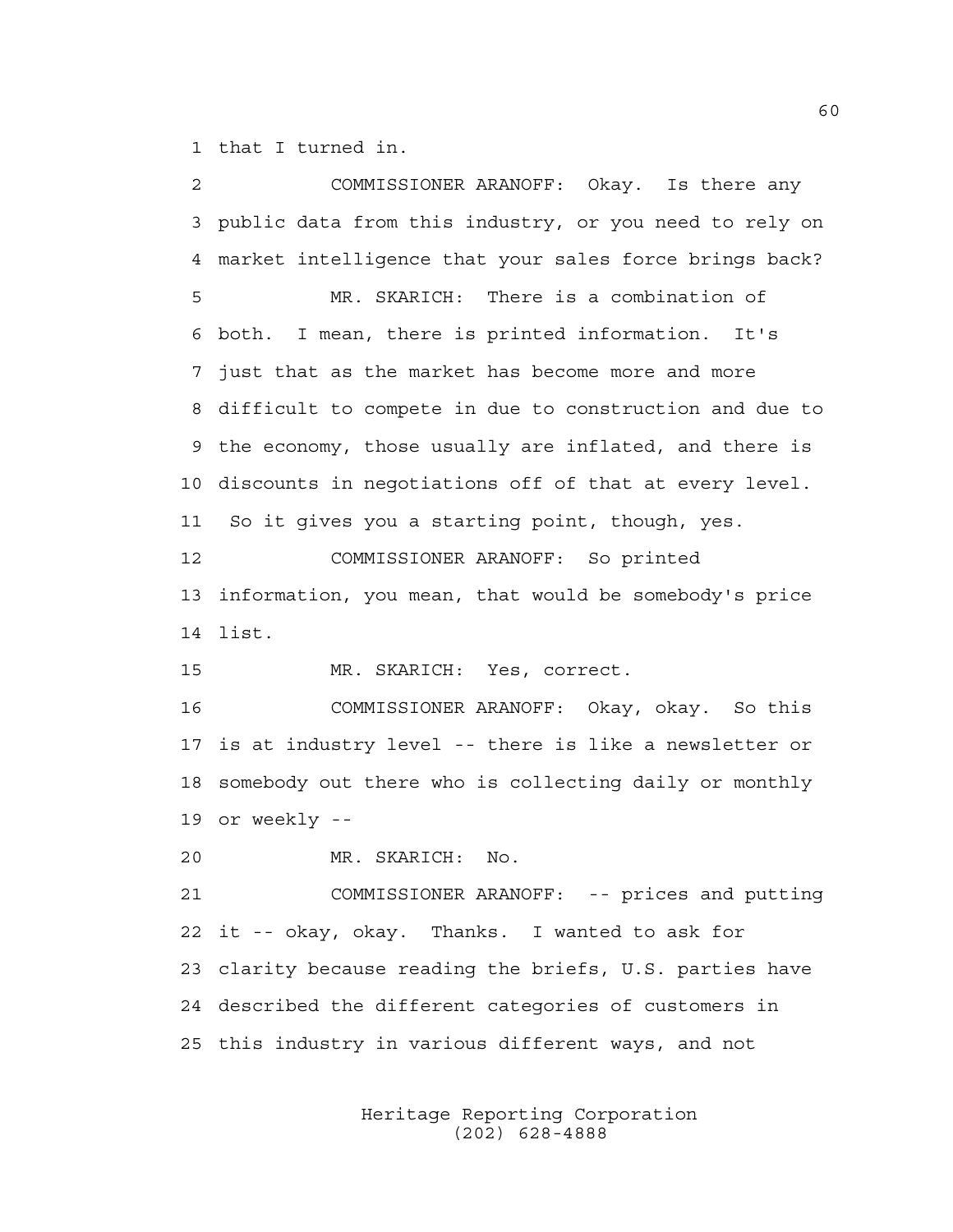1 always using the same titles or categories that the 2 Commission used when we're collecting data in the 3 questionnaires.

4 For example, the Respondents refer in some 5 places to OEMs. But my suspicion is those were not 6 OEMs the way the Commission usually uses that term. 7 There was a reference to two-step distributors. Can 8 you explain to me what those two categories are, and 9 also what customers in the market fall into the 10 category of mass retailers?

11 MR. SKARICH: On the differentiation between 12 a one-step and two-step distributor, it's just the 13 number of levels between a manufacturer and a 14 contractor, whether that be -- two-step distribution 15 would be through a wholesaler that would then sell 16 through, say, a lumber yard. So it touches two 17 different hands before the contractor buys it, versus 18 one-step distribution, where it goes through a 19 distributor that basically goes straight to the 20 contractor. So it's only touched one time.

21 And then what was the --

22 COMMISSIONER ARANOFF: So just to clarify, 23 so when referring to one-step and two-step 24 distributors, we're only talking about sales to 25 contractors.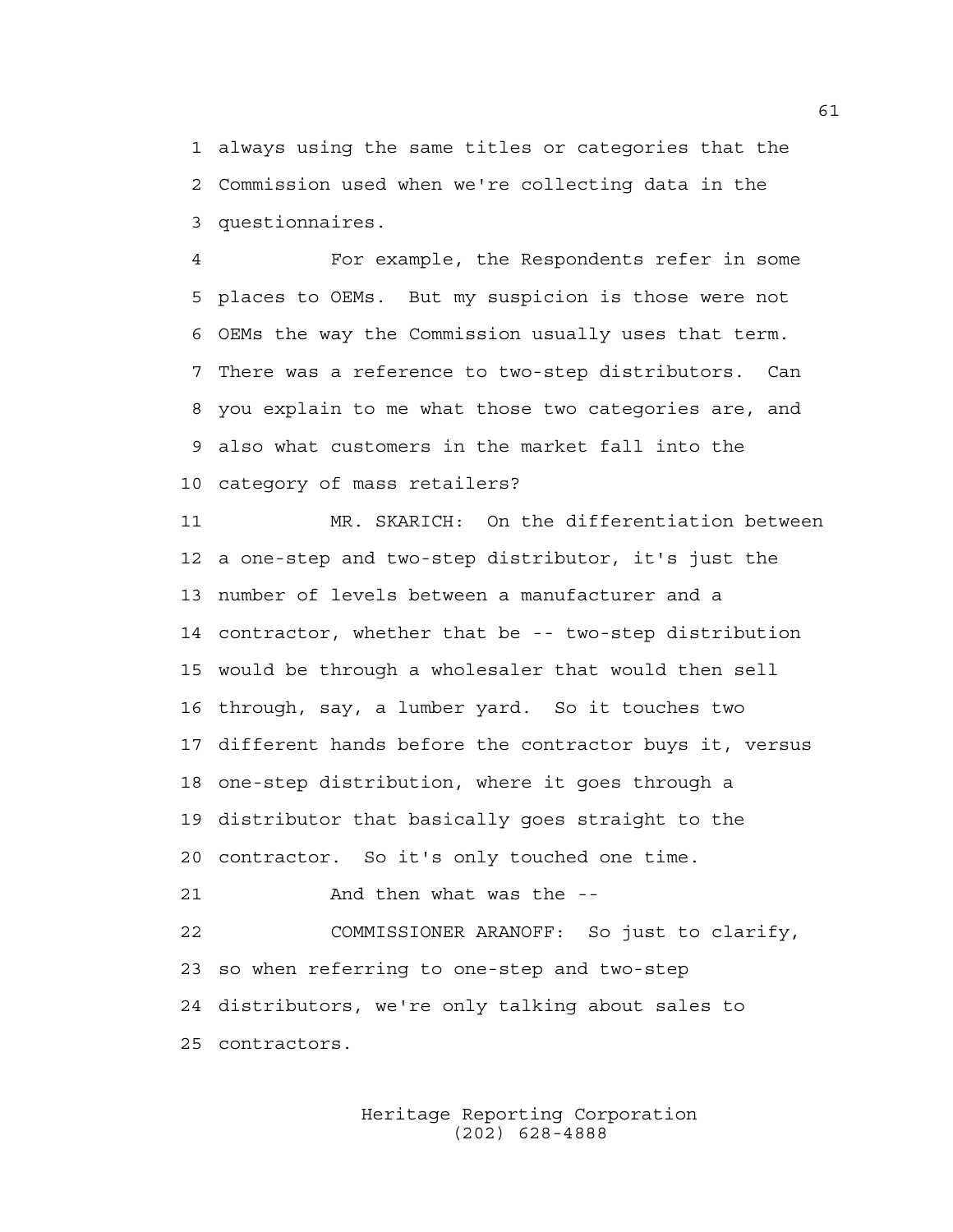1 MR. SKARICH: No, no. And end user. We'll 2 use the term end user. It's just the number of times 3 that the nail is margined up from its original 4 manufacturing base.

5 COMMISSIONER ARANOFF: Okay, okay. And so 6 the next question was about OEMs. What is an OEM? 7 What does that mean in this industry?

8 MR. LIBLA: I'll take that, ma'am, if it's 9 okay. An OEM is an original equipment manufacturer, 10 to my understanding. So if someone was producing 11 nails as an OEM, for an OEM customer, it would need to 12 be a nail manufacturer they're producing them for. If 13 they're producing for a tool company that sells tools, 14 that really would not be classified as an OEM in my 15 mind.

16 COMMISSIONER ARANOFF: Okay. I think that 17 is how the Respondents are referring to them. Now, 18 when you sell nails to a tool company that they're 19 going to sell along with their tools, is the tool OEM 20 doing nothing to the nails?

21 MR. LIBLA: No. A tool manufacturer, in my 22 mind, that's sourcing nails is a two-step distributor 23 or a wholesaler selling to a distributor, who then 24 takes it on down to a consumer, whether it's a lumber 25 yard or whether it's a construction operation, or what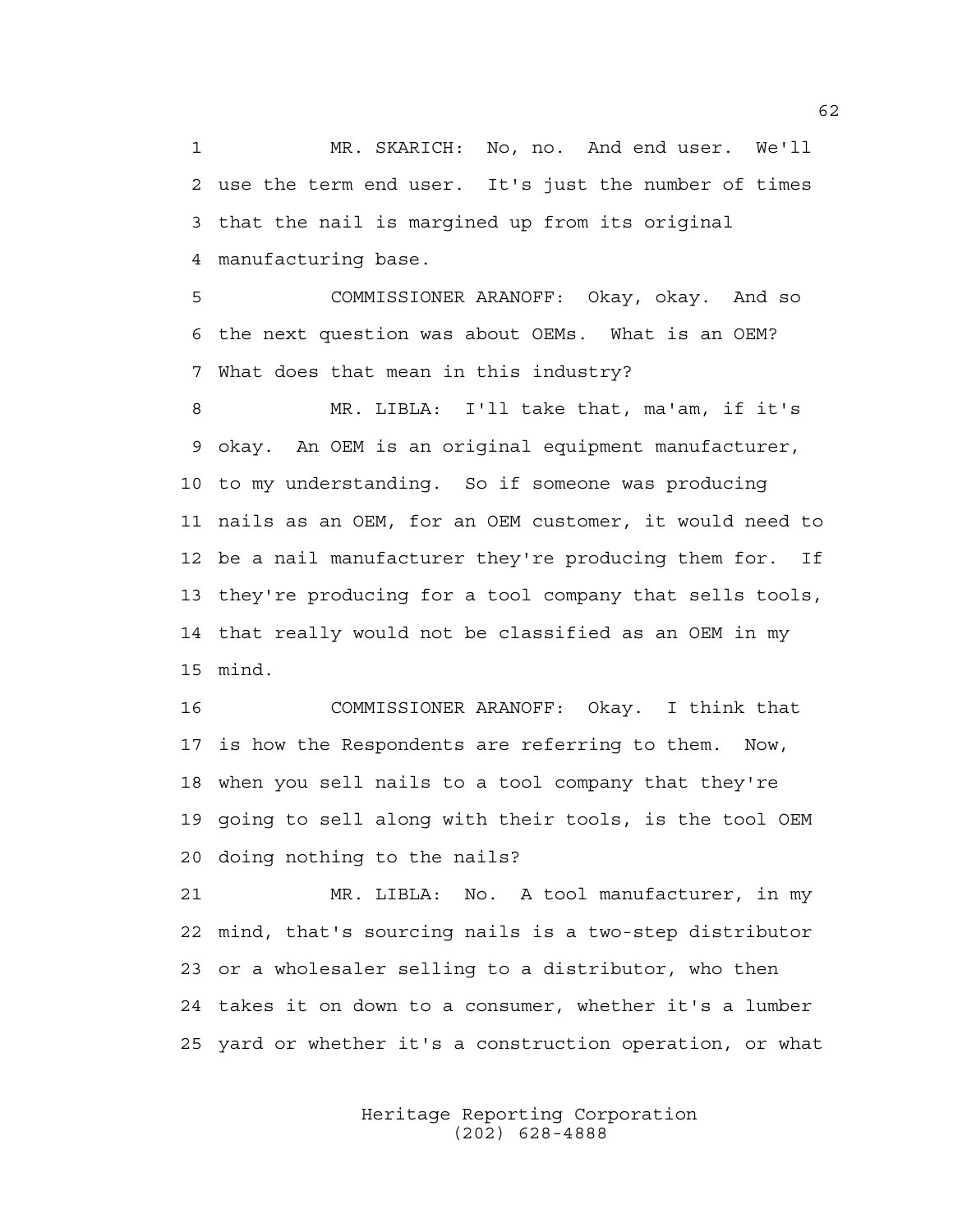1 have you.

2 COMMISSIONER ARANOFF: Okay. And so my last 3 question about the various customer categories was 4 what customers are considered mass retailers? Is that 5 just the couple of large big box chains? Or do you 6 include, you know, other chains of hardware stores? 7 Or what else would fall in that category?

8 MR. LIBLA: Well, I think your Home Depots, 9 your Lowes, your Menards, but organizations like Tru 10 Serv or True Value, Ace Hardware, those people are 11 also -- you know, they sell a lot of nails. In fact, 12 they probably sell more nails around the country than 13 the Home Depots and Lowes do, in my opinion.

14 COMMISSIONER ARANOFF: Okay. That's 15 helpful. Thanks. To what extent are domestic 16 producers now or were domestic producers in the past 17 the principal suppliers of nails to these large 18 retailers?

19 MR. LIBLA: Your ITW Paslode, Senco, Stanley 20 Bostitch, those companies have predominantly -- are 21 now multinational companies, but they manufactured 22 here in the U.S., still do, and sell to the big box 23 organizations.

24 MR. GORDON: If I could add to that, on the 25 table in front of us, the ITW nails were all purchased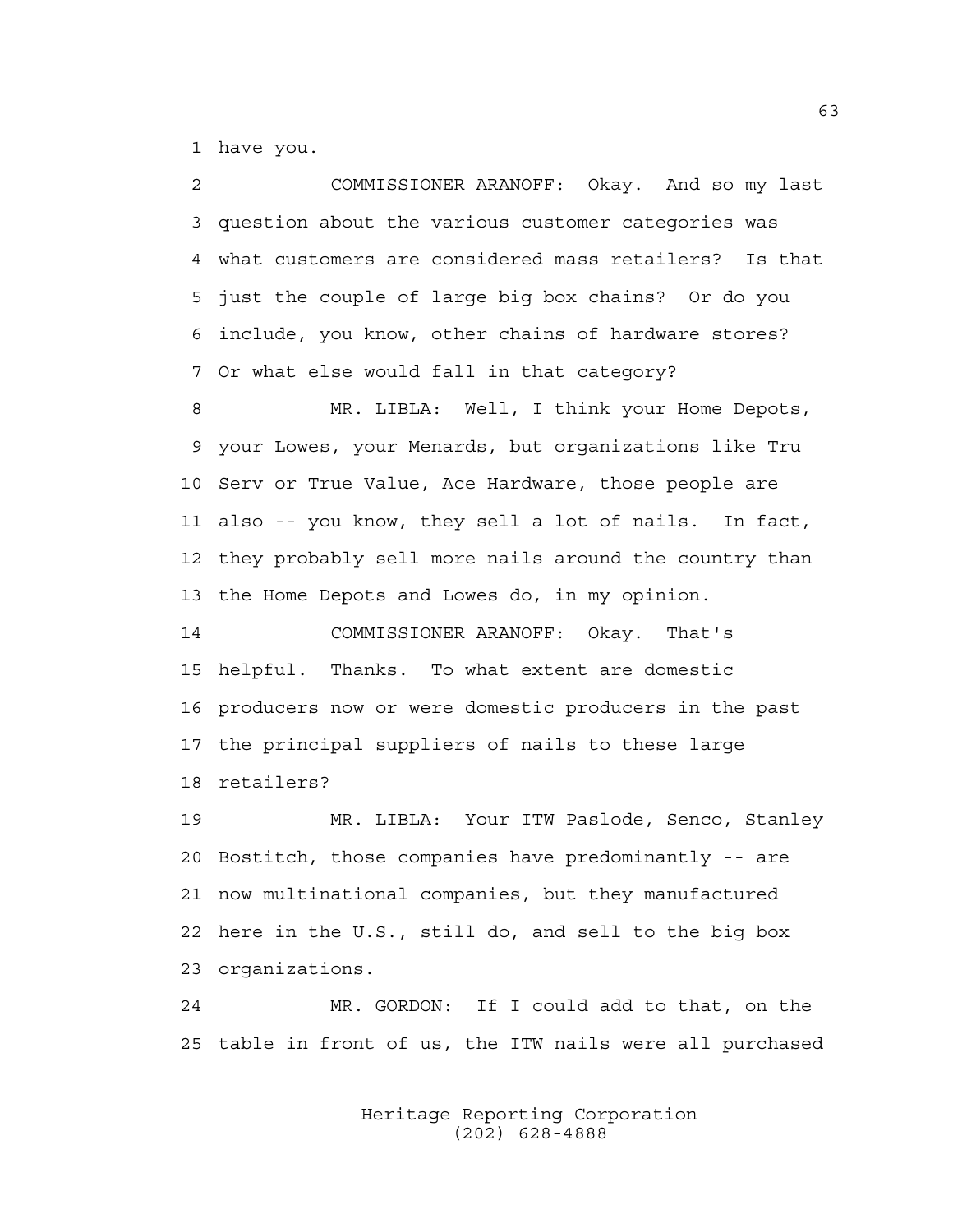1 from Home Depot and Lowe's, these nails under the 2 Sterling brand. It's a private label production, I 3 believe produced by Fox Valley in Wisconsin. These 4 are from True Value Hardware.

5 I have some other examples. I just couldn't 6 carry them all over. And if you look at the 7 proprietary data, you can see very clearly the 8 significant footprint of domestic producers in this 9 type of a market.

10 COMMISSIONER ARANOFF: Well, our record 11 shows that some of these large retail purchasers tend 12 to have five or six different large suppliers. Why, 13 if you know, why do they have five or six different 14 suppliers providing nails?

15 MR. SKARICH: Based on mostly price and 16 ability to source based on logistics and timing of 17 where they're getting it. But it's usually based, you 18 know, strictly on the best price.

19 COMMISSIONER ARANOFF: So you're saying that 20 like for each SKU they're awarding the business based 21 on price?

22 MR. SKARICH: Many times, unfortunately. 23 COMMISSIONER ARANOFF: Okay. Because that's 24 what I'm trying to understand, is if you have five or 25 six suppliers, are you dividing your sales on a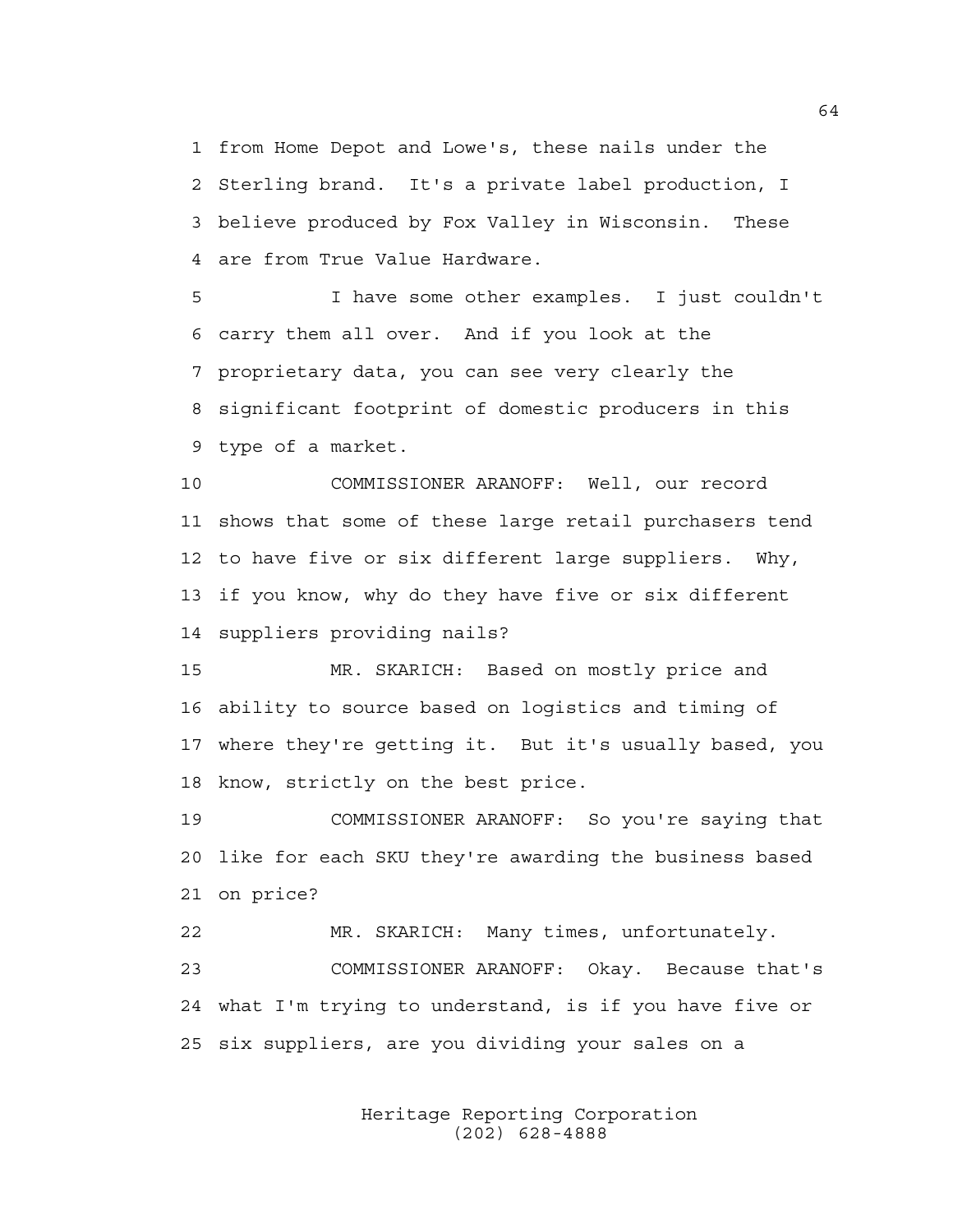1 different supplier by an SKU, a different supplier 2 based on region of the country?

3 MR. SKARICH: In many cases, it's by product 4 group. So there is differentiation in the nail 5 categories of groups of things for different style 6 tools. But in many cases, it goes down to an 7 individual SKU.

8 MR. LIBLA: And I would think it's wise to 9 not put all your eggs in one basket, so to speak. 10 COMMISSIONER ARANOFF: Okay. Now, I know, 11 you know, if you're talking about that mass retail 12 channel of trade -- and, you know, for a lot of 13 products in those stores, they'll give you sort of a 14 good, better, best. So they'll give you a couple of 15 different options at a couple of different price 16 points. Does that go for nails, or are nails 17 sufficiently commoditized that you really -- that kind 18 of marketing isn't going to work?

19 MR. SKARICH: It doesn't work anymore. 20 There used to be some differentiation, but no longer. 21 A nail is a nail is a nail.

22 COMMISSIONER ARANOFF: Okay. In your direct 23 testimony, you tried to start out by going at this 24 argument that the Respondents have made about domestic 25 producers not offering a full line of products. And I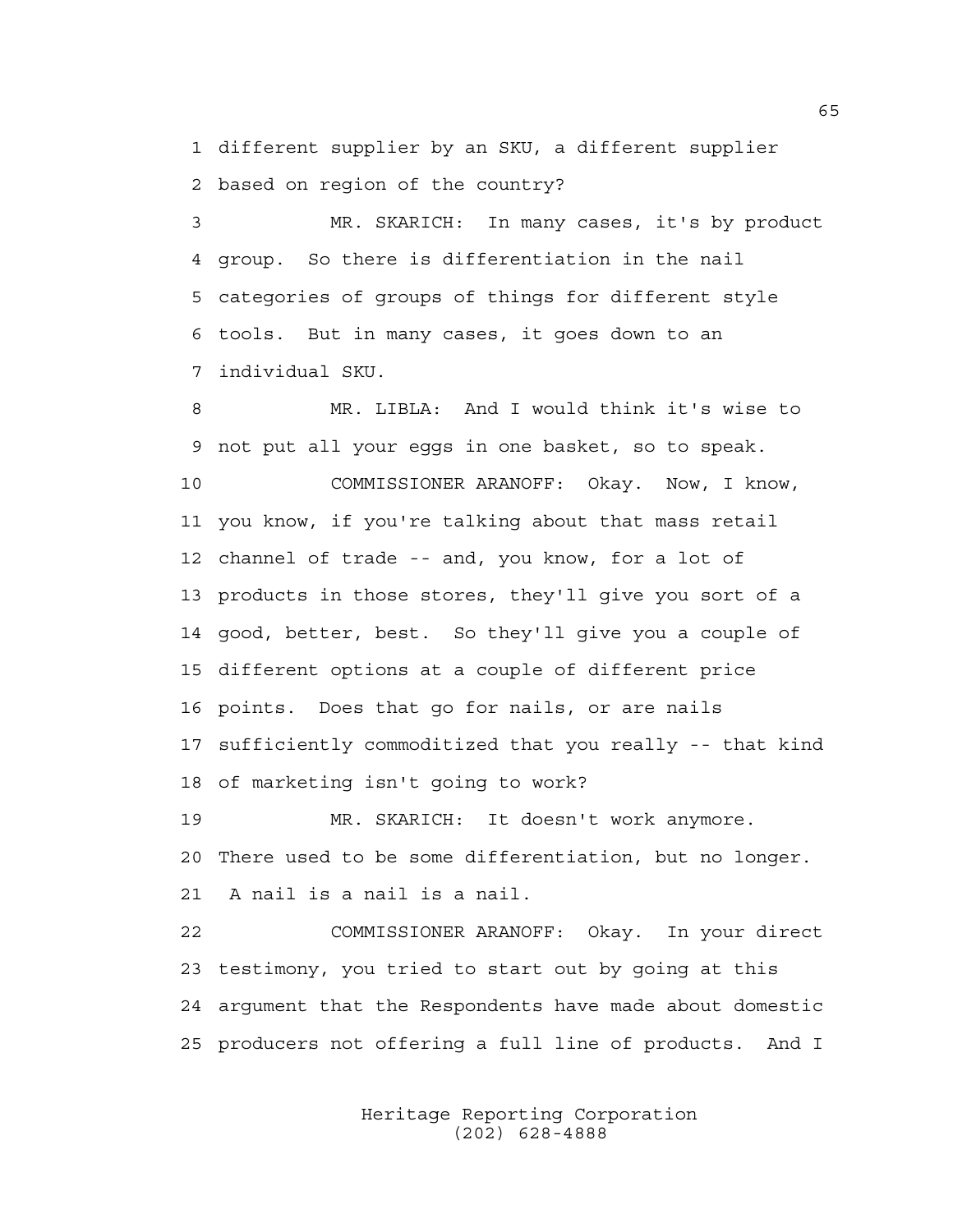1 just wanted to go back to that and say what does it 2 really mean to offer a full line of products. Do you 3 have to offer, you know, every SKU ever invented to be 4 a full-line supplier?

5 MR. SKARICH: In most cases, as you just 6 mentioned, because buyers at ever level are looking 7 for the best deal and quality, they're not buying from 8 one specific source. It's rare anymore that a 9 customer is buying 100 percent from one source, or 10 even, for that matter, one country. So they're 11 sharing wherever they can, you know, bring that in and 12 keep that flow.

13 COMMISSIONER ARANOFF: It's interesting. It 14 seems contradictory to what we see in a lot of other 15 cases, this idea that purchasers don't see value in 16 having one principal supplier and instead are willing 17 to sort of pick and choose and deal with the logistics 18 of that.

19 MR. SKARICH: It has become such a commodity 20 over the last few years, especially in sight of the 21 economy and construction that that has become more 22 difficult. So in past years, there was definitely 23 opportunity there. But it has gone away, as everyone 24 is starting to save a dollar wherever they can. 25 COMMISSIONER ARANOFF: So this is final one.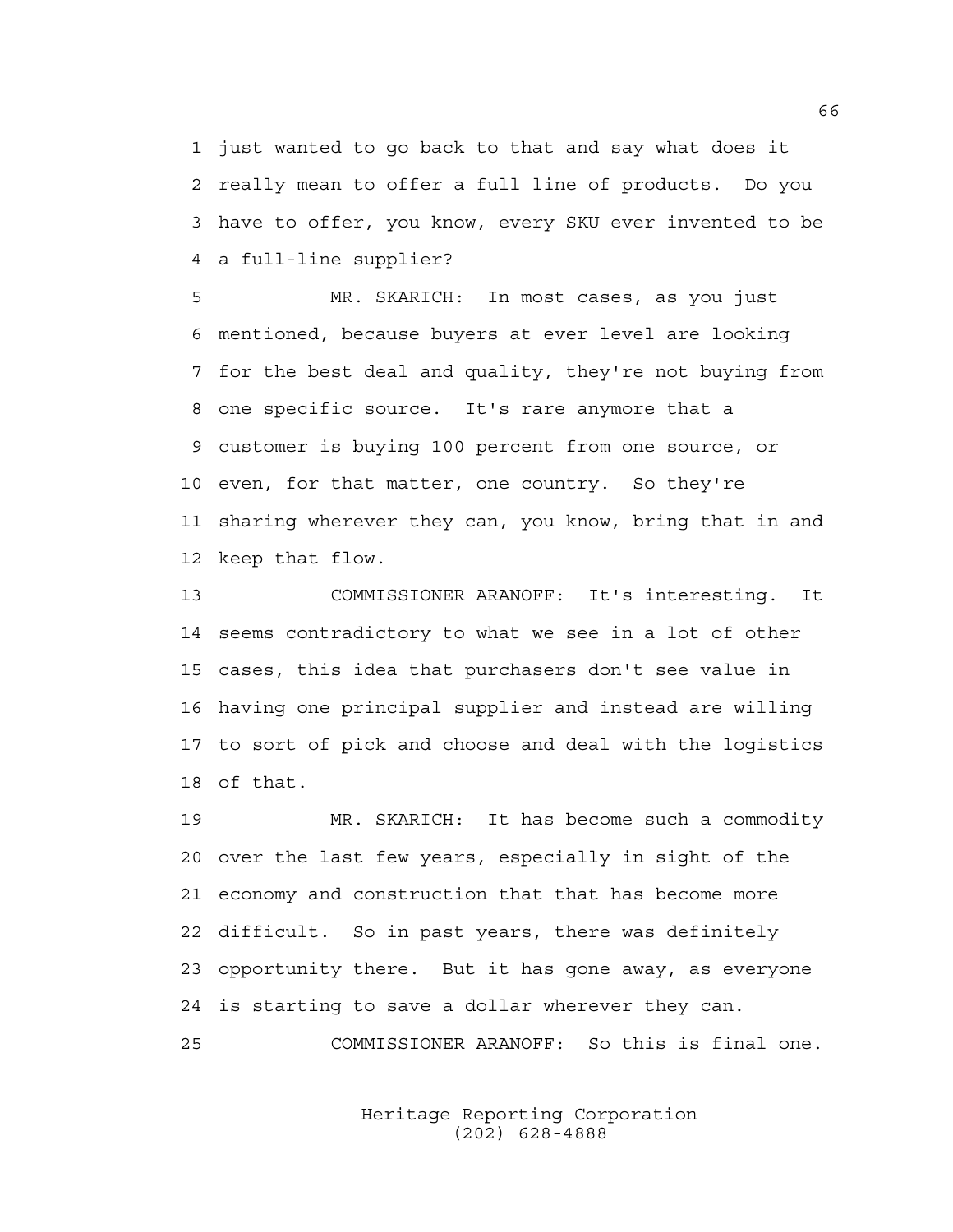1 I could see in our data for the big box retail sort 2 of part of the market. Is it also true with respect 3 to the distribution part of the market that ends up on 4 the contractor market, that these distributors, the 5 larger ones and then the smaller, second-step ones are 6 dealing with multiple suppliers for all different 7 types of nails?

8 MR. SKARICH: Yes. In fact, they may have a 9 significant partner where the majority of their volume 10 is coming from. But they supply -- or they buy from 11 multiple sources at all levels.

12 COMMISSIONER ARANOFF: Okay. Thank you very 13 much for those answers. Thank you, Madame Chairman. 14 CHAIRMAN OKUN: Commissioner Pinkert. 15 COMMISSIONER PINKERT: Thank you, Madame 16 Chairman. And I join my colleagues in thanking you 17 all for being here today and helping us to understand 18 this industry. In your brief, you talked about 19 companies that had ceased production in the United 20 States during the period. And I want to ask you 21 whether we have specific information about why those 22 companies ceased production.

23 MR. LIBLA: I can't speak for each one of 24 them because I wouldn't have the knowledge, you know, 25 the inside knowledge, if you will, on exactly what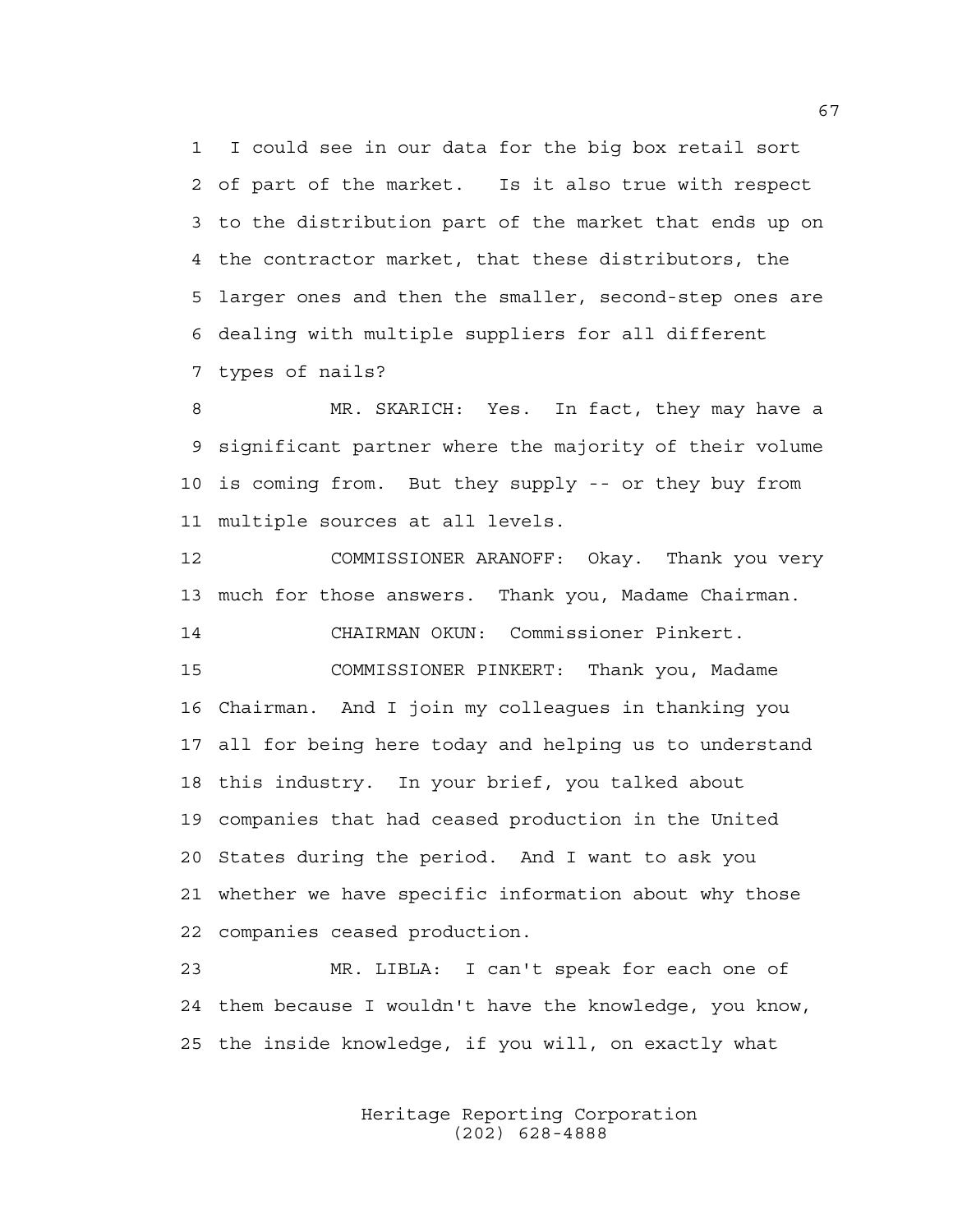1 happened. But most of these companies were just 2 unable to compete with the onslaught of imports, and 3 eventually they maybe became undercapitalized and 4 ultimately failed. That's generally why they would 5 leave.

6 If it was a -- if the business was doing 7 well, then I would think they would keep the doors 8 open.

9 MR. GORDON: There is some information on 10 the record, the confidential record, concerning at 11 least one company. And we can address that further in 12 our brief.

13 COMMISSIONER PINKERT: I think it would be 14 helpful if you looked at each one of those companies 15 and indicated in the post-hearing what specifically we 16 have that goes to the reason for ceasing production. 17 I understand that there is a marketplace perception 18 about why they may or may not have ceased production. 19 But if you can beef that up with information, that 20 would be very helpful.

21 MR. GORDON: Yes, certainly.

22 COMMISSIONER PINKERT: Now, turning to the 23 issue of industry standards, you talked in your 24 testimony about how this is a product that is produced 25 to an industry standard. And I'm wondering whether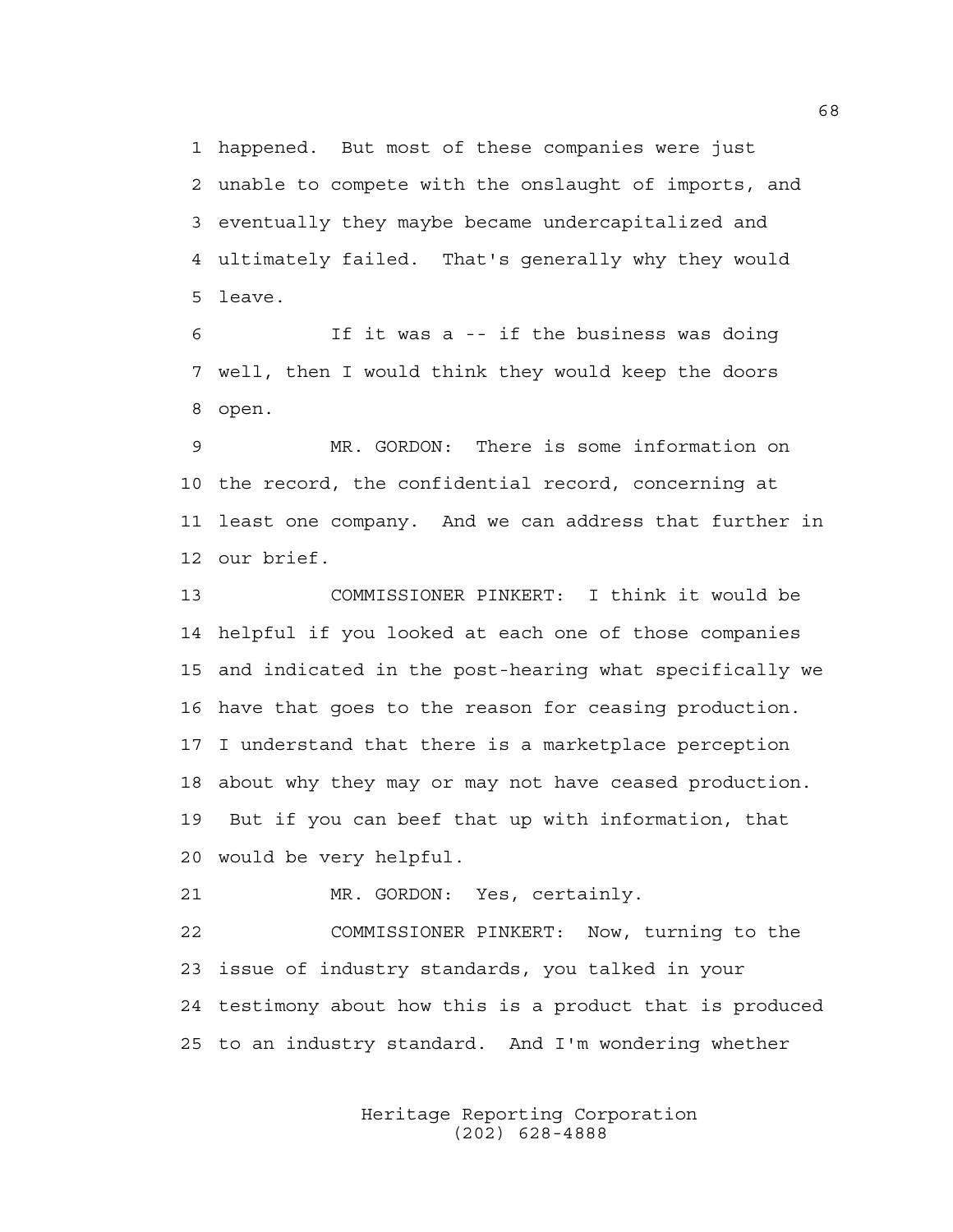1 the industry standard is different in the United 2 States than in other significant markets for this 3 product.

4 For example, is the industry standard the 5 same in the European Union as it is here? And if it 6 isn't, does that make it difficult for a country that 7 is exporting to the United State to divert exports 8 into other markets?

9 MR. SKARICH: I can't speak to the markets 10 outside the U.S. If you're producing nails to be 11 brought to the United States and sold in the United 12 States, you make them to ASTM standard specifications. 13 And then on top of that, you make them to print 14 specifications to basically fit within tools or for 15 specific applications. And if you don't do those 16 things, then you either -- it won't work in a tool. 17 You don't meet code specifications in hurricane or in 18 earthquake zones.

19 So if you're going to sell a nail here, no 20 matter where you produce it, you're required to make 21 it to, you know, our country's standard 22 specifications.

23 The ICC is trying to make that a global 24 thing. But in terms of their success around the 25 world, I don't know, you know, any other countries.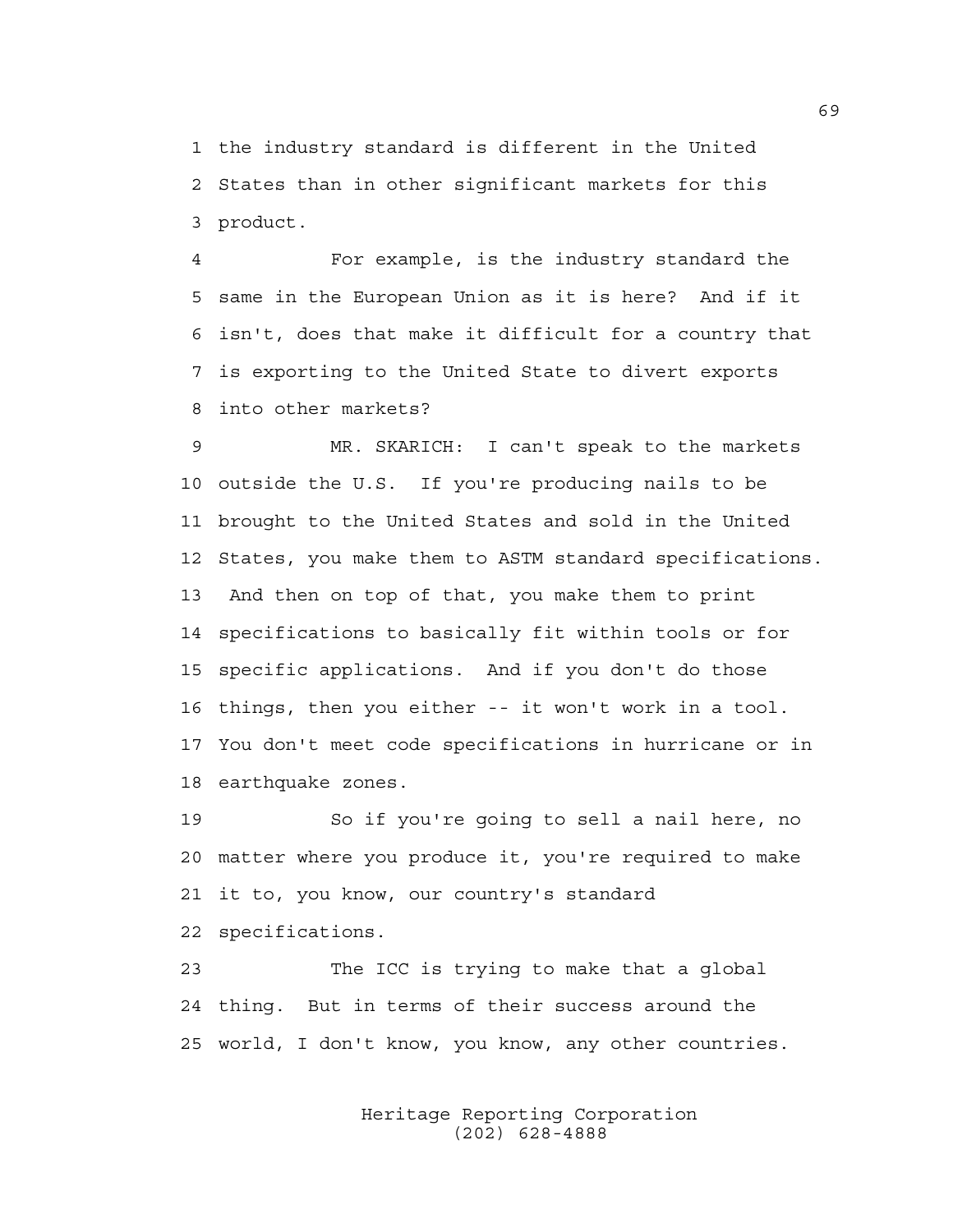1 MR. YOST: This is Bruce Yost. I can 2 comment on Canada, as we make the same products in the 3 U.S. as we do in Canada, and they utilize virtually 4 the same specifications. There are some Canadian CSA 5 standards, but they're all tailored after ASTM.

6 COMMISSIONER PINKERT: Again for the post-7 hearing, if you could look at other markets, for 8 example, the European Union, and indicate whether the 9 standards are the same, similar, or substantially 10 different, that would be helpful.

11 Now, turning to some of what we have heard 12 and are likely to hear from Respondents, is it true 13 that one importer accounts for the increase in subject 14 imports that is observed during the period under 15 examination? And if so, did the diversity of product 16 types available from the exporter have anything to do 17 with the decision by this company to increase its 18 subject imports?

19 MR. SKARICH: My answer to that would be it 20 is not just one. We were going after all nails coming 21 out of country. It wasn't specific to any 22 distributor. And the two mills both significantly 23 doubled their capacity. It wasn't just one mill, one 24 distributor.

25 MR. GORDON: I would also refer back to the

 Heritage Reporting Corporation (202) 628-4888

70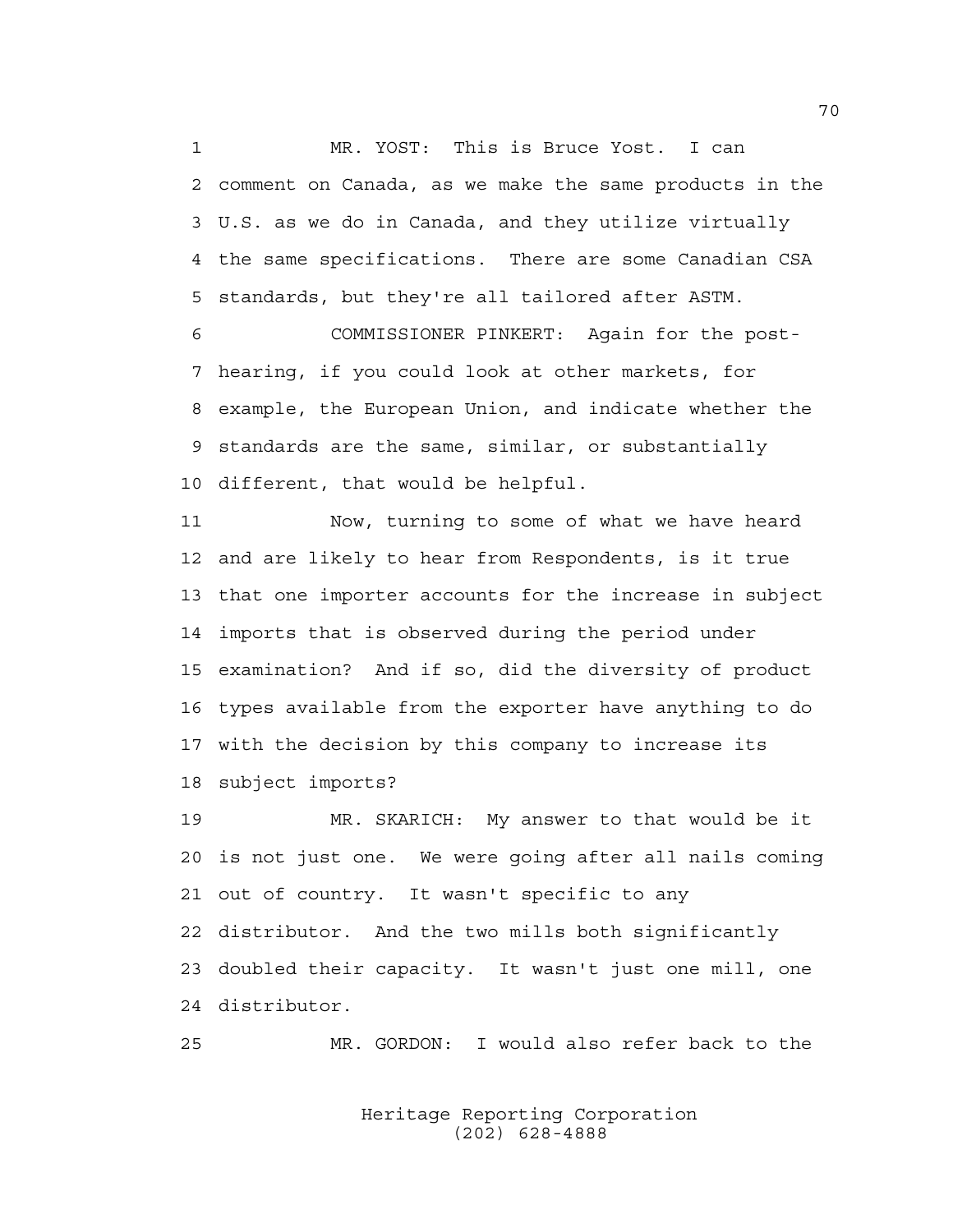1 testimony that was given during the staff conference 2 with respect to your question of whether part of the 3 appeal was the variety of types of nails that could be 4 produced by that one producer. Ms. Zinman testified 5 that -- and I think -- or maybe it was Mr. Ved, that 6 when they first hooked up, as it were, they -- Dubai 7 Wire could not produce the full range of SKUs that 8 Prime Source wants or needs, and that Prime Source had 9 to work with Dubai Wire to get them to be able to 10 produce the full range of nails that were desired.

11 And to follow up on Mr. Skarich's point, 12 clearly it is not simply one producer. Setting aside 13 the comments about floods and all that that happened 14 earlier in the case, but, you know, this was at least 15 -- there were two -- one or two additional producers 16 came online, and Hitachi left Dubai Wire and went to 17 Precision or Millennium. And then Prime Source having 18 lost its access to dumped imports out of China, looked 19 for another source and connected up with the UAE 20 producer, Dubai Wire, who had lost their biggest 21 customer. And that's actually publicly in their brief 22 that they lost that customer.

23 MR. SKARICH: As well, Mr. Pinkert, you 24 know, maybe there is a relationship between one 25 distributor and one mill, but the other mill was also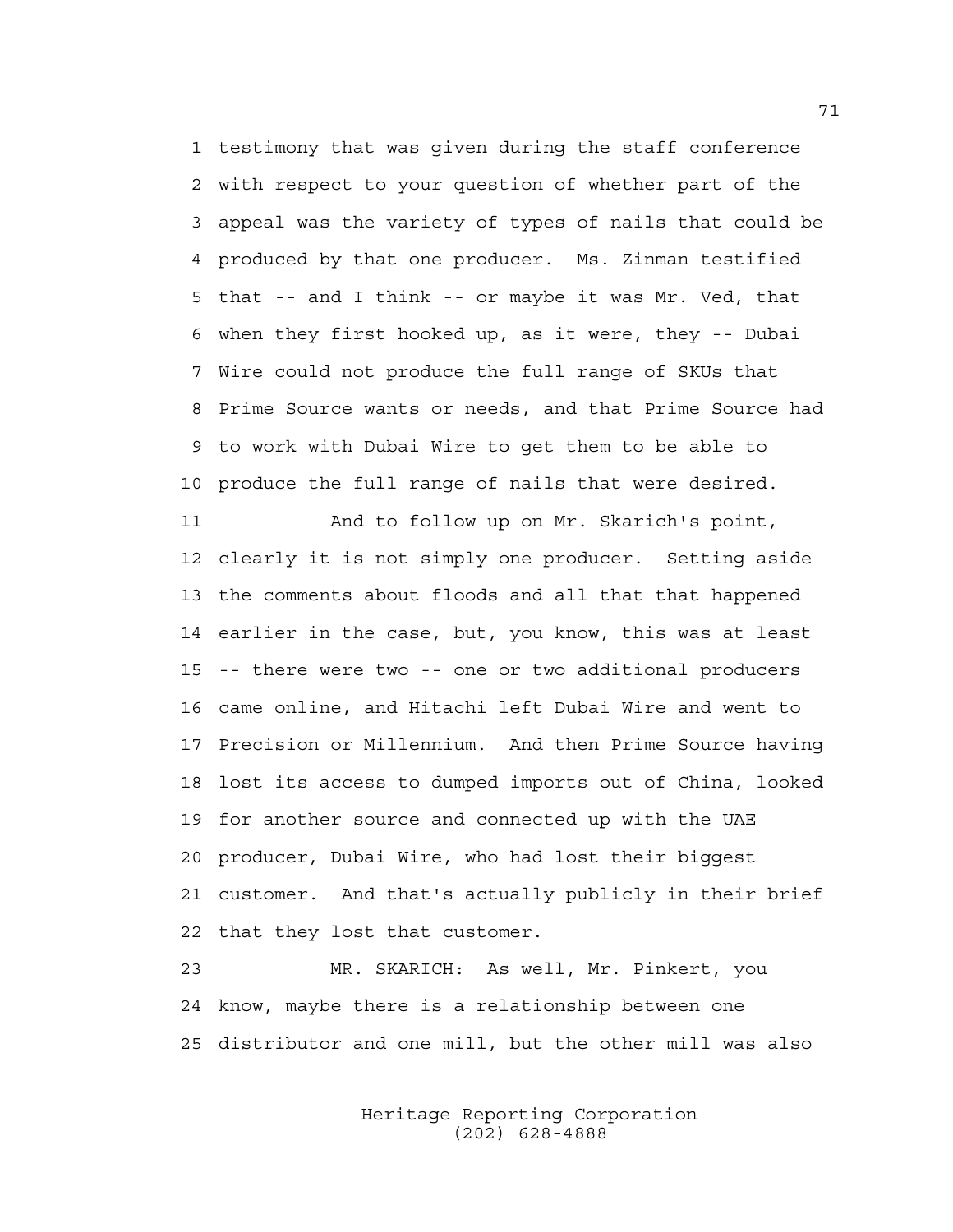1 selling seven or eight other customers. So it wasn't 2 just specifically one distributor.

3 COMMISSIONER PINKERT: Thank you. Now, this 4 is perhaps a more technical question, but just looking 5 at the underselling that you've talked about in this 6 case, is the impact of underselling limited to loss of 7 market share? Now, without any comment on my part 8 about whether that would be legally sufficient to 9 warrant an affirmative determination in this case on 10 the price effects issue, but leaving that aside, is 11 the impact of underselling limited to the loss of 12 market share, or do we see price depression or price 13 suppression in addition to loss of market share?

14 MR. DeFRANCESCO: Commissioner Pinkert, 15 Robert DeFrancesco. I think in our brief we detail 16 that you see both. You see price suppression as far 17 as a cost-price squeeze. And I think Mr. Skarich 18 talked about it in his testimony. And I think that's 19 also borne out in the confidential staff report, and 20 was also addressed in the preliminary determination. 21 COMMISSIONER PINKERT: Thank you. Of 22 course, in a final determination, sometimes we're able 23 to do a more elaborate analysis of, for example, price 24 suppression, than we can do in a preliminary

25 determination. I'm wondering if you look specifically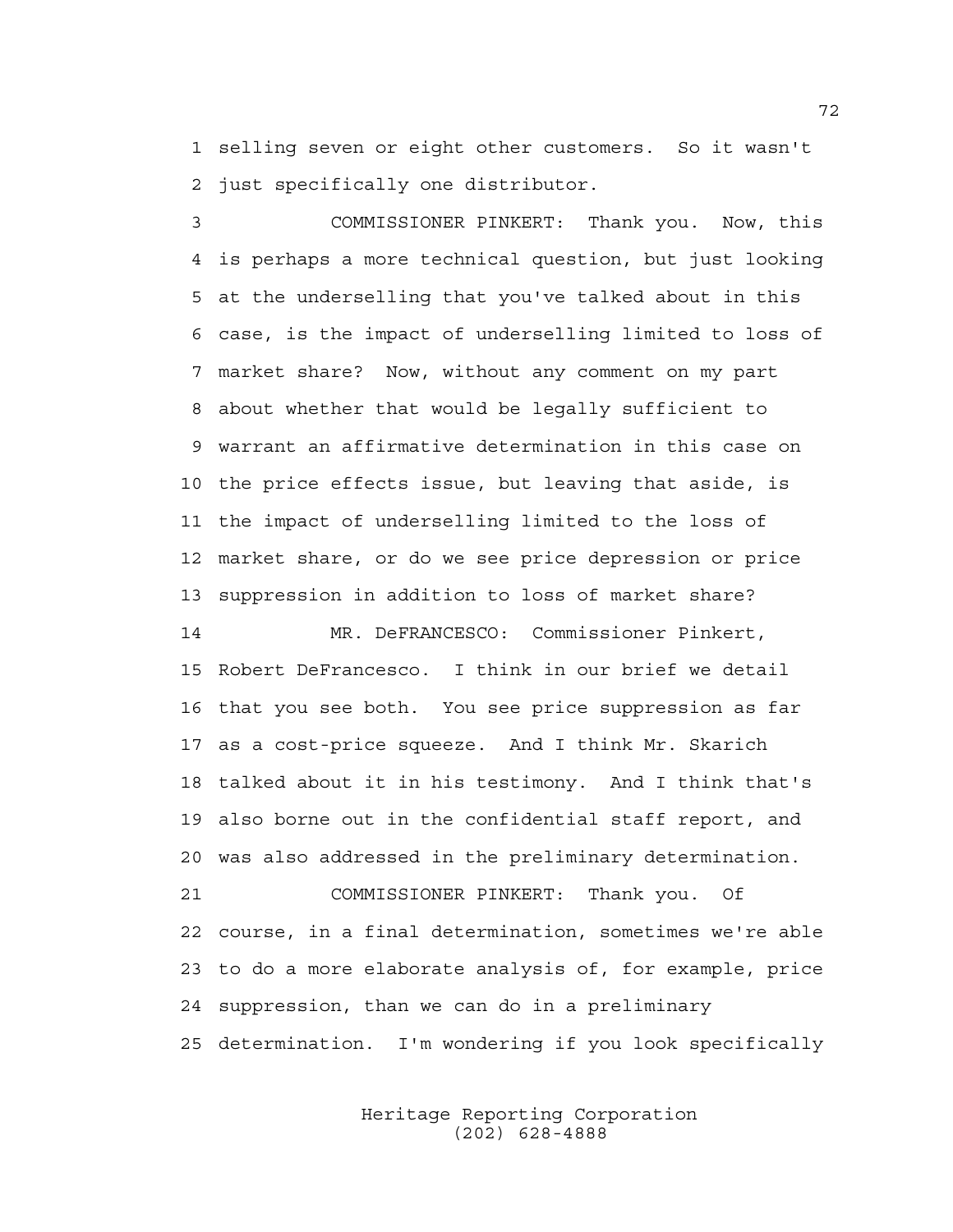1 at the 2011 data, do we have an indication, or do we 2 have a demonstration of price suppression in 2011, 3 which is a period when unit costs were increasing?

4 MR. DeFRANCESCO: Sure. Again, going back 5 to our post-petition effects discussion, since the 6 filing of the case in 2011, the degree of 7 underselling, as we discussed in our brief, does 8 decline somewhat, and you can actually see the effects 9 of both the preliminary determination and the Commerce 10 Department's preliminary duties. And that does affect 11 the degree of underselling and has allowed the 12 domestic industry to recover pricing to some degree.

13 MR. GORDON: Let me follow up on that. You 14 do, however, still see underselling, even if the 15 margins of underselling are narrowing, and you see 16 some instances of overselling. But you still do see 17 widespread underselling across 2011. And clearly, 18 that has a price suppressing and depressing effect on 19 the domestic industry's ability to sell product into 20 the market and to gain market share.

21 COMMISSIONER PINKERT: Perhaps this followup 22 is more of a business-oriented angle on the same set 23 of issues. But let me ask the question this way. Is 24 the predominant impact of the underselling in this 25 case on market share, loss of market share? Or is the

> Heritage Reporting Corporation (202) 628-4888

73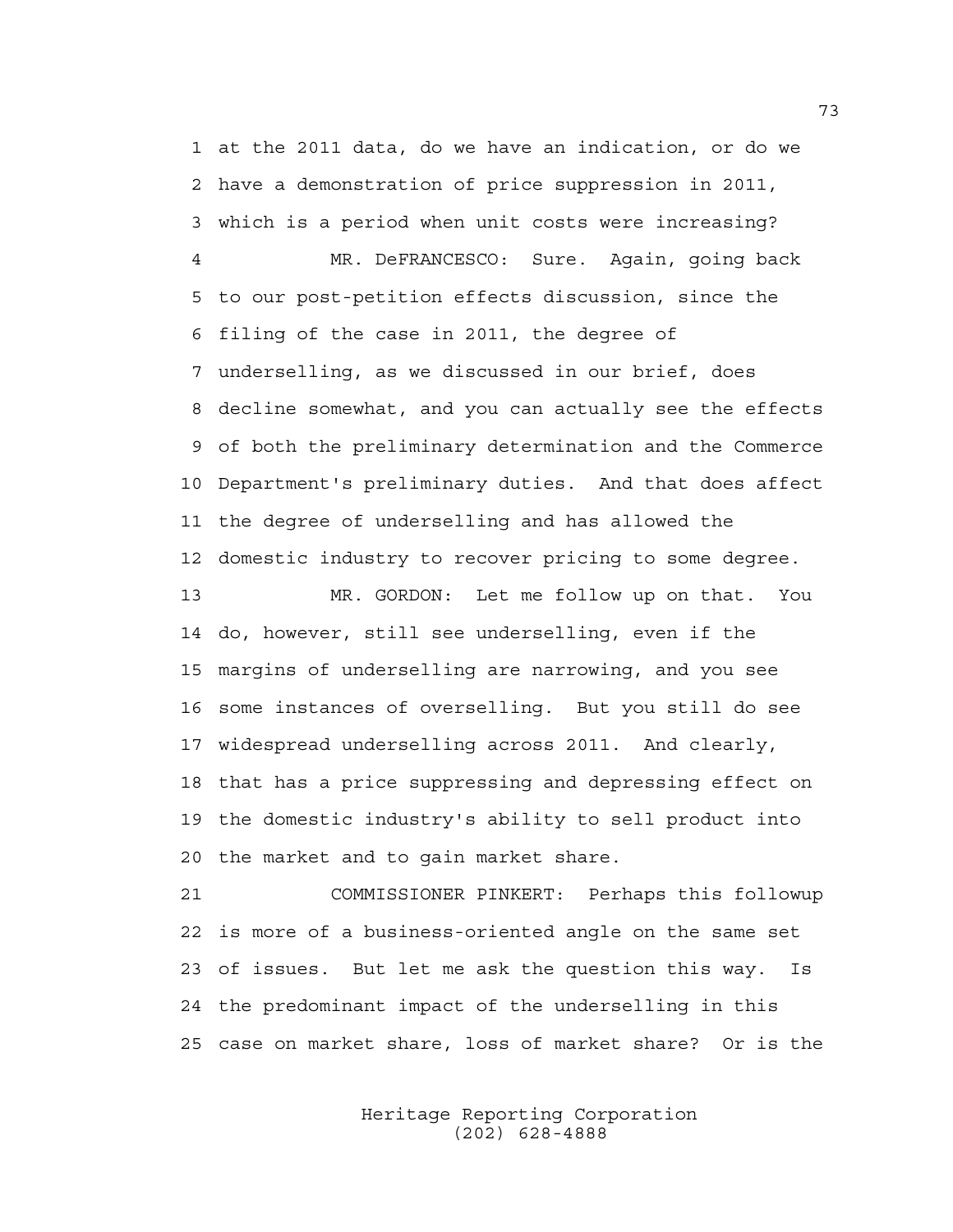1 impact more divided between pricing and market share? 2 MR. SKARICH: Mr. Pinkert, I'm not sure I

3 understand the market share portion of your question. 4 COMMISSIONER PINKERT: Well, what I'm 5 getting at is let's just take what you said about the 6 underselling and what is in the staff report about the 7 underselling. Given that degree of underselling, is 8 that felt by the domestic industry more in terms of 9 losing a share of the market, or is it felt more in 10 terms of an effect on your pricing, or is it a sort of 11 a balanced mix of those two things?

12 MR. SKARICH: I think it's a combination of 13 both. There is no question even throughout 2011, if 14 you look at the data that I supplied, that we were 15 still finding ourselves having to compete against 16 suppressed pricing if we were to retain a market share 17 that we expected to retain. But I think it's a 18 combination of both.

19 COMMISSIONER PINKERT: Thank you. Thank 20 you, Madame Chairman.

21 CHAIRMAN OKUN: Commissioner Johanson. 22 COMMISSIONER JOHANSON: Thank you, Madame 23 Chairman. And also I would like to thank the 24 witnesses for appearing here today. The staff report 25 shows that the domestic industry was profitable in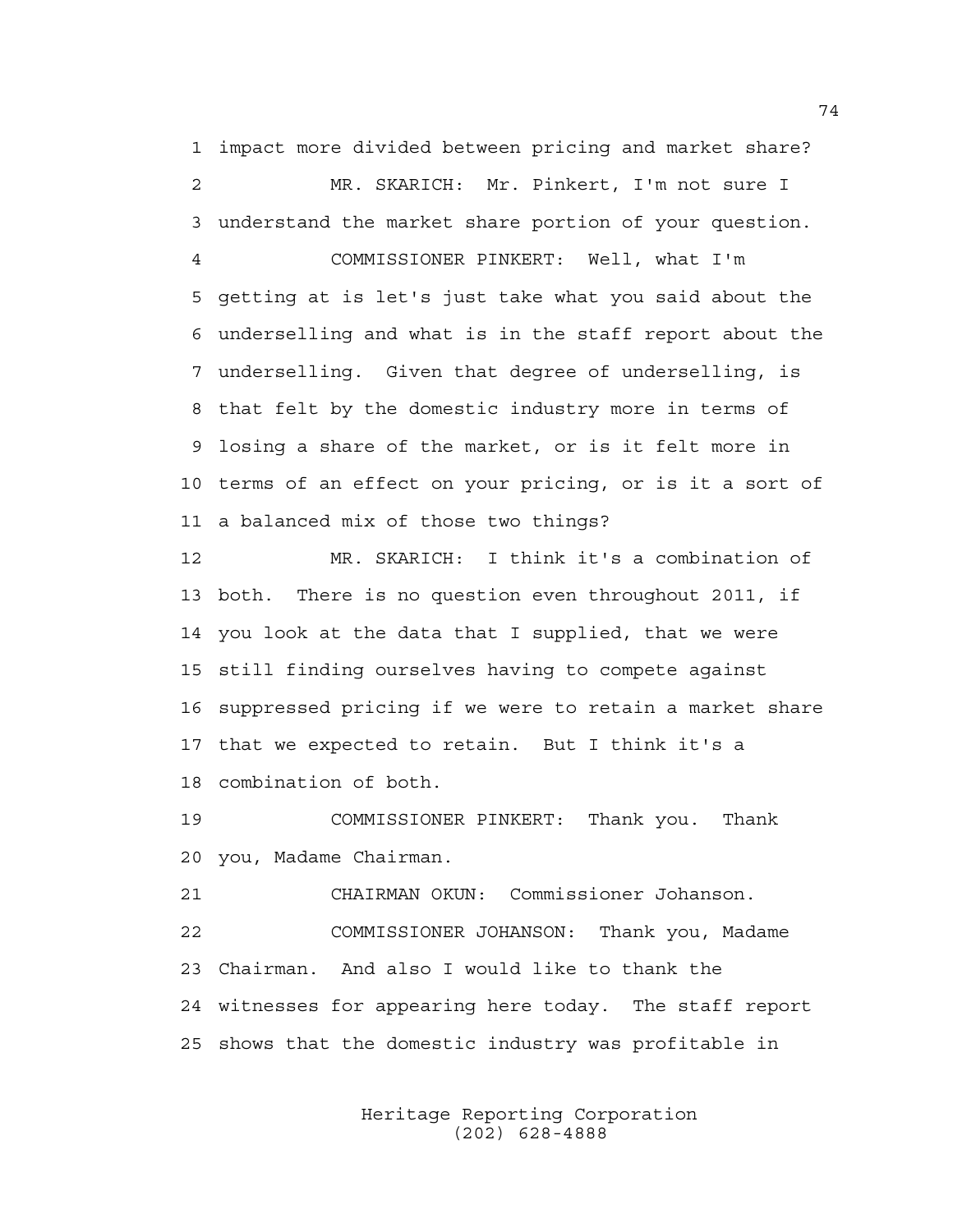1 each year during 2009 to 2011. Similarly, the staff 2 report states that six of the eight firms that 3 operated continuously during 2009 to 2011 reported 4 higher net sales quantities and values in 2011 as 5 compared to 2009.

6 In assessing material injury, how should the 7 Commission view the fact that the industry managed to 8 stay profitable despite the recession, and that most 9 firms showed improvements over the period of 10 investigation?

11 MR. GORDON: I think it's important to first 12 start by looking at the levels of profitability. And 13 then, you know, they're extremely low, below, for 14 example, the level of industry profit that was found 15 to be consistent with present material injury in the 16 2008 determination by this Commission.

17 I think that profitability alone does not 18 tell the story. Bear in mind that the Commission does 19 not have data on the record from the seven producers 20 who run a business or left the market, for the reasons 21 that they chose to do. So there is certainly I think 22 a survivorship bias in the data to some degree.

23 You also need to look at other indicia of 24 injury, the number of workers who lost their jobs, the 25 depressed wages paid to the workers who left, the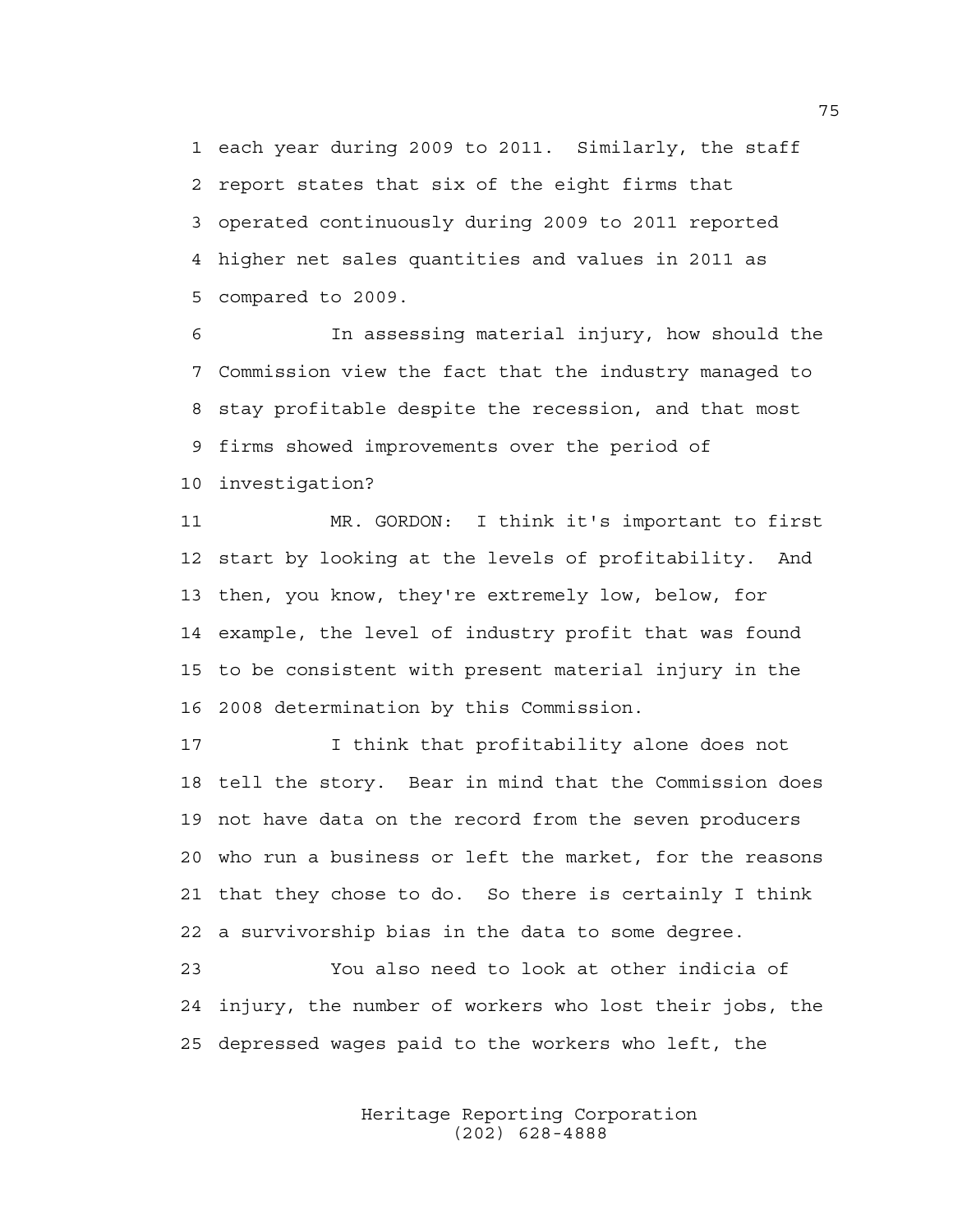1 reductions in productive capacity, the inability to 2 make the necessary capital investments, the whole 3 variety of other indicators as we put up on the table 4 on the screen earlier that demonstrate the injury that 5 was experienced, never mind the fact that we have 6 massive lost sales and lost revenue on the record.

7 COMMISSIONER JOHANSON: Do you happen to 8 have any anecdotal information as to why those 9 producers left the United States or shut down their 10 operations? I know you don't represent them, but --

11 MR. GORDON: You know, as Mr. Libla said, 12 you know, having not been privy to their thought 13 process, it's difficult to say. However, the record 14 does contain direct -- you know, there is a submission 15 on the record from one of the companies, and that has 16 very probative statements from that company. You 17 know, we -- when you speak with the companies, you 18 know, you hear about the impact of imports. What they 19 say publicly may be something different for their own 20 business reasons, for example.

21 So, you know, we will look for more 22 information and see if we can obtain more.

23 COMMISSIONER JOHANSON: All right. Thank 24 you, Mr. Gordon. And this is a question for Mr. Yost. 25 And this is following up on something that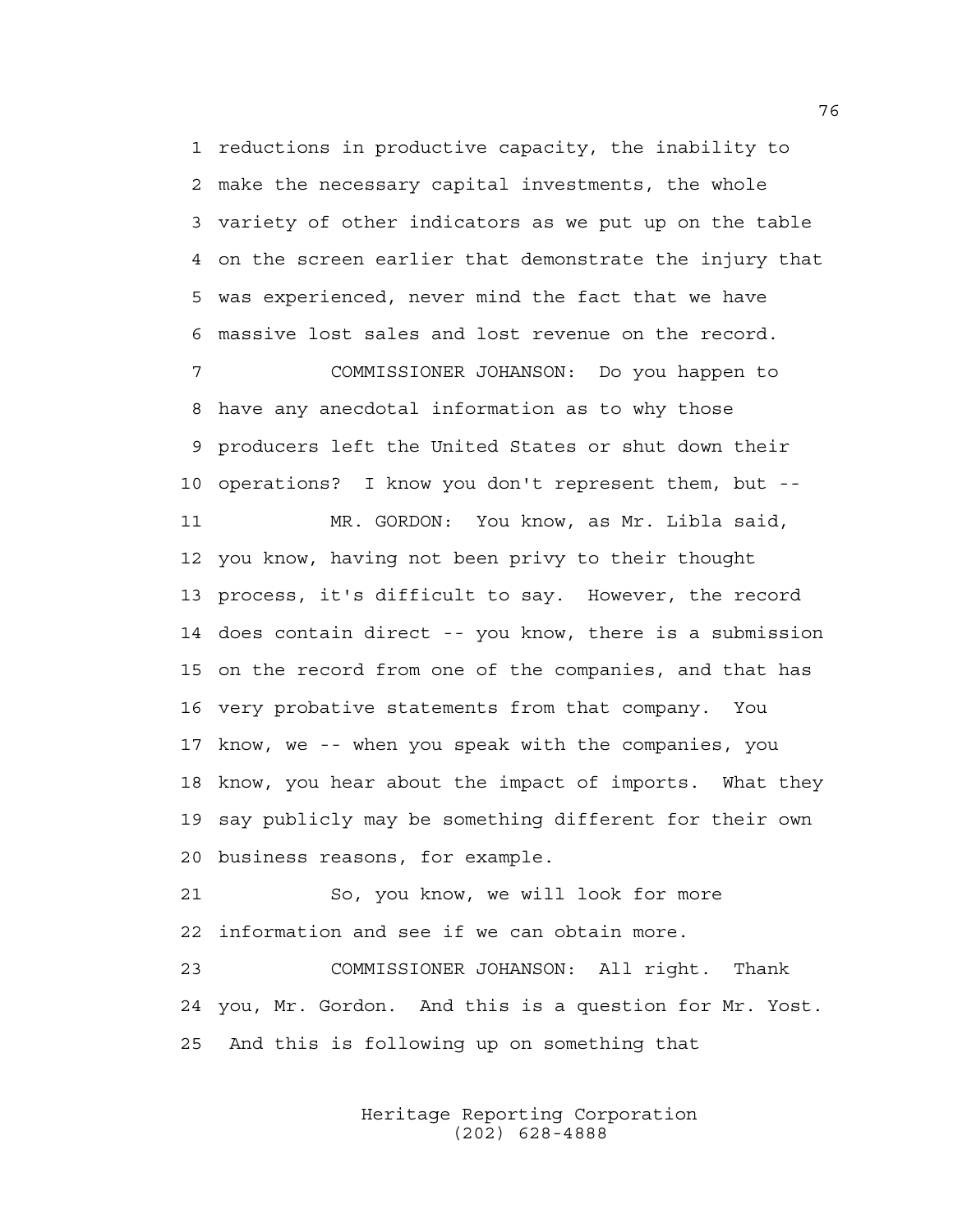1 Commissioner Williamson asked a few minutes ago.

2 According to your brochure, Tree Island is one of the 3 largest domestic nail producers, and the brochure also 4 mentions the company's facility in Richmond, British 5 Columbia.

6 Is most of your nail production in Canada, 7 and can you provide a full line of nails at your U.S. 8 facility, or do you need to supplement those with 9 imports from Canada or elsewhere? Thank you.

10 MR. YOST: Well, we do have the capacity in 11 the United States to produce a wide variety of nails. 12 But as I mentioned earlier, we have shuttered many 13 facilities, and we've had to cut back on our 14 operations. We do produce bulk nails in our Canadian 15 operation and collated nails. But those are 16 interchangeable. We could easily move back before the 17 other.

18 We have about equal capacity in the United 19 States, as we do in Canada, even though the current 20 production of the products are slightly different. 21 But we can interchange the two if necessary.

22 COMMISSIONER JOHANSON: And I don't know if 23 you've already answered this, but has some of your 24 production capacity been moved to Canada over the past 25 several years?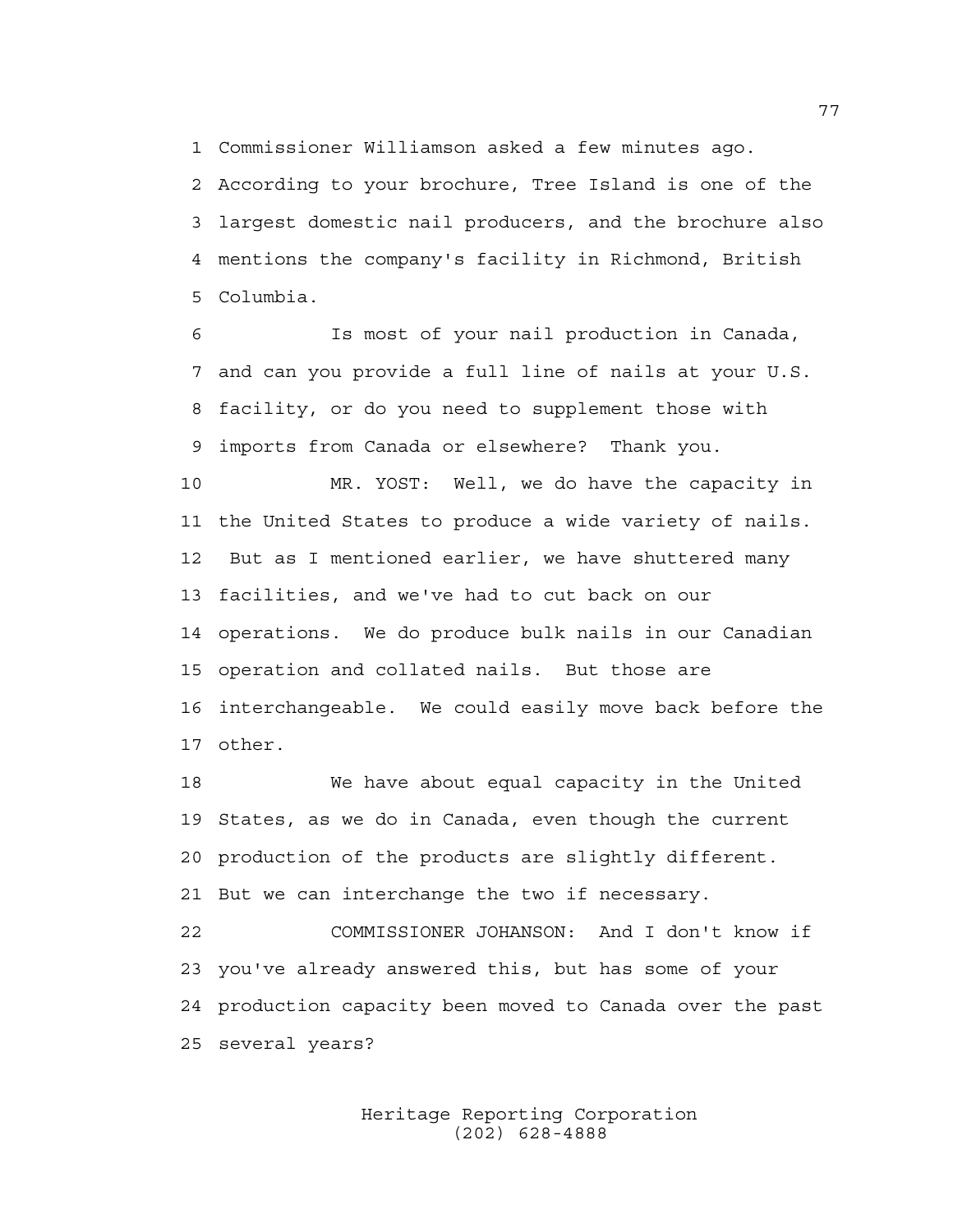1 MR. YOST: No.

2 COMMISSIONER JOHANSON: Okay.

3 MR. YOST: No.

4 COMMISSIONER JOHANSON: Okay. Thank you. I 5 appreciate it. And this might be a better question 6 for this afternoon's panel, but I'll ask you all as 7 well. Are there natural advantages to producing nails 8 in the United States to sell in the U.S. market? For 9 example, I know that steel is your largest input. I 10 would assume that with a large steel industry in the 11 United States, you all would be at an advantage that 12 way as opposed to, let's say, in other countries like 13 perhaps UAE. And once again, I'll ask this of the UAE 14 panel or the Respondent panel this afternoon. Thank 15 you.

16 MR. LIBLA: I'm sorry, sir. I have a little 17 bit of a hearing problem, and I missed the first part 18 of your question.

19 COMMISSIONER JOHANSON: Are there natural 20 advantages to producing nails in the United States as 21 opposed to your competitors if you're selling in the 22 U.S. market?

23 MR. LIBLA: I think it would depend on which 24 side of the ledger you're looking at for natural 25 advantage, if you will. I mean, if you're from a cost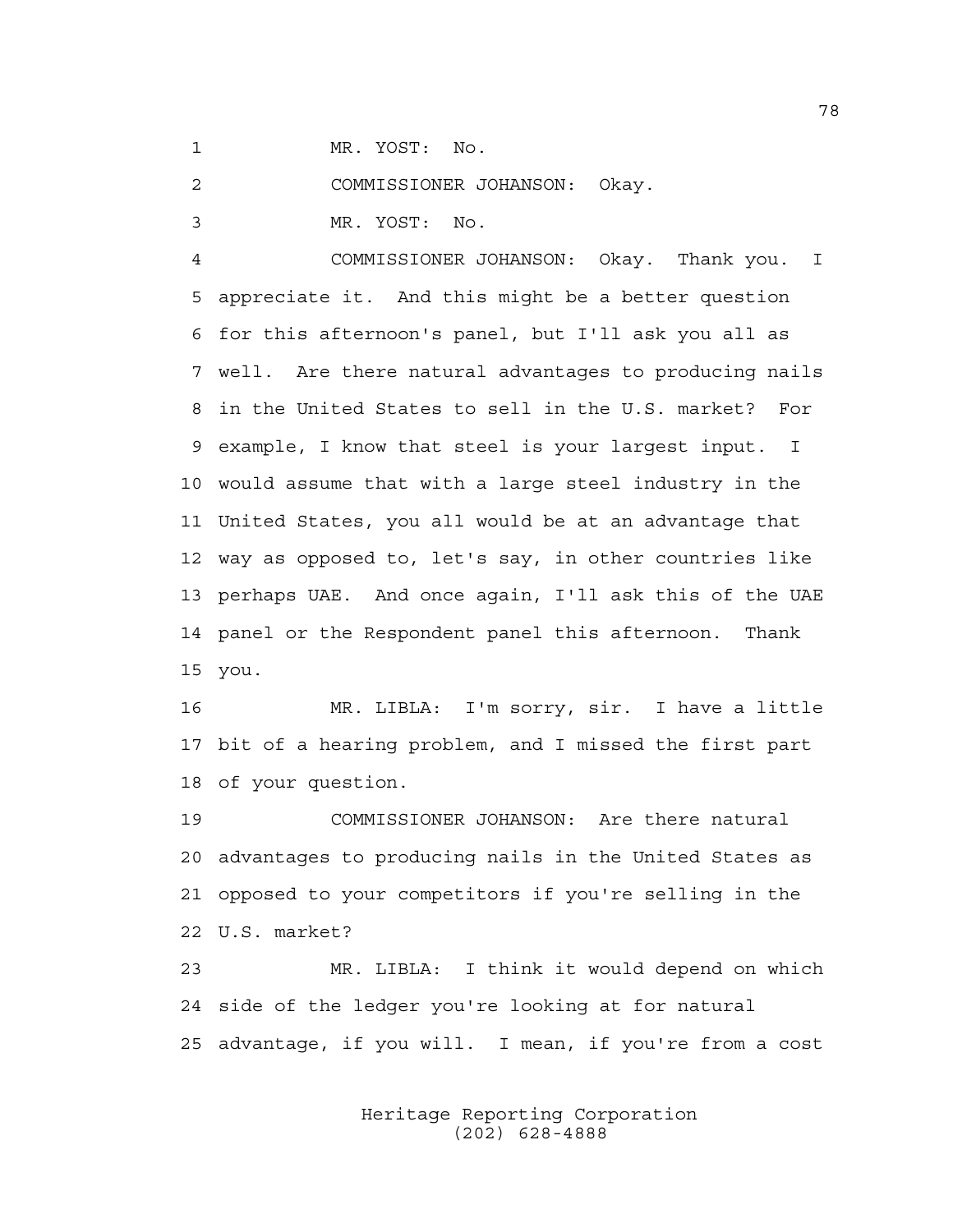1 standpoint to produce the nail, excluding freight and 2 logistics and things of that nature, depending on 3 where you're in the United States, it should be 4 beneficial to you. In our case, we're in the middle 5 of the country, and it has been beneficial to our 6 company to be in the middle of the country.

7 As far as access to steel or price of steel, 8 I mean, steel is pretty much priced comparably around 9 the world now, which makes up the largest part of our 10 cost.

11 COMMISSIONER JOHANSON: Even with the 12 shipping cost?

13 MR. LIBLA: Yeah. I mean, steel -- well, 14 steel in China or the Middle East or Taiwan or 15 wherever as related to and compared to the United 16 States, it's really comparable priced now. So, and 17 that being the largest single cost factor in producing 18 nails, that end of it is not an advantage. I'm just 19 talking about an outbound standpoint, as we 20 manufacture it in the center of the country here, 21 we're able to logistically sell into numerous -- 22 throughout the country more cost effectively from an 23 outbound freight standpoint.

24 Hopefully I answered that question. I'm not 25 sure.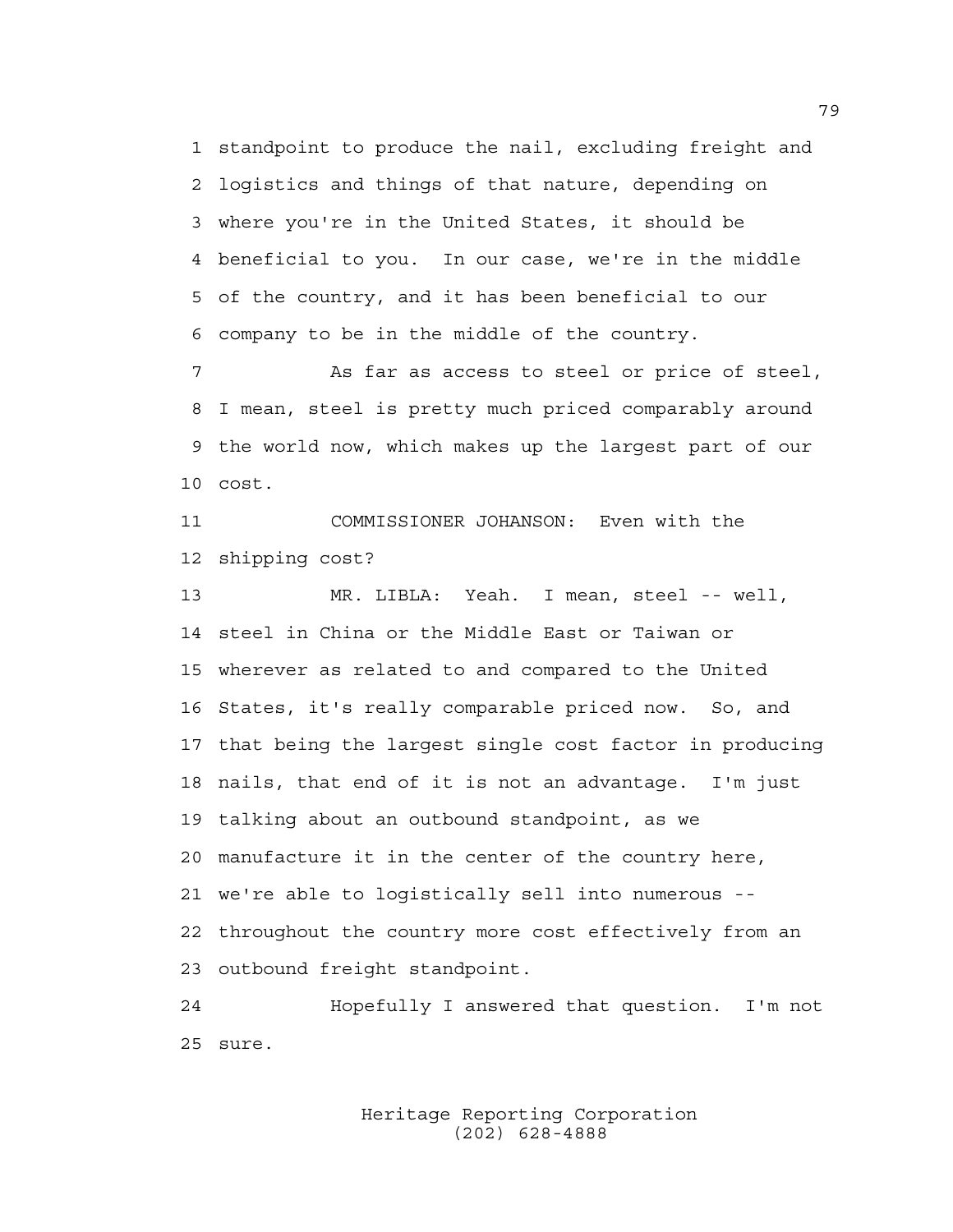1 COMMISSIONER JOHANSON: Yes, you did. I 2 appreciate it.

3 MR. LIBLA: Okay.

4 COMMISSIONER JOHANSON: Respondents argue 5 that branding is an important condition of 6 competition. And why is branding important or not 7 important?

8 MR. SKARICH: In the case of Mid Continent 9 as a manufacturer, it's important to establish a brand 10 for the longevity of your company. In the case of 11 others, whether they be distributors or even in some 12 cases whether they be one-step or two-step, it has 13 become over the last 15 years a way of basically 14 providing them the opportunity to bring a nail in from 15 anywhere in the world at the best cost that they can, 16 and hide it within their brand and not have to 17 basically establish with the buying public where it's 18 from or what it is.

19 So it's really -- it's just marketing. The 20 nail that we all produce, in effect, once it's 21 produced to the correct specification, is the same. 22 COMMISSIONER JOHANSON: And my next question 23 kind of follows up on that, and that is the whole 24 issue of nails being commodity products. And I know 25 that you stated they're commodity products, and that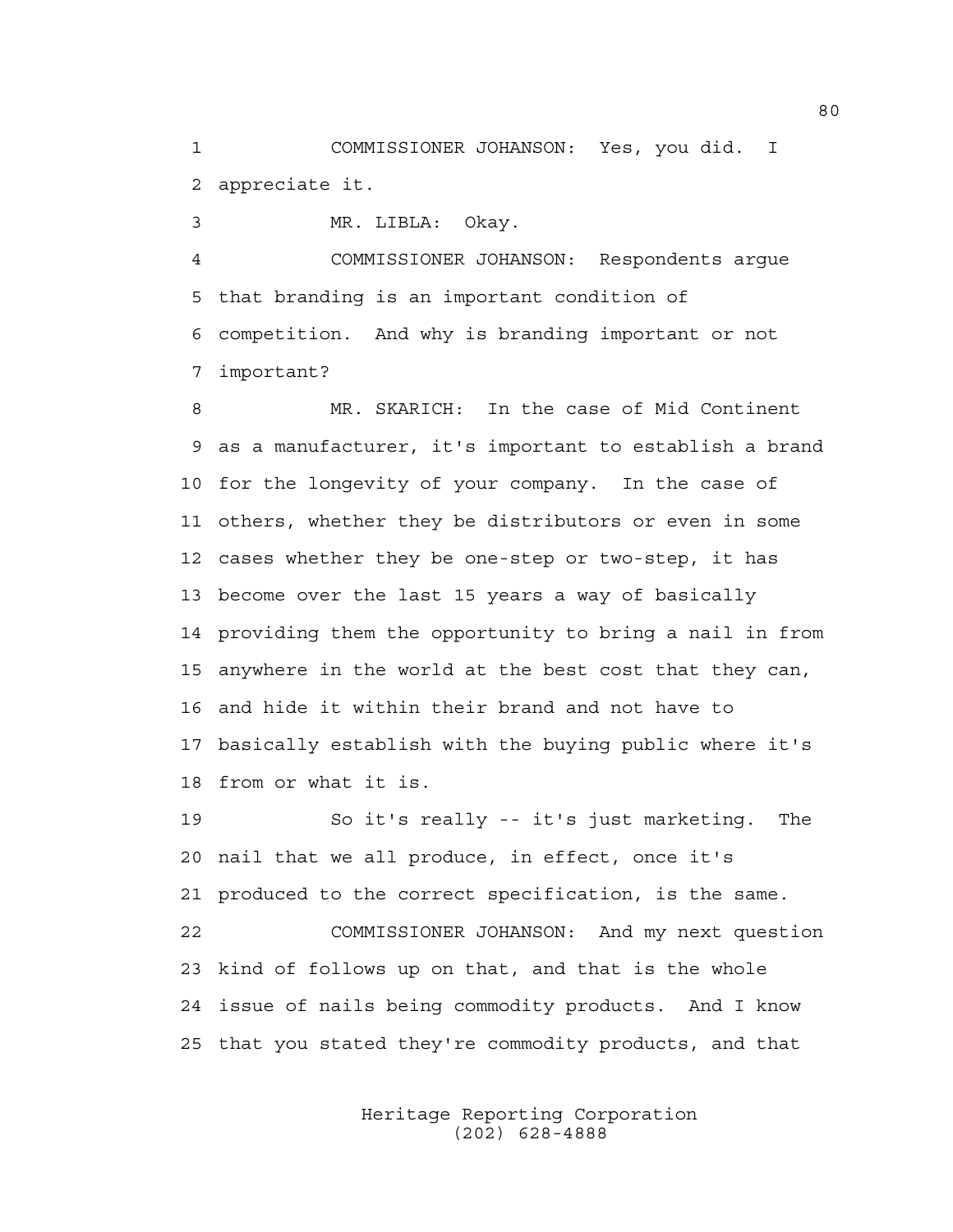1 the primary determinant in purchase, I believe, would 2 be price, if that is true. But what characteristics 3 other than price distinguish the nails that you 4 produce, your companies produce, as opposed to those 5 produced by other companies, including those in the 6 UAF?

7 MR. SKARICH: The last part of that? 8 COMMISSIONER JOHANSON: What characteristics 9 other than price distinguish the nails that you 10 produce, our companies produce, as opposed to those of 11 other companies, including those in the United Arab 12 Emirates?

13 MR. SKARICH: Well, with the information 14 that you see on the screen up there right now, you can 15 see that most of the characteristics are similar, 16 other than price, and that basically the purchasers 17 around the country have said that they can survive on 18 either, but price is always -- is the biggest issue. 19 COMMISSIONER JOHANSON: Okay. Thank you. 20 And this is getting back to the branding issue. And I 21 was wondering, do any of you know what percentage of 22 nails in the U.S. market are sold under private

23 labels?

24 MR. SKARICH: I do not. I know that we at 25 Mid Continent, 23.6 percent of our volume is in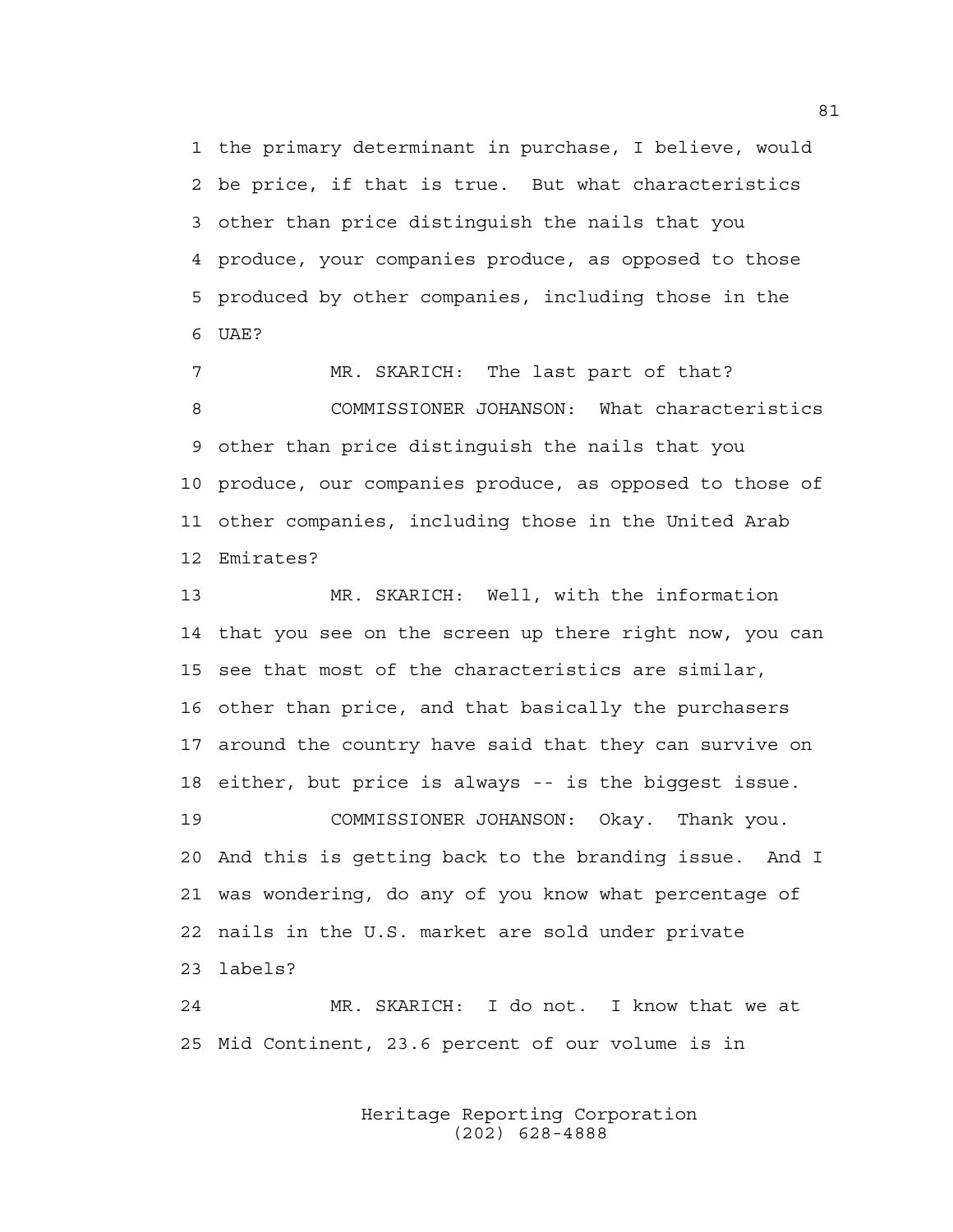1 private labels.

2 COMMISSIONER JOHANSON: Okay, just 26 3 percent?

4 MR. SKARICH: 23.6.

5 COMMISSIONER JOHANSON: Oh, 23, okay. Thank 6 you. And you all touched on this before, but I wanted 7 to come back to this issue, and this is specifically 8 for Mid Continent. And without going into proprietary 9 data, how burdensome is it to keep assets that Mid 10 Continent purchased from other U.S. producers idle, 11 and how difficult would it be to bring them back into 12 line? Or bring them back online.

13 MR. LIBLA: The time to bring them back 14 online is three to four months, depending on what you 15 do to those assets. And we typically take assets that 16 has been in storage and completely rebuild it before 17 we put it online. So that would be the determinant 18 factor in how long it takes to bring them back on 19 production, those assets.

20 COMMISSIONER JOHANSON: Okay. Thank you. 21 Yes. I don't know much about the nail business, but 22 that does seem like a long time.

23 MR. LIBLA: Well, you know, if you want -- 24 well, first off, we want to make quality nails. And, 25 you know, if we want -- the machines are capable of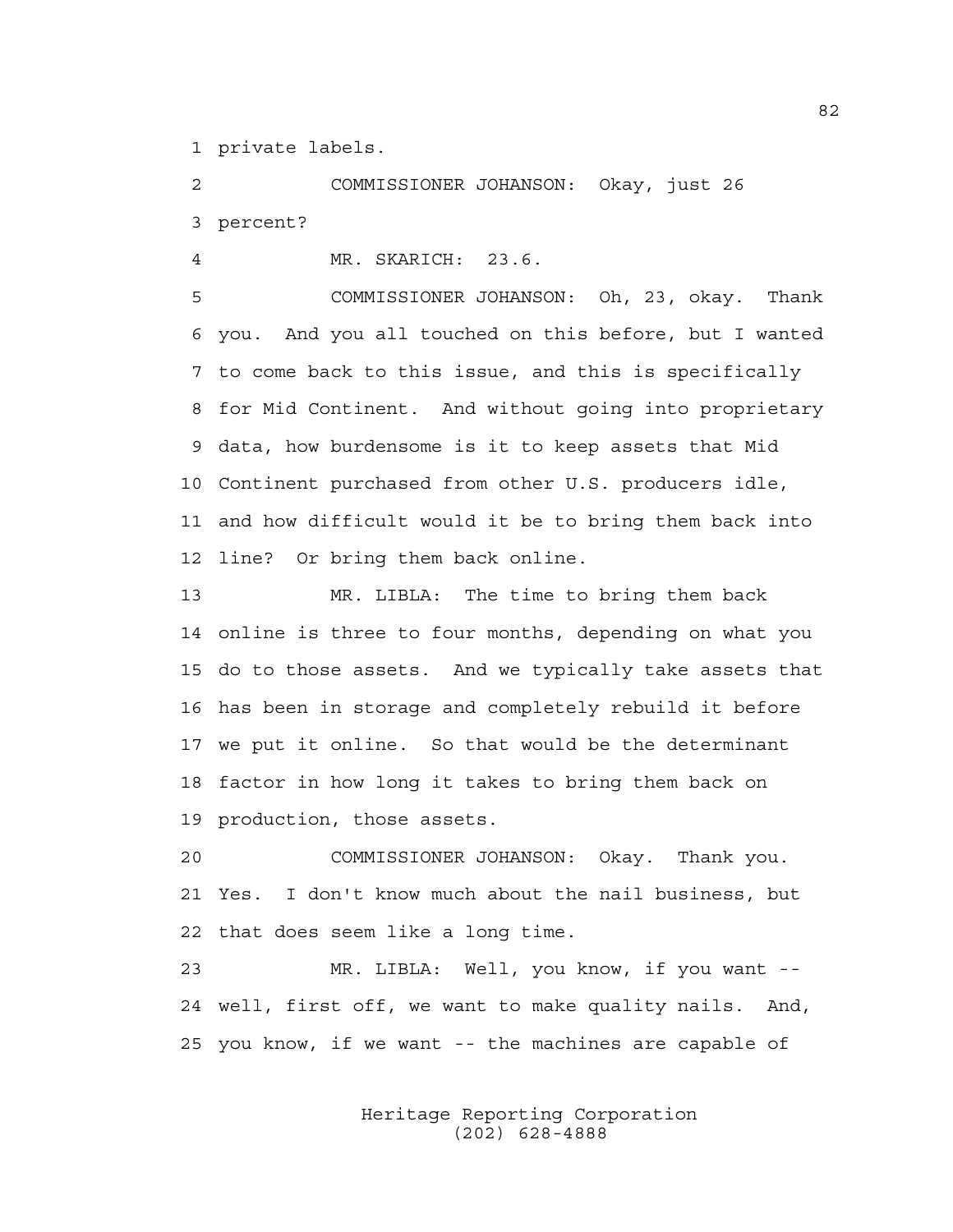1 running. Go out and plug them in today, and they'd be 2 running nails tomorrow. But to meet our standards, we 3 want to be able to make sure the machines are upgraded 4 and updated to the latest of technologies for our own 5 purpose. So that would be the primary reason it would 6 take that long.

7 COMMISSIONER JOHANSON: All right. Well, 8 thank you for your responses. My time has expired. 9 CHAIRMAN OKUN: Thank you. Mr. Libla, let 10 me start with you. And maybe you can help me better 11 understand what the company's thinking is with respect 12 to the decision to -- well, the investments with 13 Progressive Steel and what your company is going to 14 look like in the future. Why make those changes, and 15 how will it change your operations in the future? I 16 know you've -- I heard your testimony that's 17 important. And again, make sure there is nothing 18 proprietary in what you say. Mr. Gordon? 19 MR. GORDON: Sorry, Chairman. Can I just 20 clarify? Did you mean Progressive? 21 CHAIRMAN OKUN: I did say -- yes, I'm sorry. 22 I did. Didn't I say that? I'm sorry. With Mid 23 Continent's. I'm sorry. I'm doing two different 24 questions here. But just talk about what your 25 operations are going to look like going forward, given

> Heritage Reporting Corporation (202) 628-4888

83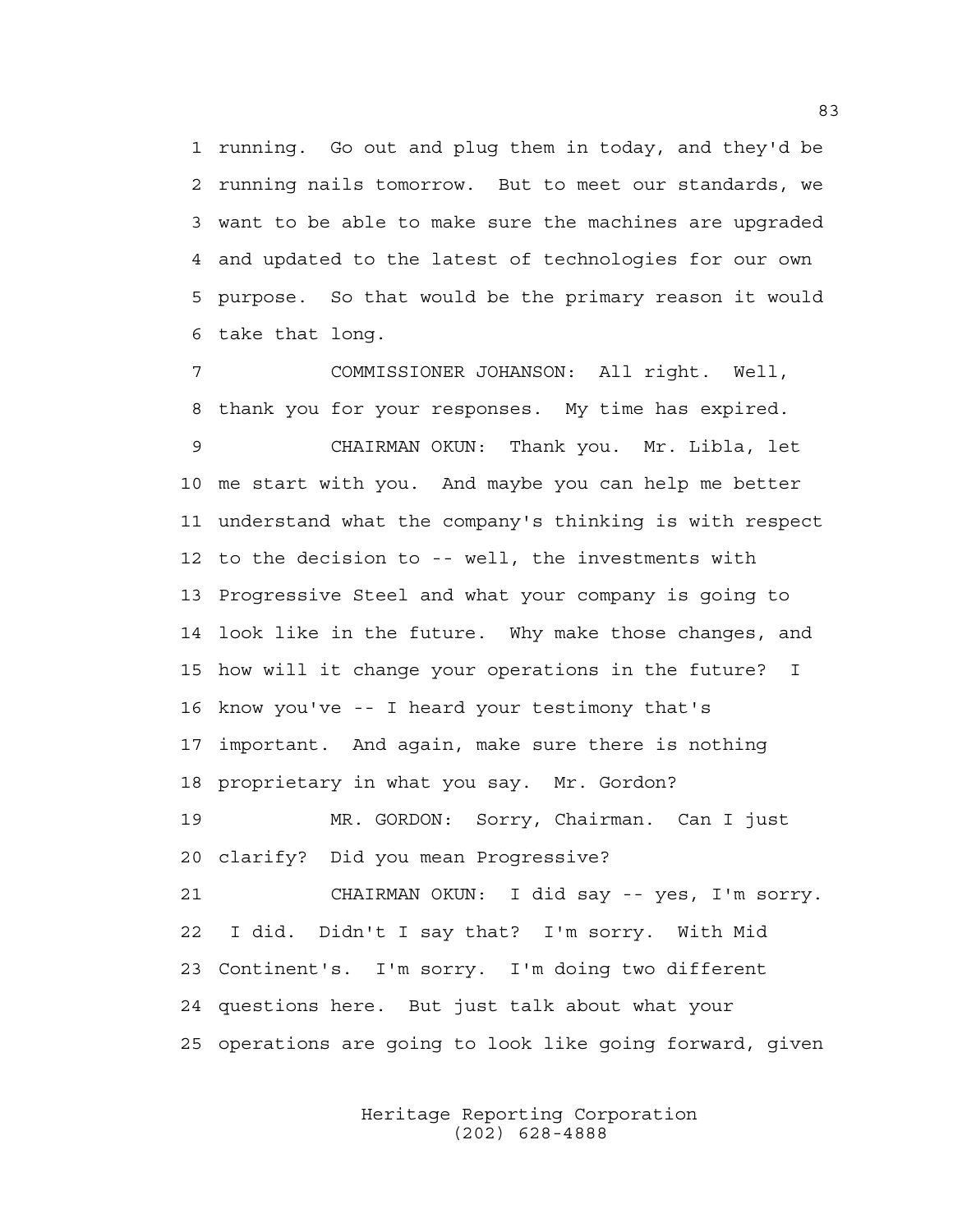1 the changes in the industry.

2 MR. LIBLA: Changes in the industry or 3 changes in --

4 CHAIRMAN OKUN: Changes for Mid Continent. 5 MR. LIBLA: Okay. Changes as relate to the 6 industry or changes that relates to ownership? 7 CHAIRMAN OKUN: Ownership.

8 MR. LIBLA: Okay. Well, we would certainly 9 hope that the change in ownership gives us a stronger 10 future, hopefully, and that shares our family's ideals 11 and the sense of family that we've created in our 12 company in Poplar Bluff. We believe that our new 13 owners share that philosophy, and their wherewithal 14 will be beneficial to our company going forward.

15 The last five or six years, my family has 16 fought or struggled as hard as we can to grow our 17 business, to keep it alive, and we have been fortunate 18 enough to be a successor, if you will, in the 19 marketplace, as there was numerous companies failing. 20 We have been able to have the benefit from that in 21 the last couple of years from a stability standpoint. 22 I'm not getting any younger, so it was a 23 natural thing for my family to be thinking about who 24 would be a good partner for our company going forward 25 and how they could help us.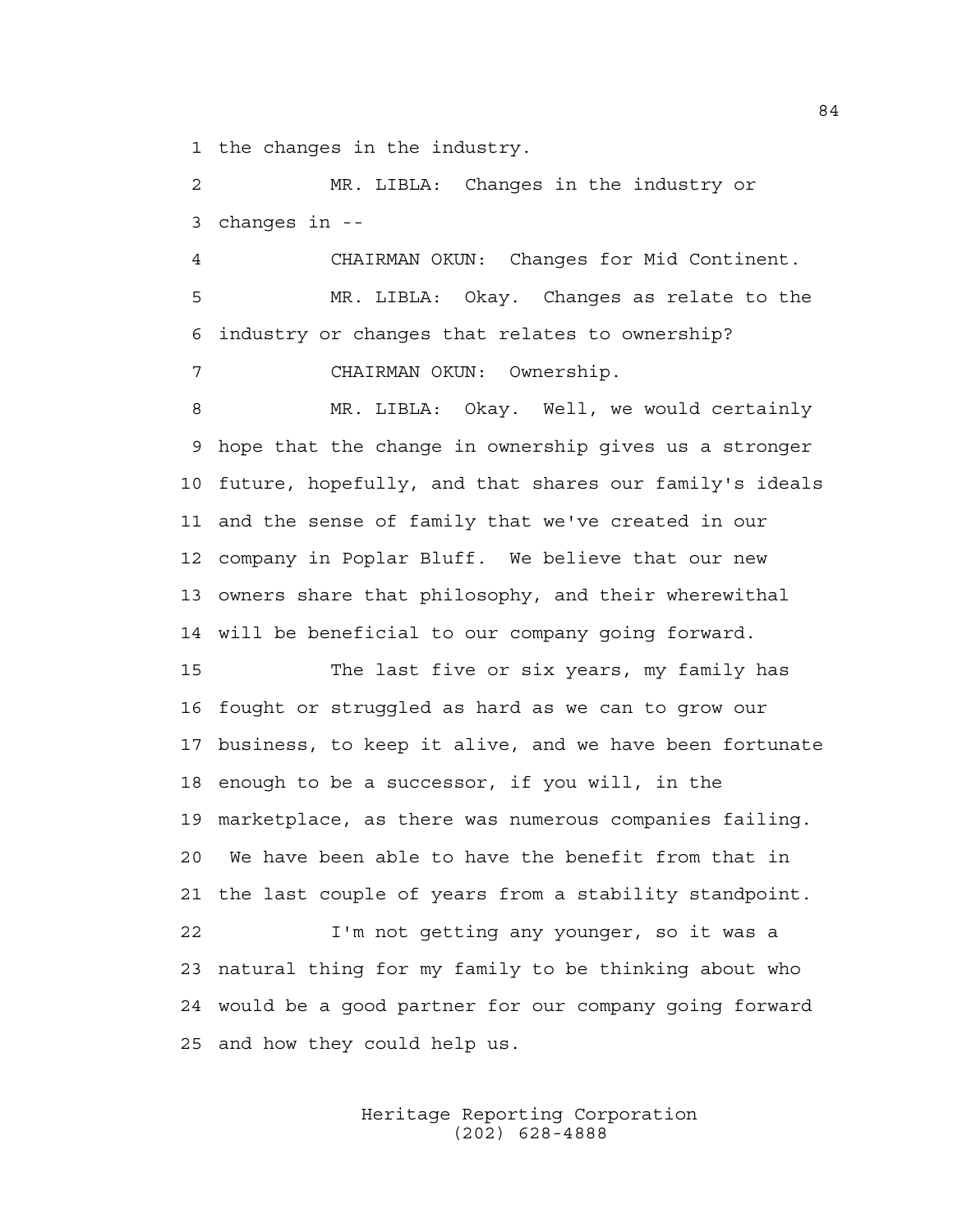1 CHAIRMAN OKUN: Okay. And then I have a 2 question for Mr. Skarich, which is will it change who 3 you market your products to, the types of products you 4 market?

5 MR. LIBLA: Absolutely nothing. Nothing 6 changes whatsoever. Same management staff is there. 7 I'm there until I die, hopefully. So nothing changes 8 whatsoever.

9 MR. SKARICH: And, Ms. Okun --

10 CHAIRMAN OKUN: Yes.

11 MR. SKARICH: One of the other issues is 12 that there is still eight other domestic producers 13 involved in this as well, not just Mid Continent now.

14 CHAIRMAN OKUN: Right. And I know you had 15 the chance to respond to some of the questions about 16 the importance of branding in this market. And I 17 guess I wanted to understand what -- a little more -- 18 and this, I think, would be for you, Mr. Skarich. How 19 does that play a role when you're looking at contract 20 negotiations? You responded earlier to why in this 21 industry you see so many multiple suppliers. How does 22 branding play into that?

23 MR. SKARICH: First of all, we do not enter 24 into contract negotiations on any of our sales. We 25 believe it's in the best interests of our company to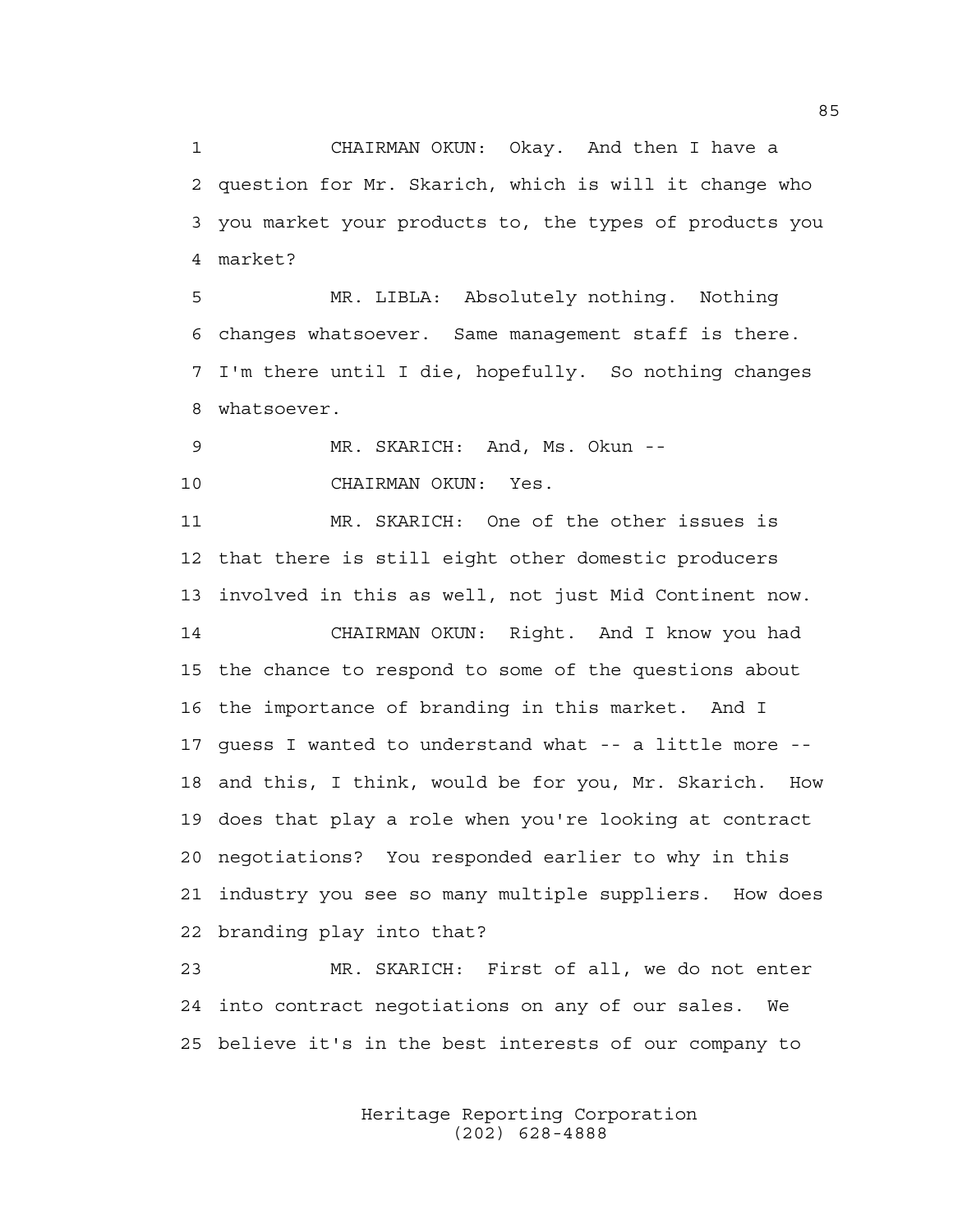1 continue to propagate its future based on our brand. 2 Sure, there is a share of the marketplace that 3 requires something other than our brand, and we 4 acknowledge that by choosing other partners that we 5 believe, you know, we can have a commingled 6 relationship with.

7 CHAIRMAN OKUN: Okay. And you've responded 8 some in your testimony to other questions about just 9 the different parts of the market or the different 10 types of customers, whether it's an OEM, whether it's 11 a big box, whether it's construction. Any difference 12 there when we're looking at where the competition is 13 with subject imports?

14 MR. SKARICH: Not talking brands now, just 15 talking nails in general. But there is many different 16 segments of the market that require different things, 17 whether it's small producers of pallets and crating 18 that just buy nothing but wire coil to larger 19 producers in the industrial side that use bulk and 20 coil to framing contractors that buy, you know, in 21 some portions of the country plastic strip nails, in 22 other portions of the country, for their choice, paper 23 tape nails.

24 So there is segments of the market that buy 25 different SKUs and different product groups for their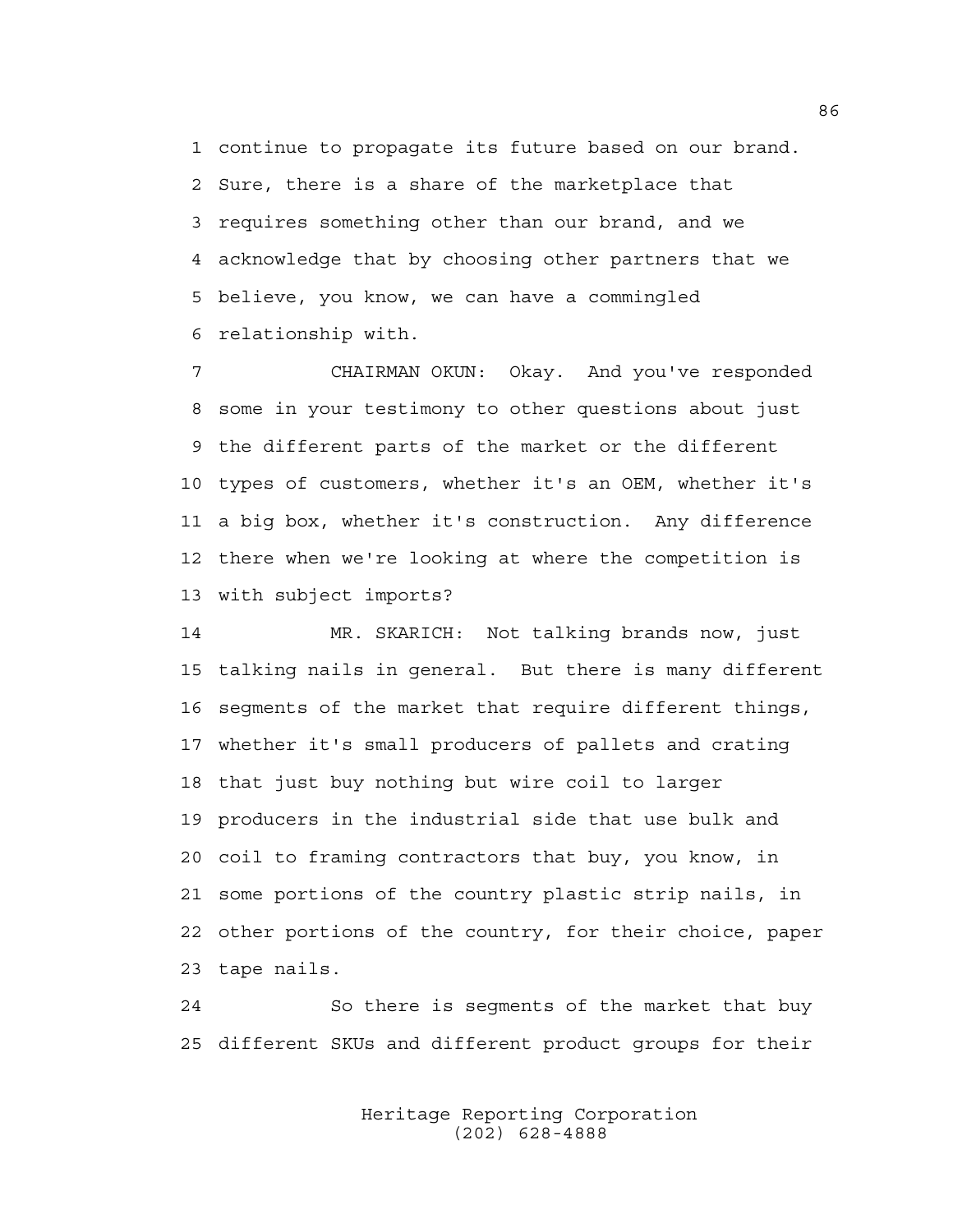1 marketplaces. But each of those, it doesn't matter 2 what it is. All the domestic industry is capable of 3 making all of those because they're just specifically 4 based on building them to the specifications that come 5 from ASTM, S1667, and other specifications that if 6 you're going to make a nail, many times they are 7 special enough that they require print. And we make 8 print nails every day.

9 CHAIRMAN OKUN: Mr. Gordon, I know you 10 started to -- or were able to respond to the question 11 with respect to nonsubjects, and that you'll do so 12 more thoroughly post-hearing. I also wanted to ask 13 you a question about, either now or for that post-14 hearing response, when we're looking at the 15 nonsubjects in our analysis, how should we consider 16 that portion of nonsubjects controlled by domestic 17 industry companies, companies in the domestic 18 industry?

19 MR. GORDON: When you say that, that brings 20 to mind sources like ITW, sourcing out of China, for 21 example. Those are fairly traded imports. They were 22 found to be fairly traded. And I leave it to Mr. 23 Libla or Mr. Skarich to speak to their -- ITW's sort 24 of, you know, behavior in the market, in the United 25 States market, regardless of the origin of the nails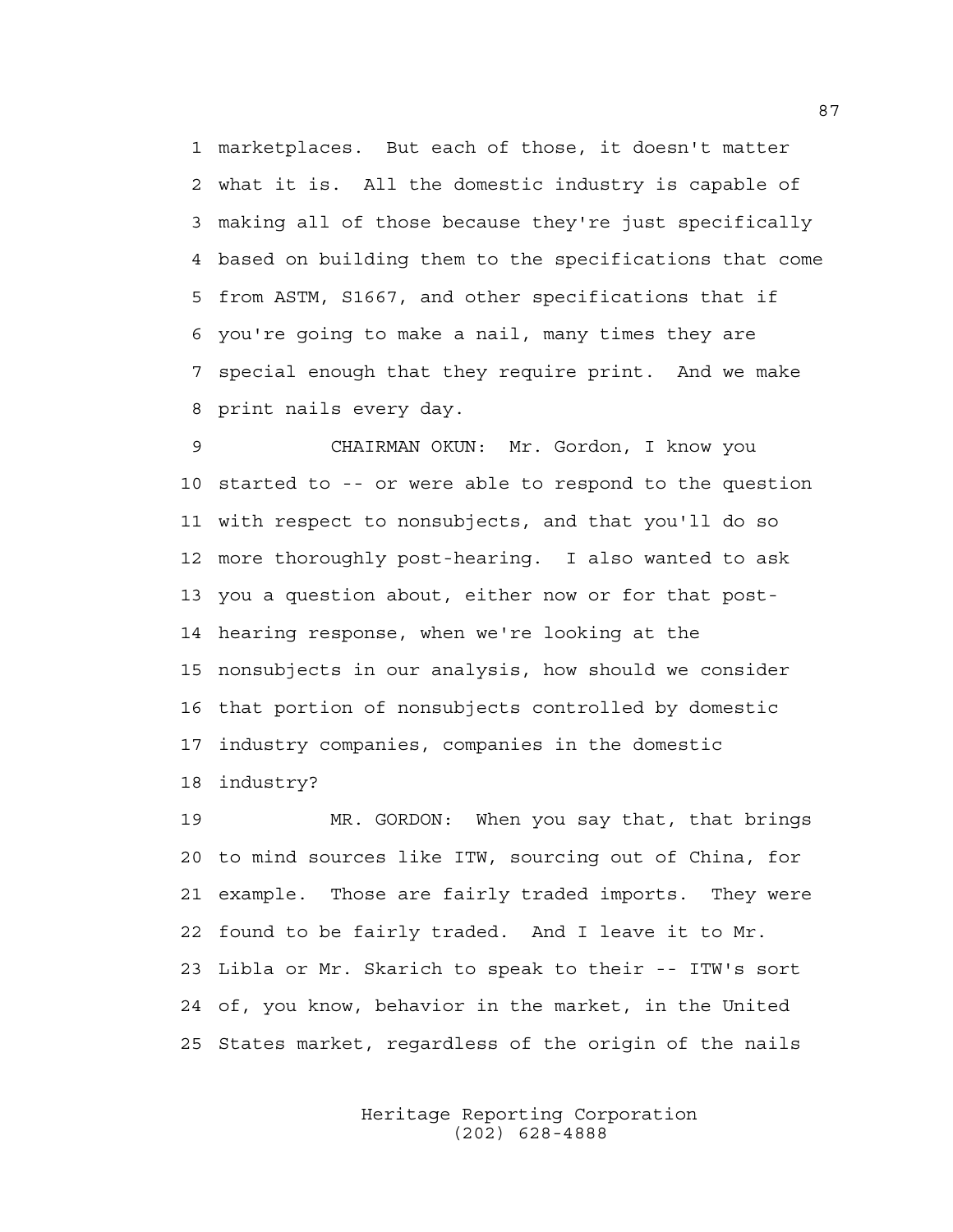1 that it sells.

2 I mean, as we had said before, the market is 3 large here. No one has ever said there is not a place 4 for imports. Our producers clearly have the capacity 5 to supply a much greater share of the market, and 6 they're willing to compete with imports, so long as 7 they're fairly traded. And that's what brings us here 8 today. 9 CHAIRMAN OKUN: Mr. Libla? 10 MR. LIBLA: Well, I would support that very 11 statement. ITW has been an exemplary multinational 12 company that manufactures here in the United States, 13 as well as in China, and bringing nails into this 14 country and selling them fairly priced. And competing 15 with them is fair. 16 CHAIRMAN OKUN: What about the role of 17 Stanley? 18 MR. LIBLA: Stanley a little less so, but 19 they're a multinational company and they have 20 investments on the ground here, too. And I think 21 their goal is to be as close to their customer as they 22 can, and being in the United States probably helps

23 them be there now.

24 Stanley is a little more challenging in the 25 market from time to time, but I don't want to go into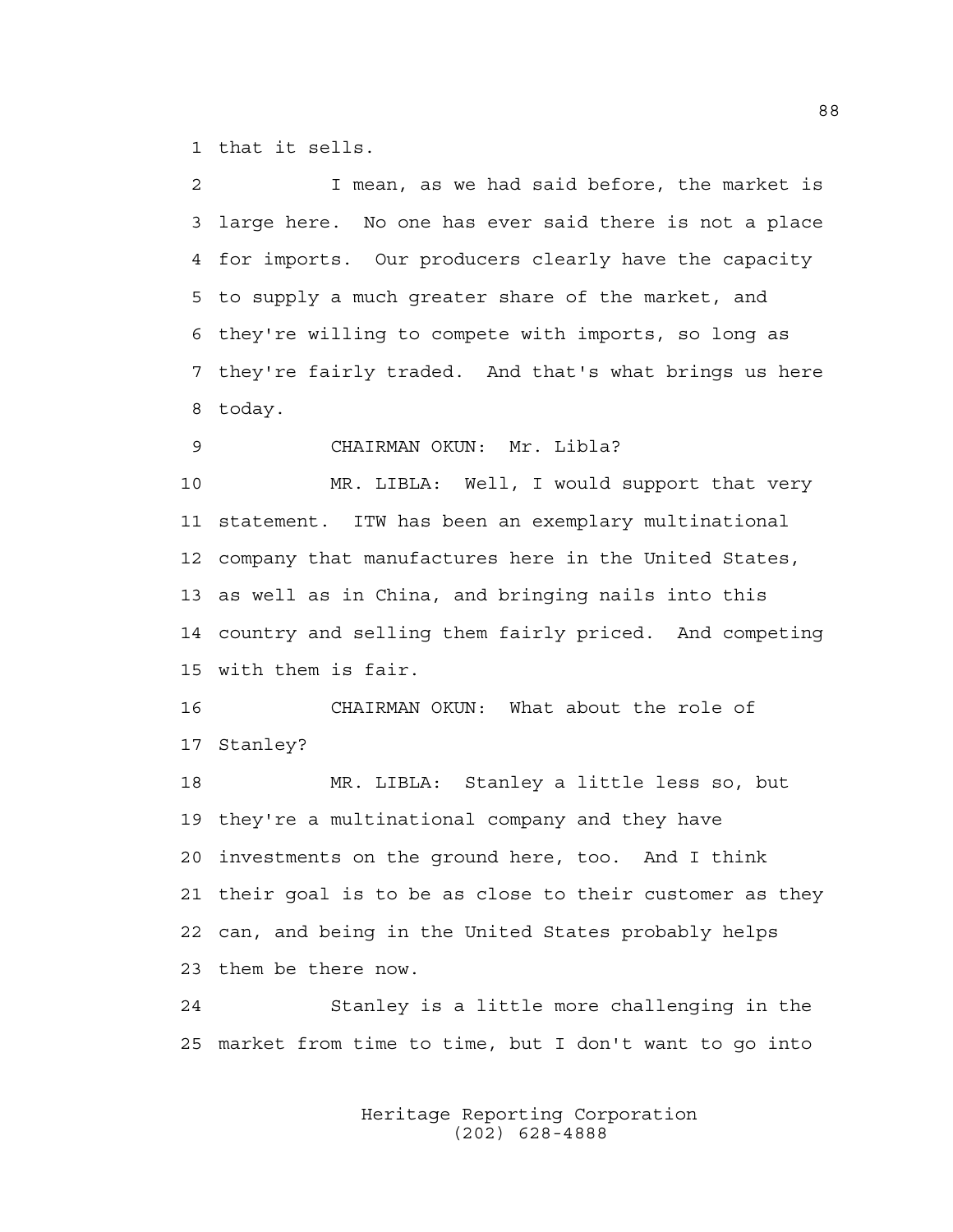1 why that is. It wouldn't be proper right now, I don't 2 think. But in any event, hopefully I've answered your 3 question well enough.

4 CHAIRMAN OKUN: Okay. And I'll ask Mr. 5 Gordon on a related party issue on that. But, Mr. 6 Libla, if the information in the record that is 7 discussed a little bit about Dubai Wire's investments 8 in the United States, would you see them differently 9 than Stanley if this investment -- you know, are they 10 doing the same thing that you've seen Stanley do?

11 MR. LIBLA: I think it's a great testament 12 to what this Commission can do to assist American 13 manufacturing by assisting the subject imports to 14 trade fairly. I think the decision that Prime Source 15 and Mr. Rupak made to manufacture in Dallas, Texas is 16 a great thing for our industry, and hopefully it will 17 be a great thing for them. It will certainly many 18 competitive matters a lot more favorable for both 19 sides. We look forward to competing with them on U.S. 20 soil.

21 CHAIRMAN OKUN: And this might be for 22 counsel as well, or for counsel, which is to the 23 extent -- and obviously we'll have a chance to talk 24 with the Respondent's panel, and there is information 25 on the record on the extent of these investments. But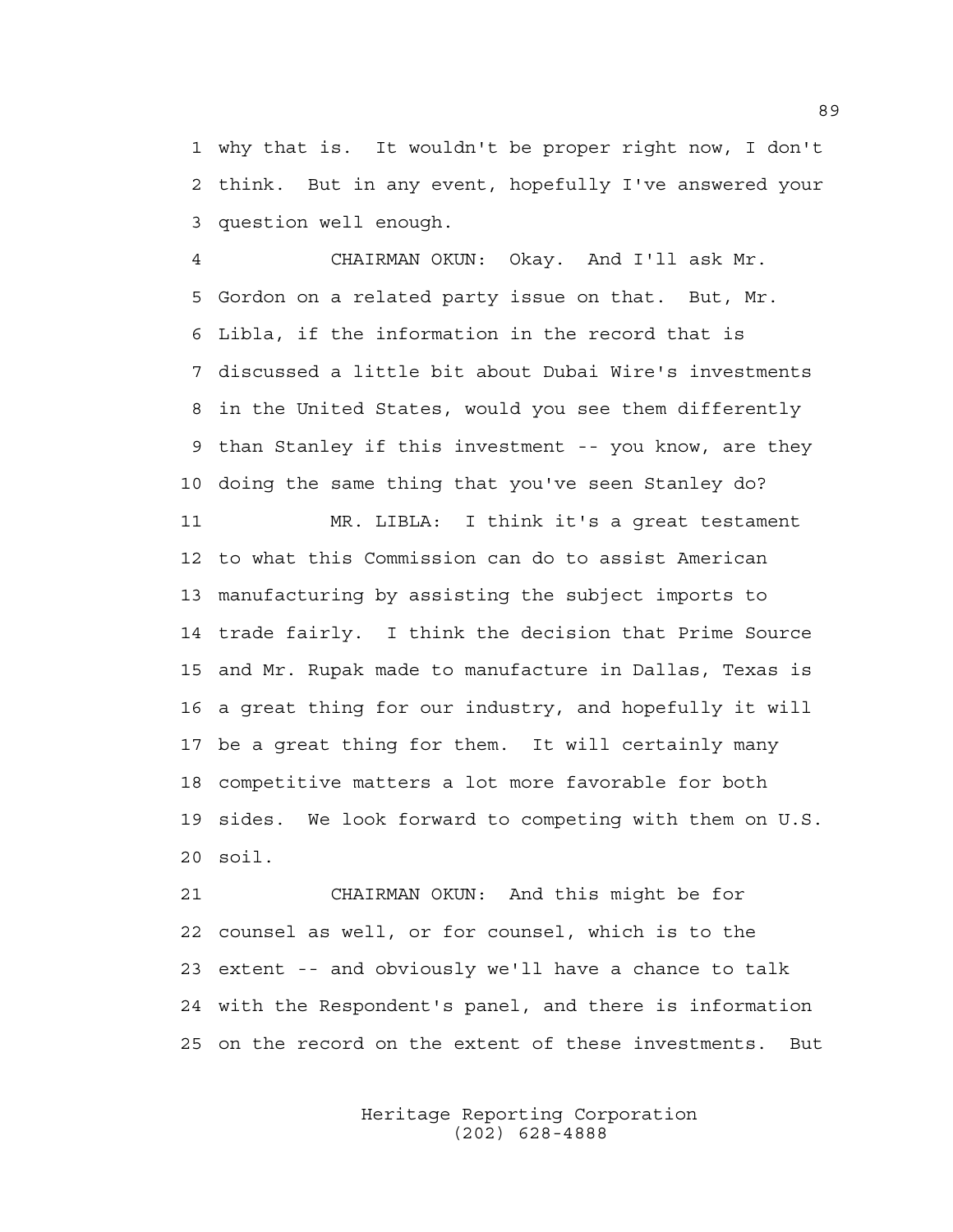1 I think it's unusual to see a case where investments 2 are made to produce in the United States on the basis 3 of a preliminary. I mean, I do think that if there is 4 something in the record that indicates that it's truly 5 based on that versus other investment -- looking at a 6 market and trying to make investments.

7 MR. GORDON: With the caveat that a lot of 8 the information is proprietary, if you -- I think the 9 Commission should pay careful attention to the 10 chronology of the documents that are presented to it, 11 been presented to it. The Commission should carefully 12 distinguish between original documentation that has 13 been submitted and documents that have been prepared 14 to be submitted with the brief, and then look 15 carefully at what dates appear where and, you know, it 16 supports our position that this is purely driven -- 17 the decision to open a nail facility or to say a nail 18 mill will be opened is definitely a function of the 19 filing of the case and the preliminary determination. 20 CHAIRMAN OKUN: Thank you. My time has 21 expired. I'll come back. Commissioner Williamson. 22 VICE CHAIRMAN WILLIAMSON: Thank you, Madame 23 Chairman. You may already have addressed this 24 question, but how is the recent sale of Mid Continent 25 relevant to our material injury analysis, and if so,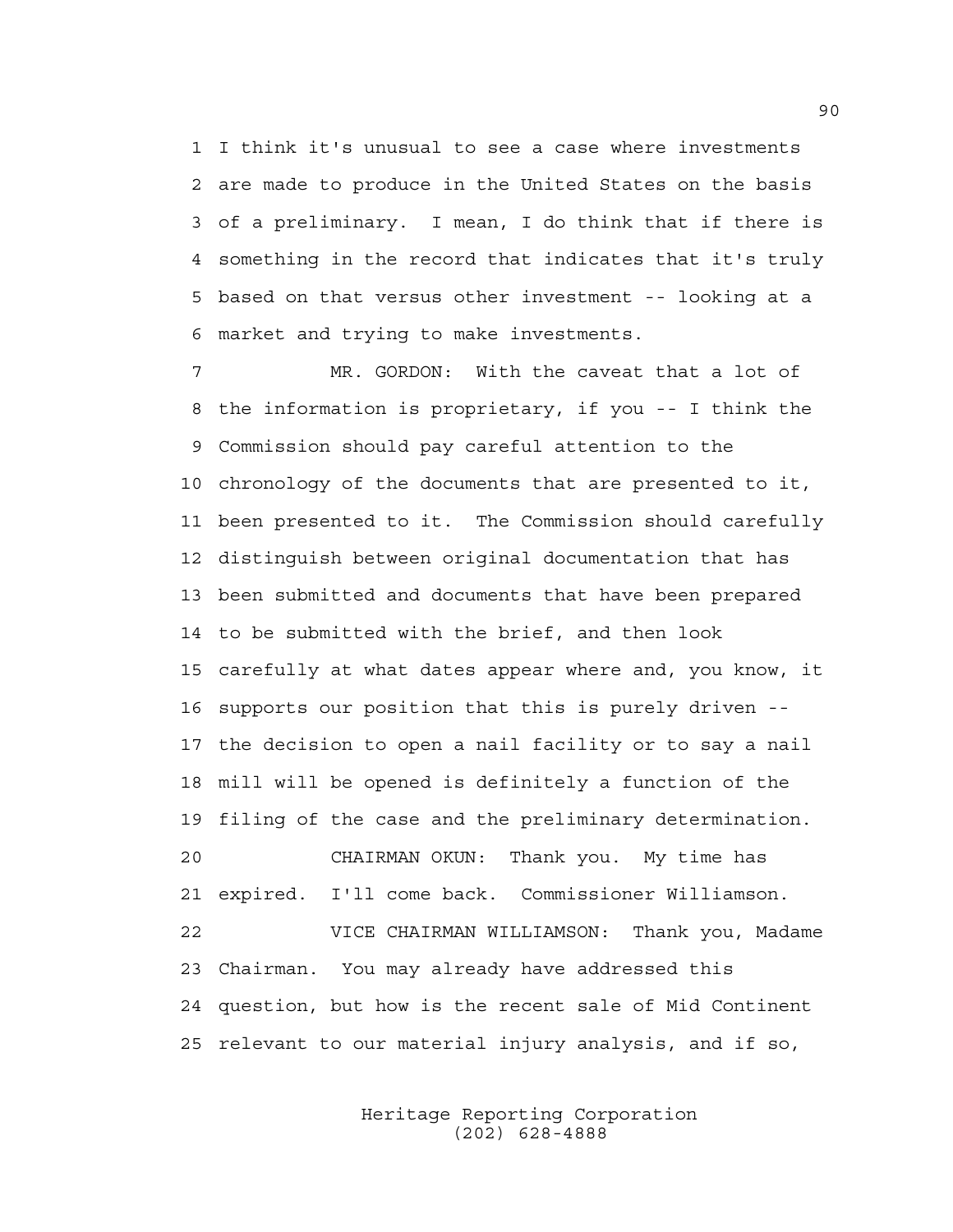1 how is it?

2 MR. GORDON: Starting from a legal point of 3 view, it is certainly -- it's something to be 4 considered as a condition of competition. However, 5 you have to bear in mind, this case is about the U.S. 6 industry as a whole, not one company. You need to 7 look at the experience of the U.S. industry as a whole 8 over the period, appropriately. And I think, you 9 know, as Mr. Libla has described, there are different 10 sort of motivations or different reasons behind the 11 very difficult decision to sell the company.

12 It didn't change their commitment to U.S. 13 manufacturing. It came after years of commitment to 14 trying to fend off unfairly traded imports for its own 15 sake and the sake of the industry as a whole. And I'm 16 sure that the Respondents are going to make as much 17 hay out of this as they can. But at the end of the 18 day, I think it's a bit of a red herring.

19 VICE CHAIRMAN WILLIAMSON: Okay. Thank you. 20 Do you consider the U.S. industry to be vulnerable? 21 MR. GORDON: Yes. As we've briefed, we 22 think that the U.S. industry is clearly vulnerable, 23 for a variety of reasons, and that there is both 24 present material injury as well as the threat of 25 material injury.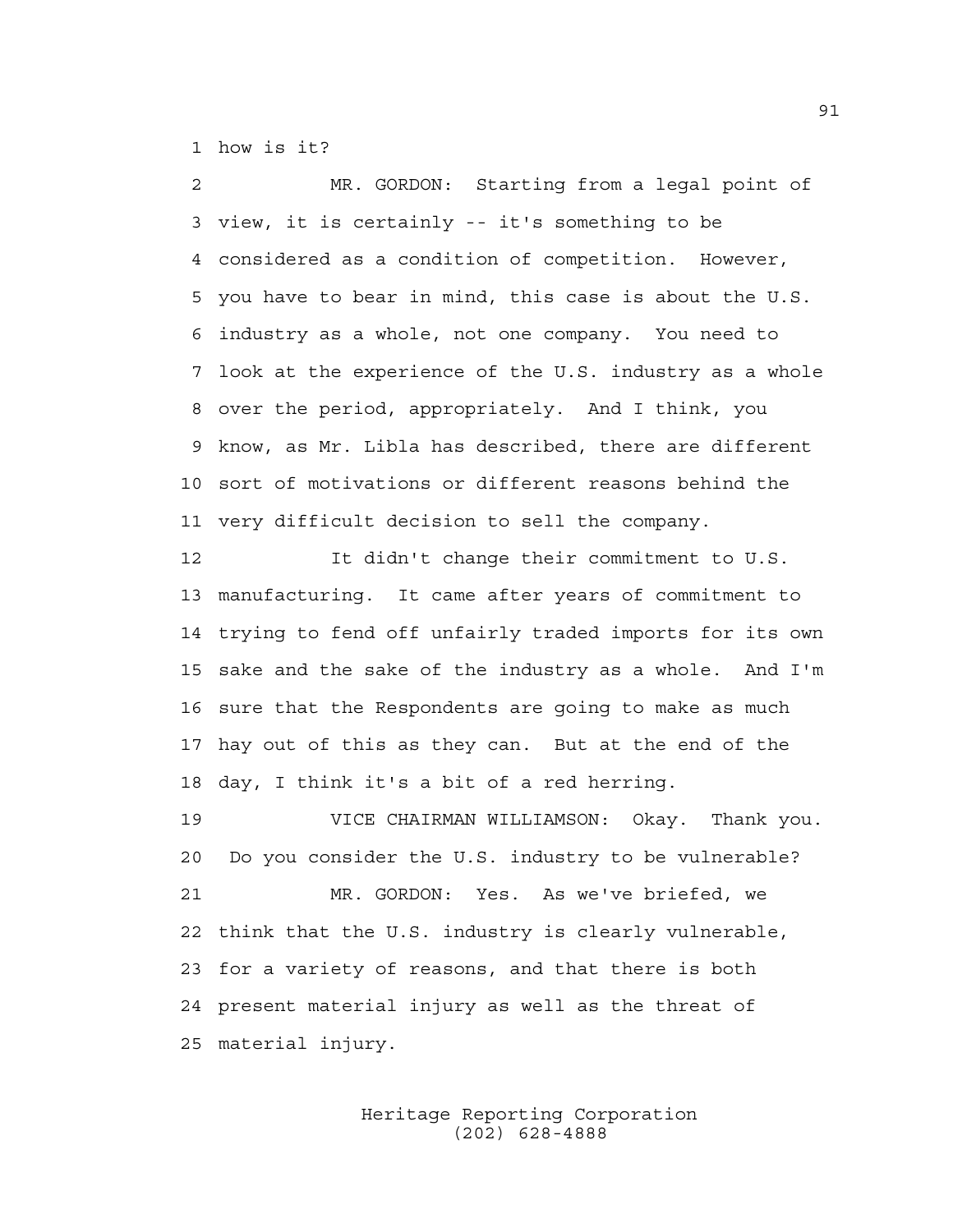1 VICE CHAIRMAN WILLIAMSON: Okay. And in 2 that context, how do we take into account -- you know, 3 because Mid Continent has made some acquisitions in 4 the U.S. market in recent years, as well as the sale. 5 What does that say about that?

6 MR. GORDON: Well, I can leave it to Mr. 7 Libla to speak more directly to that dynamic. But I 8 think what the record evidence shows clearly is that 9 the acquisitions were distressed acquisitions made at 10 a time when those assets were on the block. And they 11 may have been somewhat opportunistic, but then again, 12 Mid Continent ended up being essentially the last man 13 standing.

14 So this gets back to the whole idea of a 15 survivorship bias in the data. I'm not trying to hide 16 behind that, but I think it's something that's 17 important to acknowledge. You had many companies 18 exiting the industry. Their data almost without 19 exception are not before you. And so it's interesting 20 because this brings up in mind some of the arguments 21 that the Respondents have made about excluding this 22 company or that company. Well, you don't have data 23 from these companies who have left the industry. That 24 is the ultimate expression of material injury, when a 25 company fails because of the subject imports, or by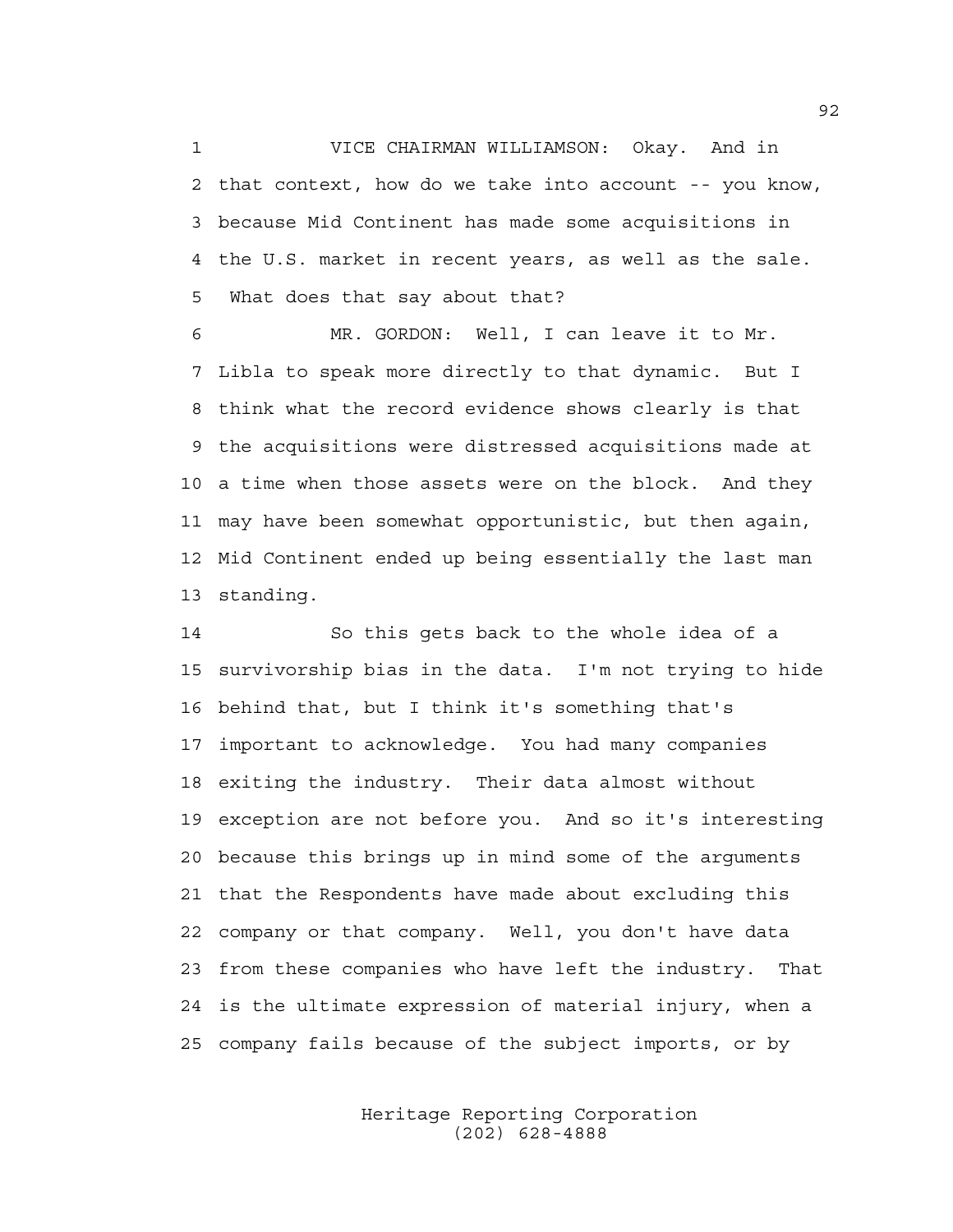1 reason of the subject imports, as I think is clearly 2 the case here. So I'll leave it at that.

3 VICE CHAIRMAN WILLIAMSON: Okay. Thank you. 4 I think Commissioner Johanson had asked about 5 bringing back online the assets from some of the 6 companies that Mid Continent had acquired. And I know 7 Mr. Libla addressed that. I guess I don't know 8 whether you addressed the cost. You may want to do it 9 post-hearing, the cost of holding those assets now, if 10 it's that significant.

11 MR. LIBLA: I'm not sure I could address the 12 cost of holding those assets in an open forum.

13 VICE CHAIRMAN WILLIAMSON: No. I understand 14 that. So post-hearing is fine.

15 MR. LIBLA: I'd be happy to provide 16 information for that.

17 VICE CHAIRMAN WILLIAMSON: That's fine. 18 Thank you. You mentioned Mid Continent does not 19 currently produce one- and five-pound boxes of nails. 20 When did you last produce nails in these quantities? 21 Do you recall?

22 MR. LIBLA: Not exactly what year, but 23 probably in the mid 2000s.

24 VICE CHAIRMAN WILLIAMSON: Okay, thank you. 25 MR. LIBLA: I'm sorry. I didn't have the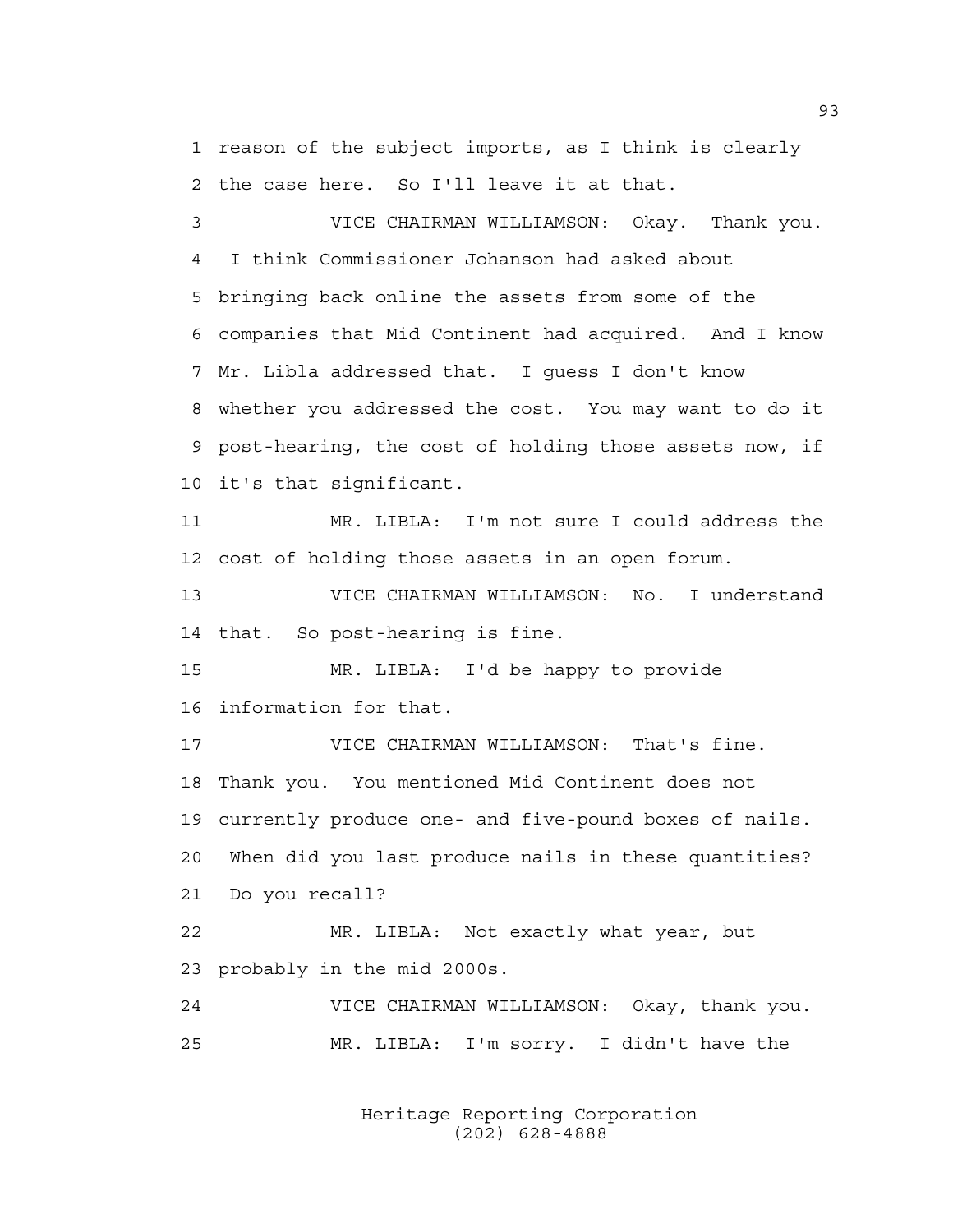1 mike on. Sorry.

2 VICE CHAIRMAN WILLIAMSON: Okay. No, okay. 3 MR. LIBLA: Did you get the answer? 4 VICE CHAIRMAN WILLIAMSON: Yes, I got the 5 answer, in the mid 2000s. 6 MR. LIBLA: Okay, yeah, probably. 7 VICE CHAIRMAN WILLIAMSON: Okay. Thank you. 8 Mr. Gordon, I was wondering, are most nails from 9 China subject to the antidumping duty order? 10 MR. GORDON: Right, yes. There is only one 11 producer who is not covered by the order. That's ITW, 12 who is excluded at the end of 2007-2008 investigation. 13 All other producers from China are subject to the 14 order at rates ranging from, well, 3.8 percent for 15 Stanley. Others are up -- and that's the very lowest. 16 But it jumps up significantly after Stanley to 20 -- 17 38 percent, 78 percent, and then 113 percent for the 18 overwhelming majority of Chinese exporters.

19 VICE CHAIRMAN WILLIAMSON: Okay. I don't 20 know. Do we have data about the volume of those 21 Chinese imports that are subject to the order? Or how 22 would you characterize it now?

23 MR. GORDON: Well, I think two points. It's 24 important to understand, some of the HTS categories 25 are basket categories, and they include other types of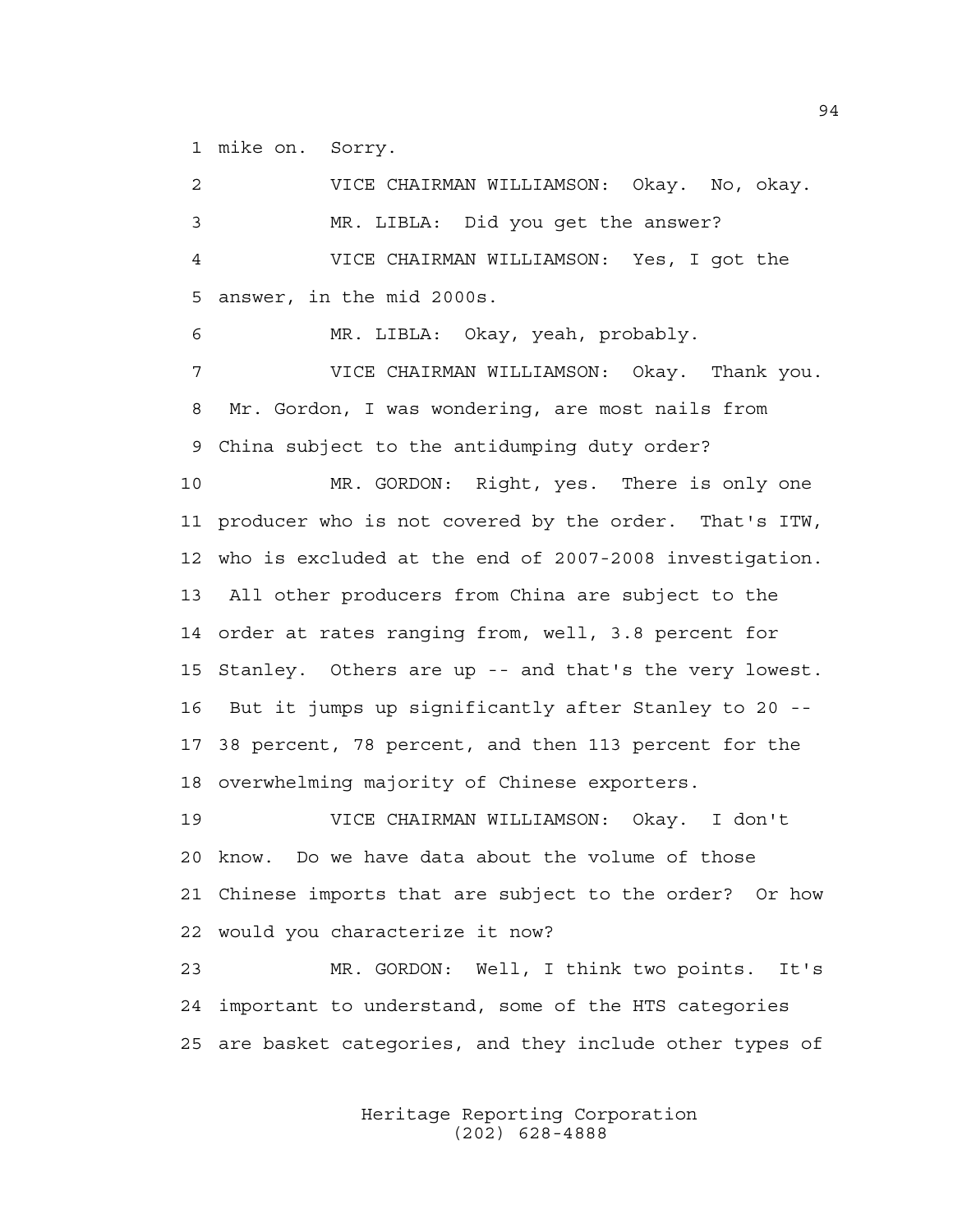1 nails. So what might look like an enormous volume of 2 imports from China, or even from other nonsubject 3 sources is actually fairly somewhat overstated. I 4 don't think the record contains data that's as 5 particularly parsed as narrowly as you'd like.

6 VICE CHAIRMAN WILLIAMSON: By overstated, 7 you mean that a lot of it is not subject, or --

8 MR. GORDON: I could not give an estimate 9 because I would not be able --

10 VICE CHAIRMAN WILLIAMSON: Okay. I was just 11 trying to figure out how significant, how should we 12 assess this.

13 MR. GORDON: I have no idea. And I don't 14 mean to -- actually, I may have misspoken there. I 15 wouldn't want to characterize it any way, just simply 16 to say that it's important to recognize that there are 17 some basket categories, and so it will not all be 18 subject. But, you know, it's fairly -- you know, 19 there are HTS numbers that are fairly defined for a 20 lot of --

21 VICE CHAIRMAN WILLIAMSON: Okay, yes. And 22 if you think about it, if there is anything relevant 23 to our analysis that we should take into account 24 regarding those imports that are subject to the order, 25 you can maybe address it post-hearing. Okay. Thank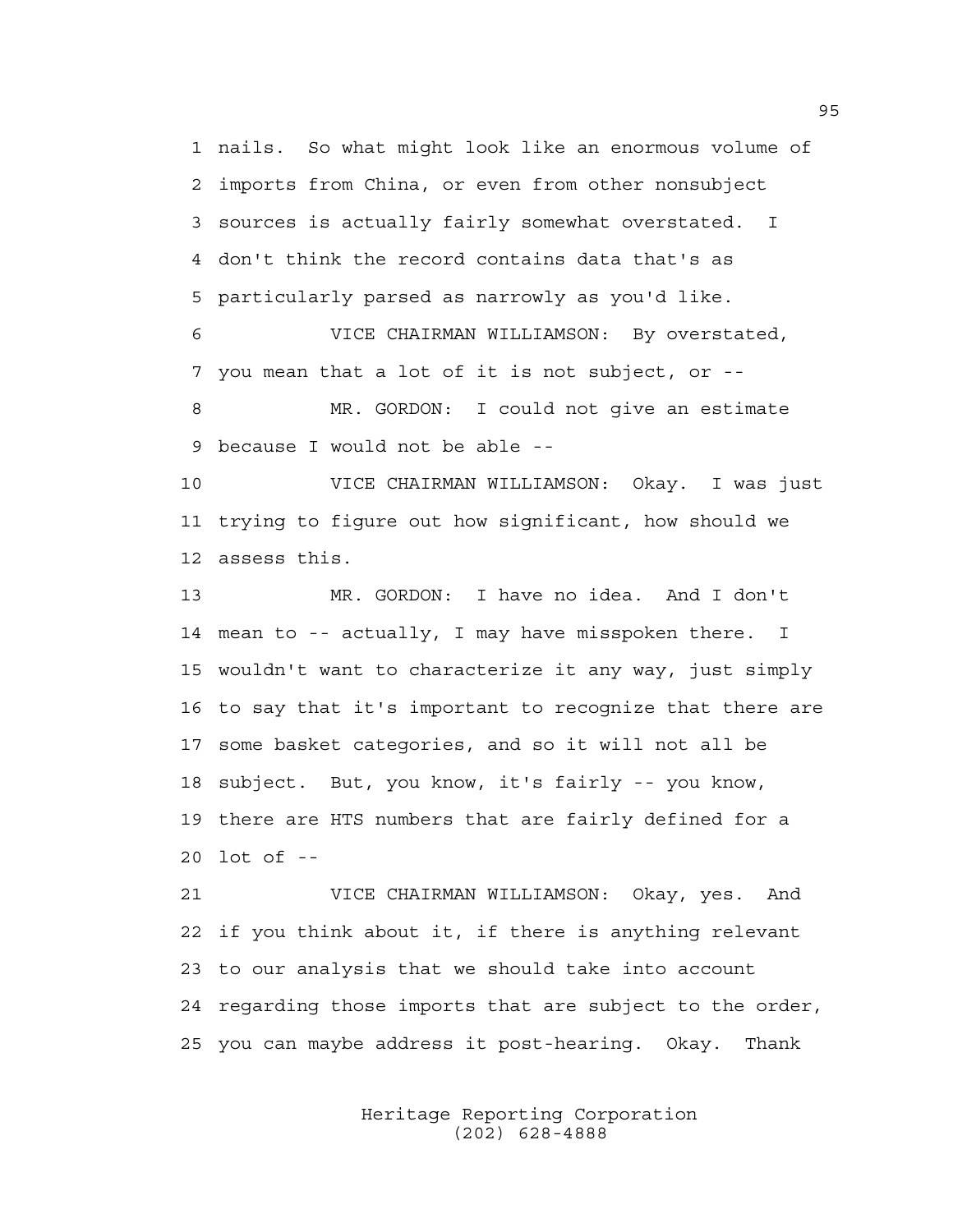1 you.

2 Let's see. In thinking about the -- I think 3 Mr. Libla mentioned that the True Value, places like 4 this, you know, these chains are actually maybe more 5 significant purchasers of nails than, say, the big box 6 stores. And I was just wondering, is there -- how do 7 they buy? I mean, I guess the purchases are on the 8 spot market. Are these -- are there like buying 9 groups? Or how does --

10 MR. SKARICH: In some cases, that is 11 correct. Ace Hardware, Tru Serv, True Value are 12 buying groups of locations around the country, and 13 they buy that way, and then the Lowes and Home Depot 14 organizations basically from a corporate standpoint, 15 negotiate with the providers.

16 VICE CHAIRMAN WILLIAMSON: Okay. So is that 17 -- so both groups, are they mostly like short-term 18 contracts or spot market purchase? Or how can you 19 describe them?

20 MR. SKARICH: In the case of merchandisers, 21 I don't believe it's spot purchase at all. It's 22 contractual pricing. I don't know for what period of 23 time.

24 VICE CHAIRMAN WILLIAMSON: Okay. And for 25 these other buying groups, how would you characterize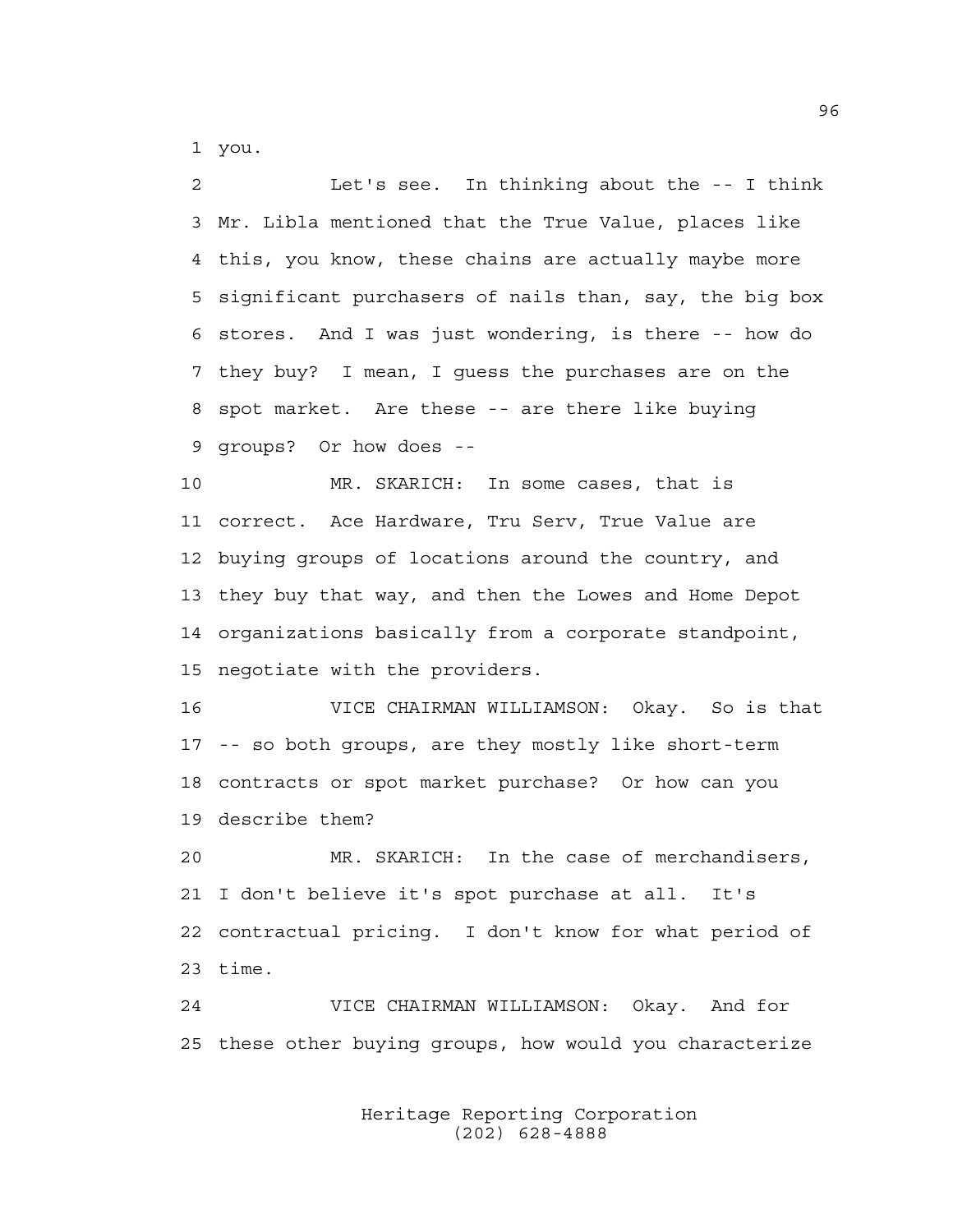1 that?

2 MR. SKARICH: I think the biggest thing to 3 remember is that within that classification of 4 merchandising, what the overall percentage of subject 5 nails are and that, you know, it is a small category 6 within the overall percentage of consumption in the 7 United States.

8 VICE CHAIRMAN WILLIAMSON: By subject nails, 9 you mean both from UAE and --

10 MR. SKARICH: Yes, correct. I'm sorry. Not 11 respective to the country, but to subject nails that 12 are in both cases.

13 VICE CHAIRMAN WILLIAMSON: Okay. I think I 14 got that. So in other words, you're saying these 15 group purchases are not a significant share of the 16 market.

17 MR. SKARICH: Exactly.

18 VICE CHAIRMAN WILLIAMSON: Okay.

19 MR. SKARICH: Whether the nails are coming 20 from China or UAE, it doesn't matter.

21 VICE CHAIRMAN WILLIAMSON: Okay. Thank you.

22 MR. LIBLA: Mr. Williamson?

23 VICE CHAIRMAN WILLIAMSON: Sure.

24 MR. LIBLA: I'd like to offer, just for the 25 benefit of the Commission, many of these Ace Hardware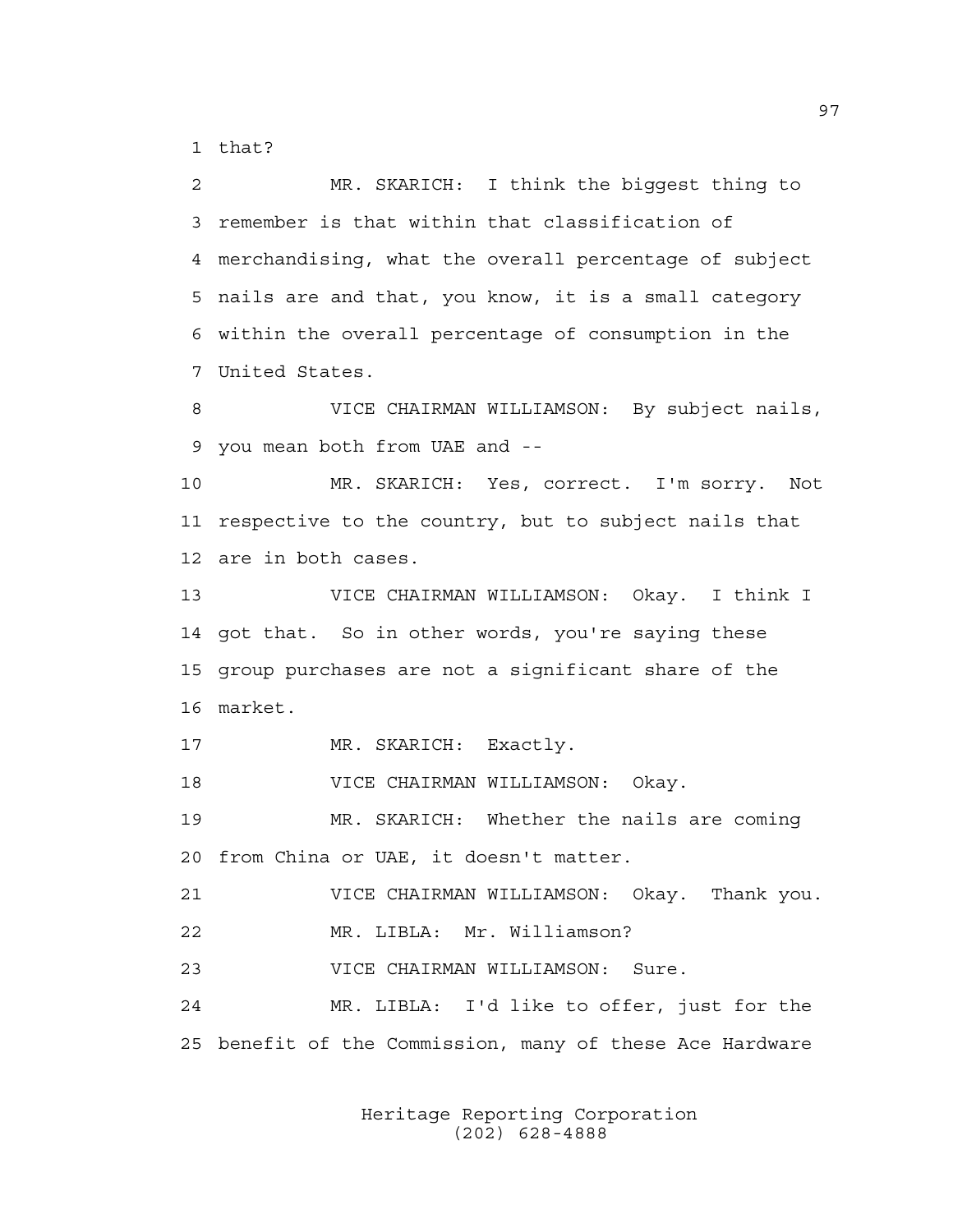1 and True Value type of coop stores are privately owned 2 family businesses. In fact, most. The Ace name, if 3 you will, is a coop that provides sourcing 4 opportunities for those independents. But as far as 5 many parts like nails, an independent owner or his 6 staff in a given store many times will buy the nails 7 themselves rather than through their coop.

8 VICE CHAIRMAN WILLIAMSON: Oh, okay. So are 9 they going to like a local distributor for that region 10 or --

11 MR. LIBLA: That's correct. That's exactly 12 correct.

13 VICE CHAIRMAN WILLIAMSON: Okay. Thank you 14 for that clarification.

15 MR. LIBLA: Okay.

16 VICE CHAIRMAN WILLIAMSON: Thank you. And 17 since my time is about to expire, I think that's all 18 for this round. Thank you.

19 CHAIRMAN OKUN: Commissioner Pearson.

20 COMMISSIONER PEARSON: Thank you, Madame 21 Chairman. In the staff report, we can see the average 22 unit values for the U.S. industry for nonsubject 23 imports and for the subject imports. And not 24 surprisingly, the U.S. AUVs are the highest. Then 25 there is a considerable difference down to the level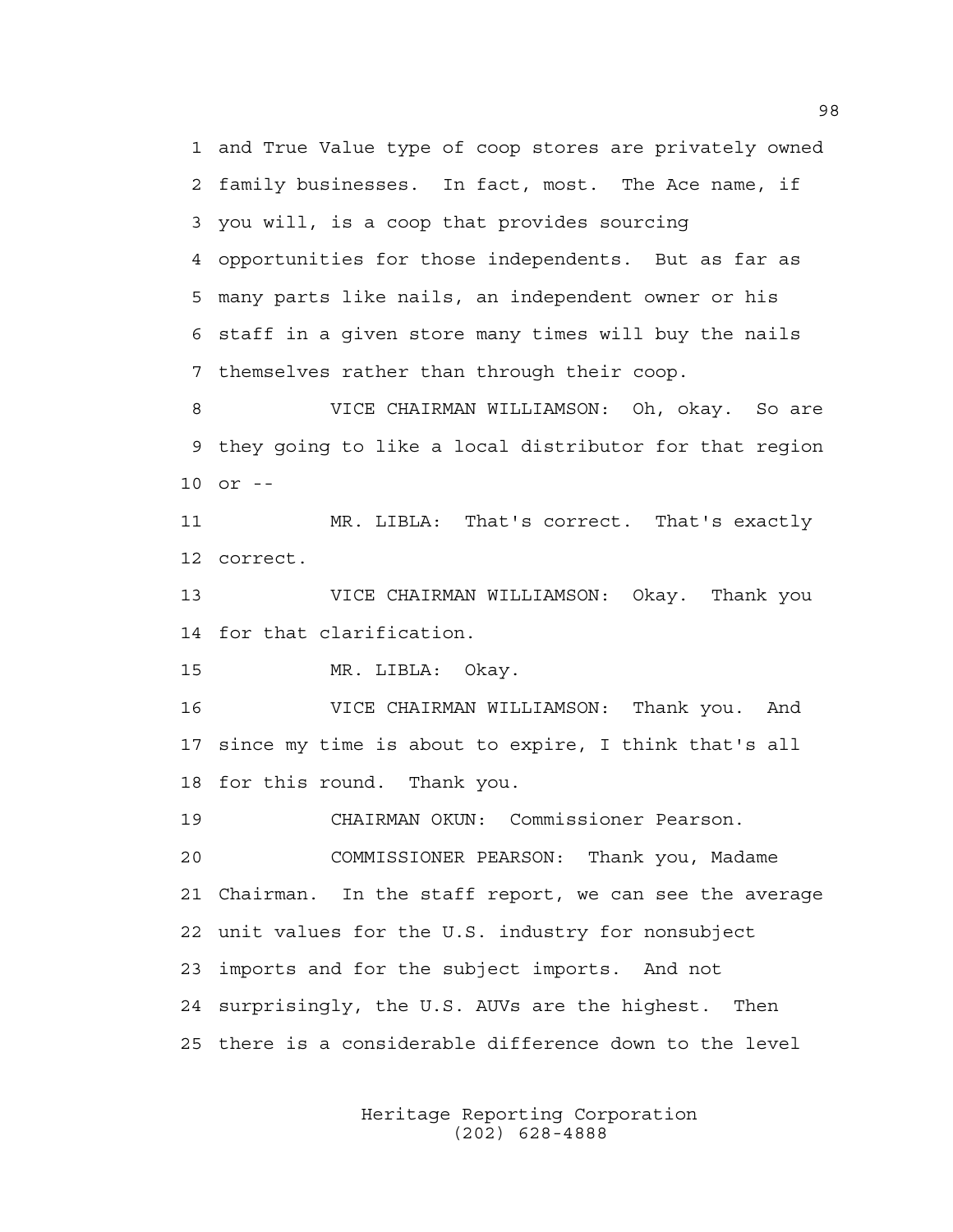1 of the nonsubject AUVs. And then at a slightly lower 2 level, we see the subject import AUVs.

3 If an order was to go into effect on the 4 subject imports, wouldn't there still be some 5 considerable price pressure from the nonsubject 6 imports? You know, just as you sell product in the 7 domestic market. Am I interpreting the average unit 8 values correctly or am I seeing them wrong?

9 MR. SKARICH: For us to compete in the U.S. 10 market, it's always going to be competitive and 11 difficult, just because of the percentage of product 12 coming in from somewhere other than -- you know, 13 manufactured here in this country. So there is no 14 question that there will still be competition. It's 15 just to which level does the pricing go to try and set 16 who manufacturers our business.

17 COMMISSIONER PEARSON: Mr. Gordon.

18 MR. GORDON: I would also just tag along 19 here for the ride. What you're describing also 20 reflects the fact that the subject imports have harmed 21 the domestic industry. They've taken market share 22 away from both the domestic industry and from non-23 subject imports.

24 The same dynamic with respect to pricing is 25 going to be at issue across the market. It's not only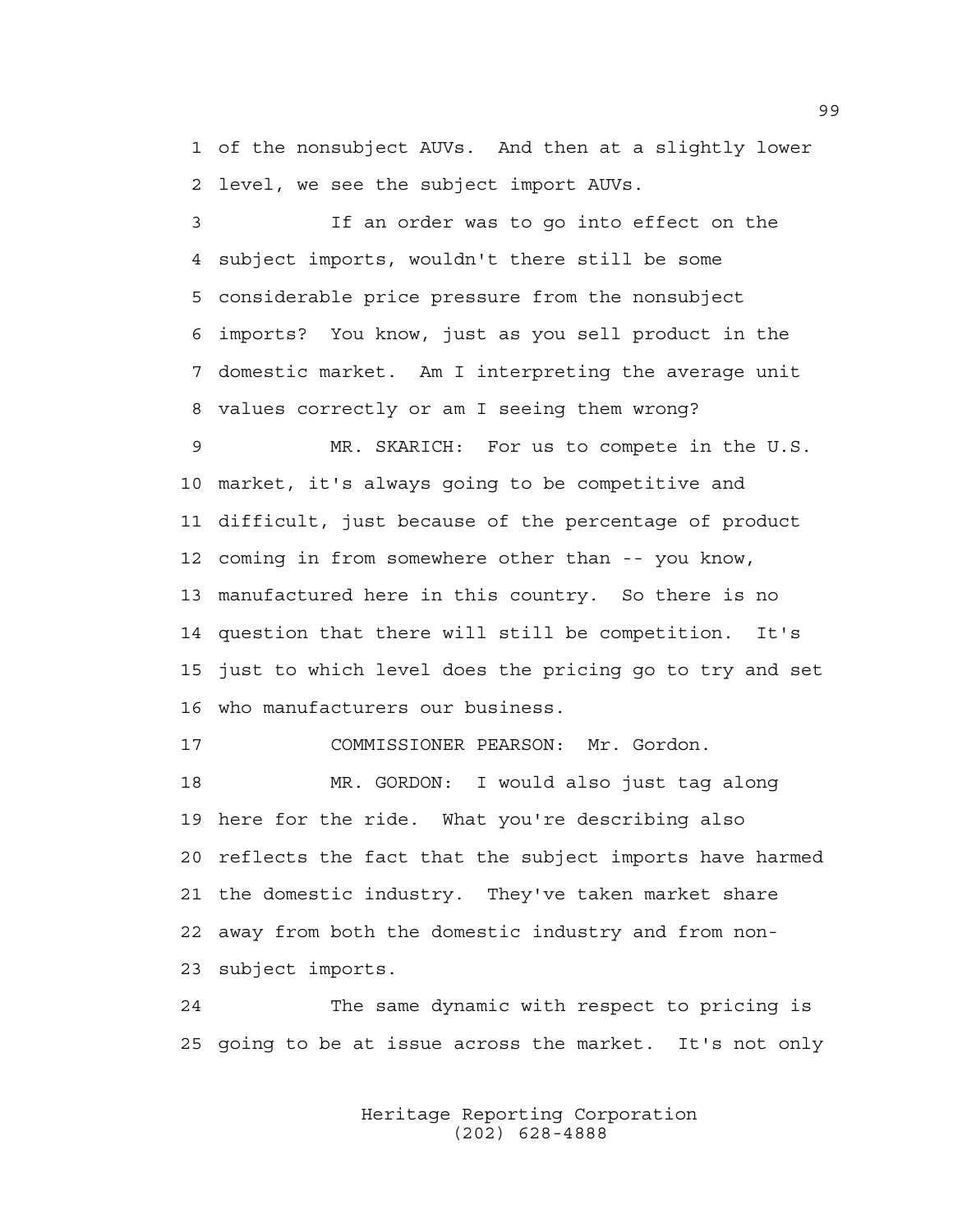1 U.S. pricing that's being harmed by the imports and 2 their underselling.

3 COMMISSIONER PEARSON: Okay. Following up 4 an earlier question by Commissioner Johanson, does the 5 U.S. industry obtain its steel wire rod or its steel 6 wire, whichever firm is purchasing, primarily from 7 domestic producers, or is it coming mostly from 8 imports?

9 MR. LIBLA: No, sir. We source the majority 10 of our rods domestically, from domestic manufacturers. 11 COMMISSIONER PEARSON: Mr. Yost, is that the 12 same for your firm?

13 MR. YOST: That would be true. We do import 14 some occasionally, but the vast majority is coming 15 from domestic steel mills.

16 COMMISSIONER PEARSON: And use of imports 17 might be feasible if a mill, a nail mill, was located 18 close to an import location and relatively further 19 from a domestic producer of steel wire rod?

20 MR. YOST: That would be correct in our 21 case. We're located in the City of Los Angeles which 22 is the largest port in the United States, so we have 23 access to international markets and we will take 24 advantage of that if the opportunity presents itself. 25 MR. LIBLA: I would say I would speak to the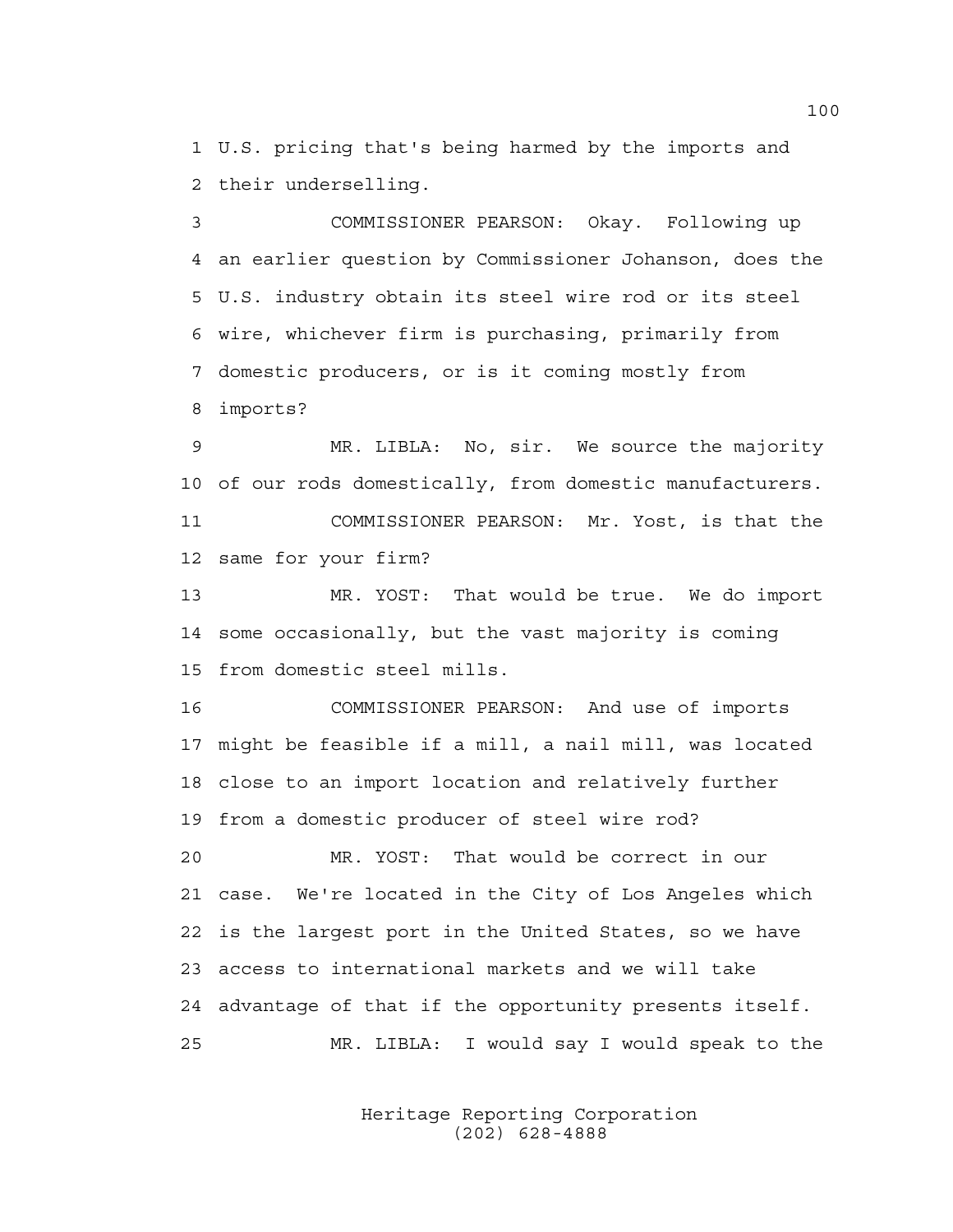1 fact that over the last few years, and I mean few 2 years, the trade and rod around the world has gotten 3 closer in pricing, so the advantage of buying import 4 rods for our company has not been beneficial to us in 5 the last while.

6 COMMISSIONER PEARSON: Okay. I can ask this 7 this afternoon too, but do you have any knowledge of 8 where the producers in the United Arab Emirates obtain 9 their rod? If a large new rod mill is located right 10 next to their facility, I would be interested to know 11 that.

12 MR. LIBLA: It would only be speculation on 13 my part, and I'd rather not speculate.

14 COMMISSIONER PEARSON: Okay, so you don't 15 have any knowledge of whether there's any particular 16 advantage that the UAE producers have in regard to 17 obtaining steel wire rod?

18 MR. LIBLA: We have steel mills close to us 19 too, sir, and I don't know how to address that. 20 COMMISSIONER PEARSON: Okay. Fine. 21 Mr. Gordon, could I ask you to Clarify

22 Petitioner's position regarding related parties? Are 23 there any members of the domestic industry that you 24 would recommend excluding from consideration? 25 MR. GORDON: No, there are not. We think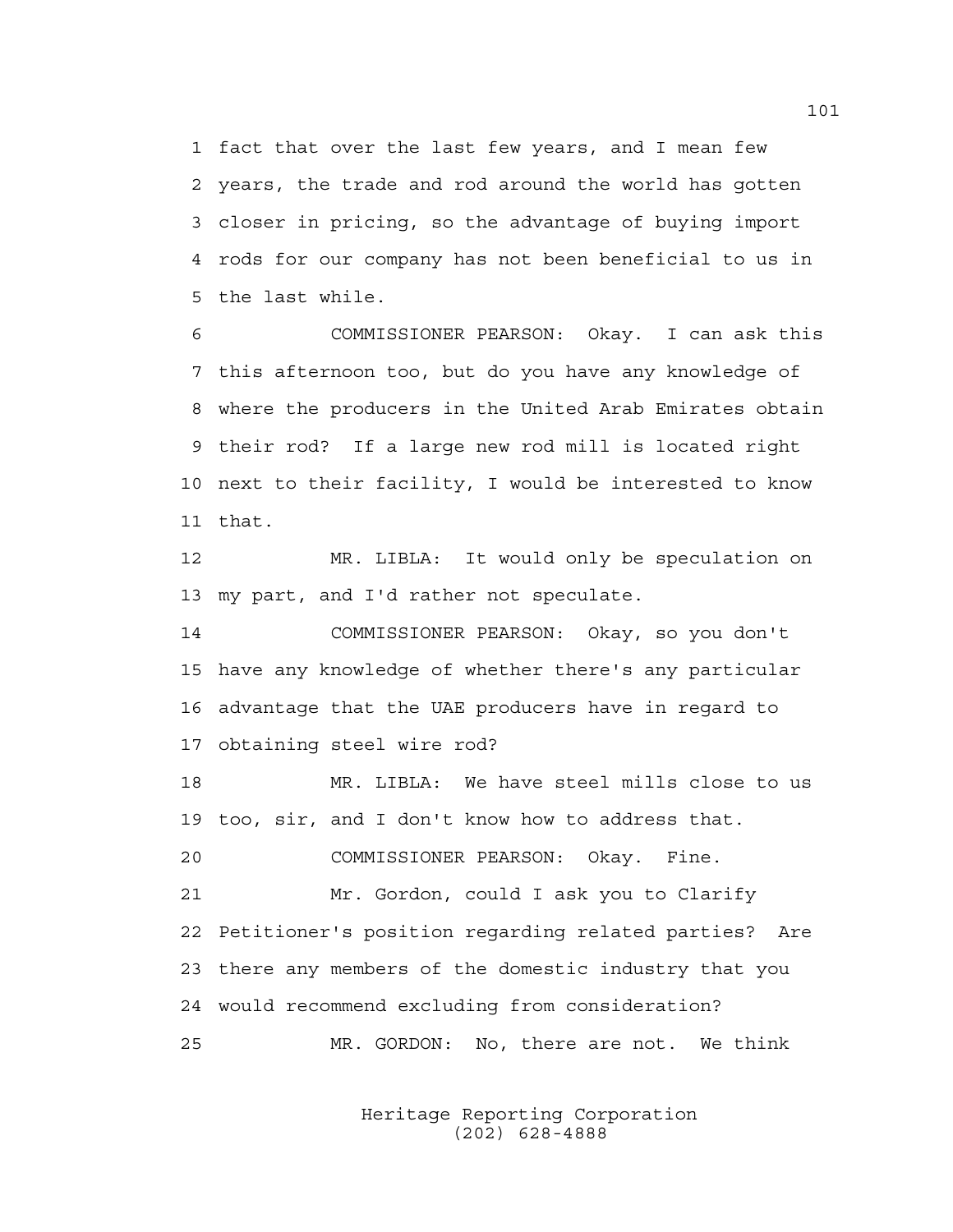1 the preliminary determination on this was correct. 2 Recognizing that we had originally argued for some 3 members of the industry to be excluded, that was sort 4 of based on a different kind of understanding that's 5 been changed as the record has developed. And as we 6 examine the data on the record now, it is apparent and 7 clear to us that there are no members that should be 8 excluded.

9 COMMISSIONER PEARSON: Okay. Thank you. 10 Now, one U.S. producer did change 11 substantially the nature of its domestic production 12 operations during the period of investigation. To 13 what extent does that influence the results we observe 14 for the industry as a whole in the staff report? 15 MR. GORDON: With respect to that producer, 16 their changes reflect, in our opinion, very direct 17 indicia of injury consistent with the losses of

18 employment and capacity that the whole industry

19 experienced.

20 In reflecting on arguments about how they 21 should be treated, it's interesting to consider the 22 seven producers who have left the industry and whose 23 data you don't have.

24 Clearly, whether the same argument would be 25 raised with respect to data from those companies if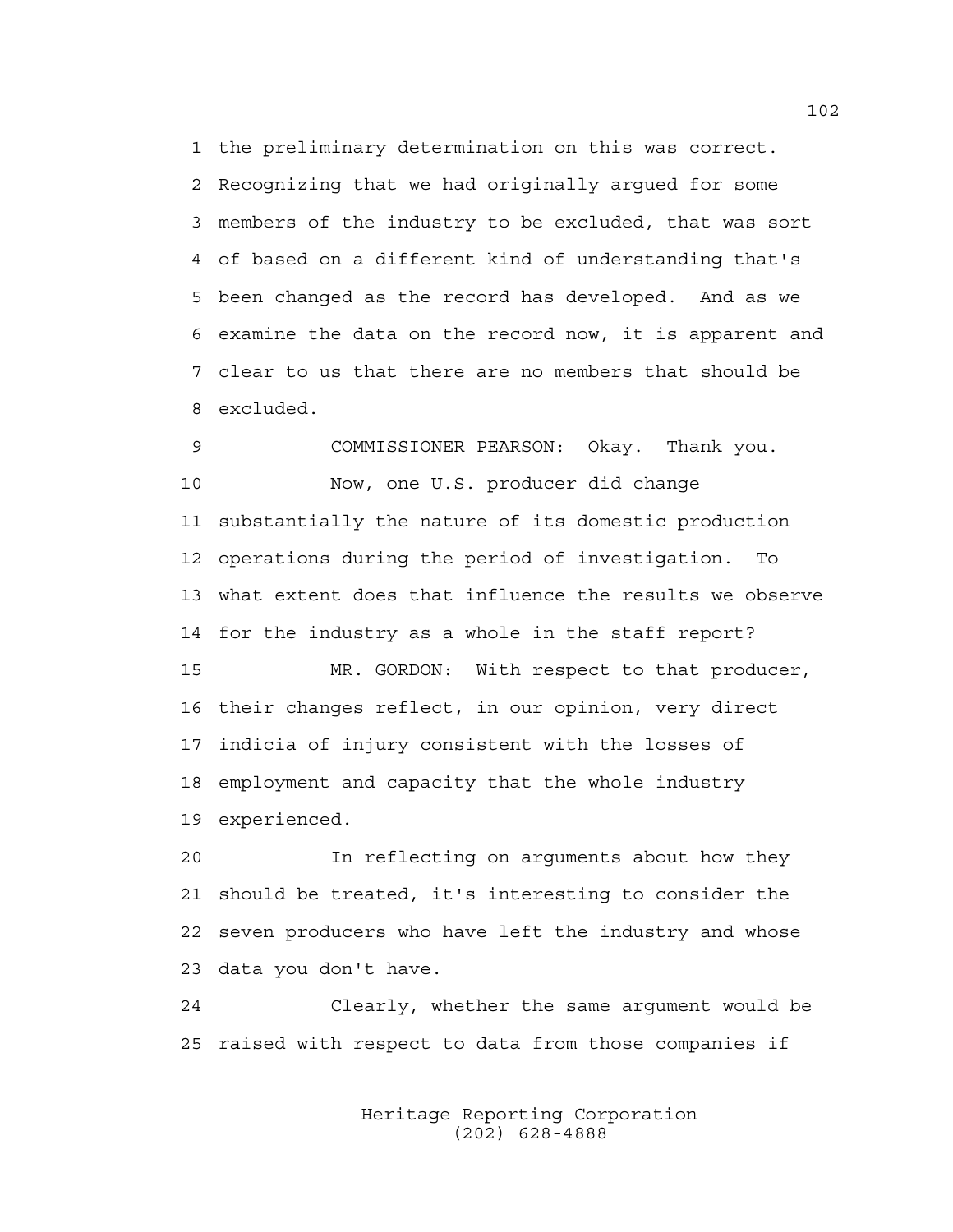1 they were put on the record that, you know, their 2 experience should be disregarded because it was so 3 dramatic. I think not.

4 This investigation needs to consider the 5 industry as a whole, and I think that what you see 6 reflects the injury from the U.A. imports. Producers 7 make decisions based on the market they're in and 8 their ability to participate viably in that market.

9 We can address that in more detail in the 10 post-hearing brief.

11 MR. DeFRANCESCO: Mr. DeFrancesco -- Mr. 12 Pearson, rather.

13 COMMISSIONER PEARSON: Yes.

14 MR. DeFRANCESCO: Just a follow-up on that, 15 we would point out that there are multiple domestic 16 producers that are operating at a loss beyond the one 17 company that we're talking about and that other 18 domestic producers are experiencing injury in the 19 market as well.

20 COMMISSIONER PEARSON: Yes, I know, that's 21 why I'm trying to understand the industry as a whole 22 in the context of this one firm that seems to -- for 23 which circumstances seem to be different and I don't 24 know exactly what to make of it.

25 Is there anything on the record, Mr. Gordon,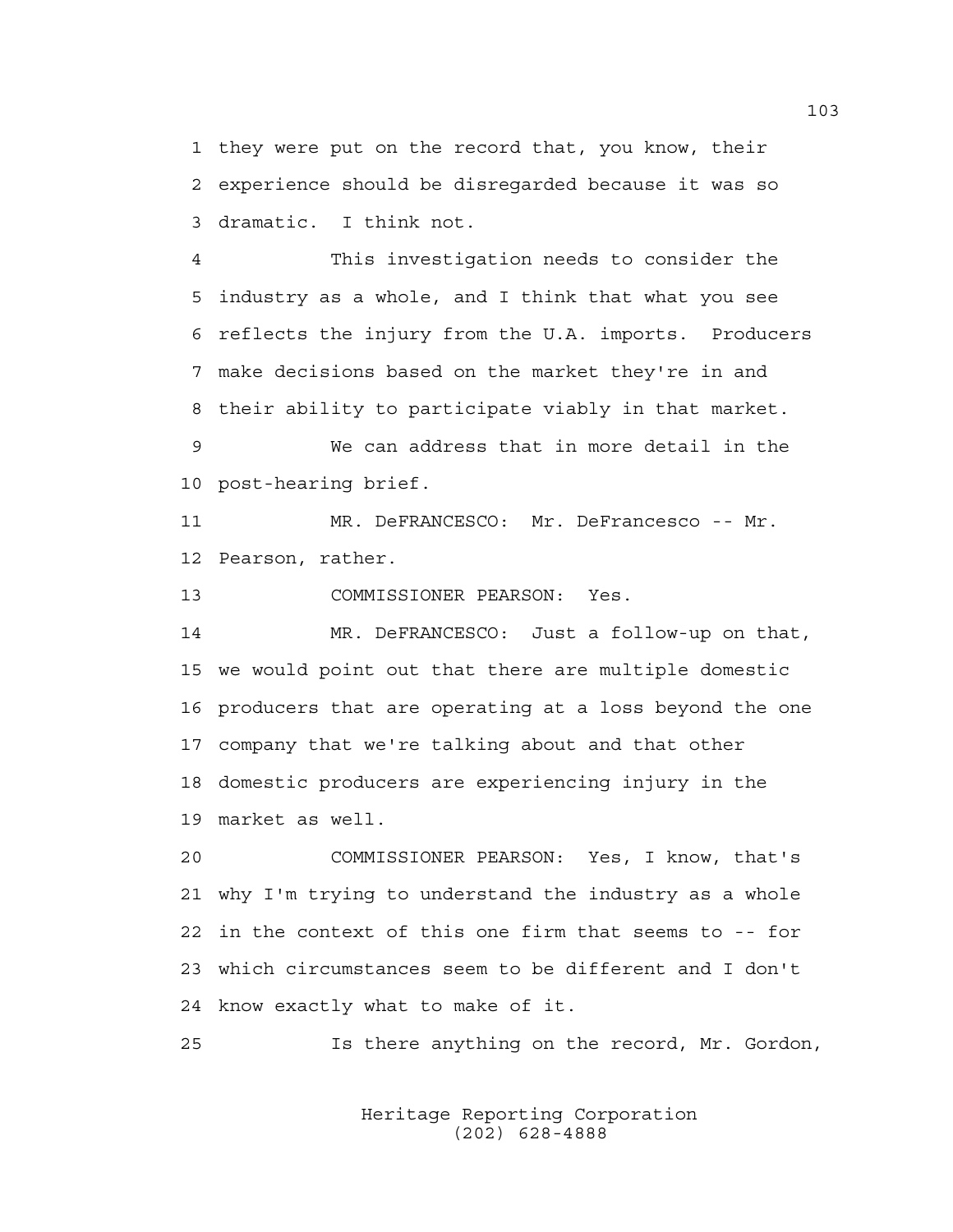1 that would link clearly the reorganization decisions 2 of the one firm to two subject imports? I mean, are 3 you seeing a causation there?

4 MR. GORDON: I would say yes, and I would 5 report to responses provided by another producer who 6 faced analogous -- who made analogous decisions, and I 7 would address -- I'll address that in more detail, but 8 I think there is a very strong record evidence which 9 is very probative of this.

10 COMMISSIONER PEARSON: Okay. Well, I will 11 look forward to seeing it in the post-hearing then. 12 Madam Chairman, I think that may end my 13 questions at least for now, so thank you.

14 CHAIRMAN OKUN: Commissioner Aranoff? 15 COMMISSIONER ARANOFF: Thank you, Madam 16 Chairman.

17 In Precisions' brief on page 18 to be 18 specific, it says, and this is a quote, "The reported 19 U.S. producer prices reflect more selling activities 20 and services provided to the customer such as 21 inventory, logistical support, warranty, technical 22 support, customer assistance, and after-sales service, 23 expenses that are not reflected in Precision's prices 24 to it's OM or distributor-level customers".

25 Can you respond to that? Do the two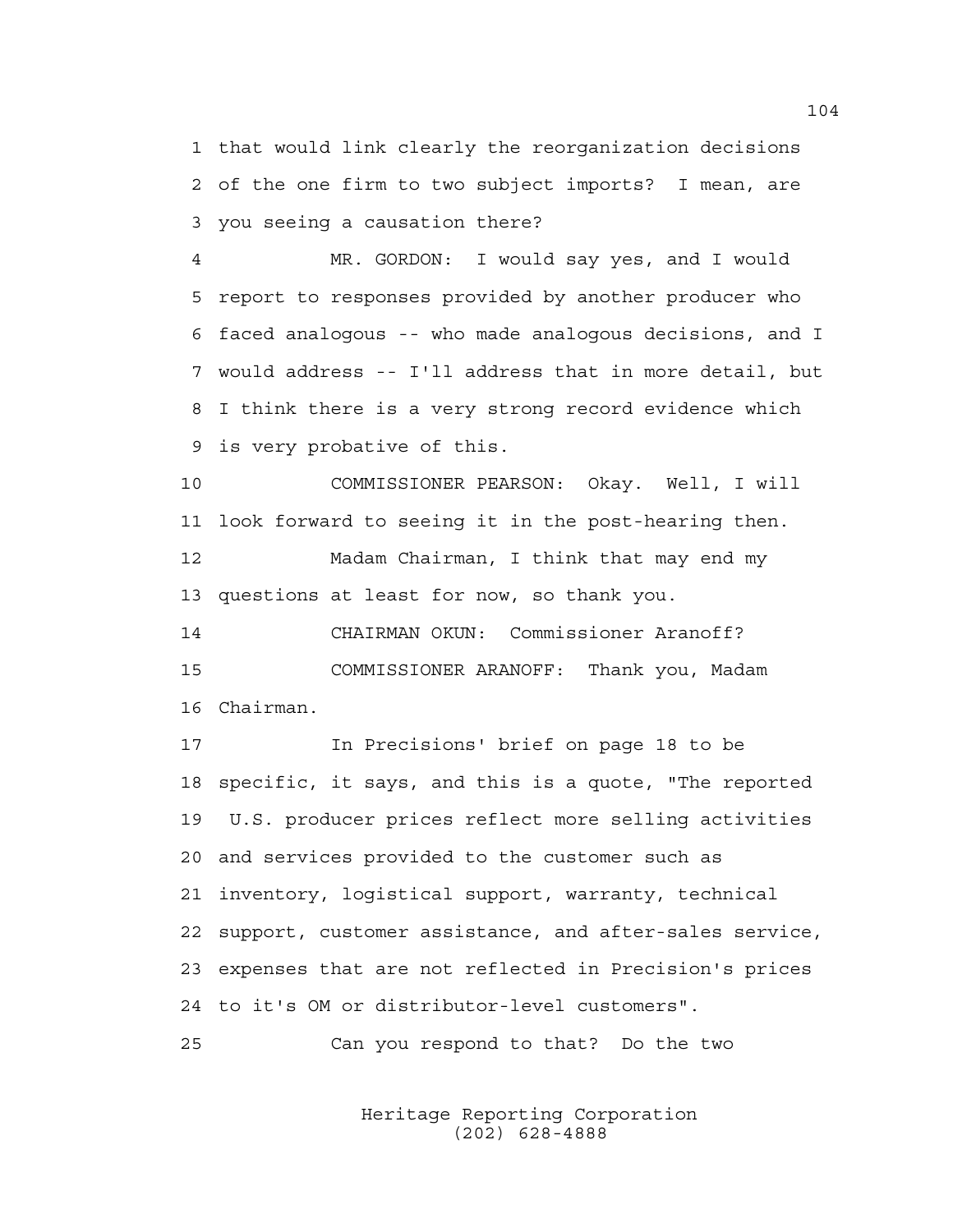1 domestic companies that are represented here today, do 2 you offer all those kinds of services to your 3 customers and are you offering something that 4 Precision or another importer or someone who purchases 5 from an importer would not be offering? 6 MR. SKARICH: In my estimation, no. That's 7 just the standard MO of trying to buy and sell 8 products. 9 COMMISSIONER ARANOFF: So you do provide all 10 those different kinds of services? 11 MR. SKARICH: It's what it takes everyday to 12 make a sale. 13 COMMISSIONER ARANOFF: And you would say 14 that anyone who's competing with you has to be 15 providing those same services? 16 MR. SKARICH: You're either providing those 17 things or you're not making a sale. 18 COMMISSIONER ARANOFF: Okay. 19 MR. DeFRANCESCO: And Commissioner Aranoff, 20 just to follow-up on that, we saw that and thought it 21 was a little unusual as well. One Respondent claims 22 that we don't do those things and don't offer enough 23 service, and another Respondent claims that we do. 24 As Mr. Skarich said, you know, we do offer 25 those services just like everyone else does to make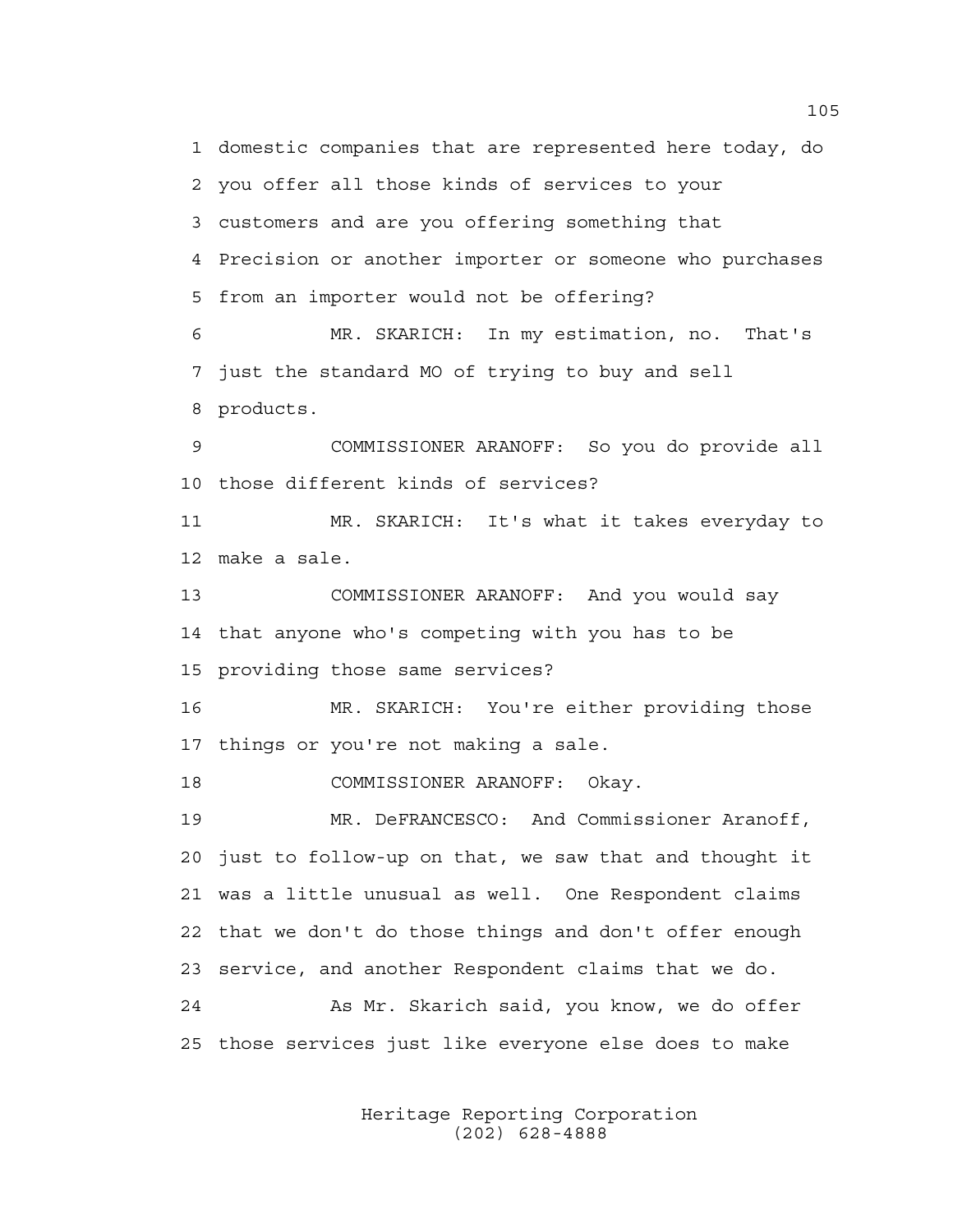1 the sale.

2 COMMISSIONER ARANOFF: Okay. 3 MR. LIBLA: I think anyone in the 4 manufacturing and distribution of sales are going to 5 do what it takes to sell the customer. I mean, that's 6 the bottom line. If they want an order, they're going 7 to provide services to the customer.

8 COMMISSIONER ARANOFF: But there was a 9 conversation that a number of you were having in front 10 of my colleagues earlier, and I wrote down in my notes 11 that I wasn't entirely following what was going on in 12 the conversation, so I'm going to be, pardon me if I'm 13 asking you repeat something.

14 But when you make a sale of a product to a 15 particular customer, is there a negotiation process or 16 does the customer just call and say give me a quote 17 for this product and then they either buy it or they 18 never call you back because they got a better deal 19 from somebody else?

20 MR. SKARICH: In the case of Mid Continent 21 Nail, the majority of the transactions that we make 22 are based on the relationships that we've developed 23 over time with customers.

24 And even though we have a price list 25 established, as the market has become more and more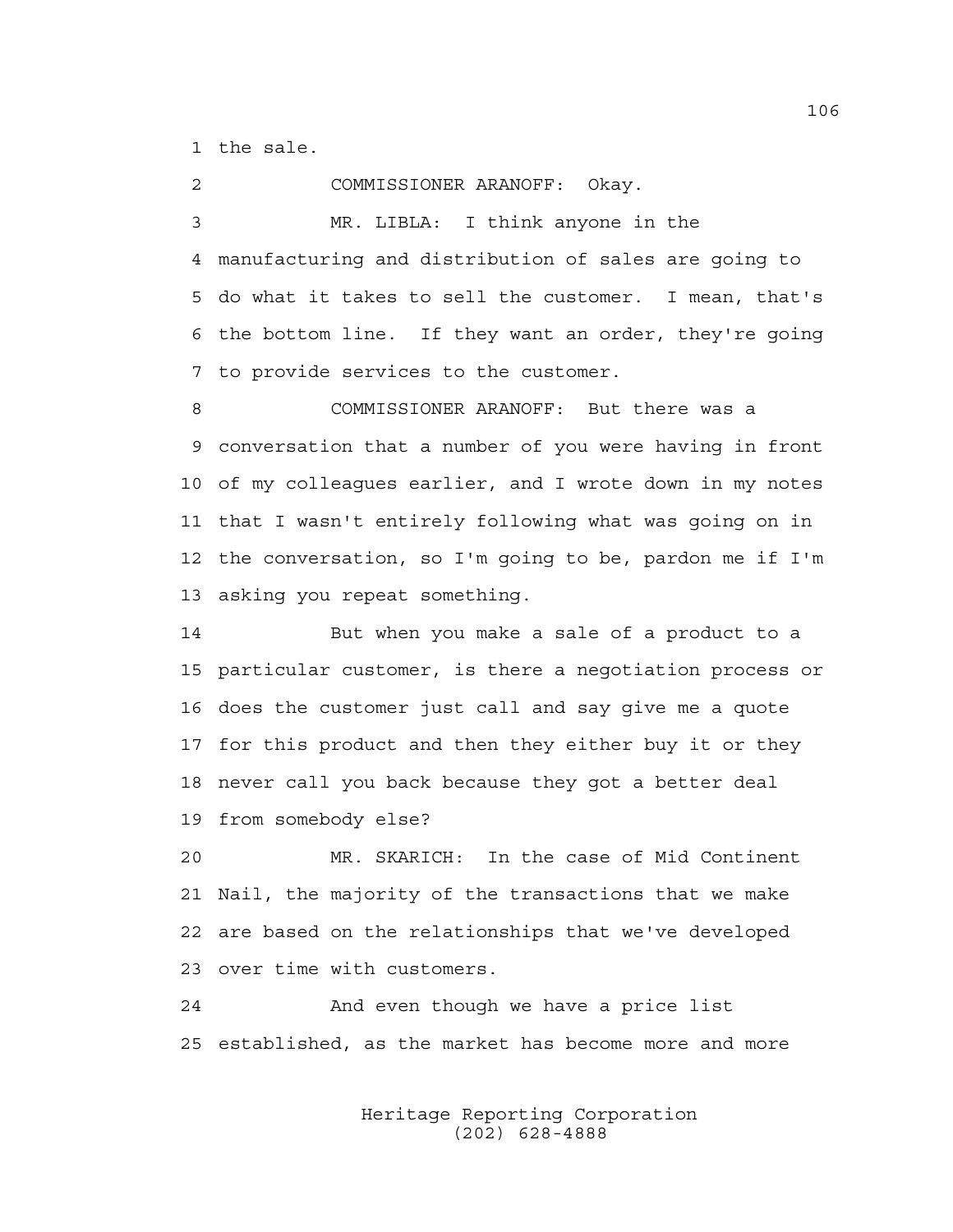1 competitive over the last five or six years for many 2 different reasons, the majority, if not all, are 3 basically spot-price negotiations whether it's a large 4 customer or a small customer.

5 COMMISSIONER ARANOFF: Okay, so describe to 6 me what you mean by negotiation. The customer calls 7 you and says we need these different nail products in 8 these different quantities. You quote them a price 9 which is perhaps some discount off your list, and then 10 what happens?

11 MR. SKARICH: And then the reaction from 12 that purchaser is to basically have a discussion with 13 us wrapped around where they can buy products from 14 other sources and whether or not our price is 15 competitive enough for us to make that sale.

16 And then we basically banter back and forth 17 as we try to determine what we believe our value to be 18 versus what they can get from some other option and 19 end up negotiating down to whatever we feel we have to 20 to basically make the sale.

21 COMMISSIONER ARANOFF: Okay, and in the 22 course of that conversation, the information that you 23 have about the prices that your customer is being 24 offered is whatever they've told you plus whatever 25 marketing talents you've developed about where prices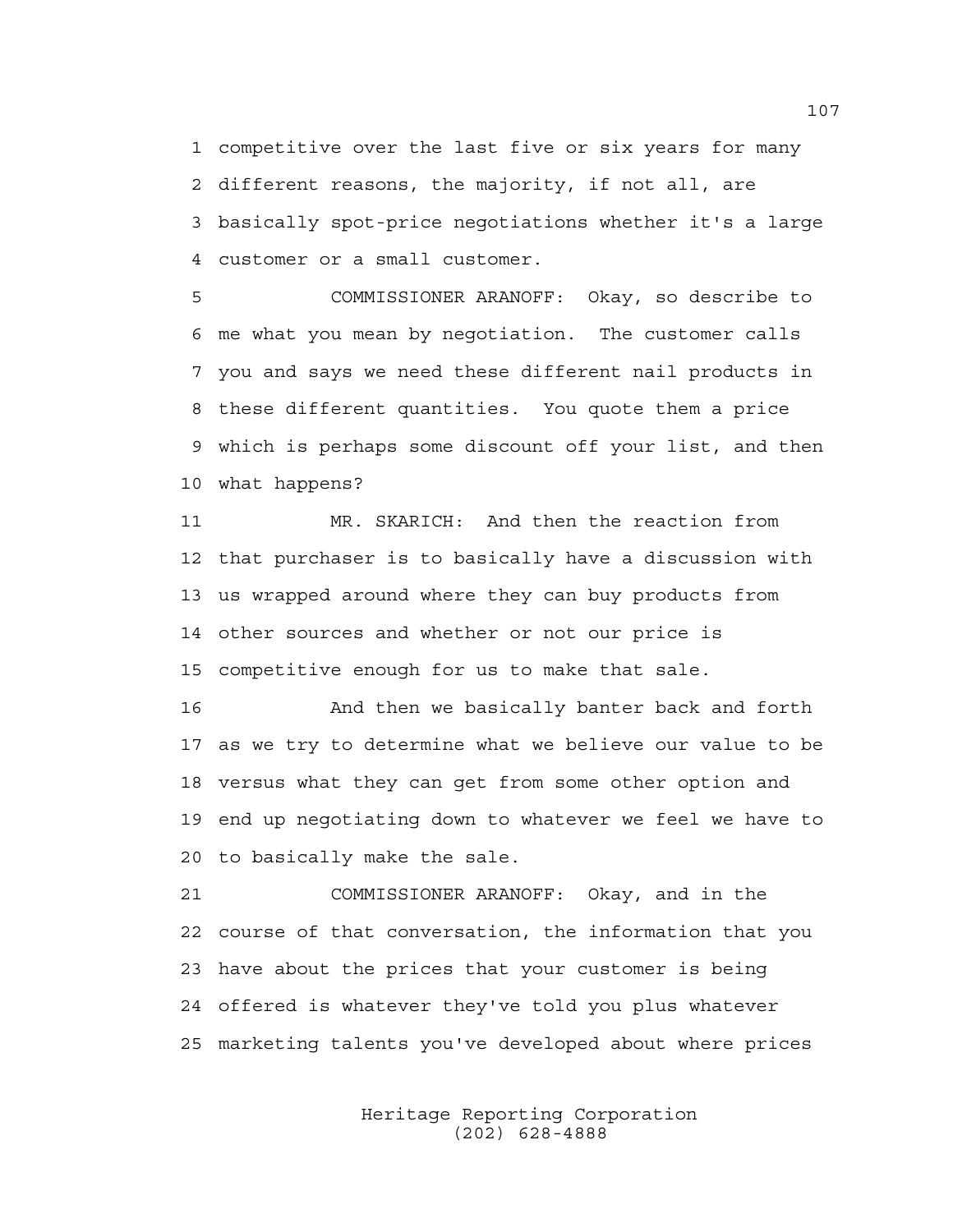1 are going?

2 MR. SKARICH: That's correct. 3 COMMISSIONER ARANOFF: Okay. Just switching 4 topics a little bit, there's a lot of discussion in 5 the briefs about the ability to offer just-in-time 6 delivery.

7 Can you describe to me what does just-in-8 time delivery mean in this market?

9 MR. SKARICH: Pretty simple, I mean, and 10 from the standpoint of in this day and age as 11 inventories have been reduced to go along with the 12 demand, there's just many times where the customer 13 literally for whatever reason on his part from an 14 inventory standpoint has decided that he's out of 15 something and he needs something.

16 So just-in-time inventory is just a way of 17 basically saying you know, shoot, I need these 18 tomorrow, and that's being provided by -- in the case 19 of manufacturers in the U.S. out of their 20 manufacturing facilities in the case of imports 21 through distribution facilities around the country not 22 through those manufacturing plants somewhere else in 23 the world.

24 COMMISSIONER ARANOFF: So then maybe our 25 U.S. inventories are in your manufacturing location in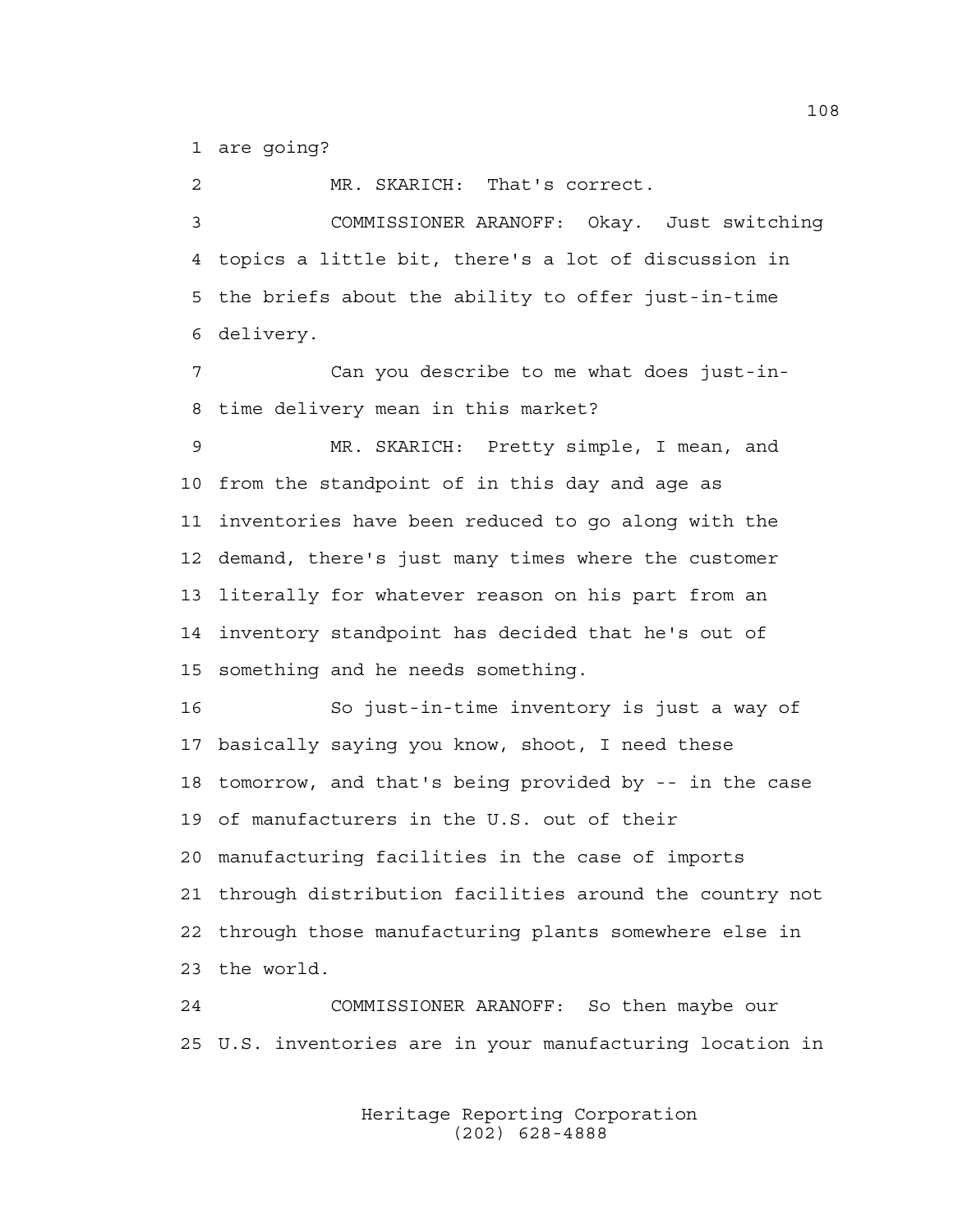1 order to meet customers' just-in-time delivery needs? 2 MR. SKARICH: We basically produce to order, 3 and we do carry inventory. We have to to be able to 4 react to the orders coming in on a daily basis. So we 5 have a combination of orders that are being produced 6 based on whatever our order file may be, one day, one 7 week.

8 But we do ship out of inventory as well 9 especially on the main movers where, David said 10 earlier, we'll have equipment that just strictly 11 makes, you know, the one, or two, or three items that 12 just you sell truckloads and truckloads everyday.

13 You're going to have those sitting in stock. 14 You won't have as much as you need for your entire 15 order file, but you'll be pulling some of that from 16 inventory and replacing that later.

17 COMMISSIONER ARANOFF: So customer needs 18 something tomorrow and you have to give it to them, 19 that's not going out on a full truckload, right?

20 MR. SKARICH: Well, in some cases yes. 21 Yeah. Very often it is. Yeah.

22 COMMISSIONER ARANOFF: We need a truckload 23 by tomorrow?

24 MR. SKARICH: It's amazing.

25 COMMISSIONER ARANOFF: Okay.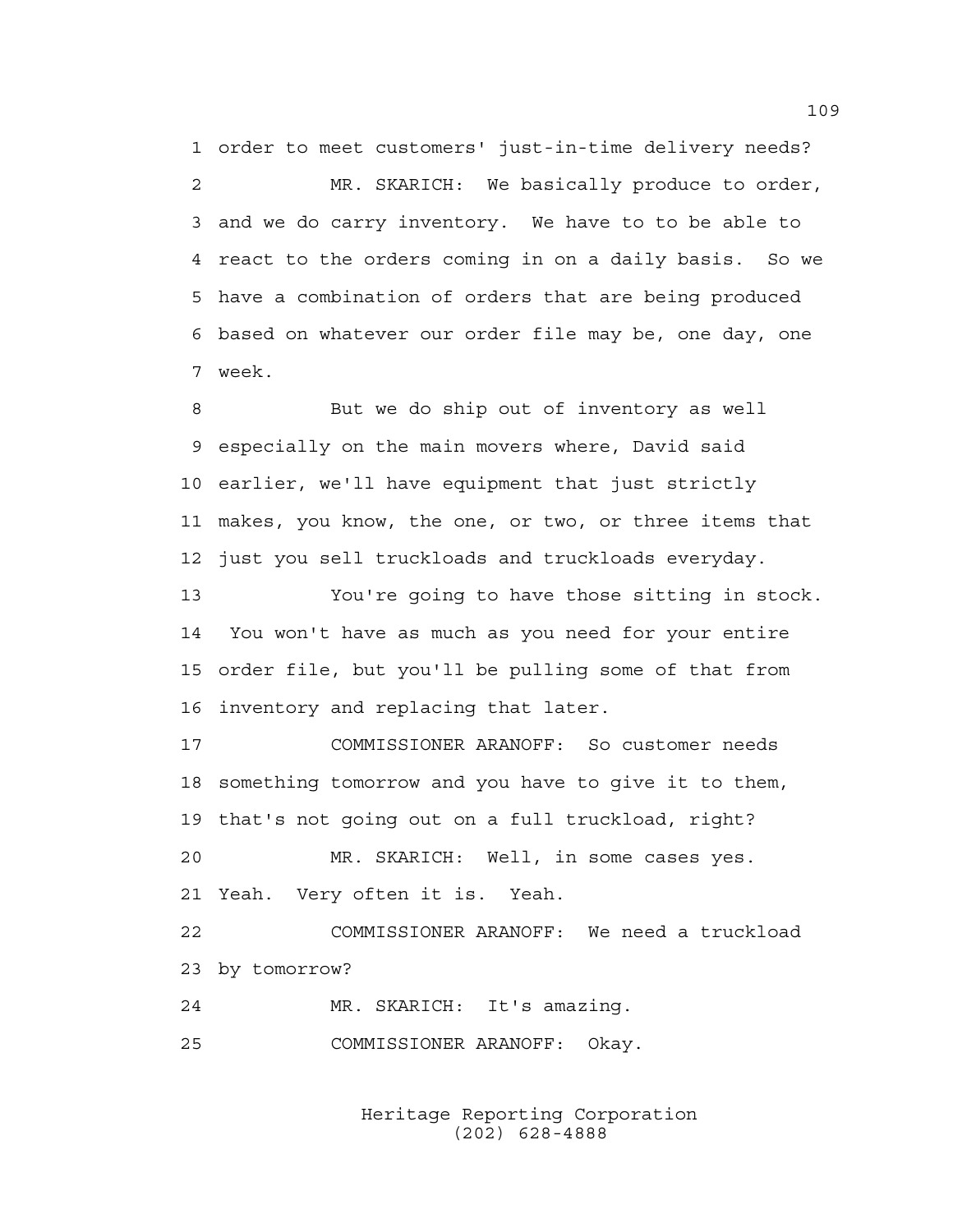1 MR. LIBLA: What George didn't tell you, we 2 have -- at our company, we have a warehouse on the 3 west coast that specifically provides that just-in-4 time inventory for customers in that marketplace. 5 In fact, they'll call in the morning and 6 want to send their truck by to pick up an order by 7 10:00, and we provide that delivery for them. We have 8 it available for them. 9 COMMISSIONER ARANOFF: Okay. 10 MR. YOST: This is Bruce Yost, and I concur 11 with what they're saying. We carry very large 12 inventories, and 80 percent of our sales -- 13 COMMISSIONER ARANOFF: Have you got your 14 microphone on? 15 MR. YOST: Oh, sorry. We have a similar 16 selling approach. We carry very large inventories, 17 and 80 percent of our sales come from our finish goods 18 inventory, so typically we're able to deliver in a day 19 or two. 20 COMMISSIONER ARANOFF: Okay. For both of 21 the producers represented here, do you produce lines 22 to specifications that are provided by customers or 23 just your own specifications if a customer came to you 24 and say that want this particular nail moved to a 25 particular specification that -- would you do that for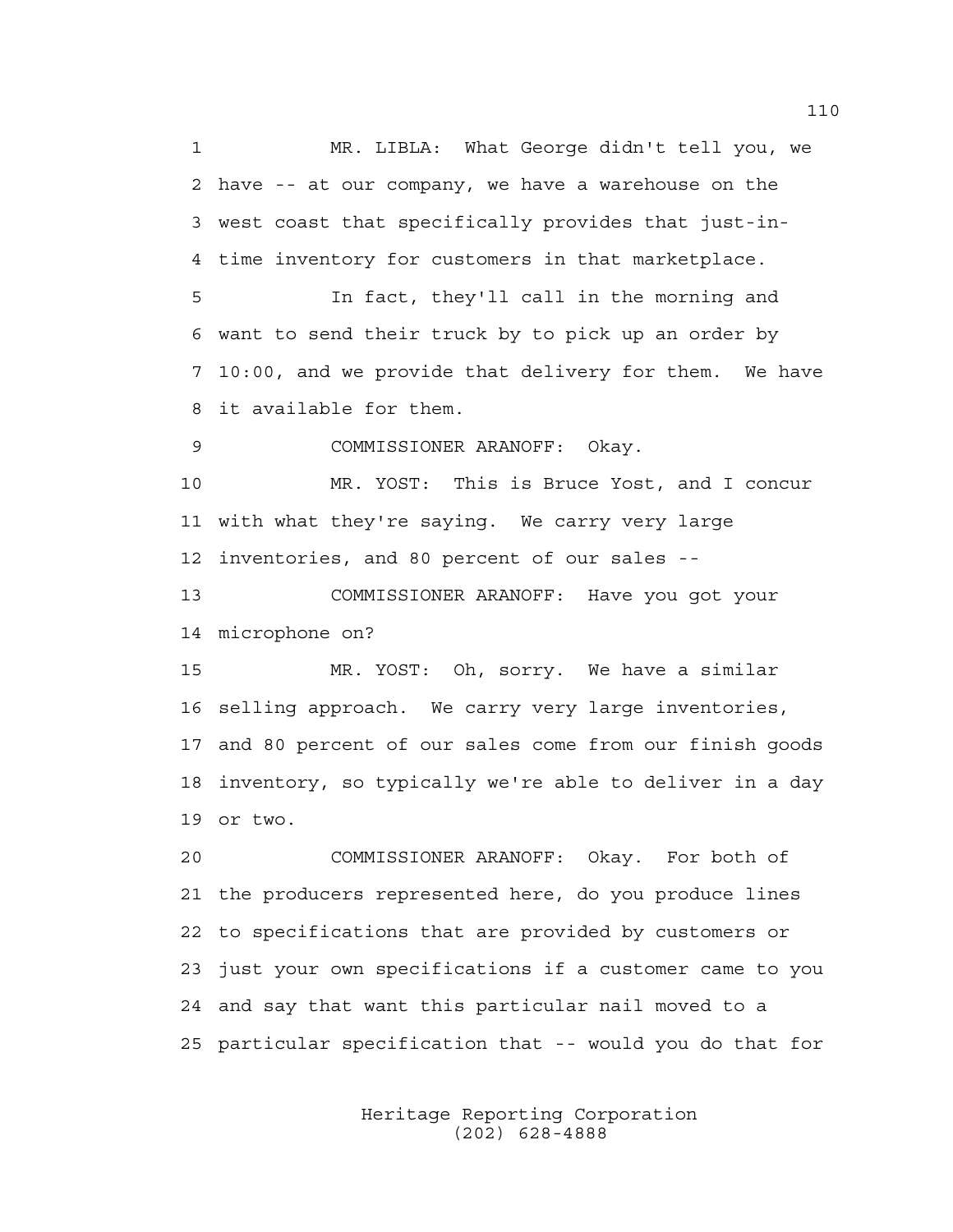1 them?

2 MR. SKARICH: We produce our standard 3 specifications which are to the standards provided by 4 the U.S., the STM standards, and we also produce on a 5 consistent basis specific print specifications from 6 customers who have a specific need wrapped around a 7 specialty nail that requires something different than 8 the standard spec requires for nails. So we do both 9 on a consistent basis.

10 COMMISSIONER ARANOFF: How about if you're 11 building a nail and you're producing some kind of 12 specialty nail that the customer has requested, does 13 that go out under a private logo or under your name?

14 MR. SKARICH: Both. We do it both. It 15 depends on the relationship that we've created in 16 terms of where we see that going, but we do it in both 17 fashions.

18 COMMISSIONER ARANOFF: Okay. Is that 19 typical in the domestic industry that producers would 20 be able to produce some kind of proprietary 21 specification?

22 MR. SKARICH: Oh, yeah. All the nail 23 machines can make all kinds of varieties of special 24 things. It's time-consuming and it's no fun, but it 25 can be done.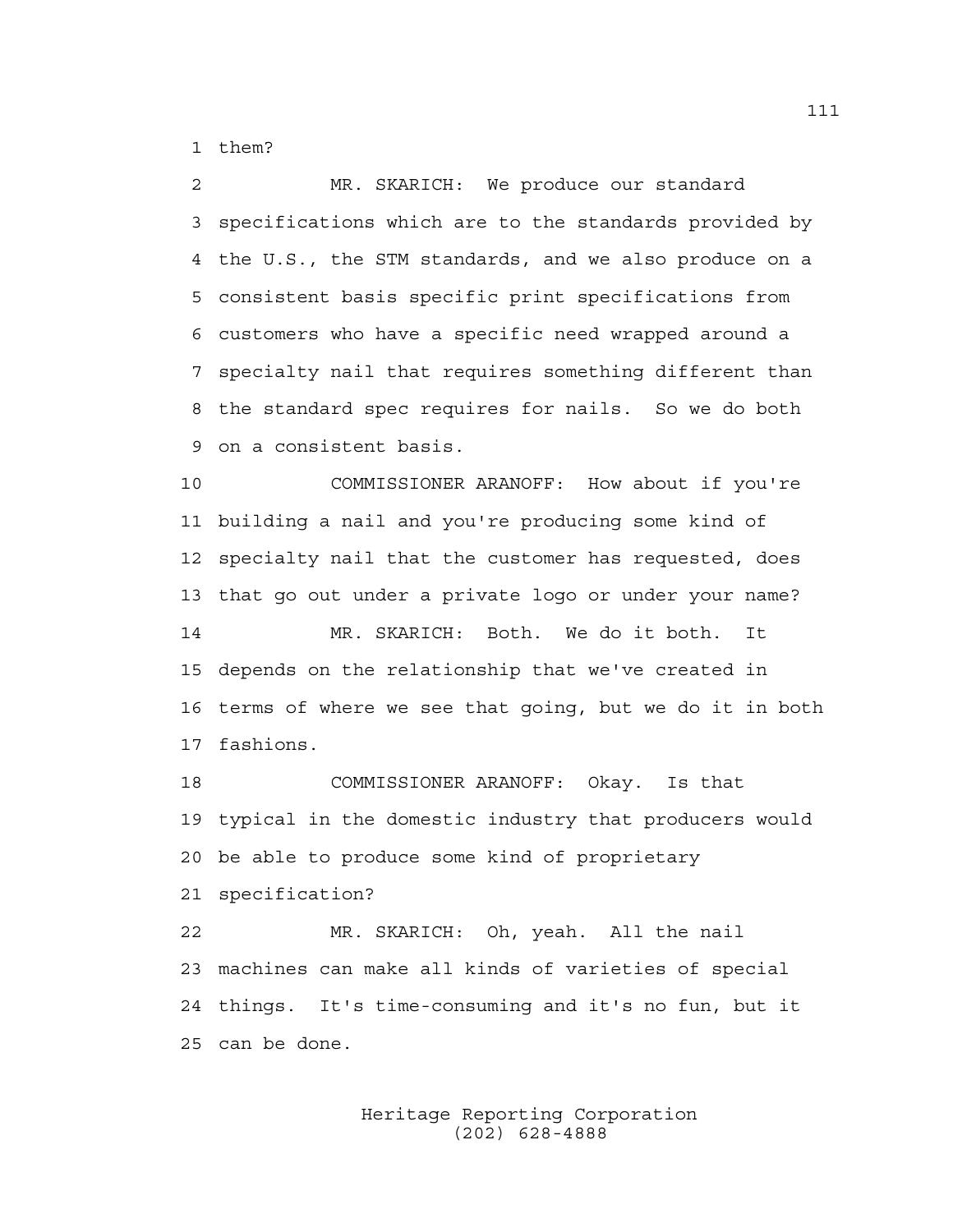1 COMMISSIONER ARANOFF: Okay.

2 MR. YOST: And once again, I concur with 3 George. We produce -- the vast majority of our nails 4 are produced ASTM standards, however, we will custom 5 make a product for anyone who desires it.

6 COMMISSIONER ARANOFF: Okay. So my last 7 question, and this is for purposes of the post-hearing 8 brief, we had a kind of broad discussion about private 9 label products and the domestic industry's ability and 10 willingness to sell them. There's a specific instance 11 that's discussed on page 12 of Precision's pre-hearing 12 brief, some of which is backed.

13 To the extent that we're able, Mr. Gordon, I 14 was going to ask you to respond to that in the post-15 hearing brief.

16 MR. GORDON: Yeah. I will be happy to do 17 so.

18 COMMISSIONER ARANOFF: Okay. With that, I 19 don't think I have any further questions. I do want 20 to thank all the panelists for their answers.

21 CHAIRMAN OKUN: All right. Commissioner 22 Pinkert.

23 COMMISSIONER PINKERT: I just have a couple 24 of follow-ups. Just to clarify your answer to 25 Commissioner Aranoff's question, are you saying that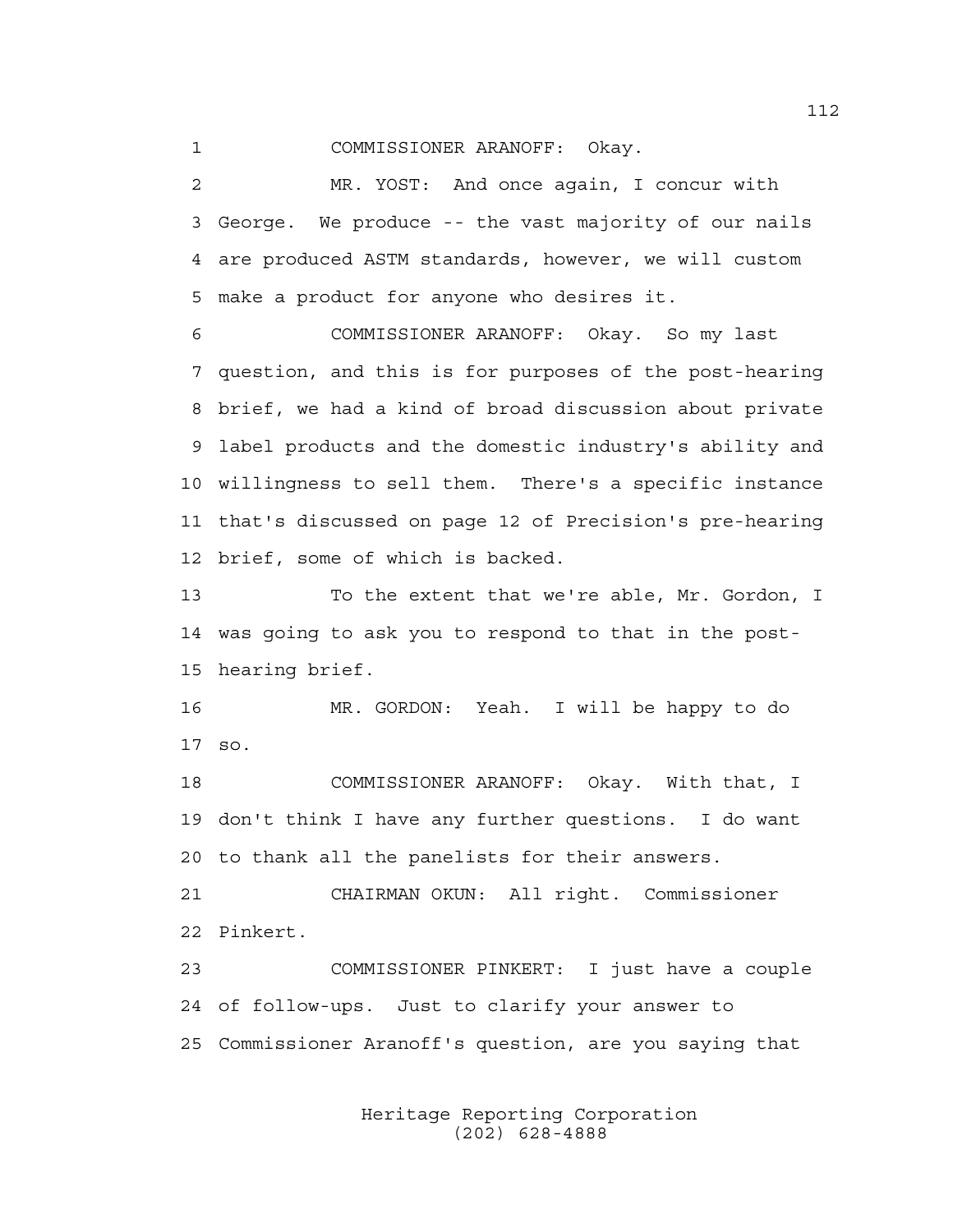1 there's no limitation, that you can custom make any 2 nail that is requested by a customer or are there some 3 limitations because of the machinery that you have 4 that would make it difficult to produce certain kinds 5 of custom-made product?

6 MR. SKARICH: From a domestic industry 7 standpoint, there's no nail that I know of that cannot 8 be made by the current equipment that sits within our 9 borders.

10 COMMISSIONER PINKERT: Mr. Libla, I heard 11 you shaking your head in the affirmative.

12 MR. LIBLA: I have to confer with my AVP, so 13 yeah, absolutely. Yeah, we have the ability to 14 manufacture anything I think.

15 COMMISSIONER PINKERT: Thank you. Now, you 16 talked a little bit about this argument on page 32/33 17 of Dubai IBP's brief that we exclude data of a certain 18 domestic producer.

19 Of course, I can't get into the details of 20 that issue, but I want to ask you whether the 21 importation of non-subject merchandise would be a 22 reason in your view for excluding a domestic producer. 23 MR. GORDON: Under the circumstances of this 24 investigation based on the record that's been 25 developed, no, we do not believe that's the case. We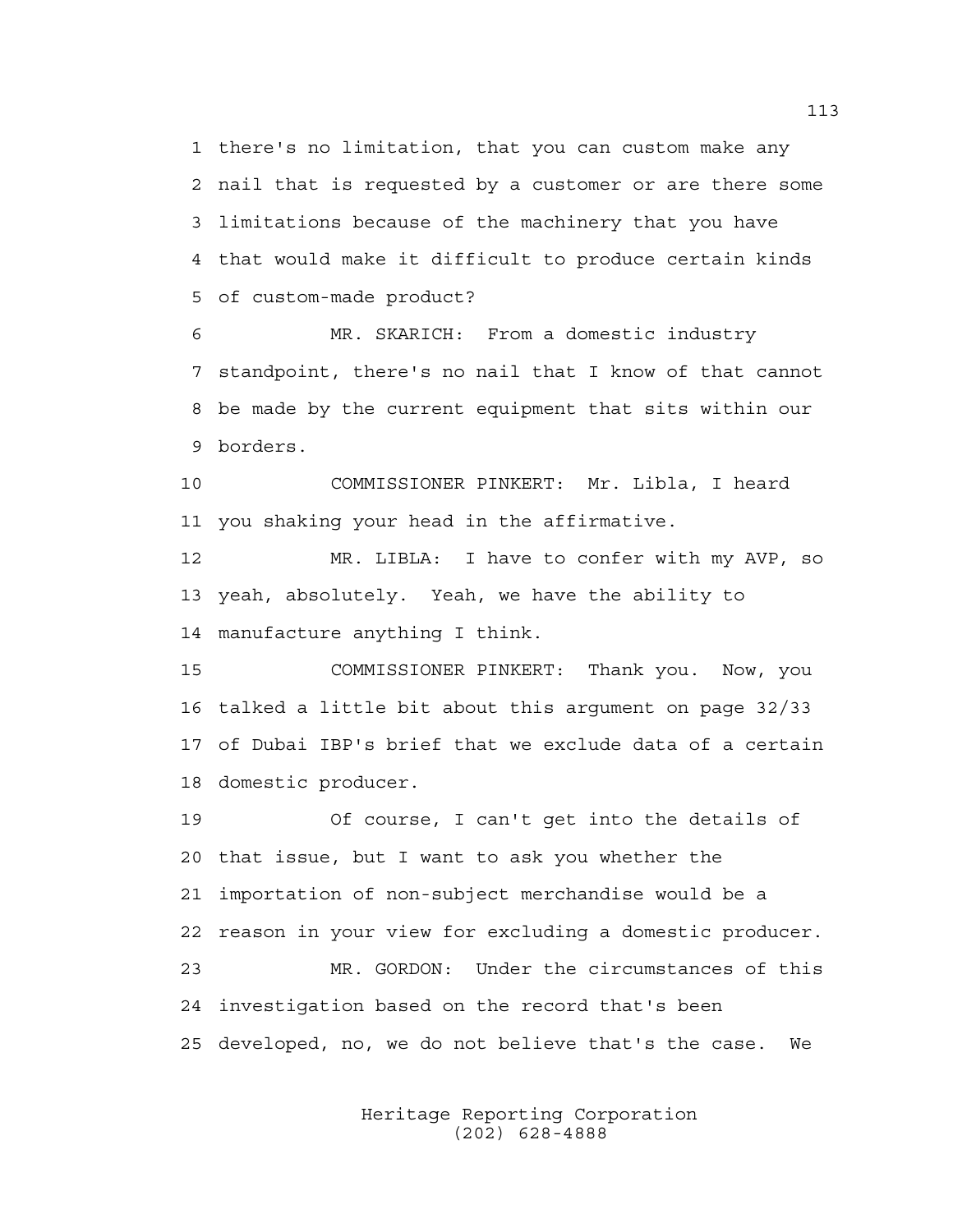1 don't believe that would be a reason to exclude them. 2 COMMISSIONER PINKERT: Well, I realize that 3 you spoke earlier about the circumstances of that 4 particular producer, but as a more general matter, is 5 there any relevance to imports that are from a non-6 subject source to the question of whether to exclude a 7 domestic producer?

8 MR. DeFRANCESCO: Commissioner Pinkert, 9 Robert DeFrancesco. The Commission's practice has 10 been to focus the analysis on whether that producer is 11 importing from subject sources and the degree to which 12 that domestic producer benefits from the subject 13 imports, and so we will address that further, of 14 course, in the post-conference brief.

15 COMMISSIONER PINKERT: Thank you. And with 16 that, I have no further questions at this time and I 17 appreciate the answers that you've given today.

18 CHAIRMAN OKUN: Commissioner Johanson? 19 COMMISSIONER JOHANSON: Thank you, Madam 20 Chairman.

21 This is a follow-up question to something 22 that Commissioner Pearson asked a few minutes ago on 23 AUV's. I was wondering, is there a product mix 24 difference that explains why domestic AUV's are higher 25 than non-subject import AUV's?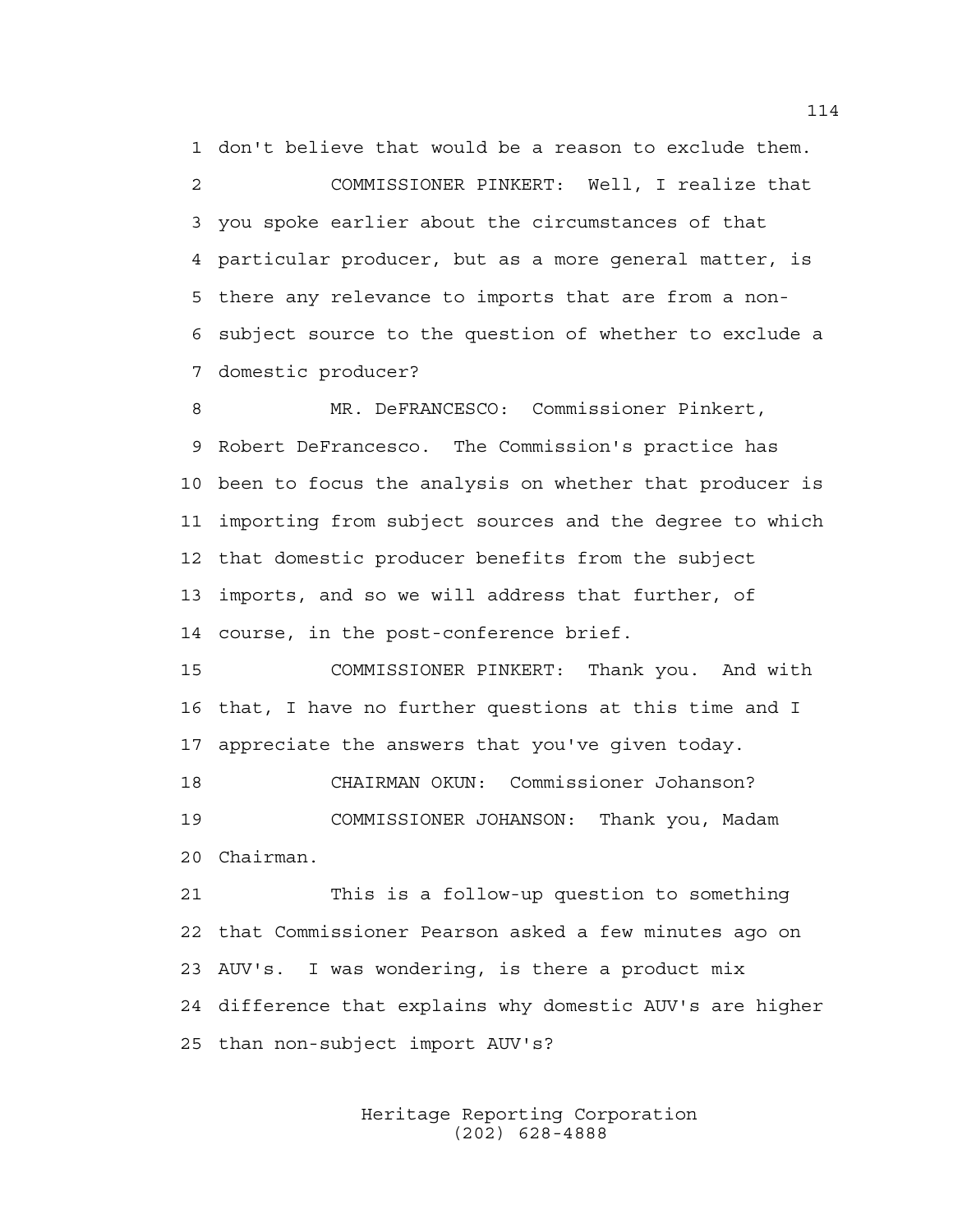1 MR. DeFRANCESCO: Commissioner Johanson, 2 looking at the pricing product data to answer your 3 question. When you compare the value of the relative 4 pricing products that the Commission has collected, it 5 actually accounts for a substantial portion of the 6 subject import value. It also accounts for a 7 substantial portion of domestic value.

8 So we believe there's quite a bit of overlap 9 both in the products offered and that the AUV 10 generally roughly reflects similar products offered at 11 similar times to similar customers and similar 12 channels of distribution.

13 COMMISSIONER JOHANSON: All right. Thank 14 you.

15 Has there been any different of demand 16 growth for nails used in new construction compared to 17 nails sold for other end uses such as home repair and 18 pallets during the POI?

19 MR. SKARICH: I would say that, no, I think 20 they've been -- during the period of investigation, 21 they've all tracked relatively flat just strictly 22 based on the crash in construction and the economic 23 climate.

24 So what we've seen in our business is that 25 the crating and pallet industrial side of our business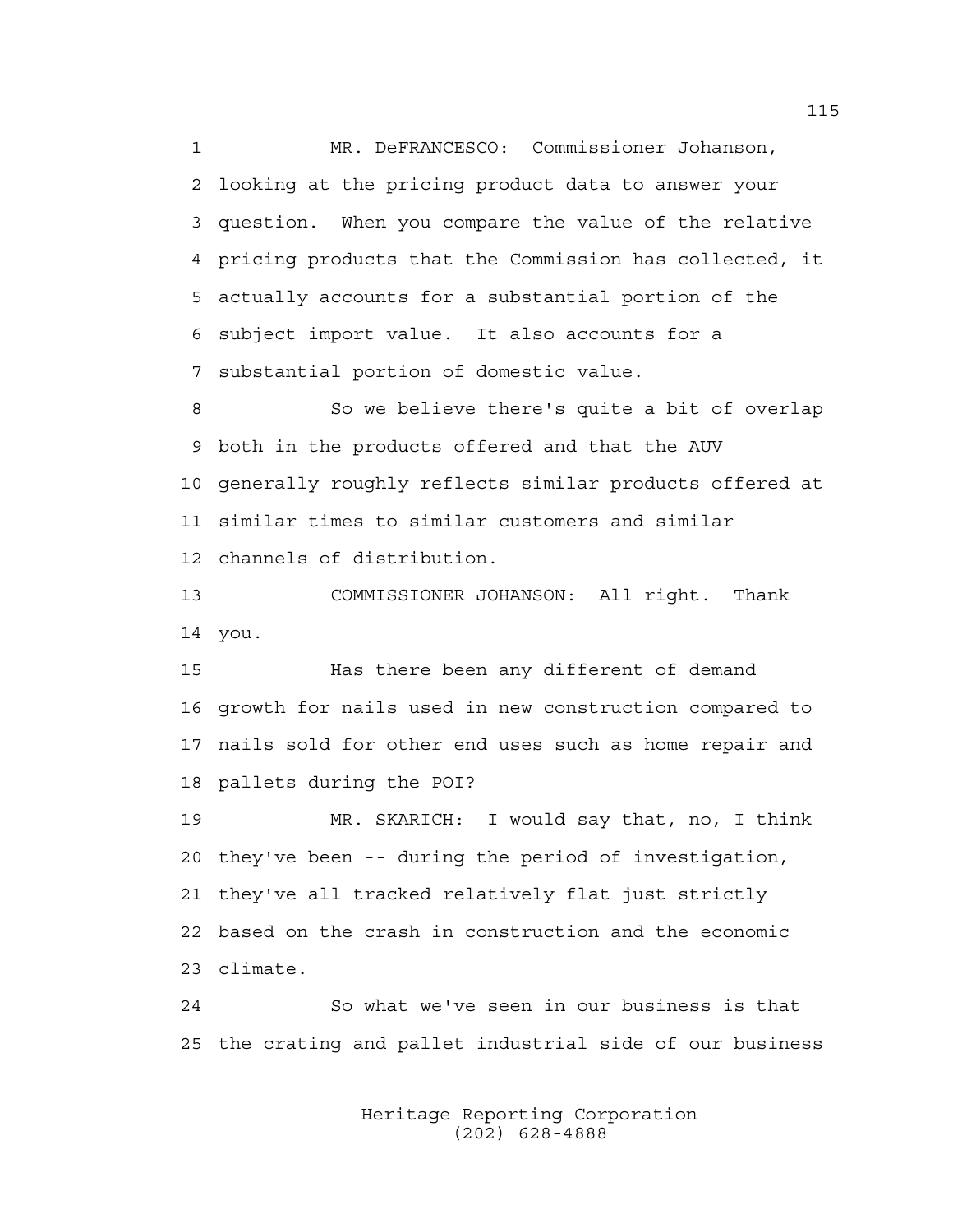1 has been just the same as our construction side in 2 terms of being competitive and trying to go after what 3 market share we can get.

4 COMMISSIONER JOHANSON: Have there been any 5 segments of the market which have been somewhat stable 6 over the past several years --

7 MR. SKARICH: Well, I think --

8 COMMISSIONER JOHANSON: -- or has everything 9 just gone in tandem basically?

10 MR. SKARICH: -- No, I think the industrial 11 side has been very stable compared to the construction 12 side. There just hasn't been a lot of growth in it. 13 But the industrial side around the country has still 14 remained stable.

15 COMMISSIONER JOHANSON: Why would that be 16 the case?

17 MR. SKARICH: Just the amount of products 18 that move, you know, inner-state, moving products to 19 Costco, and Home Depot, and everywhere else in our 20 country. That pallet stream and the crating stream 21 that has to be provided for that, even though it's 22 down, it has stayed relatively consistent compared to 23 construction.

24 MR. LIBLA: People are still eating, Mr. 25 Johanson, people are still eating, and it requires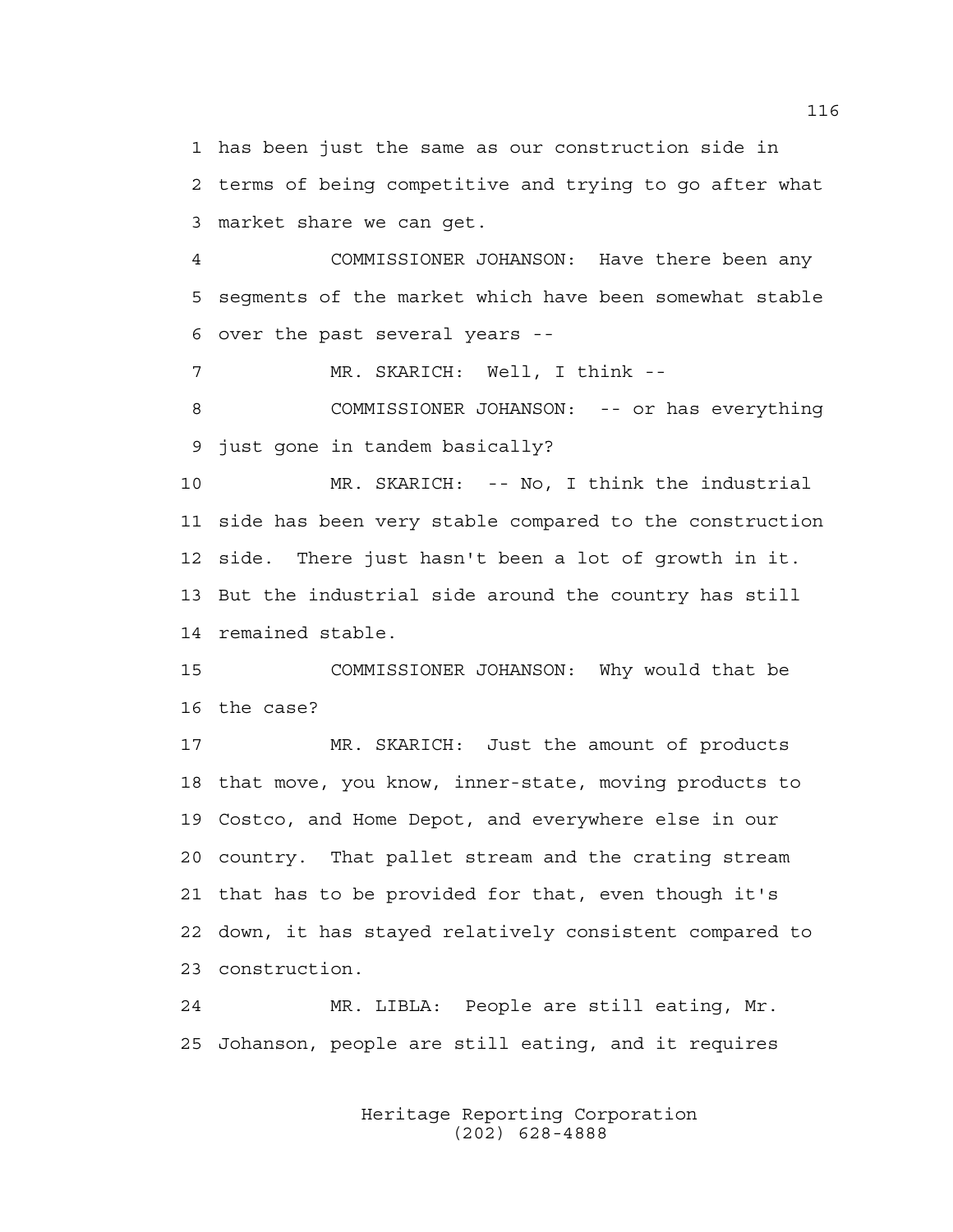1 shipments that wooden pallets which uses nails,

2 substantial bottom nails, actually.

3 As long as people are eating and having to 4 buy clothes, and to buy school supplies, and so on, 5 and so on, there's going to be a certain amount of 6 industrial demand. That's what we're referring to 7 here. So that has been more stable in spite of the 8 housing dilemma.

9 COMMISSIONER JOHANSON: And just out of 10 curiosity, it's my impression there's a movement to 11 plastic pallets; is that the case and, if so, has that 12 impacted your business?

13 MR. LIBLA: Plastic pallets may be three to 14 four percent of the entire U.S. market demand for 15 pallets. So that would not be -- that would not be a 16 factor at all.

17 And they're very expensive. They've been 18 trying to come into the U.S. pallet market for 30 19 years and never have got past three to four percent of 20 the market probably.

21 COMMISSIONER JOHANSON: Okay. Well, thank 22 you. Believe it or not, in my past life, I actually 23 worked quite a bit on issues involving pallets.

24 MR. LIBLA: Well, I spent a little bit of my 25 career there too.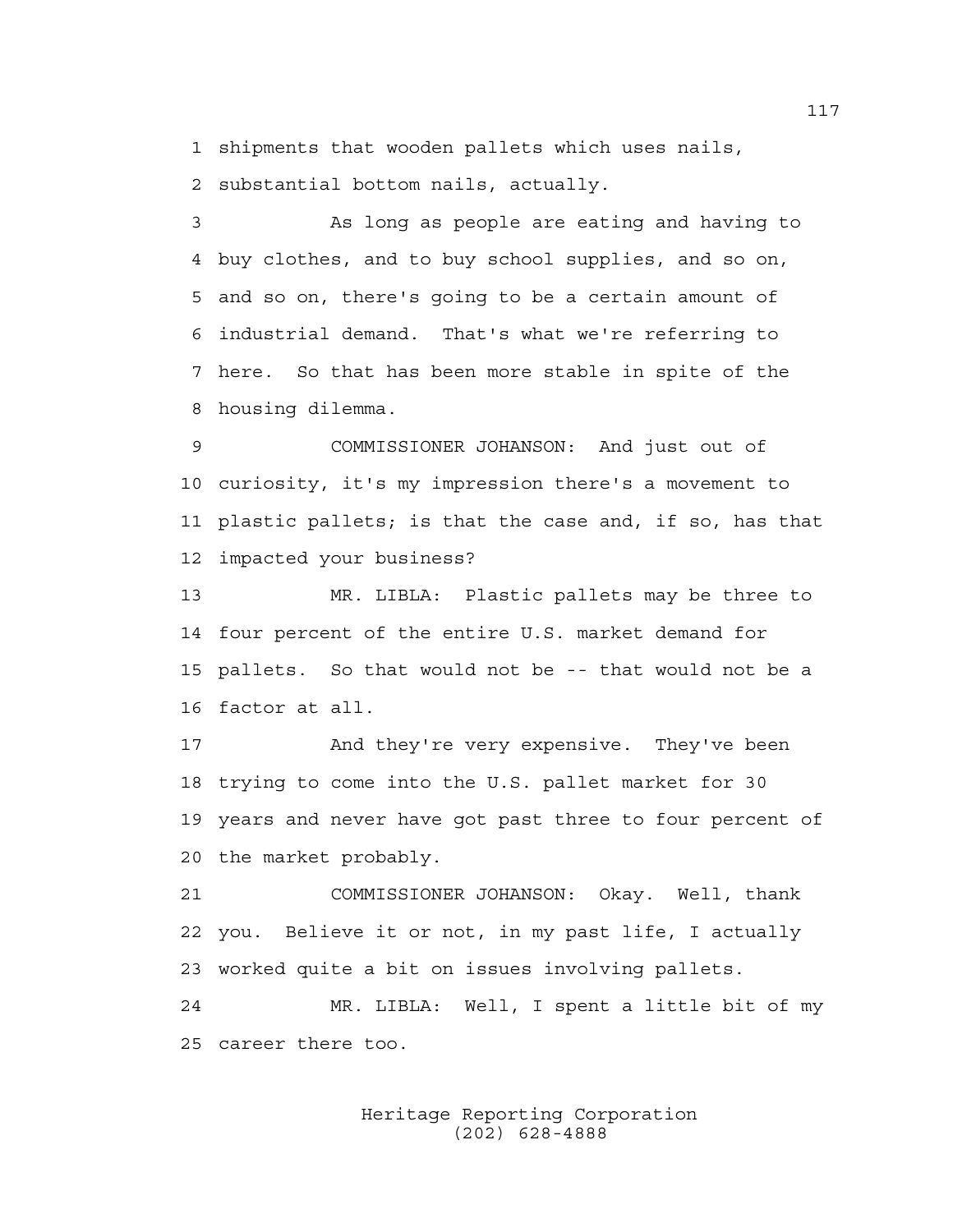1 COMMISSIONER JOHANSON: I assume you have. 2 This is specifically an issue of an invasive species 3 coming in through pallets, and so I kind of have an 4 interest in pallets, believe it or not. 5 So anyway, but I'll look -- 6 MR. LIBLA: What -- 7 COMMISSIONER JOHANSON: Well, it's quite 8 interesting, actually. 9 MR. LIBLA: -- it's a lot more -- it needs 10 more respect than it gets in the world. 11 COMMISSIONER JOHANSON: Okay. I just know 12 that it's expensive to fumigate. That's all I know. 13 So anyway -- 14 MR. LIBLA: Yeah, that's the way they are. 15 COMMISSIONER JOHANSON: Yeah. I'm going to 16 now touch on something that was mentioned in the 17 Respondent's brief, and that is that the Respondent's 18 brief categorizes domestic producers into three 19 categories, and those are large multinationals, niche 20 producers, and other producers. 21 Do you all agree with these categories and 22 does any segmentation of the domestic industry 23 appropriate in this investigation? 24 MR. GORDON: Commissioner, that foray into 25 slicing and dicing by the Respondents is consistent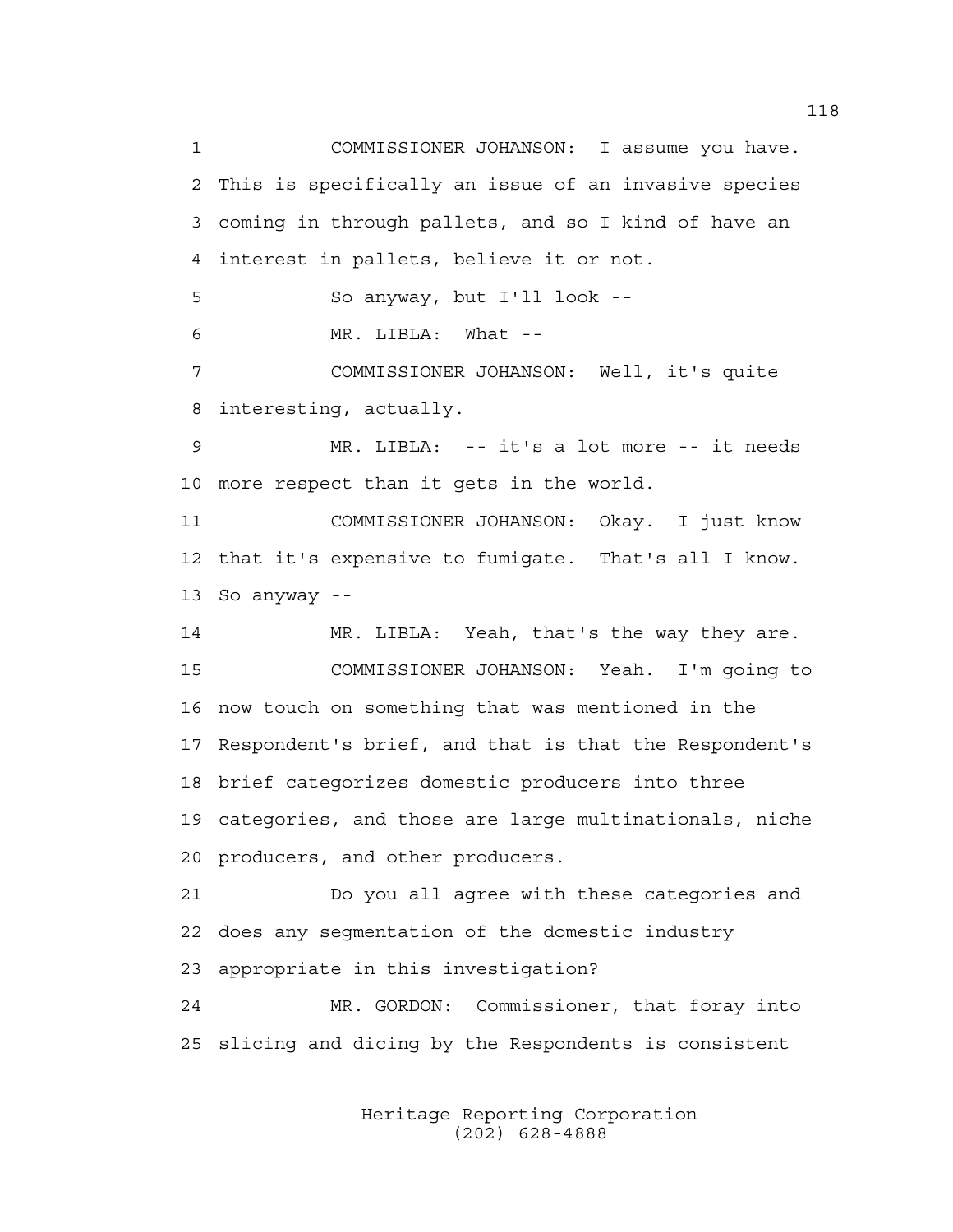1 with what else they were doing in their brief, and the 2 short answer is no.

3 There is no basis, no legitimate basis, to 4 try to segment the domestic industry. It reflects an 5 attempt by the Respondents to ignore the weight of the 6 data and sort of try to argue to the commission, well, 7 if you take this away, and this for that, and they're 8 not injured because of this reason and that reason, 9 and eventually, oh, we get down to no injury. We're 10 fine. We all go home now. And that's simply not the 11 case.

12 So we don't agree with those 13 characterizations. In fact, sitting here today with 14 Mr. Yost, you have a company whose production is 15 actually very small but whose capacity is extremely 16 large and whose history is one of being a very, very 17 major producer in the United States market with four 18 production facilities.

19 But that has been reduced significantly in 20 stature because of the subject imports over the last 21 -- over the period. So we think their argument on 22 that is off base.

23 COMMISSIONER JOHANSON: Thank you. Your 24 answer was very clear.

25 MR. GORDON: There's a time for everything.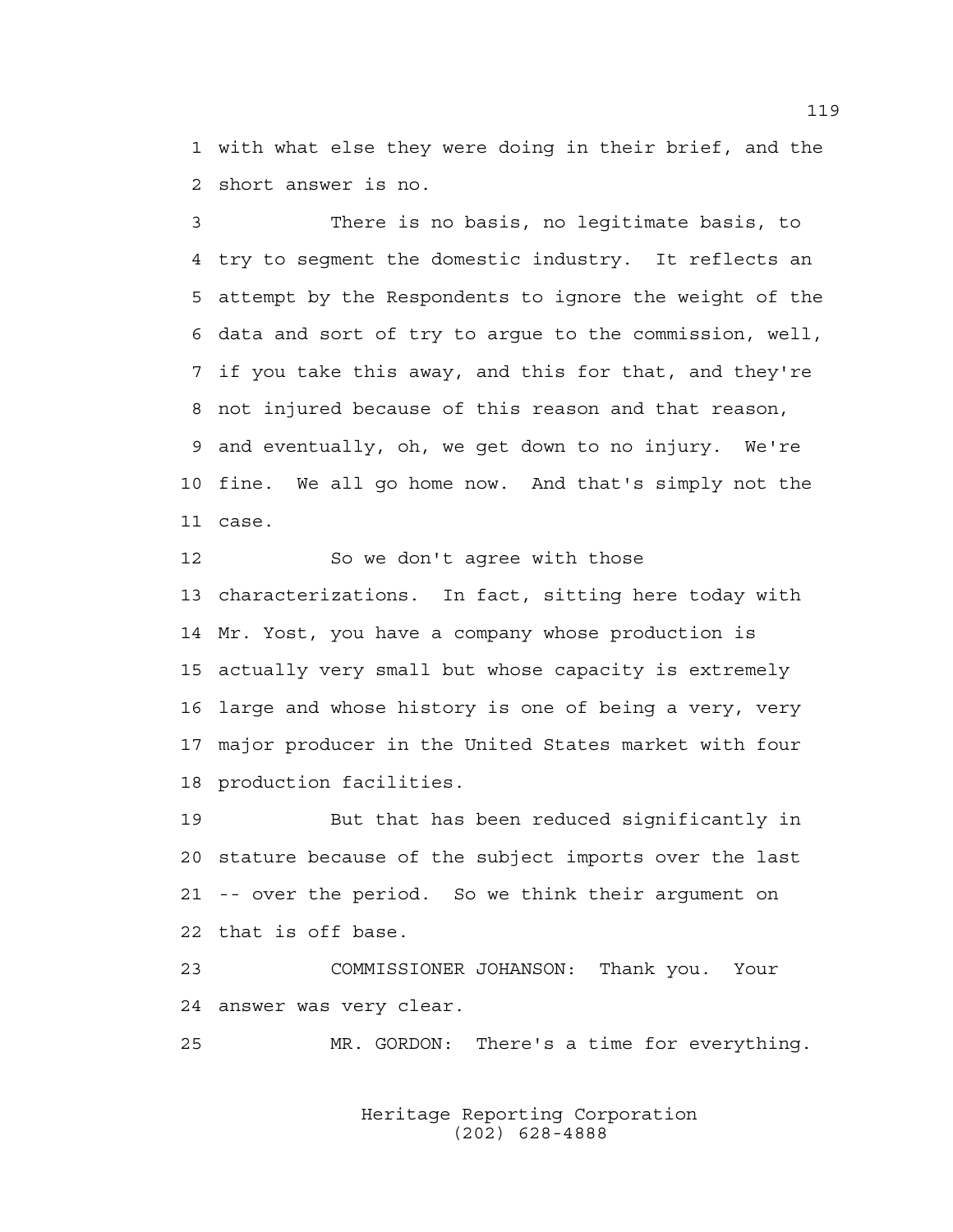1 COMMISSIONER JOHANSON: Okay. That's great. 2 And this is kind of -- this question is 3 almost a follow-up to that one and that is the way the 4 market is broken down as contended by the Respondents, 5 and specifically, in Dubai Wire's pre-hearing brief, 6 it stated that Dubai Wire believes that Mid-Continent 7 and Mays can be characterized as mis-producers and 8 specifically Mid-Continent of pallet nails and Mays of 9 double hot-dipped galvanized nails.

10 Do you know if imported nails from the UAE 11 compete in these areas or do you know if those are 12 accurate depictions of those two companies of Mid-13 Continent and Mays?

14 MR. GORDON: Let me speak first to the Mays 15 issue, and I'll let Mr. Libla and Mr. Skarich defend 16 their own company. I would invite -- in a directly 17 responsive exercise, I would invite the Commission to 18 go to Maze's website and take a look at their product 19 catalog and look at the extraordinary variety and 20 range, the full range, of nails that are available 21 through Maze, not just double-hot dipped galvanized, 22 but a full range of additional finish nails.

23 In fact, here I have Mays masonry nails. We 24 have Maze finish nails sitting around somewhere. They 25 produce a full range of nails, and they always have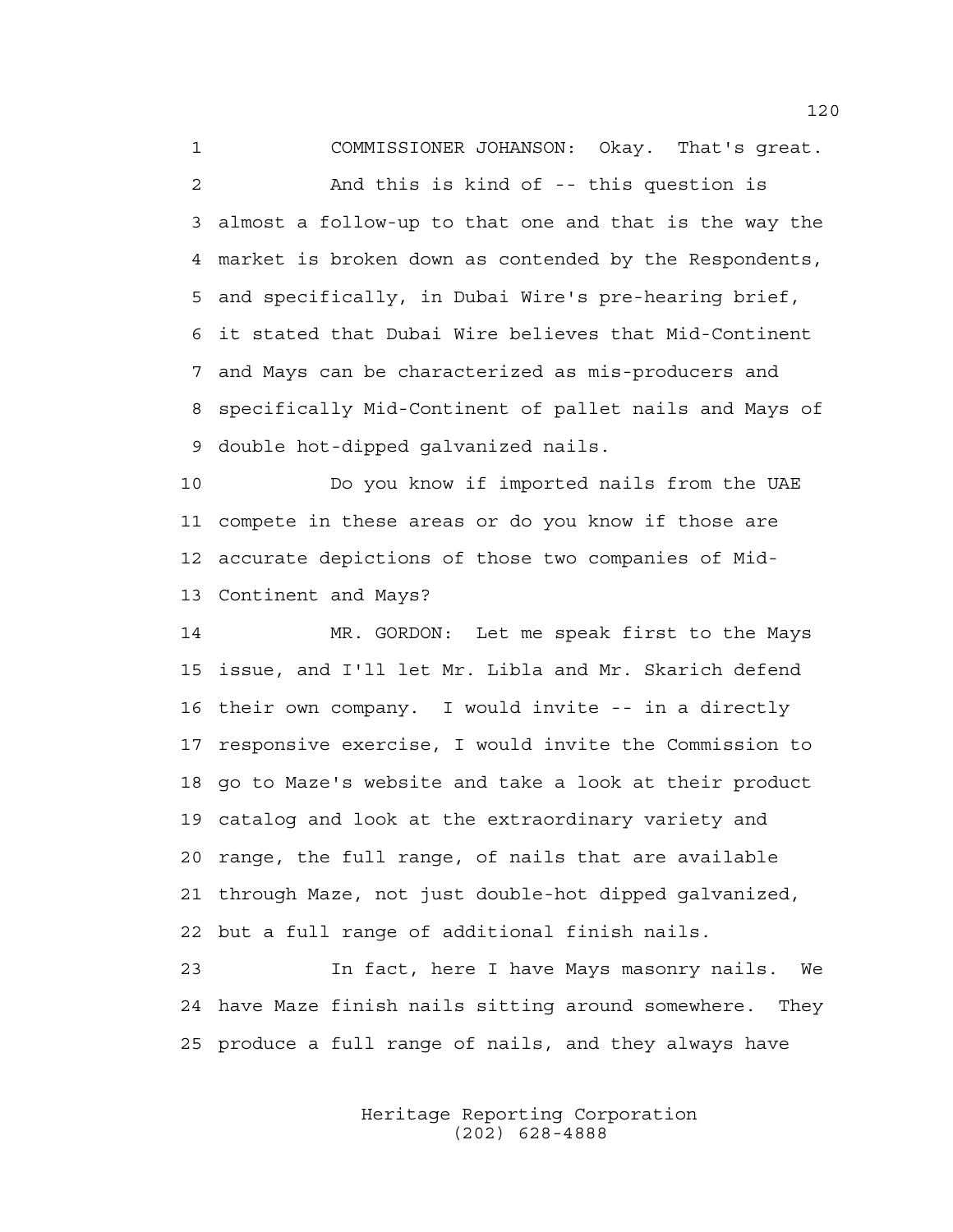1 done and they hold themselves out with that capability 2 on a daily basis.

3 MR. LIBLA: Mid-Continent began its foray 4 into the nail manufacturing industry making pallet 5 nails, and as we grew, we grew into construction 6 product as well. We've been making construction 7 product for many years now.

8 But pallets happen to be an original product 9 that we became real good at and we became known to be 10 good at it in the industry and just like Mays has 11 become known to produce a real high quality double-12 dipped hot-dipped galvanized nail, but that doesn't 13 limit that that's all they make or all we make. You 14 just -- you get known for something like it or not.

15 MR. SKARICH: As well, Mr. Johanson, you've 16 got a scenario where on the pallet nail side of our 17 business the skew selection is very limited, and the 18 differentiation between our industrial and our what we 19 would call construction is about 50/50 in terms of 20 total volume, and yet we produce 462 SKU's, so, today. 21 MR. LIBLA: And we produce galvanized nails 22 as well, so it's not like Mays does Galvanized and 23 that's all they do and Mid-Continent only does 24 pallets. Far from it.

25 COMMISSIONER JOHANSON: All right, well,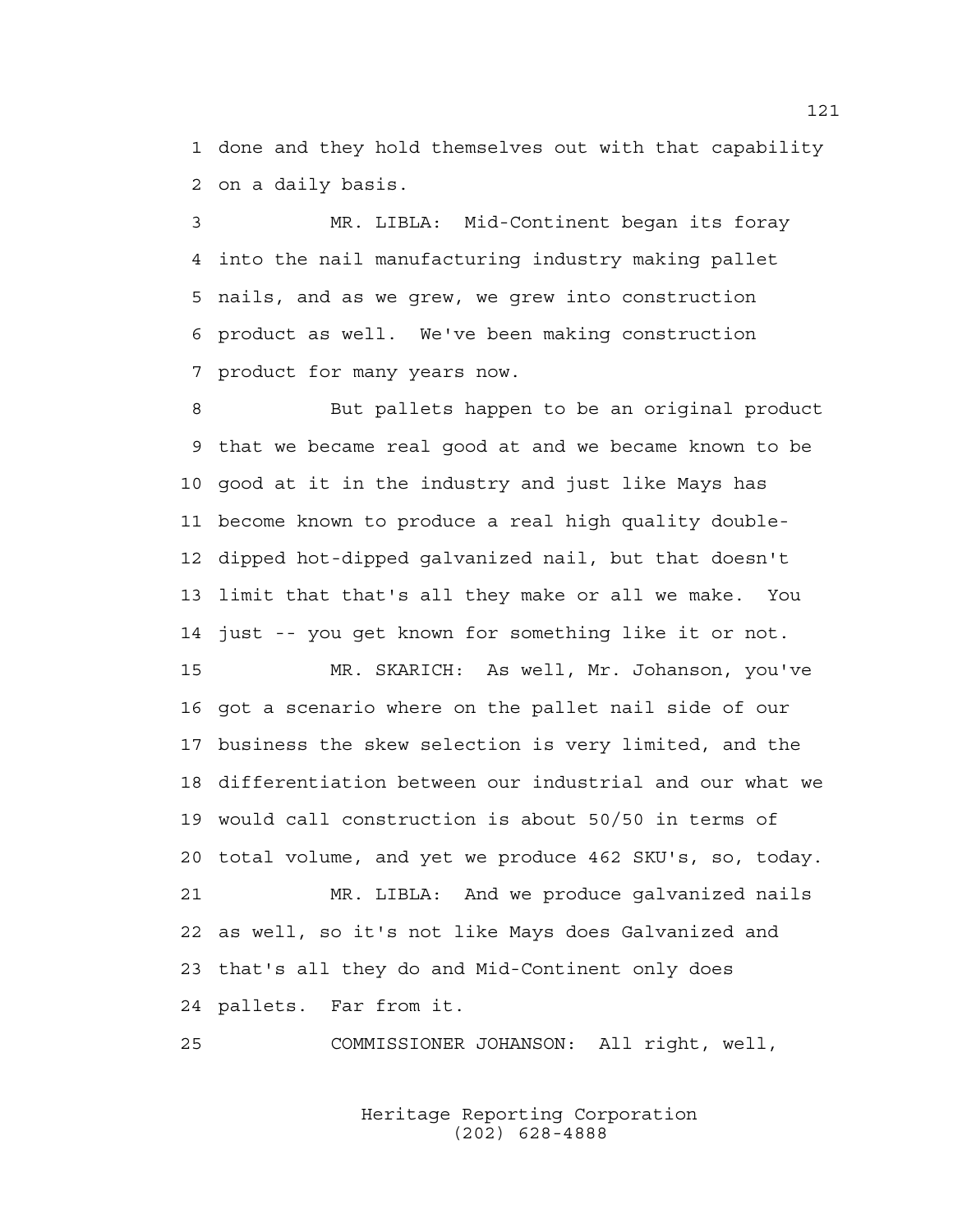1 thank you for your answers, and that concludes my 2 questions.

3 CHAIRMAN OKUN: Just a follow-up question 4 with respect to the nails you produce to standard 5 specs versus made to order, the idea discussed with 6 Commissioner Aranoff.

7 If it's not proprietary, can the two 8 companies tell me what the breakdown is of standard 9 versus made-to-order?

10 MR. SKARICH: You know, Ms. Okun, I don't 11 have the numbers, but the percentage of true specialty 12 nails is a very small percentage of the overall 13 volume. Very small.

14 MR. YOST: I would agree with that. For 15 truly specialty nails, it's probably less than five 16 percent of what we produce. Like I said, the vast 17 majority of it to ASTM standards.

18 CHAIRMAN OKUN: And this might be in the 19 staff report, and if it is, direct it to me. In terms 20 of the market itself, does that reflect the market in 21 terms of, you know, who's purchasing.

22 Like if you're -- we talked about, well, I 23 know there are a lot of different nails out there, a 24 lot of different types, but if you're looking at a big 25 box versus a construction, would there break beyond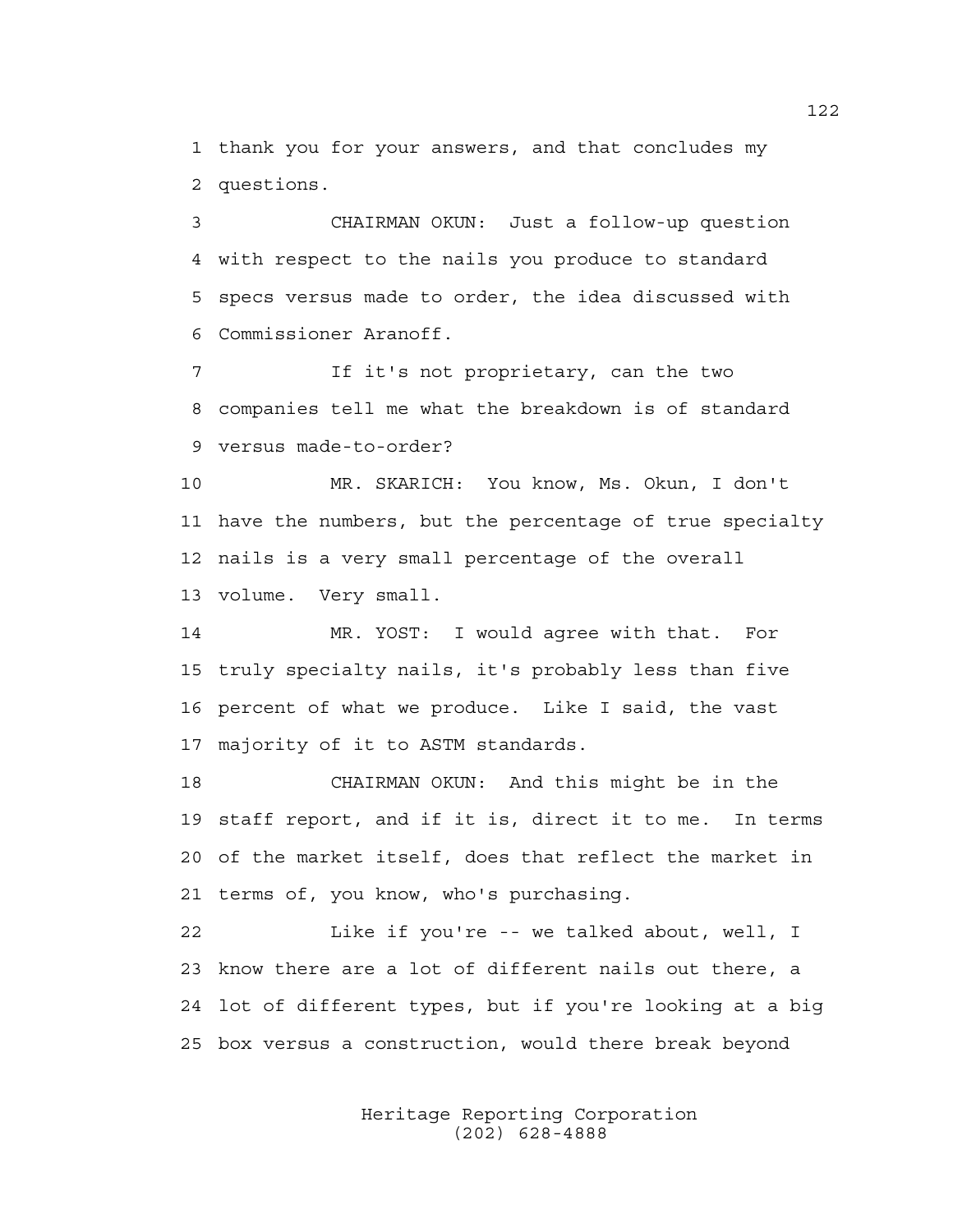1 what is considered just a standard spec versus a 2 proprietary nail or a made-to-order nail. It might be 3 in the staff report, but if you have a sense of the 4 market?

5 MR. SKARICH: In essence, it's the same. 6 The difference is usually just in the packaging. But 7 in terms of manufacturing the nails, every distributor 8 in the country is carrying a multitude of different 9 SKU's for whatever they happen to be, whatever segment 10 of the market they happen to be competing in, whether 11 it's strictly home construction or whether it's 12 remodeling, or whether it's pallet and crating or any 13 form of that.

14 So all the distributors that I know of at 15 every level carry an amazing amount of SKU's that we 16 all produce.

17 CHAIRMAN OKUN: Okay. In terms of, you 18 talked about binding. I can't remember if I asked you 19 this question. In terms of for big box, percentage of 20 brand that in a big box -- is that higher than in 21 other parts of the market?

22 MR. SKARICH: I would say yes, it is. 23 CHAIRMAN OKUN: For you, Mr. Gordon, what 24 about the 2008 data? We always, you know, as we move 25 through these, we often have a different period when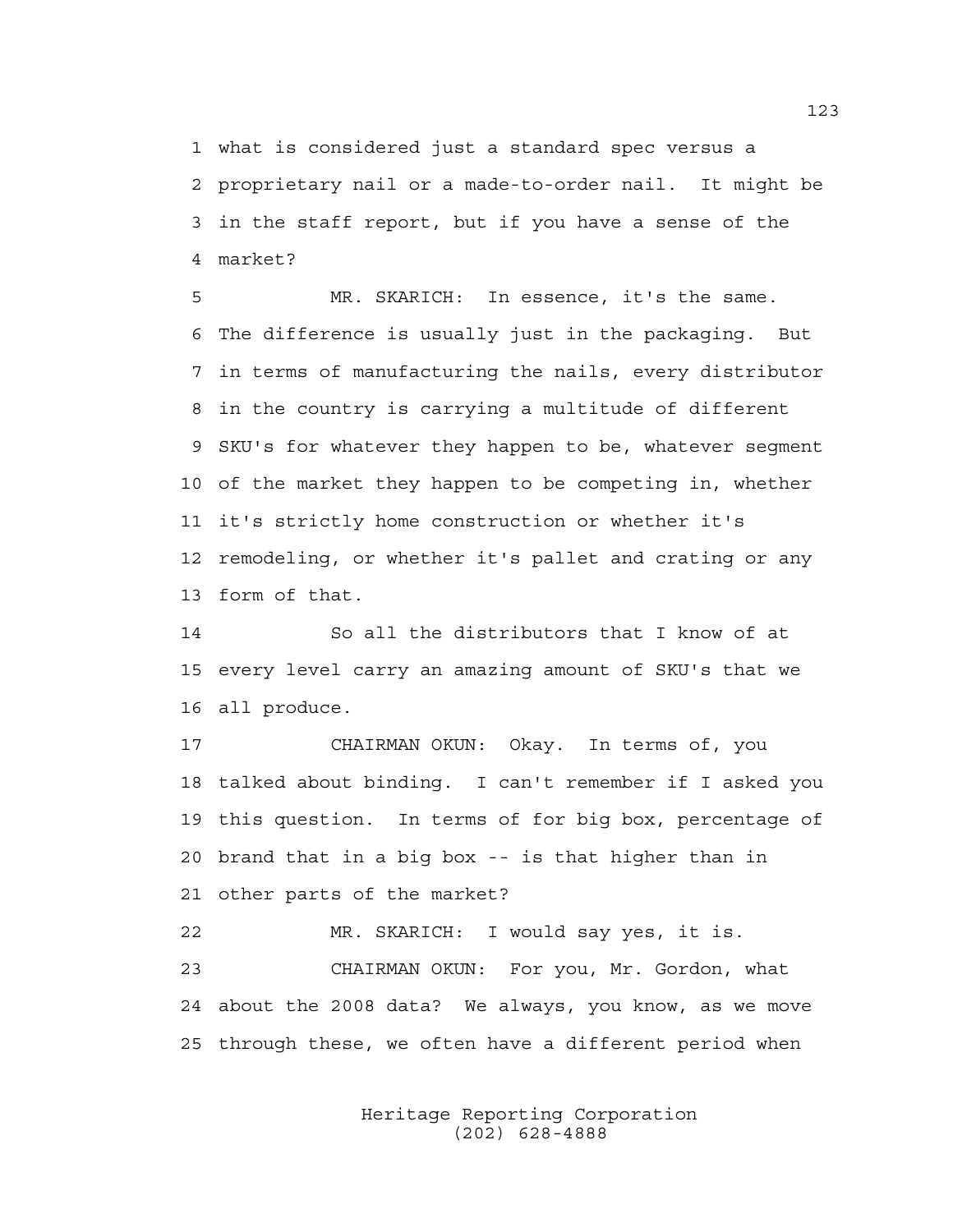1 we get to the final versus a preliminary. Is this a 2 case where the commission should be looking at 2008 3 data?

4 MR. GORDON: Our position would be that 5 whether you include 2008 or do not include 2008, the 6 record supports a determination in our favor. It's 7 instructive to look to 2008 in some respects when you 8 consider the surge in imports, for example.

9 You know, from 2008 to 2010, import volume 10 from the UAE went up 145 percent. From 2009 to -- 11 2008 to 2011, it's 130 percent. So I mean, it shows 12 you where they started from a little more clearly, but 13 even without 2008 data, you know, this record is very 14 strong.

15 CHAIRMAN OKUN: And then, I guess a follow-16 up question about what the domestic industry looks 17 like, and Commissioner Johanson had asked about the 18 Respondents' argument that if you look at the industry 19 you have multi-nationals, you have different breakouts 20 within the industry. And I heard your response to 21 that.

22 But I guess I was curious in light of Mr. 23 Libla's comments about Stanley and ITW, you know, 24 these are big multi-national companies and so maybe 25 they're behaving slightly differently.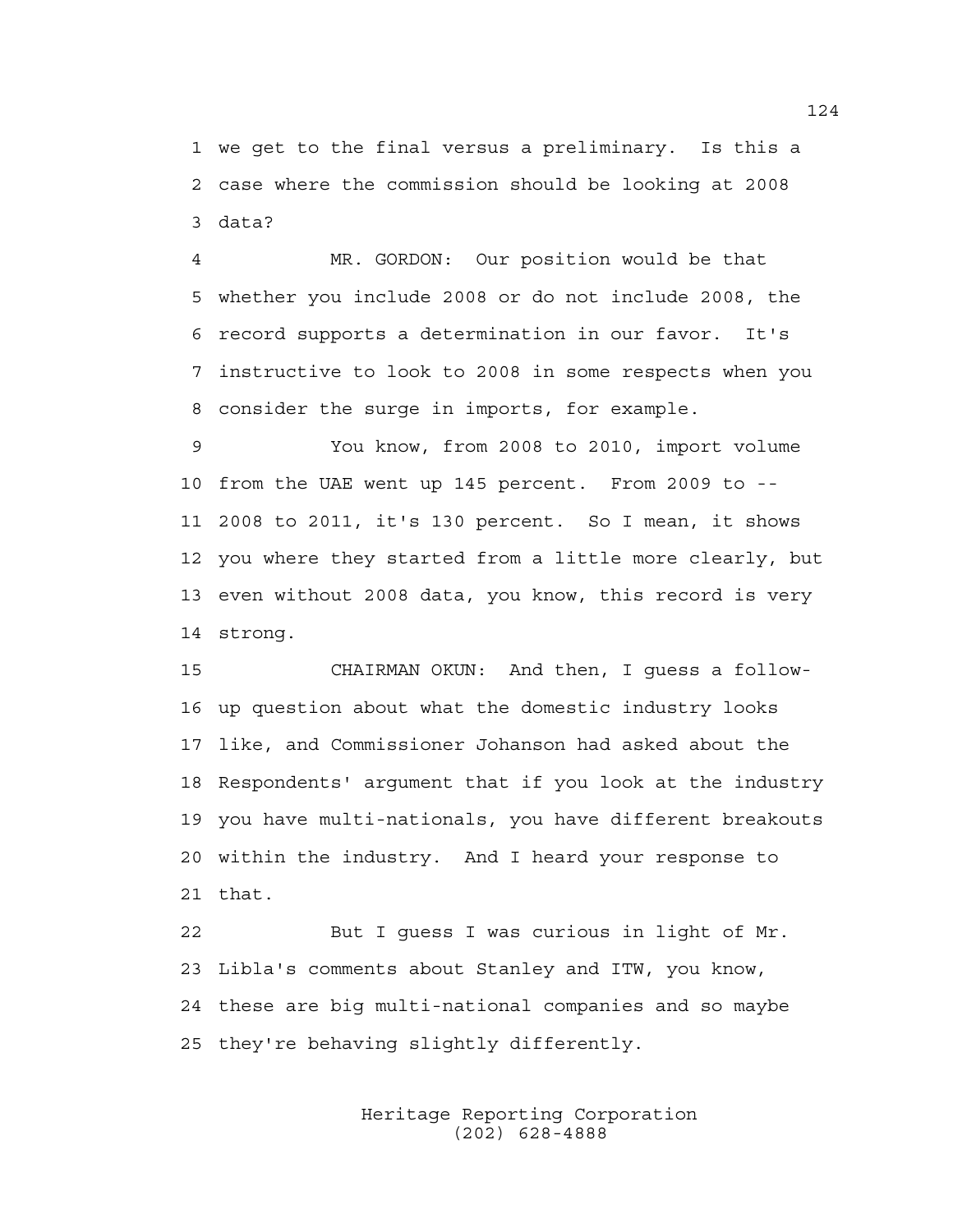1 Help me understand that. I mean, again, I'm 2 just trying to understand how the different players 3 will react if an order is imposed.

4 MR. LIBLA: I certainly wouldn't want 5 someone from Stanley to call me up this afternoon and 6 tell me that I said something I shouldn't have said in 7 an open forum, but I would like to put this as short 8 as I can.

9 It's my opinion that Stanley's trying to 10 determine if the nail business is something they 11 should still do in the future, and they are reacting 12 strangely in the marketplace, have been reacting 13 strangely in the marketplace.

14 So besides that, I don't know if I want to 15 comment any more on what I think.

16 CHAIRMAN OKUN: I appreciate that. Again, 17 I'm not asking you to speak for them.

18 MR. LIBLA: Okay.

19 CHAIRMAN OKUN: But I was just -- just in 20 terms of your comments of what you said earlier about 21 their behavior versus --

22 MR. LIBLA: Making a commitment is different 23 than what I'd have you pass what it is to the 24 industry.

25 CHAIRMAN OKUN: Okay. And then you may have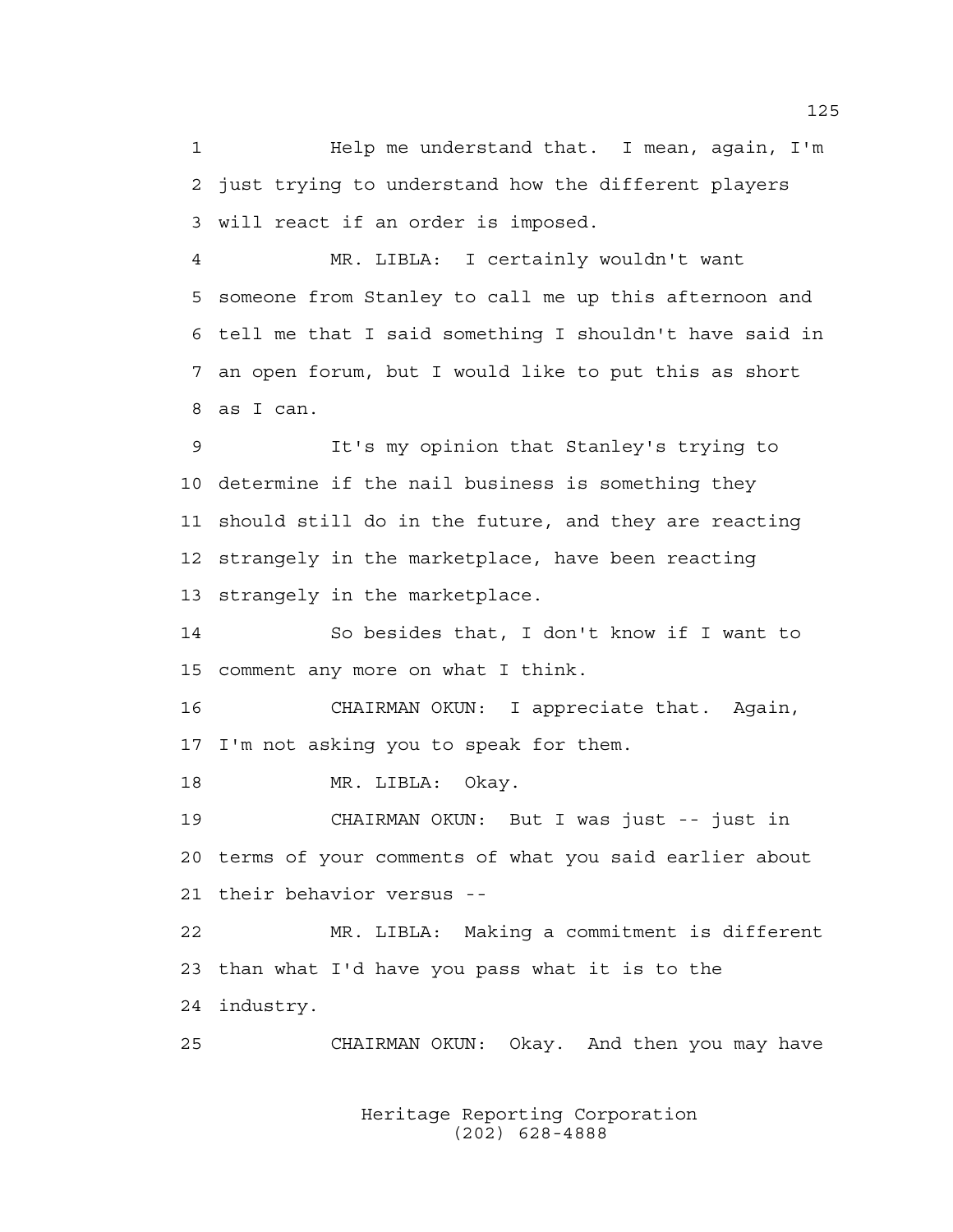1 put this on the record, but in the very beginning of 2 the hearing we had talked about the small packets, and 3 I think I had written down that you had said you had 4 not -- while you can produce some, you currently do 5 not; is that right? Is that with respect to the small 6 count?

7 MR. LIBLA: That's correct.

8 CHAIRMAN OKUN: And is it on the record when 9 you last sold those?

10 MR. LIBLA: I didn't give an exact year, but 11 we can provide it in the post brief.

12 CHAIRMAN OKUN: Okay. I just wasn't sure if 13 you did and I didn't hear it. Okay. If you can do 14 that, that would be great.

15 MR. LIBLA: Okay.

16 CHAIRMAN OKUN: And with that I don't think 17 I have any other questions. But I want to thank you 18 very much for all those responses. I appreciate that. 19 I'll see if there's -- Vice Chairman

20 Williamson?

21 VICE CHAIRMAN WILLIAMSON: Just one question 22 for post-hearing. Can we take a look at the staff 23 report at Table 3-5? There's a change in U.S. exports 24 in 2011, and I was wondering if you were aware of the 25 reason for that, and if you do know the reason, you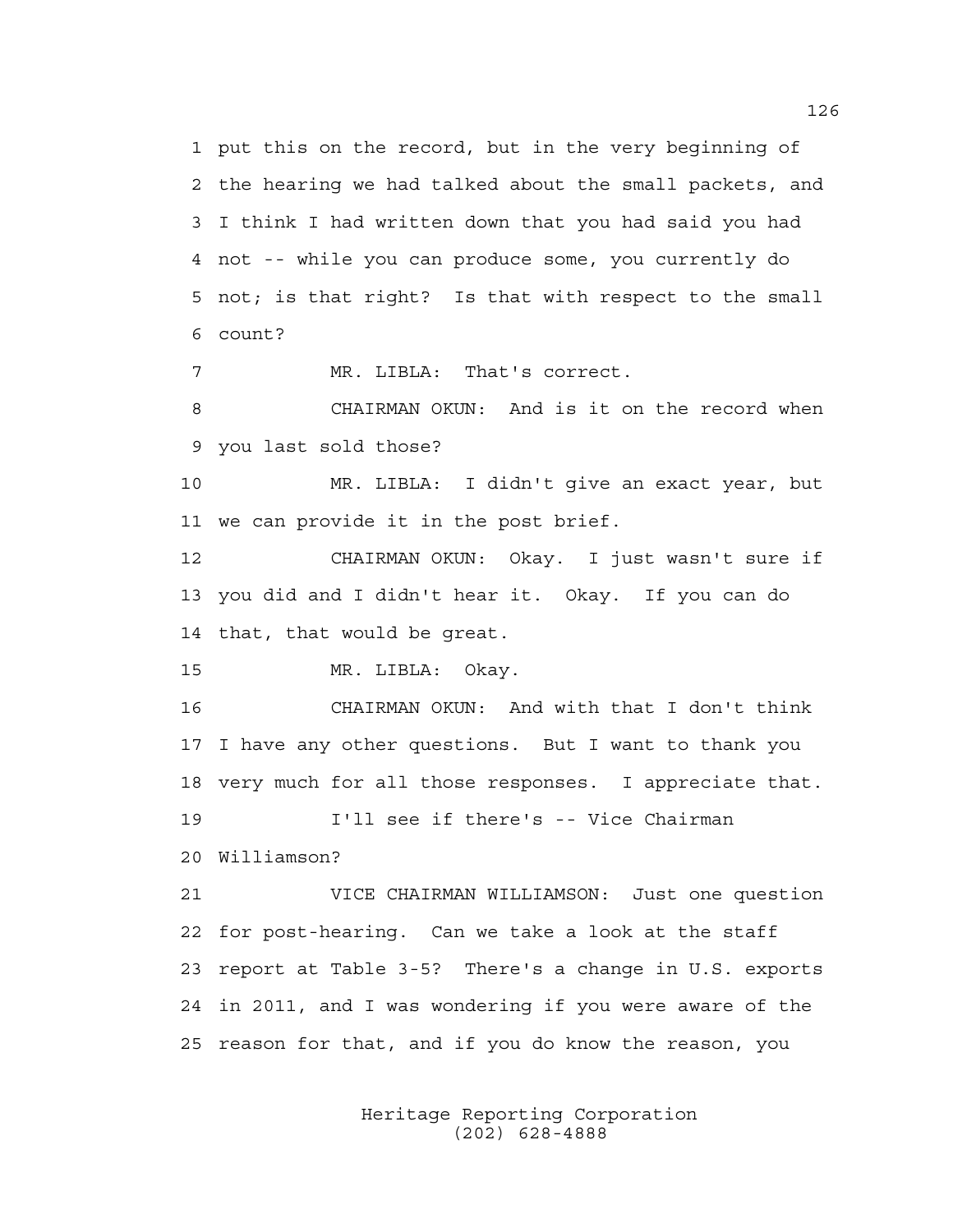1 can address it in post-hearing. This is all

2 confidential data, that's why.

3 MR. LIBLA: Yes, we'll respond in the post-4 hearing brief.

5 VICE CHAIRMAN WILLIAMSON: Good. Thank you. 6 And with that, I have no further questions. I want 7 to thank the witnesses for their testimony.

8 CHAIRMAN OKUN: I don't think there are any 9 other questions for the commissioners. Let me turn to 10 staff to see if they have questions for this panel.

11 MR. CORKRAN: Douglas Corkran, Office of 12 Investigations. Thank you, Madam Chairman. Staff has 13 no additional questions.

14 CHAIRMAN OKUN: Thank you. Do those in 15 opposition to the position of the order have questions 16 for this panel?

17 I know you don't have a microphone, but for 18 the court reporter's benefit, Mr. Marshak has 19 indicated there are no questions for this panel. 20 So before we take a break for lunch, I just

21 want to take again this opportunity to thank all of 22 you for being here and for responding to our 23 questions. We very much appreciate your 24 participation.

25 And also to remind the parties that the room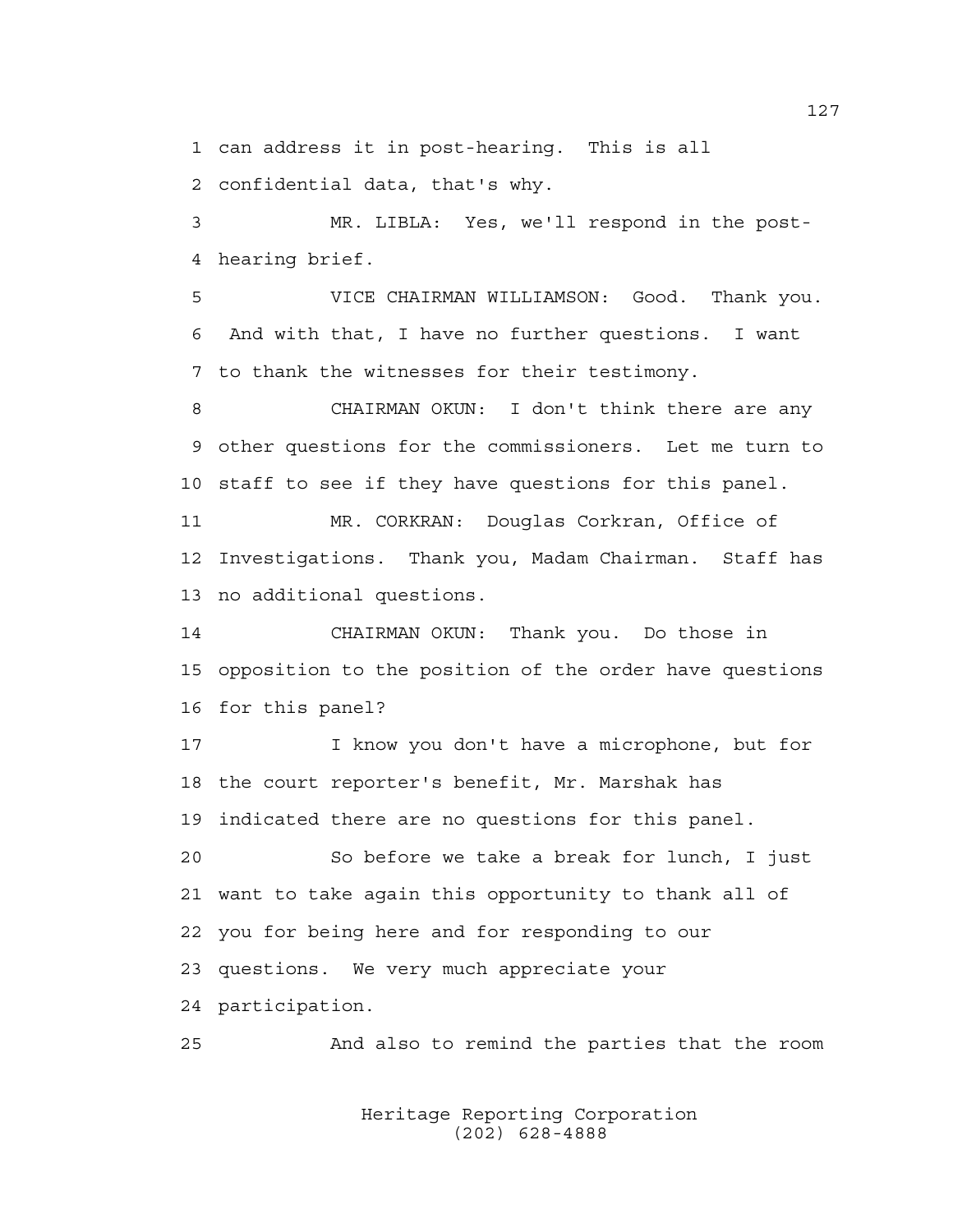Heritage Reporting Corporation 1 is not secure, so please take any confidential 2 business information with you. 3 And with that, we will take a break until 4 1:15. 5 (Whereupon, a luncheon break was taken at 6 12:10 p.m.) 7 // 8 // 9 // 10 // 11 // 12 // 13 // 14 // 15 // 16 // 17 // 18 // 19 // 20 // 21 // 22 // 23 // 24 // 25 // 26

(202) 628-4888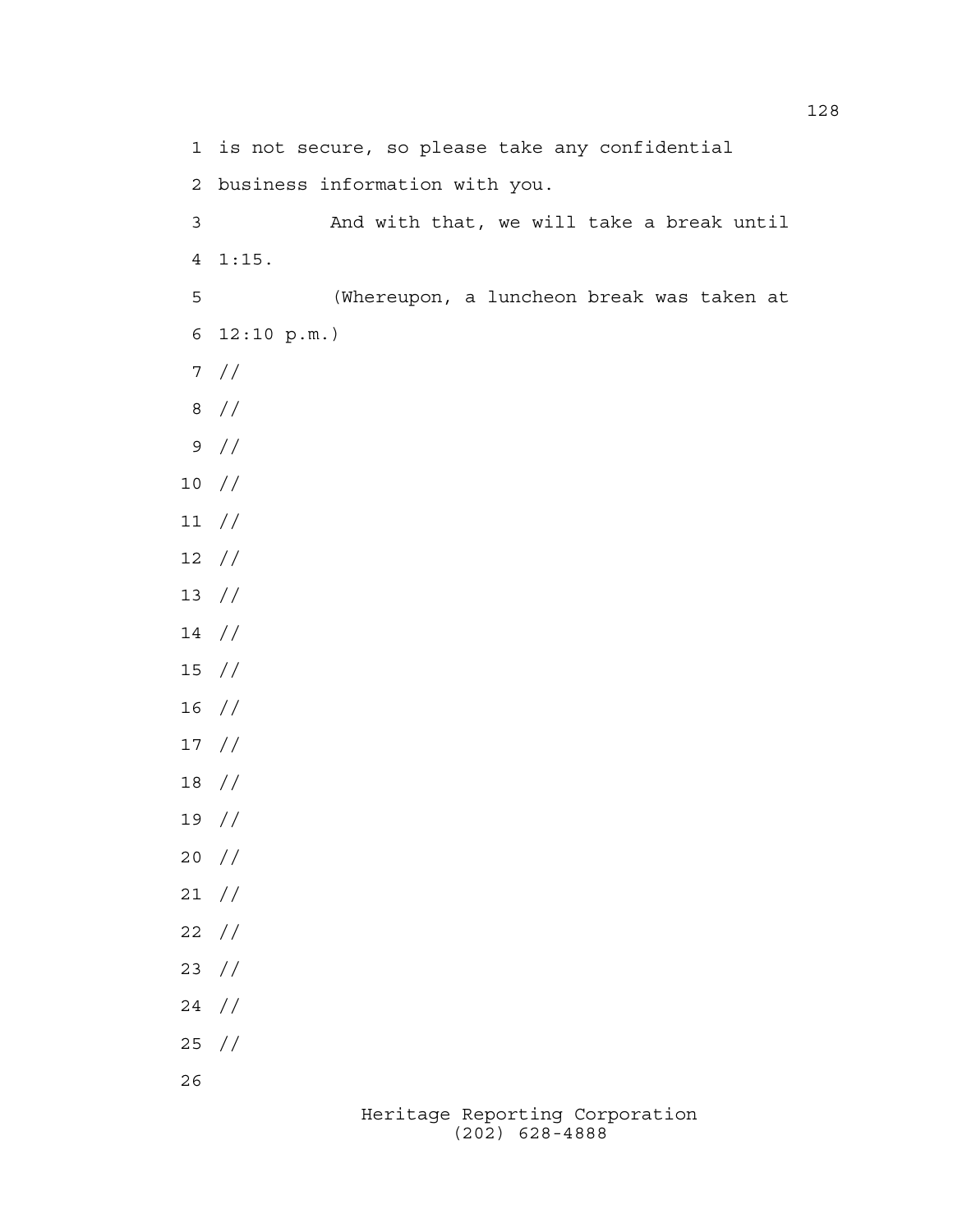1 A F T E R N O O N S E S S I O N 2 (1:15 p.m.) 3 CHAIRMAN OKUN: This hearing of the U.S. 4 International Trade Commission will now resume. 5 Mr. Secretary, I see that our second panel 6 of witnesses are seated. Have all the witnesses been 7 sworn? 8 MR. BISHOP: Yes, Madam Chairman. Those in 9 opposition to the imposition of antidumping duty has 10 been seated. All witnesses have been sworn. 11 CHAIRMAN OKUN: You may proceed. 12 MS. ZINMAN: Good afternoon. My name is 13 Mona Zinman. I am president of Itochu Building 14 Products, Co-CEO of Prime Source Building Products, 15 Co-CEO of Master Halco, and most recently, Co-CEO of 16 Progressive Steel and Wire. 17 This is my third trip to Washington, D.C. to 18 discuss competitive conditions in the nail industry, 19 and I had promised myself that I wouldn't come back 20 again because I failed last time to successfully argue 21 a case that was so clear to me and so what would be 22 different this time. 23 But two reasons I'm sitting here before you 24 again. First, I'm not a quitter, and sometimes it 25 takes another look or another listen for your voice to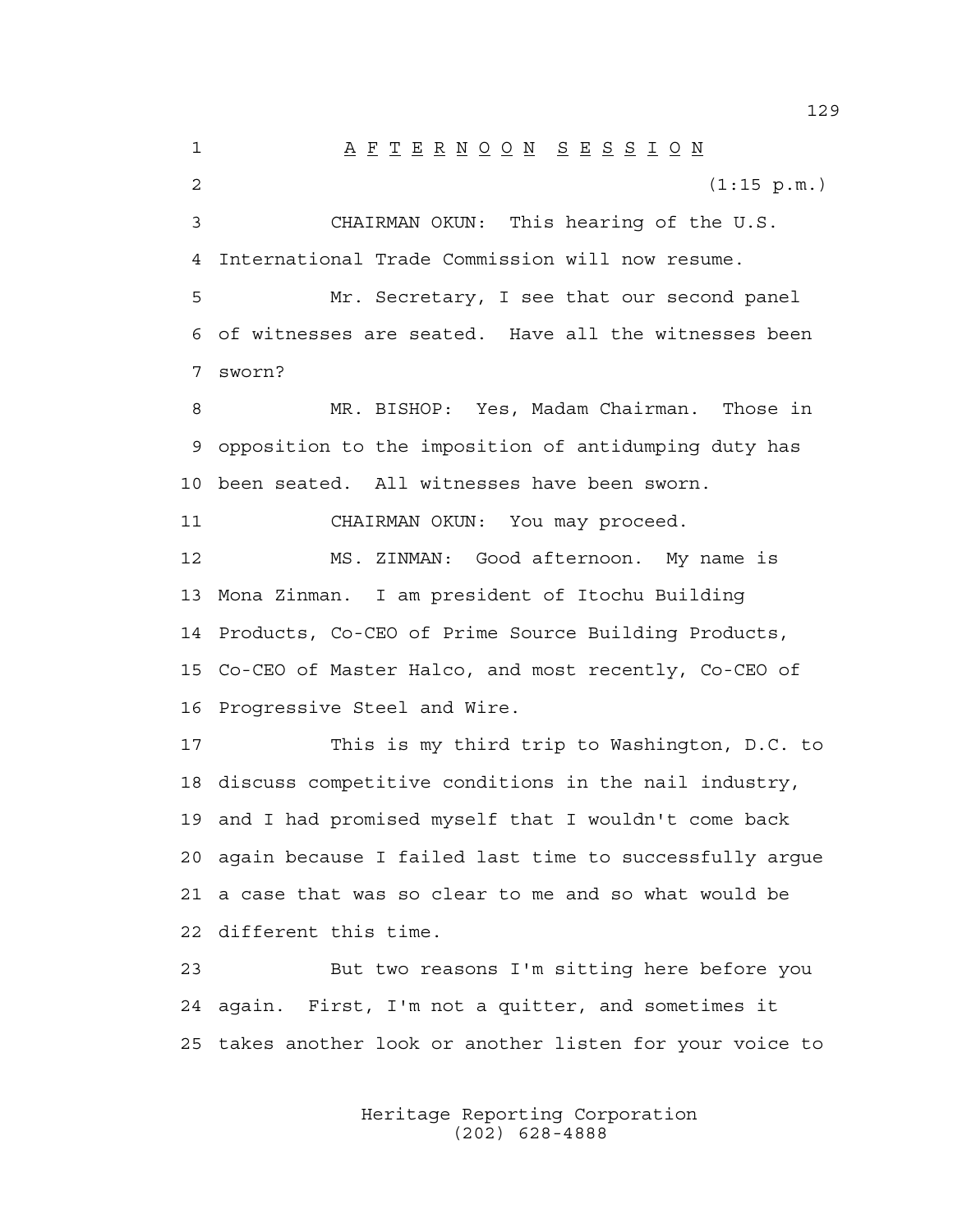1 be heard.

2 Just look at the number of times some of the 3 contestants on American Idol auditioned and were told 4 no, within a year later got three S's. In this case, 5 I'm looking to you for six no's, no affirmatives.

6 And second, there have been several 7 significant events during these past few months that 8 so impact the landscape of the U.S.A. nail industry 9 that an injury determination just doesn't fit any 10 scenario that the Petitioner may try to twist.

11 We're looking at an American industry that 12 is in better shape today than it has been for many 13 years. This industry has withstood the great 14 recession and come out the other side.

15 Look at what we have. We have growth. We 16 have job creation. We have new investment. My 17 company, Prime Source Building Products has joined 18 together with Dubai Wire to create Progressive Steel 19 and Wire, a new domestic nail manufacturer producing 20 nails in Dallas, Texas with plans to expand to 21 Pennsylvania and California during 2012.

22 And we have Petitioner themselves being 23 bought by Deasario, a Mexican company with more than 24 \$2 Billion in sales and 7,000 employees announcing 25 plans to increase production capacity by 40 percent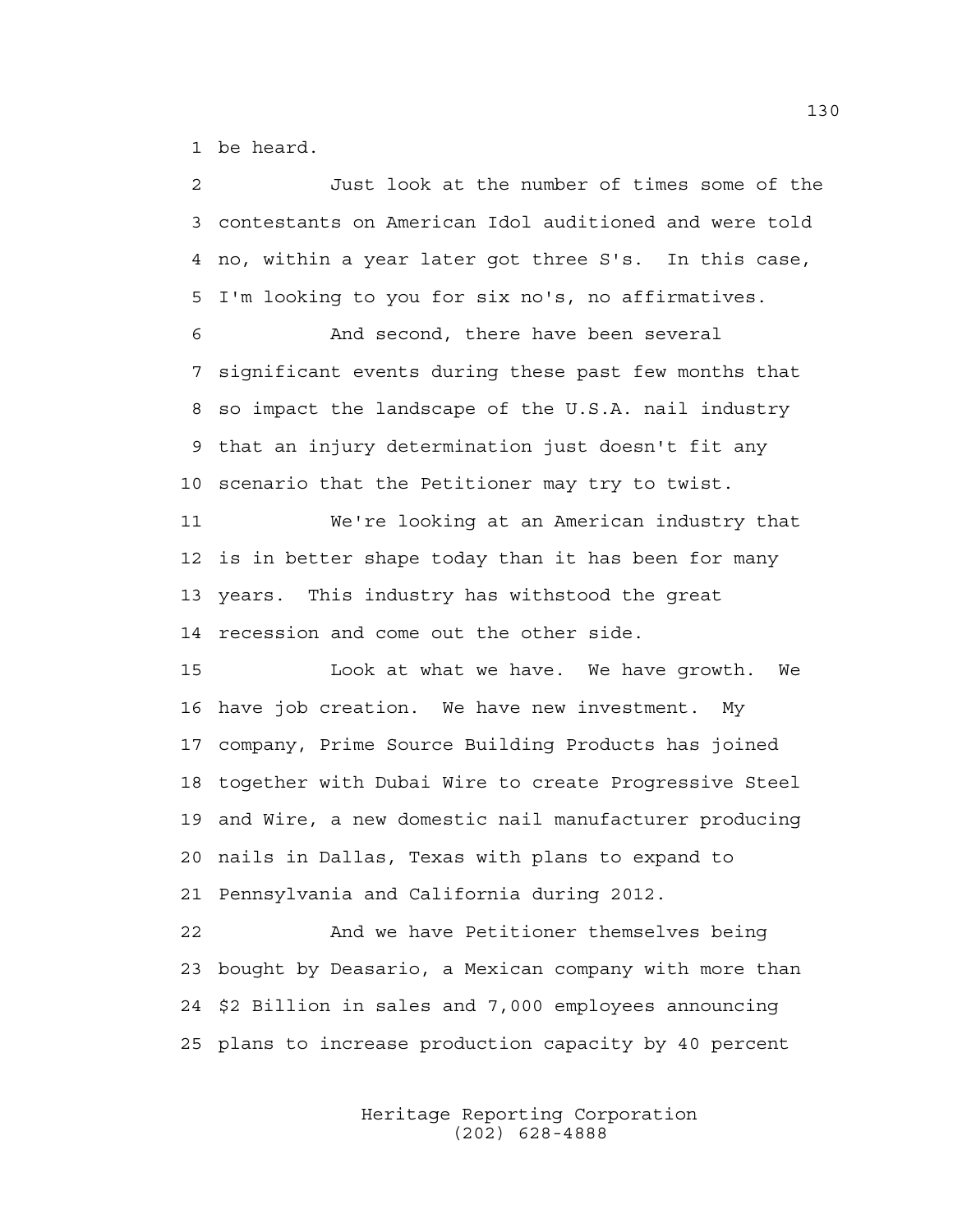1 with at least a 20-30 percent increase in employment. 2 Injury? Really?

3 We look forward to competing with our 4 friends at Deasario. For years we have bought wire 5 rod, rebar, and galvanized wire from their plant in 6 Mexico. And now we both will be manufacturing nails 7 in the United States. This is good news for our 8 industry and for our American workers.

9 Before I discuss the reasons why I believe 10 you should reach a negative determination in this 11 case, let me give you some background on Itochu, Prime 12 Source, and Progressive Steel along with my own role 13 in the nail industry.

14 Itochu imports nails from around the world 15 which it sells to its sister company, Prime Source, 16 the largest distributor of nails in the United States. 17 Prime Source maintains 36 contribution centers in 28 18 states.

19 We continue to grow, and in the past year we 20 have added two new locations, one in Portland, Oregon 21 and one in Fresno, California. We currently employ 22 over 1,100 American workers, an increase of 23 approximately 50 since I testified a year ago. 24 Prime Source sells a wide range of building, 25 home improvement, and related products through the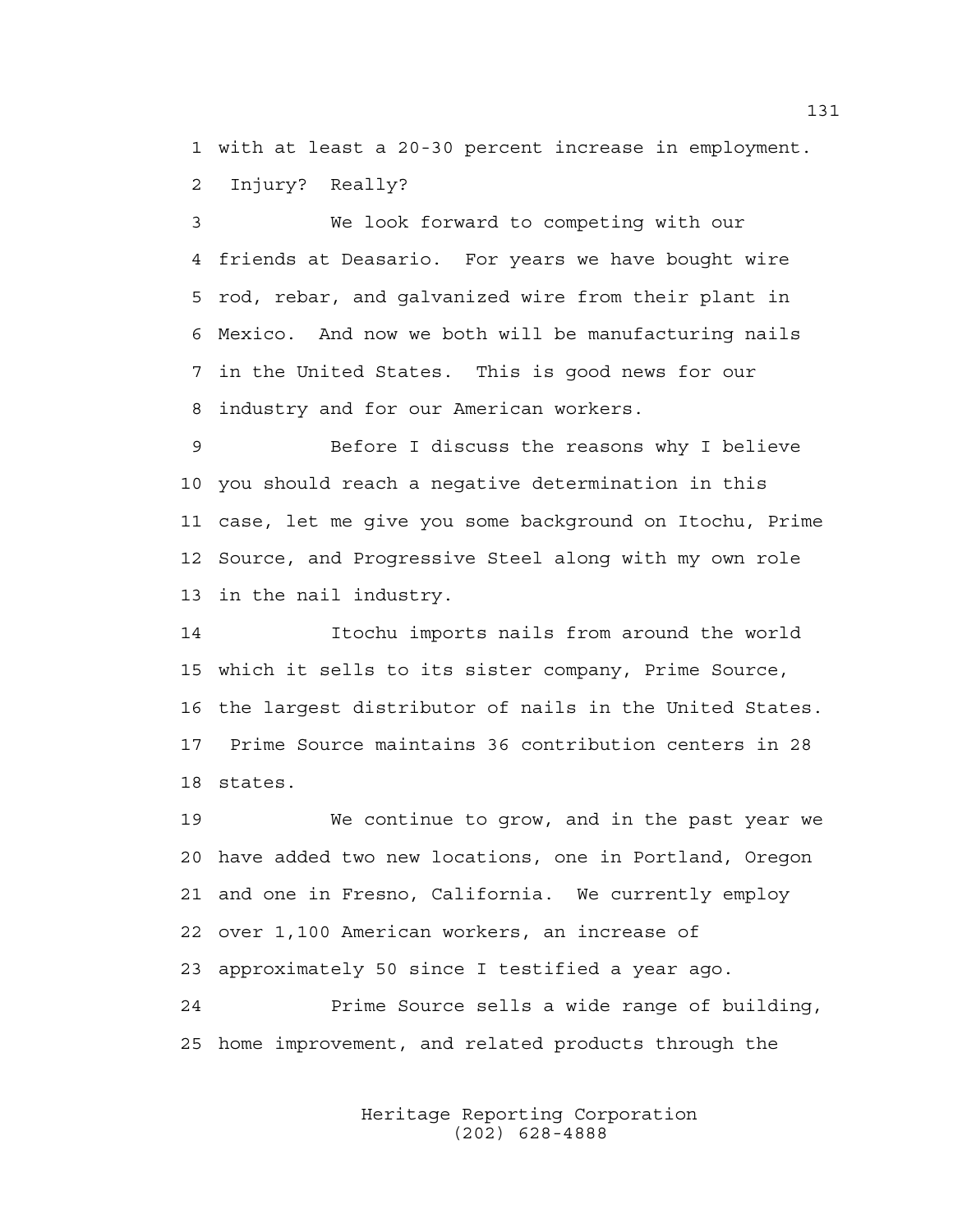1 United States not limited to nails. We also sell 2 screws, power tools, fencing, insulation, 3 weatherproofing, etcetera.

4 We sell under our proprietary Grip-Rite 5 brand, our Pro-Twist brand, as well as distributing 6 other well-known brands such as Owens-Corning, LGAF, 7 USP, and Armstrong, to name a few.

8 Our diverse customer base includes lumber 9 yards, staff to dealers, drywall supply yards, 10 concrete and construction supply yards, roofing 11 wholesalers, and home improvement centers. We ship to 12 more than 20,000 customers on our own fleet of more 13 than 300 trucks making daily deliveries with multiple 14 stops.

15 Our largest customers for nails and many of 16 our other products are Home Depot and Lowes, the two 17 largest, big-boxed retailers in the United States. 18 Our nationwide distribution system allows us to meet 19 their requirements to provide just-in-time delivery of 20 literally thousands of different SKU's to their 21 combined 3,700 stores.

22 We have 120 full-time merchandiser employees 23 whose sole responsibility is visiting every Home Depot 24 store every week to make sure our displays are fully 25 stocked and properly arranged at all times.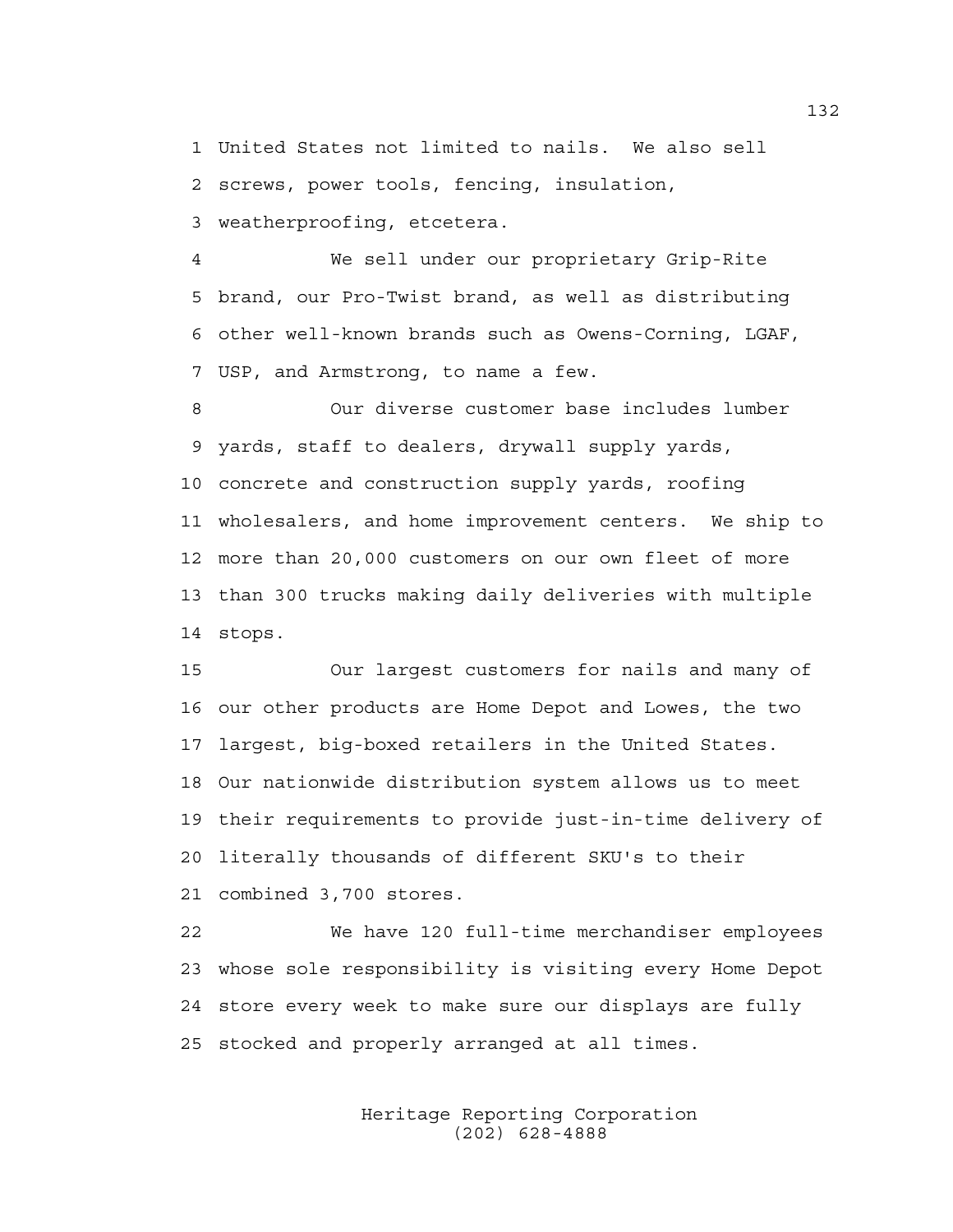1 Our primary sources of supply for nails are 2 nails in Taiwan, the UAE, and China. We also source 3 nails for Malaysia, Korea, Mexico, Bulgaria, Viet Nam, 4 and the United States. We stock literally thousands 5 of SKU's of all types and sizes of nails.

6 When you go into a Home Depot or Lowes, you 7 will see our Gripe-Rite brand of hand-drive nails and 8 collated nails prominently displayed in retail boxes 9 as small as one and five pounds along with larger 10 buckets, 50 pound cartons, and thousand-piece plastic 11 tubs. We sell more of our Grip-Rite nails to Home 12 Depot and Lowes than any other fastener brand.

13 Some background about me. I've been 14 involved in the U.S. nail business since I was 15 15 years old, and I have no idea where the past 45 years 16 have gone.

17 If you had told me my entire life was going 18 to be spent working in nails, I would have thought you 19 were mad. But as they say, man plans and God laughs, 20 but that's a story for another day.

21 I began working when Japan was the main 22 company supplying nails to the United States. I have 23 seen nail production move from Japan to South Korea, 24 and Taiwan, and into China, and into the UAE. Today 25 nails are manufactured around the world with mills in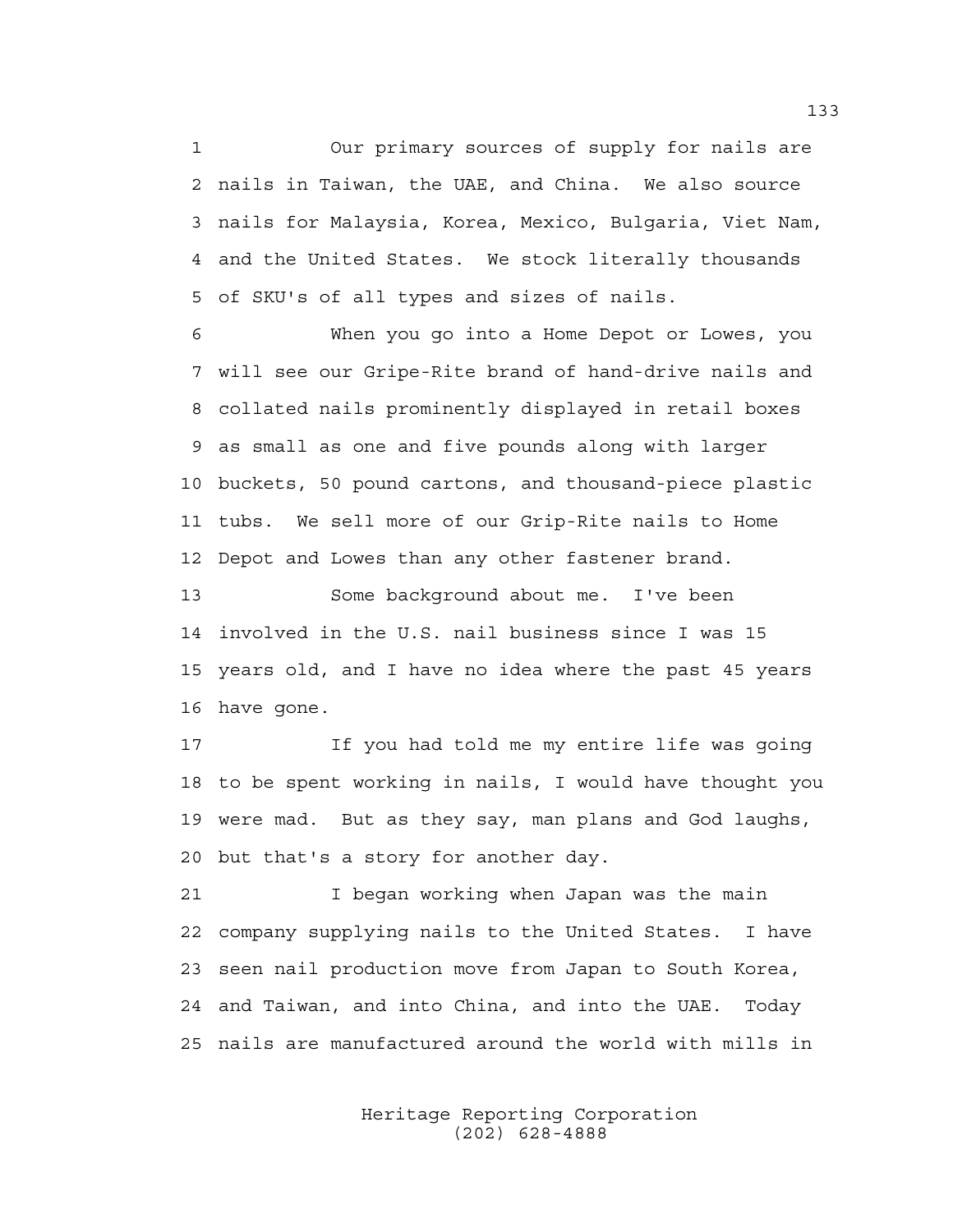1 Malaysia, Viet Nam, and Mexico also shipping nails to 2 the United States.

3 At the same time as I've seen production 4 shift from one country to another, I have seen a 5 fundamental change in which the way nails are sold in 6 the United States in the retail channels which is the 7 majority of our business.

8 When I started in this business, there was 9 no Home Depot. Nail manufacturers did not need to 10 have sophisticated nation-wide distribution center -- 11 distribution networks. There was no such thing as 12 marketing.

13 Nails were received in large wooden kegs, 14 dumped into an open bin. The customer scooped up the 15 quantity they wanted to buy. It was put in a brown 16 bag, weighed, and sold by the pound.

17 The vast majority of nails were hand-driven, 18 product differentiation was just beginning, and nails 19 were sold by regional manufacturers to local and 20 regional customers throughout the United States.

21 Today, it's a different world. Whether we 22 like it or not, times have changed. To compete in the 23 new market, vendors must also change with the times. 24 Diversification, packaging, private branding are all 25 required.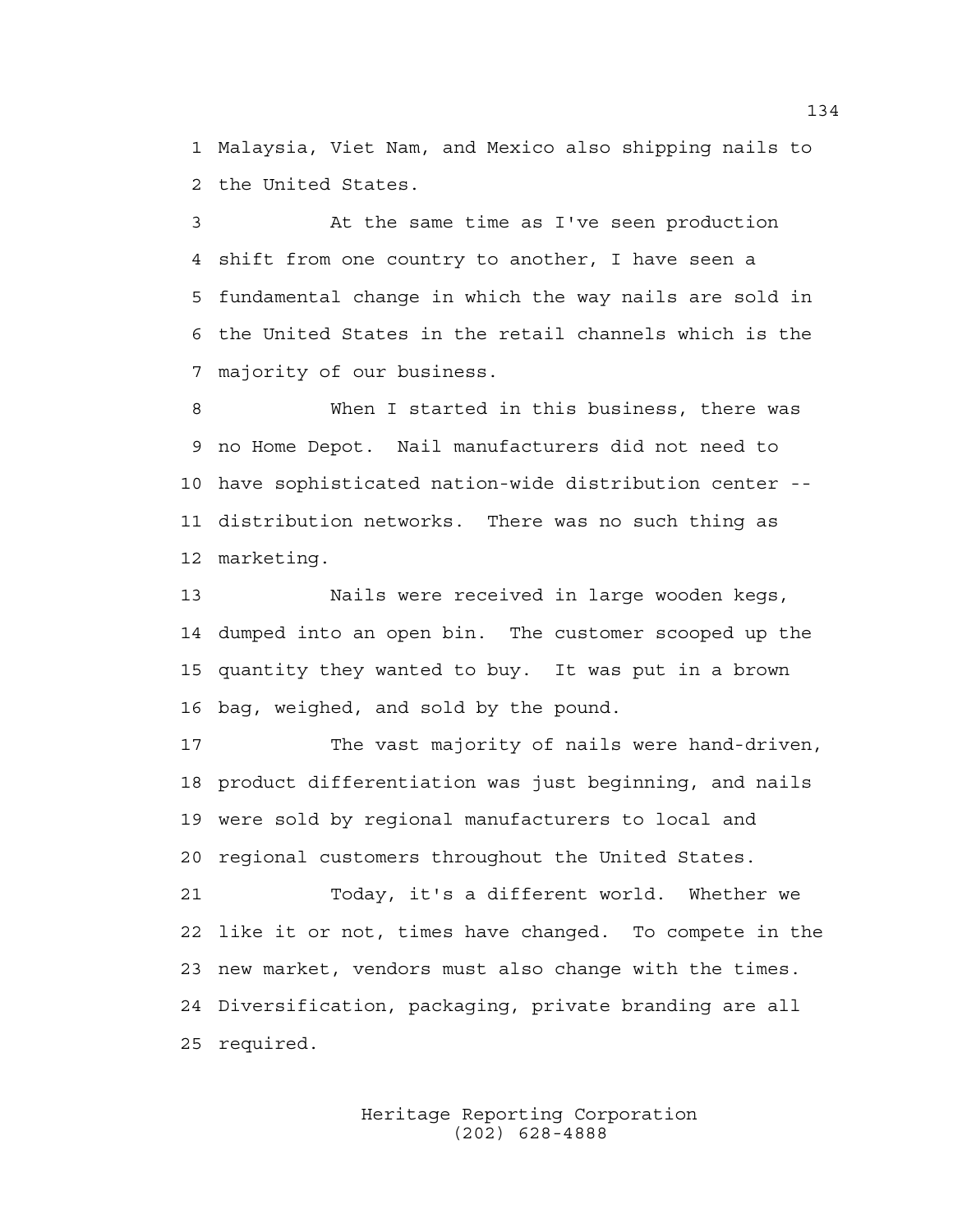1 Pack the nails in a plastic box, in a 2 bucket, color-code the lids, reduce the pack unit so 3 inventory turns increase. Make weekly deliveries so 4 the customers can maintain just-in-time inventory 5 levels.

6 Just-in-time. Just-in-time is not a 7 truckload of product being picked up at the plant from 8 one of 37 SKU's that they may produce. Just-in-time 9 is our typical order delivered once a week which is 10 under \$1,000, has more than 20 different items -- two 11 boxes of this, three boxes of that -- delivered just 12 before they run out of inventory.

13 I sincerely believe that if Mid-Continent 14 and other American nail manufacturers had devoted the 15 same time and energy to improving customer relations, 16 investing in R&D and quality control, and developing a 17 strong distribution system as they had in filing 18 petitions with the Government to curtail competition, 19 they would have had a much larger presence in the 20 market then they have today.

21 Just as every single petition which American 22 mills have filed in the past, and there have been 23 many, the petition which the industry lead by Mid-24 Continent filed in 2007 did not result in a 25 significant increase in domestic producer's share of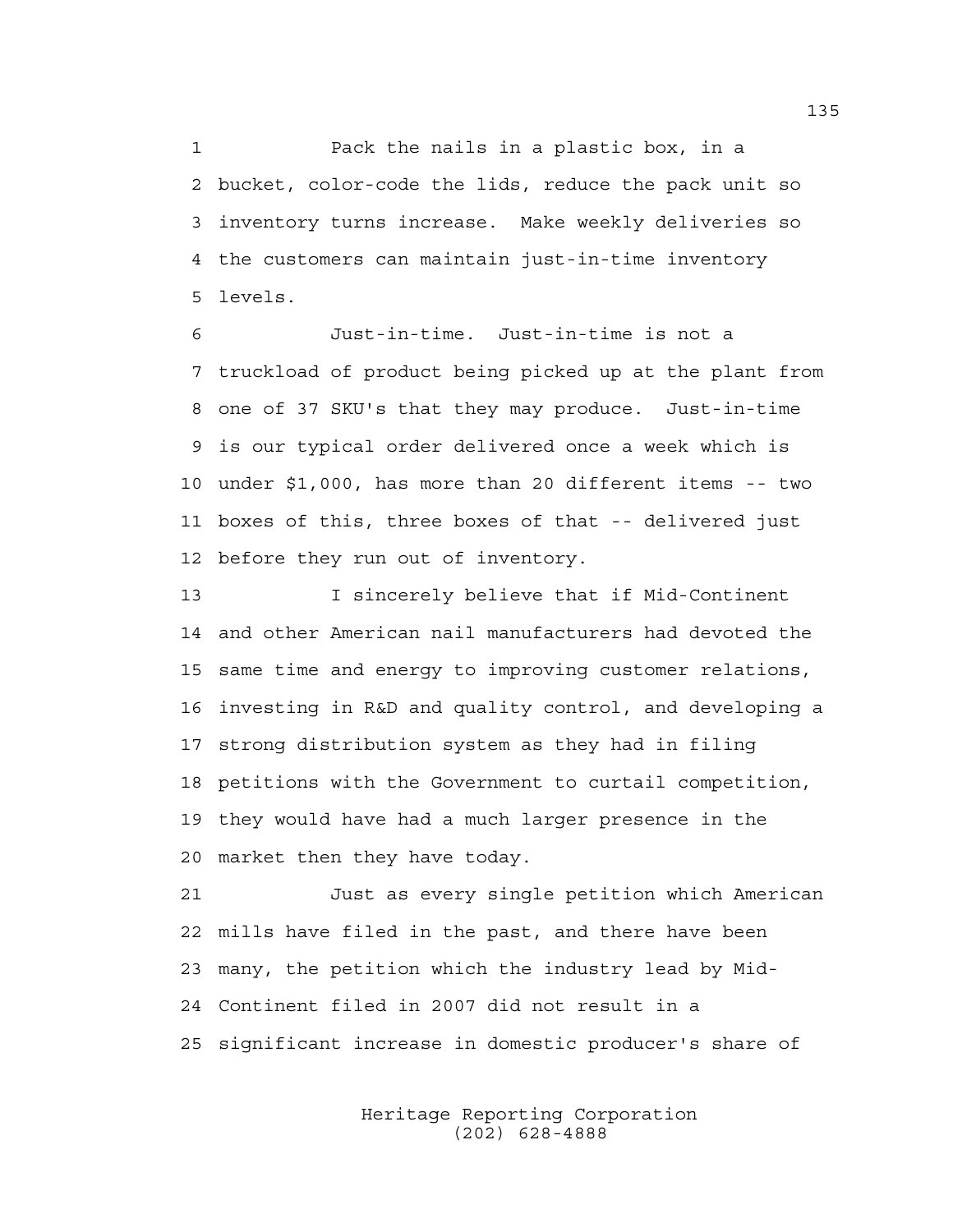1 the U.S. market.

2 It did not result in Prime Source deciding 3 to source nails from Mid-Continent or other mills in 4 the United States, and if a dumping duty order is 5 placed on nails from the UAE, I will repeat today what 6 I stated to the Commission last April, and I quote, I 7 can tell you categorically with 100 percent certainty 8 that it will not result in even one penny of 9 additional business from us to Mid-Continent or any 10 other U.S. nail producer, close quote. 11 Our business is not in play. We are 12 committed to our joint venture, Progressive Steel and 13 Wire, a brand new nail factory formed by the 14 partnership of Prime Source and Dubai Wire with our 15 first location in Dallas, Texas which has already 16 started producing nails. 17 Let me explain the background and time line

18 for this project. In August 2010, I became co-CEO of 19 another Itochu-owned company called Master Halco.

20 Master Halco is a distributor and U.S.A. 21 manufacturer of chain-link fence. We have chain-link 22 factories in Dallas, Texas, Scranton, Pennsylvania, 23 Fontana, California, and Olney, Illinois.

24 Chain link and nails have a lot in common. 25 Chain link is made from wire rod, exactly the same as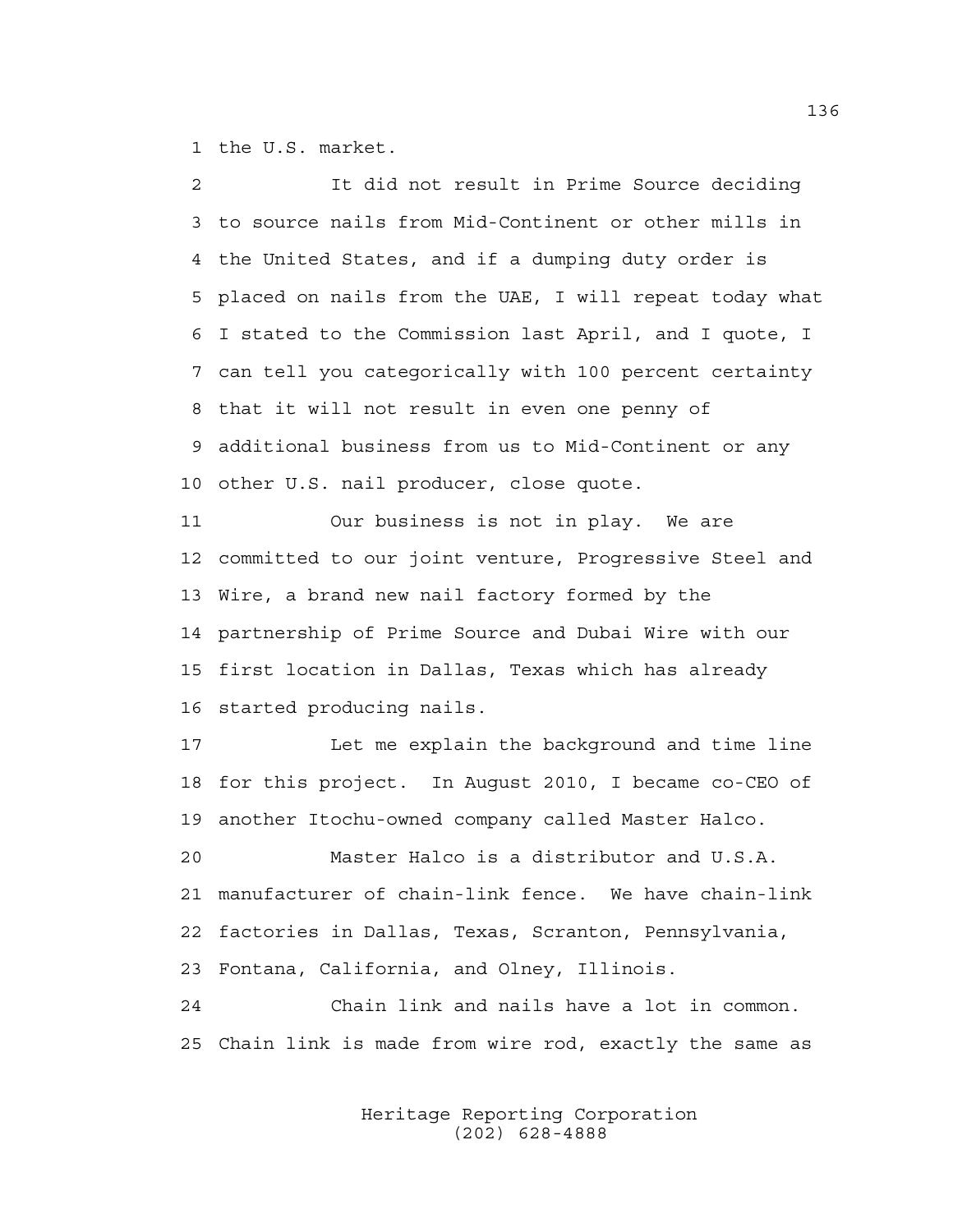1 nails. The wire rod is then drawn down using wire 2 drawing machines, exactly the same as nails. The wire 3 is then galvanized, the same as many nails.

4 In 2010, Master Halco was struggling. Sales 5 were way off from the peak years. They had 6 underutilized equipment. They had lots of extra space 7 in their factories, but they had the infrastructure in 8 place and the idea was born. A perfect marriage.

9 Dubai Wire has the nail equipment and the 10 technical known-how to produce top-quality nails. 11 Prime Source has the sales force, the distribution 12 network, and the customers, Master Halco has the space 13 and the existing manufacturing facilities.

14 We can now leverage the buying of rod, zinc, 15 etcetera. Master Halco becomes more competitive, and 16 the synergies of combining their manufacturing with 17 ours becomes a win-win.

18 The reduction and shift of production from 19 Dubai to PSW was planned without any single 20 consideration of dumping duty and before any filing 21 was made public.

22 Please don't misunderstand. This is still a 23 nail plant starting from ground zero. We have 24 invested millions of dollars to bring this plant up. 25 You don't just plug in a nail machine like you would a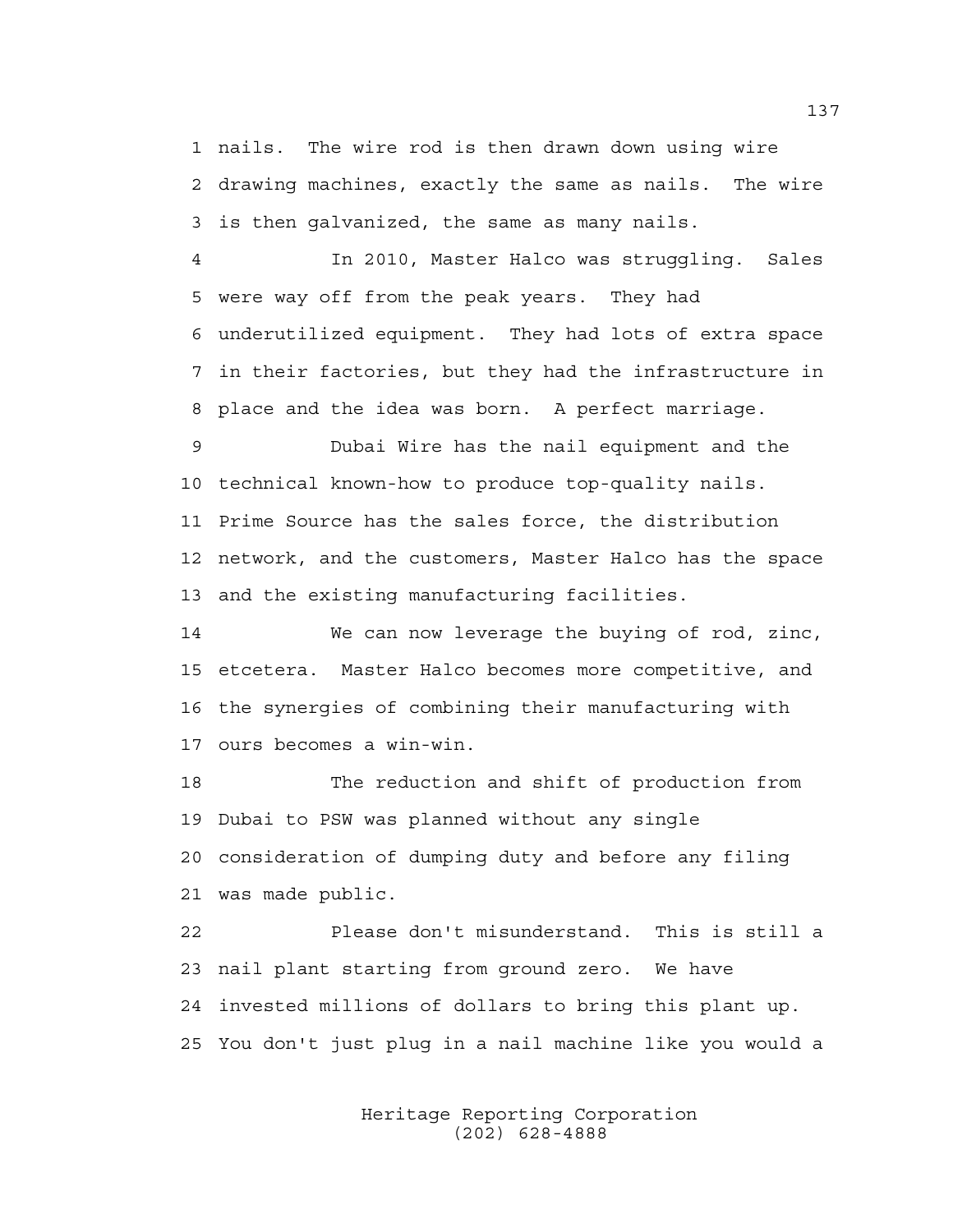1 hair dryer. You need extensive power and electrical 2 work. You need plumbing. The existing factory had to 3 be expanded and retrofitted to accommodate nail 4 machines and coating lines.

5 Any suggestion that a negative determination 6 would result in these machines going back to Dubai 7 like this is some disposable and movable tinker toy is 8 ridiculous.

9 To be crystal clear, the filing of this 10 petition was done way after our plans were in motion 11 and was never a consideration. It took more than 18 12 months of planning and preparation to get to where we 13 are today, producing nails in Dallas, Texas.

14 But Mr. Libla knows that because this plan 15 was industry news long ago, and he would know better 16 than anyone else that a factory doesn't just appear. 17 And in fact, when he heard that these plans were 18 moving forward, he personally called our VP of 19 manufacturing for Master Halco and asked him to 20 deliver a message to me.

21 He said tell Mona if she wants to produce 22 nails in the United States, why doesn't she buy my 23 company instead of opening a new one. I can only 24 surmise that the prospect of competing against a 25 domestic manufacturer who gets it and facing the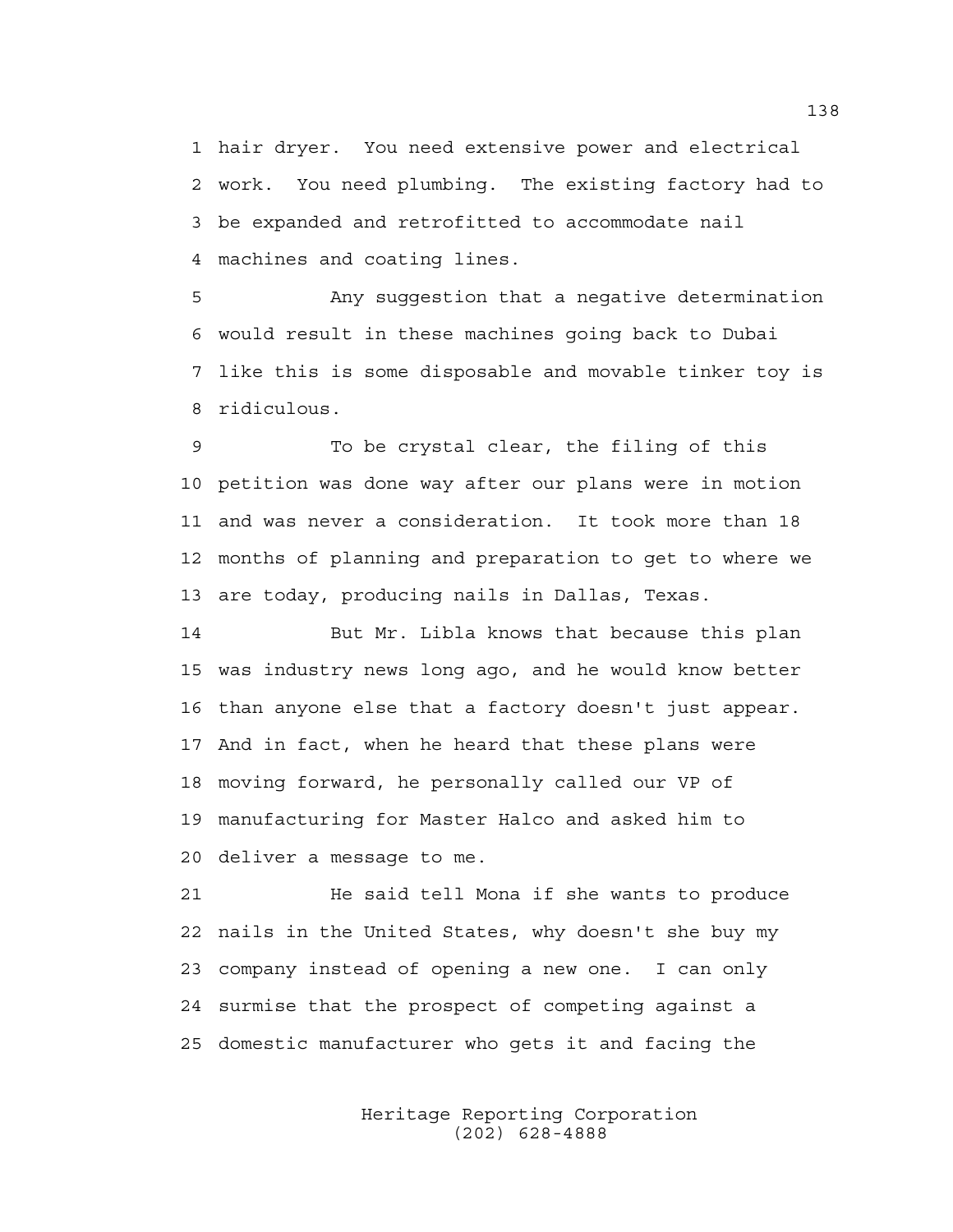1 prospect of not being able to file a Government action 2 against the U.S.A manufacturer was so worrisome that 3 he got out while he could still cash out.

4 I need to address some of the other 5 inaccuracies put forth by Mid-Continent. First, in 6 its pre-hearing brief to the Commission, Mid-Continent 7 stated at 24, and I'll quote, during the staff 8 conference, the co-president of Itochu Prime Source, 9 Ms. Zinman, admitted that her company purchases nail 10 base solely on price, end quote.

11 This statement is not true. I did not say 12 that last year, and this allegation statement is as 13 inaccurate today as it was then. Here's what I said 14 which I believe is worth repeating, and I quote, the 15 increase in tonnage from the UAE was the direct result 16 of my decision to source nails from Dubai Wire instead 17 of China. If Itochu had not made this move, UAE 18 imports would not have surged in 2010 and Mid-19 Continent would not have the ammunition it believed it 20 needed to once again petition the Government's relief. 21 Our decision to begin purchasing nails from 22 the UAE was not related to price. We were looking for 23 an alternative source of supply because of the 24 uncertainty in the market resulting from the dumping-25 duty order on nails from china.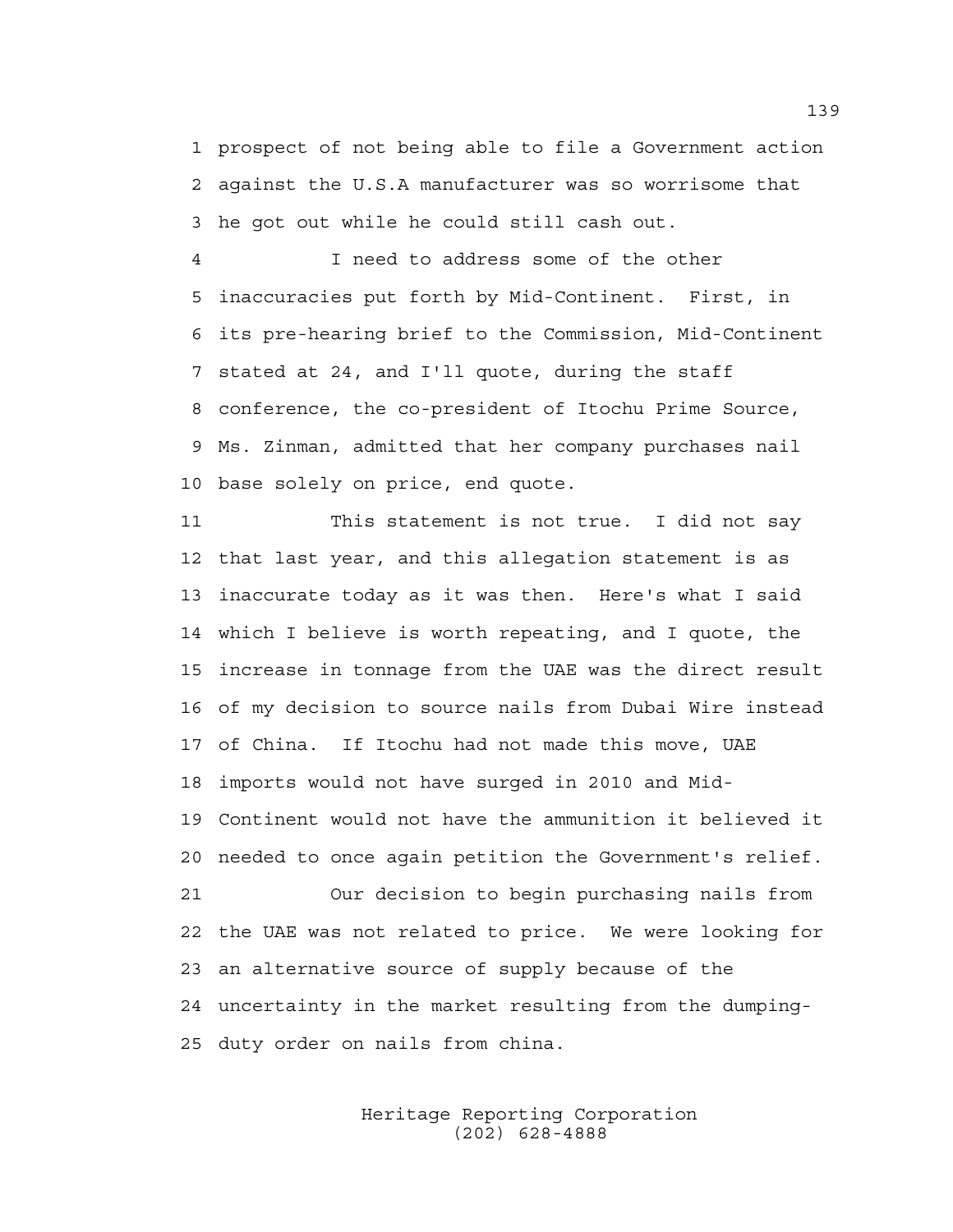1 And let me repeat that because I believe it 2 is a very important point. Our reduction of purchases 3 from China and increase in purchases from Dubai was 4 not because Dubai was cheaper because they weren't.

5 The dumping duty order on Chinese nails 6 means that you have no idea what your final cost will 7 be until as much as three years later. And exactly 8 what I talked about happened with the recent published 9 results of POR-2 in the ongoing China case.

10 So we needed to find a new source of supply 11 to replace the nails we had been sourcing from Chinese 12 mills. We moved to Dubai Wire for reasons which Mr. 13 Ved will discuss a little later.

14 But just to summarize quickly, Dubai Wire 15 produces more than 1,400 different types and sizes of 16 nails in its facilities in the UAE. Dubai Wire is 17 willing to able to fill any order we place no matter 18 how complicated for shipment to all major ports or 19 required in-land destination.

20 And third, Dubai Wire has been in the 21 business of producing nails for 30 years. It has a 22 reputation for quality and reliability. We had done 23 business with Dubai Wire in the past and we knew what 24 they could do. We had visited their facility many 25 times.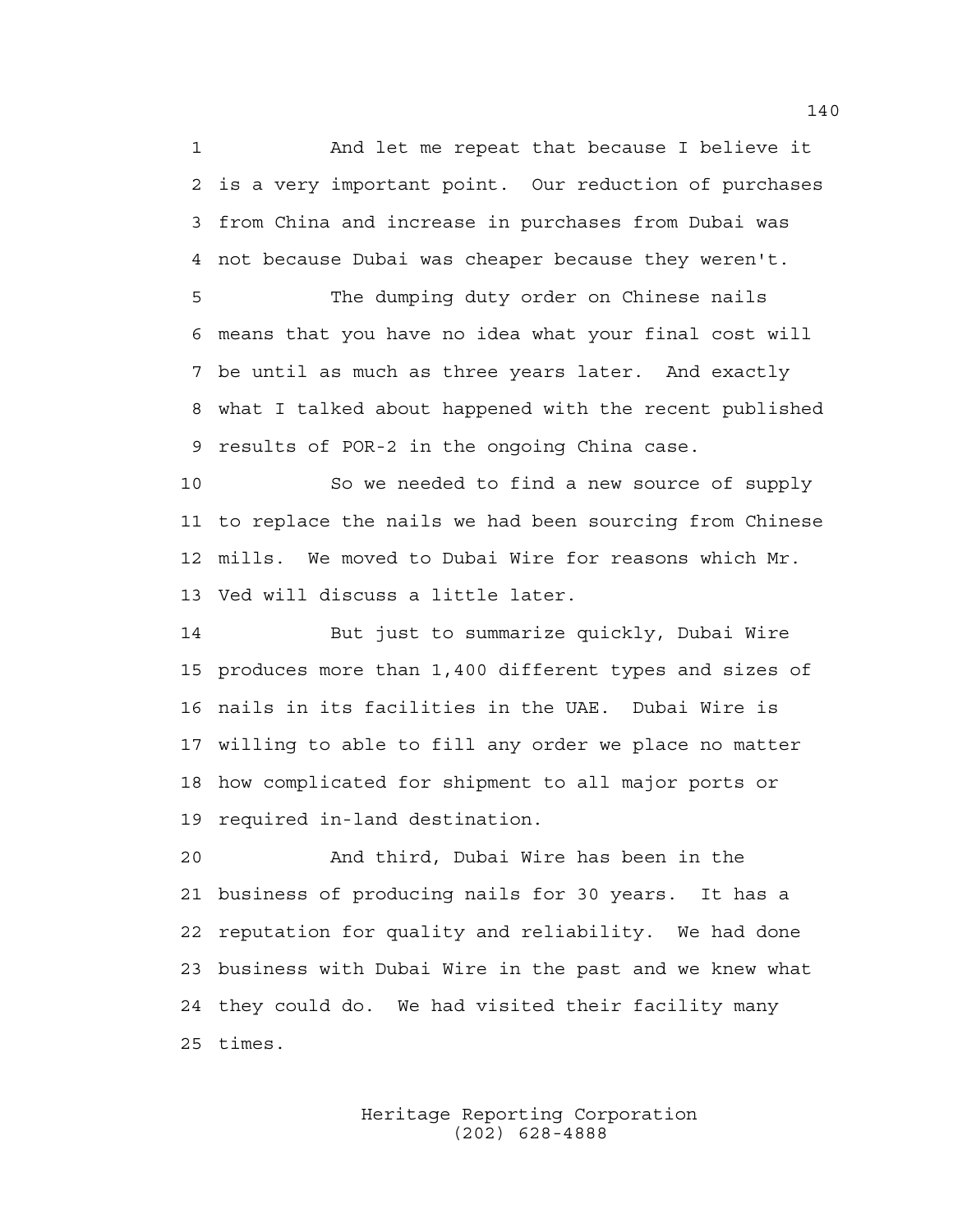1 Remember, Home Depot and Lowes demand just-2 in-time delivery of hundreds of different SKU's at 3 3,700 stores located throughout the United States. 4 Our business model is built on 100 percent fill rates 5 and on-time delivery.

6 Dubai Wire is exactly the source of supply 7 which Itochu needs to service our customers in the 8 United States and to maintain our position as the 9 country's number one distributor of nails, and that is 10 why we decided to buy from Dubai Wire not price.

11 If the anti-dumping duty order on Chinese 12 nails could have helped the U.S. industry, you would 13 have expected that once an order was in place on 14 Chinese nails, domestic mills would have immediately 15 contacted Prime Source to take advantage of this 16 restraint on trade. This did not happen.

17 No U.S. mill came to Prime Source and 18 offered itself as a viable alternative despite the 19 fact that Chinese nails no longer had a cost 20 advantage. I am not aware of any nail mill in the 21 United States which has the capability to become a 22 Prime Source vendor in the same manner as Dubai Wire. 23 Mid-Continent may claim that it has the 24 capacity and ability to make any and all types of 25 nails. We've heard that basically all morning,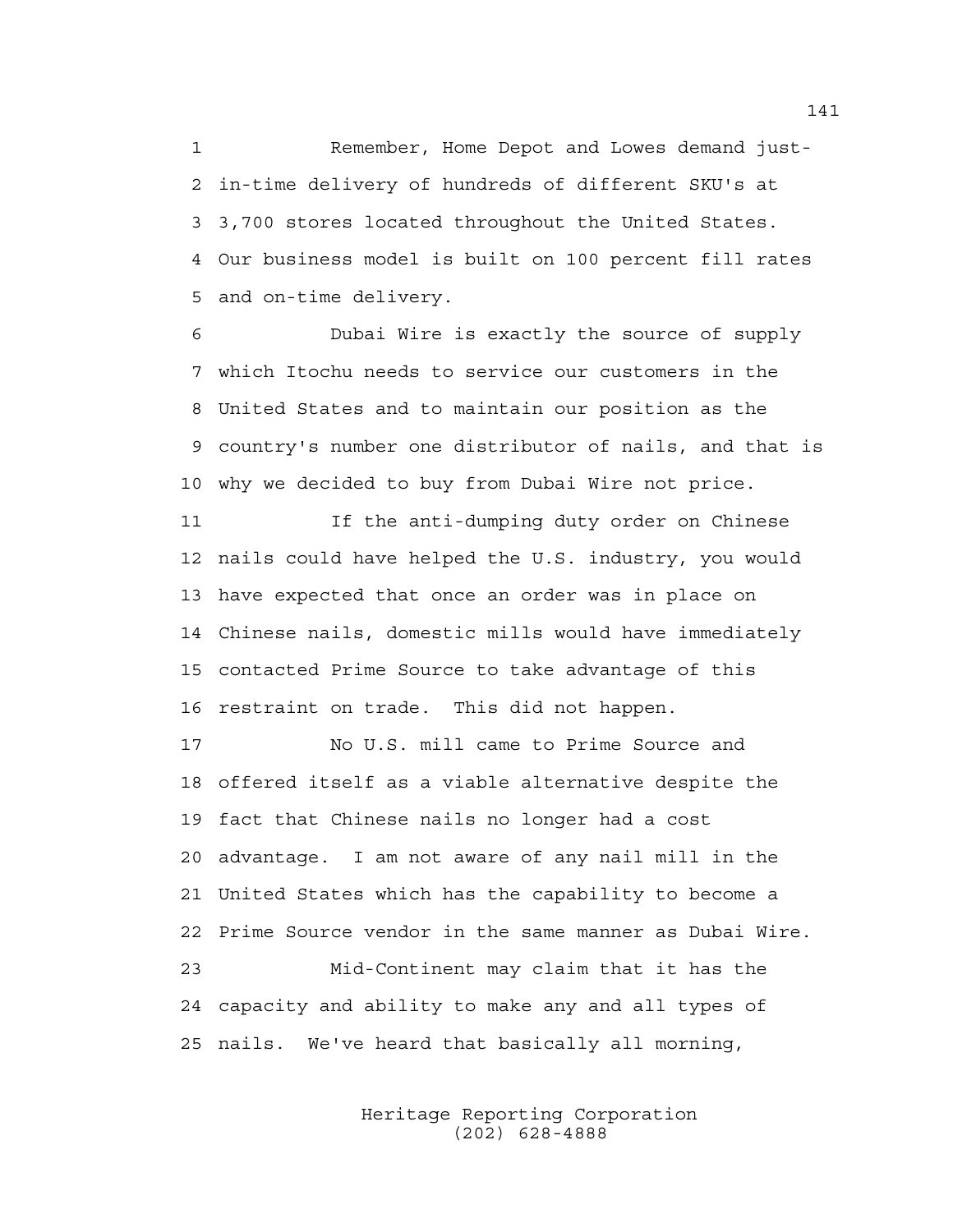1 capacity and ability. I have a right arm. That means 2 I have the capacity and ability to throw a ball, but 3 it doesn't mean that the Yankees are going to call me 4 to replace Mariano Rivera when he retires.

5 If Mid-Continent is able to make all types 6 of nails, you would expect that their website would 7 look like Dubai Wire's catalog specifying over 1,000 8 SKU's. Why keep it a secret. Why not try to promote 9 and sell everything you can make. But it doesn't 10 because Mid-Continent has never produced the vast 11 majority of nails sold by Dubai Wire in commercial 12 quantities, nor are they interested in doing so.

13 We cannot expect Mid-Continent to begin 14 production tomorrow when it had the chance to fill a 15 void in 2008 but then didn't. And even if Mid-16 Continent had the capacity, it does not have the 17 distribution system.

18 It took us more than 40 years to build our 19 system, 36 warehouses in 28 states. This is not a 20 simple task. It takes time, commitment, and a wide-21 range of products, not just nails, to make it work. 22 An additional point for the Commission to 23 consider is the fact that the vast majority of our 24 customers do not specify the country of origin of 25 nails which we deliver to fill an order. They buy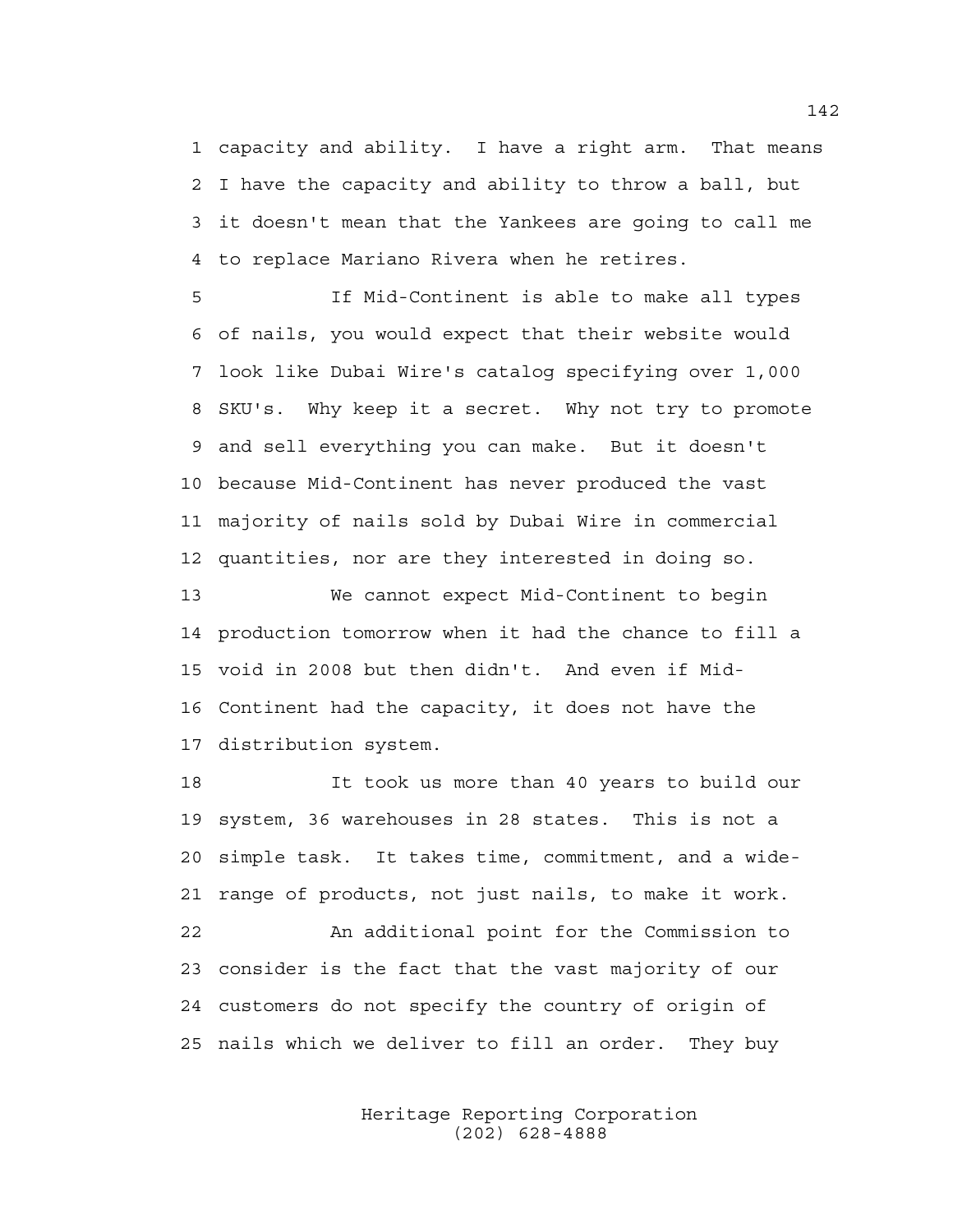1 from us because of our ability to meet their needs. 2 Our customers are not concerned with origin country as 3 long as they are receiving Prime Source quality 4 products in a timely manner.

5 We charge the identical price for identical 6 products regardless of whether our Grip-Rite nails are 7 made in the UAE, China, Taiwan, the United States, or 8 any combination of countries.

9 In this mix, Dubai Wire is not the lowest 10 cost supplier. Its prices are competitive, but they 11 are no lower than the prices we pay for nails from 12 other mills located throughout the world.

13 In other words, the fact that a sale has 14 been lost to Prime Source does not mean that a sale 15 has been lost to the UAE. A Grip-Rite nail just as 16 readily could have been made in Taiwan for which there 17 have been no allegations of unfair pricing, or it 18 could have been imported from China whose nails are 19 being imported under an anti-dumping duty order and, 20 therefore, by definition are fairly priced. This 21 being the case, the increase in Prime Source's market 22 share cannot be attributable to allegedly unfair 23 priced UAE nails.

24 Before I finish, I'd just like to briefly 25 discuss the pallet nail market. This market is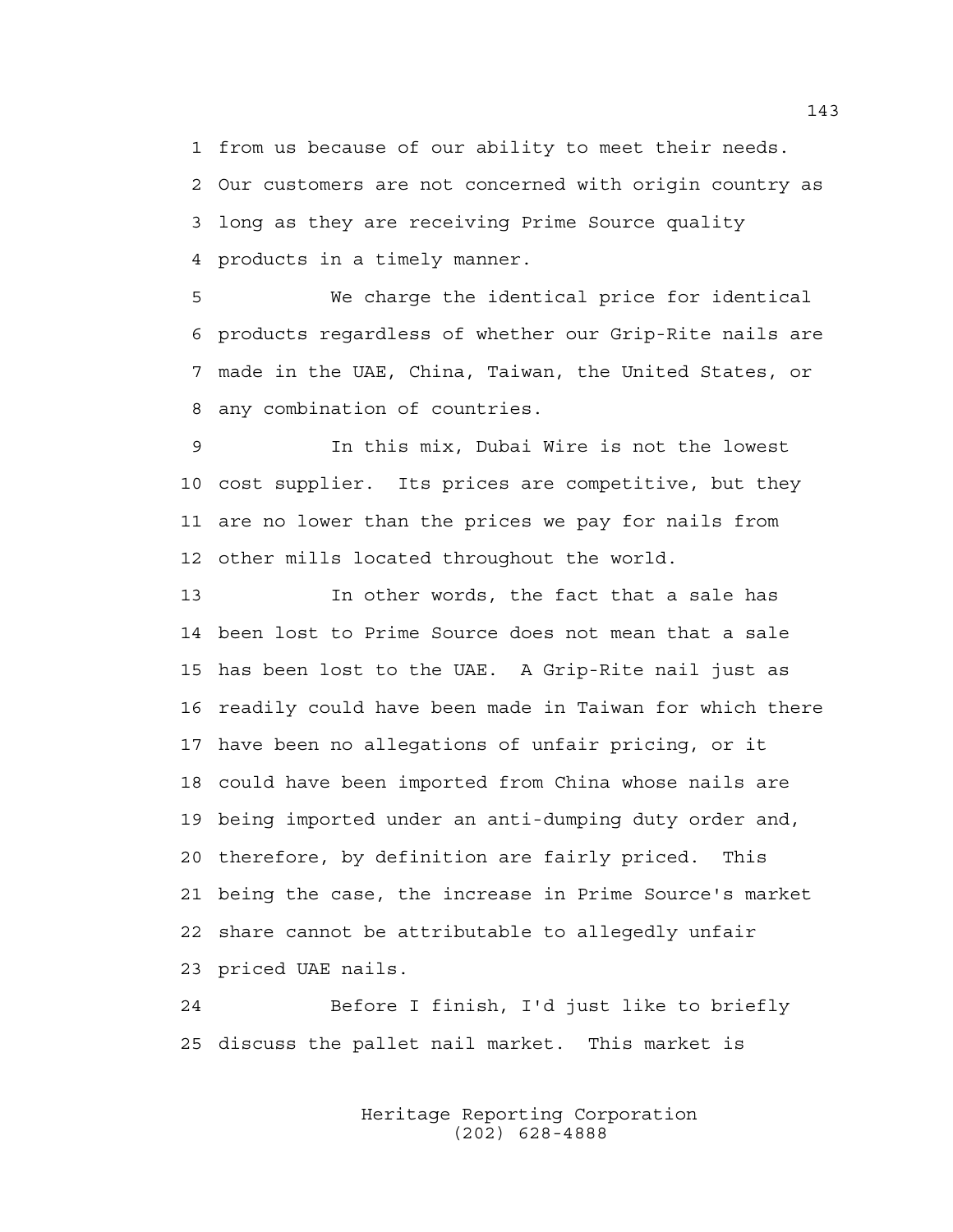1 dominated by Mid-Continent. If you look at their web 2 site, you can see that Mid-Continent was founded in 3 1987 by Libla Industries which Mid-Con describes as 4 one of the largest pallet manufacturers in the 5 Midwest.

6 Mid-Continent then states that Libla created 7 Mid-Continent to meet its need for machine quality 8 pallet nails made necessary when pallet manufacturing 9 progressed from manual to automated machine assembly.

10 Mid-Continent boasts that it is now the 11 largest supplier of fasteners to the wooden pallet and 12 crating industry with customers throughout the United 13 States, and I believe Mid-Continent is correct.

14 We sell a relatively small quantity of nails 15 in this market, but Mid-Continent remains the major 16 force, and if you listened as I did to the Mid-17 Continent Deasario press conference in February, it 18 appears that this business has been very successful in 19 2011 and should remain successful in the future.

20 And we applaud Mid-Continent's success. We 21 applaud the fact that it has expanded its business in 22 the United States by purchasing other companies and 23 that its employees were working overtime in 2011. And 24 we applaud the success of any other American 25 manufacturer who has found a profitable market niche.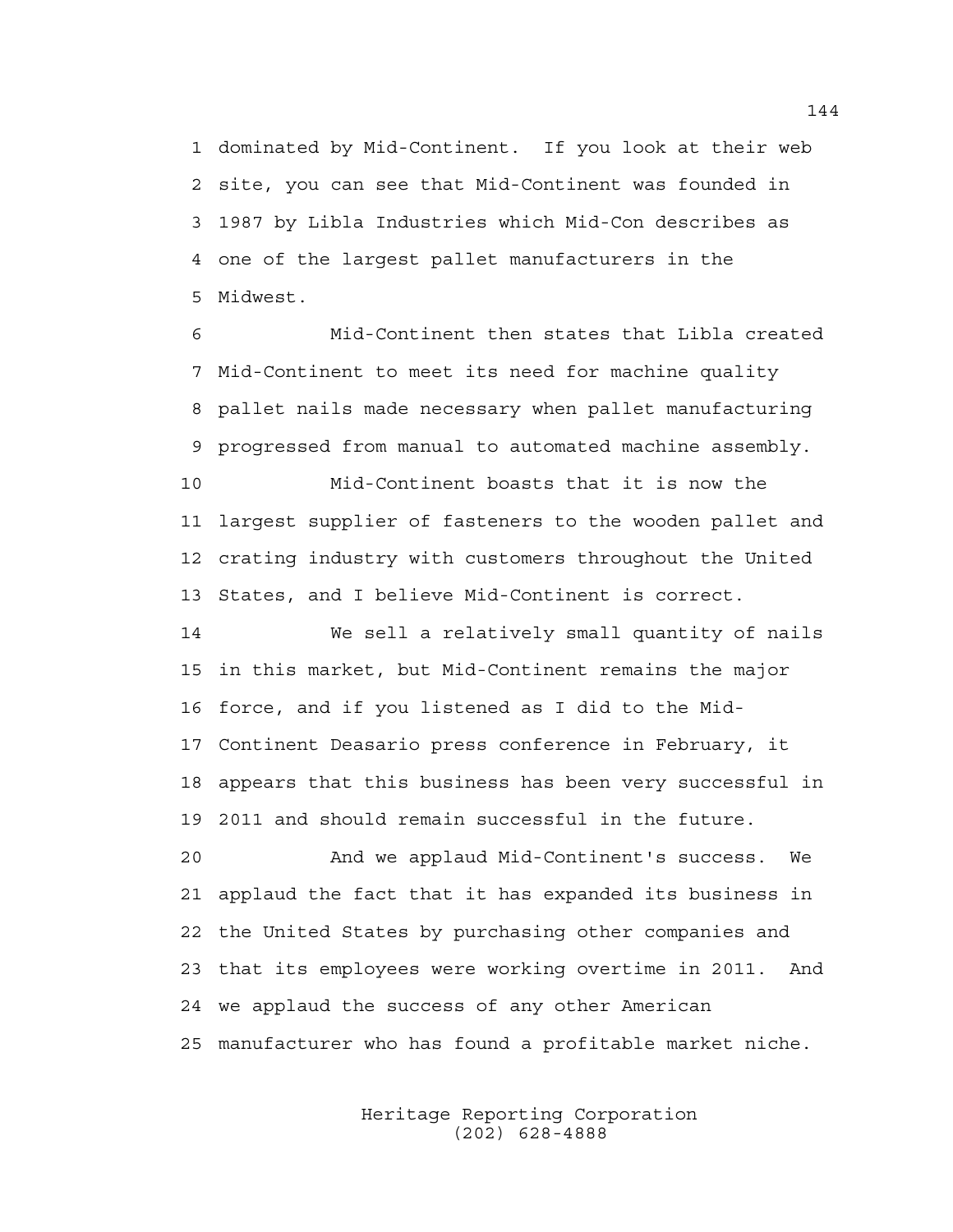1 We also believe that we would be as 2 successful an American manufacturer as Mid-Continent 3 with our nails made in Dallas, Texas. Our optimism 4 reflects our confidence in Dubai Wire's manufacturing 5 knowhow and the strong national distribution system 6 and reputation for reliability and quality which Prime 7 Source has developed over the past 20 years.

8 Now, here's the part that sounds counter-9 intuitive, and I'm almost done. For us to succeed as 10 an American manufacturer, we will need to continue to 11 import nails from the UAE. Our business plan calls 12 for a continuous reduction in quantities as our U.S.A. 13 factories take over a majority of the product line.

14 However, we will still need to supplement 15 our domestic production with imports, hopefully, 16 without having to pay an unnecessary tax to the U.S. 17 Government which will only serve to hurt the American 18 consumer through higher prices.

19 Assessing anti-dumping duty on Dubai Wire 20 exports will not help any other American mill 21 including us. It will not lead us to purchase 22 increased quantities of nails from other American 23 producers. It will only hurt Progressive Steel and 24 Wire and its partners.

25 We recognize that our success as an American

 Heritage Reporting Corporation (202) 628-4888

145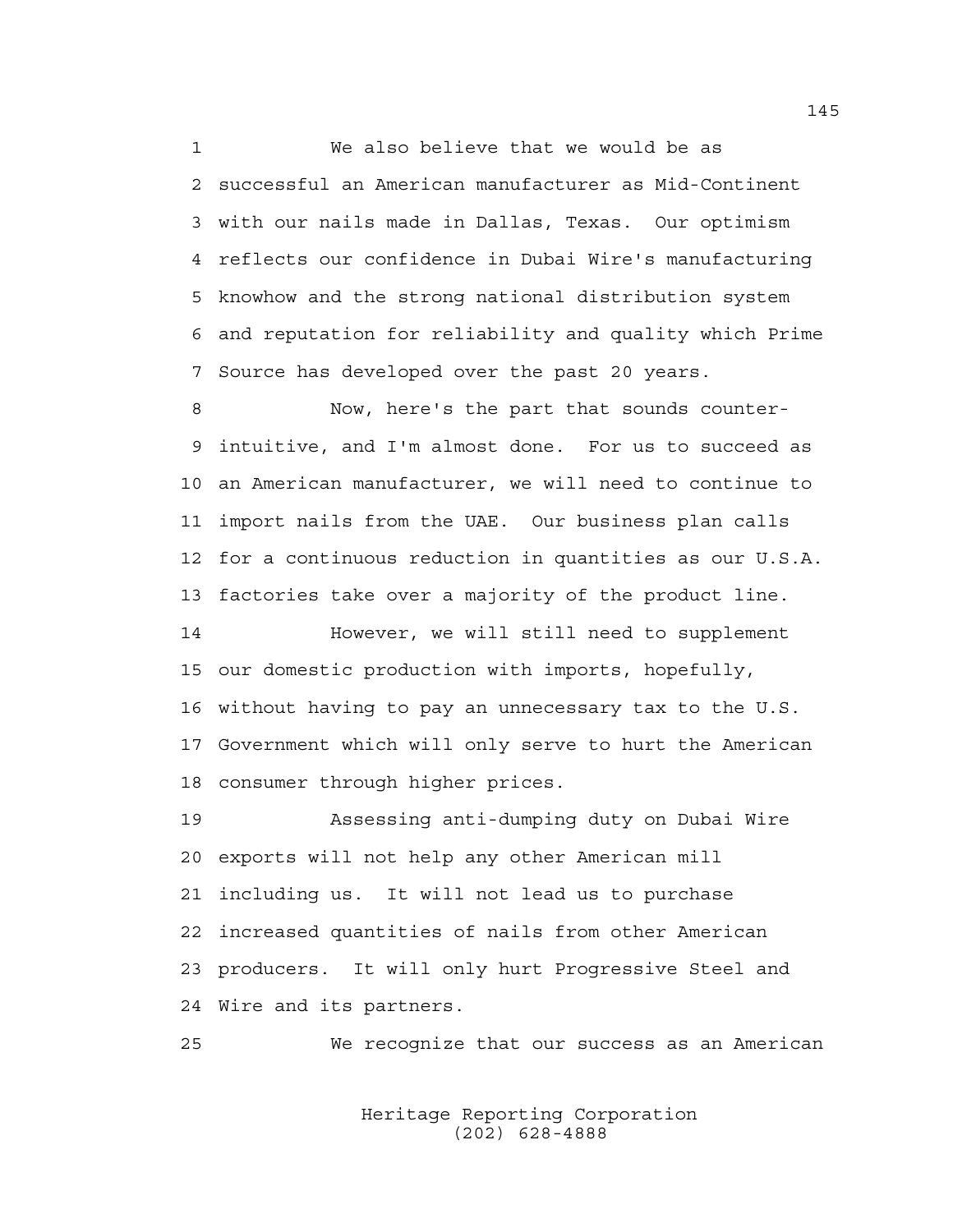1 manufacturer may further erode the ability of certain 2 small American domestic manufacturers to compete in 3 this market, but whether we like it or not, national 4 customers require strong brand name national 5 distributors to service their needs.

6 And national distributors like Prime Source 7 need to obtain nails from those capable of producing 8 significant quantities of multiple SKU's for shipment 9 to warehouses located throughout the United States.

10 Once a company has the ability to sell 11 nationally to Home Depot and Lowes, it is able to use 12 that same distribution system to sell to STAFTA and 13 other customers. These are the reasons for our 14 success not low prices.

15 To summarize, the American industry has 16 survived the great recession. It has been 17 strengthened by Deasario's purchase of Mid-Continent 18 and our decision to produce nails in the United 19 States.

20 The industry has not been materially injured 21 by UAE imports and with Dubai Wire's moving its 22 production machinery to the United States, threat is 23 not an issue.

24 Thank you for listening to my testimony. As 25 I said when I started, while I have enjoyed coming to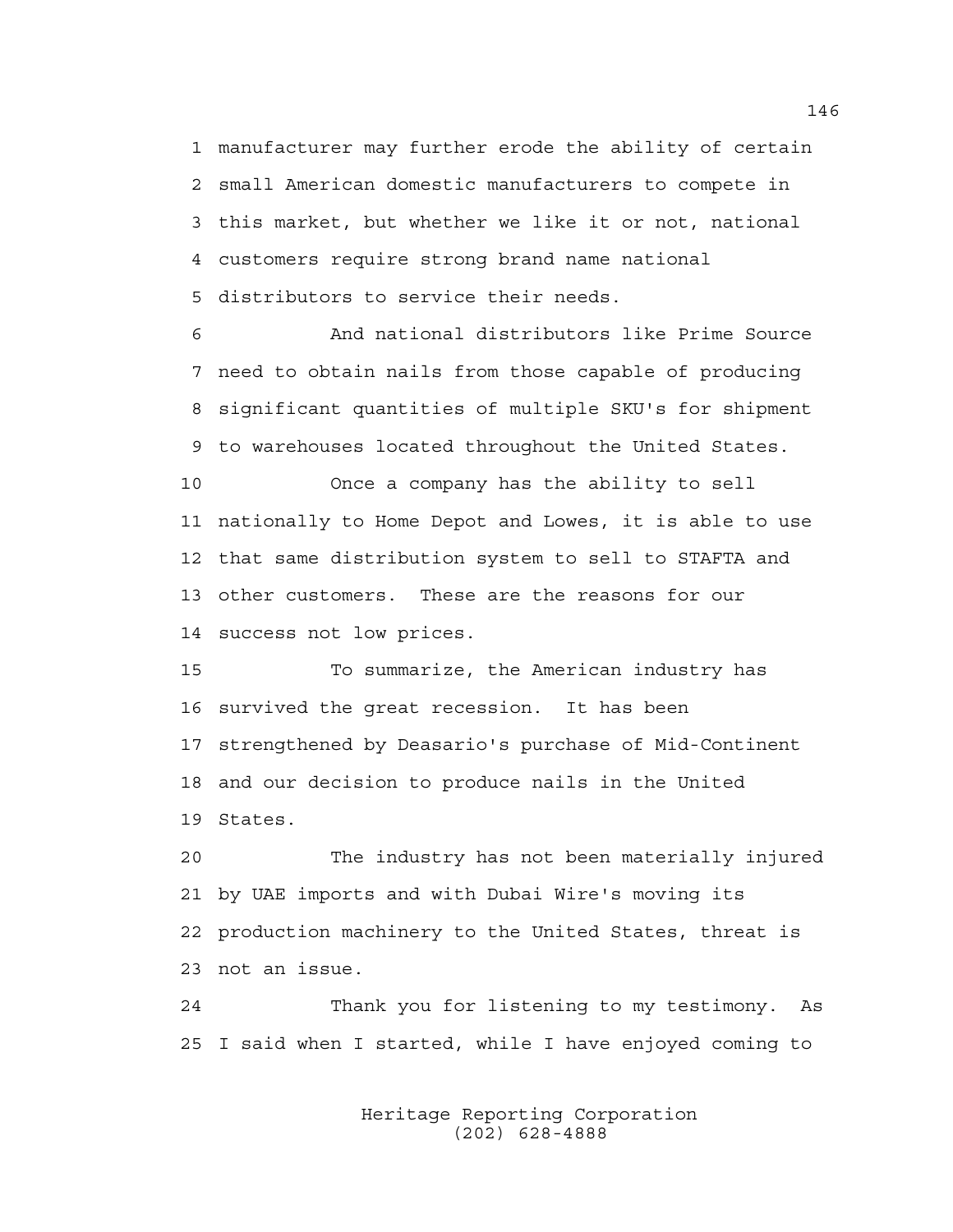1 Washington in the Spring to testify at the Commission, 2 this is really the last time. I have no more words to 3 make our case any clearer.

4 I'm available for questions. Thank you. 5 MR. HOUSE: Good afternoon, Madam Chairman 6 and members of the Commission. I'm Michael House, 7 counsel to Precision Fasteners. I'm joined today by 8 three major purchasers and distributors of nails from 9 Precision Fasteners.

10 And I might point out that I think it's 11 relatively unusual that the Commission has before it 12 today with the participation of those on the panel 13 alongside me and Prime Source in front of me, and with 14 a submission from another customer on the confidential 15 record, I believe -- and you can check the 16 confidential percentages -- the Commission has before 17 it with the testimony today and that other input, 18 input from virtually all of the market participants 19 that are involved in the sale of the subject steel 20 nails from the UAE.

21 I'd like to turn this over first to Joe 22 Leffler to my left. He is Vice President Sales and 23 Marketing with Hitachi Power Tools.

24 MR. LEFFLER: Good afternoon, Madam Chairman 25 and members of the Commission. My name is Joe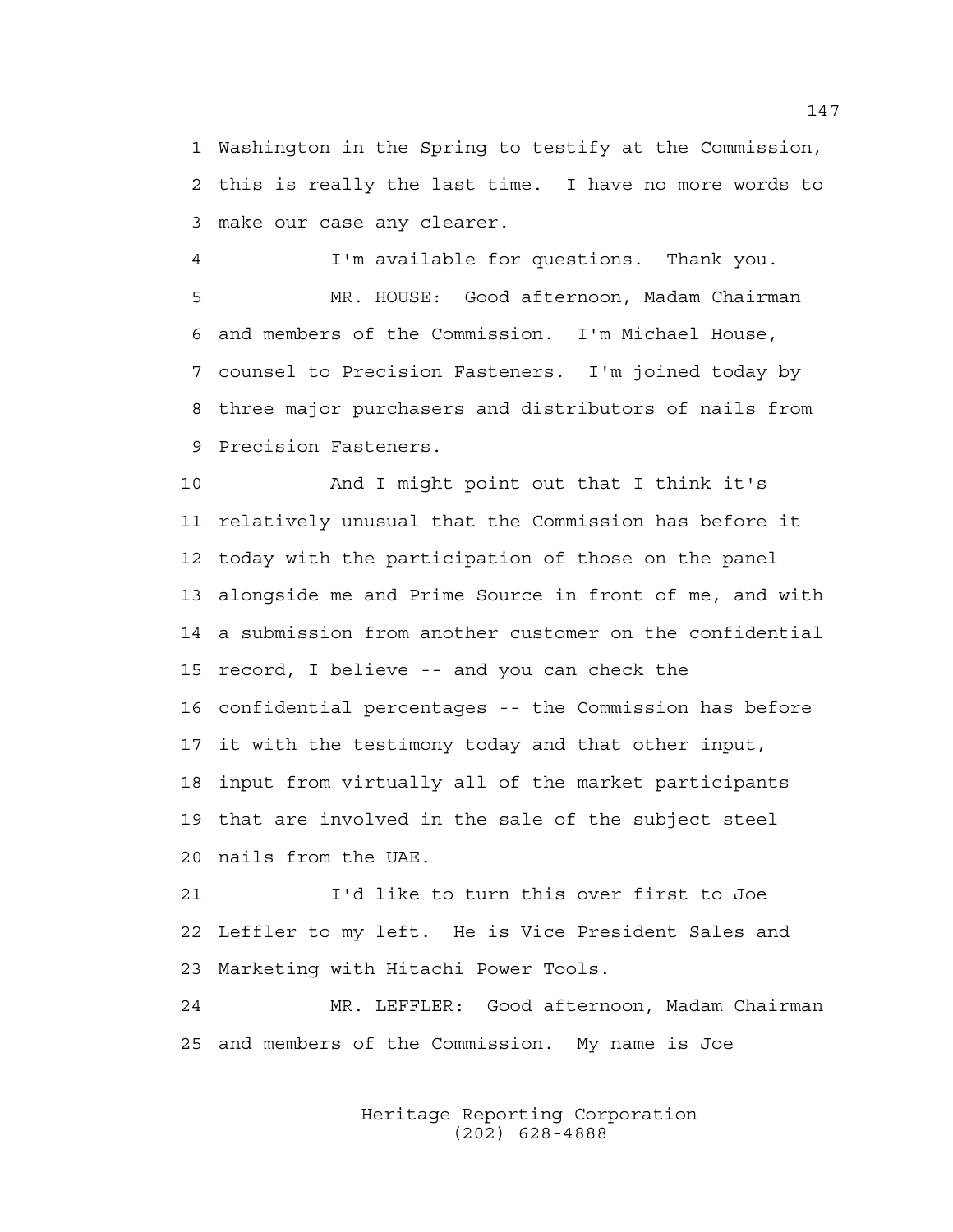1 Leffler, and I'm Vice President of Sales and Marketing 2 of Hitachi Power Tools. I have been in the tool 3 fastener business for over 20 years, starting as a 4 service technician on job sites in 1991 and later 5 joining Hitachi in 1994 as an account executive.

6 I've had the unique experience of 7 understanding all aspects of the fastener business 8 from repairing tools on job sites to dealing with 9 executives at the major home centers such as Home 10 Depot and Lowes.

11 Hitachi is a global leader in the 12 manufacture of pneumatic tools. In the U.S., the 13 Hitachi brand is considered a leading brand in terms 14 of quality and service, service being key.

15 Retailers purchase Hitachi products because 16 of our reputation for delivering the highest quality 17 products and service. Our success has nothing to do 18 with the competition on price.

19 We are not the cheapest products in the 20 marketplace. We are competitive, but we are not the 21 cheapest. Customers buy from Hitachi due to our brand 22 not our price. There are many regional low-cost 23 providers. It's not Hitachi.

24 We source a significant portion of our steel 25 nails from Precision Fasteners in the UAE. We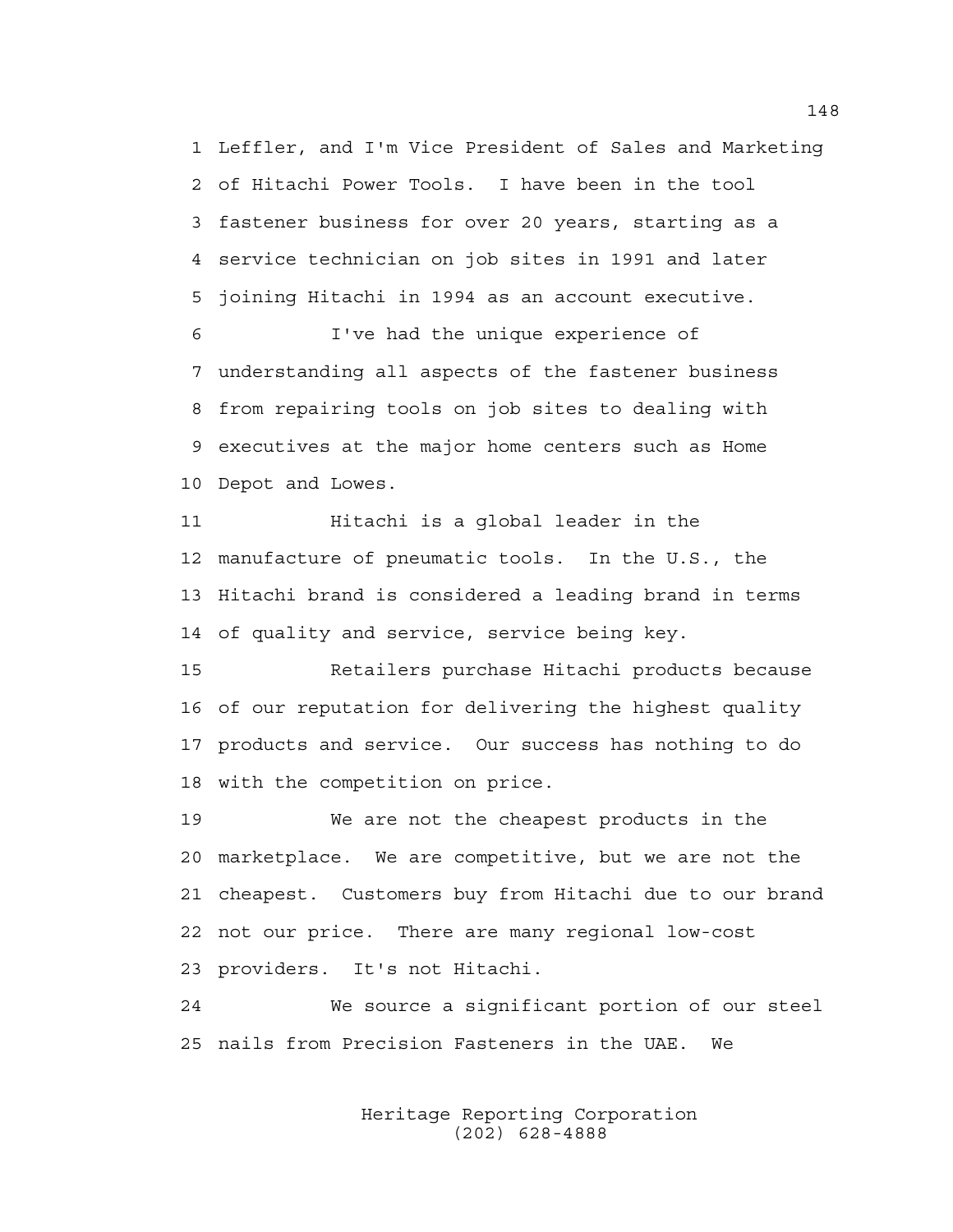1 switched from Dubai Wire to Precision. We purchase 2 from Precision because they offer us the range of 3 products that we need at the quality levels that we 4 specify -- at the quality levels that we specify.

5 In addition, Precision is willing and able 6 to supply us with the Hitachi brand as well as private 7 label brand of products that we require. We also 8 purchase from suppliers in Germany, Korea, Taiwan, as 9 well as Specialty Fastener in the U.S.

10 However, we have not been able to find a 11 meaningful source of supply from domestic U.S. steel 12 nail producers that meet our requirements of quality 13 product mix and volume for our brand.

14 Over half of our U.S. business is to major 15 national and regional home centers, that well-known 16 big-box store such as Home Depot and Lowes, as well as 17 regional chains such as Menards.

18 These large chains have literally thousands 19 of locations across the United States. 100 percent of 20 the products we sell to these national and regional 21 home centers are Hitachi-branded products.

22 Again, we are not the low price leader in 23 the sales to these customers. Our products are sold 24 based on our brand reputation, the quality of tools, 25 and the availability and variety of products.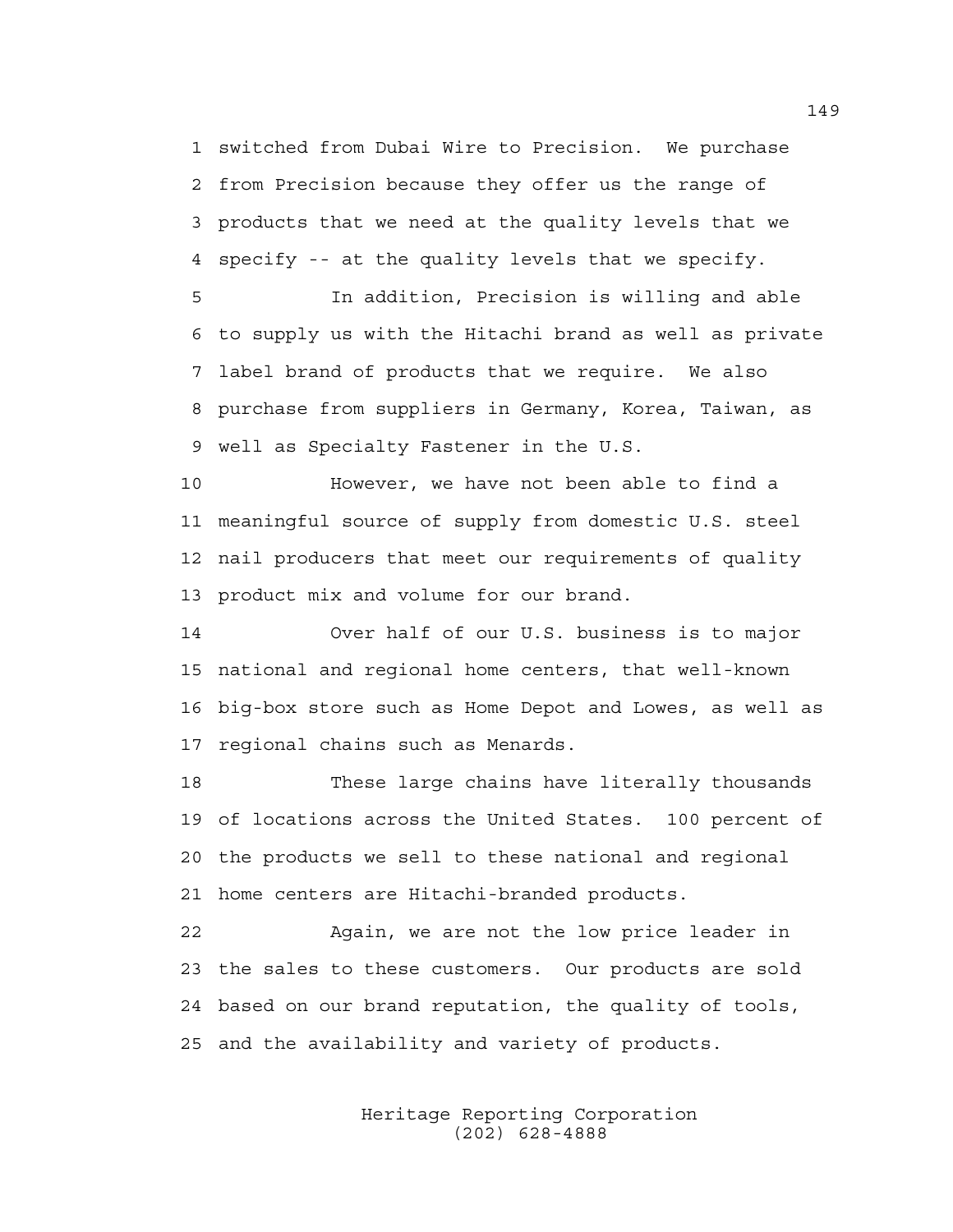1 We also offer a variety of packaging in 2 which collated nails can be sold in much smaller 3 quantity levels more suitable for the end user, 4 various cartons, various sizes, various counts.

5 To serve these major nation-wide customers, 6 we have over 2,000 authorized Hitachi service centers 7 across the country supported by over 70 dedicated 8 Hitachi sales personnel.

9 We maintain more than 25,000 SKU's, unique 10 products in our warehouses across the country. Our 11 salespeople and product specialists participate in 12 over 500 customer events across the country each year.

13 Mid-Continent does not have the brand that 14 Hitachi has as a leading tool manufacturer, nor does 15 it have the availability and variety of other products 16 that we can supply.

17 Furthermore, Mid-Continent does not have the 18 nationwide reach of thousands of service centers and 19 warehouses stocking tens of thousands of SKU's. For 20 the majority of our business, Mid-Continent is simply 21 not our competition.

22 Our major competitors are other brands such 23 as Senco, Paslode, and Stanley Bostitch, not Mid-24 Continent. The remainder of our business is 25 traditional staff to dealers whose customers, in turn,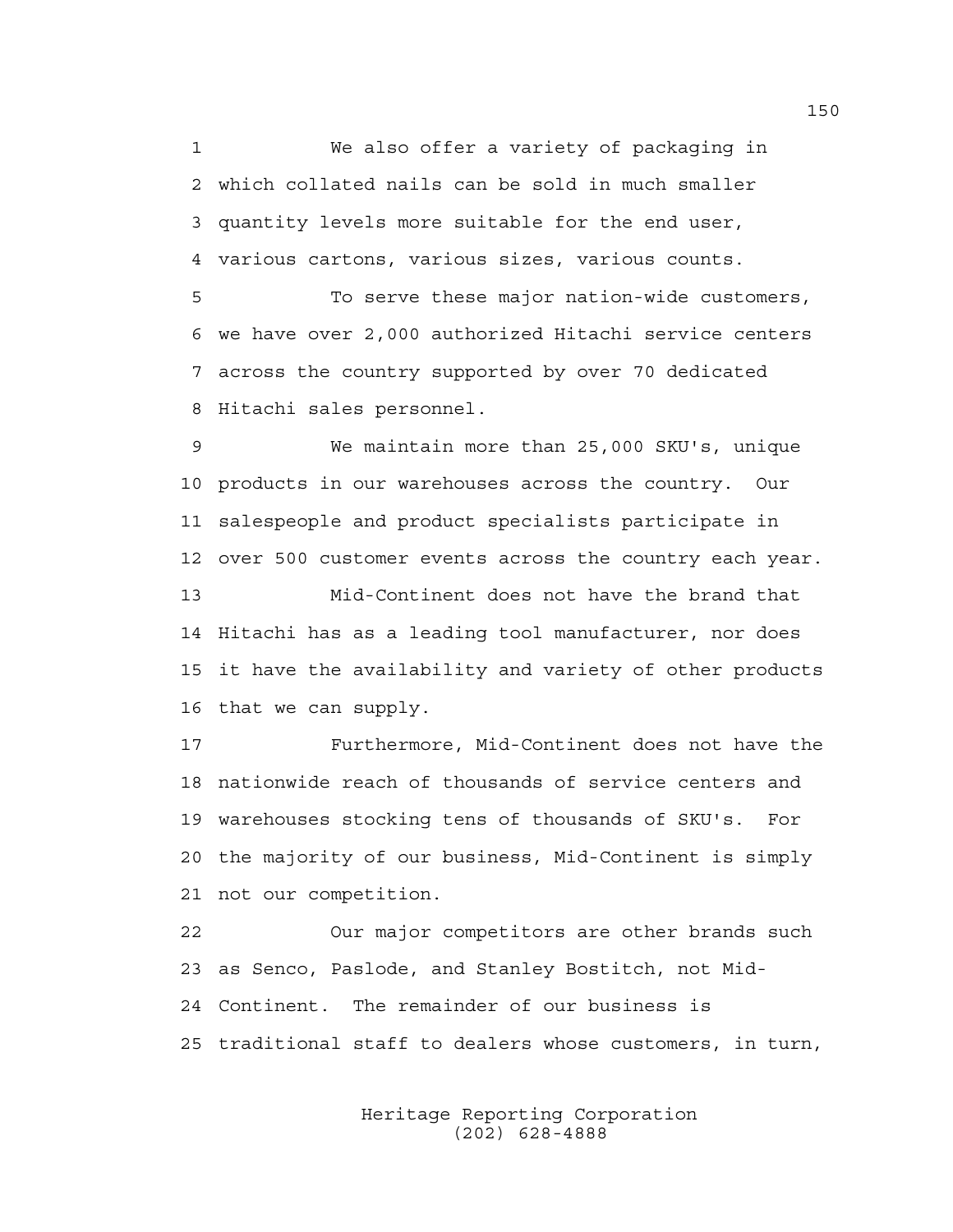1 are professionals that service job sites as well as 2 manufacturing.

3 Again, our sales to STAFDA to dealers are 4 based on our brand, our quality, and our service and a 5 variety of product mix that we can make available from 6 our suppliers like Precision. What is most important 7 to our STAFDA to dealer is we do not compete against 8 them. We do not compete against our customers.

9 We are also willing to provide them with 10 private label products that are customized to their 11 own brands. About half of the products we sell to the 12 staff to dealers are private label steel nails while 13 the remainder are Hitachi brand products.

14 In today's economy, they can mix those 15 products to improve their cash flow which is very, 16 very important to our customers. STAFDA to customers 17 have told us that the Petitioner, Mid-Continent, is 18 unwilling to expand their products on a private label 19 basis. On our panel today, one of my own customers 20 will describe this experience in more detail.

21 The is clear to me that despite the 22 Petitioner's claim about competition from the UAE 23 imports, Mid-Continent is simply not serious in 24 dealing business with our company.

25 I can state categorically that since I took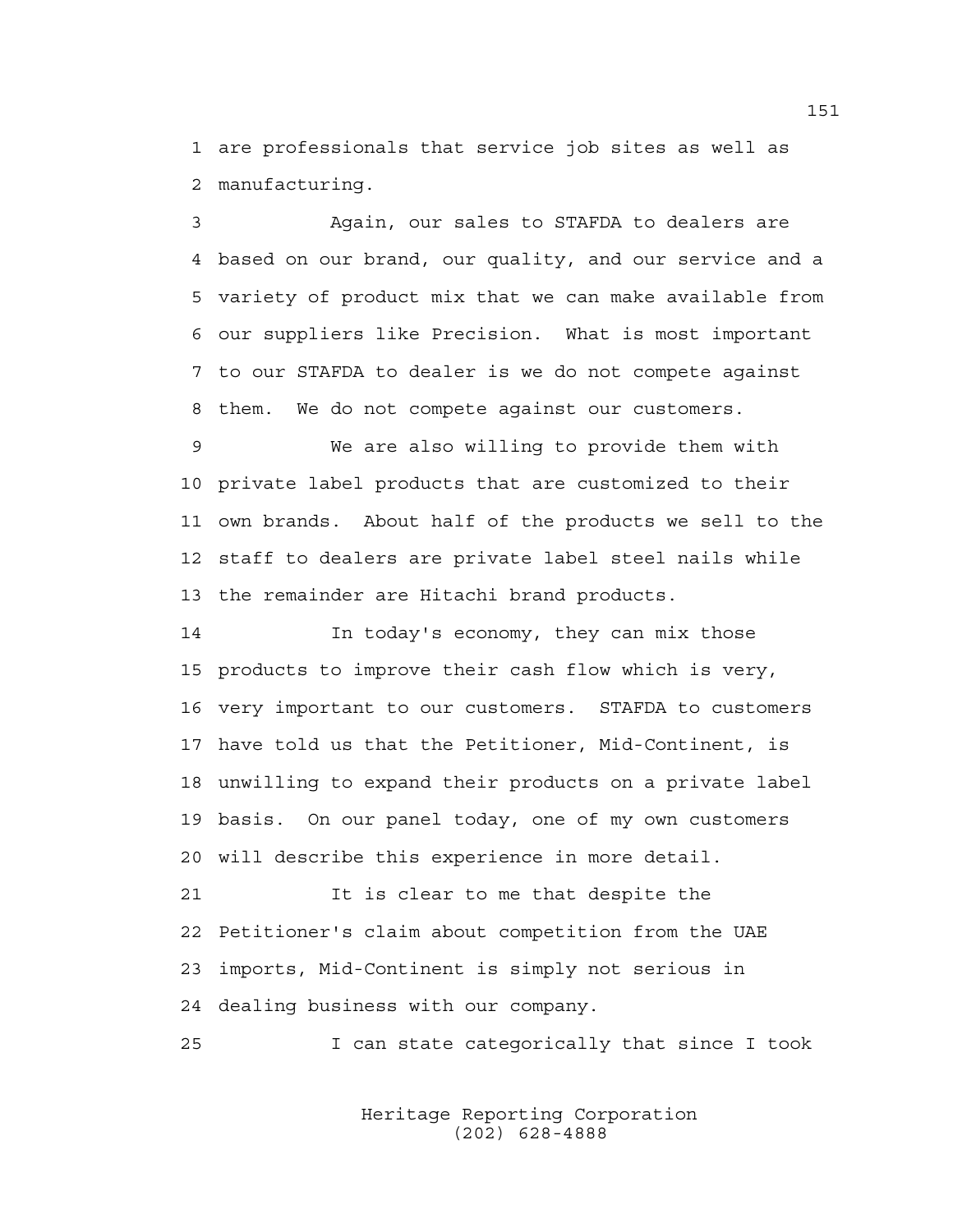1 over as head of sales and marketing at Hitachi in late 2 2008, after the China dumping decision, not once at 3 any time, at any time, did any representative from 4 Mid-Continent contact me regarding the possibility of 5 supplying those nails. It was only when I initiated 6 contact late in 2011 did the companies even talk.

7 Hitachi accounts for a substantial portion 8 of the imports from Precision Fasteners and Precision, 9 in turn, is a substantial exporter of steel nails from 10 the UAE.

11 Based on my knowledge of the U.S. market, 12 particularly the role the Hitachi brand plays in the 13 marketplace, it is inconceivable to me that Mid-14 Continent can make any claim that Precision export of 15 steel nails has caused any harm to their business.

16 I thank you for the opportunity to present 17 my views to this Commission, and I'm happy to answer 18 any questions. Thank you.

19 MR. HOUSE: Thank you, Joe. Next we will 20 hear from Mike Doody of Carlson Systems.

21 MR. DOODY: Good afternoon, Madam Chairman 22 and members of the Commission.

23 CHAIRMAN OKUN: If you could make sure your 24 microphone is on and then pull it just a little closer 25 to you.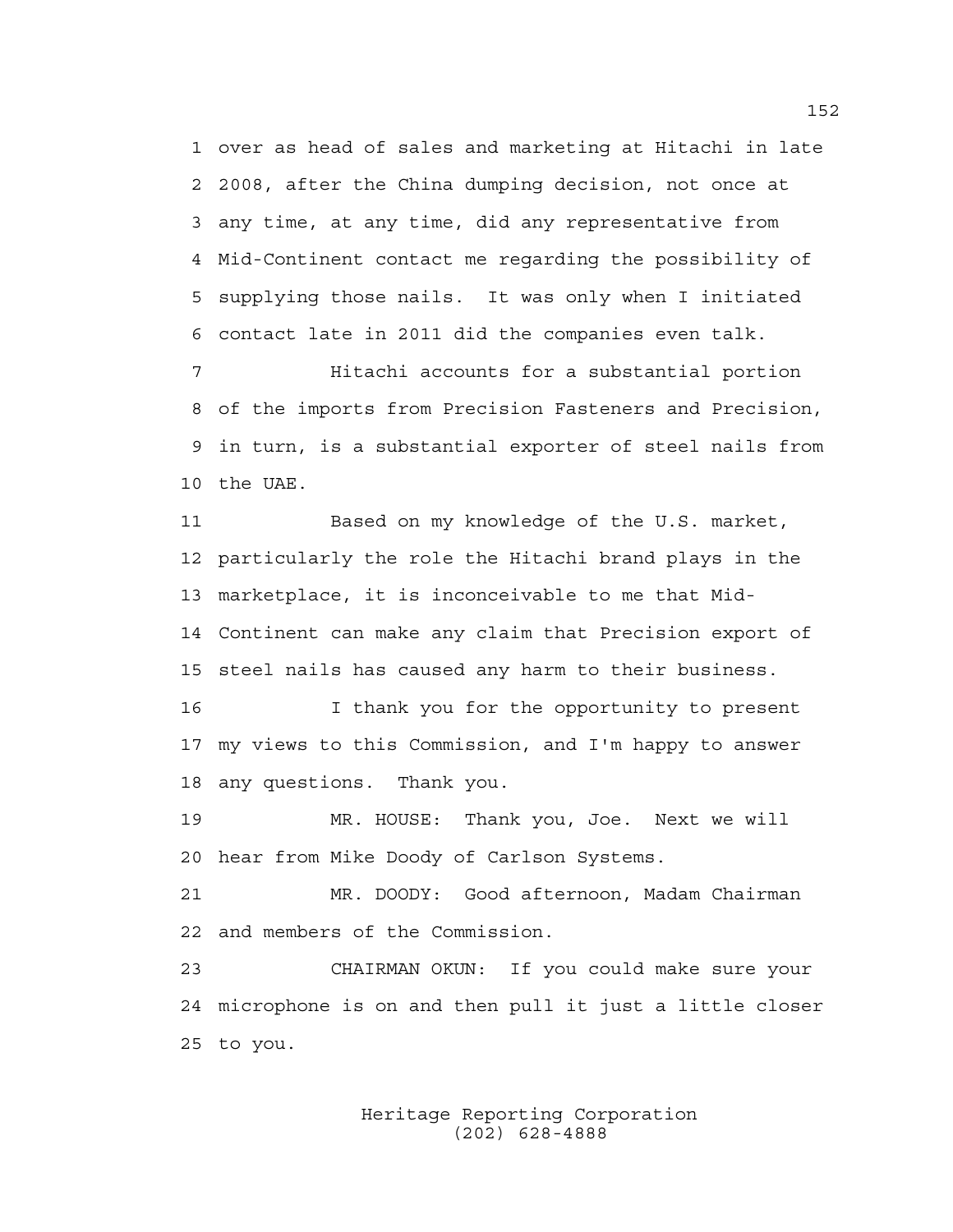1 MR. DOODY: Okay. My name is Mike Doody, 2 and I'm executive Vice President of operations for 3 Carlson Systems Holdings, Inc. We were founded in 4 1947. Carlson Systems is a leading multi-regional 5 distributor of fastening and packaging supplies, tool, 6 and equipment for the construction, industrial 7 faceting, and product assembly industries.

8 I have been with Carlson Systems for 35 9 years, and we have eight distribution centers and 48 10 locations spanning throughout most of the U.S. 11 Carlson sells about 75 percent of its fastening 12 products to end users in the construction industry 13 such as large framing contractors, cabinet 14 manufacturers, and pallet manufacturers.

15 The remaining 25 percent of Carlson sales is 16 a fastening product sold to the dealer channel. This 17 would be your two-step channel, so we cover both sides 18 of the business and that would be such as a lumber 19 chain.

20 Carlson sells many brands of nails including 21 Hitachi, Senco, Bostitch, and Paslo as well as our own 22 private label brand Interchange which is equally as 23 important.

24 We purchase from domestic manufacturers 25 including Senco, Mid-Continent, Tree Island, Stanley,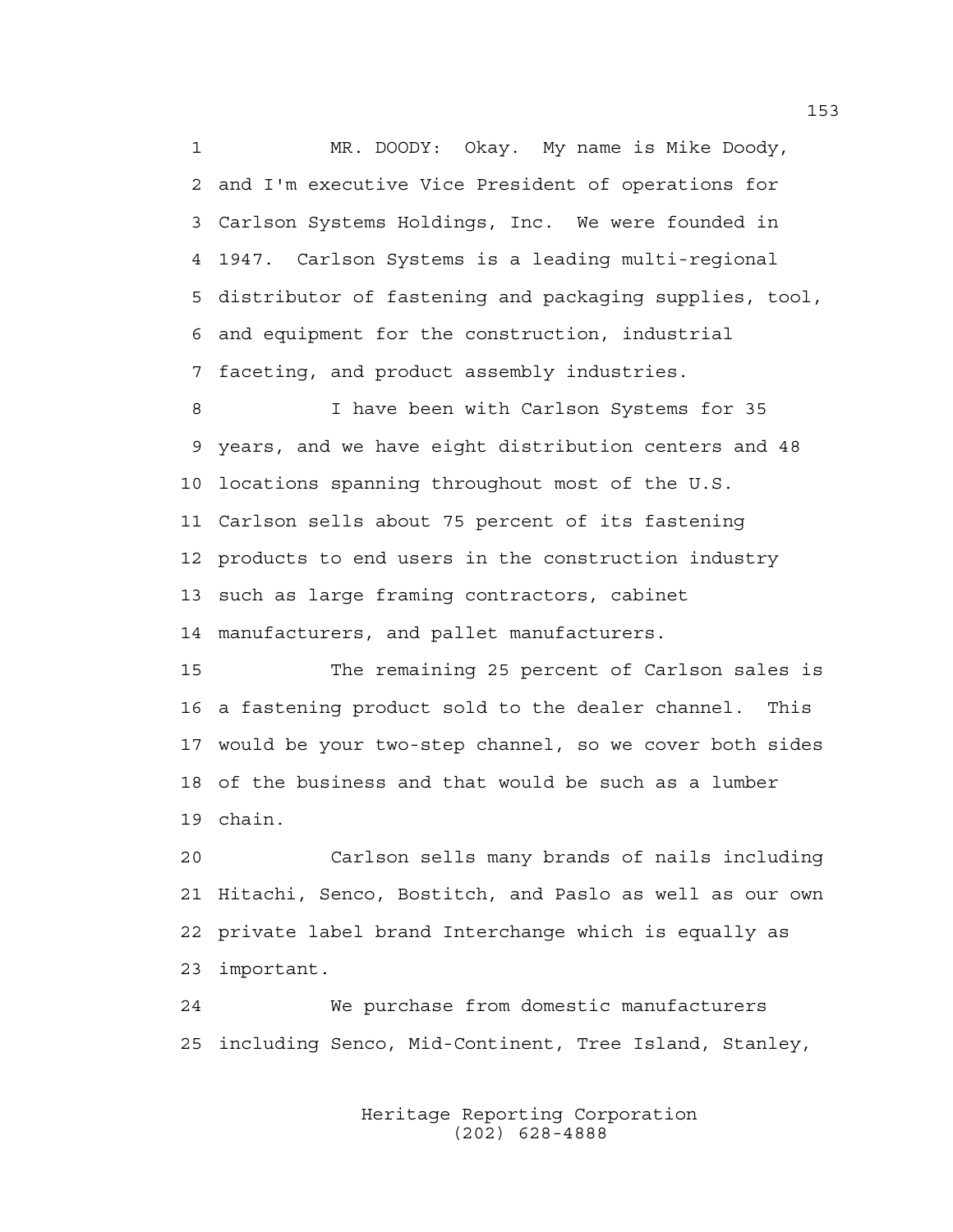1 and ITW as well as overseas manufacturers in the UAE, 2 China, Taiwan, and Malaysia. Carlson buys from 3 manufacturers domestically and overseas to ensure a 4 reliable supply chain for a wide variety of products. 5 Carlson started the Interchange brand in 6 1984 to provide its customers with a quality fastening 7 product line that can be used in all different brand-

8 names tools.

9 Carlson strategy is to grow the Interchange 10 brand and to capitalize on the reputation that we've 11 developed for that brand. Thus, Carlson is interested 12 in finding suppliers that will manufacture quality 13 products under the Interchange brand and to our 14 specifications.

15 About a year ago, we started looking to 16 expand our domestic sources for our Interchange brand 17 of nails to ensure ourselves against stock-out 18 situations.

19 We already had been purchasing a couple 20 items from Mid-Continent to the Interchange brand and 21 have done so for quite some time. Late last year, we 22 asked Mid-Continent if they would expand the 23 Interchange product line that had already produced for 24 us by adding about 20 additional items.

25 On January 8th of this year, Mid-Continent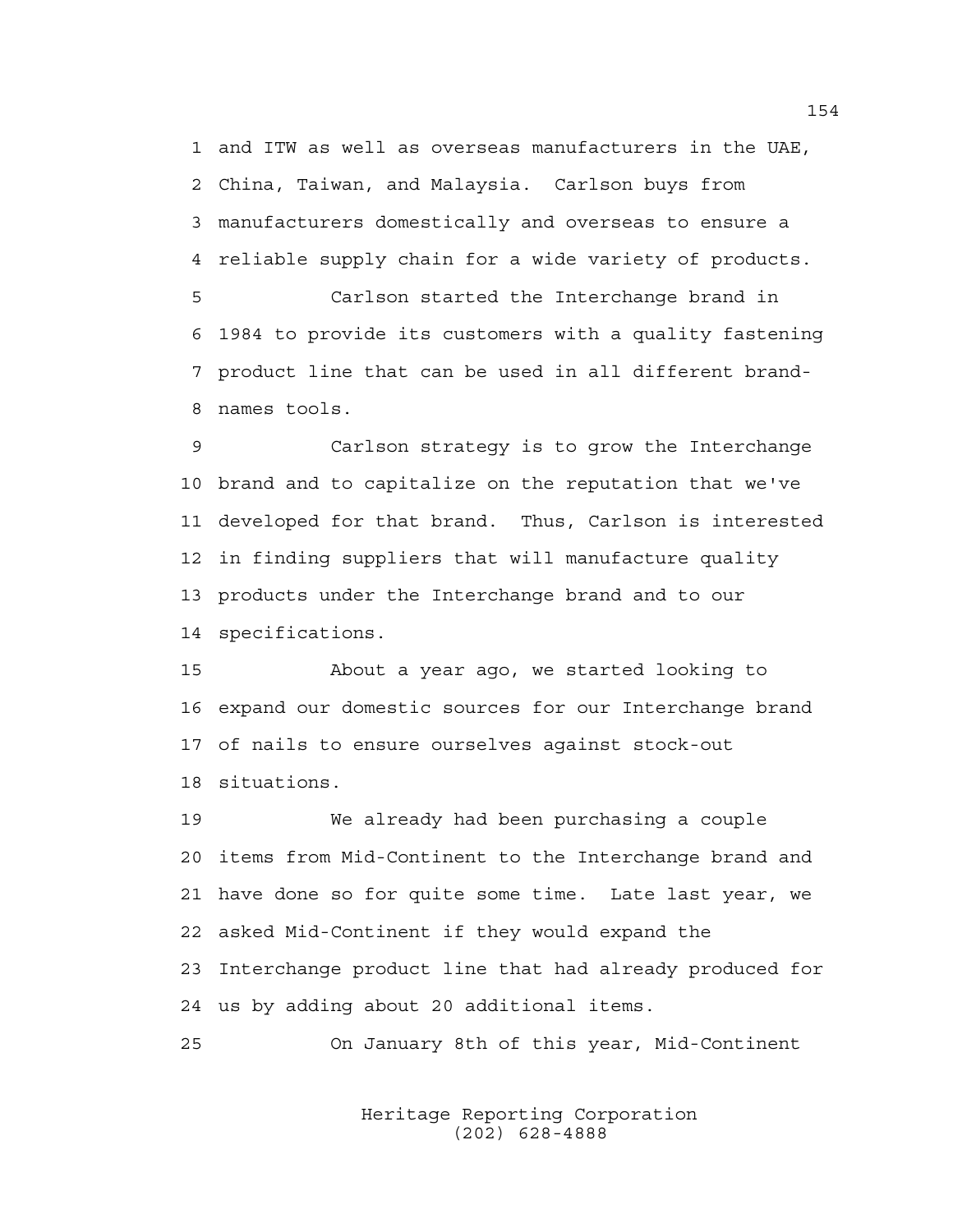1 responded to our request and told us that they were 2 not interested in expanding our Interchange brand and 3 only offered us their own brand, Magnum, instead. We 4 will submit for the record of this investigation a 5 copy of their correspondence.

6 Carlson purchases nails from the UAE and 7 other overseas manufacturers for many reasons. These 8 manufacturers are able to provide an extensive product 9 mix and within our packaging specifications 10 requirements. Some products are not even produced in 11 the U.S.

12 Also, the domestic producers do not have the 13 ability to mix and match the products into a single 14 container the way our overseas manufacturers can do 15 which helps our overall supply chain.

16 The imposition of anti-dumping duties on 17 imports from the UAE will not cause us to purchase 18 from Mid-Continent. We would purchase more items from 19 Mid-Continent if they would put their products in our 20 own box. But Mid-Continent made the business decision 21 to not do that for us.

22 If duties are imposed on imports from the 23 UAE, Carlson will continue to purchase products from 24 other overseas manufacturers who are willing to supply 25 us the range of nails and packaging that we need.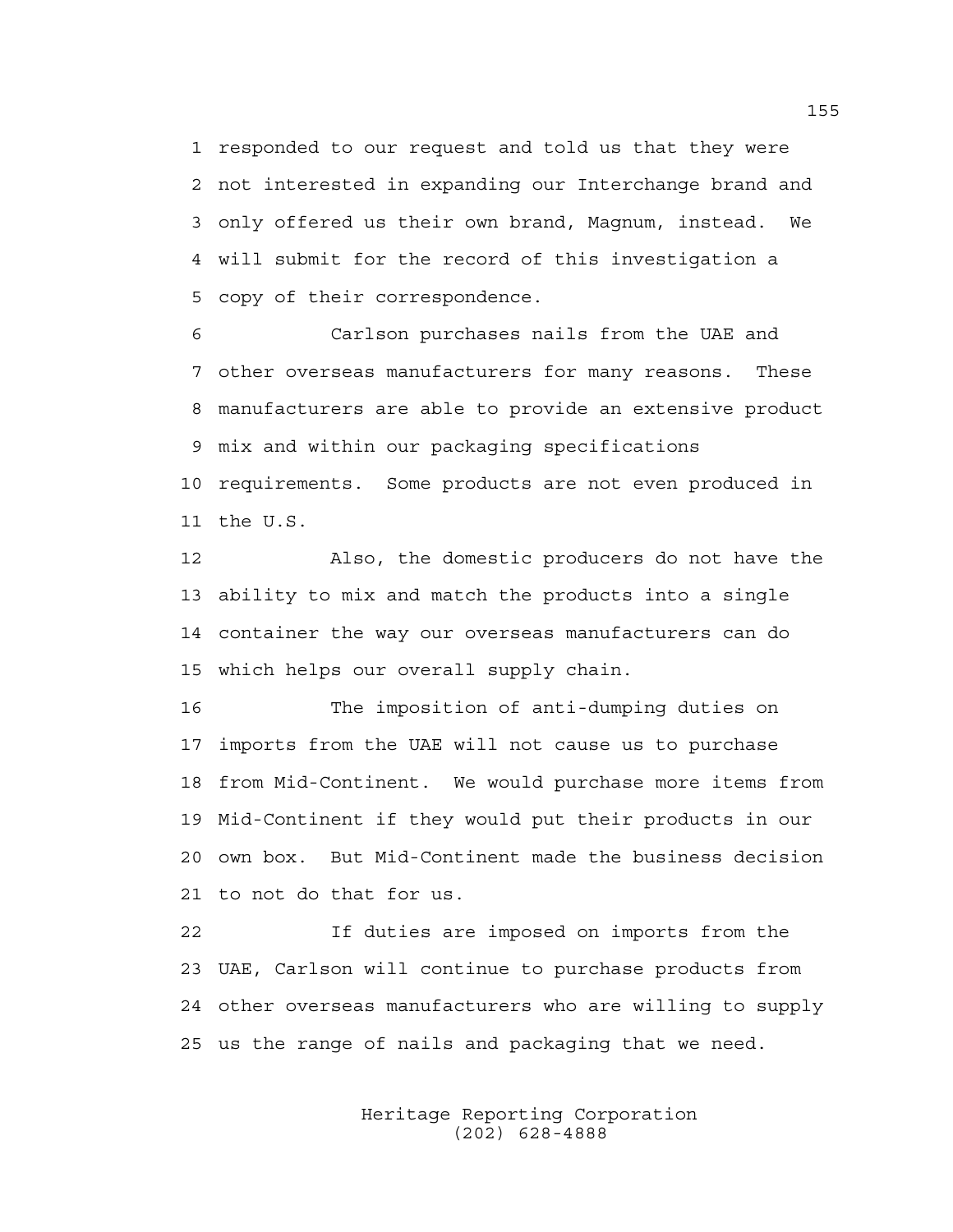1 Thank you, Madam Chairman, Commissioner, 2 Commissioners and staff. I'm happy to answer any 3 questions.

4 MR. HOUSE: Thank you, Mike. And finally on 5 our panel this morning for Precision is Peter Fischer 6 of Continental Materials.

7 MR. FISCHER: Good afternoon, Madam Chairman 8 and members of the Commission. My name is Peter 9 Fischer and I am the President of Continental 10 Materials. CMI was founded in 1958 as an importer of 11 fasteners and, accordingly, has over 50 years 12 experience in the fastener industry. Other the course 13 of my 28 years at CMI, I have become very familiar 14 with the ins and outs of the steel nail industry.

15 CMI is an importer and distributor of 16 building products. CMI sells steel nails nation-wide 17 to about 500 distributors. We sell specialty 18 fasteners such as those we purchase from Precision to 19 two types of distributor customers.

20 The first type of distributor customer we 21 classify as two-steppers who in turn resell it to 22 STAFDA to dealers and retailers. Our largest two-23 stepper customer would be Highland Building Products. 24 The second type of distributor customer we 25 sell we classify as STAFDA-to-dealers. These are also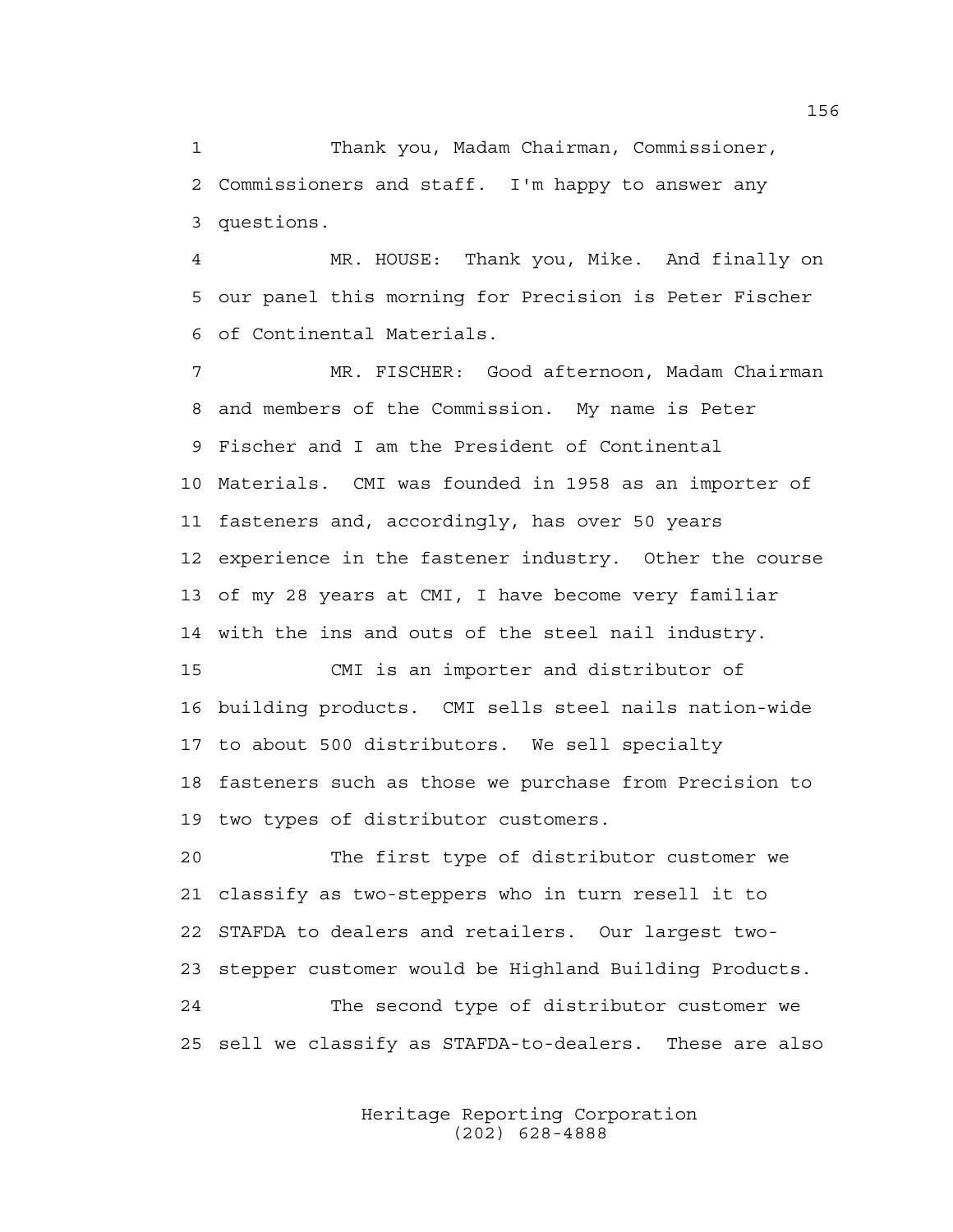1 referred to as tool supply shops such as Elite Supply 2 in Florida, ProFast in Orlando, DuFast in Carolina, 3 Tri-J in Texas, amongst others.

4 These are generally smaller specialty shops 5 that sell nails and other complementary products to 6 contractors. They also have someone on STAFDA to 7 repair nail guns and are very often mom and pop 8 operations. These tool supply shops, in turn, sell to 9 contractors or other end-users.

10 CDI does not purchase nails from domestic 11 producers because the domestic producers are not 12 willing or able to produce a variety of nails with our 13 customer's own label and to provide them all in one 14 shipment such as our customers require.

15 In addition, domestic producers don't have 16 the product breadth that our customers need. Further, 17 CMI does not purchase from domestic producers because 18 the domestic producers have their own sales force and 19 do not want the distribution services that CMI 20 provides to our customers. As such, the U.S. 21 producers sell to the same channel of distribution 22 that CMI does.

23 In contrast, CMI purchased from Precision as 24 well as from other overseas producers because these 25 producers are willing and able to produce the nails to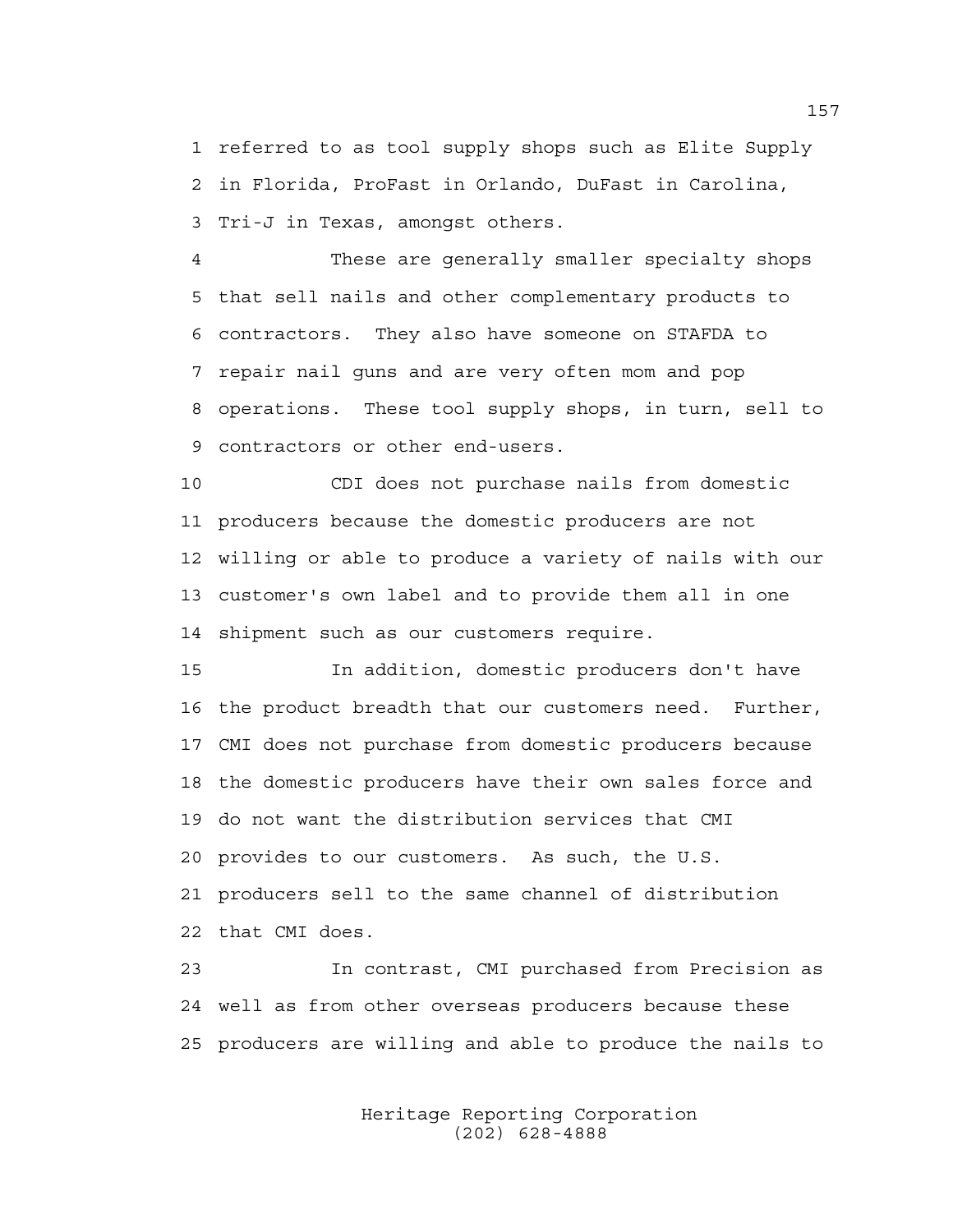1 the requirements of our customers.

2 Our customers want producers who have the 3 ability to get a variety of products, the ability to 4 get it all in one shipment with their own label. As 5 far as we know, no U.S. producer is able to do that. 6 We provide all of our customers with in-7 house private labeling services helping them to 8 develop and design custom labeling and artwork to 9 promote their own business and also help them with 10 importing it to meet the credit requirements of doing 11 international business.

12 We also arrange for packaging in smaller 13 quantities required by these dealers. Many of our 14 customers require mix containers containing both nails 15 as well as all types of collated nails including wire, 16 plastic, and paper collation. They can't buy all of 17 these mixed items from one U.S. producer because the 18 U.S. producers don't have the product breadth that is 19 needed.

20 By purchasing from CMI, we allow them to get 21 the multiple products they need to compete in one 22 container, packaged the way they want it, and labeled 23 the way they need it.

24 The inability to get branding from U.S. 25 domestic producers is a common complaint and probably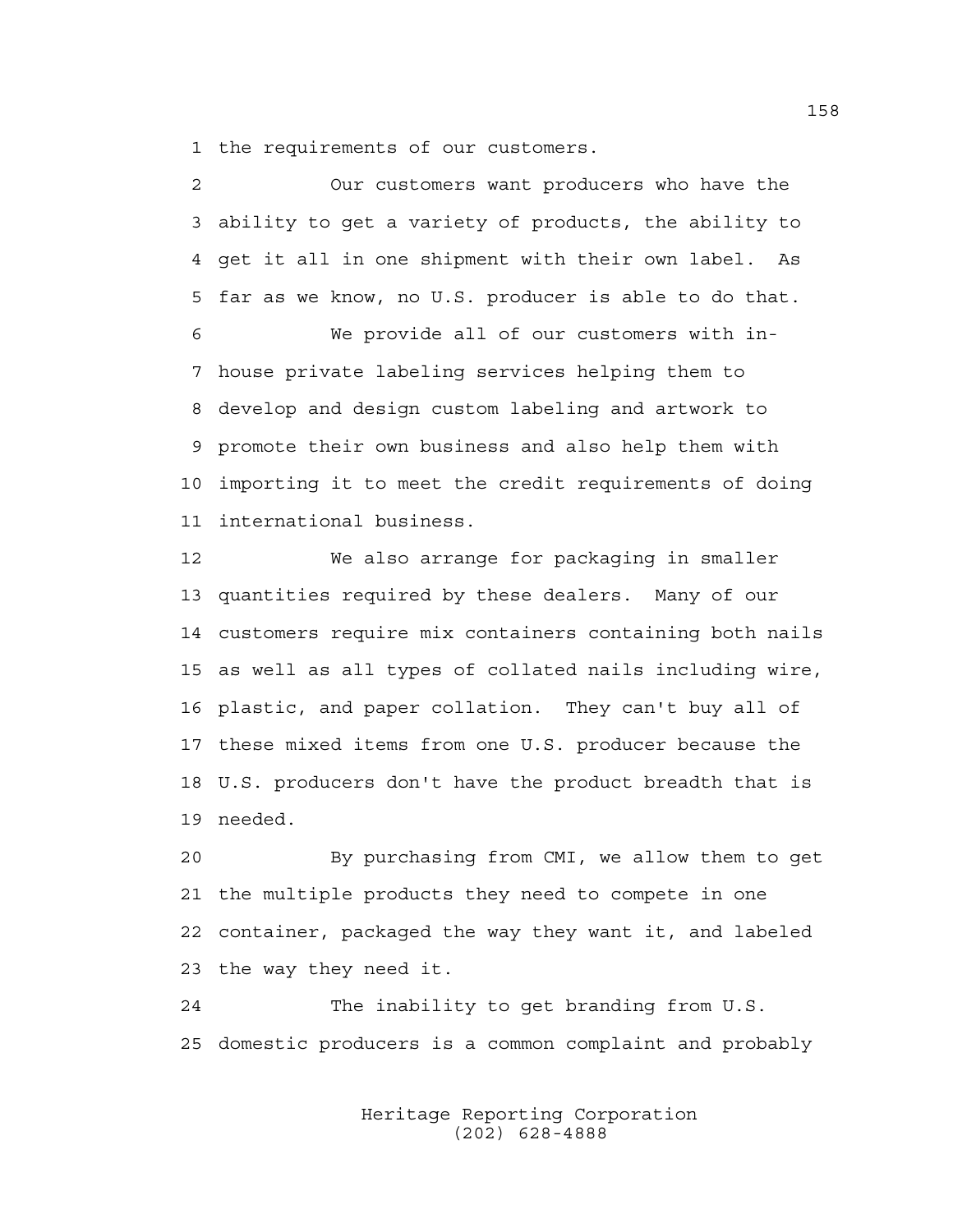1 the biggest problem on the market for the U.S. nail 2 producers.

3 Domestic producers will not private label 4 for the customers brand nor do they produce all the 5 various products we can buy from Precision mixed in 6 one shipment.

7 This is our customers major requirement to 8 promote their brand loyalty. Without the services we 9 provide them in our suppliers like Precision, they 10 would not be able to compete in this space of the 11 market.

12 Precision, on the other hand, will private 13 label for my customers and will private label in small 14 quantities. Sometimes one order from CMI to Precision 15 may involve 10 different private labels.

16 Precision has the full product breadth and 17 the willingness and ability to custom label in small 18 quantities. Precision, unlike the domestic producers, 19 is willing to do that for CMI and our customers. To 20 our knowledge, this is how Precision differentiated 21 itself from the domestic companies like Mid-Continent. 22 The ability to mix many different items, 23 perform the private labeling aspect, and provide a 24 top-quality product is who Precision is. We have 25 bought these items from China for years as well as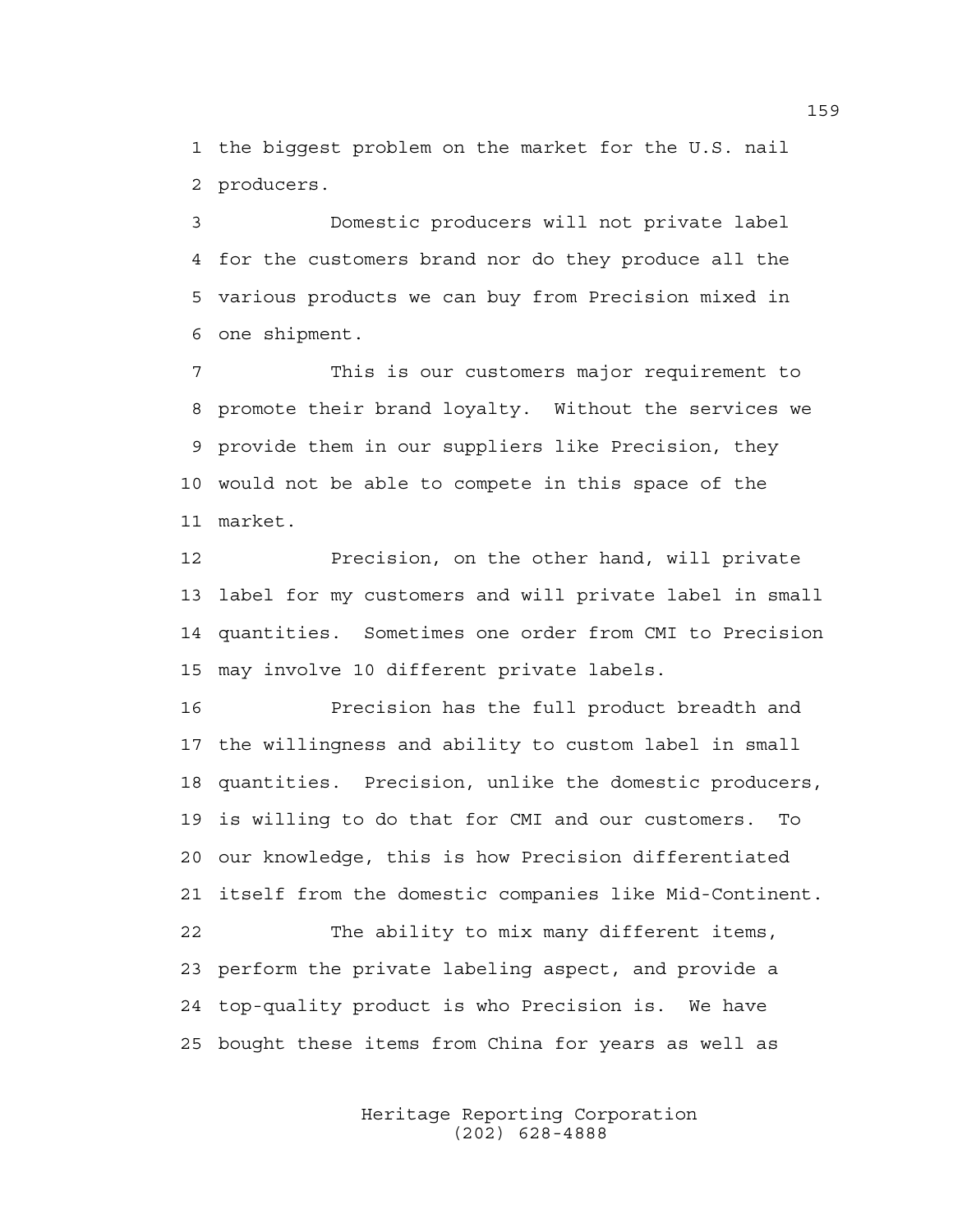1 Korea and Malaysia, and never have we had the problem 2 for the experience that we have had in dealing with 3 Precision.

4 Precision is not a low-cost provider 5 compared to the U.S. industry. In fact, on basic 6 commodity products like plastic strip, our customers 7 have told us that U.S. producers sell at a lower cost. 8 However, Precision differentiates itself for the 9 reasons described above.

10 It's Precision's custom service detail that 11 supports the business. I have visited the Precision 12 factory. The attention to detail and quality is 13 superior to any other producers we have dealt with.

14 The imposition of anti-dumping duty order on 15 imports from UAE will not cause us to purchase from 16 the domestic industry. The only way we would purchase 17 from a domestic producer would be if they were willing 18 to private label the nails and a variety of products 19 for our customers.

20 The domestic nail producers will not do 21 that, therefore, without imports, we would be unable 22 to meet the demand of our two-steppers and tool supply 23 shop customers.

24 Accordingly, if duties are imposted on 25 imports from the UAE, CMI would simply shift our UAE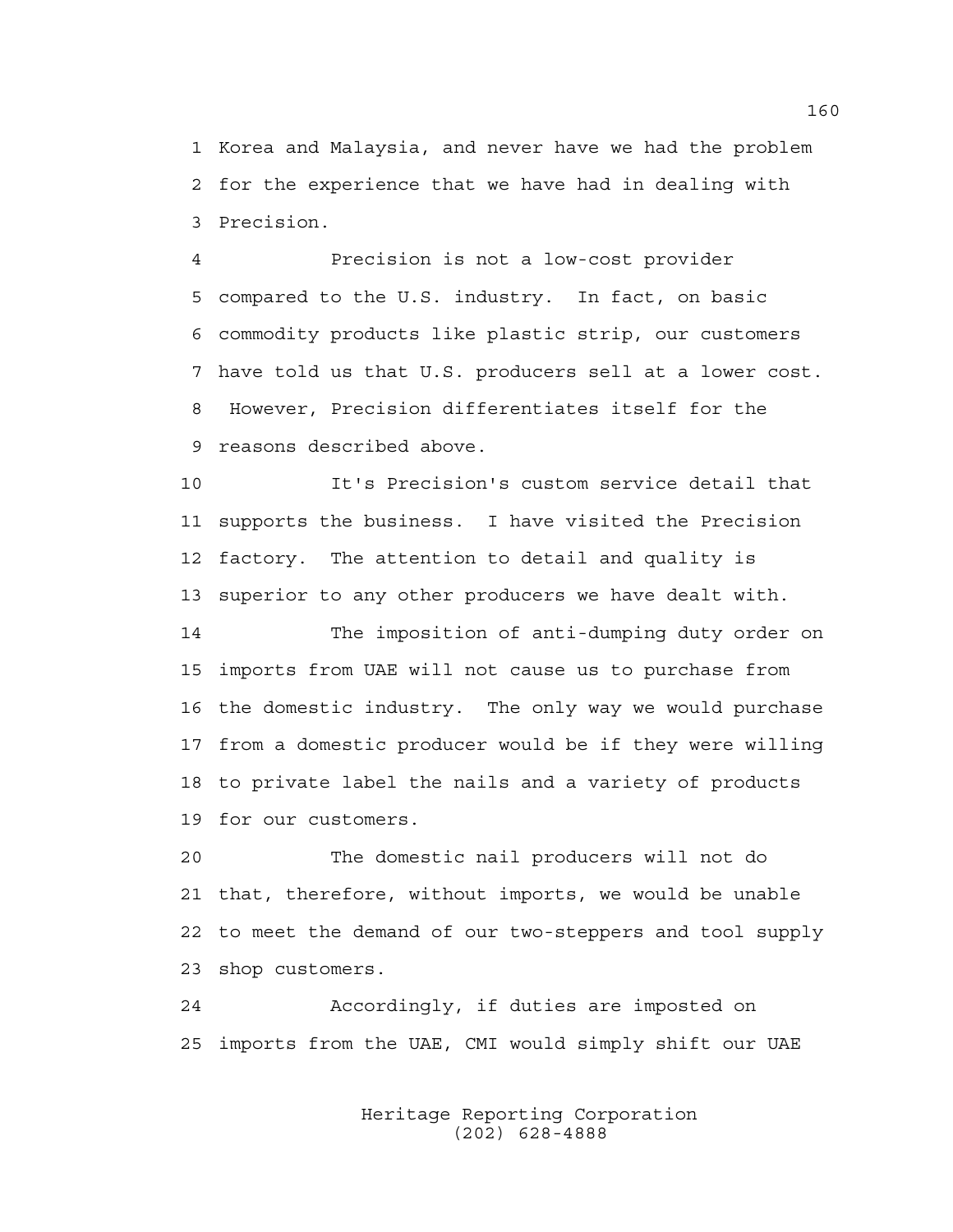1 supply to our other overseas producers we currently 2 have in Malaysia, Korea, and China that are willing to 3 supply the nail products that our customers demand.

4 In fact, we have already shifted some of our 5 supply from the UAE to these other countries as a 6 result of the Department of Commerce preliminary 7 determination last fall.

8 Thank you, Madam Chairman, Commissioners, 9 and staff for your time and your extensive work on 10 this investigation. I'd be more than happy to answer 11 any questions you may have of me.

12 MR. VED: Good afternoon. My name is Rupak 13 Ved. I'm from Dubai Wire. I would like to thank 14 Madam Chairman and the Commissioners for giving me 15 this opportunity to explain a few things.

16 What I'd like to say is, you know, a lot of 17 people make nails, but the fact is that you have to 18 make them and make money at it. We have proven twice 19 now that we make money making money for these nails 20 for over 30 years. Why -- what's the difference?

21 The difference is that a lot of people are 22 trying to upgrade their equipment today. We have been 23 doing this since 30 years. We have more than 200 24 people who are totally geared for automation.

25 They're geared for quality controls with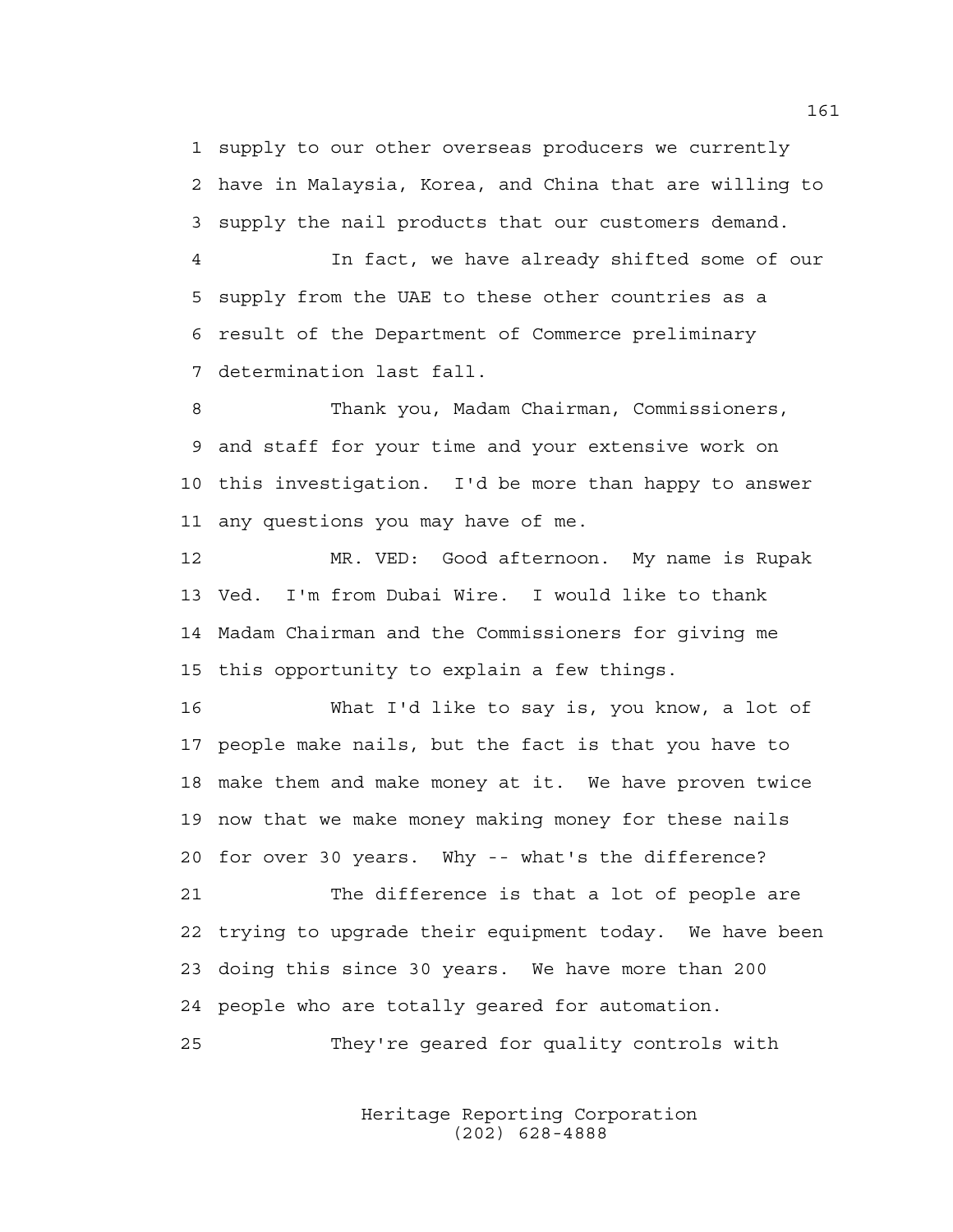1 automation. And people are trying to do it today, but 2 it's not about buying junk machines and converting 3 them to production. It's buying vending machines, and 4 binding machines, and putting it into production which 5 can give you productivity, and that's how you compete.

6 We build our own machines. A lot of 7 machines, we build them ourselves. We have this in-8 house technology to keep upgrading them, and that is 9 one of the main reasons that we are successful.

10 I mean, I would like to explain that 11 basically it was said a little bit earlier that 12 there's no difference between packaging a 50 pound box 13 and a one-pound box. Let me explain the difference.

14 A one-pound box, you can pack 40 boxes per 15 minutes, and a 50-pound box, if you use the same 16 machinery, you can produce only six boxes per minute. 17 Yes, you can do it. Yes, you can produce any type of 18 nail, but it's not about the machine being capable of 19 producing a specific type of nail or a different type 20 of nail. The main thing is the tooling. Do you have 21 the tooling to make that nail?

22 How long will it take you to get the 23 tooling? Anybody can make a tooling for it. We make 24 our own tooling. We can turn around and make any type 25 of tooling that is required to make any type of nail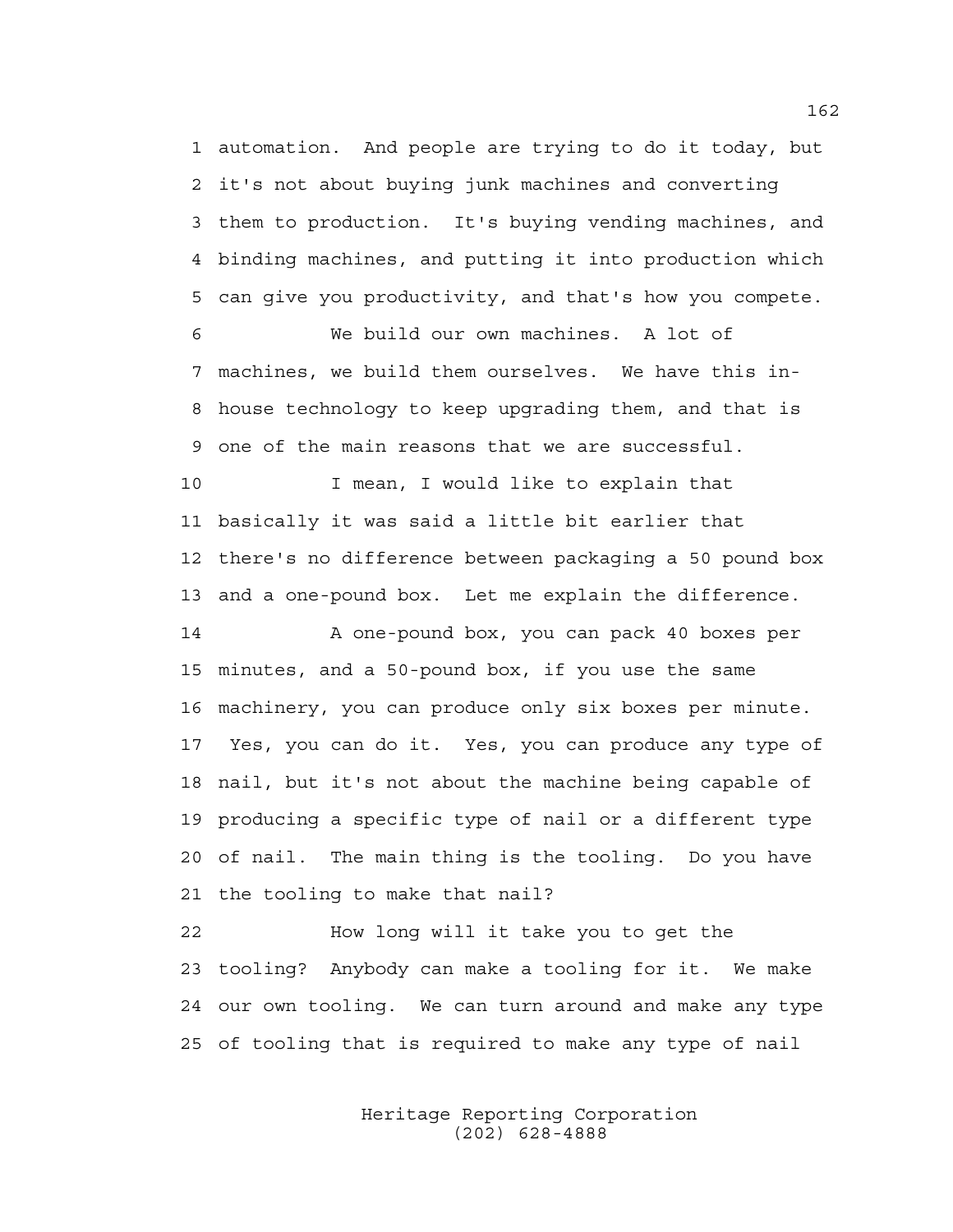1 within 24 hours.

2 So our competition needs time because most 3 of the competition does not make their own tooling. 4 We make our own spec box, so the main issue now is we 5 want to bring this technology to United States and 6 it's purely a business decision.

7 Why? Logistic is the new part of this 8 business, direct and indirect logistic cost is more 9 than 30 percent. We have had this opportunity because 10 Master Halco, as Ms. Mona has already explained to you 11 earlier so I won't repeat it, but we will have seven 12 plants in the United States, and that way we would be 13 able to supply for the big advantage of freight costs 14 would be much less than having three different or four 15 different plants.

16 In supply, if you can supply overnight 17 versus being just in two locations and instead of that 18 having, you know, 36 locations, it makes a lot of 19 difference because the freight can put on for shipping 20 one pallet versus a truckload for long-distance can 21 cost you 10 to 15 percent higher.

22 So as a partnership with Prime Source, it's 23 going to make a big difference and it has made a big 24 difference. Our business is growing because we've got 25 the best distribution, best manufacturing facility, so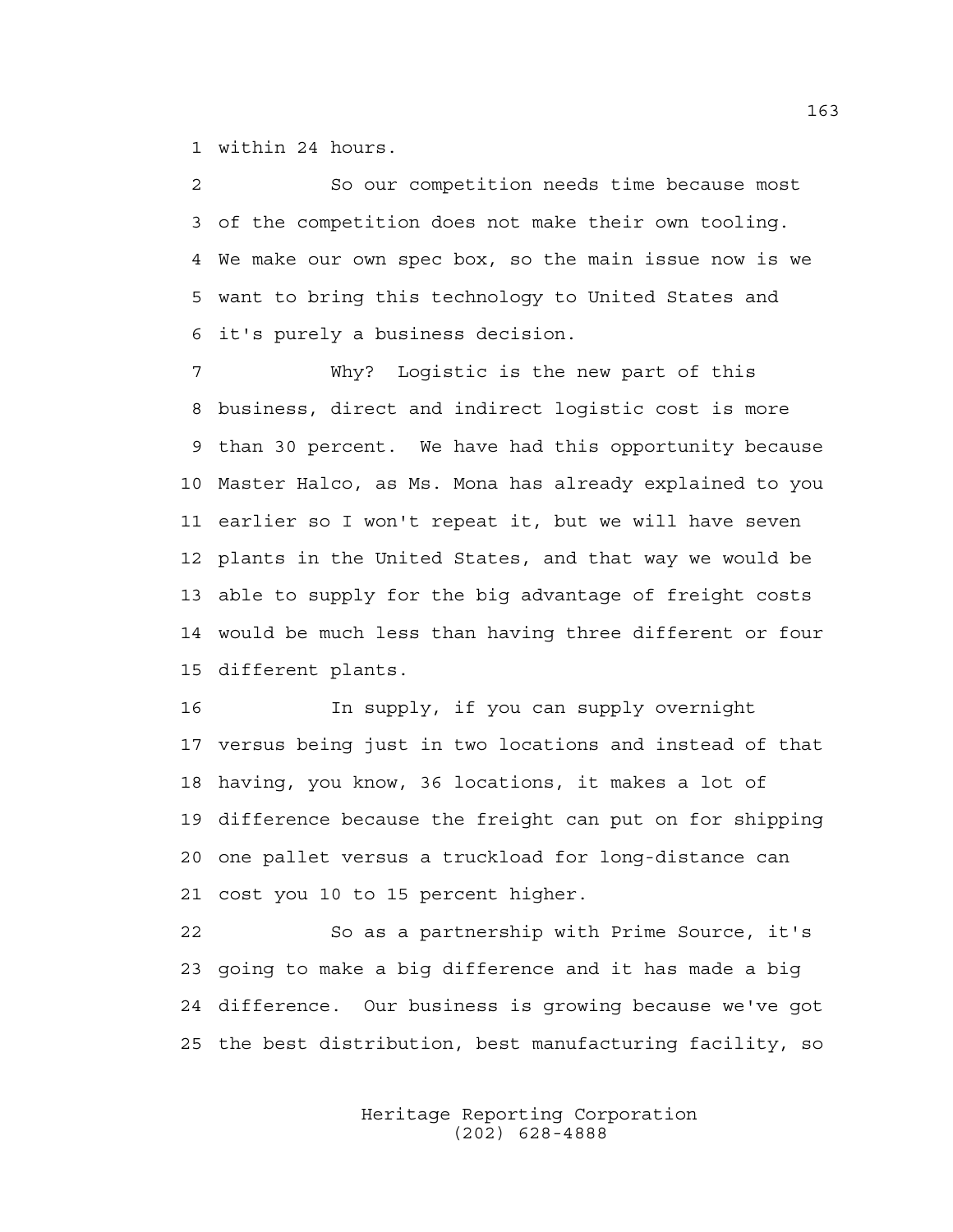1 that's the main issue.

2 If everybody rests on the technology, this 3 problem would -- they would not have the problem and 4 they would be able to do much better.

5 I'm available for any questions that you 6 might have.

7 CHAIRMAN OKUN: Does that complete the 8 testimony of this panel?

9 MR. HOUSE: Yes, Madam Chairman. That 10 concludes the affirmative presentation of our panel. 11 Thank you.

12 CHAIRMAN OKUN: Thank you. Well, before we 13 begin our questions this afternoon, let me take this 14 opportunity to thank all the witnesses for being here. 15 For those of you have traveled some of those great 16 distances to be here and those who appeared before us 17 before, appeared multiple times, we also appreciate 18 you making the effort to come back to help us have a 19 complete record to make a decision. So again, thank 20 you very much, and thank you for your willingness to 21 take our questions.

22 Commissioner Pearson will start the 23 questioning this afternoon.

24 COMMISSIONER PEARSON: Thank you, Madam 25 Chairman.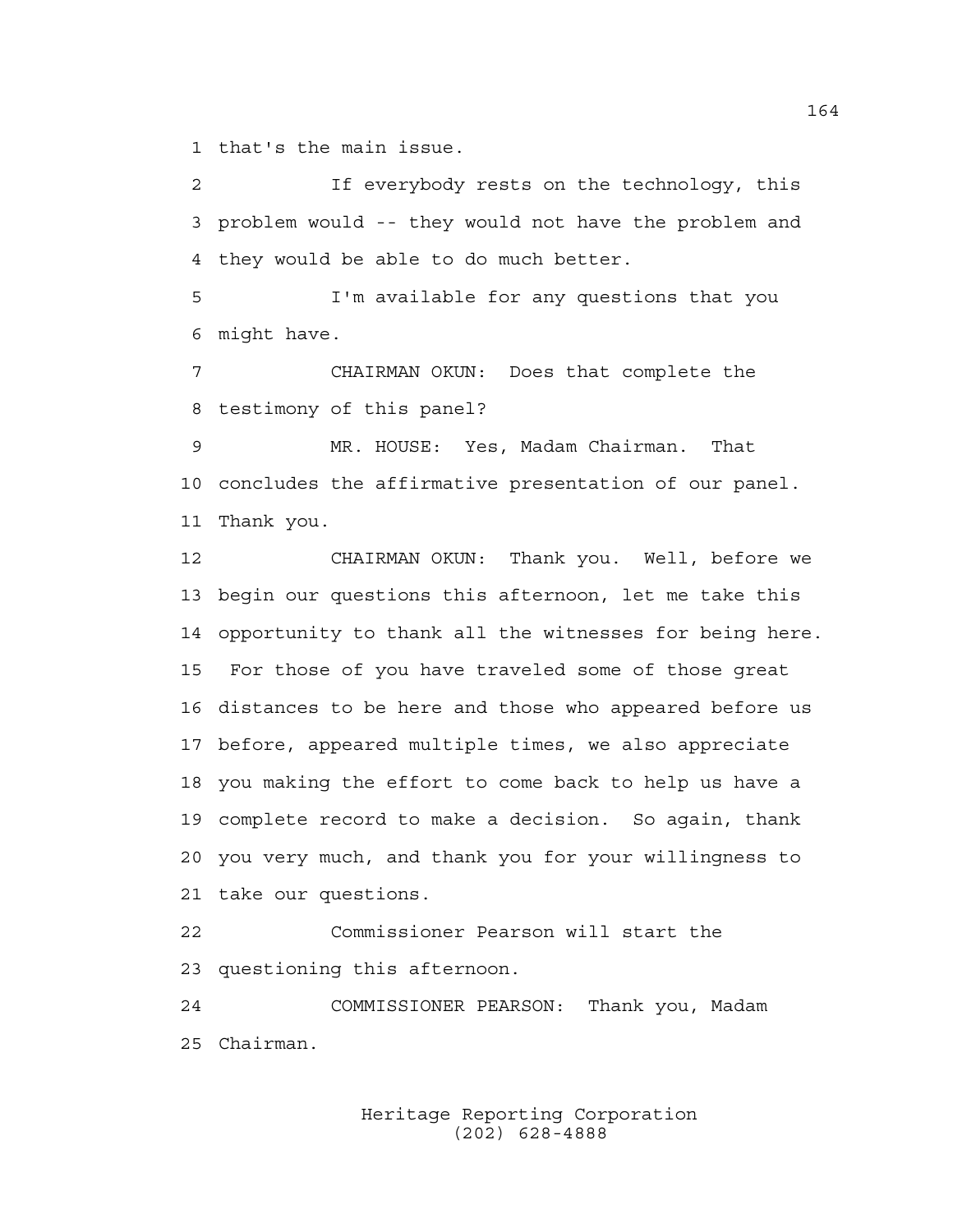1 Welcome to all of you, in particular, those 2 who have traveled long, long distances to be here. 3 But you did come for the cherry blossoms as we 4 mentioned earlier, so not all is lost.

5 How do you see the demand picture for nails 6 in the United States? Our staff report shows slight 7 increases over the period of investigation. What does 8 it look like going forward?

9 MR. LEFFLER: If you were to read the McGraw 10 Hill construction report, they're referencing a 11 roughly 10 percent increase this year in residential 12 construction and roughly a 28 percent increase in 13 multi-family construction, somewhere in that 14 neighborhood.

15 That's on the basis of a lot of people are 16 not necessarily able to qualify to buy homes now, so 17 there's a lot of apartments and condominium complexes 18 and such coming on line. So that's what this year 19 looks like. Certainly it's an estimation, but 20 definitely a positive aspect of where we see the 21 business going.

22 But those are off of some historically low 23 numbers, so those increases are not quite as 24 significant as we've seen in the past. But never -- 25 yet, it's a positive direction for us.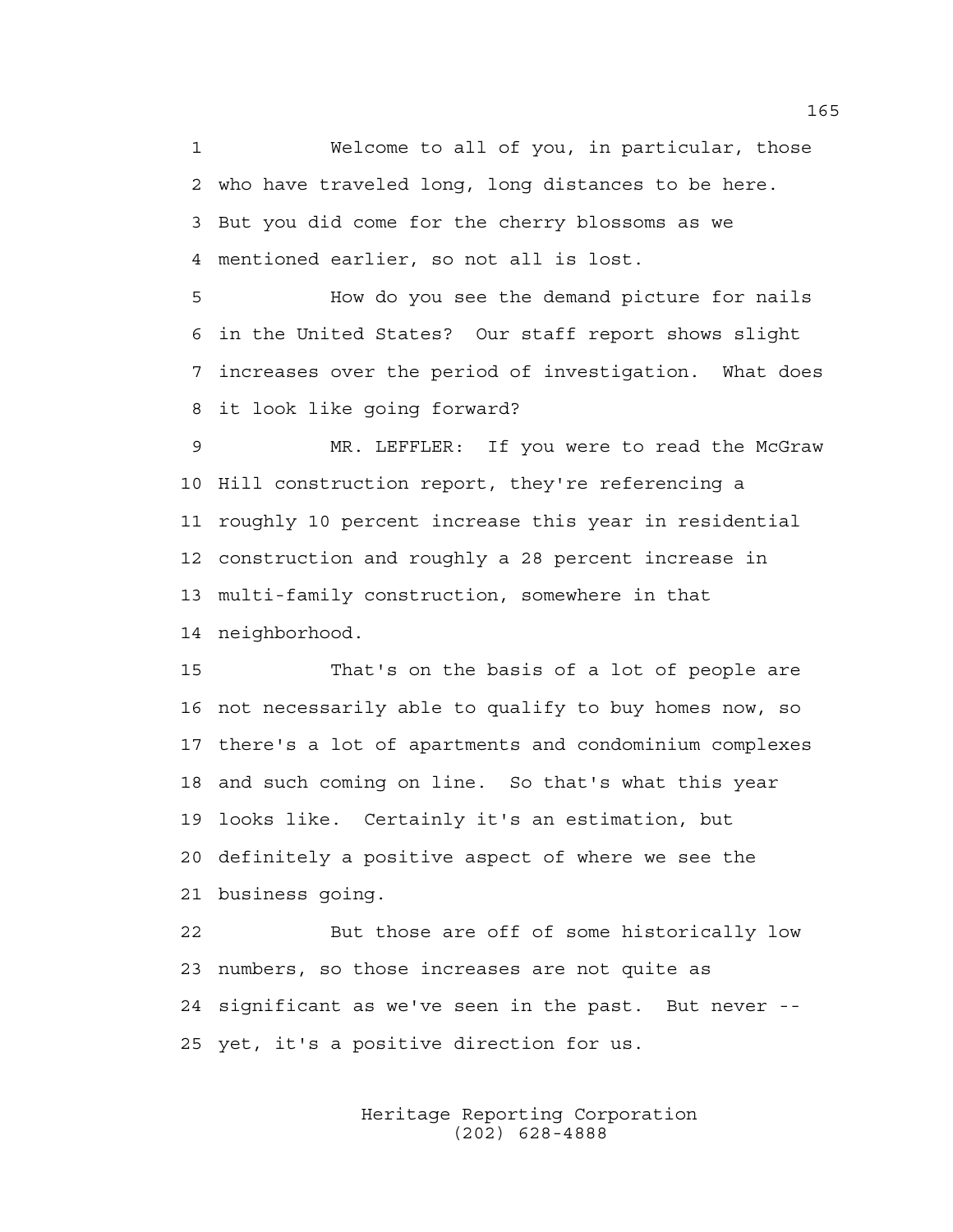1 MR. DOODY: We budgeted 2012 figuring about 2 667,000 units which would have been about a six 3 increase of our overall plan, and we're tracking right 4 now at about nine percent.

5 So, so far this first quarter has been 6 pretty good for us as long as this economy continues. 7 COMMISSIONER PEARSON: Okay, so I would be 8 correct to state that from the point of view of the 9 Respondents, their continued growth and demand is 10 expected for the reasonably foreseeable future? Okay, 11 thanks.

12 Mr. Ved, I asked the panel this morning if 13 they could tell me anything about the source of steel 14 wire or rod that might be used in the UAE, and they 15 preferred to let me ask you. So I would do that.

16 And I'm asking in the context of -- to try 17 and understand whether there might be some advantage 18 in terms of the cost of wire rod in the UAE compared 19 to the cost of wire rod in the United States.

20 MR. VED: No. There is absolutely -- we 21 have one mill in UAE which we can buy from. We also 22 import in Dubai for our manufacturing wire rod 23 depending on whichever is cheaper.

24 Since we've started production in Texas, I 25 have visited several mills in the United States, and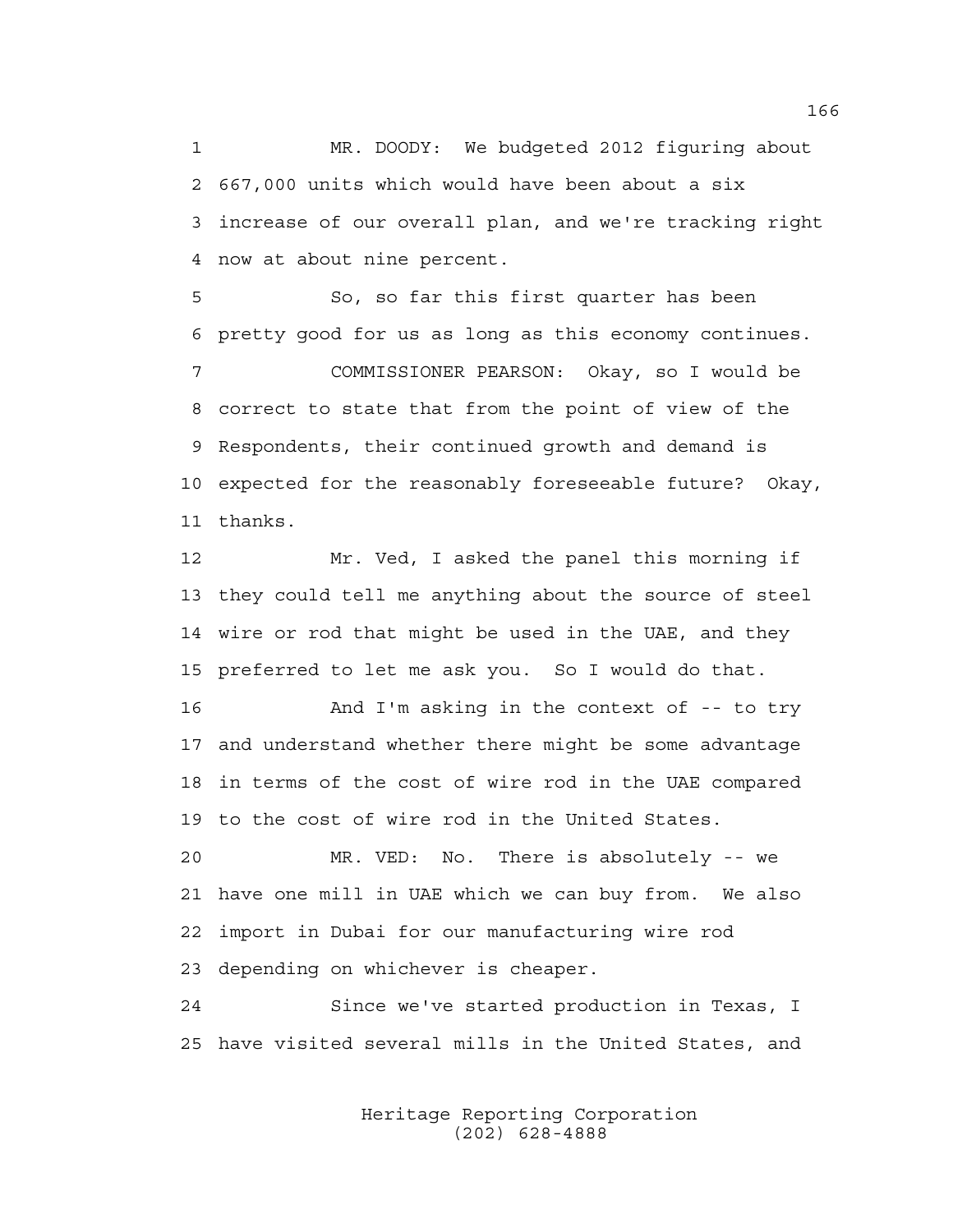1 we have a mill which is, we only look at it in Dallas, 2 the first plan. We have Oklahoma Steel which is one 3 and-a-half hours away, and we have several 4 opportunities coming from material coming from 5 Houston.

6 So in fact, we have better advantage in 7 U.S.A. where we have multiple mills rather than just 8 depending on one mill. So we have option of at least 9 three or four competing mills in the United States 10 itself plus, of course, the imports if necessary is 11 there.

12 There's more advantage in U.S. than in UAE, 13 and that's one of the reasons we'd rather have our 14 manufacturing here.

15 COMMISSIONER PEARSON: And do you see those 16 advantages in terms of the price of the wire rod or 17 more in terms of the quick availability of the wire 18 rod?

19 MR. VED: Price is -- today in the world, 20 price is very similar, but the main advantage is, you 21 know, the quality, and we get very good quality here 22 because if the wire rod catches rust, then you have 23 additional processes that you have to go through. 24 And if you're just buying -- if it's 25 produced -- if you're using it within 7 to 15 days of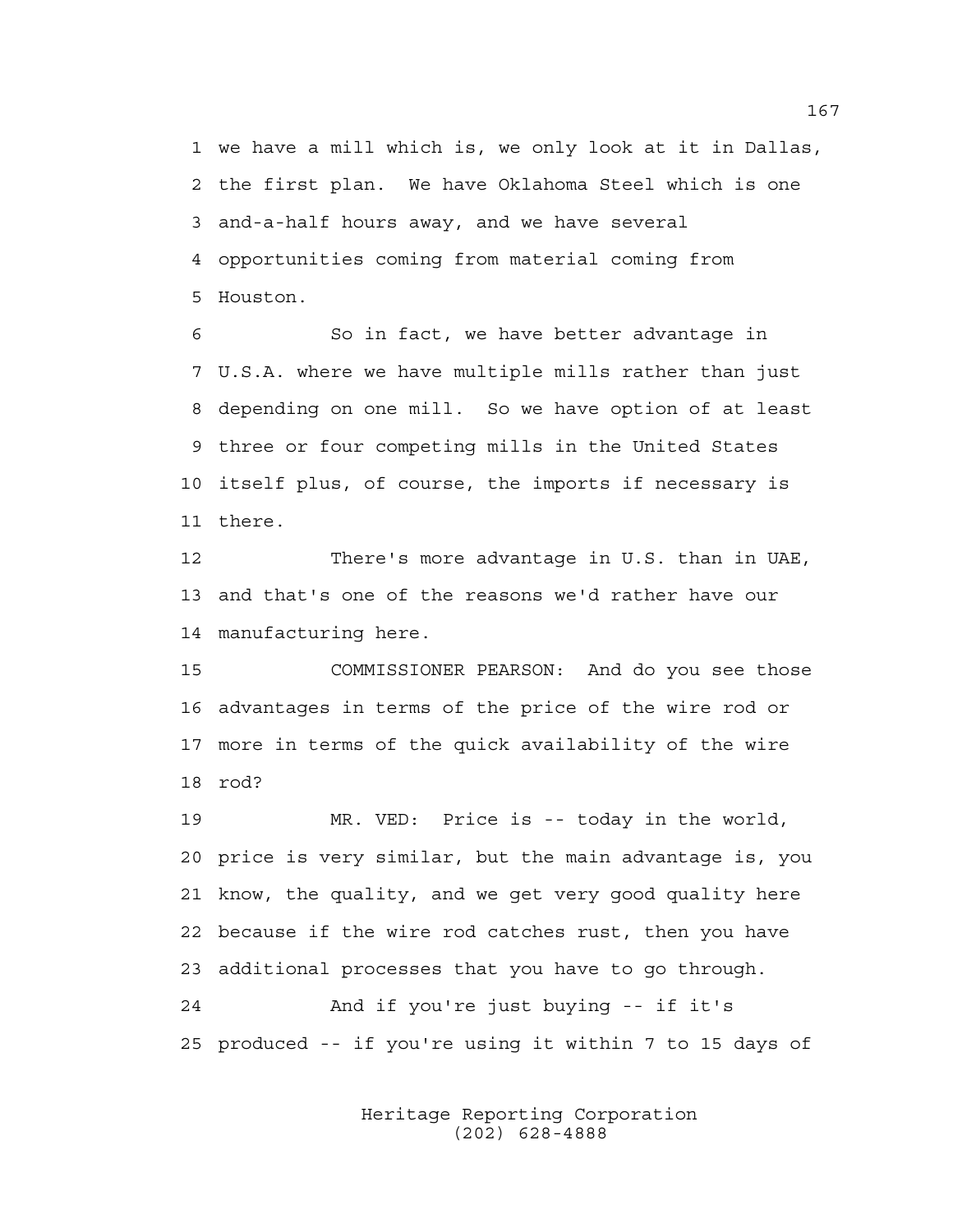1 production, then you know, obviously you don't have to 2 clean the mills and you can just basically -- it's a 3 big advantage.

4 COMMISSIONER PEARSON: You avoid an acid 5 bath or some sort of thing like that?

6 MR. VED: We don't -- but unless we are 7 doing coating, we don't put it in acid bath. Most of 8 -- I mean, 60 percent of our product requires just 9 bright products, you know, it's very important that 10 the quality of the wire rod is good as compared to 11 buying cheap and then the packaging is spoiled and, 12 you know, so it's better to be domestic rather than 13 being imported.

14 COMMISSIONER PEARSON: Okay. Well, the 15 reason for asking is that for some products, including 16 some steel products, we hear at proceedings like this 17 that the U.S. prices tend to be higher than elsewhere 18 in the world.

19 And I was trying to understand whether that 20 is the case for steel wire rod, but based on both what 21 the Petitioners and what you are saying, I would get 22 the view that the prices in the United States are 23 roughly equivalent with the rest of the world and that 24 there's no, at this time, no real price advantage one 25 place or another.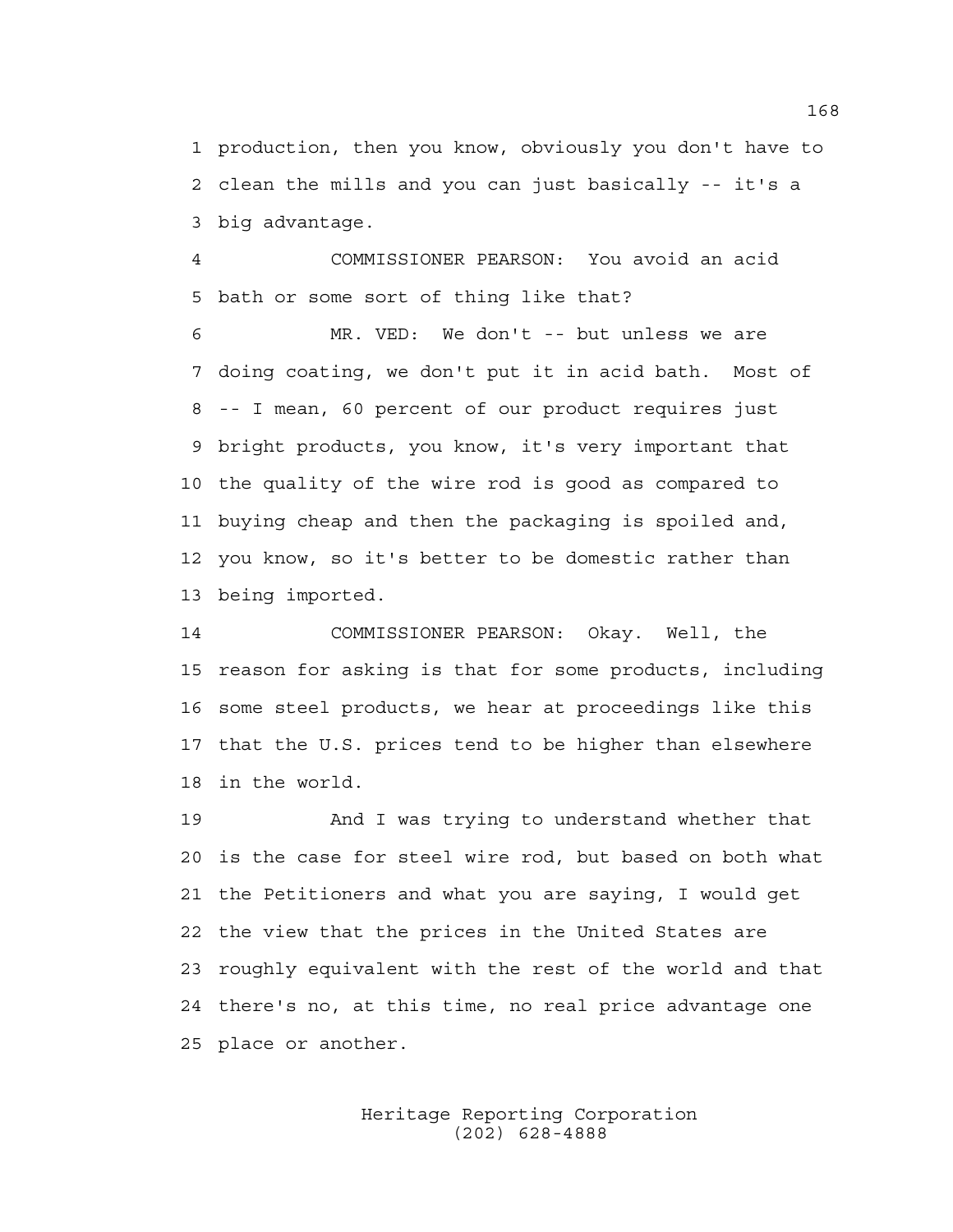1 MR. VED: It depends from time to time 2 because the U.S., some industry is based on -- if you 3 are working with industry mill which is scrap biz, 4 then their price of volatility will be based on the 5 scrap, the cost. Some are based on annual basis, so 6 monthly, you know, so they would be different.

7 So there are multiple reasons for different 8 pricing, and overall everybody -- the market demands 9 the supply and demand will dictate the price. And it 10 will even out with all these factors. So there is no 11 major difference in pricing from import or from 12 domestic.

13 COMMISSIONER PEARSON: Okay. Fine. I had 14 written down some time ago a question about why had 15 the decision been made to import machines, nail 16 machines, from the UAE rather than just buy some in 17 the United States because you have firms going out of 18 business.

19 We have testimony that there's a lot of 20 unused capacity machines sitting idle, so I was kind 21 of thinking, well, you know, buy some machines in the 22 U.S. and move them to Dallas.

23 Now, you answered that at least in part 24 indicating that the technology that you have developed 25 in the UAE is maybe superior at least in some respects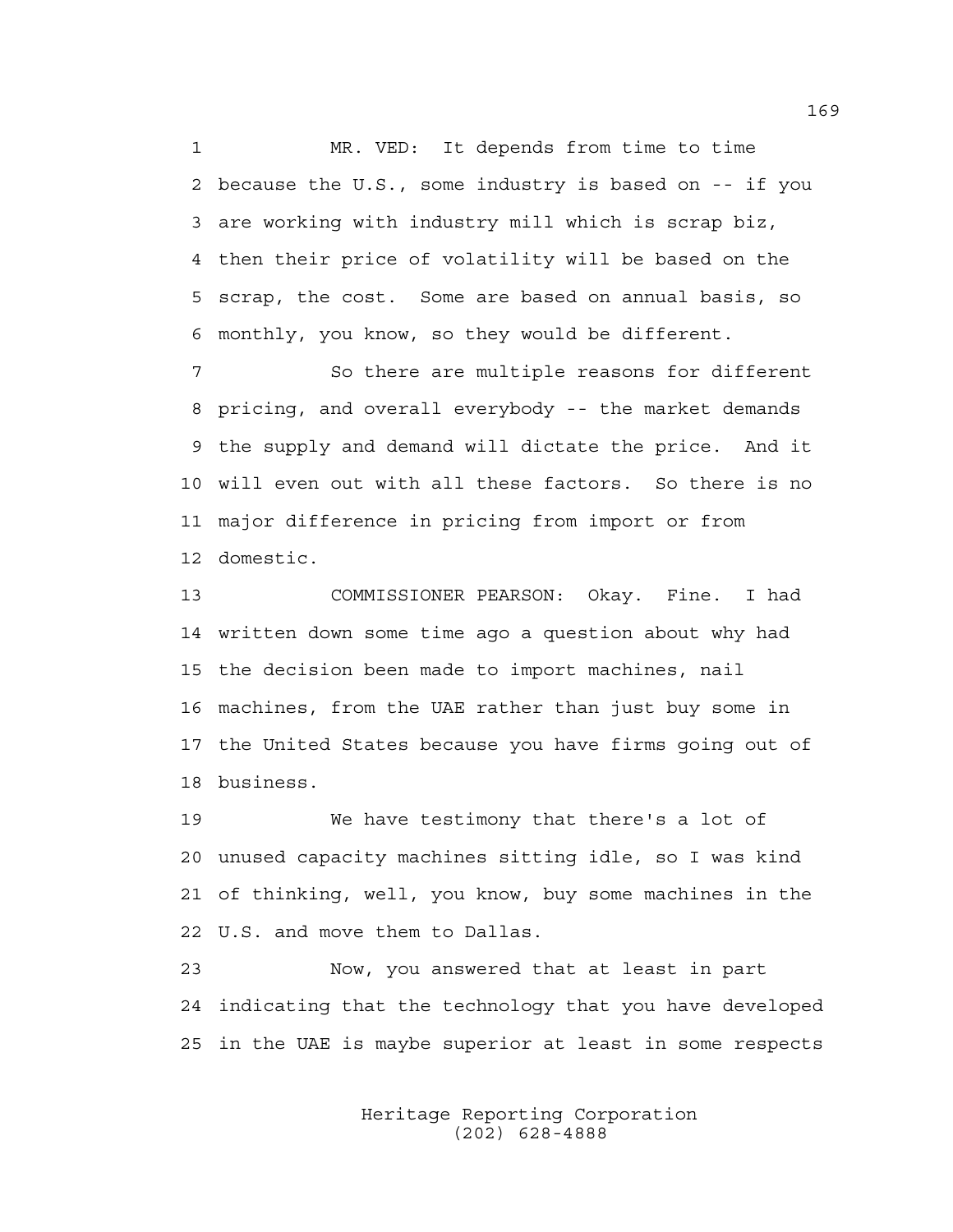1 to the machines that could be purchased here.

2 Could you elaborate on that? Could you have 3 obtained machines in the United States that would have 4 met your standards if you -- if there had been enough 5 lead time to find them?

6 MR. VED: Okay, in our business there are -- 7 I would divide it into three different segments. One 8 is new machines. One is quality machines, and one is 9 packaging machines. I mean, just to simplify.

10 There are two major producers of mill 11 machines in the world. One of them is a German 12 company called Rafros, and there's another company out 13 of Denmark called Incotec.

14 There are millions of other ones which 15 produce conventional machines which the speed 16 radiation on each of these -- if you buy a Chinese 17 machine, yes, you can produce about two to 300 pieces 18 per minute.

19 The general issues, you can produce from 20 internal to -- now the new technology has 1,300 nails 21 a minute. The days technology of Incotec, you can 22 produce up to 2,000 -- 1,300 to 2,000 pieces per 23 minute.

24 These machines are expensive, and the 25 machines that we have are the German mills. They're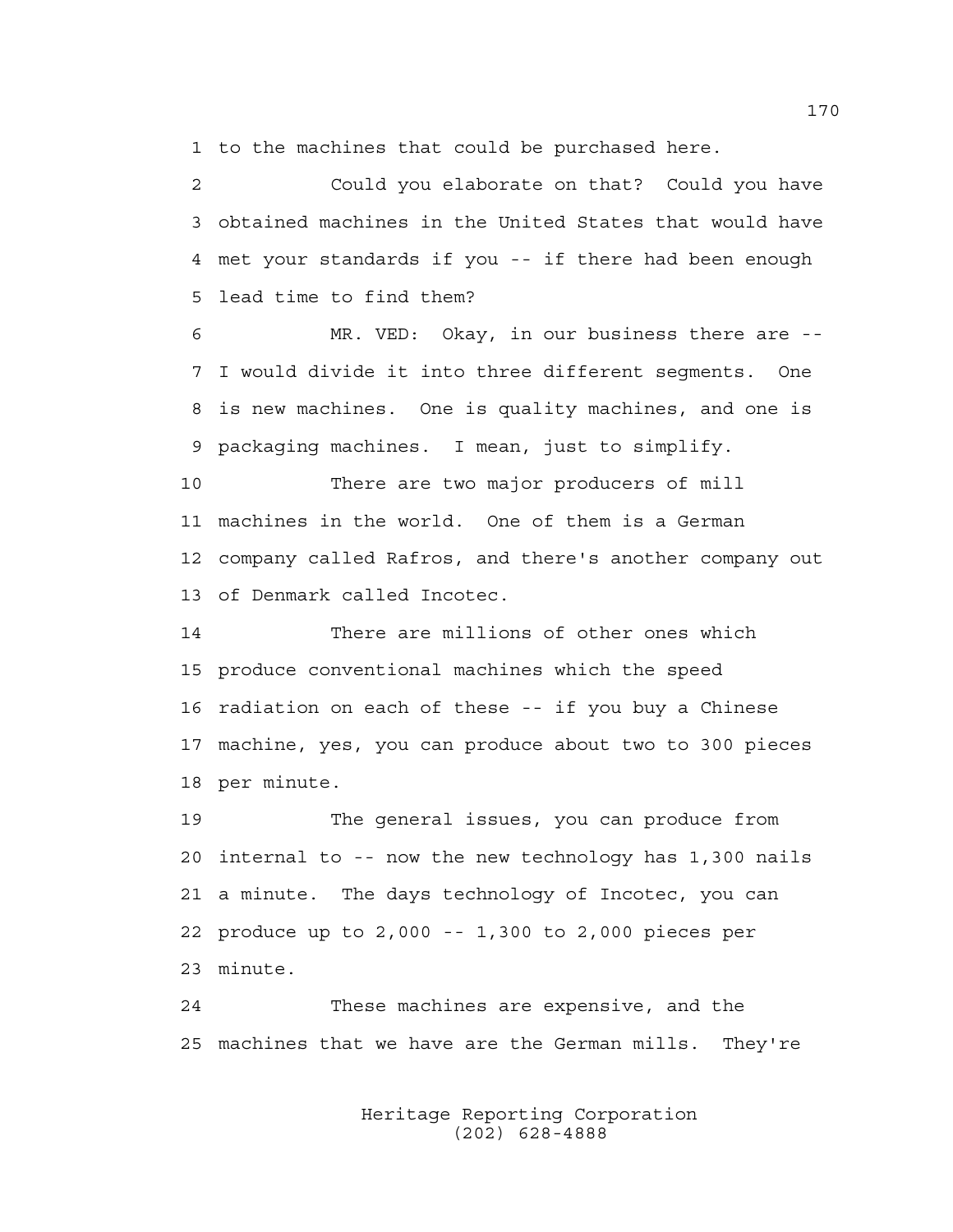1 very reliable, you know. You forced and I'm sure even 2 some of our competition also has those machines.

3 So, no, I couldn't have bought those 4 machines in the United States. U.S. -- United States 5 does not produce new machines since maybe 50/60 years. 6 There will be second-hand available. I mean, they're 7 only worth scrap.

8 If you use them, the quality, and 9 consistency, and productivity does not justify the 10 cost, so you need to invest -- most of the mills gave 11 up because they had these machines for a long time. 12 Some of them had the new ones, but anyway,

13 now going to the collating part, the collation 14 technology is relatively new in the world. It must 15 have started about 30, 40 years back.

16 It has matured recently. I mean, in the 17 last 20 years, it's become more disputed which you 18 call it is -- it used to be about 500 to 600 pieces 19 when it started per minute.

20 Now, we collate about 2,500 plus per minute, 21 and you know, a lot of people sell equipment that can 22 even produce at a higher speed, but to make it work, 23 we have to put a lot of -- we have imbued our machines 24 in a way, where we will get very consistent quality 25 and, you know, productivity which results into a much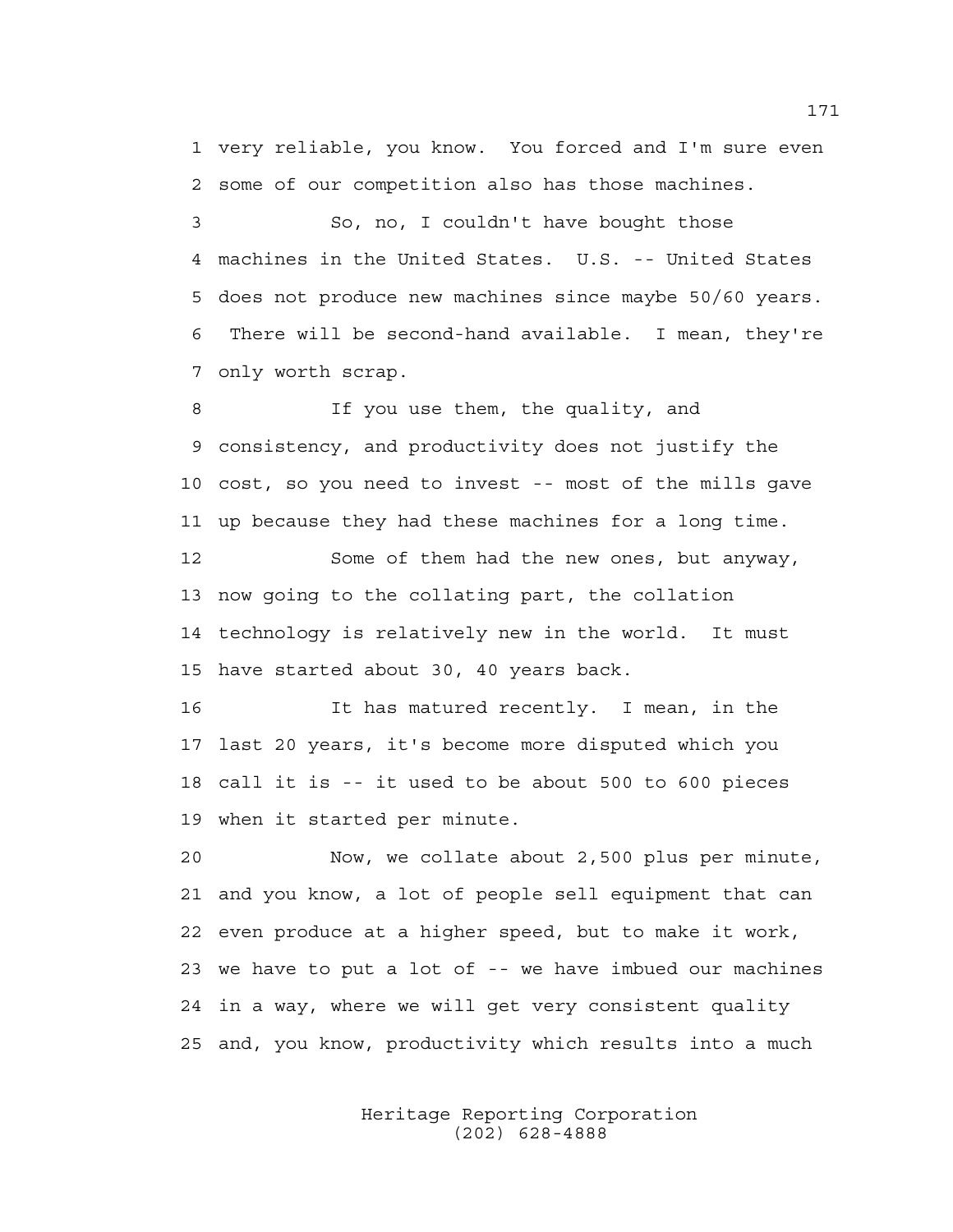1 better cost. So that's included.

2 On packaging, I mean as I said in my 3 statement, that we have specific packaging because we 4 -- for one pounders, for five pounders, and we 5 invested in it. You know. We invested in the 6 machines.

7 And we invested before -- we didn't have -- 8 like you didn't go to the market and say we can do it. 9 We first enlist and then you go to the market and say 10 I can do it. Here is what we are delivering.

11 So there's a big difference. Yeah, I can 12 make rockets but I, you know, I can either -- so you 13 have to be able to do it, prove it and in view of 14 invested money to do this.

15 COMMISSIONER PEARSON: Okay. Well, thank 16 you very much for your explanation. I have the 17 impression that you are bringing a complete technology 18 package from the UAE to Dallas along with the 19 expertise to make it work, and that's an interesting 20 interface.

21 MR. VED: Yeah, we are bringing a complete 22 technology. We have legal print, all the know-how, 23 the drawings and we will produce many machines as we 24 go forward in here because everything is custom made 25 and to our own requirement. We have more than 50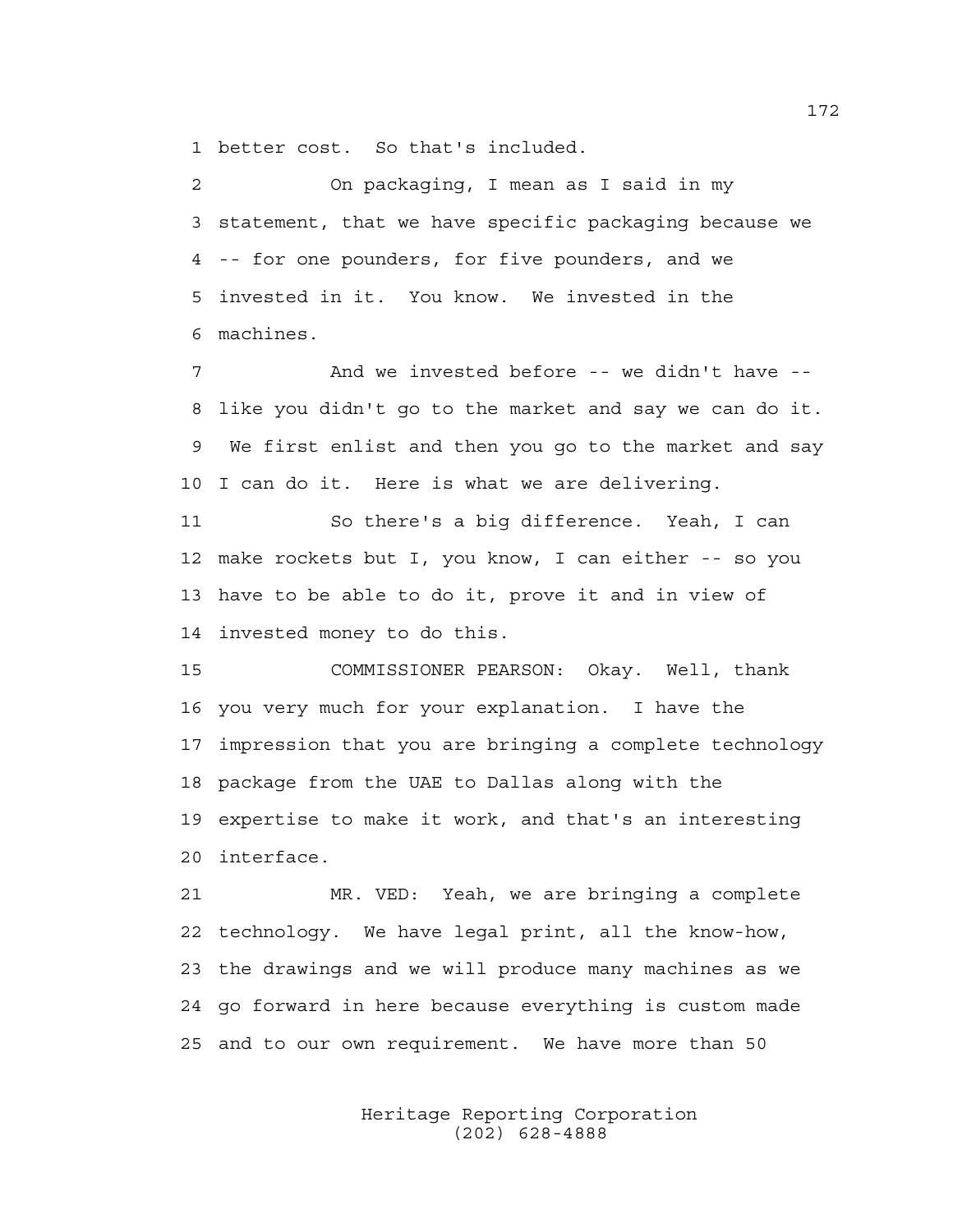1 people who design our machines.

2 COMMISSIONER PEARSON: Okay. Thank you very 3 much.

4 CHAIRMAN OKUN: Commissioner Aranoff? 5 COMMISSIONER ARANOFF: Thank you, Madam 6 Chairman and thank you to all the witnesses for being 7 here this afternoon.

8 Mr. Ved, you indicated that your company's 9 been in business for 30 years, was it always founded 10 with the intention of largely survey the U.S. Market? 11 Has that been the business that you've been in for 30 12 years?

13 MR. VED: We started production -- I like to 14 explain. I'm of Indian origin. I'm born in Africa, 15 Mozambique. I have a Portuguese nationality. I live 16 in Middle East, and I do most of my business in the 17 United States.

18 So this was just purely a business -- we 19 were just trying to sell our product and U.S. company 20 called Georgia Pacific approached us and decided to 21 your from us and they ended up buying in 1980 and 22 buying our entire capacity.

23 And it was more profitable for us to sell to 24 U.S. than to sell domestic, so I'm a businessman. I 25 have no other interest but for making money. I made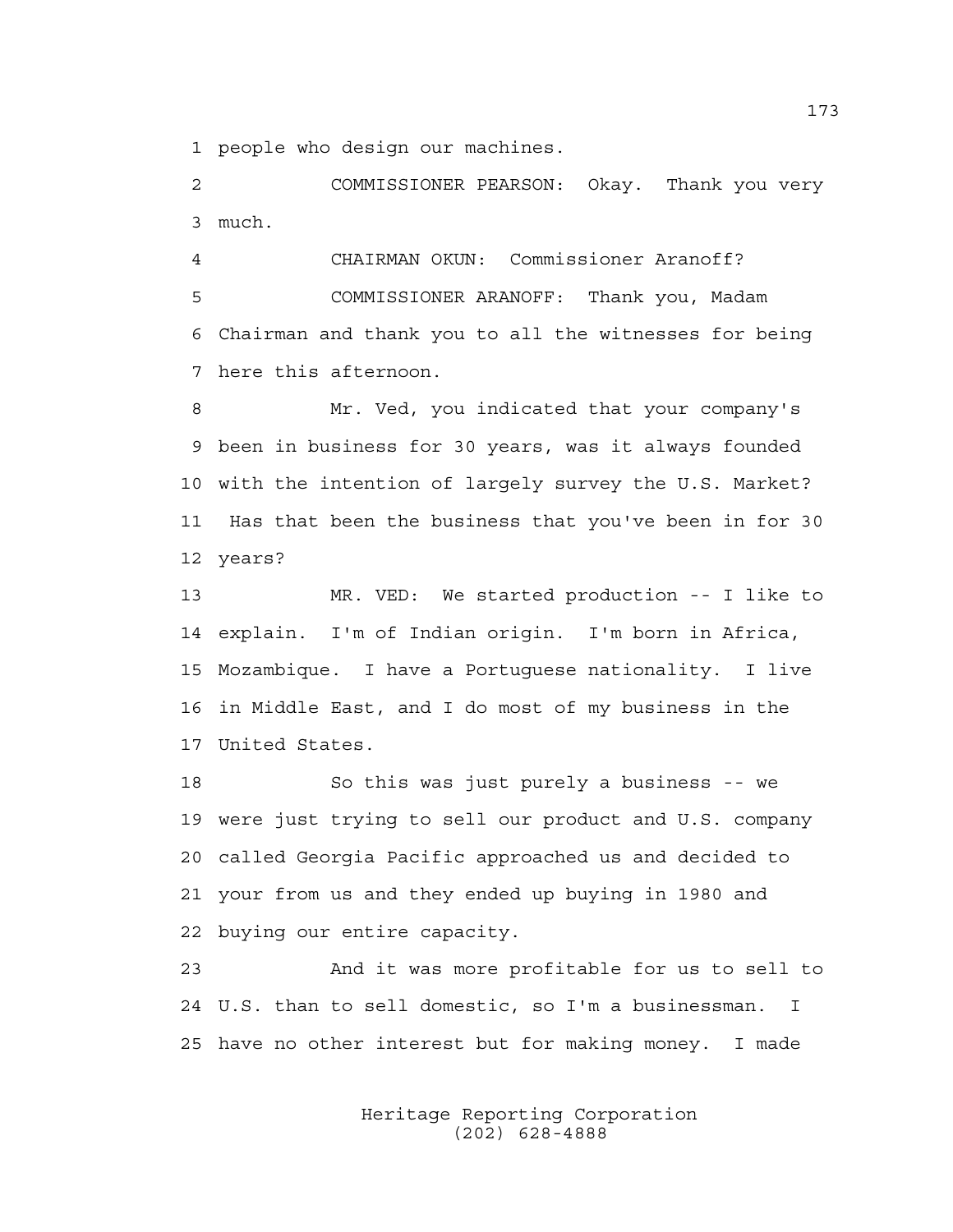1 more money selling to U.S., and that's how it turned 2 out.

3 CHAIRMAN ARANOFF: It's just all of us are 4 maybe scratching their heads a little bit in trying to 5 figure out why someone would produce nails in the UAE 6 in the middle of a market that doesn't make very many 7 things with nails.

8 MR. VED: You need passion, and I have 9 passion from this.

10 CHAIRMAN ARANOFF: Okay. You were talking 11 some with Commissioner Pearson about your new 12 production operation in Texas. Are you planning to 13 produce the entire range of products ultimately in 14 Texas that you have been importing from the UAE?

15 MR. VED: Absolutely. That and whatever 16 nails are not listed in -- I mean, some products come 17 out and they're dumping, like roofing nails and, you 18 know, what are the other products? We would produce 19 every product. That's market requires.

20 CHAIRMAN ARANOFF: And you don't have like a 21 particular a brochure or a marketing product list 22 specific to that facility. You're just continuing to 23 use what you've always used and some of the product is 24 now being made here and some is being imported. Is 25 that the case?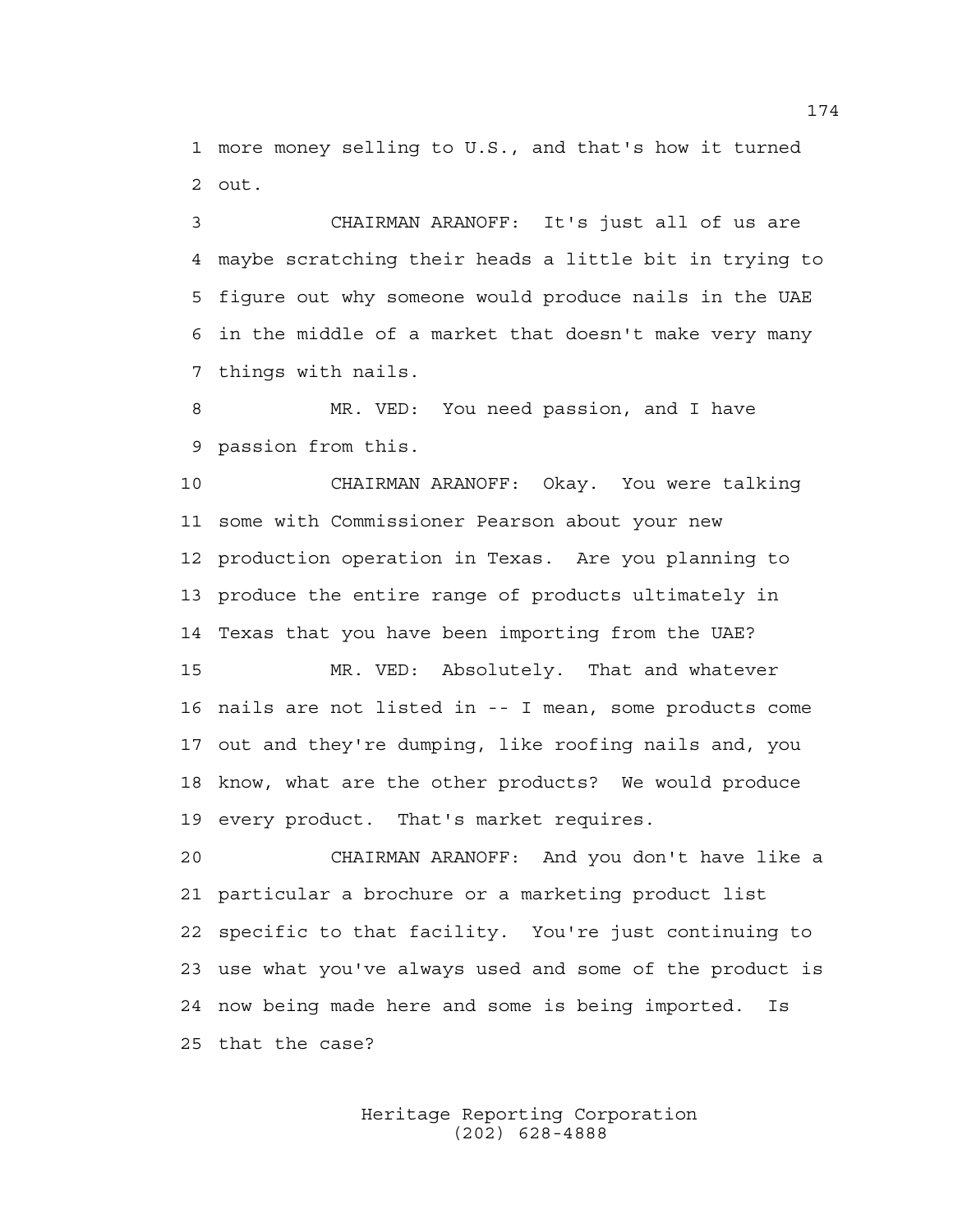1 MR. VED: Every product that Prime Source 2 markets, we will produce in the United States. So you 3 can refer to a prime source catalog if you like, but 4 we have our own catalog, and will expand on it, not 5 specially to any small product range.

6 CHAIRMAN ARANOFF: Okay. I wanted to go 7 back to a discussion that I was having with some of 8 the witnesses this morning about the particular 9 channel of distribution involving big-box retailers 10 and some -- maybe this is a question for Ms. Zinman.

11 Our record shows that a lot of those big 12 boxes just for nails that are within our scope tend to 13 have five or six separate suppliers, and I wanted to 14 get your take on why that's the case particularly 15 since you are representing a business which says it 16 can supply everything to everyone in any package or 17 quantity. Why wouldn't they just buy from you?

18 MS. ZINMAN: In case of -- there's two 19 segments actually to the business. Let's look at the 20 small package, hand-drive nails first. We are the 21 exclusive only supplier to Home Depot and Lowes. They 22 do not have six other suppliers.

23 We are the only supplier they stock Grip-24 Rite brand hand-drive nails. And they require a 25 complete -- we have to supply every SKU because if you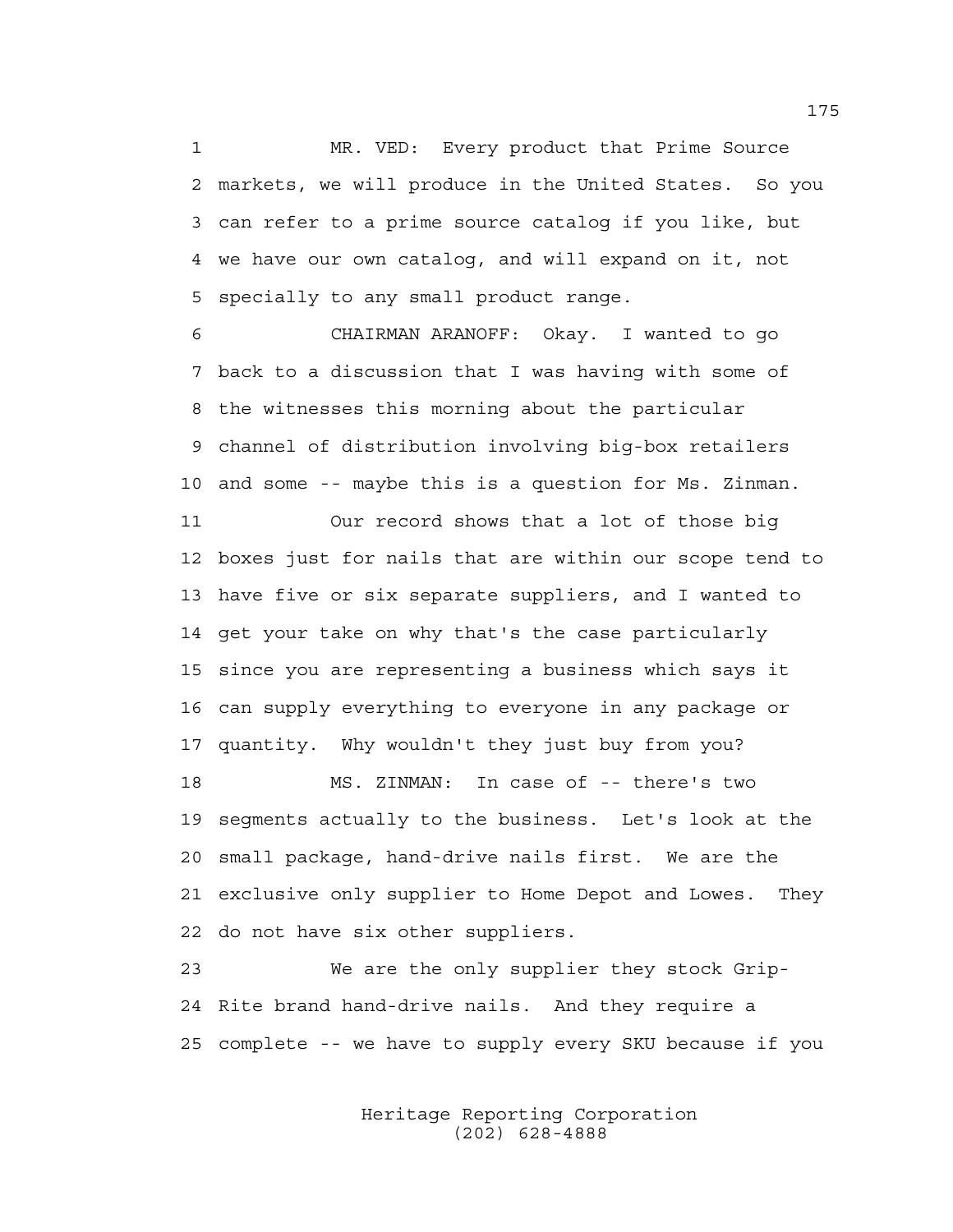1 look at their shelf, there's one -- it's All brand and 2 all the slats. Everything matches. It's color coded 3 -- from A to Z is coming from us.

4 Despite what was said they do not shop per 5 SKU. That doesn't happen. They have a nail program 6 and it's all from us. Every item. notwithstanding 7 the high-low whatever.

8 In case of collated nails, there are 9 different markets for different brands, so we market 10 -- they market -- they have I think three or four 11 different brands side by side on the shelf. They have 12 past load. They have Bostitch. They have Grip-Rite. 13 And each brand has each of these brands 14 have, including us. have spent a lot of money 15 advertising, promoting the brand, and just as you go 16 into a supermarket and there are four brands of 17 cereal, it's the same thing in the collated nail 18 business where there is brand recognition certain 19 tools tied to certain brands.

20 So they maybe different price points. They 21 may be different markets where certain brands have a 22 stronger name, and that's why they have multiple 23 brands in their collated nails inventory.

24 MR. CLARK: Commisisoner Aranoff, I'd like 25 to add to that if possible. I think it's a really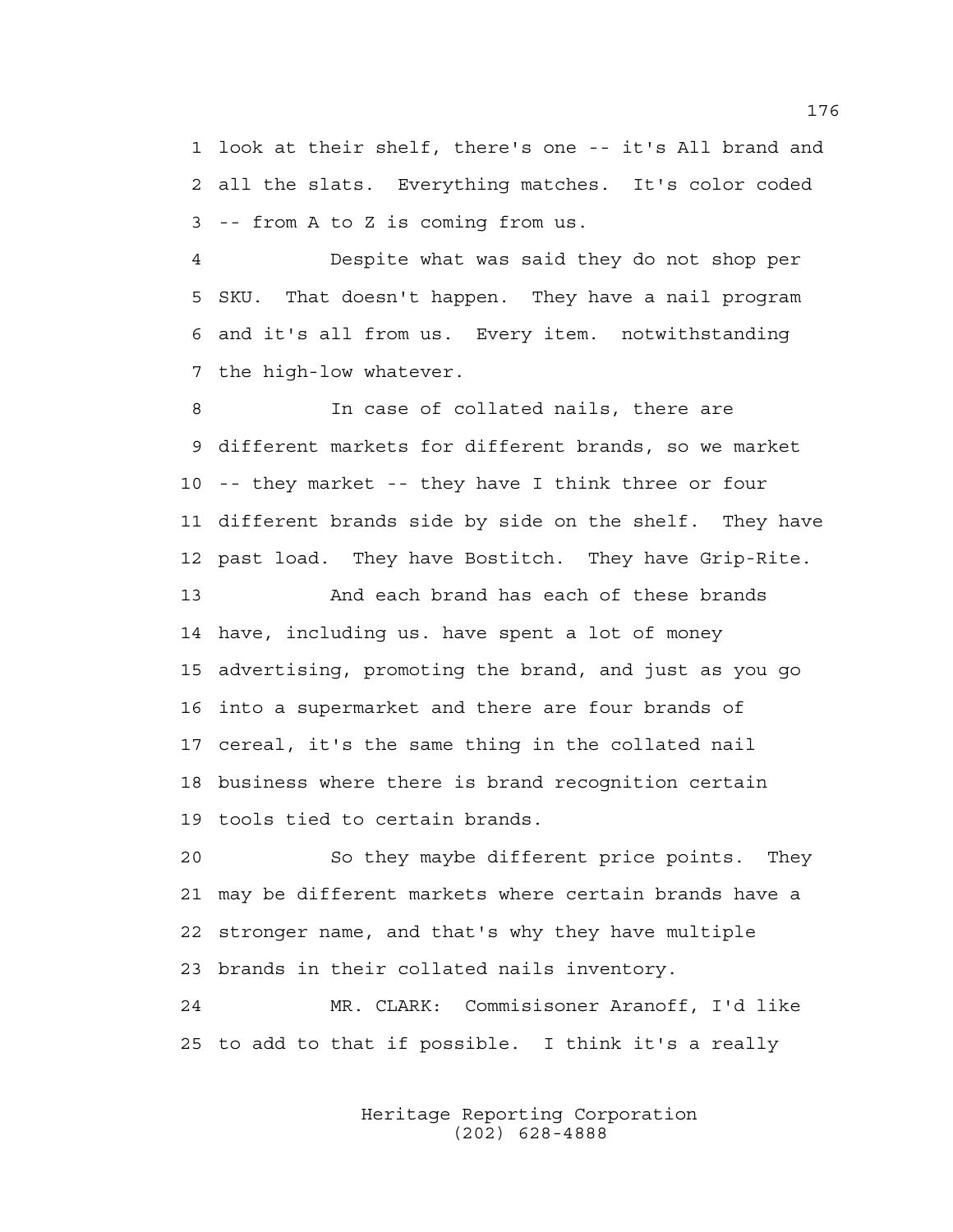1 important thing that you brought up earlier today. 2 Hitachi is one of the brands that Ms. Zinman is 3 referencing, not specifically, but they're one of the 4 brands that are strong in certain parts of the 5 country. Hitachi is a very, very strong brand 6 throughout the United States. We're very strong with 7 the professional contractor. The durability of our 8 tool, the service aspects, the ease of service, the 9 longevity of the tool, and in the service we provide 10 actually going in and training the individual store 11 personnel. It's really important.

12 When you look at the nails that that end 13 user chooses, he chooses the nail, typically, that 14 goes with that brand. And this is a very important 15 point. Paslode has their success story, Bostitch has 16 their success story. Hitachi, we also have ours. The 17 reality that Mid Continent is going to participate in 18 that business when they don't even have that 19 established in any home center that I'm aware of 20 anywhere in the United States. Home Depot or Lowe's. 21 I've never seen a Mid Continent tool. Hitachi, 22 Stanley Bostitch and Paslode. Those are the dominant 23 brands.

24 COMMISSIONER ARANOFF: Do you know in the 25 market about what percentage of people will buy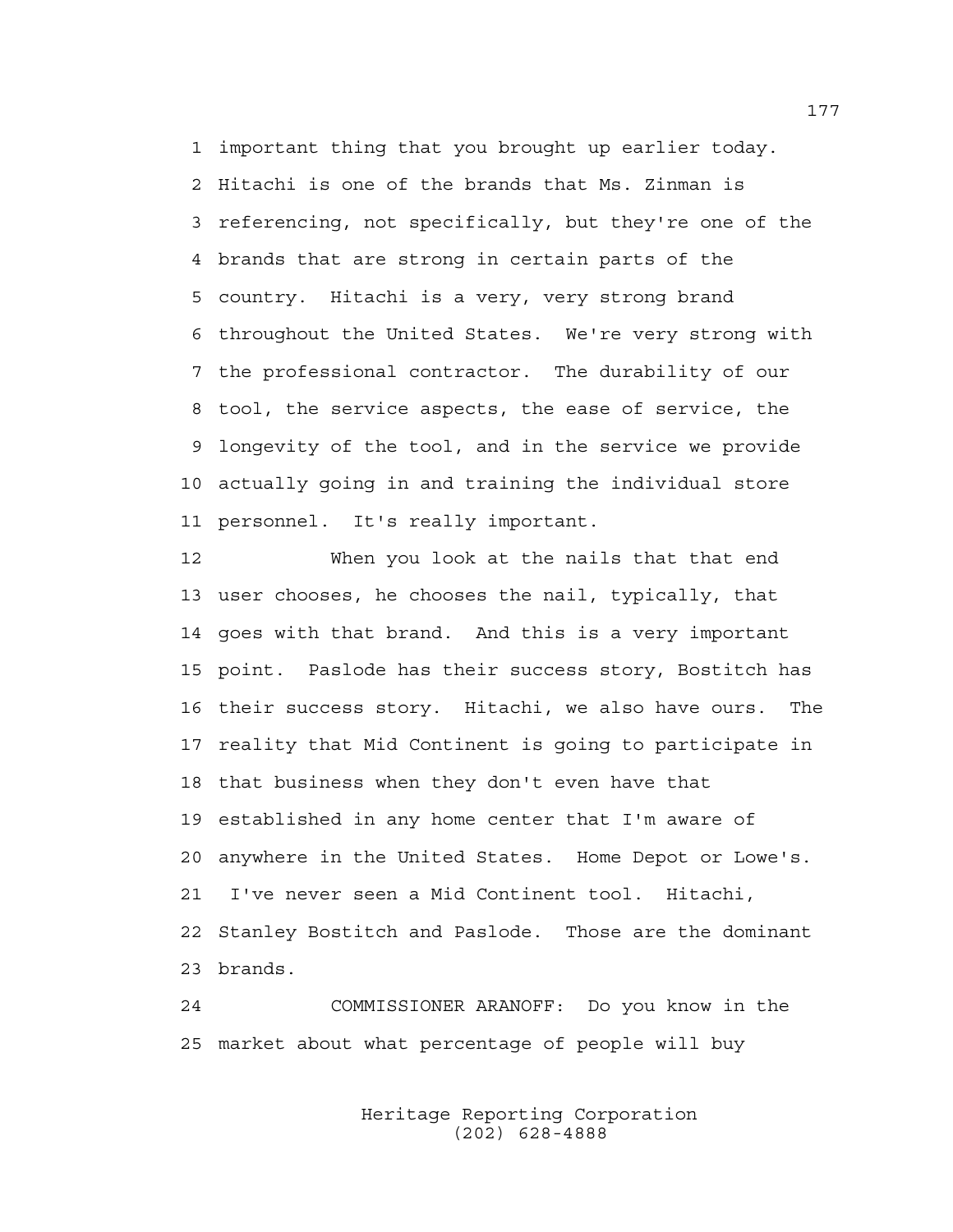1 collated nails that are branded the same as the tool 2 that they have?

3 MR. LEFFLER: I would say that -- This is 4 speculation. I don't have anything to back this up 5 but just my experience over the years, I would say 50 6 percent of the market is brand and 50 percent of the 7 market -- The majority of the market all look for 8 consistency and quality, but there are so many people 9 that don't understand, okay, I have this nailer, 10 they're not so sure that this other nail will actually 11 work in it. It just makes sense to them to buy the 12 nail that goes with the tool.

13 The more educated professional contractors, 14 those are the guys that may say you know what, I have 15 a history with Grip-Rite, or I have a history with 16 Paslode or I have a history with Stanley and it's 17 acceptable for me to buy that product and know it 18 works in my tool. But once again, I'll say it, I've 19 never seen a Mid Continent nailer in Home Depot or 20 Lowe's, so I don't know how they could expect to 21 participate in that business the way we do with 22 service centers all throughout the United States. 23 Those tools break. The biggest cost to a contractor is 24 his tool going down, so they don't want to necessarily 25 depend on buying a fastener that's not going to match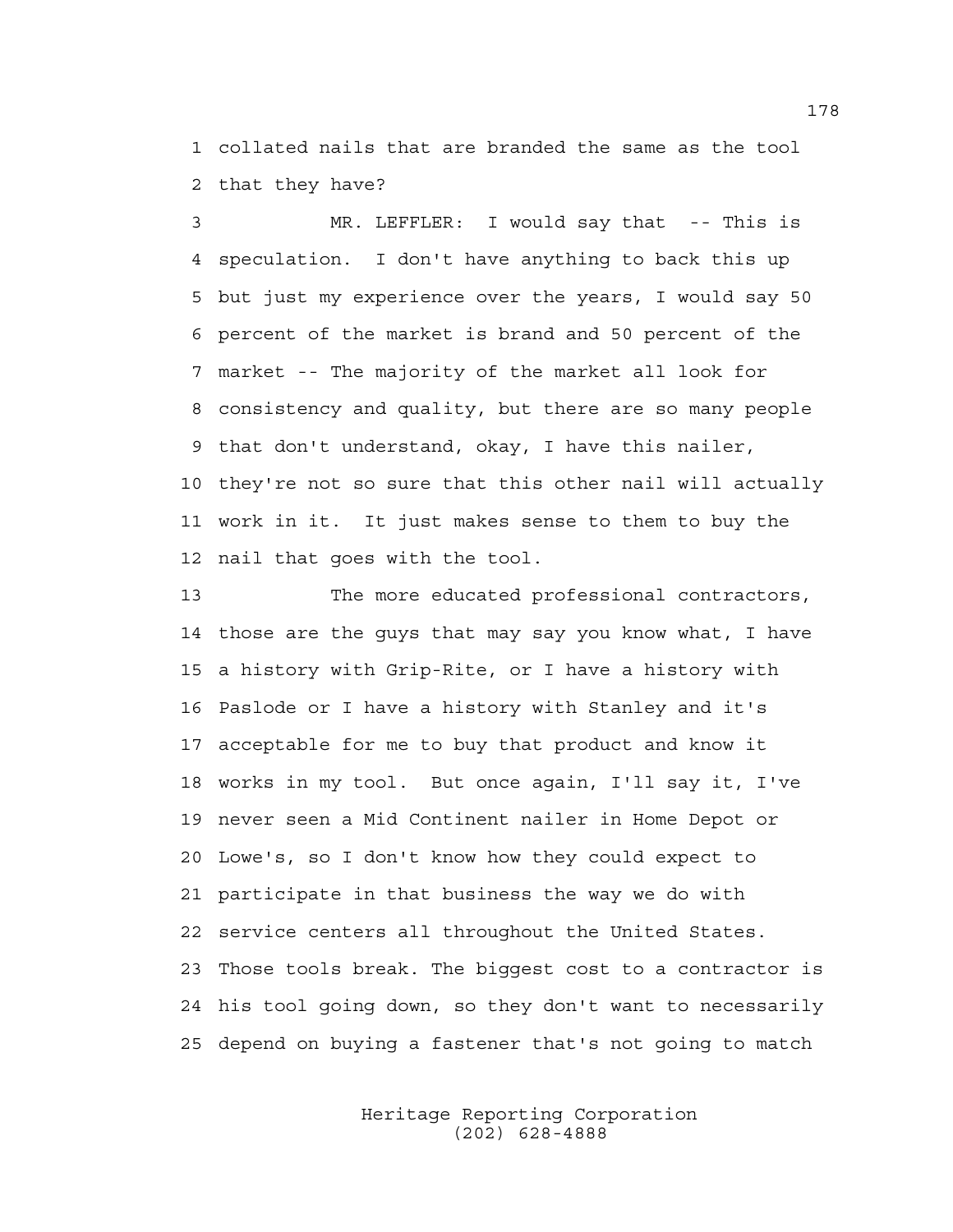1 up with their tool. That's why the consistency in 2 range of product is very very important.

3 COMMISSIONER ARANOFF: Some people do buy 4 one that just says this will fit in the following 5 different brands of tools. They're on the market, so 6 someone's buying them.

7 MR. LEFFLER: Yes.

8 COMMISSIONER ARANOFF: But you don't know 9 about how much of the market that is.

10 MR. LEFFLER: My personal opinion is it's 11 less than half, I would say.

12 COMMISSIONER ARANOFF: Let me turn to a 13 totally unrelated issue and direct a question to Mr. 14 House.

15 In your brief right at the beginning, pages 16 two to four, you urged the Commission to disregard the 17 data of one particular domestic producer, so I just 18 wanted you to clarify. Are you claiming that that 19 producer should be excluded under the related parties 20 provision?

21 MR. HOUSE: No, Commissioner Aranoff, we're 22 not claiming that that producer in those circumstances 23 meet the technical definition for related party 24 exclusion. We're not asking the Commission to exclude 25 that company as a related party. What we're asking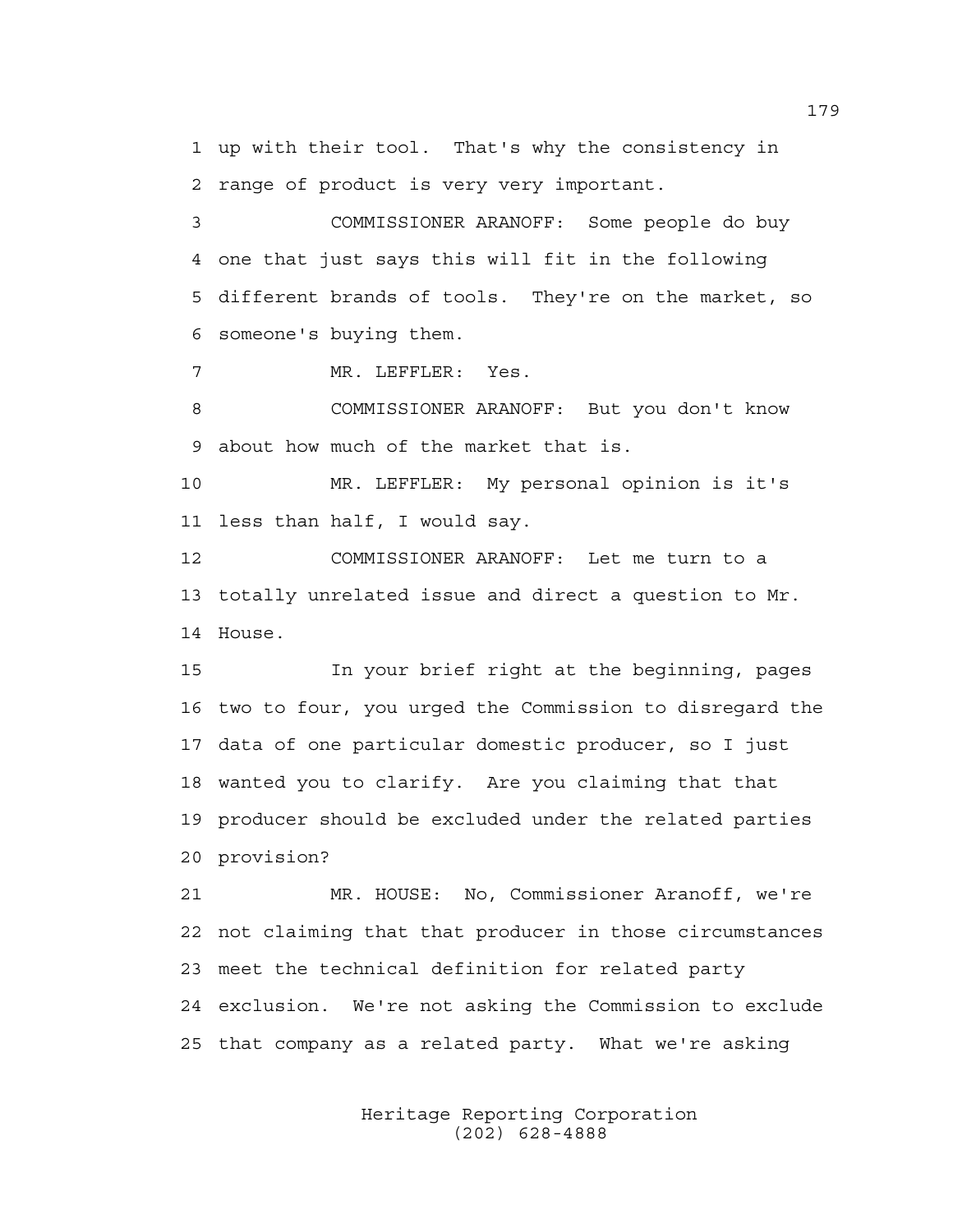1 the Commission to do is to take into account that 2 particular producer and the data that surrounds that 3 producer in looking at the overall domestic industry 4 data given the circumstances of that producer. And we 5 think that, as we stated in our brief, that for those 6 confidential reasons that we can't get into in the 7 public hearing, that there is reason for the 8 Commission to take out of its analysis in looking at 9 what's going on in the U.S. industry as a whole what 10 is going on with that producer because of those 11 circumstances.

12 COMMISSIONER ARANOFF: I would invite you in 13 post-hearing to offer an explanation as to how the 14 Commission can do what you're suggesting in the 15 context of our obligation to consider the domestic 16 industry as a whole.

17 MR. HOUSE: Yes.

18 COMMISSIONER ARANOFF: Thank you.

19 Thank you, Madame Chairman.

20 CHAIRMAN OKUN: Commissioner Pinkert?

21 COMMISSIONER PINKERT: Thank you, Madame 22 Chairman, and I too thank you, the panel, for being 23 here today to help us understand this industry and 24 what's likely to happen to this industry in the near 25 future.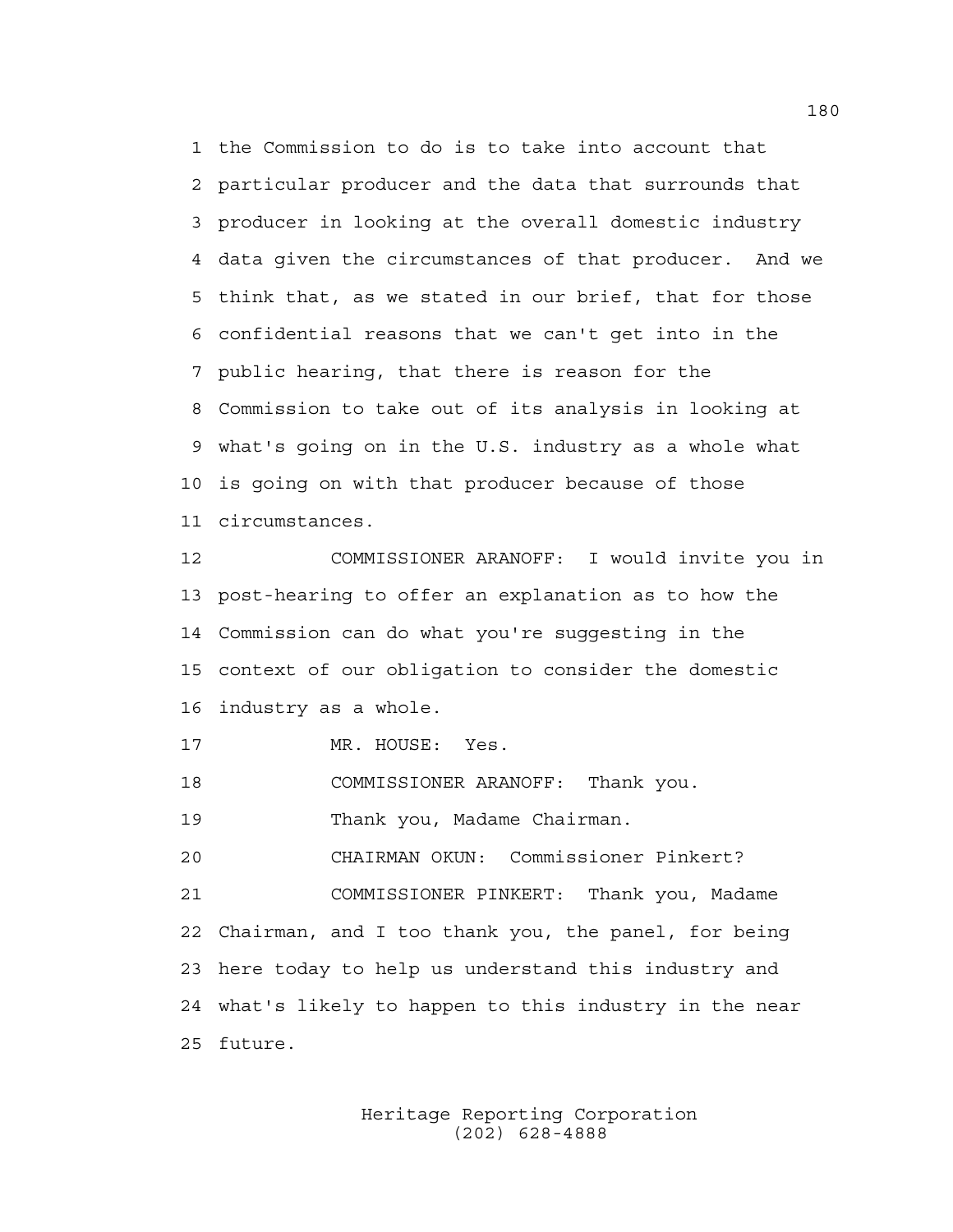1 I want to begin with a couple of questions 2 for Ms. Zinman, and it concerns the joint venture plan 3 and the timing of the joint venture plan. I know that 4 you understand that that's an issue here because you 5 did testify about the timing.

6 I wanted to ask you, what was the date of 7 the earliest documentation of the joint venture plan? 8 you said it had been discussed for many months, and 9 had been conceived over a period of many months, but 10 what was the date of the earliest documentation 11 reflecting the plan?

12 MR. MARSHAK: As far as what we put on the 13 record, we have documentation going back to December 14 20, 2010 which was long before we even conceived that 15 a petition would be filed against the UAE.

16 As far as actual discussions between Mr. Ved 17 and Ms. Zinman, I think that goes back for a long, 18 long time before, because they had this idea in their 19 minds. But as far as putting it on paper, we have a 20 report that was commissioned by Mr. Ved in December 21 2010. We have another PowerPoint in December 2010. A 22 restructuring plan that expressly discusses nails in 23 January 2011. That's all before anybody filed the 24 petition. I can tell you that nobody here at this 25 table had any idea a petition was going to be filed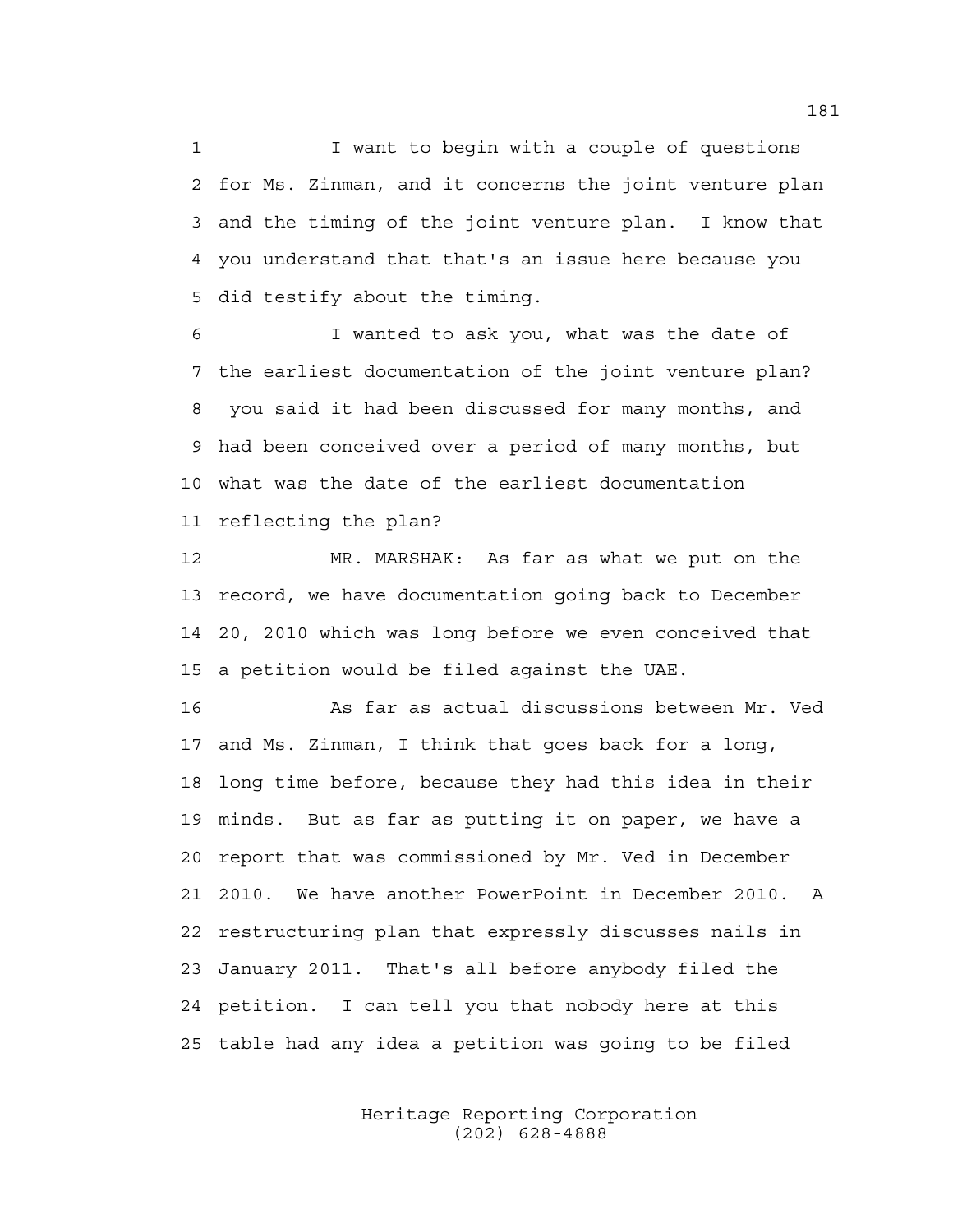1 against the UAE.

2 As far as the business people thought, once 3 that petition was filed in 2008, 2007, and once they 4 won in 2008, they thought that was going to be the end 5 of it.

6 COMMISSIONER PINKERT: Just to follow up on 7 that. I understand there was a study and I understand 8 there was some documentation that occurred prior to 9 any thought about this antidumping proceeding, but is 10 there documentation from that period that reflects 11 that the decision had been finalized to go forward 12 with this plan.

13 MR. MARSHAK: As far as on the record, the 14 studies were done, there was extensive negotiation. 15 As far as finalizing it, they can tell you better than 16 I can --

17 COMMISSIONER PINKERT: Please do, Ms. 18 Zinman.

19 MS. ZINMAN: Without actually looking at the 20 papers or what actually we put in writing of when the 21 actual approvals were started to be submitted to the 22 Board of Directors of Itochu, I'd have to go back and 23 actually look at the papers.

24 I know when the plan, as I testified, when 25 the plan was put into motion. I can also tell you,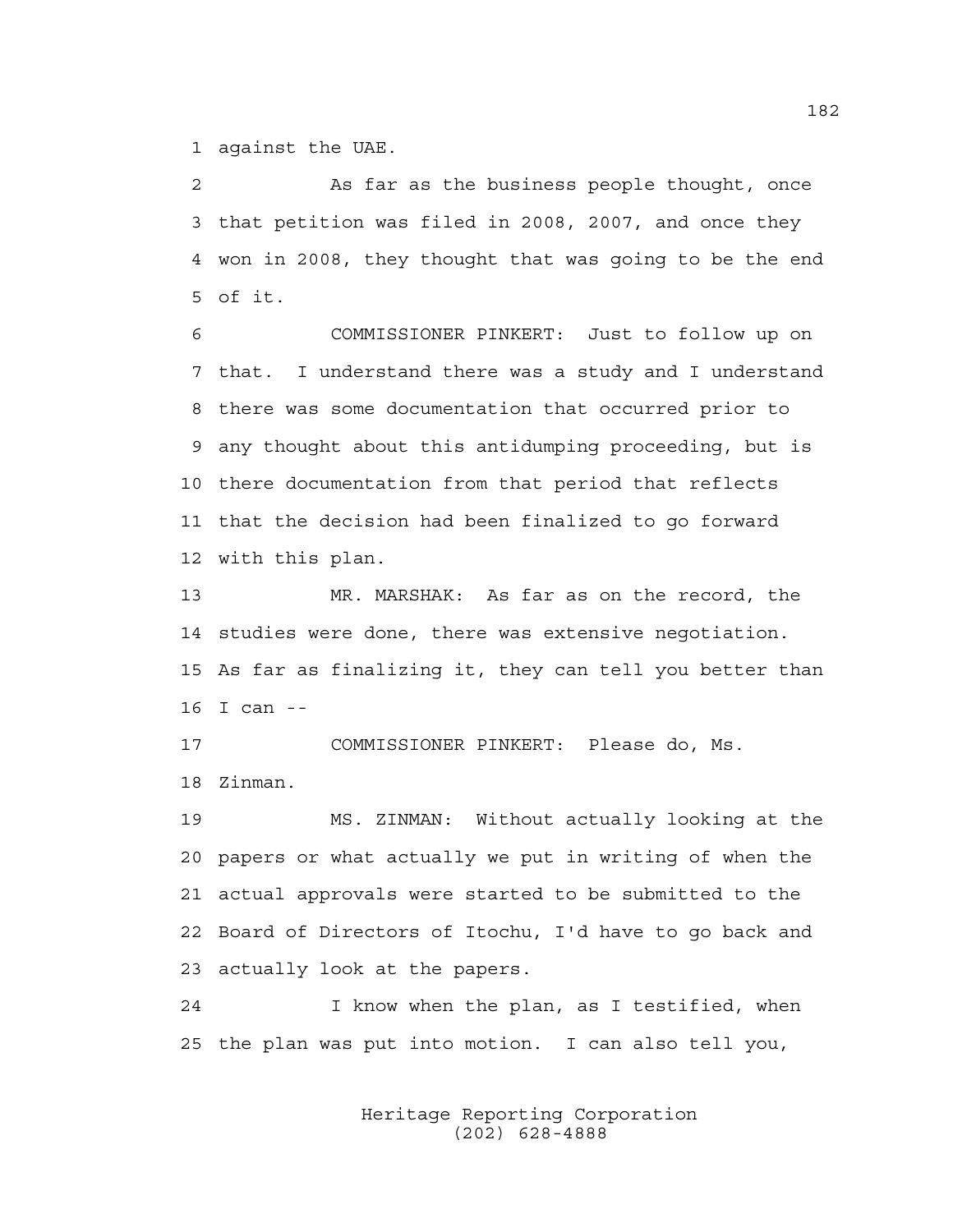1 and I don't have the documentation on it, that it was 2 at least a year before that, even before Master Houko 3 became, we became involved with it, that Mr. Ved 4 started to say that the future is United States. 5 Manufacturing is going to be coming back to the United 6 States. We belong in the United States. I can only 7 tell you that, I don't have the specific 8 documentation, but at least a year before that. As 9 far as in the papers, once the study was commissioned, 10 we were on board.

11 Now it may have taken some time to actually 12 get sign-offs. We're a big company. We have approval 13 processes involving money being invested. But the 14 plan was set before this investigation came down.

15 Frankly, even when the investigation was 16 started, I never even, we never believed that there 17 would, that the case would have any kind of negative 18 outcome. We never anticipated or took that into 19 account and said oh, wow, there's going to be 20 something -- We better do this. Because we never 21 believed that there was any unfair selling or dumping. 22 So we never took that into consideration in the plan. 23 COMMISSIONER PINKERT: Thank you. 24 Again, this next question is just trying to

25 get at what may be a conflict of perspectives between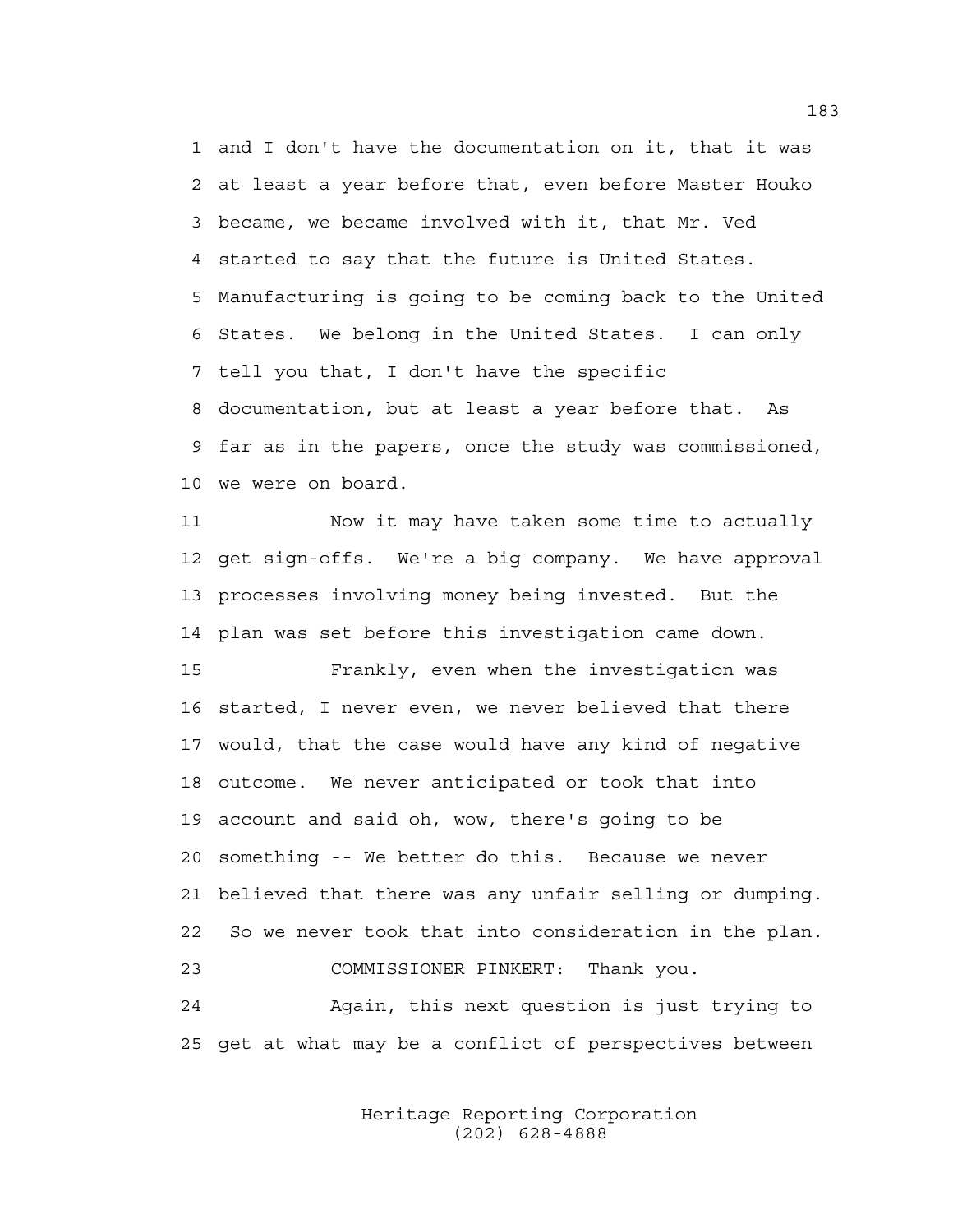1 you and the Petitioner's side in this case. And I'm 2 just trying to nail down some facts that may help us 3 to resolve any conflict of perspectives on this point. 4 But when was that phone call that you 5 testified to from Mr. Libla that talked about how, 6 well why don't you just buy my business instead of 7 establishing this production in the United States? 8 MS. ZINMAN: When was it? 9 COMMISSIONER PINKERT: Yes. 10 MS. ZINMAN: I remember exactly where I was 11 when I got that call, and if I can answer, when I 12 check the calendar -- 13 COMMISSIONER PINKERT: Where were you when 14 you got that call? 15 MS. ZINMAN: I was in the bathroom at the 16 airport, a layover in Chicago. I can check my 17 calendar and tell you the exact date of when that was, 18 when that call came in. 19 MR. MARSHAK: We'll put that in the post-20 hearing brief. 21 COMMISSIONER PINKERT: You may want to limit 22 the amount of information on that topic, but I'm 23 concerned about the timing. 24 If you have any written record that's 25 contemporaneous with the phone call or any notes that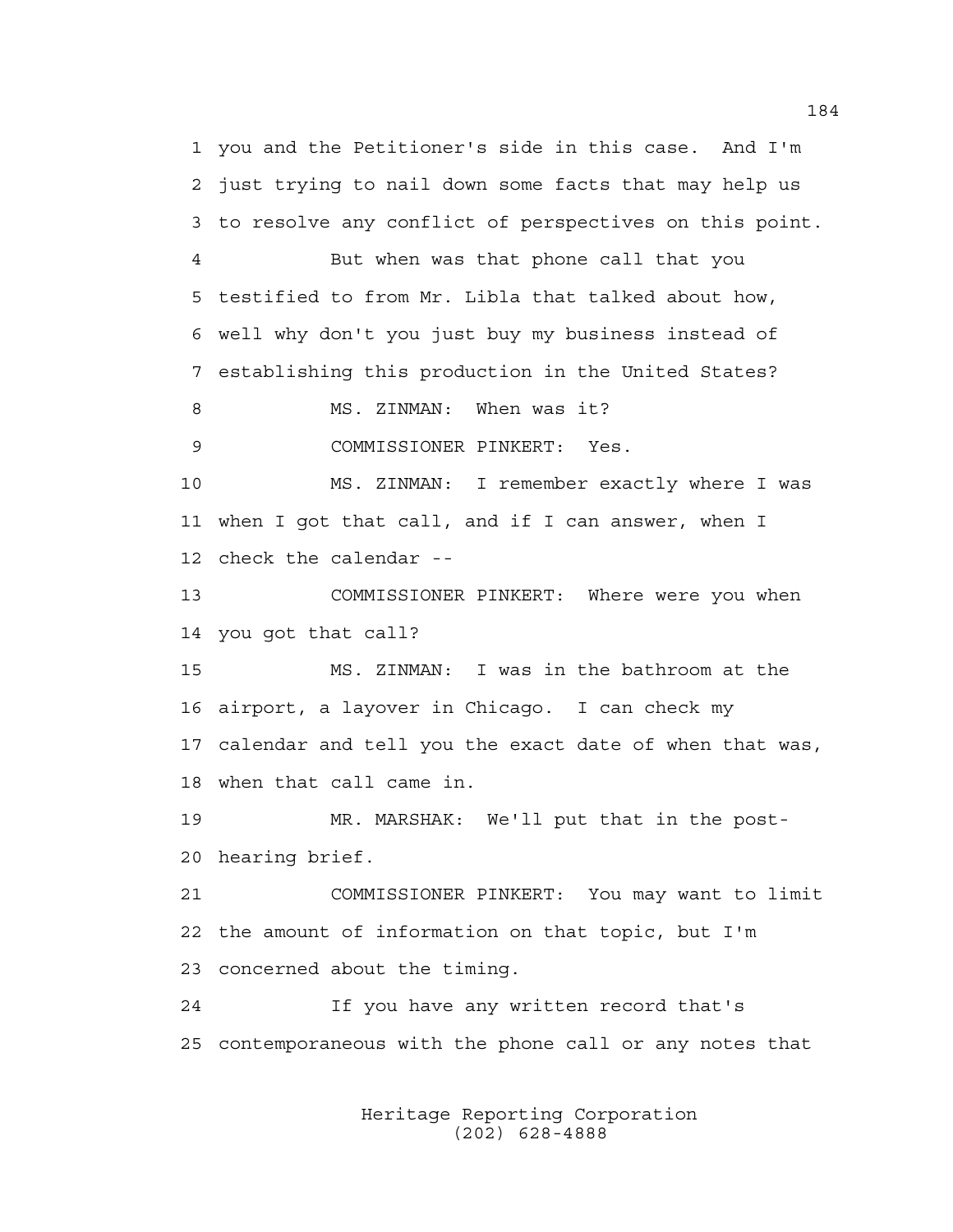1 were taken about the phone call, that would be very 2 helpful.

3 Mr. Ved, could you, is it possible, as a 4 technical matter is it possible to ship your subject 5 nails to major markets other than the United States? 6 MR. VED: Yes, it is. As long as we can

7 make the tooling for it, the name on any machine can 8 be made. I mean something to some limitation on 9 certain machines, but yes, if a name is used in Europe 10 which you asked earlier.

11 Secondly, we have our own company in 12 Germany. We have 50 percent interest in a company 13 called Holze KM Reich (ph). We ship some product 14 there so we are familiar with shipping to the European 15 market.

16 COMMISSIONER PINKERT: Are the technical 17 standards in the European market different from the 18 technical standards in the United States?

19 MR. VED: Well, in Europe you sell by DIN 20 standards and in the United States you use ASTM. But 21 very similar. There are very minor differences, but 22 coating life, coating thicknesses, and different type 23 of threads, and nothing that equipment cannot make. 24 The same equipment.

25 COMMISSIONER PINKERT: I guess what I'm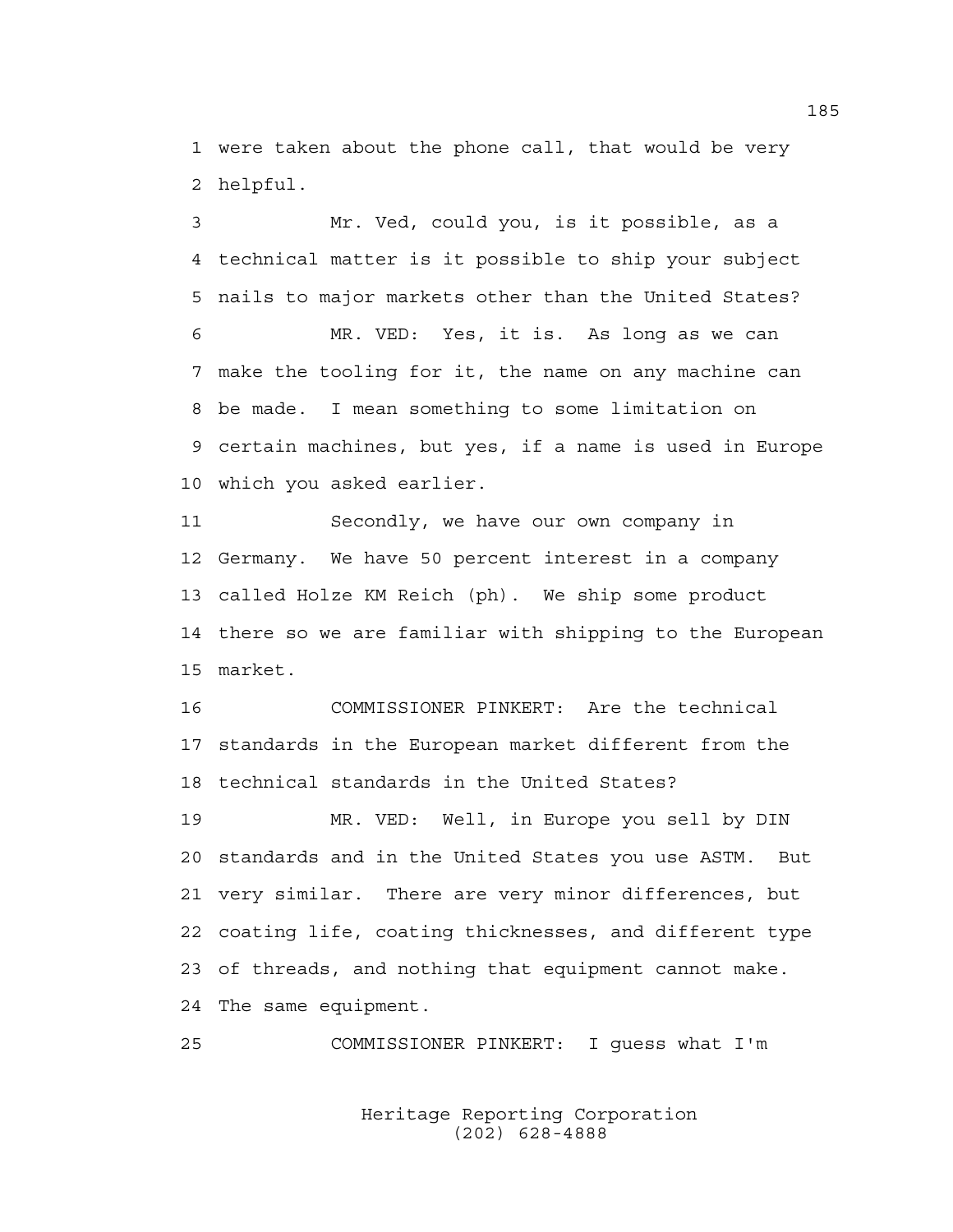1 trying to get at is this issue that was raised in 2 Commissioner Aranoff's questions about the focus on 3 the U.S. market. Is there any particular reason why 4 you would focus for example more on the U.S. market 5 than the European market?

6 MR. VED: Our production has a premium here. 7 People pay a premium for it. And people love us, so 8 we like to be here. We liked to be loved. Really, 9 people want our product. We have competed against 10 China, we have competed against Korea, we competed 11 against Taiwan, Vietnam. So we have a value here. We 12 are selling with value.

13 COMMISSIONER PINKERT: Thank you.

14 As you all know and as is a matter of the 15 record, the Commerce Department made a negative 16 determination on dumping back in the investigation 17 2008. Has anything changed with regard to your 18 pricing practices between that investigation and the 19 current investigation?

20 MR. VED: We have always sold based on the 21 raw material costs and at a profit. So our pricing is 22 based on raw material costs and then whatever is the 23 making charge we add to it and fluctuate that as the 24 price of steel or zinc or plastic fluctuates. So our 25 policy is to make money and to pass on the cost to the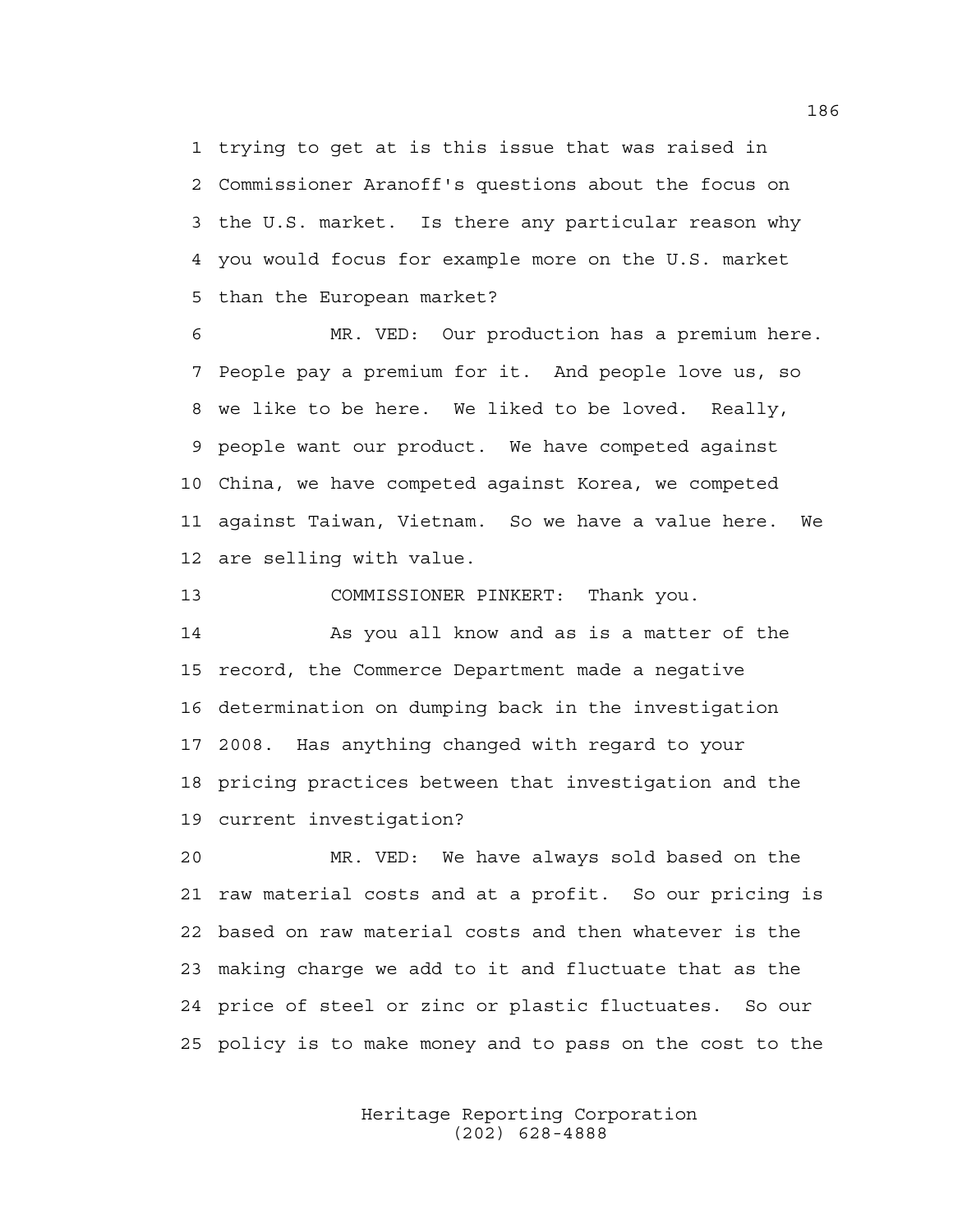1 buyer as it changes.

2 COMMISSIONER PINKERT: As you know from the 3 testimony earlier, the Petitioners are saying that 4 when the investigation on China went affirmative and 5 on the UAE went negative, that you saw an opportunity 6 to really accelerate the movement of the subject 7 imports from the UAE into the U.S. market. I just 8 want to give you an opportunity to respond to that. 9 MR. VED: We just sold, if you look at our 10 statistics, our own statistics, we sold based on our 11 capability and people wanted to buy from us so we sold 12 at a profit. I don't think there's anything wrong in 13 people giving us preference because they like our 14 product.

15 We didn't increase our capacity, in fact we 16 have not been able to run at full capacity as is in 17 Dubai even when we didn't have dumping. And we have 18 never promoted to sell our entire capacity if it could 19 not be sold. We just limit it to what we can. If 20 people want it and are willing to pay the price for 21 it, we sell it.

22 COMMISSIONER PINKERT: Thank you. 23 Ms. Zinman, did you want to add something 24 quickly? I'm past the end of my round, but you can go 25 ahead.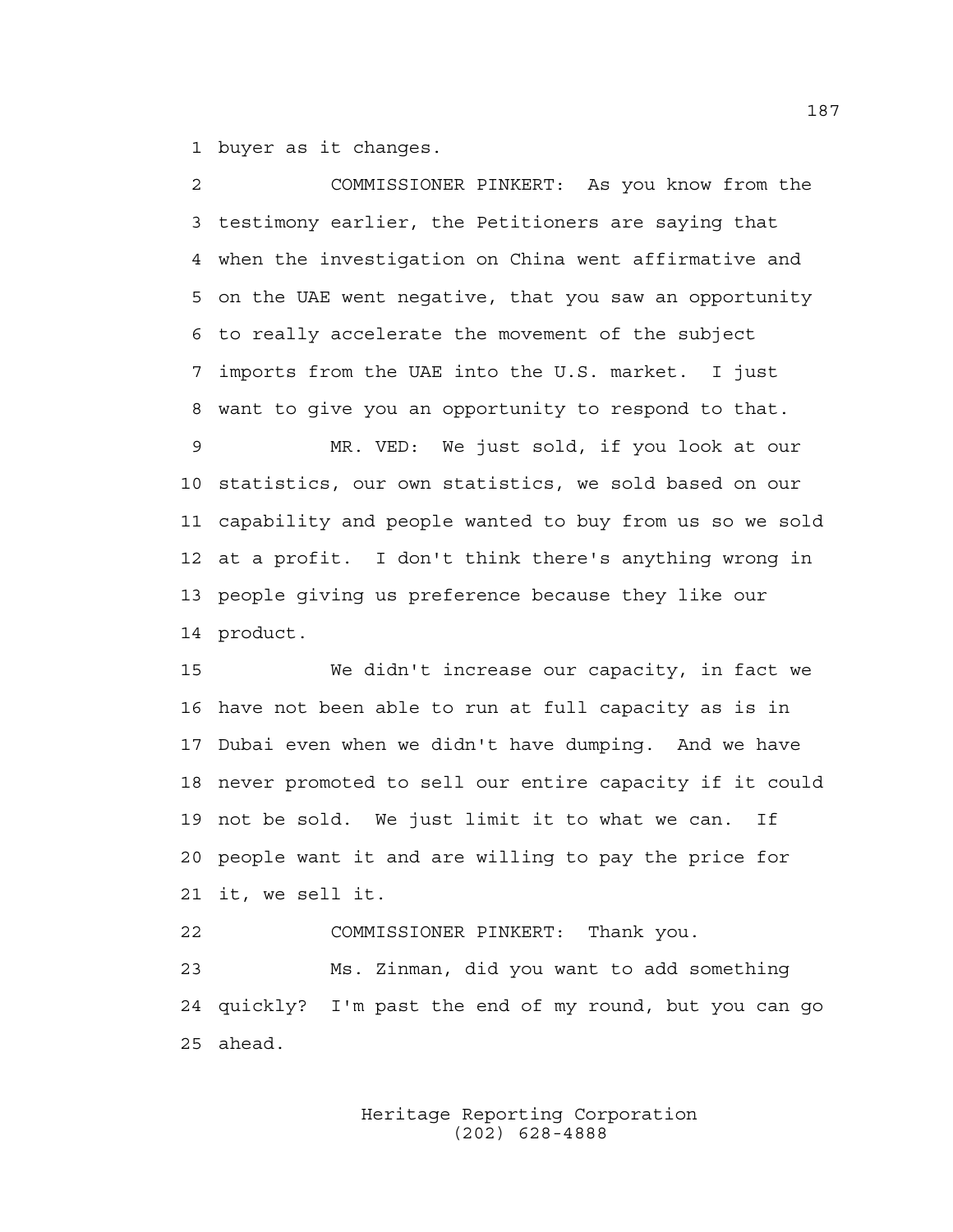1 MS. ZINMAN: I wanted to make two quick 2 points. As far as the pricing is concerned the way 3 that we buy from Dubai Wire has remained consistent 4 all the way through, from day one, and it's base don 5 an index. There's an automatic spreadsheet index. 6 You start at the starting point with wire rod, zinc, 7 the price of the box, the price of the ocean freight, 8 the cost factors. As they change, once a month 9 generally because wire rod is generally sourced once a 10 month. When the wire rod price changes, either up or 11 down, the new wire rod cost is put into the matrix, 12 the index, and the prices change. Consistent, 100 13 percent along the way.

14 As far as the quantity is concerned, we have 15 never bought more than we needed. We have never been 16 pushed to buy more than we needed. Some months, 17 winter months, it's slower. The spring is higher. 18 Business is up, business is down. Our purchases are 19 what we need, not to slam additional product in or in 20 any response to any of those other situations.

21 COMMISSIONER PINKERT: Thank you.

22 Thank you, Madame Chairman.

23 CHAIRMAN OKUN: Commissioner Johanson.

24 COMMISSIONER JOHANSON: Thank you, Madame 25 Chairman. Also I'd like to thank you all for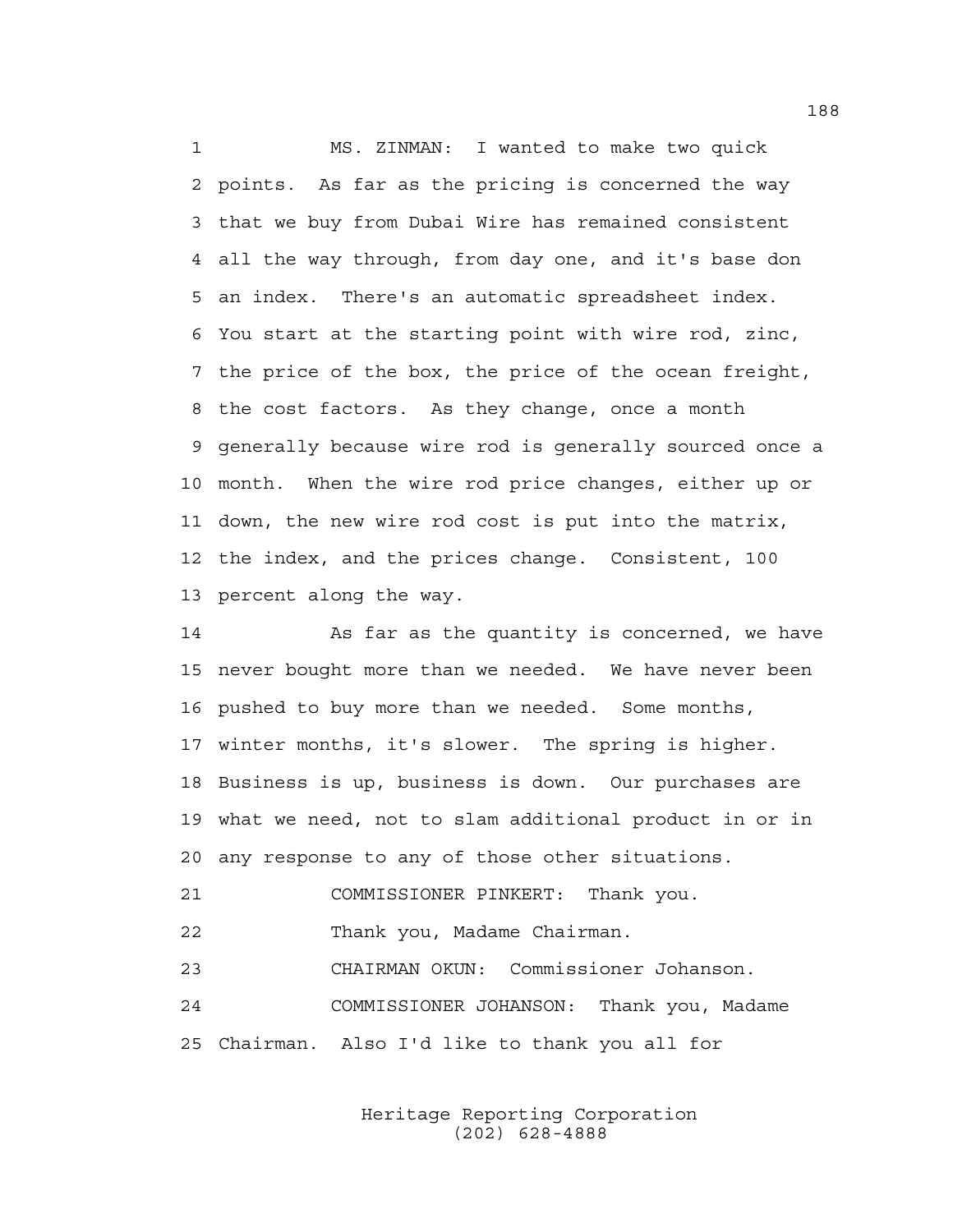1 appearing her today.

2 The first question is probably for Mr. Ved. 3 Petitioner's assert that absent an 4 antidumping order Dubai Wire would shut down its joint 5 venture in Texas and ship any production equipment 6 back to the UAE. Please comment on this would or 7 would not be the case.

8 MR. VED: Infrastructure cost is a huge cost 9 in setup of a plant. We have spent already millions 10 in upgrading the infrastructure to meet our 11 requirement. Even in Dubai we had taken additional 12 facilities which we have sold back and got rid of it. 13 In Dubai most of the production is made on imported 14 labor because there is no labor in Dubai so we import 15 most of our labor from Dubai. We have already let go 16 the people that we don't need. So to get back the 17 people would take me at least three to six months, and 18 then training is a big process.

19 These are not toys. You can't just bring 20 them one day in and that. Even Mr. Libla said even to 21 put his excess capacity into production, today you 22 heard from him, that it's three to six months.

23 If I'm going to spend \$5 million every six 24 months, today it's better to produce in U.S. so I'm 25 bringing it here; tomorrow I'll take it to Vietnam;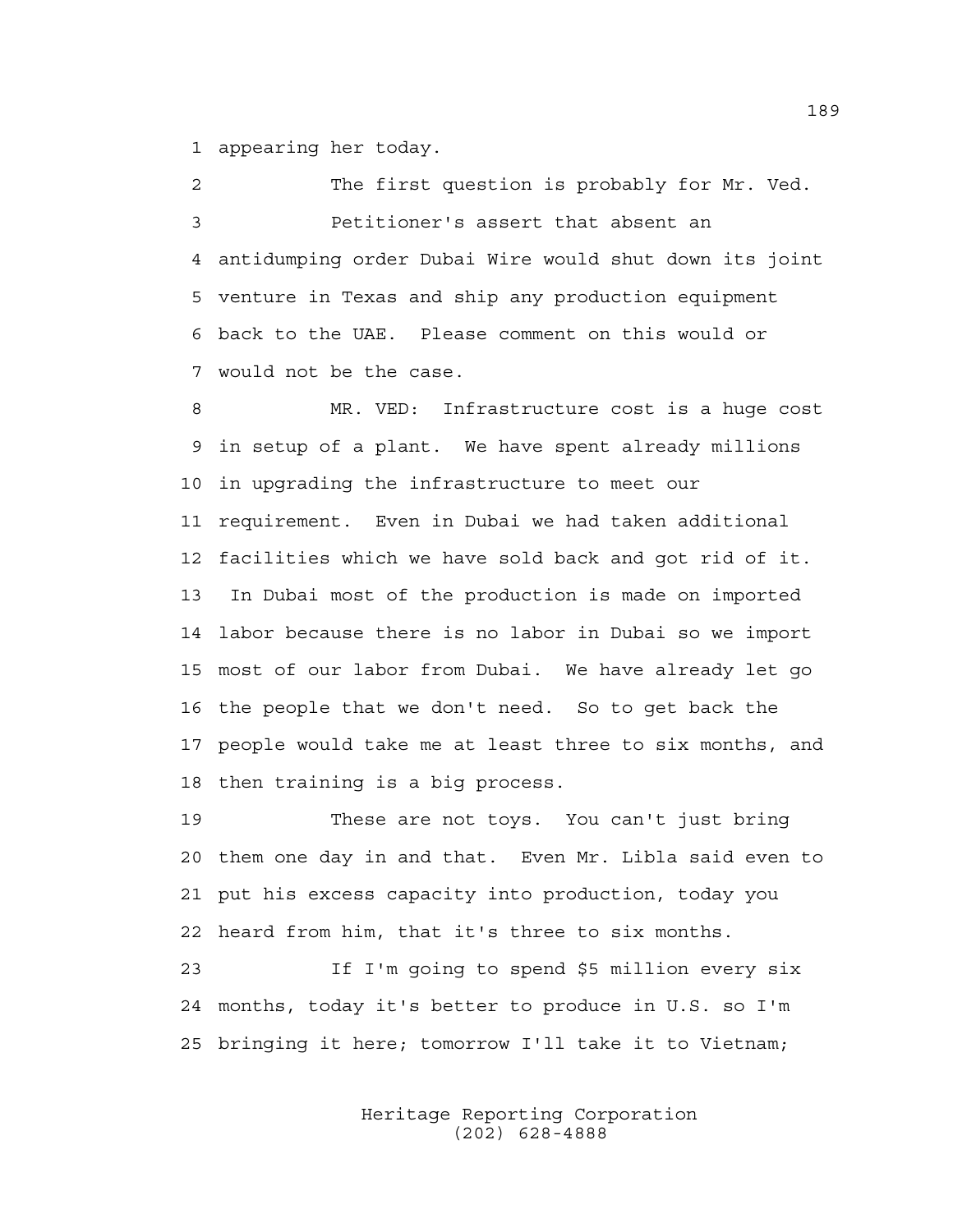1 and then day after tomorrow back to Dubai. It is not 2 a portable Walkman you know. A lot more. Training 3 people itself it takes six months to get a reasonable 4 output out of something. These are not automatic cars 5 that you just buy and everybody follows those 6 standards. Every machine is different. You have to 7 train people to do it. I wouldn't have the people 8 today.

9 COMMISSIONER JOHANSON: Thank you.

10 I guess I'm going to go back to one issue 11 that a lot of us are interested in, and that is why 12 nails are made in the UAE. I assume you have fairly 13 low energy prices? I'm just curious about --

14 MR. VED: No, energy prices are the same, 15 United States versus Dubai today.

16 COMMISSIONER JOHANSON: Maybe so with 17 natural gas prices here.

18 MR. VED: Gas prices are lower in United 19 States than Dubai. Electricity price is identically, 20 I could give you the exact numbers. I am comparing 21 every day, it's the same. And the gas price is 22 actually half in United States of what we would have 23 to pay in Dubai.

24 Dubai does not have its own oil. Dubai 25 imports oil from neighboring countries like United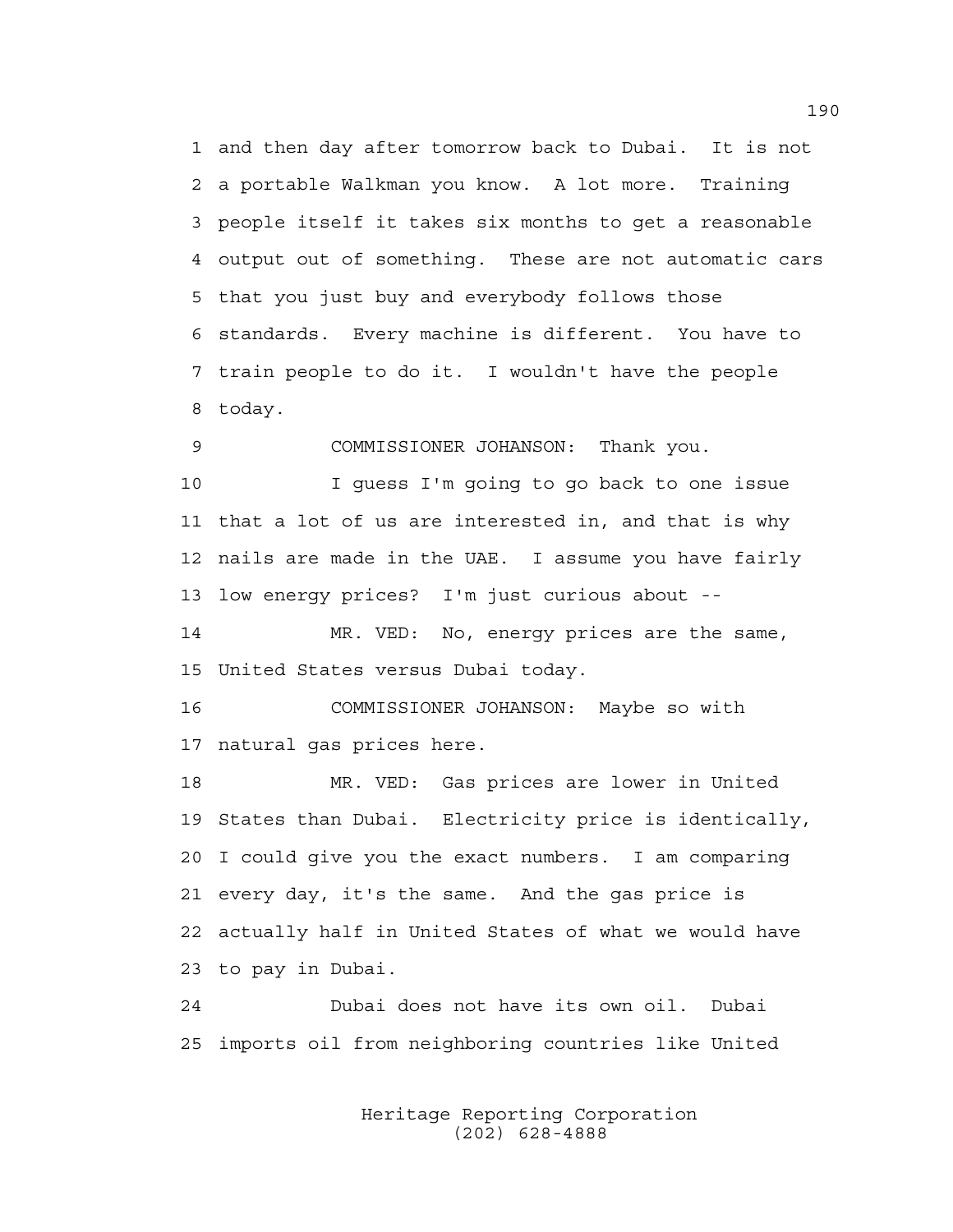1 States. United States has reasonably their own 2 reserves and own production. Dubai does not have its 3 own oil. They buy energy material from outside.

4 COMMISSIONER JOHANSON: The Petitioner's 5 brief, and this is probably for Mr. Ved again. The 6 Petitioner's brief contains an article which states 7 that the Dubai Wire Group has added a new 160,000 8 square foot logistics center in Dubai. How is this 9 consistent with reduced shipments from the UAE?

10 MR. VED: As I said earlier, we did take up 11 this facility because we wanted to pack and we had so 12 may different type of SKUs so we did buy this 13 facility. We have sold it about a month back. We 14 will submit documentation that we have sold it because 15 we have no use for it because we're not going to 16 produce to this quantity anymore in UAE.

17 COMMISSIONER JOHANSON: Thank you.

18 To what extent was a decline in subject 19 import quantity and market share in 2011 a function 20 of the filing of the petition in March of 2011? 21 MS. ZINMAN: What we did in 2011, the 22 quantities that we purchased, were essentially 23 unchanged from what we had bought previously. We were

25 same exact computer forecasting reports. There was

24 buying under the exact same parameters, running the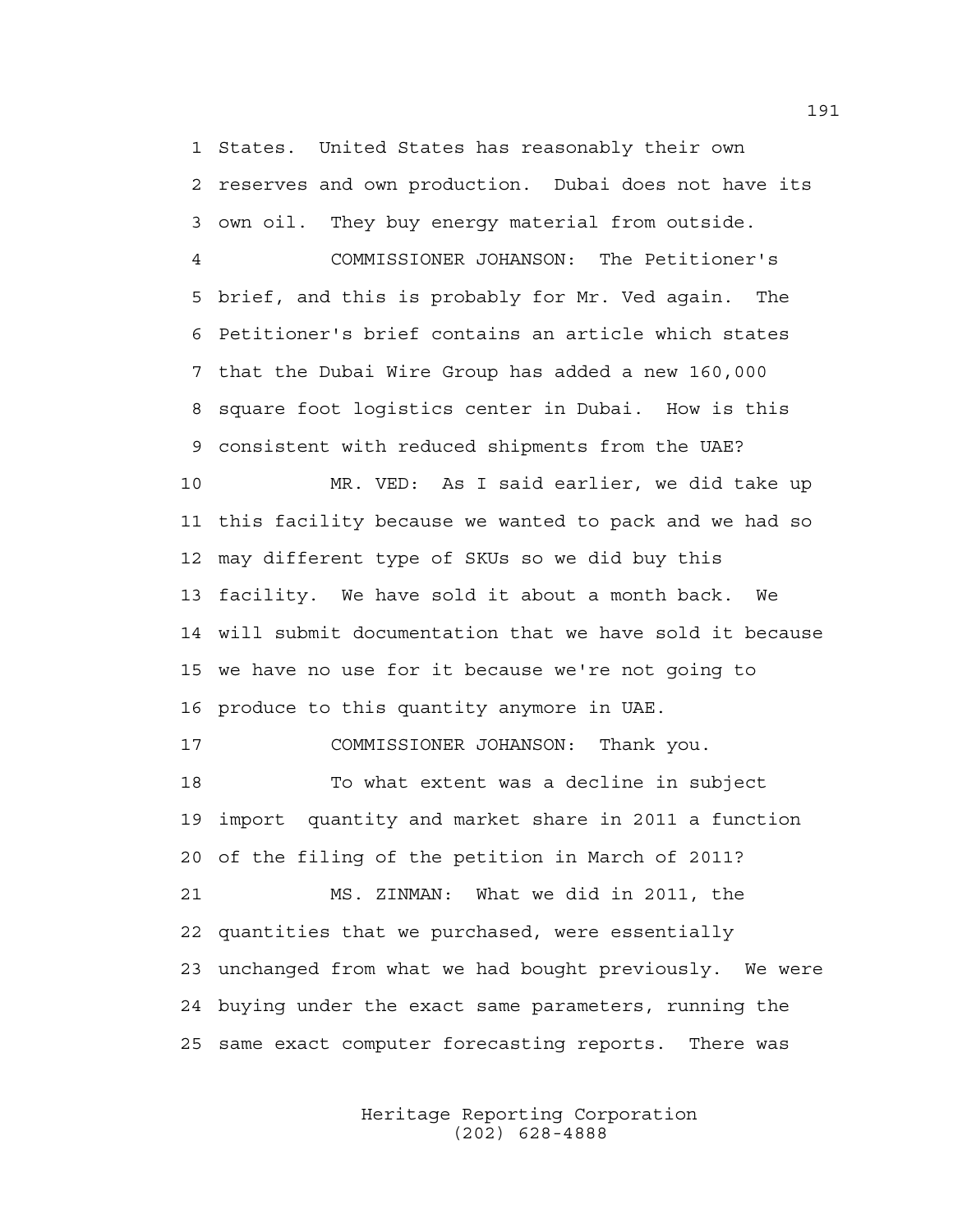1 absolutely no change in our purchasing habits in 2011 2 because the petition was filed. And as I said, maybe 3 not that intelligently, but at least intuitively we 4 believed that there was no merit to the case, and how 5 could this case possibly go forward. So we went 6 forward with our plan, with PSW, with purchasing as we 7 needed. Now as the plant is coming on board the 8 quantities from, you'll see if you look at 2012, 9 you'll see the quantities now start to at least our 10 purchases start to come down, but not in 2011. 11 COMMISSIONER JOHANSON: Thank you. 12 Ms. Zinman, this question is for you as 13 well.

14 The Petitioners, actually I believe IBP 15 contends that following the 80 order in Nails From 16 China, IBP chose to source nails from Dubai Wire 17 because of uncertainty and not because of price.

18 What was the nature of this uncertainty if 19 it was not the prices? Was it actually having a 20 supply of nails to purchase?

21 MS. ZINMAN: What I meant by uncertainty was 22 that in the dumping duty investigation when a rate 23 comes in, even though it's called a final rate, it's 24 not really the final rate. You then are subject to 25 the period of review and a year after you've bought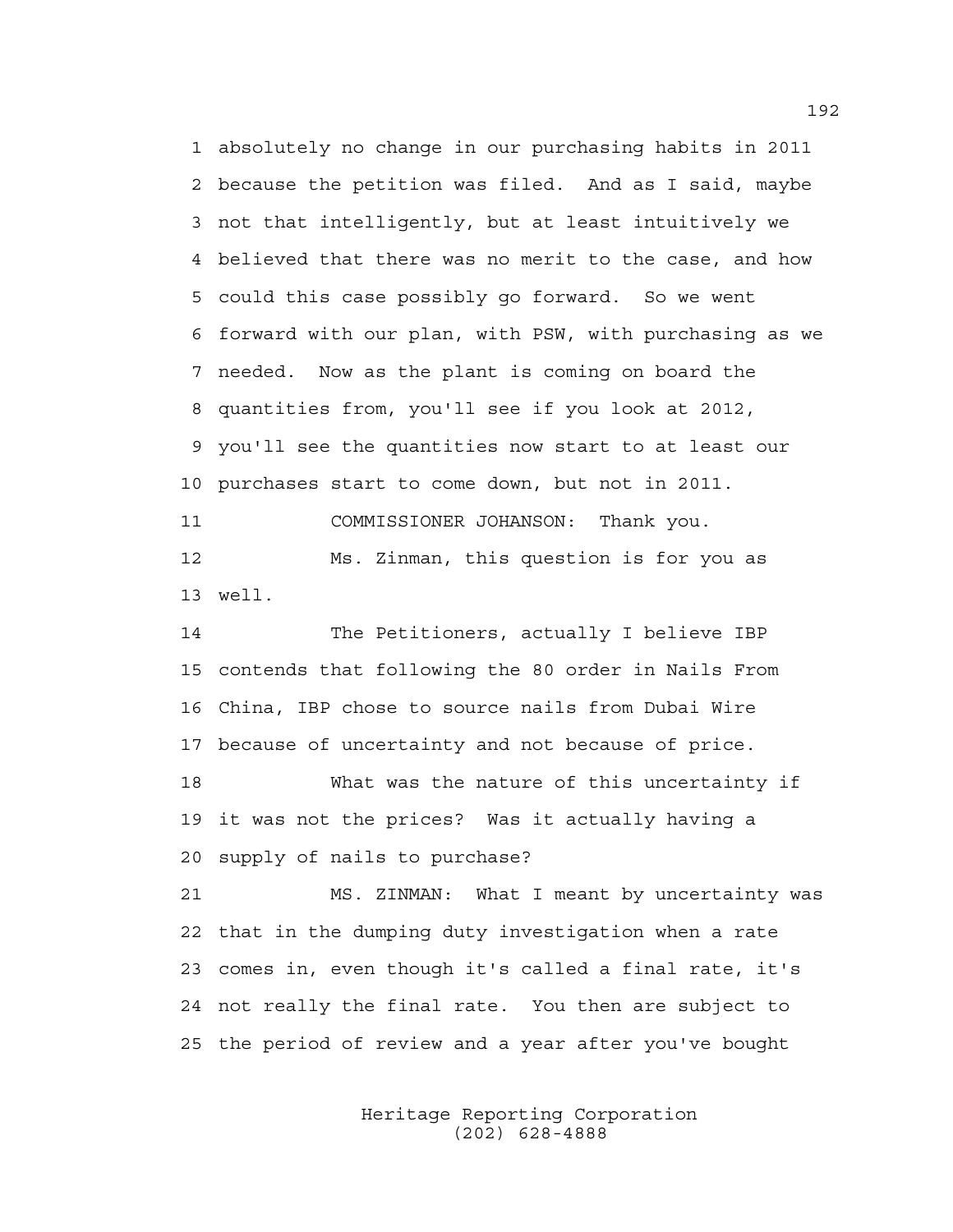1 the product or a year and a half or even two years 2 after you bought the product, paid for the product, 3 paid whatever deposit duty rate was, priced your goods 4 accordingly, if the rate comes in higher you now 5 retroactively owe a lot of money.

6 So this uncertainty when you're buying large 7 quantities of product it can be devastating. Two 8 years later, two and a half years later on business 9 that's long gone, long sold and paid whatever the 10 price is going to be, now you have a duty bill. you 11 can't run a business that way. It's potentially 12 devastating.

13 So to not have that risk hanging over our 14 head we looked to change the source of supply. Not 15 because of the duty rate, because the duty rate 16 because the duty I think at the time came in at 17 whatever it was, 20 percent or 19 percent or whatever. 18 That could have been factored in to a marketplace if 19 we knew that was what the final rate was going to be. 20 But it wasn't, and exactly the fear that I had then 21 came to pass as the POR2 results came out about two 22 weeks ago when the preliminary rate literally doubled, 23 I mean the final rate literally doubled from the 24 preliminary rate.

25 If the business had continued, there was a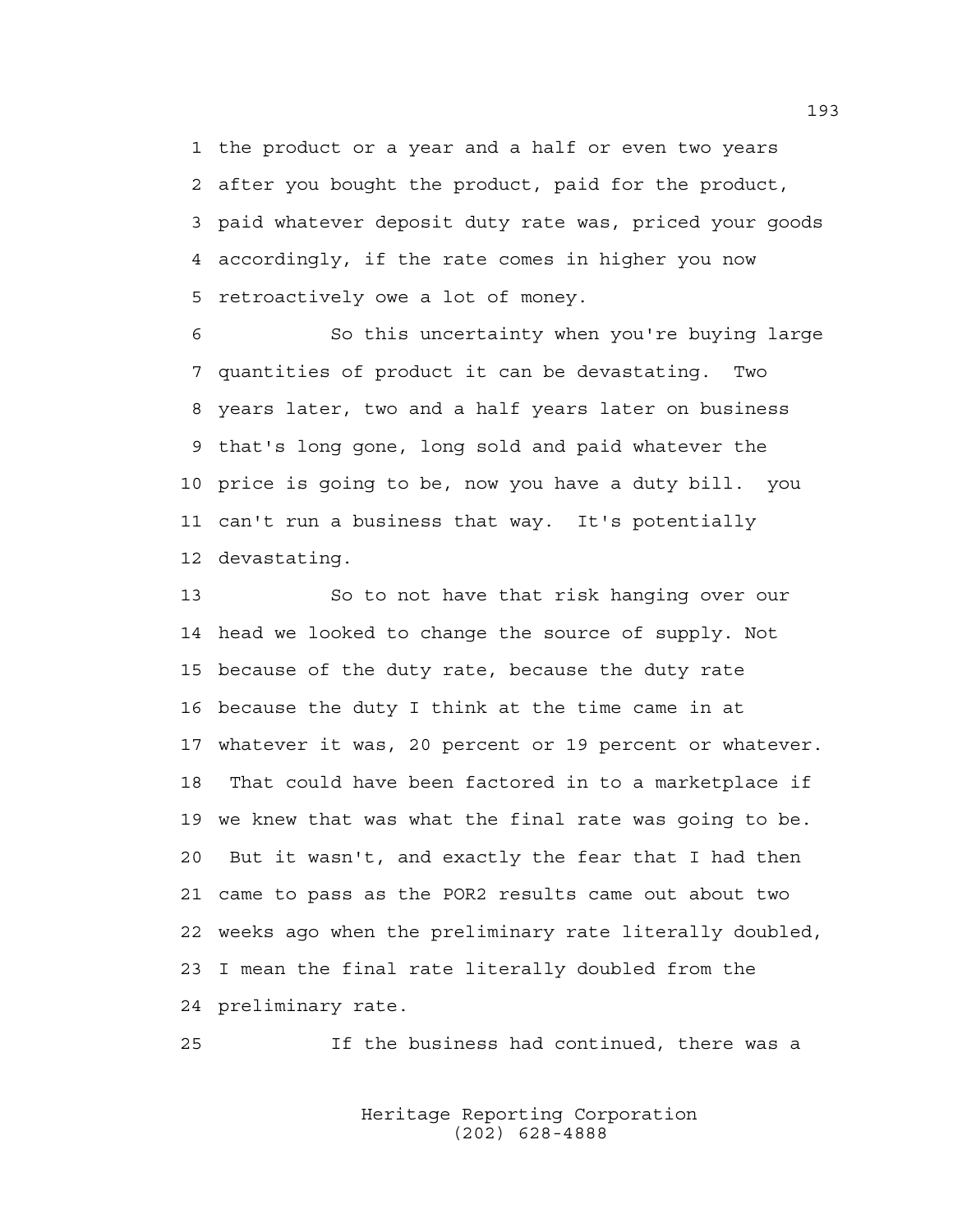1 huge amount of money that now would have been owed 2 retroactively.

3 COMMISSIONER JOHANSON: I understand. Thank 4 you for detailing that.

5 I was wondering if nails, are nails from 6 non-subject countries marketed in a similar manner to 7 domestic nails and to UAE nails? We haven't heard a 8 lot about the non-subject nails. I'm kind of curious 9 about that.

10 MS. ZINMAN: Identically. We do not 11 inventory by country of origin, we do not sell by 12 country of origin. We sell a Grip-Rite nail. And 13 whether the nail came from the UAE or it came from 14 Taiwan or China or wherever, there is one price for 15 that nail. A customer calls up, he wants a box of 16 16 penney sinkers, he gets shipped a box from inventory. 17 It could be from one of any six or seven countries. 18 Country of origin, we don't maintain records by 19 country of origin, we don't sell by country of origin, 20 we don't price by country of origin. We sell a Grip-21 Rite nail.

22 COMMISSIONER JOHANSON: Thank you. 23 MR. LEFFLER: Commissioner Johanson, I would 24 just like to confirm that as well and just add one 25 more point. Hitachi does the exact same as Prime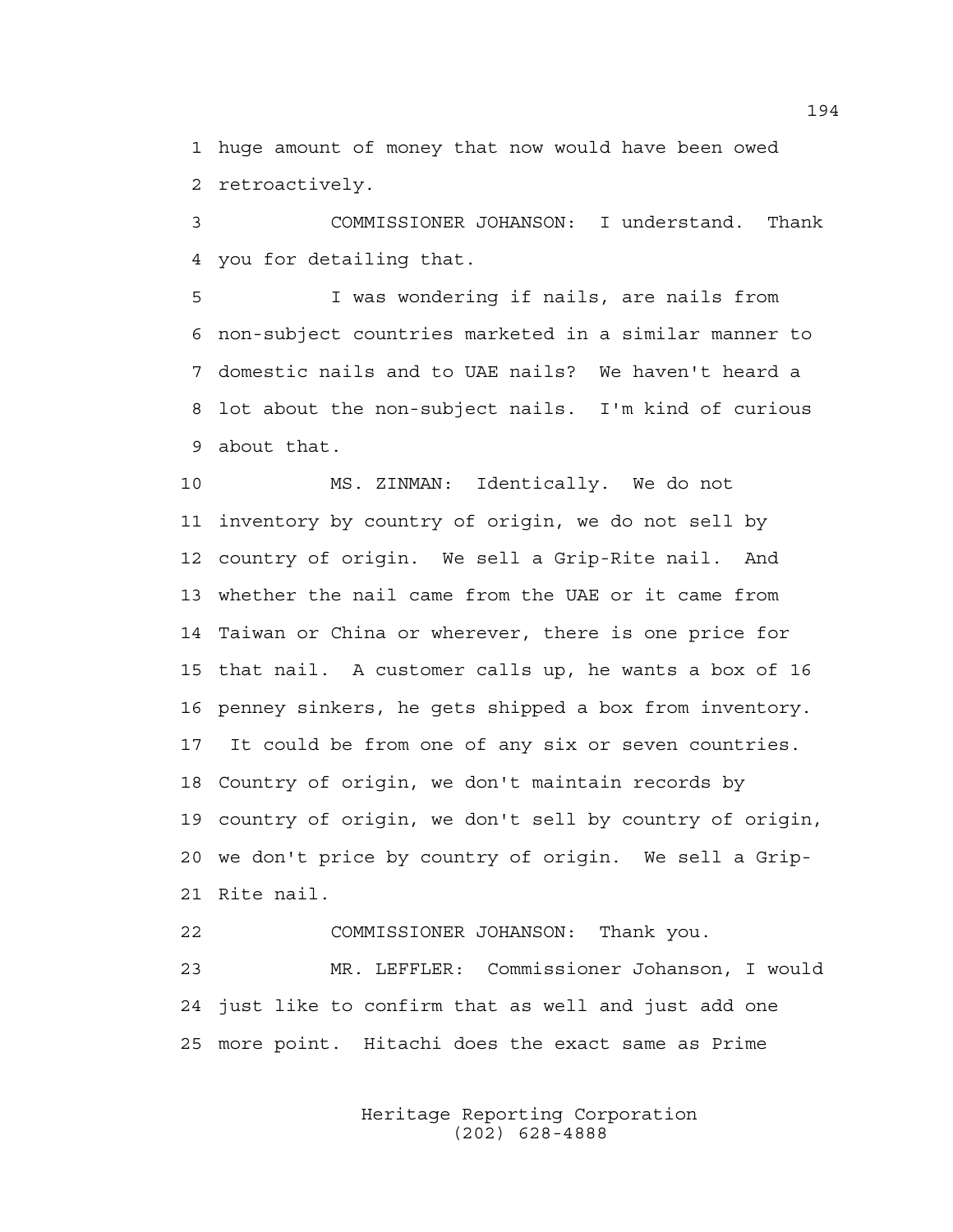1 Source. WE don't inventory by country of origin.

2 There's another point. Customers look to us 3 because we make sure that we spec our fasteners to the 4 specific standards, ASTM and all of the different 5 codes that are important to the end user.

6 So regardless of where we buy from they have 7 to meet our specs. We QA the product at the facility, 8 have it tested, so they must meet our spec. So the 9 confidence from our customer and the ultimate end user 10 is that it's Hitachi. It says the ASTM standard on 11 the box. That's what we have to, as a global company 12 and with the risk that's out there, we have to stand 13 behind that product. Therefore we have to make sure 14 it meets our specifications.

15 Thank you.

16 COMMISSIONER JOHANSON: Thank you. I have 17 about seven seconds left, so I think I will conclude 18 my questions there.

19 Thank you all.

20 CHAIRMAN OKUN: Thank you again for all your 21 responses thus far.

22 Let me just continue on the subject of non-23 subject imports. I think I'm going to have to ask 24 this of counsel even though I very much appreciate 25 counsel letting the witnesses give all the answers.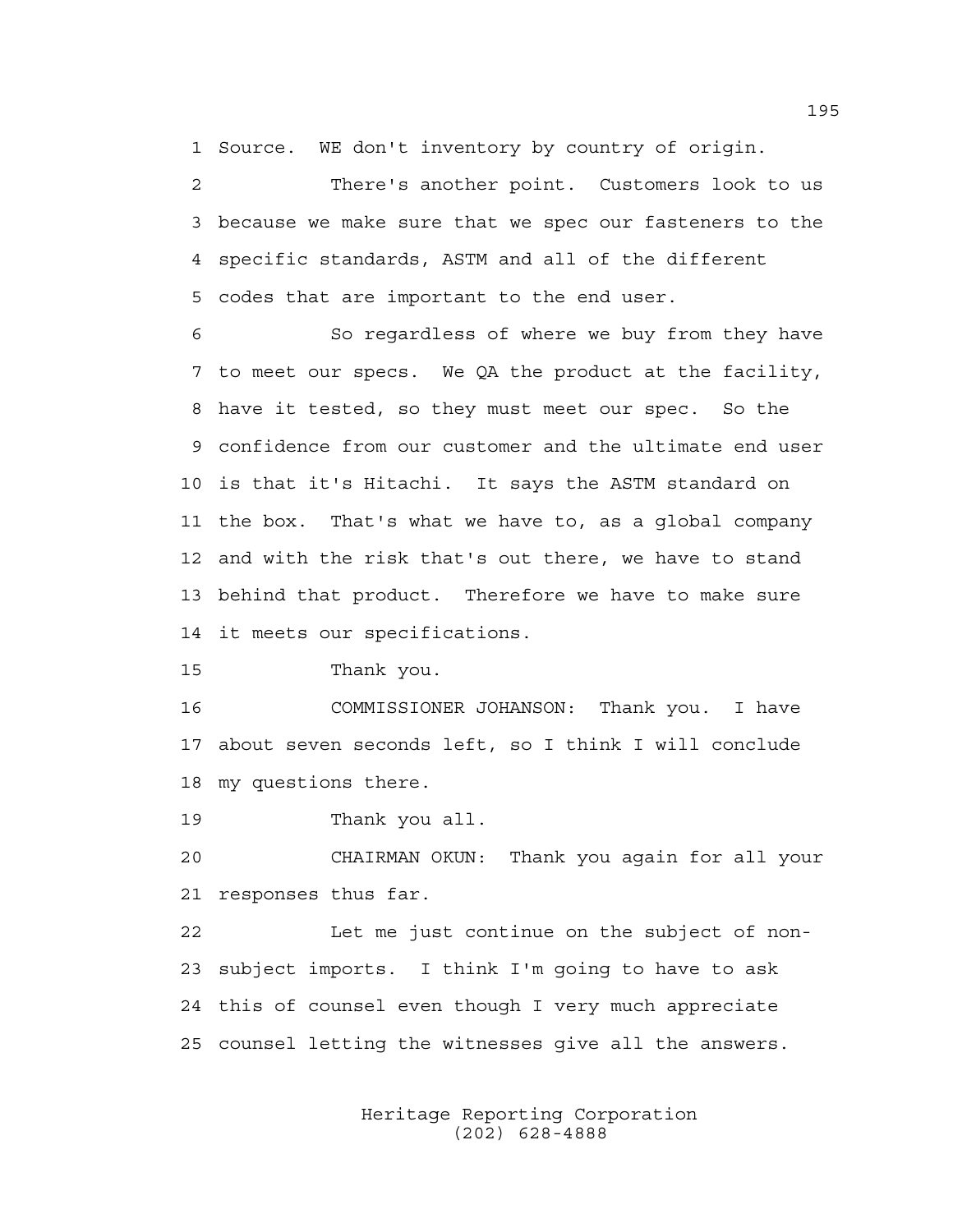1 But we have to look at the evidence collected in our 2 staff report in making our analysis. When I hear the 3 witnesses talk about that you don't inventory your 4 non-subjects differently and it's all in a package, 5 but our data that we collect on non-subjects shows 6 distinctions in the pricing data for non-subject 7 imports as well as the AUV data.

8 I wanted to have you respond to that in 9 light of the witnesses' testimony of how we look at 10 this record and evaluate the competitiveness of non-11 subject imports.

12 MR. HOUSE: Thank you, Madame Chairman. 13 I think to some extent we'd like to respond 14 in our post-hearing brief due to the confidential 15 nature of a lot of the data.

16 But I think it is important to reemphasize 17 what we've heard from all of the purchasers and 18 importers today regarding their certainty that their 19 choice of supply if UAE supply is not available is the 20 variety of third country non-subject sources that are 21 out there. We've heard this consistently from all 22 members of the panel, and these are all of the folks 23 involved in the current market for UAE-sourced nails. 24 We think that at a qualitative level, you 25 could say anecdotal level, but since we've got such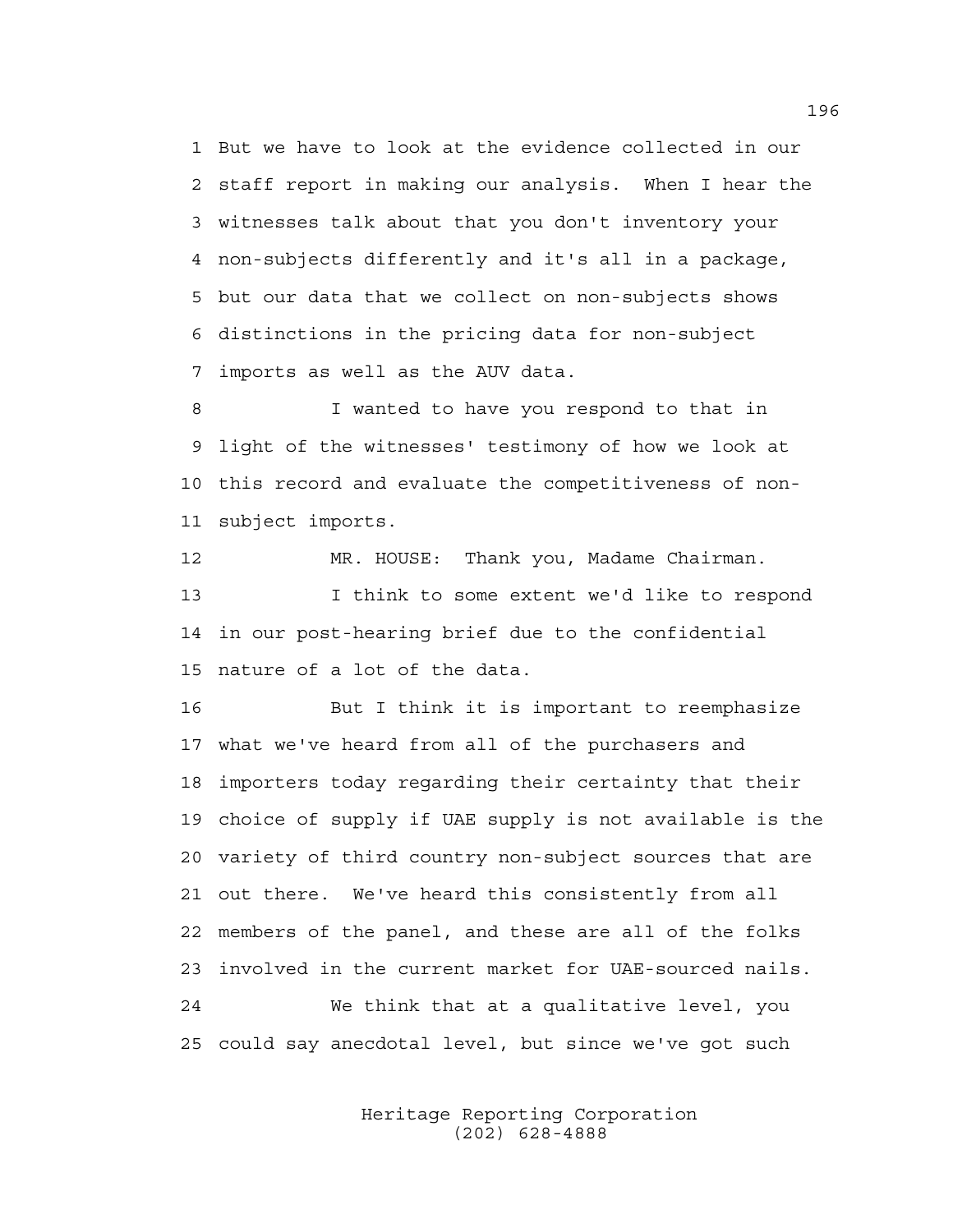1 essentially universal coverage here, it's more than 2 anecdotal. The qualitative situation is that the 3 supply from the non-subject countries is considered by 4 these purchasers, by these importers, to be available, 5 and that will be sought if in the case that UAE nails 6 are not available.

7 MR. MARSHAK: I just want to add one thing 8 on behalf of Prime Source. If you look at their 9 importers questionnaire you're going to see a lot of 10 non-subject imports and you can see the prices and the 11 quantities of non-subject imports are really 12 significant.

13 The prices are going to be the same, 14 subject, the non-subject, the quantities of non-15 subject are going to be really high. Prime Source has 16 been importing nails from Taiwan, Korea, from all over 17 the world for years and years, and the customers, as 18 Ms. Zinman, just said, don't care. So we think any 19 possible injury is not by reason of the UAE imports, 20 and I think Ms. Zinman also would agree or say that 21 the costs of the UAE imports are the same or higher 22 than imports from any other country, but I'll let you 23 say that.

24 MS. ZINMAN: I think I said it before. 25 CHAIRMAN OKUN: I will look forward to the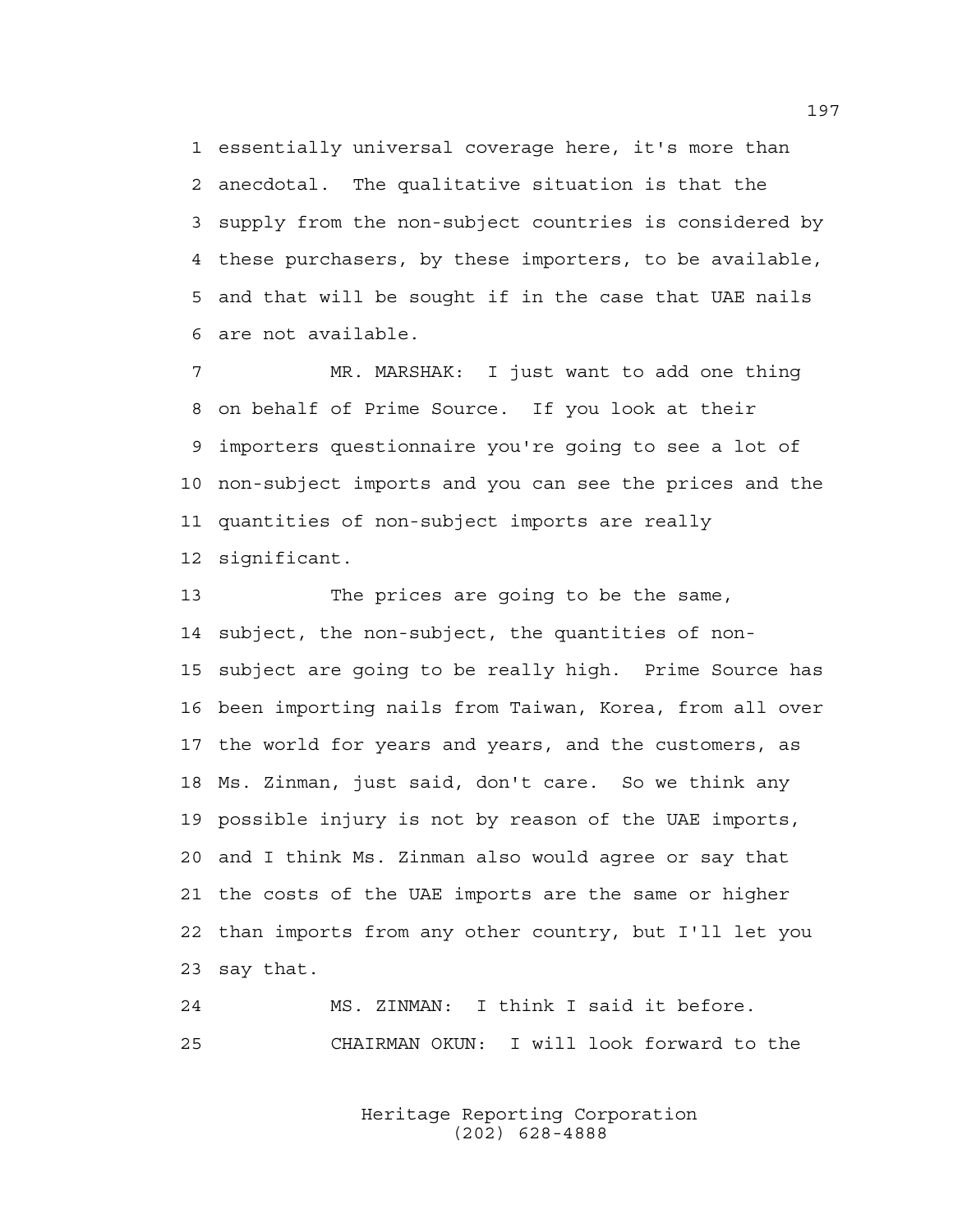1 post-hearing submissions with respect to any other 2 information that you can direct me to in evaluating 3 the competitive non-subjects.

4 But I had wanted to ask Mr. Doody and Mr. 5 Fischer, because they had both in their testimony and 6 responses indicated that at least with respect to Mid 7 Continent, that an order would not force you to go to 8 a domestic supplier. I don't want to put words in 9 your mouth, but what I heard was you wouldn't go to 10 domestic suppliers. You would look to non-subject 11 countries.

12 MR. FISCHER: Ms. Chairman, I think I can 13 answer your question a different way.

14 As an example, if we get an order for a 15 customer for ten truckloads of 3x131 plastic strip 16 which everybody makes, pretty much our cost is pretty 17 similar from Korea, Malaysia and from Dubai. Often on 18 that type of order we'll actually split the order. 19 We'll give each country a piece of it because we want 20 to keep them all working with us. We can't go to 21 Malaysia or Korea and keep inquiring about price and 22 availability and never buy from them. So we might 23 favor Precision because of our relationship and their 24 sales ability and the other things they do for us, but 25 we still might split that order. Maybe they'll get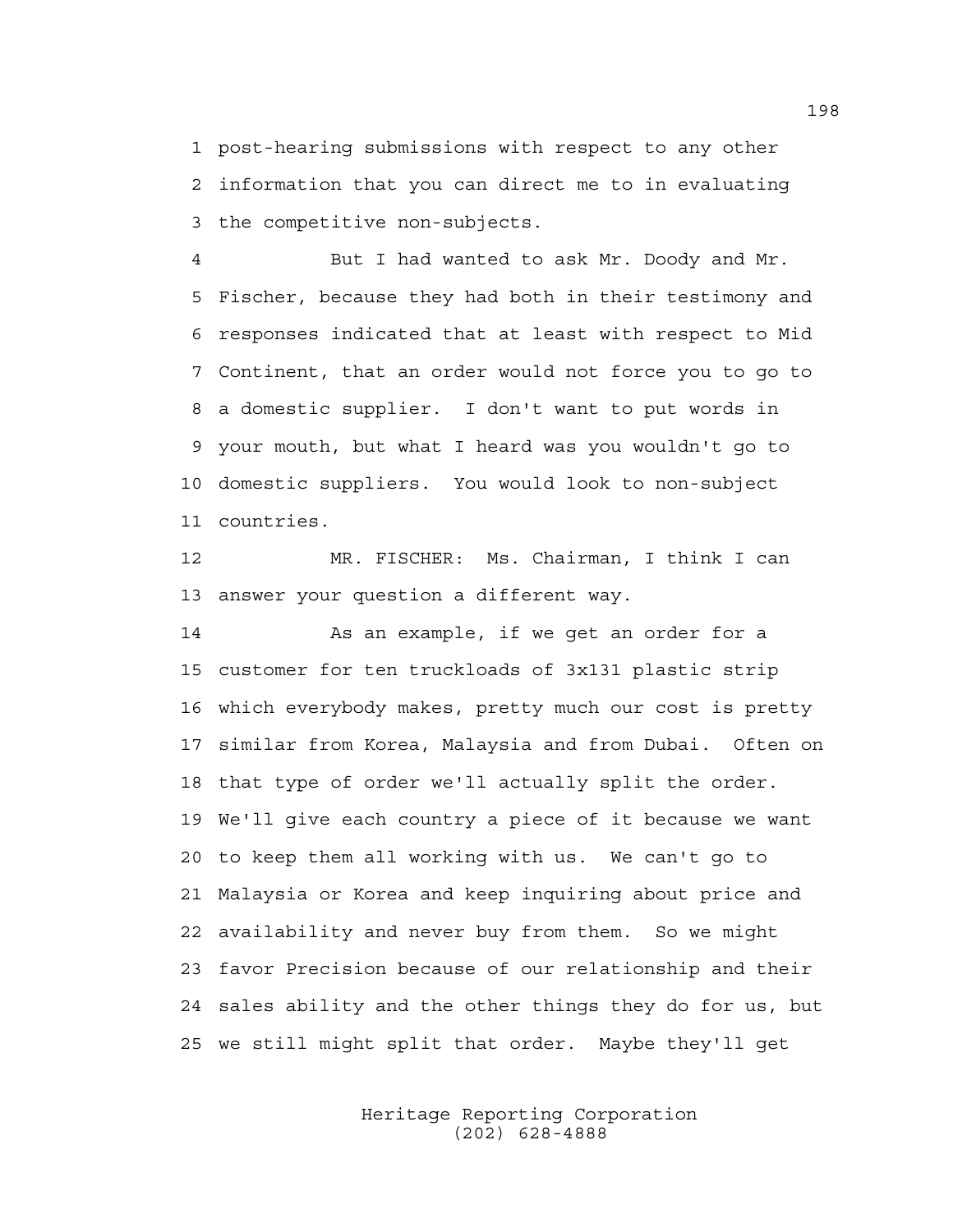1 seven of the ten orders and we'll give two to Malaysia 2 and one to Korea and it's all for the same customer 3 and we sell it all at the same price.

4 CHAIRMAN OKUN: What happens if an order is 5 put in place on the UAE? Because again, the 6 contention of Petitioners would be that while there is 7 now non-subject coming in from China in significant 8 quantities, UAE increased its capacity when the orders 9 went into effect and therefore they were able to fill 10 a large void.

11 If an order is placed in effect is there 12 another non-subject country that can easily fill with 13 the type of quality or the SKUs, the product lines 14 that you have discussed, can that be done tomorrow? 15 MR. FISCHER: I don't know if it can be done 16 tomorrow, but one of the things we've noticed in Korea 17 and Malaysia, especially since this current situation 18 we're involved with, they all seem to be increasing 19 their capacity to want to grow their market share. 20 We used to be able to get shipments out of 21 Malaysia as an example pretty quickly, and now we're 22 noticing that it takes longer because other U.S.

24 patterns away and they've kind of locked up supply

23 importers have gone there to shift their buying

25 over there.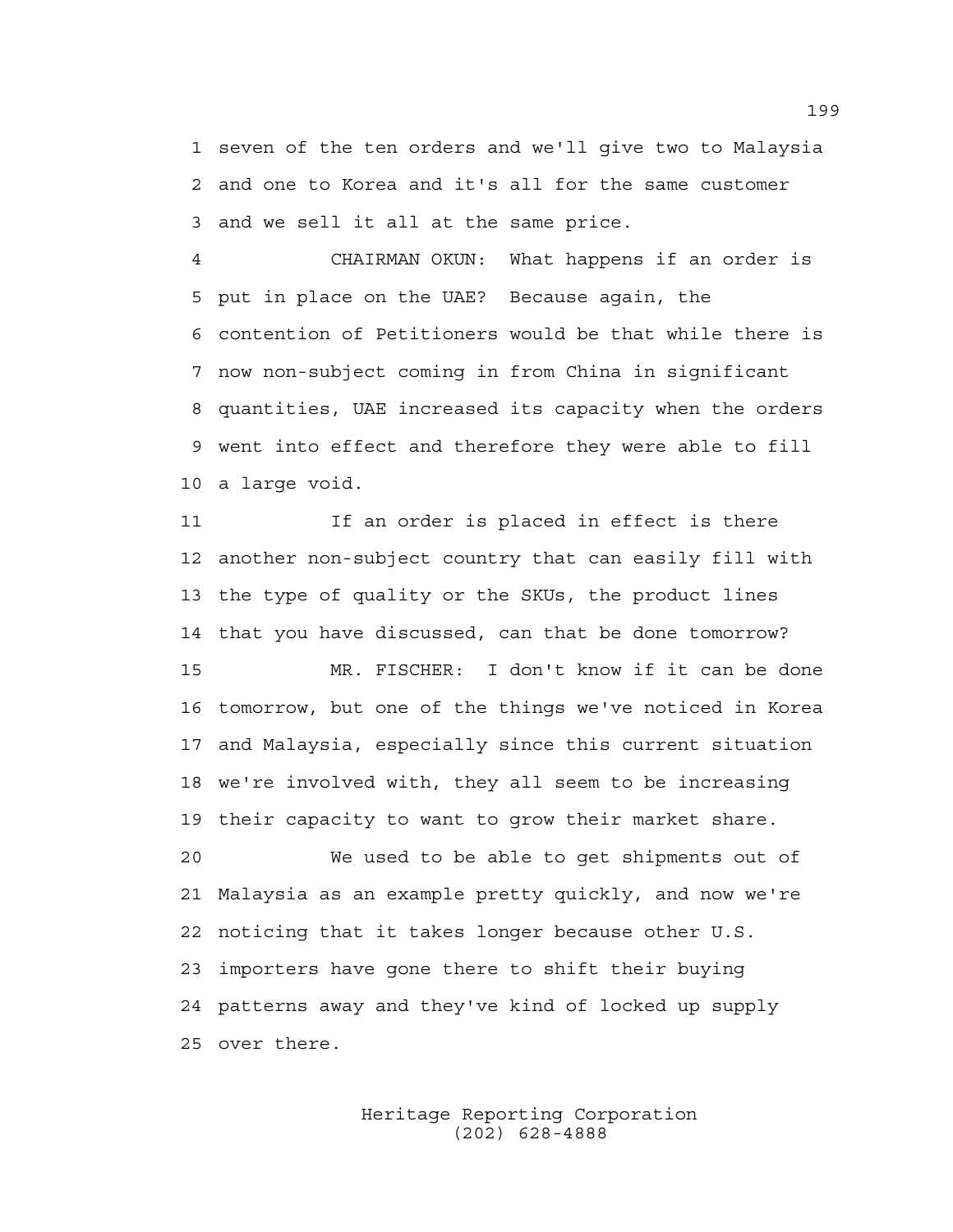1 In my communication with the factories, they 2 claim they have more machines on order, they're going 3 to be growing their capacity, they want to ship more 4 stuff here.

5 One of the other Commissioners had asked the 6 question about why don't you just sell your product in 7 Europe? They don't use all the same products there 8 because they don't have the same wood construction. 9 They're doing a lot more concrete and masonry. 10 There's not as much wood connection. So there are 11 fasteners there, but the U.S. is the market.

12 CHAIRMAN OKUN: Would anyone else on the 13 panel like to comment on the competitiveness of other 14 non-subject country imports?

15 IF you would turn your microphone on, Mr. 16 Doody.

17 MR. DOODY: I would support everything that 18 Pete just said. It's basically the same. You balance 19 your supplier base so that if there are any 20 disruptions, a fire, whatever it may be, you need that 21 insurance. So we've always balanced our supplier 22 bases. We also buy from Malaysia, we buy from Korea. 23 We do all the imports on our own brand from an 24 Interchange standpoint. But we also buy from every 25 one of the domestic manufacturers that have been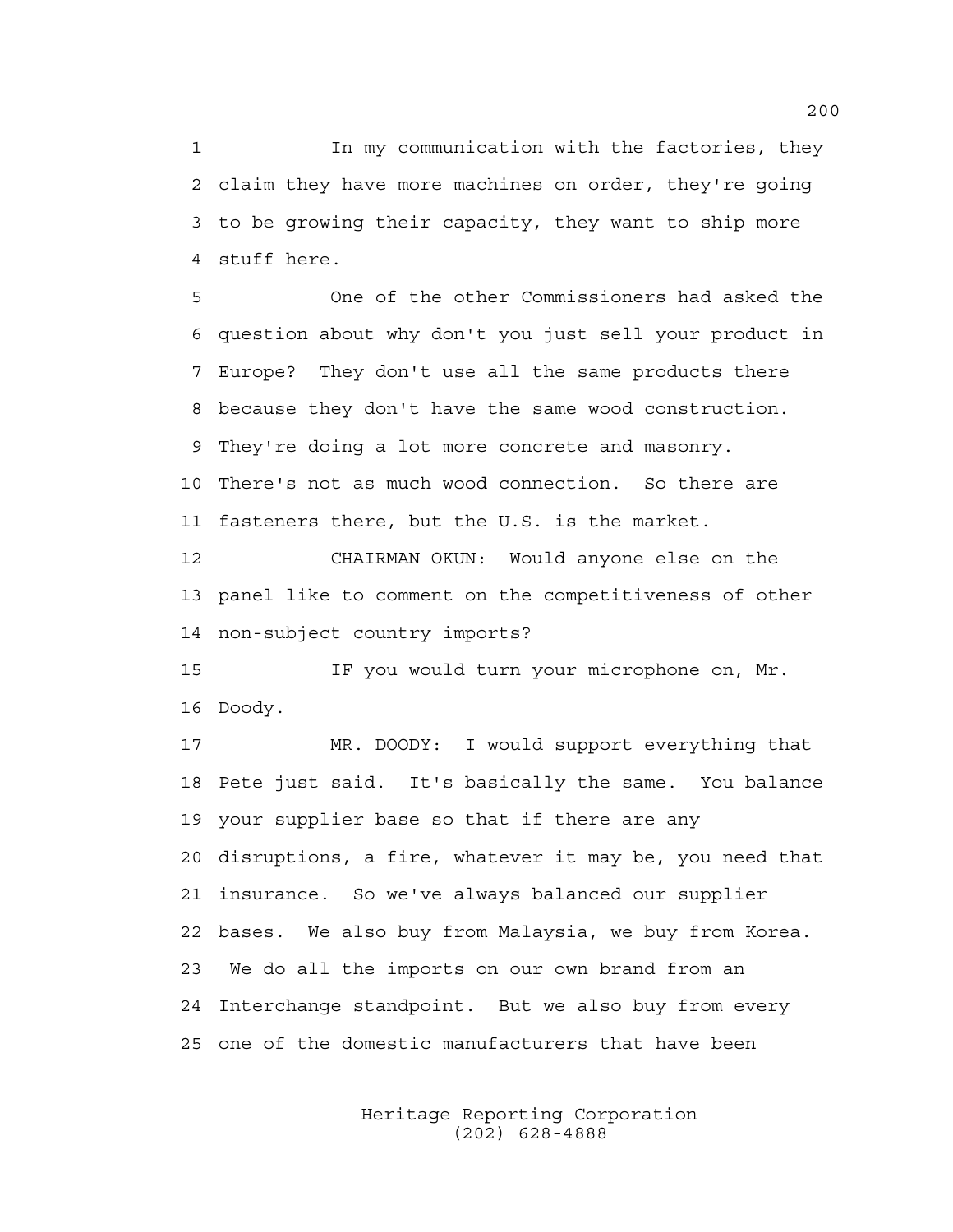1 mentioned.

2 We buy from both the guys in the room here 3 with us. We're a multi-million dollar purchasers of 4 Senco, of Paslode, of Bostitch. We import from the 5 Paslode plant in Shanghai. Paslode brand. We import 6 from the ITW plant that's in Malaysia and we import, 7 they do Interchange brand for us and they also do 8 Paslode brand for us. It gets blurred in the lines of 9 Bostitch, Senco, Paslode, Interchange, Hitachi, blends 10 together kind of on a worldwide market any more these 11 days.

12 Long ago it was dominant Senco, Paslode, 13 Bostitch. DualFast was in there, but those were the 14 three dominants. And those are the three, each one of 15 those manufacturers, back in the day, had their own 16 proprietary nails and staples. That in itself is what 17 evolved to other private label lines, and Hitachi that 18 was able to have one brand of fasteners that would fit 19 in all those different tools. That's what created the 20 whole overall worldwide market.

21 CHAIRMAN OKUN: Mr. Ved, any comments on 22 that? When you look around the world who do you think 23 the strongest competitors are to supply nails? 24 MR. VED: Nails can be made anywhere as we

25 have all established. Wire rod price which is today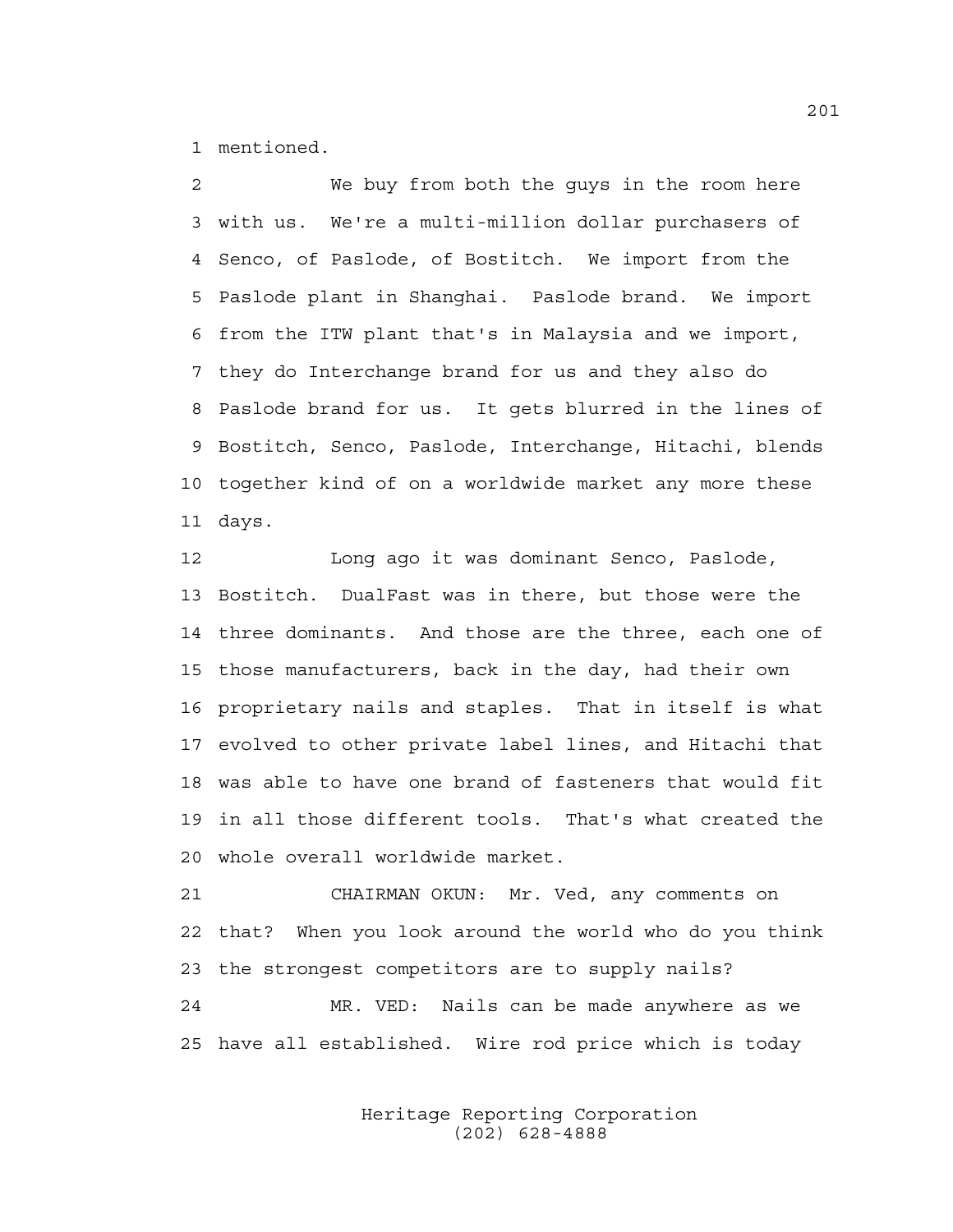1 60 to 70 percent component of the cost. So it really 2 doesn't matter. It can be produced anywhere in the 3 world. You can, pricing will depend upon individual 4 capability of how competitively he can produce it.

5 Whether it is in Taiwan or Vietnam or 6 Malaysia or United States. That's why we made the 7 decision that hey, this is where the market is. Why 8 pay additional freight? Let's do it here.

9 CHAIRMAN OKUN: Our staff attempts to 10 collect as full a record as we can with respect to 11 non-subjects, so if there's any additional information 12 you would have with respect to that data for our post-13 hearing, that would be appreciated.

14 Mr. Leffler, you had mentioned in terms of 15 forecasts of McGraw Hill, and I'm not sure we have 16 that on the record. Is that something that can be 17 made available in terms of forecasts?

18 MR. LEFFLER: Yes, ma'am. I can make sure 19 counsel provides it to you in the brief afterwards.

20 CHAIRMAN OKUN: I appreciate that. Also with 21 respect to business forecasts for Ms. Zinman and Mr. 22 Ved. I very much appreciate the information that's 23 been placed on the record thus far with respect to the 24 U.S. facility. You've had a number of questions about 25 documentation and timing and I'll look forward to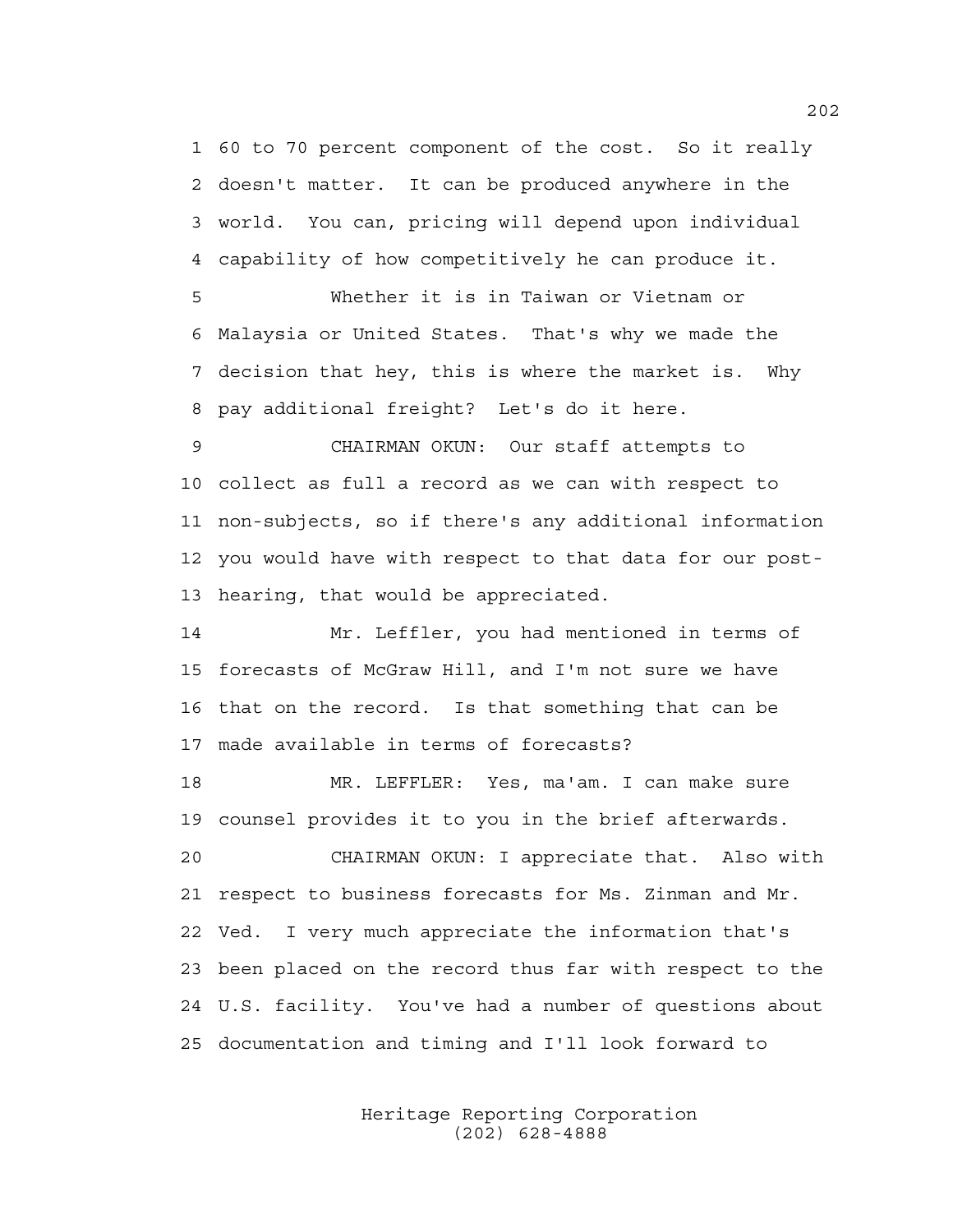1 reviewing that in the post-hearing as well.

2 But I also wondered whether included in that 3 or whether you could include your demand forecasts for 4 the U.S. facility. Ms. Zinman, you had talked about 5 that you would still need UAE production, and whether 6 there are any specific forecasts related to that phase 7 out or those products that could be provided for post-8 hearing.

9 Okay. They're shaking their heads in the 10 affirmative.

11 My time is up, so I will turn to Vice 12 Chairman Williamson.

13 VICE CHAIRMAN WILLIAMSON: Thank you, Madame 14 Chairman. I want to express my appreciation to the 15 witnesses for coming, especially those of you that 16 have come from quite a long way to be here today.

17 Mr. Ved, I can't get it out of my head. I 18 still have some Georgia Pacific nail boxes in my 19 basement from when I was doing renovations back in the 20 '80s. What happened to them? Just briefly.

21 MR. VED: Well, Georgia Pacific was mostly 22 in the bulk business and that's how we started the 23 business with them. We wanted to get into the value-24 added Business because it meant more money. And 25 Georgia Pacific also lost interest. They spun off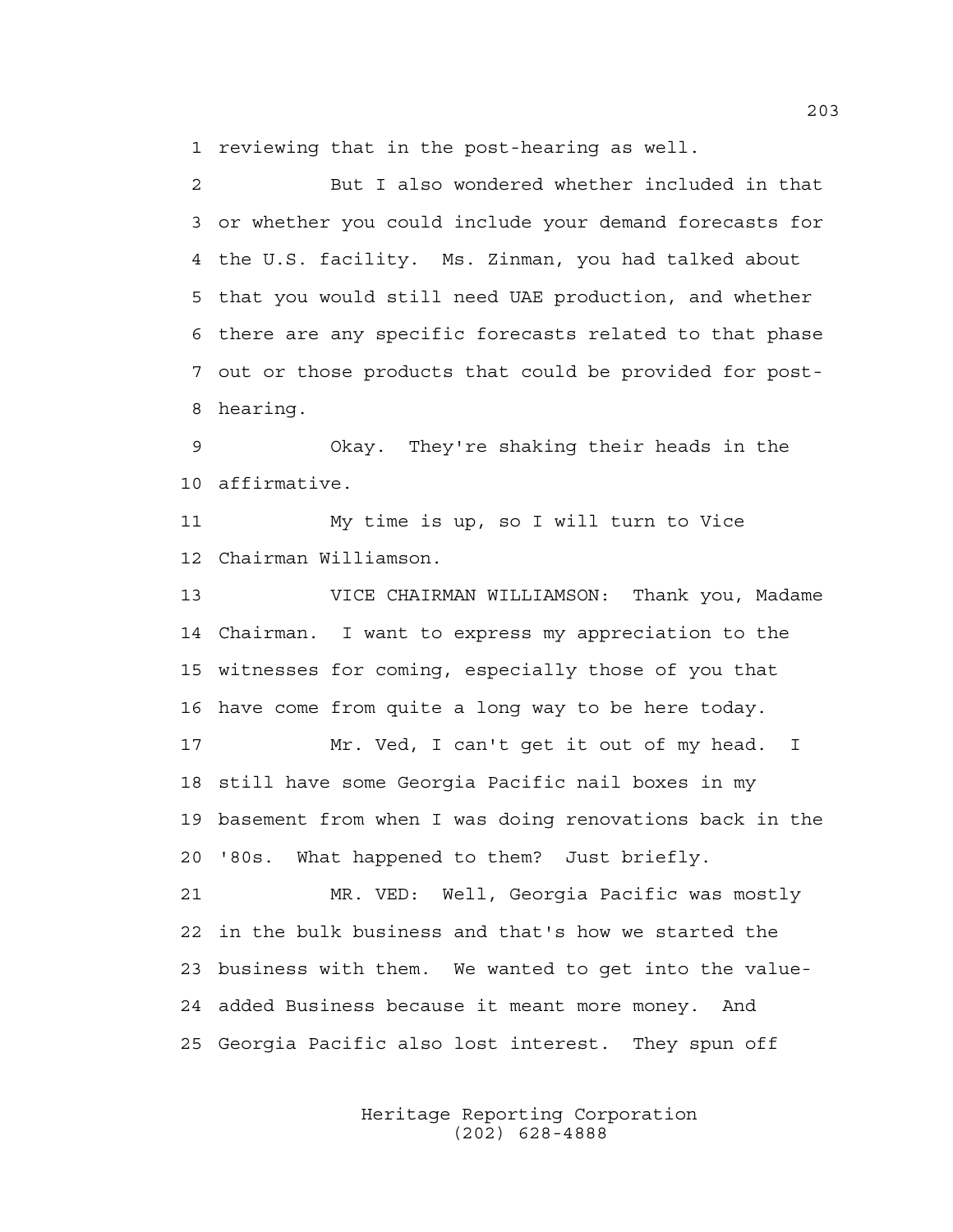1 their distribution business into Blue Links now. 2 Weyerhaeuser also used to be a big customer, but 3 they're not specialized into this. Their priority is 4 into the wood and paper depending on whom you talk 5 with, so they sort of lost interest in the business. 6 But we kept on. We found new partners, new -- 7 VICE CHAIRMAN WILLIAMSON: Thank you. I

8 just had to close that loop, because curiosity was 9 getting to me.

10 Let's get to the present time, though.

11 This is for anyone on the panel. You've 12 already talked abut what happened on volume I guess in 13 the first half of 2011. Some of the pricing probably 14 seems to have increased in 2011, and either now or in 15 post-hearing I was wondering if anyone could address 16 to what extent it might be a function following the 17 petition or to something else.

18 MS. ZINMAN: I'm sorry, did you say pricing 19 increased? Is that what you said? Why did the prices 20 increase?

21 VICE CHAIRMAN WILLIAMSON: Yes.

22 MS. ZINMAN: Again, the price of everything 23 that we buy from Dubai Wire is based on an index. So 24 if wire rod prices went up, then the cost of the 25 product went up. One hundred percent index related,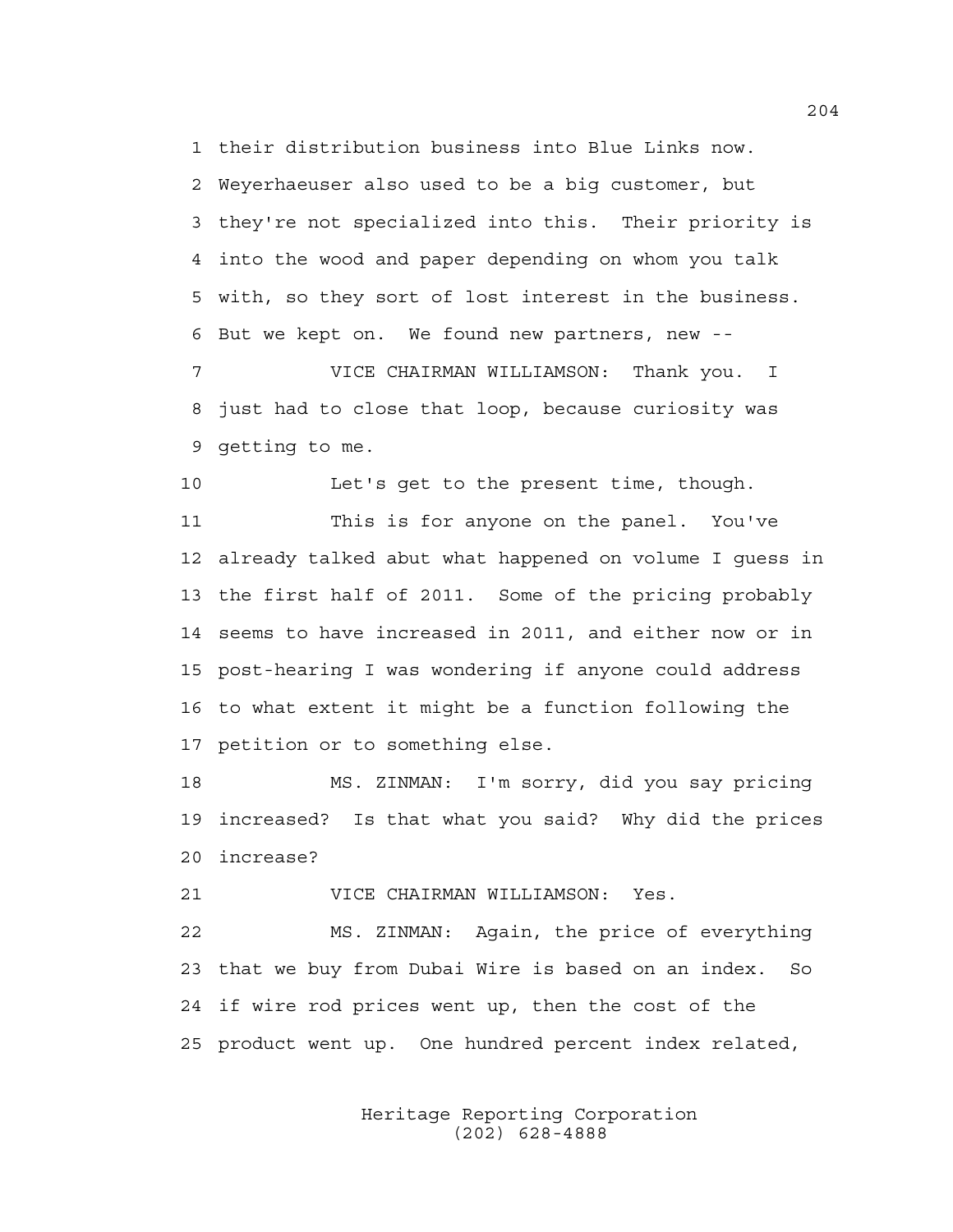1 cost of production.

2 VICE CHAIRMAN WILLIAMSON: So it has nothing 3 to do with the petition.

4 Thank you.

5 This morning Petitioners stated that one 6 pound to five pound boxes account for a very small 7 share of the market. Do you agree with this 8 characterization? And can you give an estimate of the 9 approximate share of the market accounted for by the 10 one to five pound boxes?

11 MS. ZINMAN: I don't agree that it's a small 12 part of the market. I think in case of the hand drive 13 nail business I think it's a major part of the 14 business. It's stocked in every single Home Depot, 15 Lowe's store, every single large retail hardware 16 store, lumber yards, that is the major way now that 17 hand drive construction nails are sold.

18 I would estimate that small packaging has 19 got to be, in case of the hand drive part of the 20 business, --

21 VICE CHAIRMAN WILLIAMSON: And by small 22 packaging you mean?

23 MS. ZINMAN: One pound and five pound, as 24 opposed to a large 50 pound carton.

25 VICE CHAIRMAN WILLIAMSON: Thanks.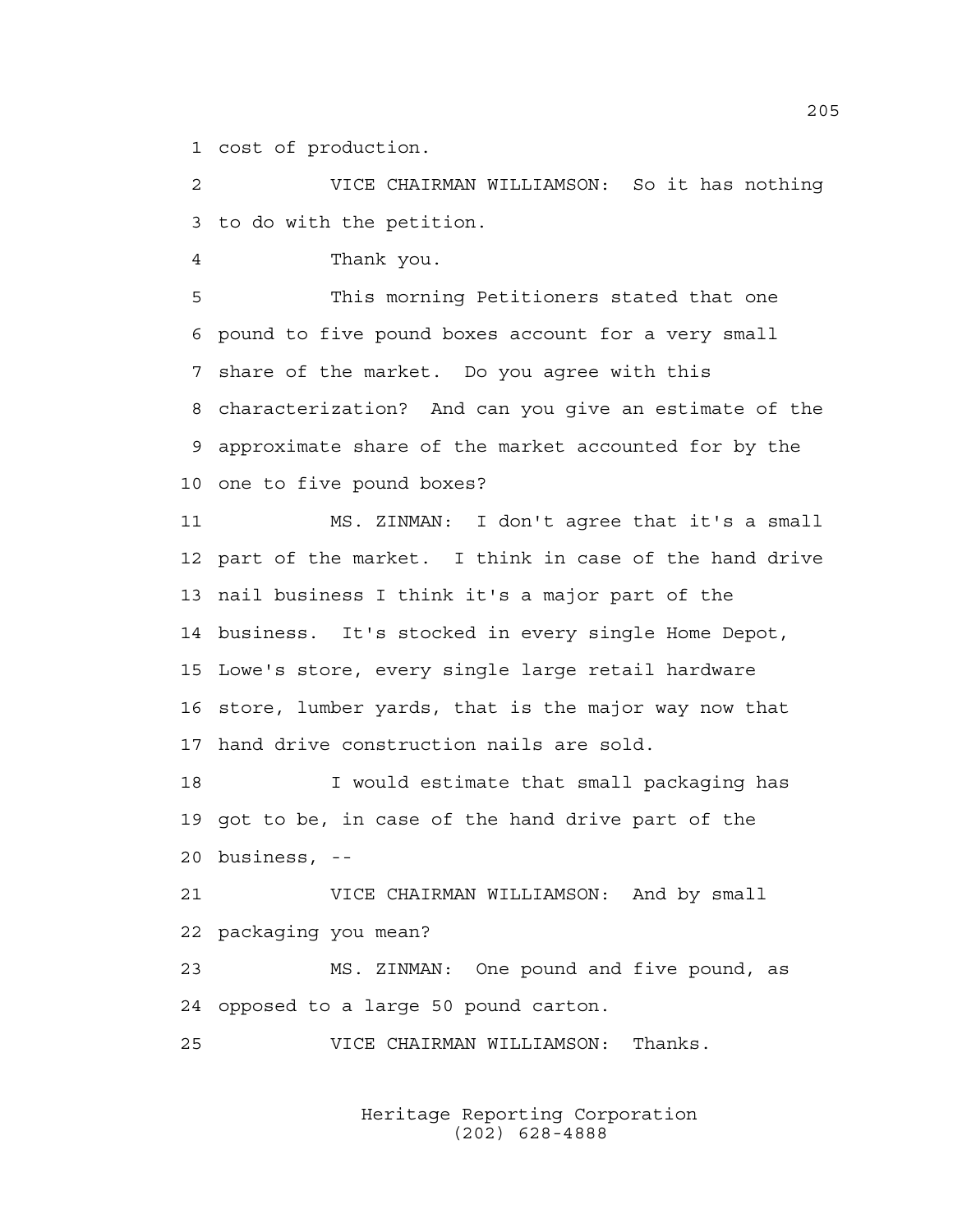1 MS. ZINMAN: In that channel it must be 80 2 or 90 percent and maybe overall I would be guessing, 3 maybe 60 percent.

4 Again, there are other niche parts of the 5 hand drive business. For example pallet nails which 6 Mid Continent is very strong in. There are no 7 packaged nails sold in pallet nails because basically 8 the nails are dumped out of the box. It's not a 9 retail type item. But in case of retain it's a very 10 large part of the business.

11 Just to give you one number example, our 12 overall fastener sales, this includes nails and 13 screws, most of which is packaged, is several hundred 14 million dollars of which Home Depot and Lowe's is 15 about 40 percent, so you can try to get some sense of 16 the numbers of the sale volume.

17 VICE CHAIRMAN WILLIAMSON: Do the big box 18 retailers have different requirements for their 19 suppliers than say other major purchasers? And how 20 are their requirements different?

21 MS. ZINMAN: In case of service, for Home 22 Depot we are required to service their stores. So we 23 have 120 employees whose job is 100 percent of the 24 time to go to visit the Home Depot stores, make sure 25 that the shelves are correct, everything is neat.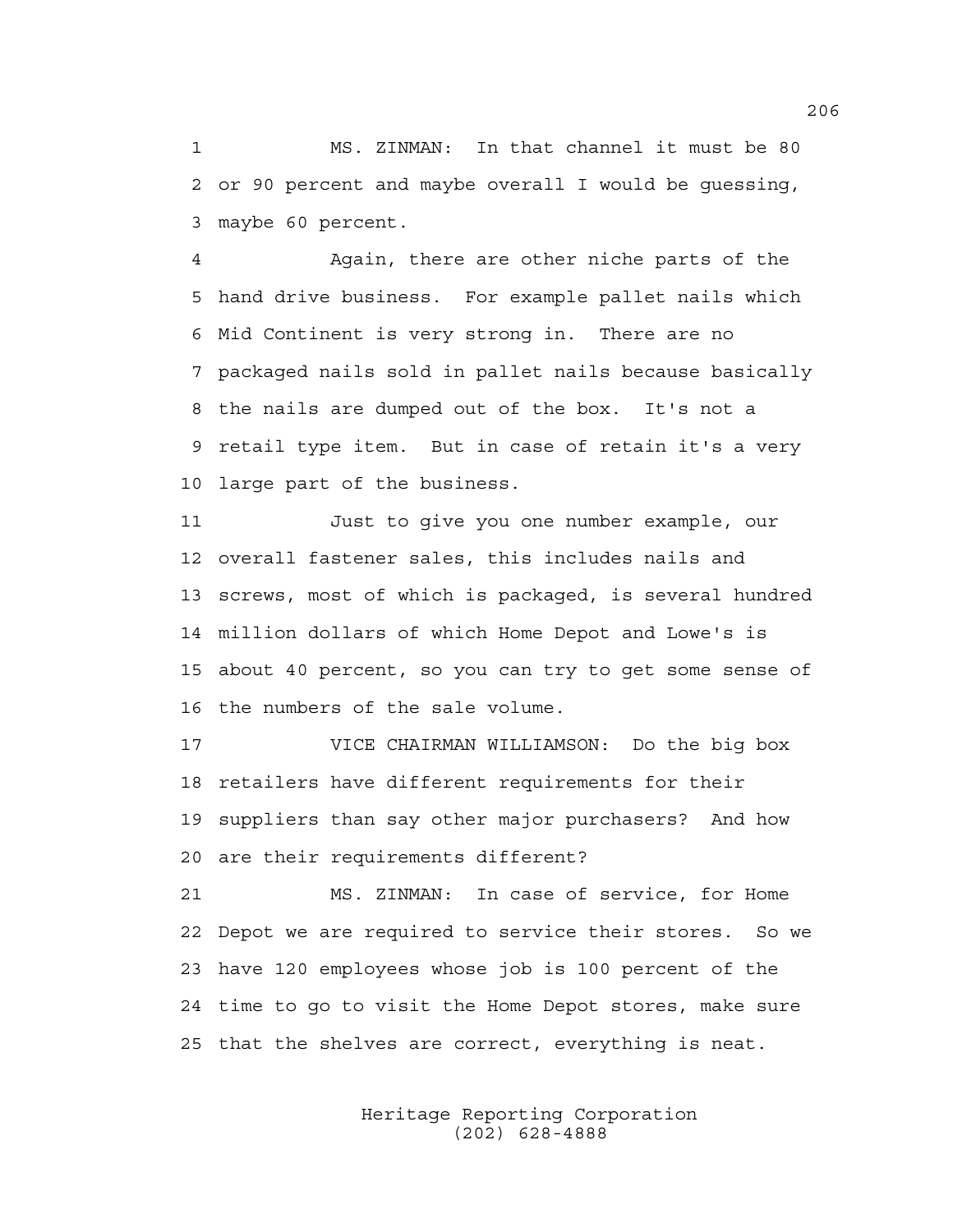1 VICE CHAIRMAN WILLIAMSON: This is your 2 marketing program.

3 MS. ZINMAN: Right. In addition, everything 4 must be UPC coded. All of the billing must be 5 electronic through electronic, you don't mail an 6 invoice, it has to be done electronically. They have 7 to be able to scan receipt of the product that comes 8 in. So there's a lot of technical requirements in 9 doing business with them.

10 And just from a general --

11 VICE CHAIRMAN WILLIAMSON: Does that mean 12 when the product comes from the factory is it already 13 in those packages with the UPC codes and --

14 MS. ZINMAN: Yes. It's already labeled with 15 the UPC code. Before we ship it out we check it. We 16 have bar code machines that scan to make sure that the 17 UPC codes are working correctly.

18 Also you have to make, you're basically 19 obligated if you want to maintain the business, to 20 ship as close to 100 percent fill rates as possible. 21 Which means if they order 50 items on a truck, you 22 need to deliver those 50 items. If you deliver 40 of 23 those items, you're going to have a problem in 24 maintaining the business.

25 So you have to be able to make store direct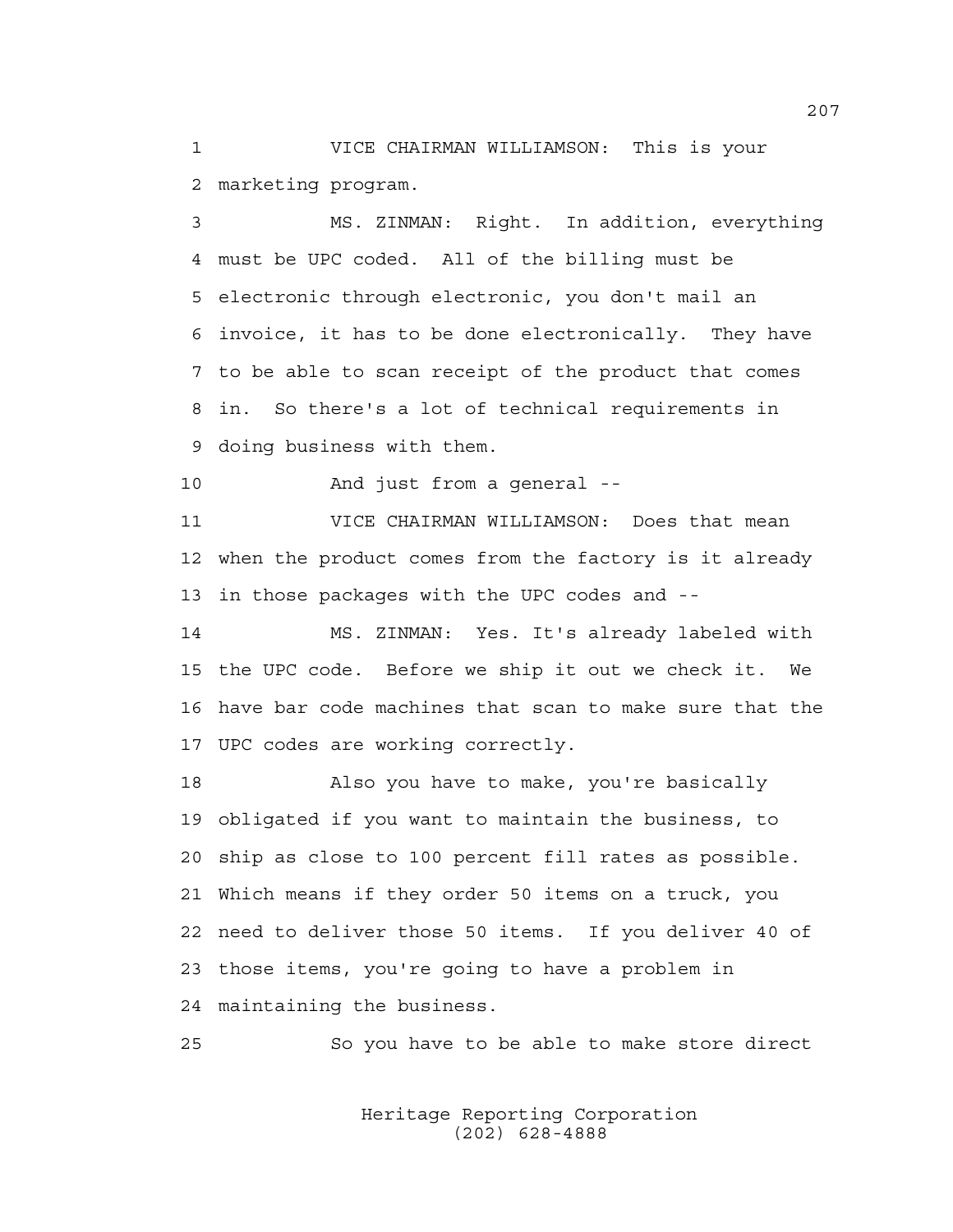1 deliveries, directly to the store with a multitude of 2 items. Hundred percent fill rates, once a week. 3 Within 72 hours generally.

4 MR. LEFFLER: Mr. Williamson, can I add 5 something to that? I think it's a real important 6 topic.

7 Home Depot and Lowe's both have very very 8 specific requirements of their vendors. When it comes 9 to shipments, they could order anywhere from one box 10 to 50 boxes. That may go straight and it passes right 11 through their DC to the store. There's extensive 12 requirements with labeling the pallet so that there's 13 manifests on there so they know when it hits their 14 RDC, their regional distribution center, it passes 15 straight through to the store. It's not like we're 16 just going to load a whole truckload of product and it 17 hits the DC and they break it out. There are very 18 extensive contractual requirements that you have to 19 follow, and it's not something that's easy to do. 20 It's a major investment for anyone to sell that 21 channel.

22 VICE CHAIRMAN WILLIAMSON: The channel for 23 like the Ace or Tru-Value, those buying cooperatives, 24 is that similar or different requirements? 25 MR. LEFFLER: From my perspective the Ace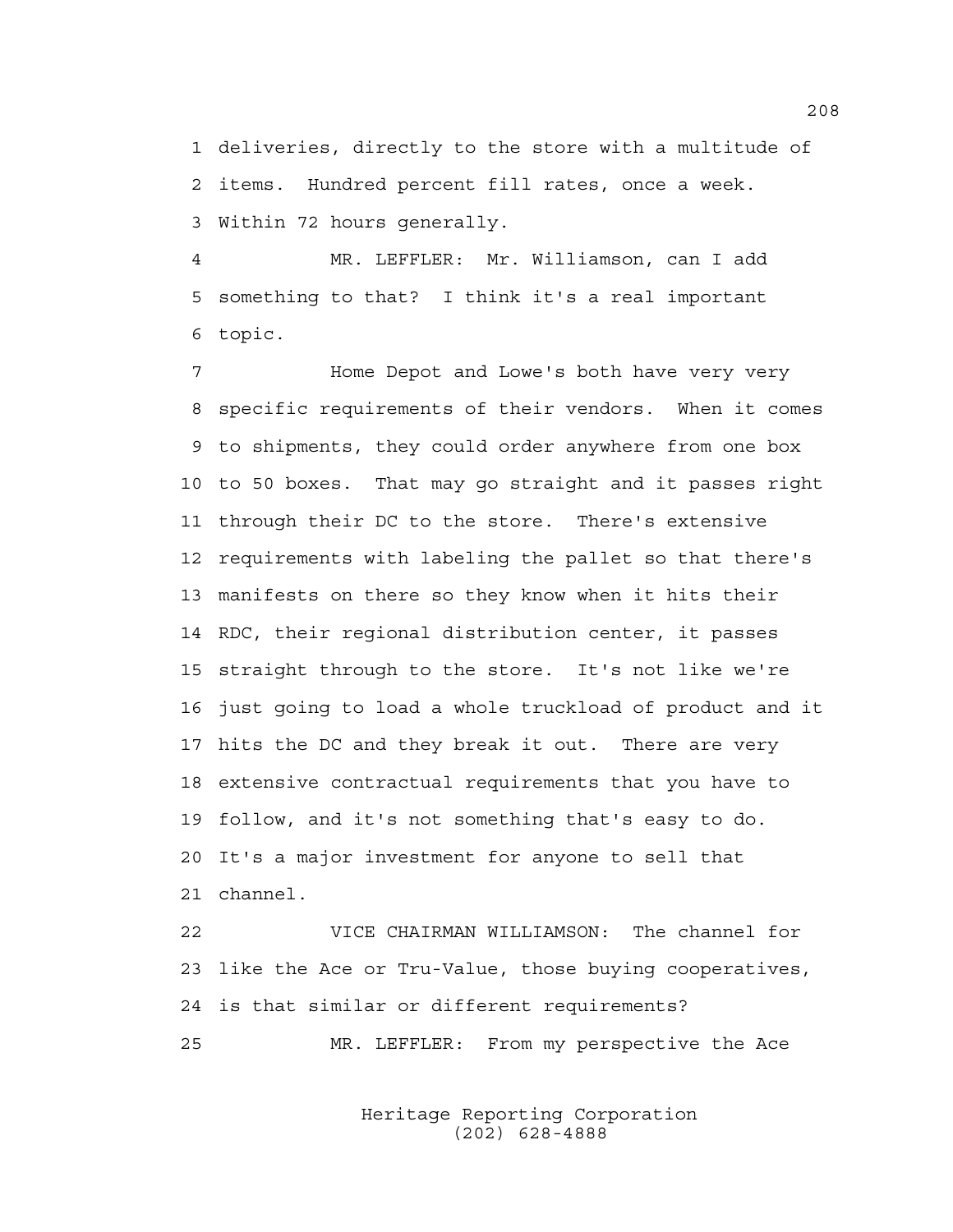1 and Tru-Value, there are varying levels of programs. 2 They have their own warehouse program and then they 3 have what's called a drop ship program. Basically the 4 warehouse program is where they order product into 5 their distribution centers and they distribute it 6 based on their customer orders. In a lot of cases they 7 also have drop ship programs because they don't want 8 to stock everything in the warehouse. So they'll 9 place a smaller order with us that ships direct to the 10 customer. Once again, it's extensive to bring those 11 orders together, palletize them, and very expensive to 12 ship. In those cases that's why it's advantageous for 13 them to stock as much product in their distribution 14 center as possible. But we participate in both sides 15 of that, warehouse and drop ship.

16 VICE CHAIRMAN WILLIAMSON: And they're also 17 expecting UPC labels and all that to be on it.

18 MR. LEFFLER: Yes. EDI, UPC, all of that. 19 VICE CHAIRMAN WILLIAMSON: This morning Mr. 20 Gordon brought in a lot of products they purchased at 21 I think some of the big box stores and also local 22 stores around here. All domestic produced.

23 I don't understand, you all have been 24 implying that basically they can't do that. He's 25 saying they are in the stores in the U.S., so I don't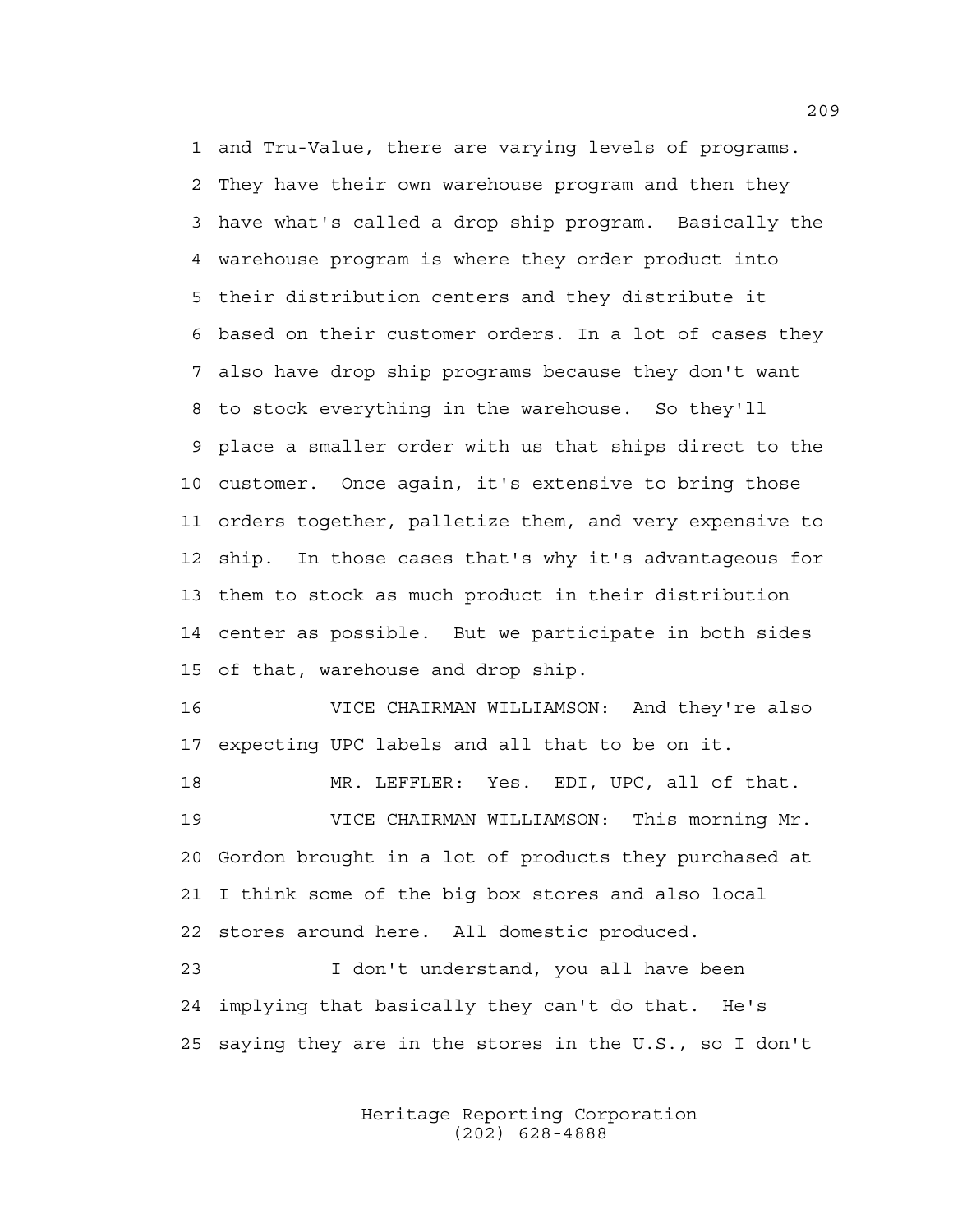1 understand what's the problem? Is it they're not able 2 to do it to the extent that you all are?

3 MR. LEFFLER: We compete with Stanley 4 Bostitch, Paslode, Senco, all day long. It's like I 5 spoke about earlier, there are brand preferences 6 throughout the United States. They're good 7 competitors. We're definitely, if you were to look at 8 our brand compared to say Paslode or Stanley Bostitch, 9 in a lot of cases our tools are priced higher, our 10 fasteners are priced higher.

11 VICE CHAIRMAN WILLIAMSON: When you say 12 tools, do you mean nails?

13 MR. LEFFLER: Tools and fasteners, yeah. 14 VICE CHAIRMAN WILLIAMSON: I understand 15 that, but we're talking about nails today. So every 16 time you use tools I'm thinking --

17 MR. LEFFLER: I apologize. When you look at 18 our fasteners compared to their fasteners, we're not 19 the cheapest. That's a product of what that end user 20 in that market decides to buy. In some markets our 21 fasteners are stronger than Paslode or Bostitch. In 22 other markets they may be stronger than us. I think 23 it's a preference in that market based on that end 24 user.

25 In this market here, Paslode and Stanley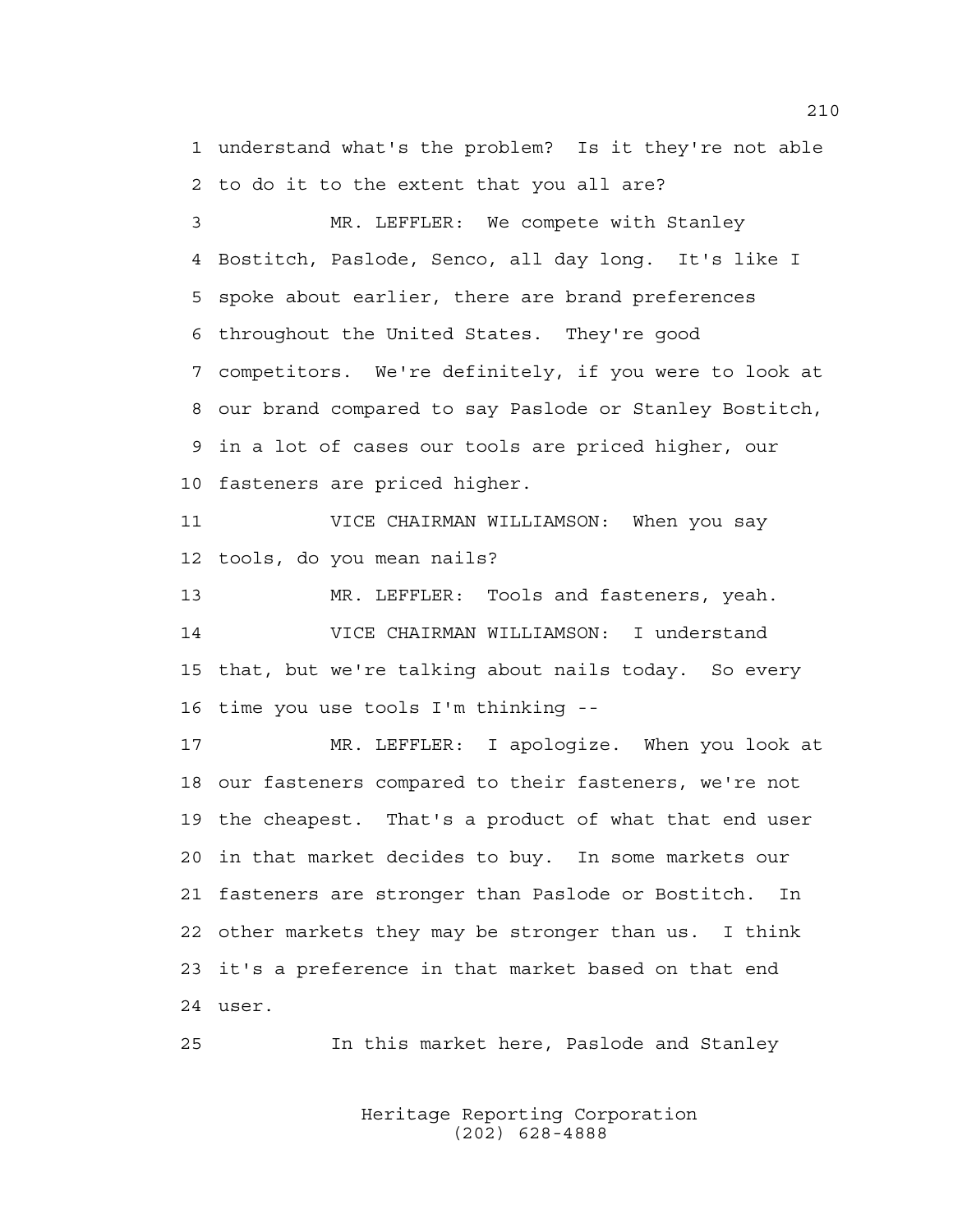1 Bostitch, in the northeast are very strong.

2 MS. ZINMAN: Again, we come back to this 3 question of can they do it, are they capable of doing 4 it, and are they doing it or able to do it in any kind 5 of commercial quantity to actually service an account 6 like a Home Depot or a Lowe's. Could they do it? Mr. 7 Libla said well, he could change --

8 VICE CHAIRMAN WILLIAMSON: But if their 9 products, if somebody can buy their products in Home 10 Depot and Lowe's, doesn't it mean they're doing it?

11 MS. ZINMAN: The box, the package that he 12 had on the table, the one that he had from Paslode, if 13 you actually looked at that label on the side it said 14 manufactured in one of the following countries. And 15 United States was listed as one of the following six 16 countries that was on the label.

17 VICE CHAIRMAN WILLIAMSON: Maybe post-18 hearing if there's anything wrong with the examples 19 they've given us, let us know. That would seem to 20 suggest that yes, they can do it and are doing it.

21 MR. FISCHER: Vice Chairman --

22 VICE CHAIRMAN WILLIAMSON: I'm going to have 23 to come back to you because I'm way over my time. I 24 will come back to you. Sorry.

25 CHAIRMAN OKUN: Commissioner Pearson?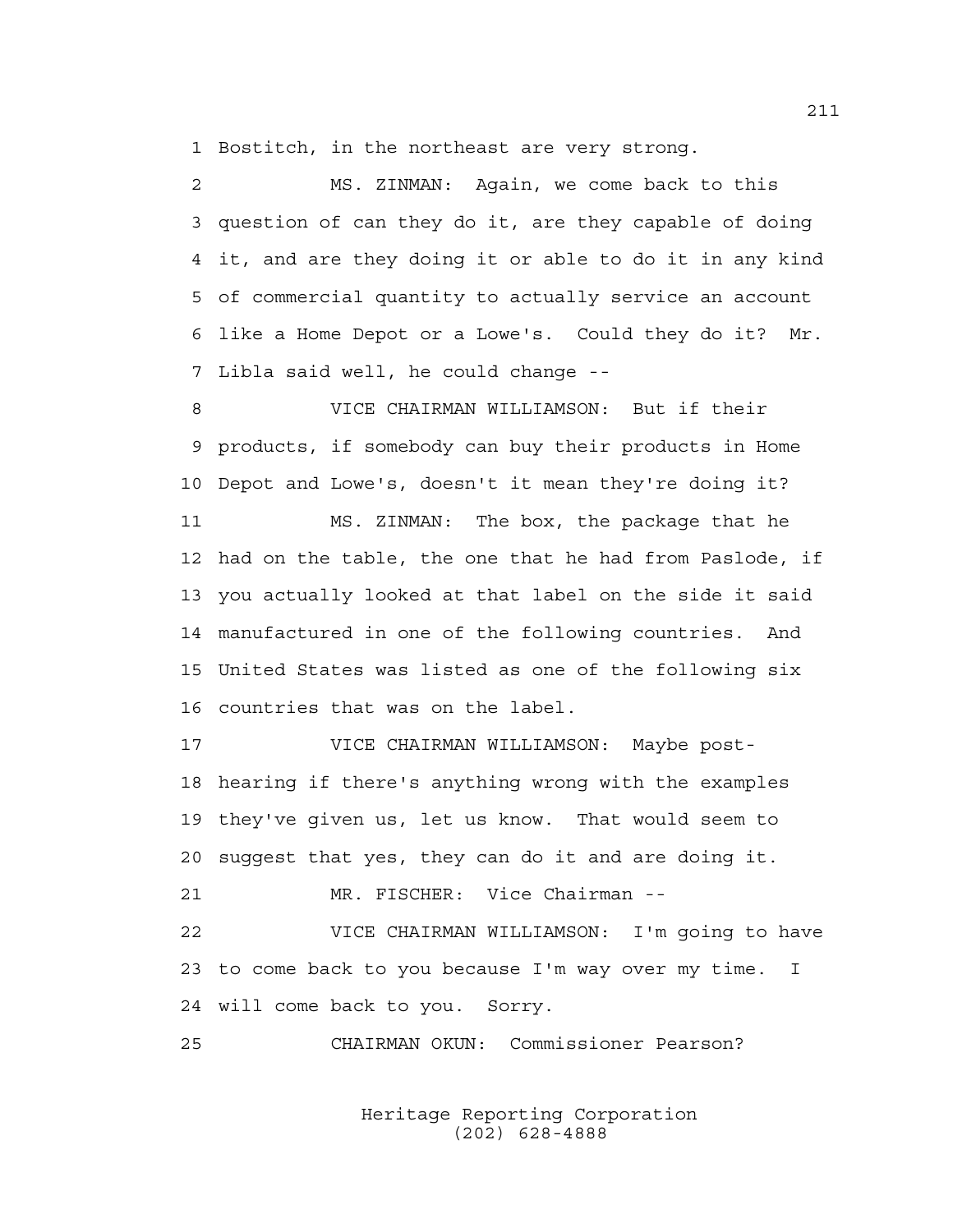1 COMMISSIONER PEARSON: Thank you, Madame 2 Chairman.

3 Mr. Fischer, would you please continue with 4 your comment?

5 MR. FISCHER: I thought Mona was going to 6 address it, but I think the nails this morning that 7 the people brought in were not from a Home Depot or 8 Lowe's. That's the difference. They were from a 9 hardware store. The hardware store like an Ace 10 Hardware like you might have in your neighborhood or I 11 have one, is typically a co-op, so that co-op company 12 bought a small quantity, like a few pallets from maybe 13 a U.S. manufacturer. They don't have the ability to 14 buy the full product line with their label on it. 15 It's a small segment of the business. It's not a big 16 part of the business.

17 **I** really don't think the Ace Hardwares or 18 Cotters or whoever they are sell 10 percent of the 19 nails that Home Depot and Lowe's do. It's really a 20 very different part of the business, I would think.

21 Petitioners can address that post-hearing I 22 think if they disagree with that analysis, but thank 23 you for that clarification.

24 COMMISSIONER PEARSON: Some Commissioners 25 already have asked abut the effects of the preliminary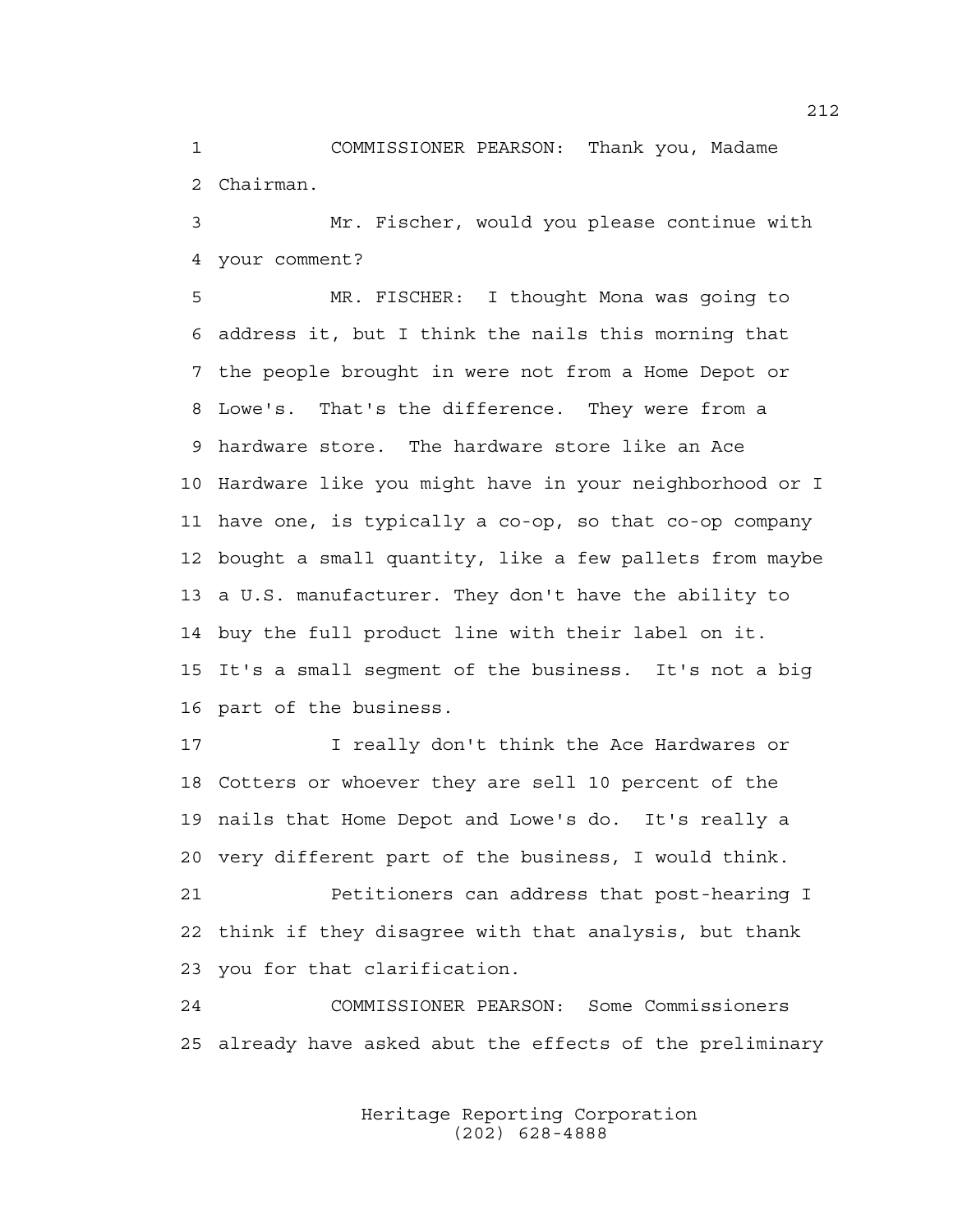1 duties on shipments from the UAE to the United States. 2 What I'm wondering, why do we see in this record that 3 both the market share and the actual quantity of 4 shipments from the UAE to the United States did fall 5 off somewhat in 2011 relative to 2010? Was that in 6 response to the duties or was it something else?

7 Mr. Fischer?

8 MR. FISCHER: In our case with our large 9 two-steppers, our business last year with them was 10 down probably 30 percent. We just did less business 11 in those items. Certain segments of the market we 12 were actually up in, but not in those products. Like 13 our roofing nail Business which I know is not part of 14 this, but because there was a lot of storm roofing 15 work, we were really busy. But in the fasteners that 16 we were buying from Dubai for the new construction 17 market or the multi-families, especially in the 18 southeast, we had an off year. I know nationwide or 19 regionally it was not as strong.

20 COMMISSIONER PEARSON: So just to clarify, 21 you're saying that perhaps part of what we're seeing 22 in the record relates to changes in the U.S.

23 marketplace --

24 MR. FISCHER: On a regional basis. 25 COMMISSIONER PEARSON: On a regional basis.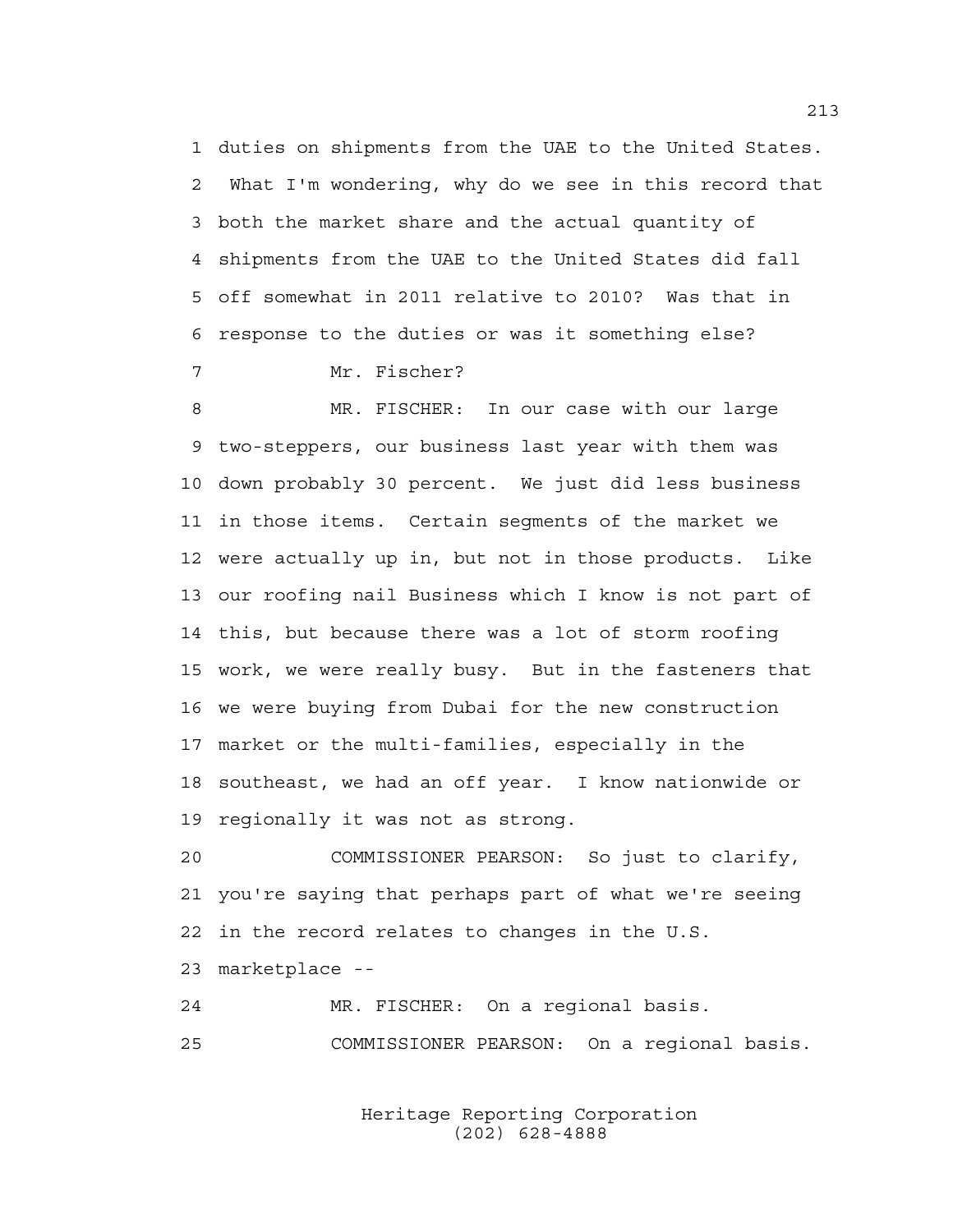1 Okay.

2 Mr. Doody? 3 MR. DOODY: I'd just like to add from our 4 perspective it was more just a rebalancing of order 5 patterns. We moved quite a bit of Business over into 6 Malaysia from the United Arab Emirates. 7 COMMISSIONER PEARSON: In response in part 8 to the concerns raised by the duties? 9 MR. DOODY: Absolutely not. It was way 10 prior to that. It's just a balance of business. 11 Because we can't give everything to Joe, and he knows 12 that. He felt that early in the year. He knew. I'm 13 moving a big chunk of our portfolio to keep balance in 14 our business. 15 COMMISSIONER PEARSON: Could you in the 16 post-hearing provide some documentation for the timing 17 of that decision? 18 MR. DOODY: Absolutely. We got solicited 19 from the Commission to provide all that input. 20 COMMISSIONER PEARSON: Oh, we already have 21 it on the record? 22 MR. DOODY: You should have it. 23 COMMISSIONER PEARSON: Apologies, this -- 24 MR. DOODY: No, no, that's quite all right. 25 COMMISSIONER PEARSON: This is Tuesday,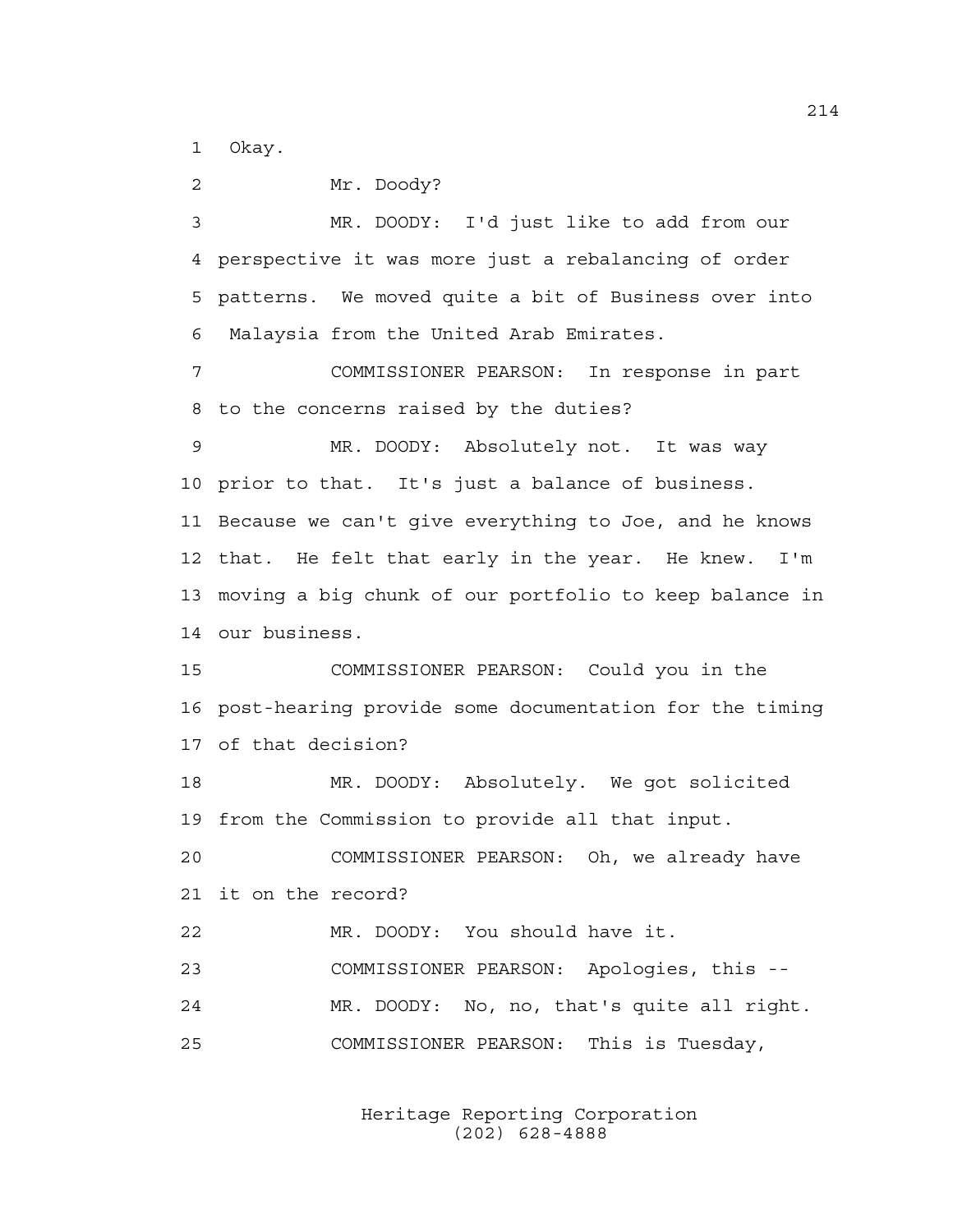1 right? We have a vote tomorrow, a hearing again on 2 Thursday.

3 MR. DOODY: But I'd be glad to supply it 4 again. There's no problem.

5 COMMISSIONER PEARSON: If it's on the 6 record, the timing of the decision to redirect sales 7 is quite clear, then we have already what we need. I 8 was not aware that we had --

9 MR. HOUSE: We'll make sure that in our 10 post-hearing that you have any additional 11 documentation that's not already on the record that

12 speaks to that issue.

13 COMMISSIONER PEARSON: I'm going to call on 14 Mr. Ved here in just a minute, but we have this growth 15 in U.S. consumption overall and a decline in shipments 16 from the UAE. It's so easy to explain that as a post-17 petition effect. And if it's not, I'd like to 18 understand it better.

19 Mr. Ved?

20 MR. VED: We started packing our bags 21 sometime in July, August onwards. So naturally our 22 capacity went down so our shipments came down. 23 COMMISSIONER PEARSON: So Dubai Wire's

24 ability to serve the customers from the UAE decreased 25 starting mid-year basically.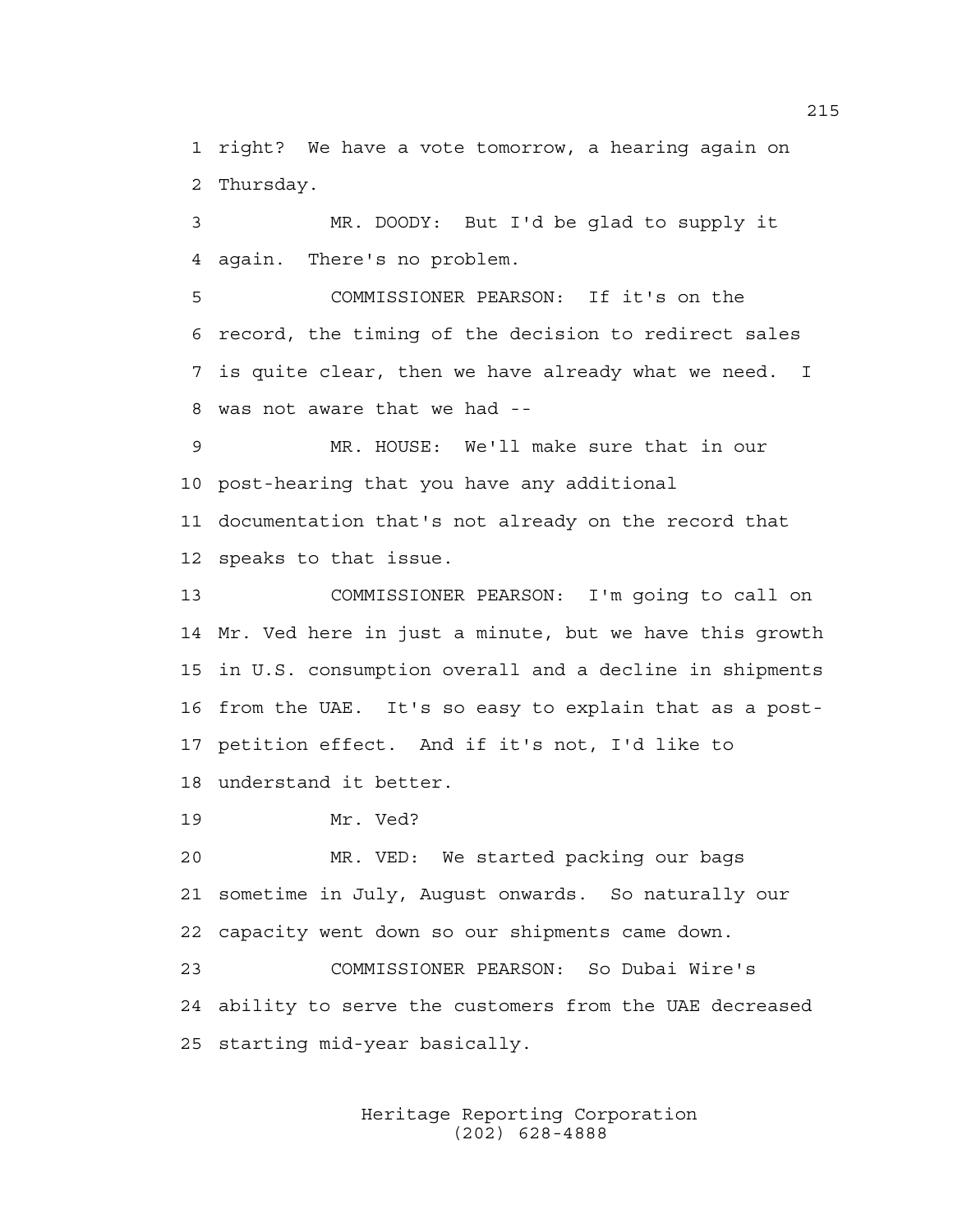1 MR. VED: Yes, sir.

2 MR. MARSHAK: We'll provide monthly 3 statistics in the post-hearing brief. You'll see by 4 month the quantities of shipments from Dubai Wire.

5 COMMISSIONER PEARSON: And counsel, are you 6 making an argument that there are no post-petition 7 effects on this record?

8 MR. MARSHAK: The filing of the petition had 9 absolutely no impact on the quantity and value of 10 shipments from Dubai Wire. We can say that 11 categorically. Filing the petition, as far as they 12 were concerned it was a non-event.

13 COMMISSIONER PEARSON: Good. If you want to 14 elaborate on that for the post-hearing, that would be 15 great.

16 Petitioners are arguing that imports from 17 the UAE have increased over this period due in part to 18 price. This is a price-driven business we've heard to 19 some degree.

20 We look at the record and we can see that 21 the average unit values of imports from the UAE are 22 lower than from other non-subject countries that also 23 supply the United States. So how do you respond to 24 that argument? Are they indeed right that price is 25 playing some meaningful role in this?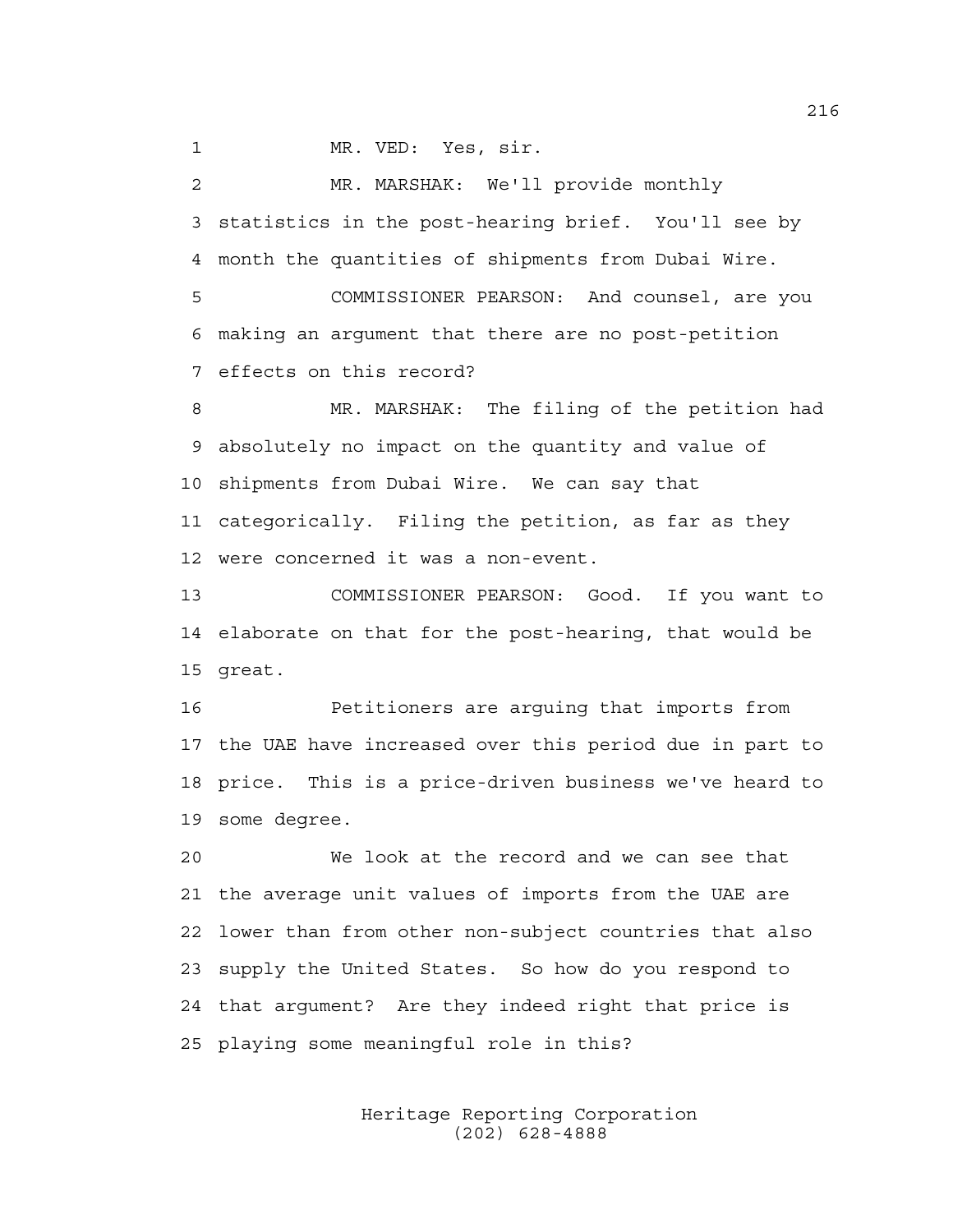1 MR. MARSHAK: I'm going to just quickly 2 discuss the statistics. Exhibit 2 of our pre-hearing 3 brief we break down, I think it's Exhibit 2 or Exhibit 4 3 of our pre-hearing brief, we break down the AUVs 5 from six countries by year by one of the 19 HTS sub-6 headings. And we can look on the sub-headings, 7 there's a tremendous variation in quantities from 8 different countries classified in different sub-9 headings.

10 In this case we don't really think the 11 overall general AUV has any credibility. It's 12 different products, different sub-headings, different 13 countries, so if you look at more discrete sub-heading 14 categories in the HTS, that disappears in the overall 15 AUVs. But also you're looking at hundreds and 16 hundreds of different SKUs from different countries. 17 You have a tremendous difference in product mix.

18 If you look at your ten pricing categories 19 and you look at what we think of as a valid analysis 20 of the ten products that you pick for individual 21 pricing and look at them by what Prime Source is 22 selling subject merchandise, non-subject merchandise, 23 what's being sold from other countries not by Prime 24 Source, what's being -- You're going to see, I 25 believe, that the UAE is not the lowest price,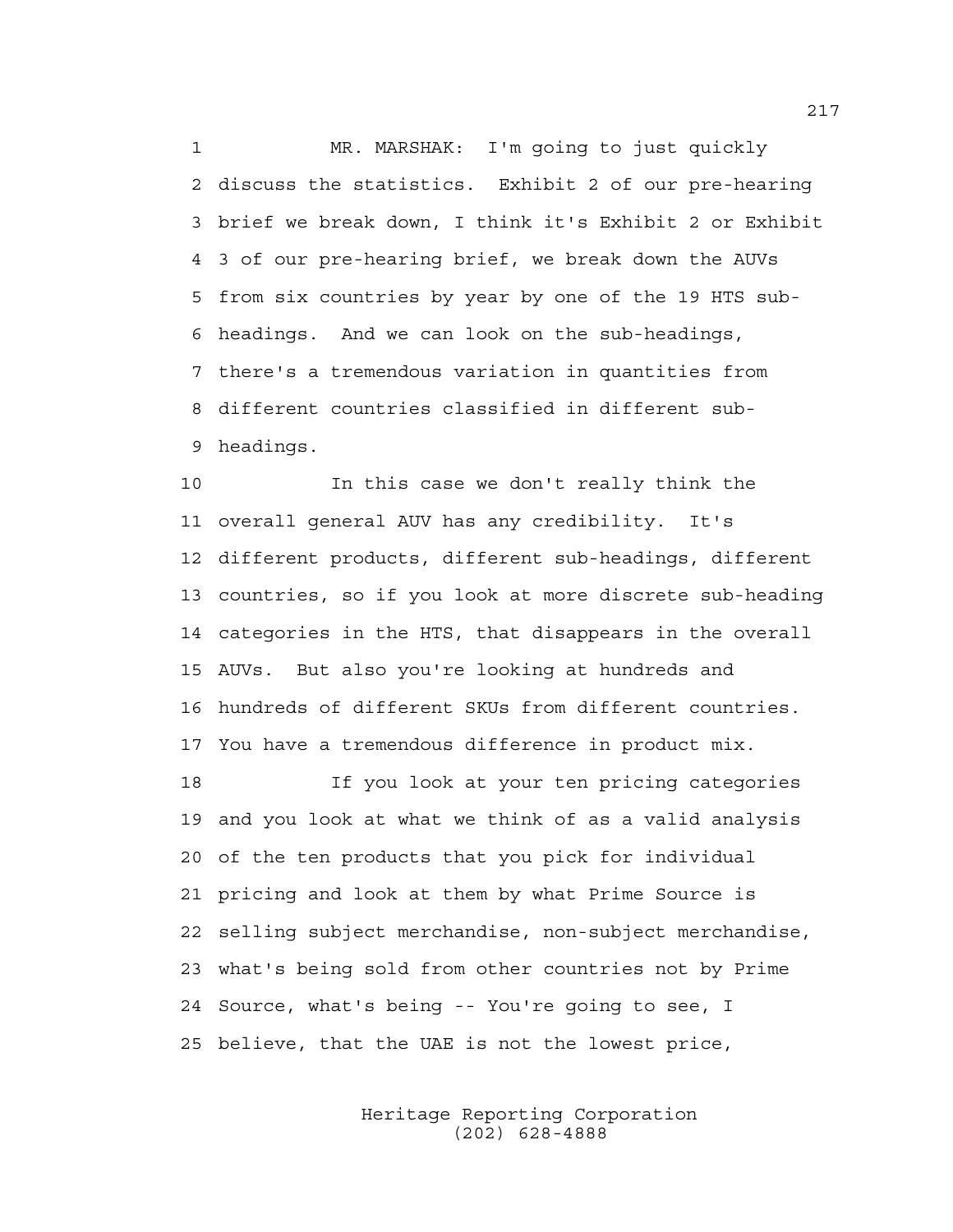1 definitely not the lowest price.

2 COMMISSIONER PEARSON: I appreciate the 3 challenges relating to product mix. It can make the 4 average unit values not worth a whole lot in a given 5 investigation. That may be what's going on here. 6 But if I recall correctly, the domestic 7 industry did say this morning that as they looked at 8 the individual pricing products they were kind of

9 proving the opposite point from what I think you've 10 just stated.

11 MR. MARSHAK: I think on pricing products 12 we're going to get into the issue with the information 13 that Precision placed on the record. And the 14 information, what's the proper level of trade to look 15 at the pricing.

16 If you look at Itochu-Prime Source pricing, 17 and we think that's the proper comparison compared to 18 domestic manufacturers pricing, against a Prime Source 19 pricing, I think I can say this in public. You're 20 going to see over-selling, substantial over-selling by 21 Prime Source.

22 Now Precision, that's a different issue as 23 to what was placed on the record and how that should 24 be analyzed. But as far as Prime Source goes, we have 25 been over-selling, higher prices from Prime Source to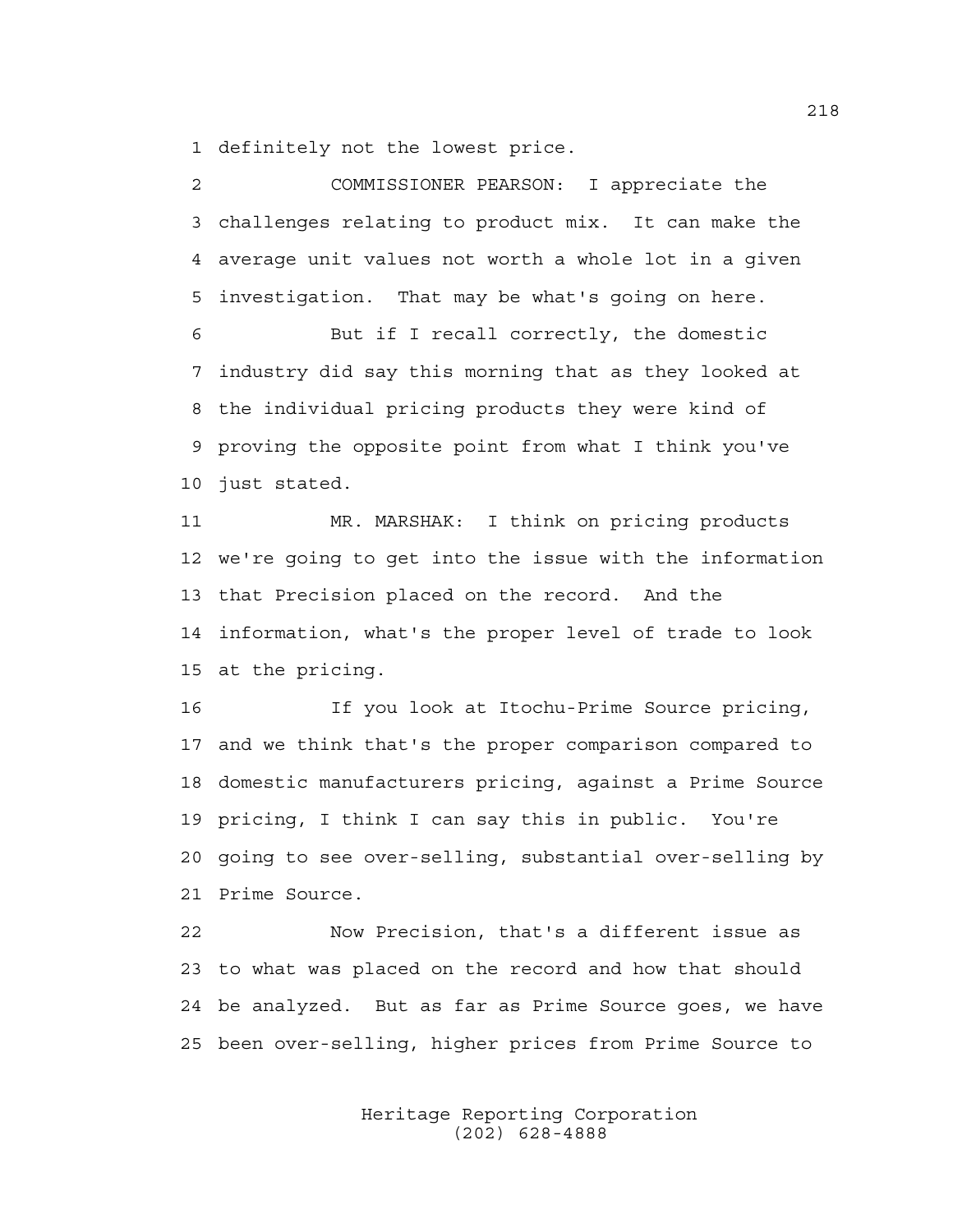1 USE and from Prime Source from around the world.

2 COMMISSIONER PEARSON: Mr. House? 3 MR. HOUSE: Thank you, Commissioner Pearson. 4 On the pricing products and the example 5 products that the Commission gathered price data on, 6 we do think it's important for the Commission and the 7 staff when this is going through your final 8 evaluation, the prices that were submitted by 9 Precision in its importer questionnaire reflect the 10 prices at which Precision sold its product to Hitachi 11 or to one of its other U.S. purchasers, Hitachi being 12 a very significant customer of Precision's.

13 That's because the Commission required 14 Precision to respond to the importer questionnaire 15 because on all of Precision's imports into the United 16 States or exports to the United States, Precision is 17 the U.S. importer of record, but it is also the 18 foreign producer.

19 So what we're seeing in the importer 20 questionnaire pricing data are prices charged by the 21 foreign producer to the U.S. importer, practically 22 speaking meaning Hitachi. Hitachi did not submit an 23 importer's questionnaire because they're not 24 technically the U.S. importer of record, however, as 25 you know the Commission's record was supplemented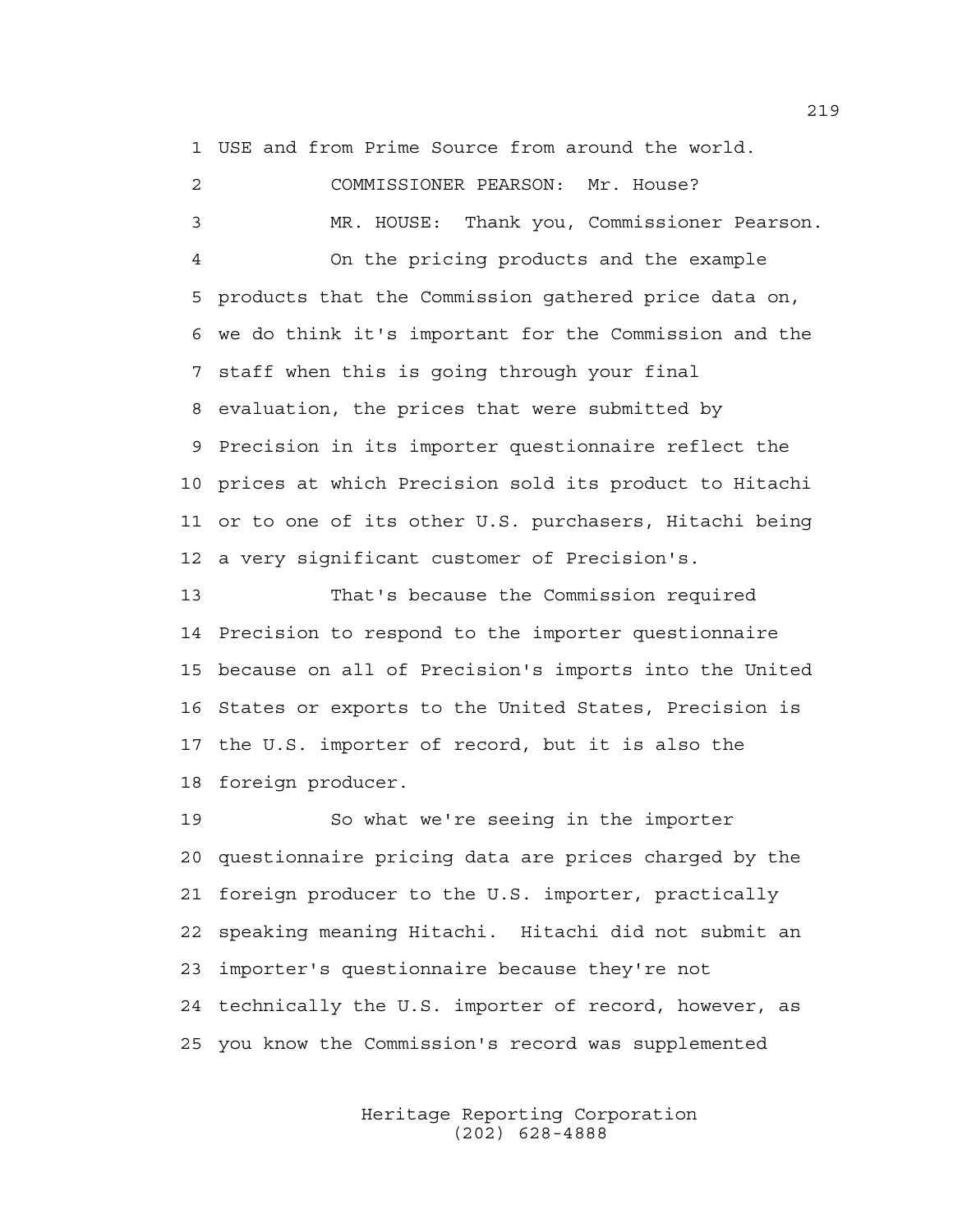1 recently by a submission which does place the prices 2 of Hitachi's products, the prices at which Hitachi is 3 selling its products to its customers in the market 4 which we submit is the proper comparison level when 5 the Commission looks at the pricing data on the 6 example products. That puts the comparison at the 7 same level as Prime Source, the same level as the U.S. 8 competing producers. Because as we've heard from 9 Hitachi, their competition are the U.S. producers that 10 are selling product into this market.

11 COMMISSIONER PEARSON: Thank you very much. 12 Madame Chairman, my time has expired. 13 CHAIRMAN OKUN: Commissioner Aranoff? 14 COMMISSIONER ARANOFF: Just a few follow-up 15 questions.

16 We had asked this morning for the domestic 17 producers to put on the record the percentage of their 18 sales that are private label product. If you haven't 19 done that already I'd like to ask both of the 20 companies represented here if they would do that. 21 Mr. House, you don't actually have a witness 22 here for Precision itself, so I'm going to ask a 23 question to you and hope that you'll pass it along to 24 your client.

25 Since Precision began operations just prior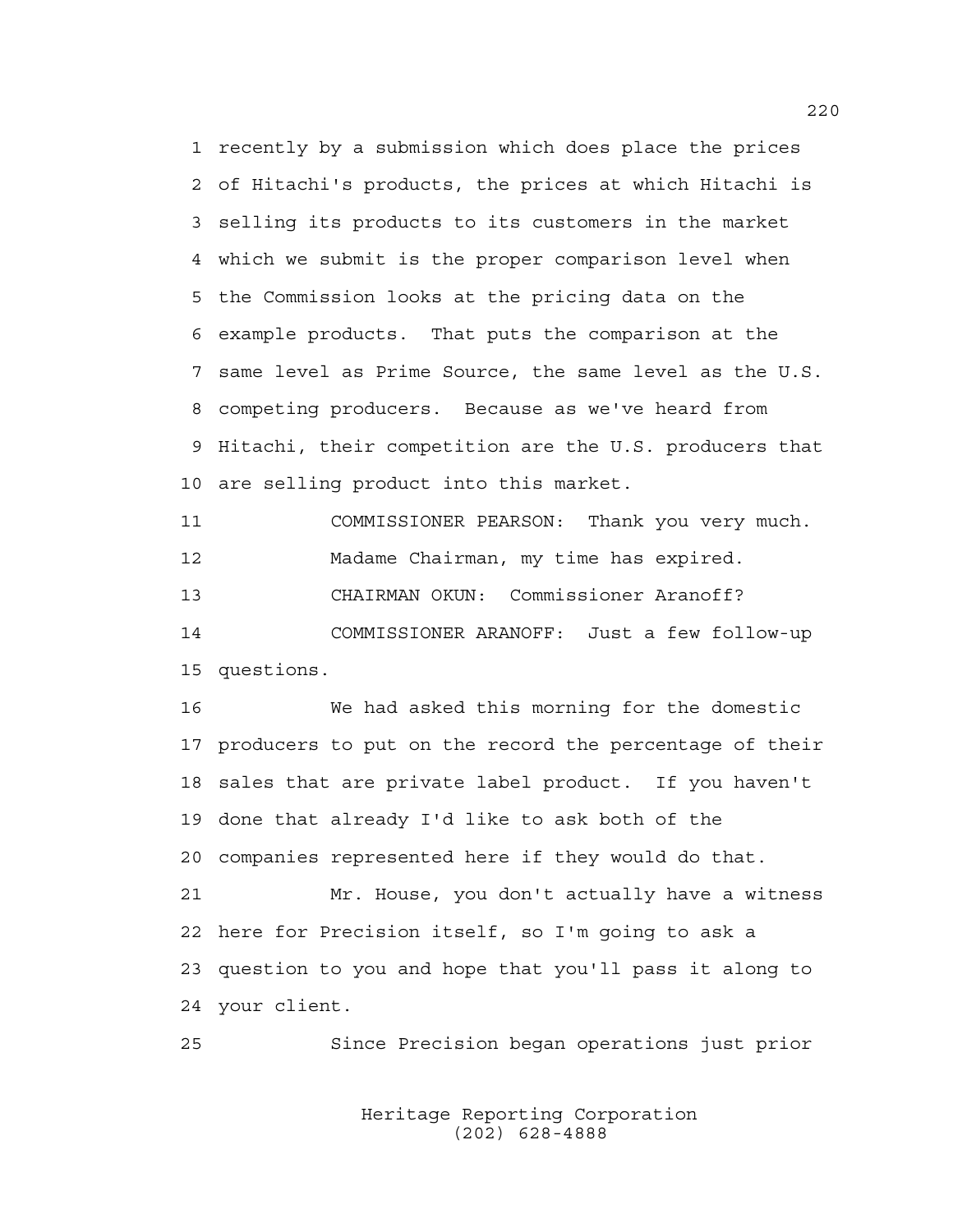1 to our period of investigation for the final phase 2 here, has Precision supplied the Commission with a 3 business plan underlying its investment decision? And 4 if not, is that something they would be able to do 5 post-hearing?

6 MR. HOUSE: Yes, Commissioner. I'll 7 certainly check on that. I know that Precision did 8 submit a foreign producer questionnaire response to 9 the Commission. I'd have to go back and look through 10 it again. I can't recall whether there was specific 11 documentation enclosed with their response as to their 12 plan, but I'd be happy to make sure that's submitted 13 in the post-hearing if it's not already with their 14 response.

15 COMMISSIONER ARANOFF: It would be helpful 16 to have something that was prepared in the ordinary 17 course of business as to what the business plan 18 underlying the investment was.

19 MR. HOUSE: And your question, just to be 20 sure I understand, relates to the plan in the 21 formation of the company which occurred in 2008. 22 COMMISSIONER ARANOFF: Exactly. 23 There was a little discussion that one of my 24 colleagues was having about the cost of wire rod and 25 the effect of that on pricing and I wanted to make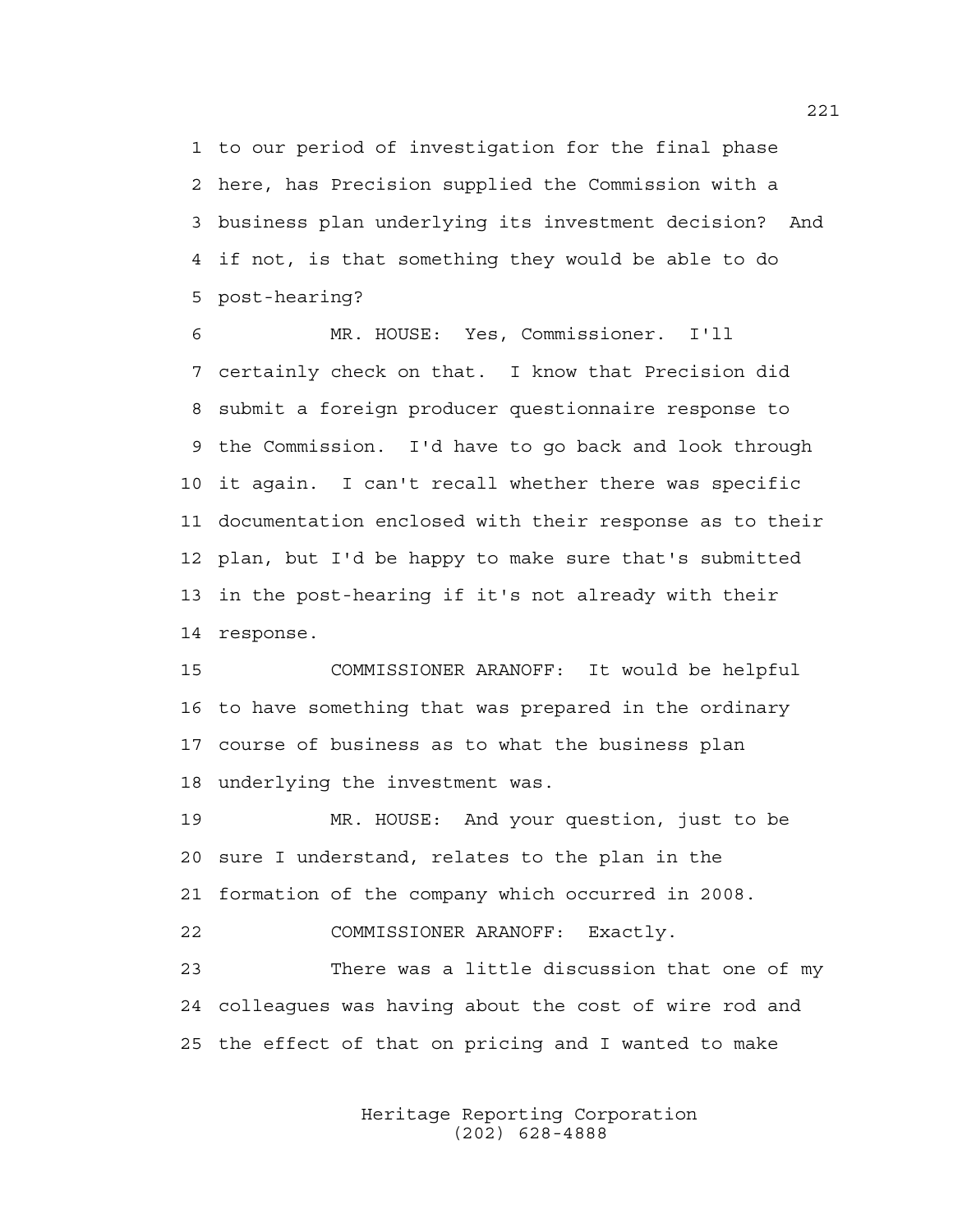1 sure that I understood that. There are a lot of 2 steel-consuming industries, there are contracts with 3 formulas built in so that when the price of the 4 incoming steel product goes up it's automatically 5 passed through to the next level.

6 Since you all generally I don't think sell 7 on contract, can you explain to me how wire rod cost 8 changes are handled?

9 I know, Ms. Zinman, you said they change 10 monthly.

11 MS. ZINMAN: Wire rod is generally bought 12 once a month, enough wire rod for production for once 13 a month. So once the purchase of wire rod is made, 14 that then becomes the basis for the equivalent number 15 of containers of nails that you're going to be able to 16 make out of that wire rod at that price. So that wire 17 rod price then goes into a calculation matrix along 18 with what happened to the price of zinc for that month 19 for the nails that are going to be galvanized? And 20 how about the cost of cardboard for the cartons? Or 21 the cost of plastic for the -- Those prices monthly 22 are put into the matrix and the price is adjusted 23 either up or down for a month.

24 So generally pricing is set for a month for 25 the quantity of nails that are being bought for that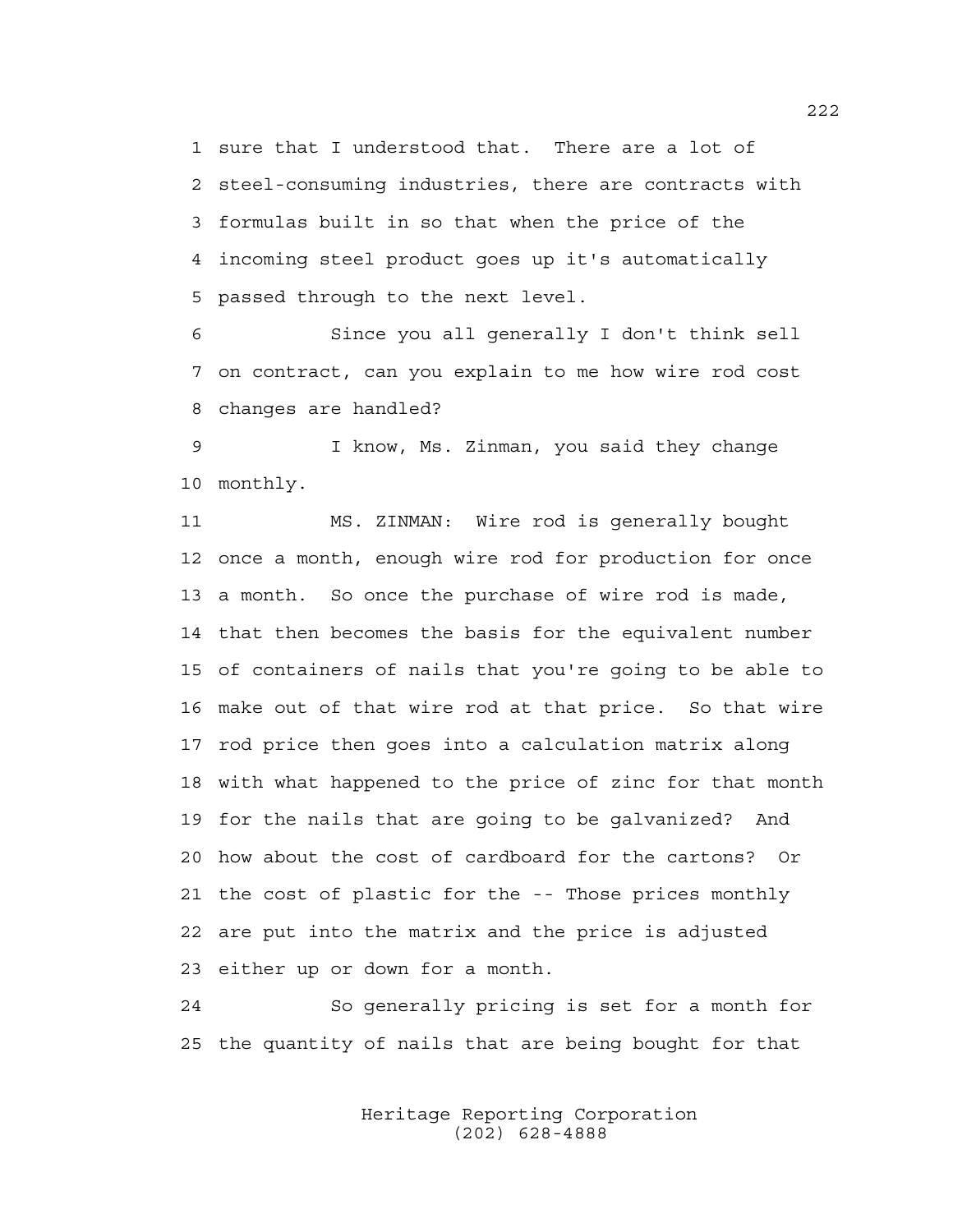1 shipping month.

2 COMMISSIONER ARANOFF: So for your whole 3 program that you're doing for some of these large 4 retailers, the price of wire rod is notoriously fickle 5 in the way that it goes up and down very suddenly. 6 MS. ZINMAN: Right. 7 COMMISSIONER ARANOFF: You just calculate 8 that into the price of the product and they say okay? 9 MS. ZINMAN: No, no. The price calculation 10 I'm talking about is the way we buy. 11 As far as the way we sell to an account like 12 a Home Depot or a Lowe's it's different. It's tied to 13 wire rod and other factors, but there's much more 14 tolerance. There's a range. 15 So if wire rod moves like within three or 16 five percent up or down, there's no change. Then we 17 calculate what percentage of the price is the actual 18 wire rod movement and what are the other factors? 19 Then there's a 60 day time period. So the 20 price movement is much smoother and much less subject 21 to the monthly adjustments that we pay which is much 22 more tied to like what is really the production cost 23 for the next 30 days. It doesn't quite translate the 24 same way.

25 COMMISSIONER ARANOFF: So you're absorbing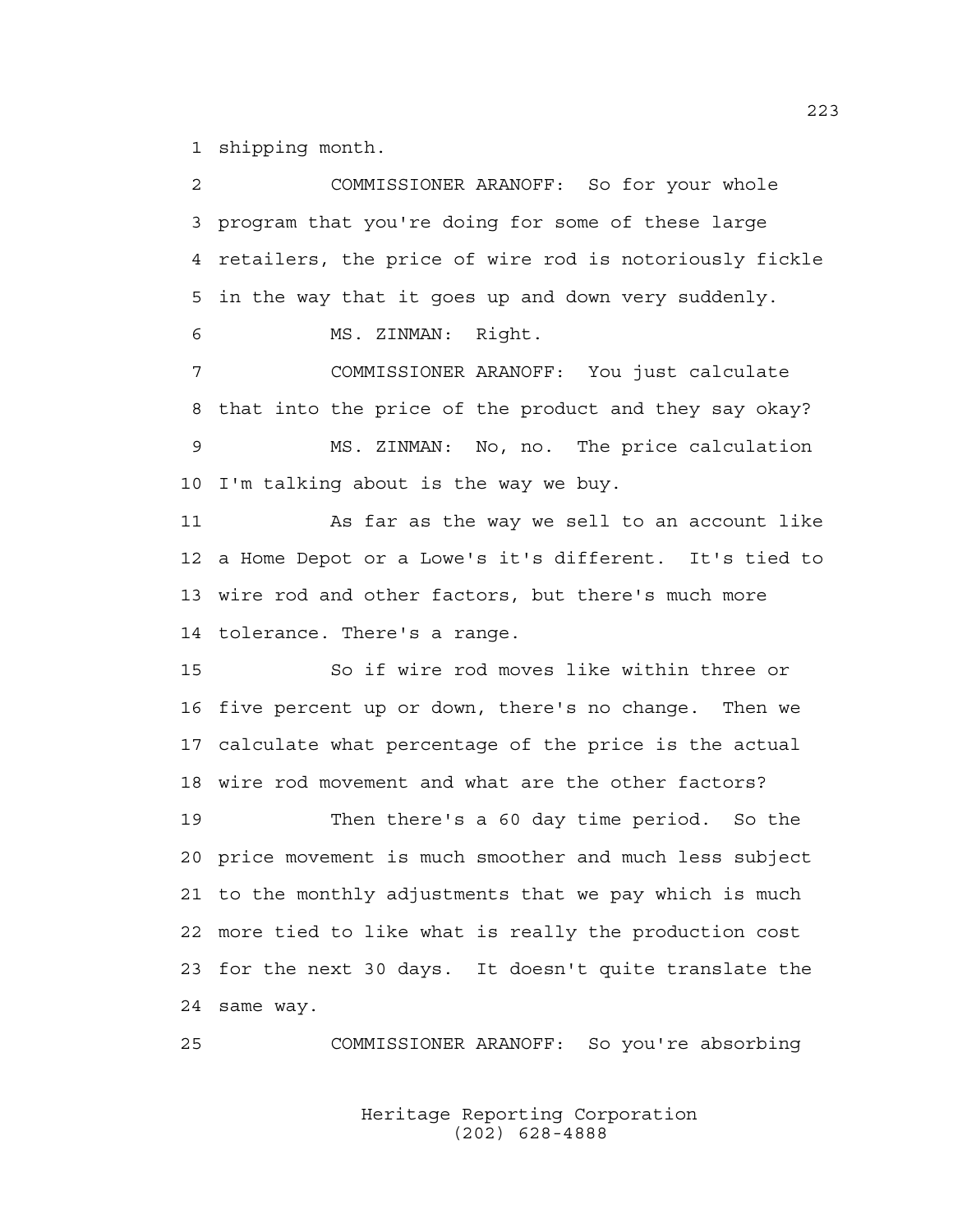1 100 percent of the risk of the cost variation because 2 you're paying your supplier whatever it actually 3 costs.

4 But for a customer, you're providing some 5 kind of a cushion.

6 MS. ZINMAN: Correct.

7 COMMISSIONER ARANOFF: That you don't get 8 compensated for.

9 MS. ZINMAN: But remember, the theory can go 10 either way. The cost of wire rod can go down and that 11 down is not passed the same way. It's the same deal 12 up and the same deal down.

13 If the market is not volatile, and it stays 14 within a range up and down you're okay. If it really 15 moves, it's not a good month.

16 COMMISSIONER ARANOFF: -- contract with your 17 customers, so there's this understanding that you're 18 operating under.

19 MS. ZINMAN: We don't have a contract, but 20 it's the framework of how we do business with them. 21 So it's a business agreement but it's not a written 22 contract.

23 COMMISSIONER ARANOFF: Is that because that 24 what those particular customers insist on, or is that 25 your business model that you've offered to them?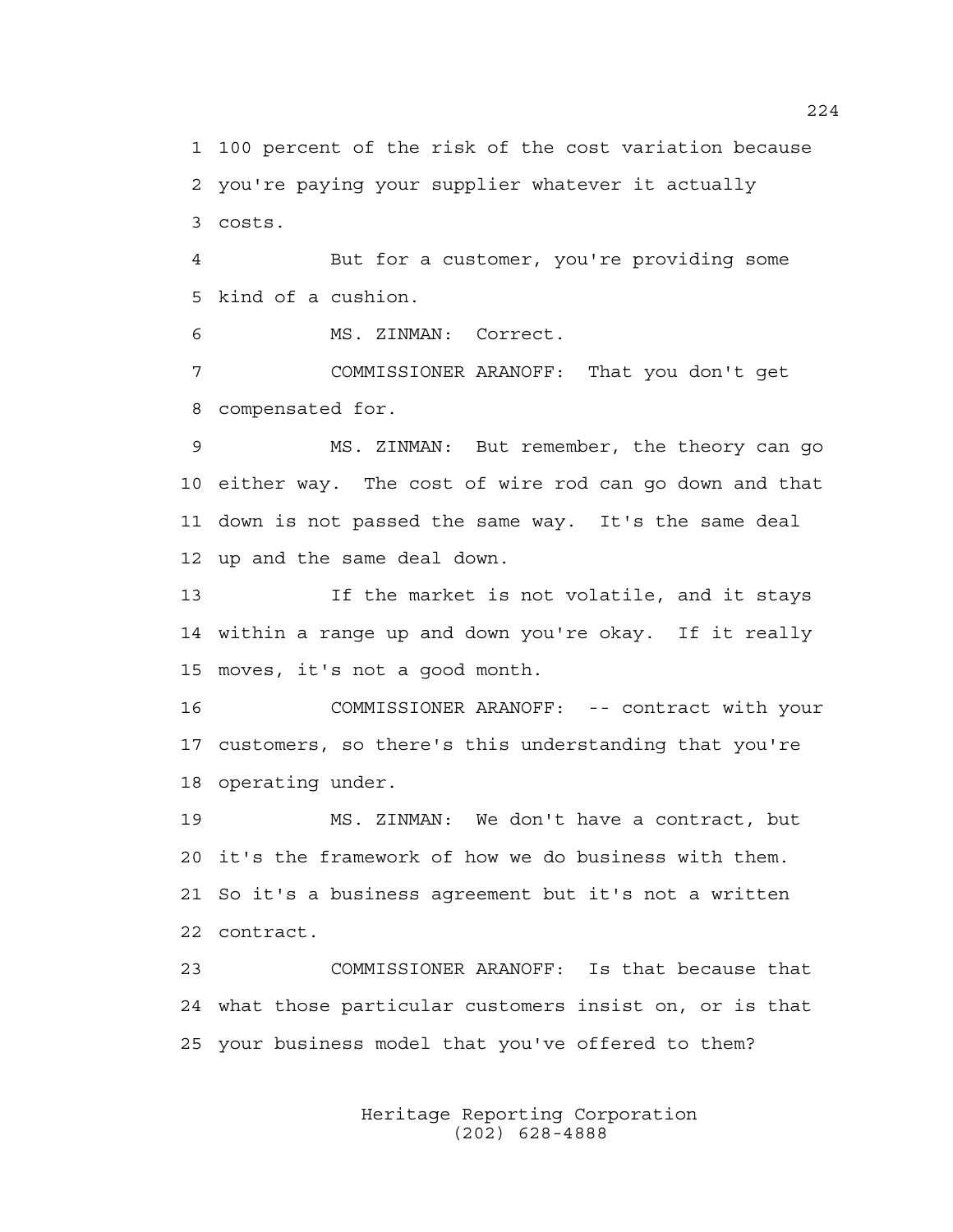1 MS. ZINMAN: No contract.

2 COMMISSIONER ARANOFF: It's their terms. 3 In dealing with other customers, not the 4 large retailers, so you're dealing with some of these

5 smaller retailers or distributors or some of the tool 6 dealers, how does it work in those cases?

7 MS. ZINMAN: Generally a customer has a 8 price for every item that he is going to buy from you. 9 The price is in the computer. The price, it's kind 10 of agreed pricing. Again, there's virtually no 11 contract pricing at least in our business. But there 12 is an agreed price, it's in the system. A customer 13 calls up and he wants to place an order and usually 14 the price is in the system, and the order is 15 generated. Unlike as the Mid Continent testified, 16 there's generally not, at least for our business, not 17 a daily discussion and negotiation, a market 18 conversation about the price. The price generally has 19 already been established for the customer.

20 Our costs may go up three percent. It 21 doesn't necessarily mean that the price to the 22 customer is going to move. It depends on the market 23 conditions, it really needs, the pricing really needs 24 to jump for us to come out to the market and then 25 either ask for an increase or to adjust prices.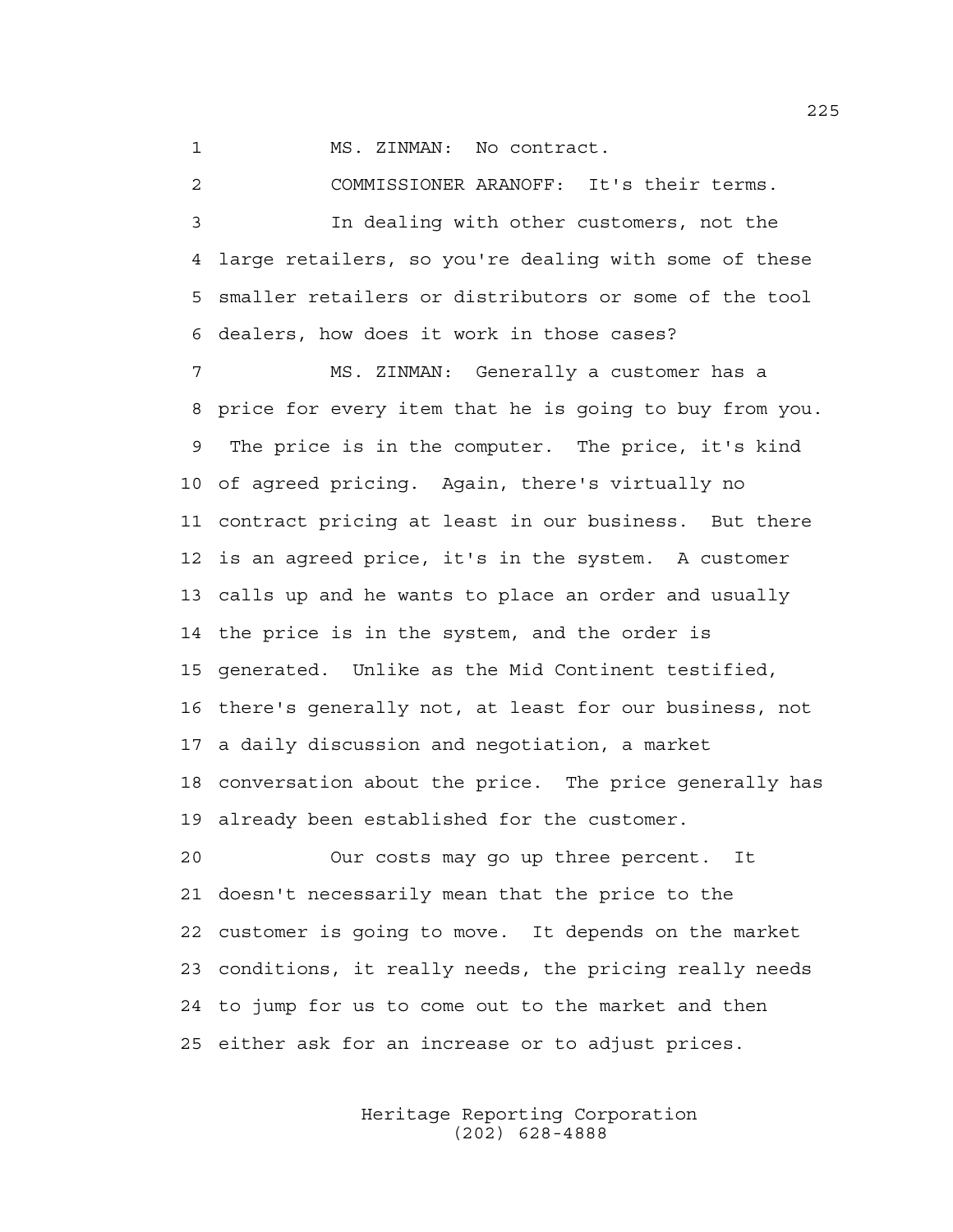1 There's not that much, at least on our side, price 2 movement on the market side. Unless there's big 3 movement in wire rod or other cost factors. Ocean 4 freight may jump up or something happens that causes 5 us to really go out with a price increase or if it 6 goes the other way a price reduction. So a lot of it 7 is absorbed by us.

8 COMMISSIONER ARANOFF: I appreciate those 9 answers. That's helpful.

10 One last question. We've talked about this 11 a lot. I want to go into a little bit more detail. 12 This is the continuing insistence by the members of 13 this panel that the domestic industry, no single 14 domestic producer can supply the full range of product 15 that a number of you carry and then provide to your 16 customers.

17 So my question is, I'm not trying to be 18 difficult but I am trying to just spell this out so 19 that we have it on the record.

20 You function as distributors. So why is it 21 better to import products from what you've told me 22 sometimes multiple suppliers to spread out the 23 business, than to collecting product from several 24 domestic producers who collectively can make it, it's 25 their job to sort of stock it all, put together all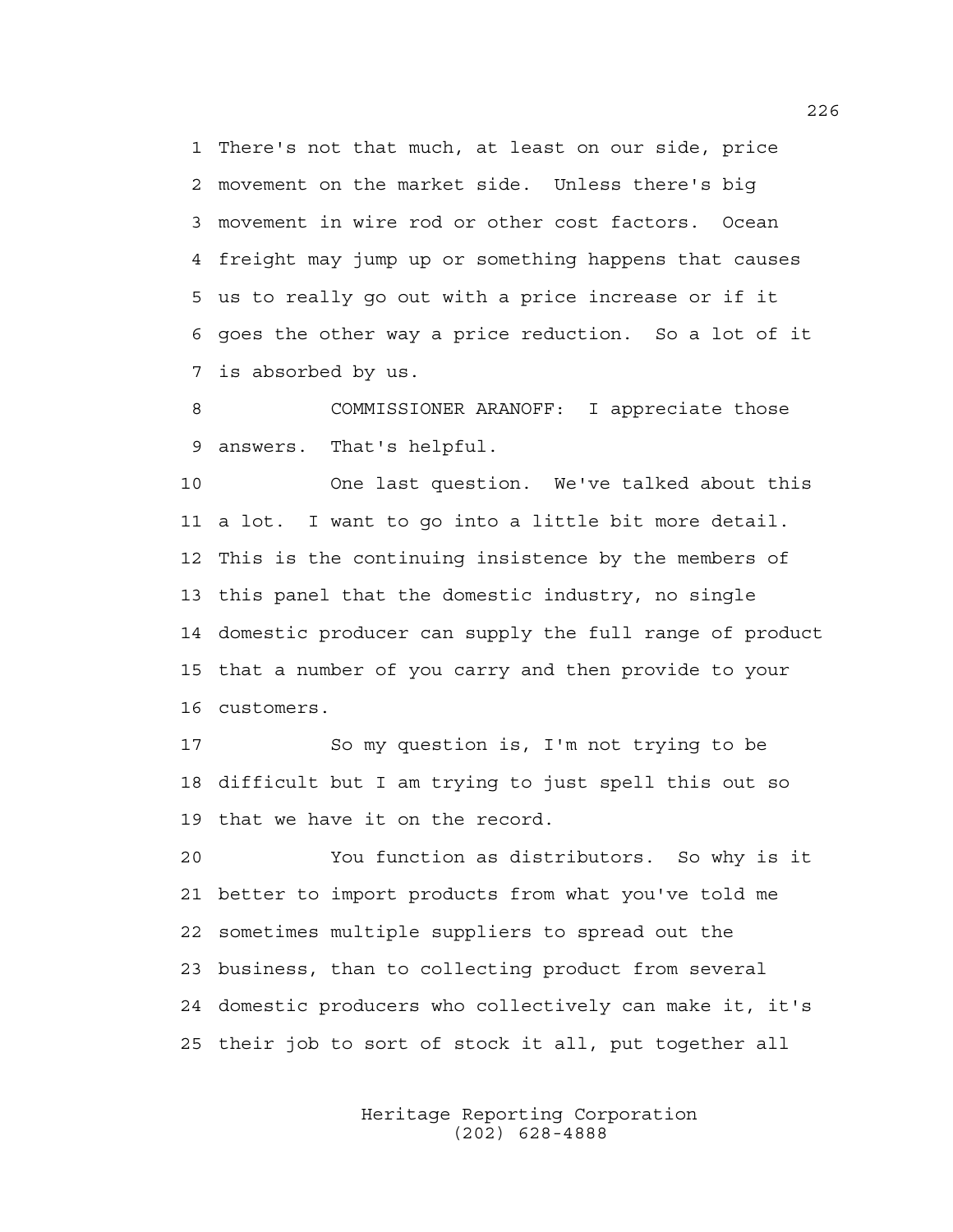1 the pieces and then provide it to your customers.

2 Where does the can't come in. What is it that can't 3 happen here that you can do by bringing in multiple 4 import sources?

5 MR. DOODY: We have also bought, at one time 6 or another they have produced our private label brand. 7 so the difference is from a private label standpoint 8 you're not just making fasteners in your brand for 9 Senco tools. You're also making, like Senco would. 10 Senco primarily, and Paslode and Bostitch, they make 11 fasteners, nails, that fit in their tools, not 12 something that fits in Paslode tools.

13 So we as a brand, like Grip-Rite for Prime 14 Source or Interchange like Carlson, we provide the 15 full range of fasteners to a customer that comes in. 16 There are brand choices, brand loyalties. That's why 17 we carry genuine Senco. Interchange would also run in 18 that tool. And we actually price very similar all 19 these brands.

20 Again, Interchange can run in Paslode, 21 Senco, Bostitch, DualFast, whatever it may be. We've 22 got a very broad depth. As a matter of fact we 23 private label every collated fastener that's out there 24 that's made. In every collation. And there are a lot 25 of different families. That gets pretty complicated.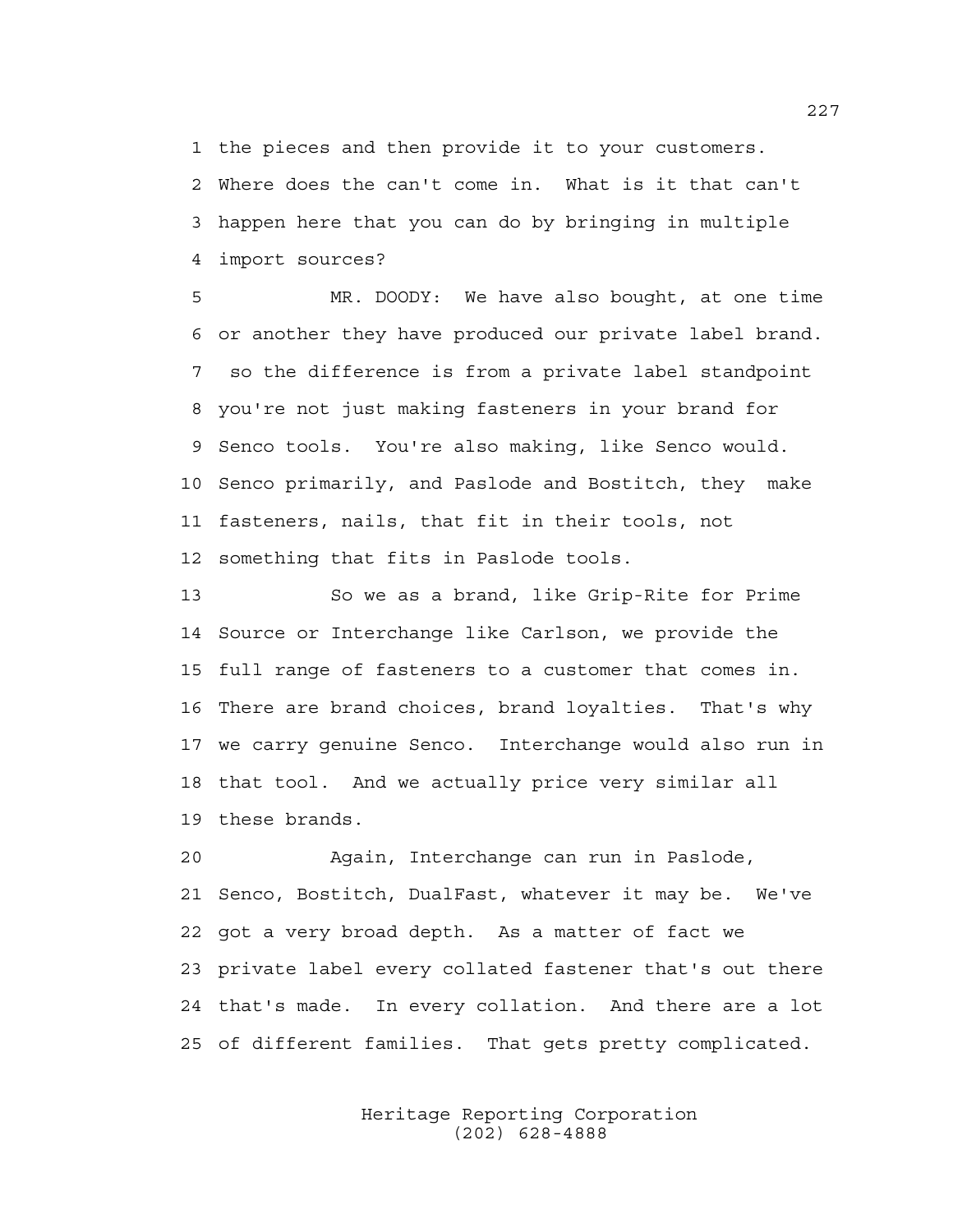1 But again, next week I have a meeting with a 2 domestic manufacturer that wants to quote us our 3 Interchange brand here. And we're absolutely going to 4 listen to them.

5 And they have just as much opportunity as a 6 Malaysian source, but they can only provide what they 7 manufacture, which is limited, because they only make 8 what runs in their tools.

9 I hope that helped.

10 COMMISSIONER ARANOFF: I think that makes 11 sense from the tool side of the market.

12 MS. ZINMAN: Let me quickly give you, on the 13 hand drive side, let me give you one example. When we 14 keep saying they don't make everything or they don't 15 make the whole range.

16 Let's take just a basic common nail. We 17 stock a common nail from a two penney size which is 18 maybe an inch up to a 60 penney size which is six 19 inches. That means we stock a one inch -- two penney, 20 three penney, four penney, six penney, eight penney, 21 ten, 12, 16, 20, 30, 40, 50, 60. All those sizes in 22 38 distribution centers. I need to buy a mixed 23 container of common nails.

24 I go to a domestic manufacturer, they make 25 only a six penney to a 16 penney. Which is let's say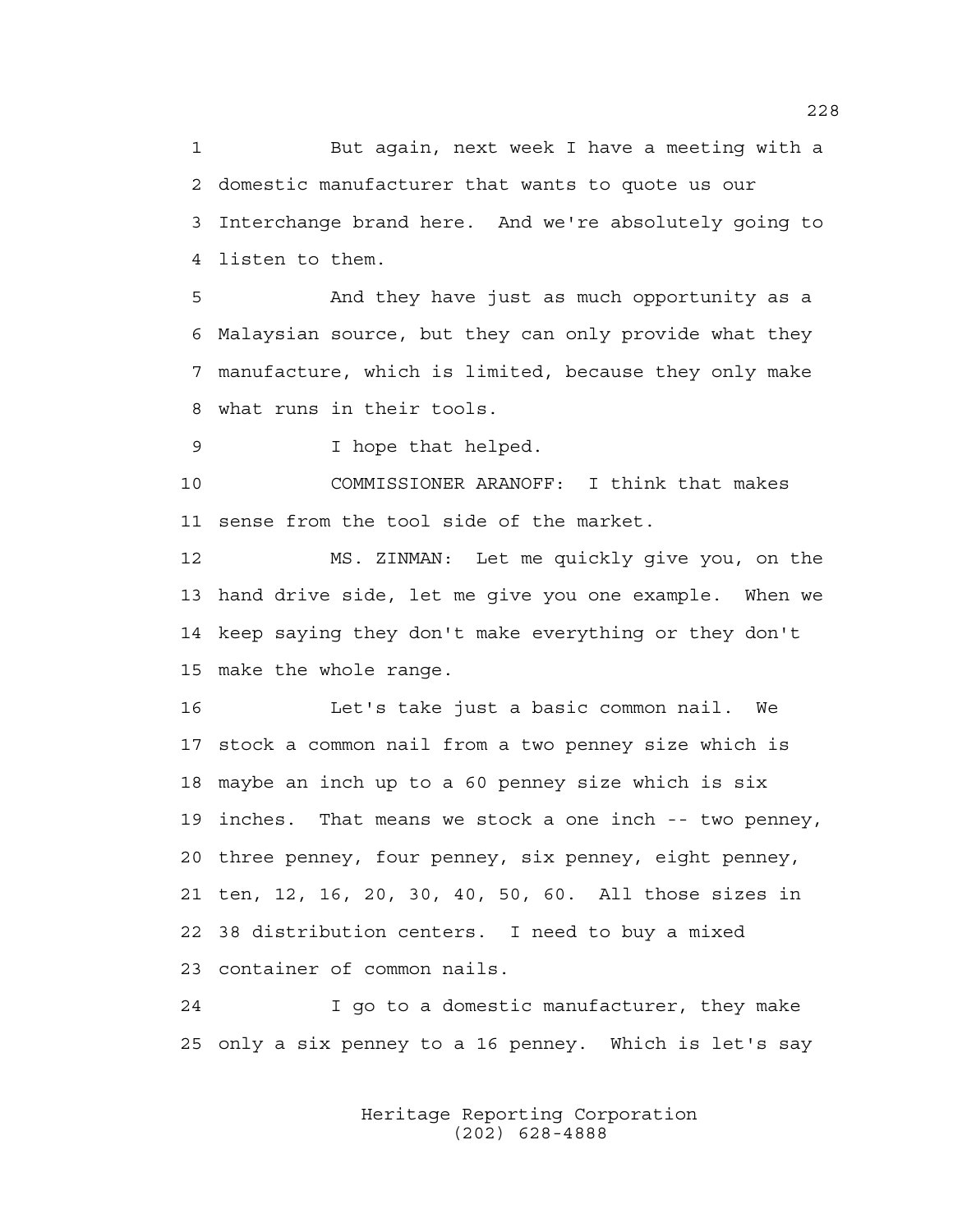1 70 percent of the mix. Now I have 30 percent left. I 2 need someone to give me the two penney, the three 3 penney, the four penney, the other sizes. They don't 4 make it.

5 Now what do I do? Where do I get the small 6 quantities that I need to complete the line? I just 7 can't carve out six of the most popular sizes and book 8 that. I need to be able to book the common nails to 9 somebody. Trying to maintain thousands of SKUs in 38 10 locations. It becomes impossible if you can't get a 11 complete, at least within a category, a complete range 12 of nails. That's part of the problem. We say they 13 don't make everything, they don't make the whole line. 14 They make a piece of it.

15 Yeah, we make common nails, but you don't 16 make a 60 and you don't make a two penney. We need 17 them all because they're all on a Home Depot order 18 list.

19 COMMISSIONER ARANOFF: Okay.

20 I'm out of my time, but I appreciate the 21 answers from all the witnesses. Thank you.

22 CHAIRMAN OKUN: Commissioner Pinkert: 23 COMMISSIONER PINKERT: Thank you, Madame 24 Chairman.

25 A question for Mr. House. Precision makes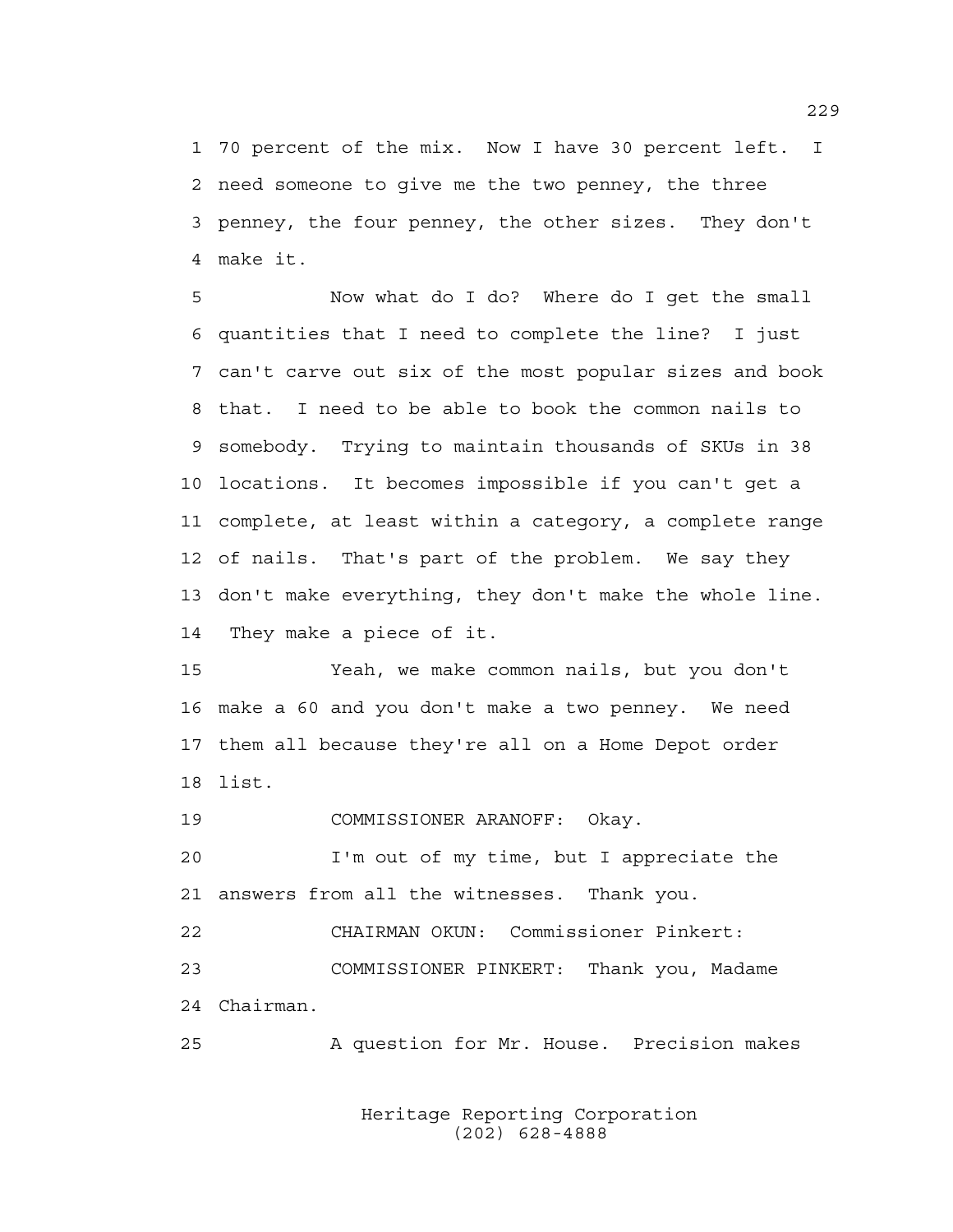1 the argument that imports from the UAE are at a 2 different level of trade and I understand that 3 argument, but how is that consistent with the 4 purchaser responses to the lost sales, lost revenue 5 allegations?

6 MR. HOUSE: I'll have to deal with the 7 specific responses in the post-hearing in a 8 confidential basis.

9 I think that the level of trade argument, if 10 it's cast that way, the primary focus of our argument 11 was as I was alluding to earlier in that Precision's 12 sales to the U.S., a very predominant part of their 13 sales to the U.S. market are done -- let me back up a 14 step.

15 A hundred percent of their sales to the U.S. 16 market are done on the basis where Precision itself is 17 the importer of record. In terms of the data that's 18 in front of the Commission, the importer questionnaire 19 response, you have an importer questionnaire response 20 from Precision. But that reflects its prices to its 21 U.S. customers such as Hitachi.

22 In terms of level of trade what we're trying 23 to get across is that Precision is the foreign 24 producer. The pricing on its sales to Hitachi is what 25 you see in that importer questionnaire. So you're not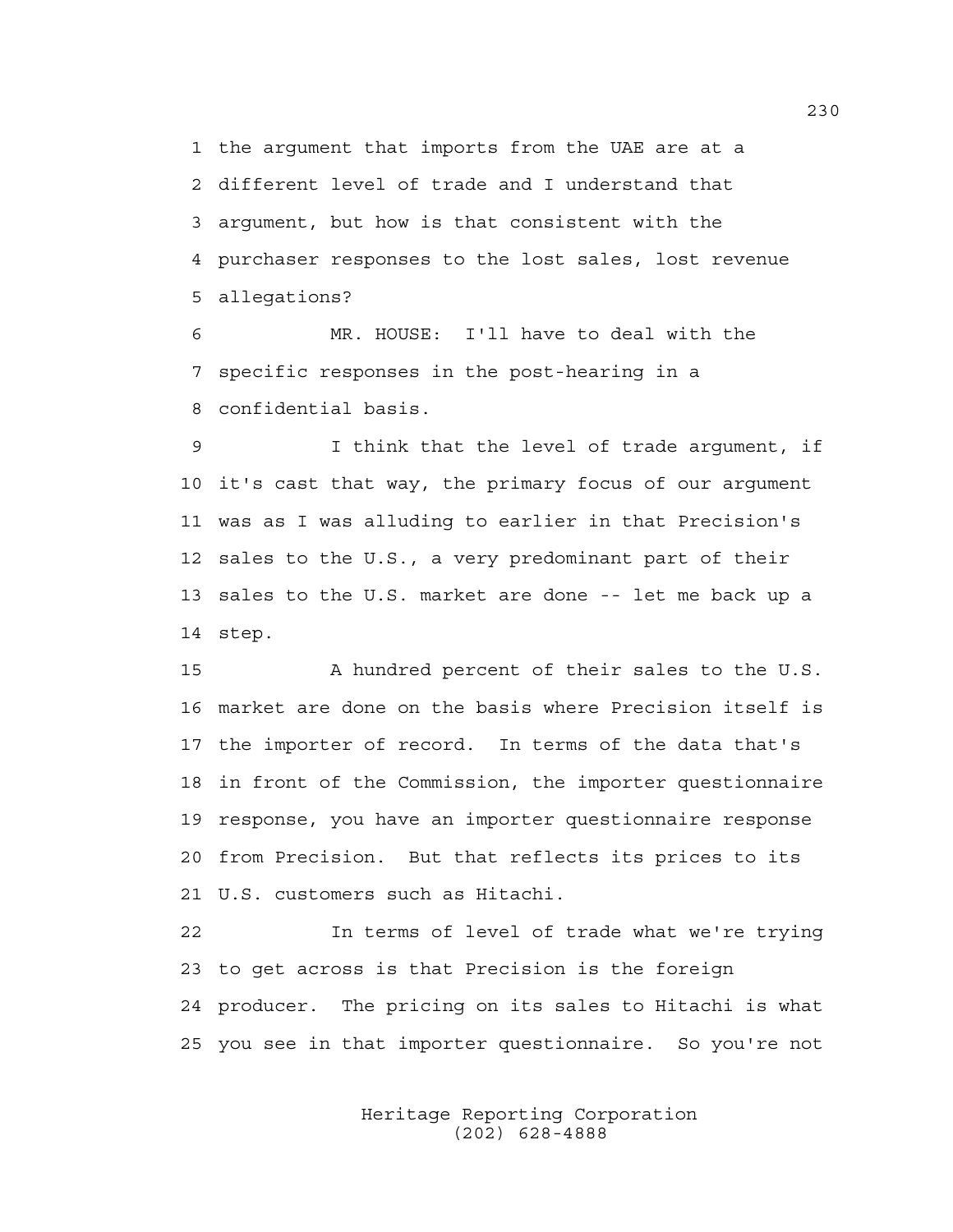1 seeing prices at the same level in the market. That 2 is the price from an Hitachi to its customer, whether 3 that's a Lowe's or a dealer, that you see in other 4 importer responses in the Commission record.

5 A large part of what we were trying to get 6 at is when you're looking at price data in the market, 7 with Precision especially because of the way their 8 shipments are structured where Precision is the 9 importer of record, you have to take that into account 10 and make sure you're looking at pricing data at the 11 comparable level of competition in the market.

12 We think in the staff report, the staff 13 report simply uses the prices from Precision's 14 importers questionnaire response when it calculated 15 the under-selling margins in the ten example products. 16 So we're arguing that needs to be adjusted, at least 17 with regard to the Precision part of that data.

18 More specifically with regard to purchaser 19 responses, we'll be glad to take that up in the post-20 hearing.

21 COMMISSIONER PINKERT: Please do. What I'm 22 interested in figuring out is whether the purchaser 23 has the understanding that the sales are at a 24 different level of trade or not.

25 MR. HOUSE: Let me let one of the purchasers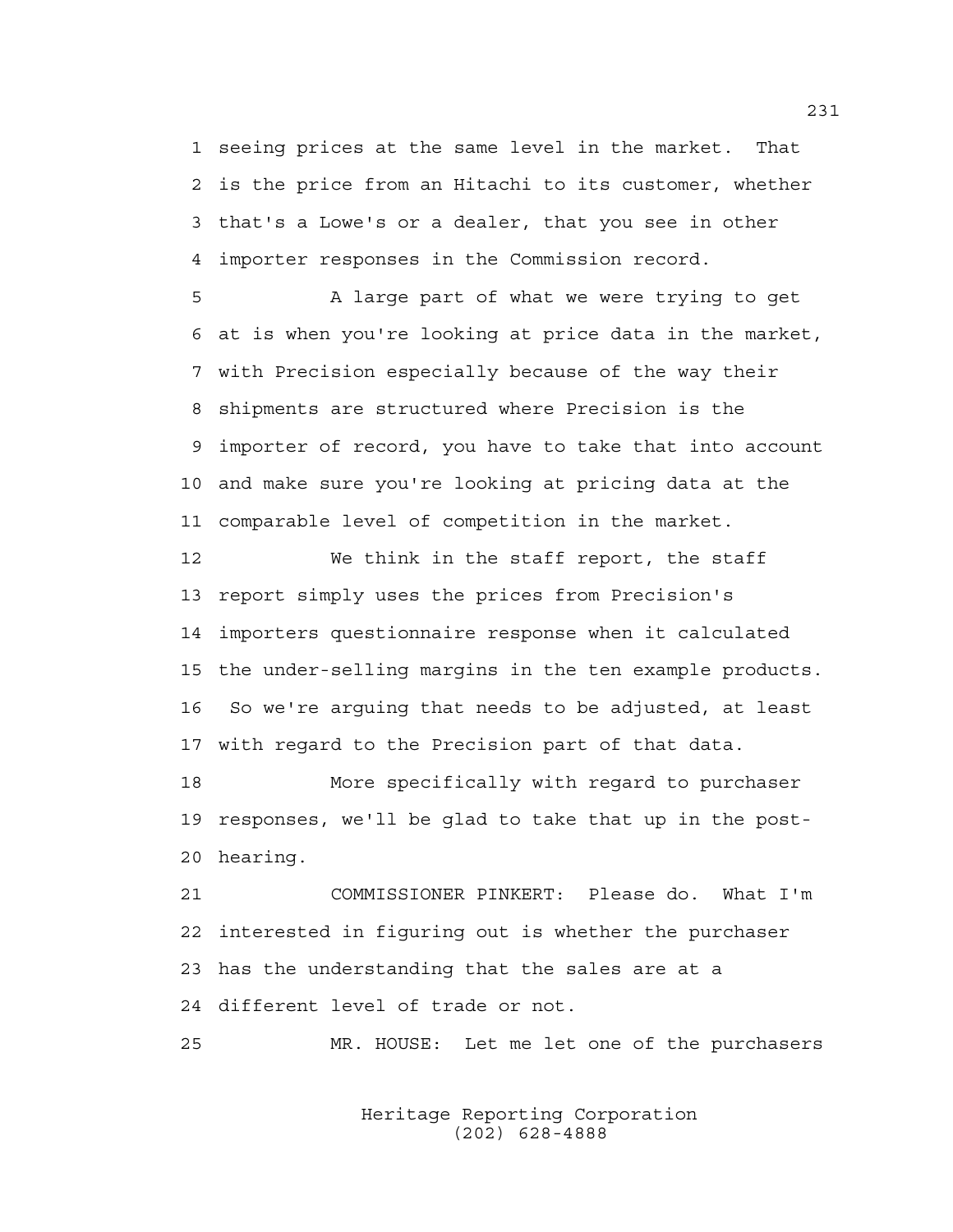1 answer that question.

2 MR. LEFFLER: We buy, Hitachi buys the 3 majority of the capacity out of Precision. We buy it, 4 bring it into our warehouse in a lot of cases, or 5 shipped direct to customers. So we have programs that 6 go -- We have lots of additional things that we do 7 from a logistical perspective in our warehouse, which 8 we talked about a little bit earlier. Shipping and 9 training and all those different things we do. But in 10 addition to that we also have programming in place 11 that encompasses our whole mix of what we do in the 12 marketplace.

13 When we purchase that product, we're not in 14 Business to not make money. We have a, without going 15 into details because this is a public hearing, I mean 16 we certainly have to be profitable in all aspects of 17 our business. Everything is a profit center for us. 18 So we mark up from what Precision charges us so that 19 we can create a profit.

20 COMMISSIONER PINKERT: And Mr. House, you'll 21 take a look at those responses for the post-hearing? 22 MR. HOUSE: Yes.

23 COMMISSIONER PINKERT: Thank you.

24 More generally, as you all know the 25 Petitioner maintains that if you work with them they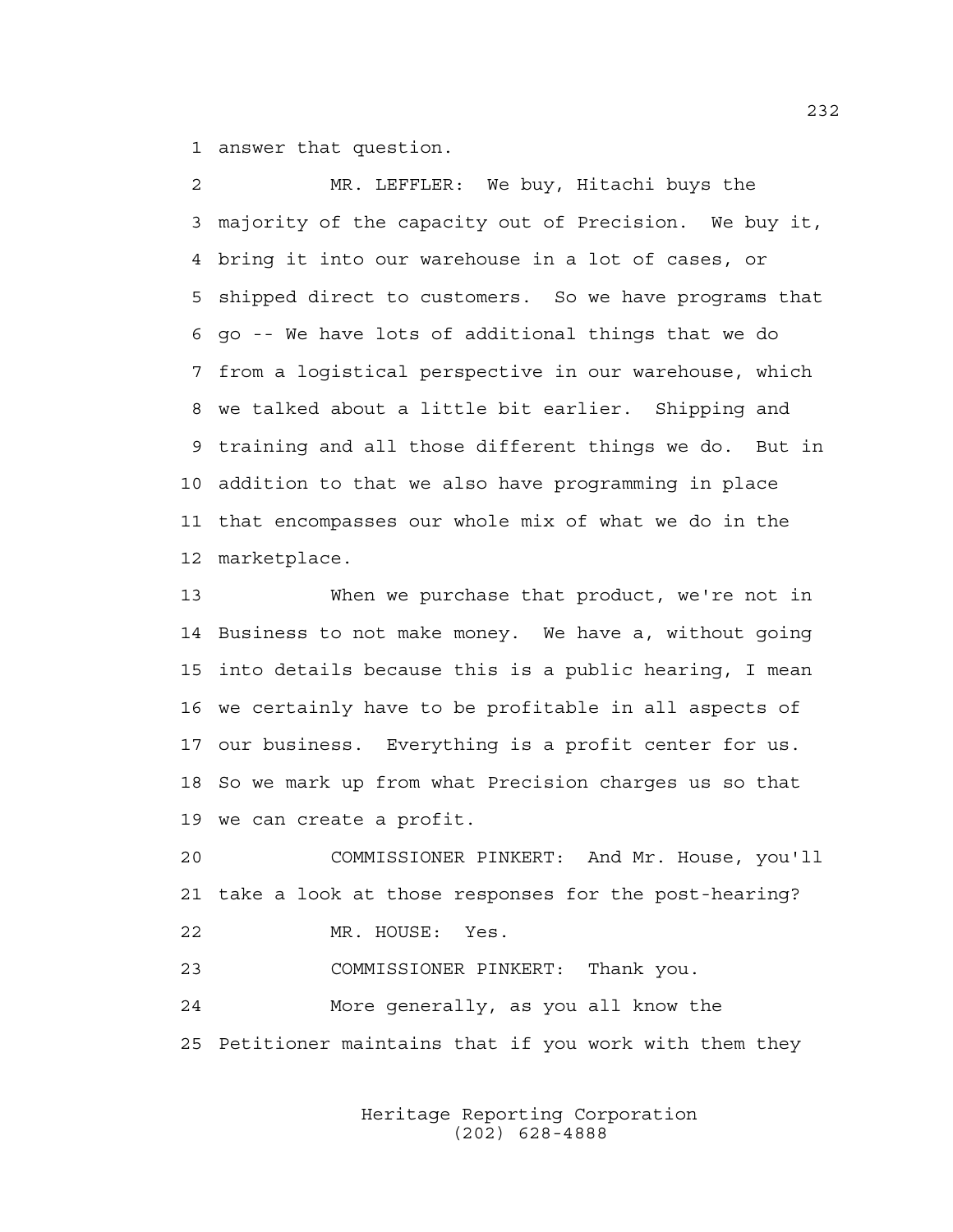1 will be able to produce all the different kinds of 2 nails at any specification that you might have.

3 I just want to get some clarification on 4 your earlier testimony. you're saying that well, the 5 Petitioners don't produce the full range. Could they 6 produce the full range if they were given the 7 opportunity to do that?

8 MS. ZINMAN: The only way I can answer that 9 is that to this point with all the opportunities that 10 have come through the market, they have never 11 attempted to sell us anything. So what their 12 capability is inside their factory or what their 13 actual equipment is, to the best of my understanding, 14 as an example, they do not have hot dip galvanizing 15 facilities in the plant. So whether they could sell 16 us hot dipped nails competitively, I don't know. But 17 they've never come to us and made any sort of 18 presentation and said hey, this is what we can do. We 19 can do the whole range. Or give us a chance. I've 20 never had that conversation, I've never been 21 approached with that opportunity, which I can only 22 assume because either they can't or they don't have 23 interest, it's not their market niche, or they can't. 24 I can only speak for my experience with them from the 25 beginning.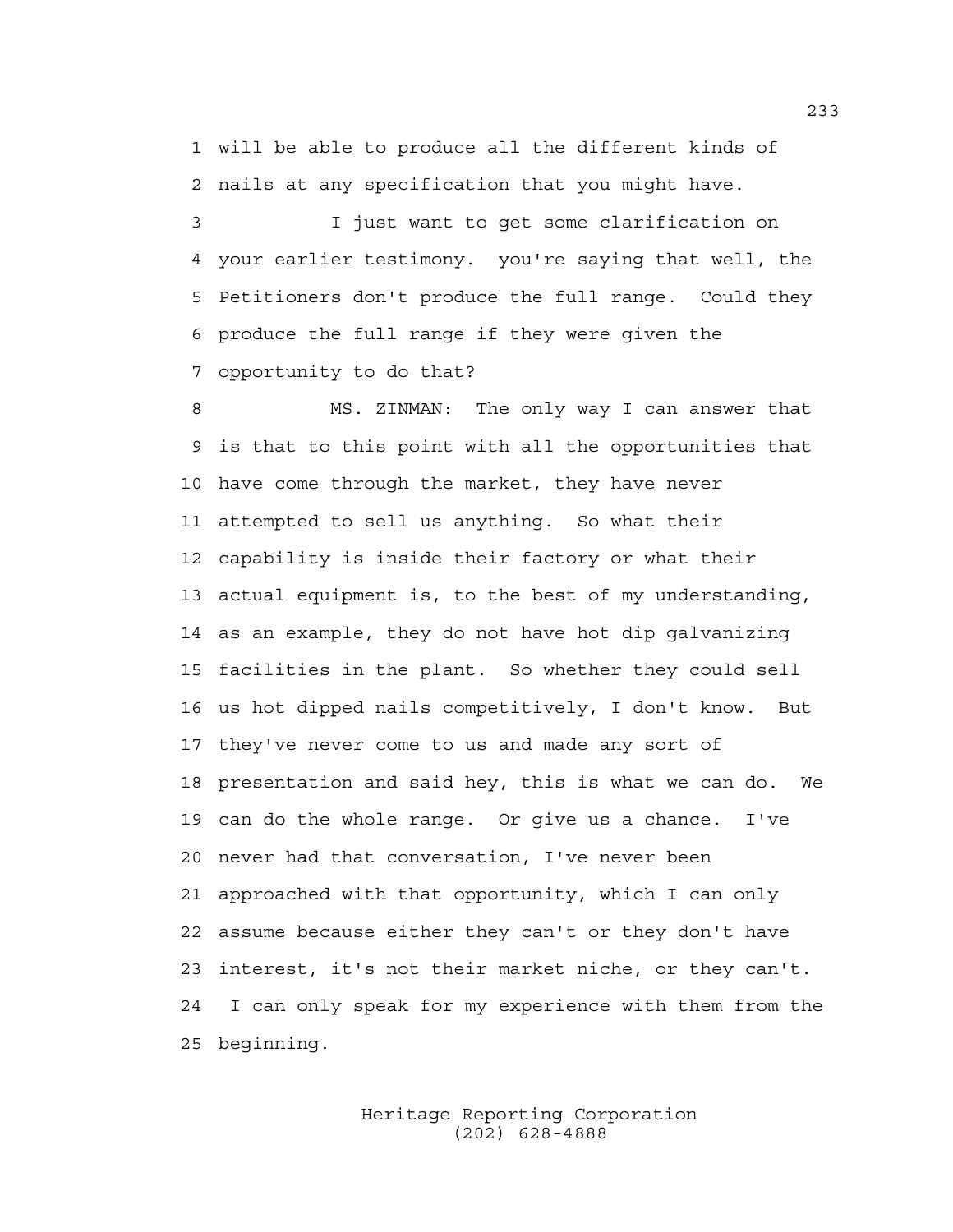1 COMMISSIONER PINKERT: Any comments on that 2 issue from the back row?

3 MR. FISCHER: Commissioner, if they could, 4 why aren't they? There's nothing stopping them from 5 going out, they don't produce those nails. They don't 6 offer them. They don't make duplex nails. They don't 7 make masonry cut nails. There's a lot of products 8 that they say they have the ability to do. There's 9 nothing stopping them from doing it. If they could, 10 they'd be out there marketing them.

11 MR. DOODY: I live in the collated nail 12 side, so I speak to that. There are families of 13 collated. What I was trying to explain, I wasn't 14 talking about tools. Each tool has its own family of 15 nails.

16 So when I would look at Mid Continent, which 17 we've done business with, they have a few good volume 18 family of nails. They've got plastic collated, 19 they've got paper tape, they have wire weld. That's 20 some pretty good meat.

21 But when we went to them to try to expand 22 that line, they didn't want to do a private label for 23 us. It's because we compete in some cases, and they 24 do take some pallet accounts direct, so they're a 25 manufacturer that take accounts direct. And we don't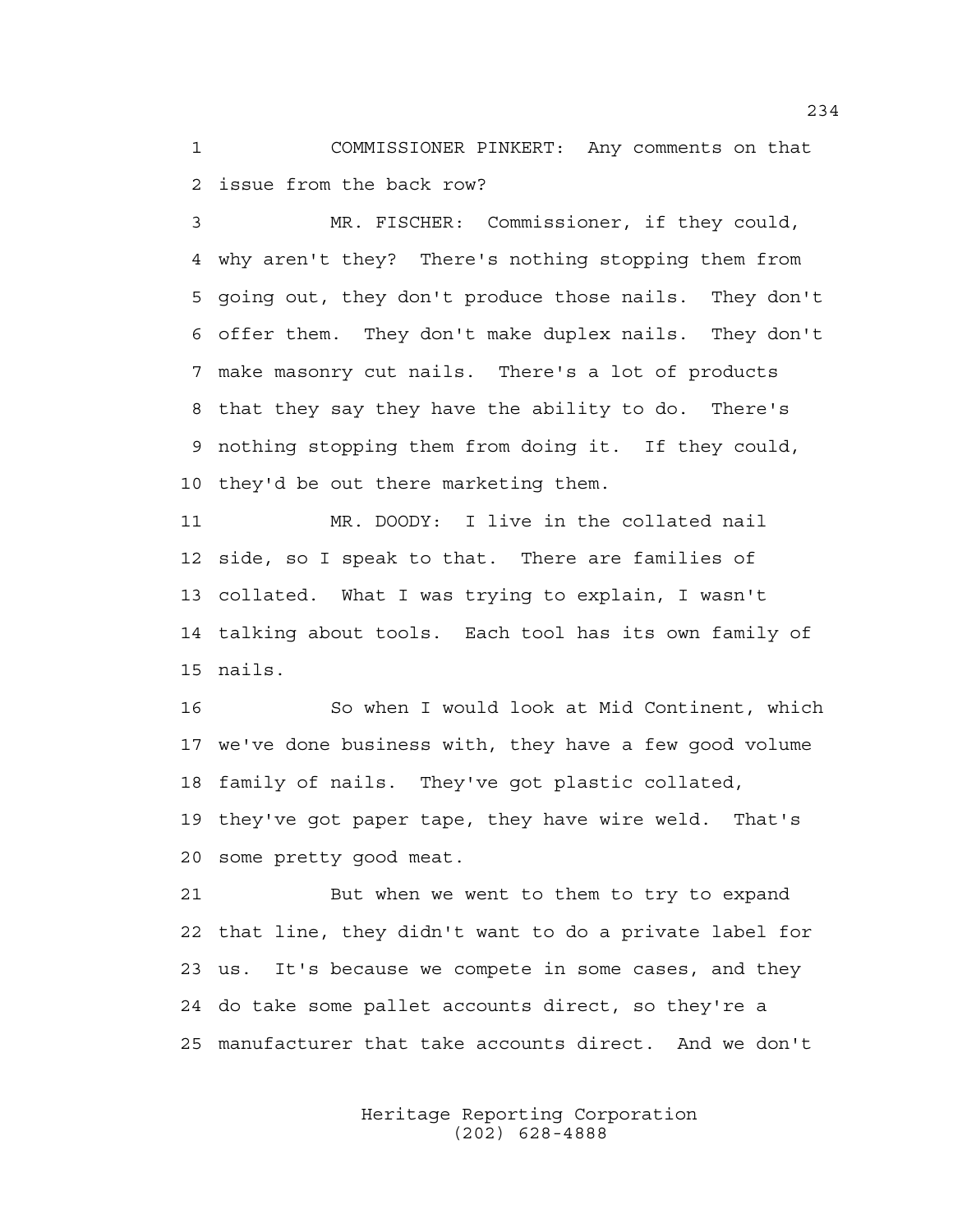1 want to be representing the Magnum brand because all 2 of a sudden they're well, a customer's like I can buy 3 that Magnum brand direct from Magnum in a lot of 4 cases. We want to build our own brand.

5 So nothing personal, these are business 6 decisions that are made. That's why I just told you 7 I'm meeting with another domestic manufacturer to 8 quote us and negotiate on private label interchange. 9 Again, for the same reasons, to be able to have good 10 domestic manufacturing along, to balance out a lot of 11 the off-shore that we do.

12 COMMISSIONER PINKERT: That's helpful. 13 Thank you very much.

14 My last question has been discussed in 15 various ways today, but it has to do with what would 16 have happened with the non-subject imports during the 17 period under examination if the subject imports had 18 left the market?

19 So instead of this forward looking question 20 about what will happen in the future, what would have 21 happened if the subject imports had exited the U.S. 22 market during the period? Would the non-subject 23 imports have ramped up, and what wold have been the 24 impact of that?

25 MS. ZINMAN: That's exactly what would have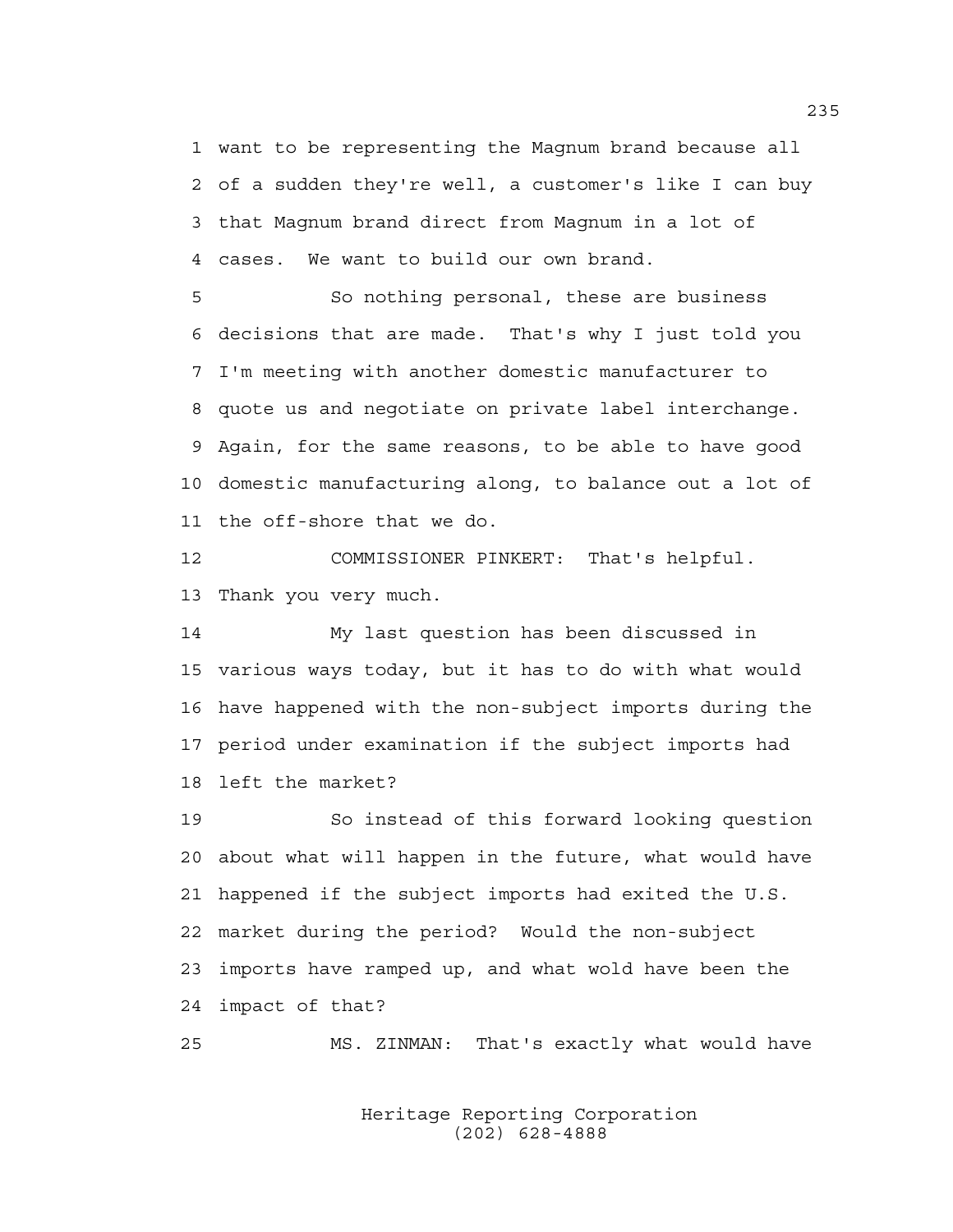1 happened. The non-subject imports would have 2 certainly increased without a doubt. Would it have 3 taken a couple of months? Would there have been some 4 isolated shortages in the market? Maybe. But for 5 sure in some of these other countries they also can 6 make nail machines, they're already in the business, 7 they are motivated to do more, and I think you would 8 have seen within a relatively short time more imports 9 coming from places like Taiwan, like Vietnam, 10 Bulgaria, Mexico. The market just would have 11 rebalanced with additional imports from another 12 country.

13 These are countries that are already in the 14 business making the products. So I think that's 15 exactly what you would have seen happen.

16 COMMISSIONER PINKERT: Mr. Fischer, then 17 we'll go to Mr. Marshak.

18 MR. FISCHER: It would be classic supply and 19 demand. What ended up happening is the American 20 consumer would pay more because product would be in 21 tighter supply, and we're all businessmen.

22 Just like Prime Source, when things are 23 tight they raise their prices, we raise our prices. 24 You'll end up paying more to get your house fixed if 25 there's not an abundant supply of product, and that's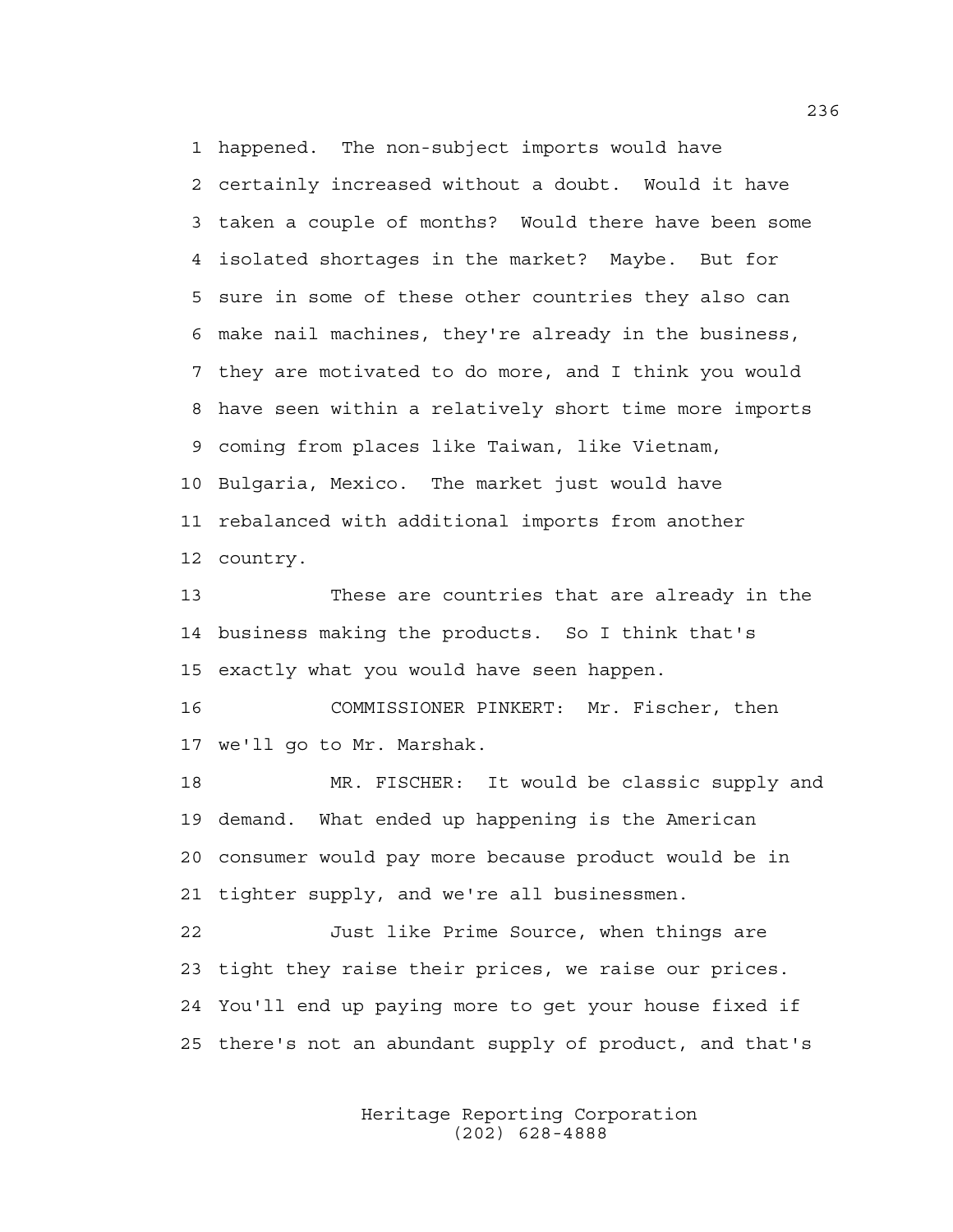1 what happens.

| $\overline{c}$ | MR. MARSHAK: I think what happened here,               |
|----------------|--------------------------------------------------------|
| 3              | and I hate to say it was Prime Source's decision       |
| 4              | because of the uncertainty in China to go to the UAE.  |
| 5              | I think no matter where Prime Source would have gone,  |
| 6              | the quantity would have gone up and Petitioners would  |
| 7              | have brought a case. It happened to be they went to    |
| 8              | the UAE so the case was brought against the UAE. If    |
| 9              | Prime Source had decided to increase substantially in  |
| 10             | Taiwan or Korea, Petitioners probably would have       |
| 11             | brought a case against Taiwan or Korea.                |
| 12             | COMMISSIONER PINKERT: Thank you.                       |
| 13             | Thank you, Madame Chairman.                            |
| 14             | I don't think I have any further questions,            |
| 15             | so I appreciate the panel presentation and I look      |
| 16             | forward to the post-hearing submission.                |
| 17             | CHAIRMAN OKUN: Commissioner Johanson?                  |
| 18             | COMMISSIONER JOHANSON: Thank you, Madame               |
| 19             | Chairman.                                              |
| 20             | This is a question for Dubai Wire and                  |
|                | 21 Hitachi building products.                          |
| 22             | In your brief you show a table with market             |
| 23             | shares from 2008 to 2011 and that is Table 12.<br>It   |
| 24             | indicates that domestic producers gained four          |
|                | 25 percentage points in market share from 2008 to 2009 |
|                |                                                        |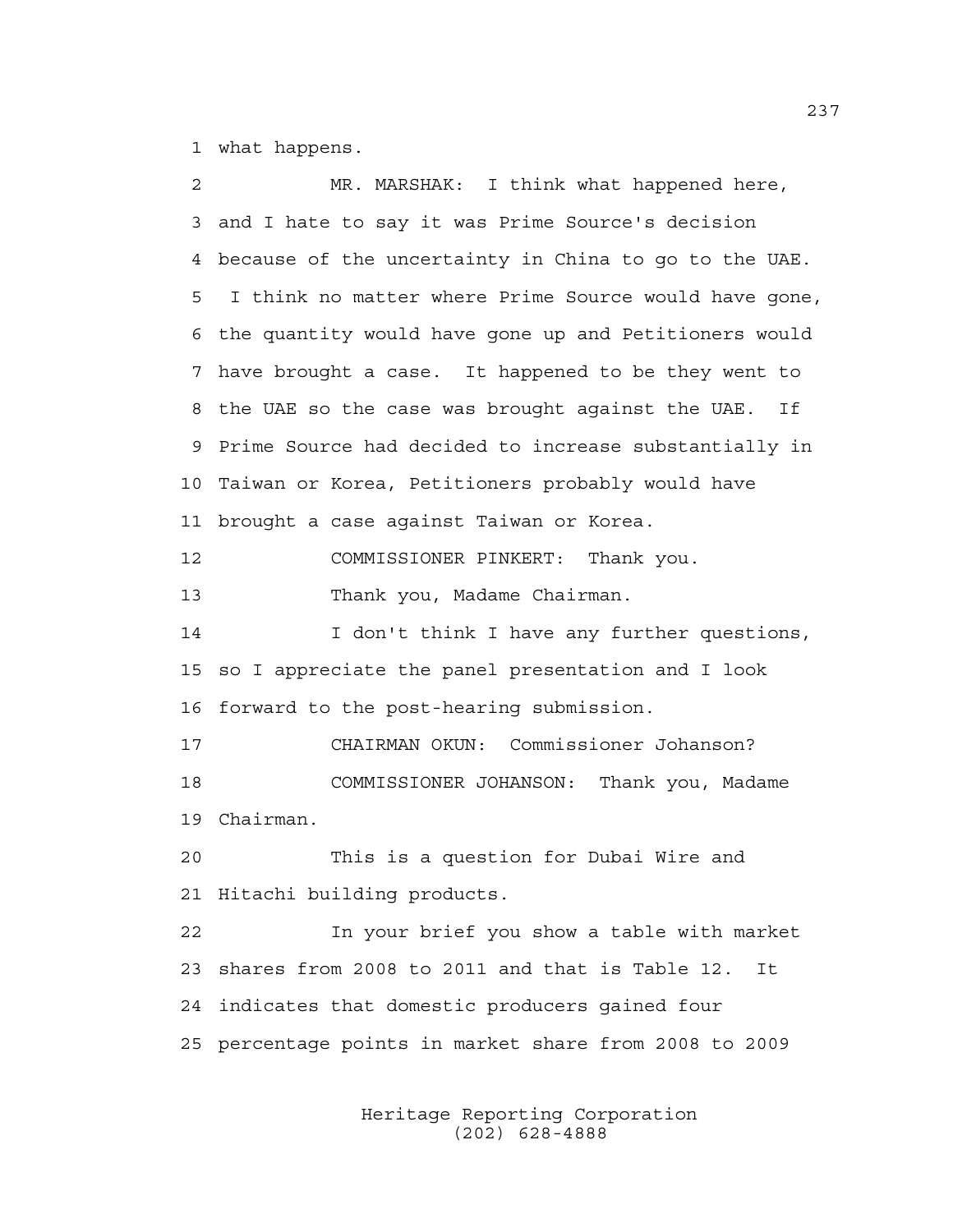1 before losing market share to UAE imports in

2 subsequent years.

3 Doesn't this show that some U.S. consumption 4 switched to domestic products rather than other 5 imports following the China antidumping finding?

6 MR. MARSHAK: We don't really think the 7 antidumping finding had that much to do with what was 8 happening domestically.

9 What happened was there was a real change in 10 Prime Source and Itochu sourcing. What happened, you 11 had the order on China, China goes down. Prime Source 12 has to look for another source of nails. It goes 13 someplace else. For whatever reason there's a blip in 14 a year so in 2008 domestic market share is a little 15 bit more, it's a higher percentage. But overall, over 16 time, the domestic market share is relatively steady 17 over time. I think what Petitioners have done, 18 they've said everything that's happened in this 19 industry is because of their actions in bringing a 20 petition or an order in place. It hasn't been. It's 21 really been market forces over time with the major 22 players there, the Hitachi's and the Prime Source's 23 just making decisions as to where they're going to 24 source nails.

25 It may look that way that somehow for some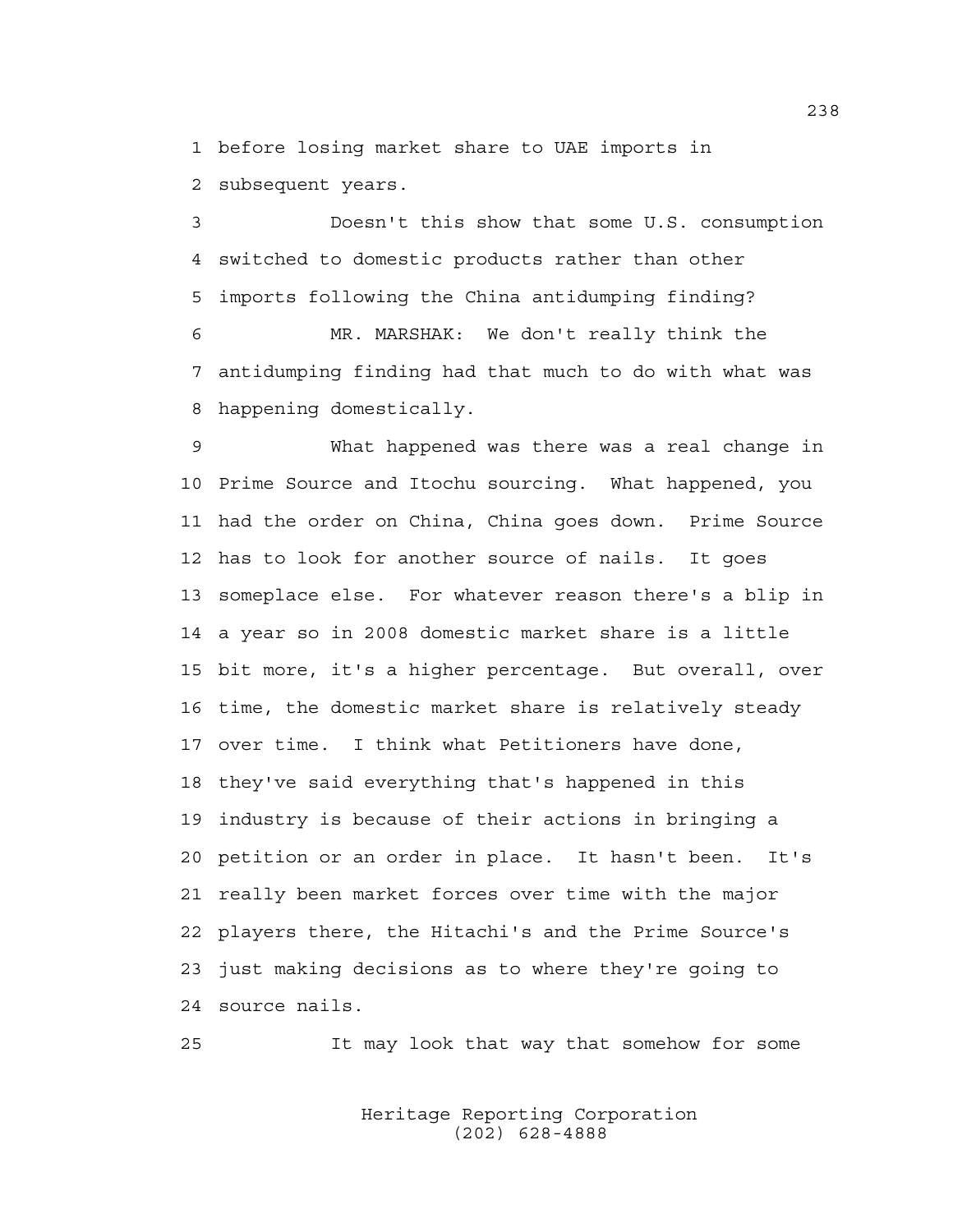1 reason the petition had an impact on domestic 2 production. We don't think it did. When you really 3 get in to what happened in the marketplace.

4 The other major significant factor in the 5 marketplace over the last three years is the company 6 that we haven't discussed here today. We haven't 7 discussed the name. They made a very significant 8 decision as to where to source their nails. That's 9 really been a change in domestic market share as to 10 where this company has gone and we don't think their 11 decision has anything to do with UAE imports.

12 So there are a lot of factors. This is a 13 complex analysis and you can't just say hey, a 14 petition was filed, an order was placed, cause and 15 effect. You have to look at what was really going on 16 for individual companies in the industry, and the 17 unnamed company has had a major impact on domestic 18 market share. The same as Prime Source's decisions 19 has had a major impact on UAE market penetration. 20 COMMISSIONER JOHANSON: Thank you.

21 This is for Dubai Wire. I was wondering if 22 for your post-hearing brief you could comment on 23 Petitioner's claims regarding inconsistent data 24 surrounding Dubai Wire's production capacity? That's 25 at pages 61 to 62 of the Petitioner's brief. I'd

> Heritage Reporting Corporation (202) 628-4888

239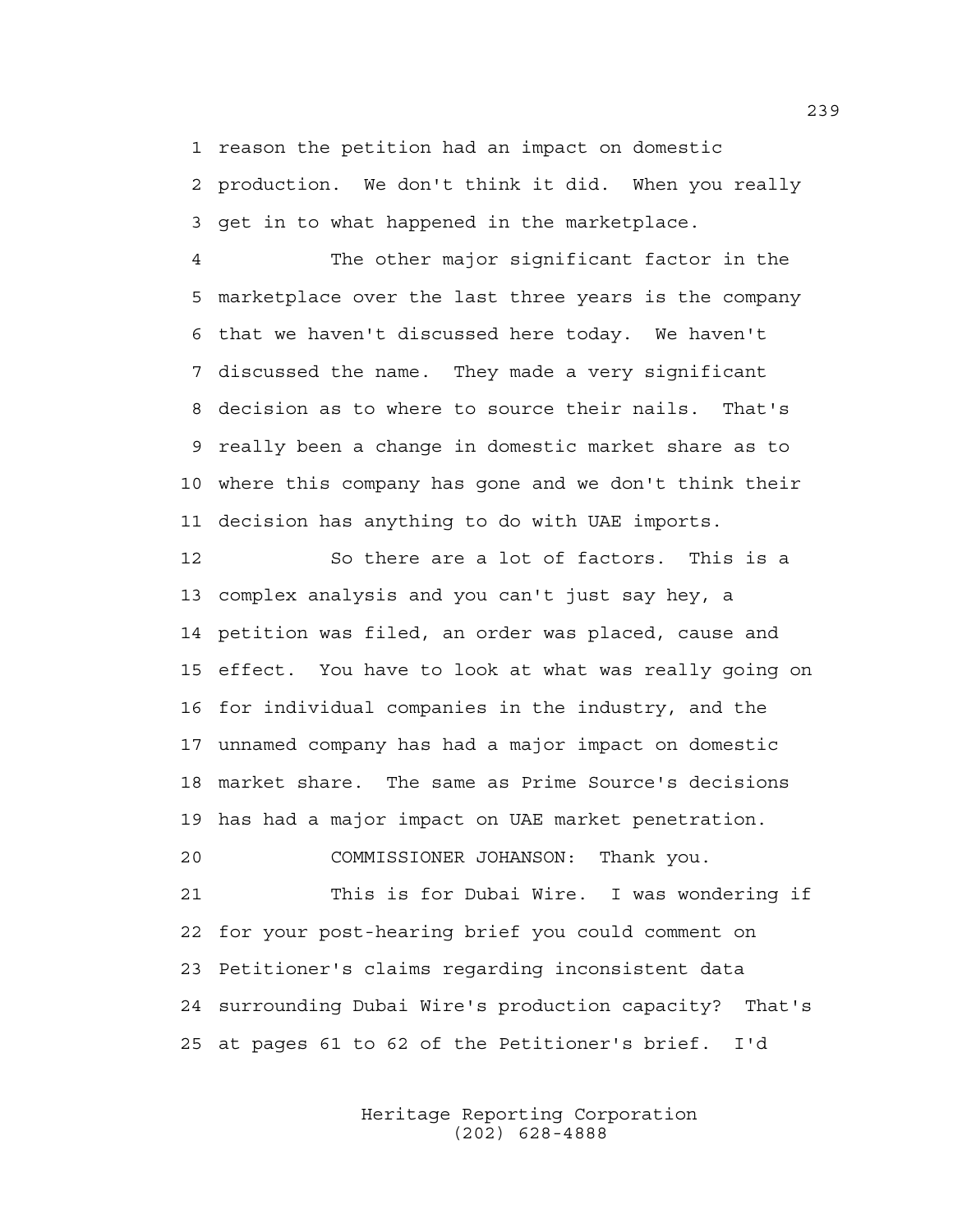1 appreciate that. Thank you.

2 MR. MARSHAK: We'll put that in a brief. 3 That's easy.

4 COMMISSIONER JOHANSON: Than's a lot.

5 How do you all respond to Petitioner's claim 6 that certain equipment in the UAE that is being used 7 to produce other products could be used to produce 8 subject merchandise? Specifically, Precision's nail-9 making machines that are being used to produce roofing 10 nails and former nail producer Millennium's equipment? 11 And how easily could Millennium restart production of 12 nails in the UAE?

13 MR. HOUSE: I'll respond on the Precision 14 specific questions to some extent here in the public 15 hearing and then we'll have to elaborate in the 16 confidential post-hearing.

17 As we'll show in the documents that were 18 requested as far as the plans relating to Precision's 19 formation in 2008 that we'll be submitting, you'll 20 find it's clear that there is, as a result of 21 contractual provisions, there's no possibility of any 22 capacity going back to Millennium. Millennium is not 23 in this business and will not be in this business. 24 Your question specifically on the roofing 25 nail capacity, we'll address that more specifically in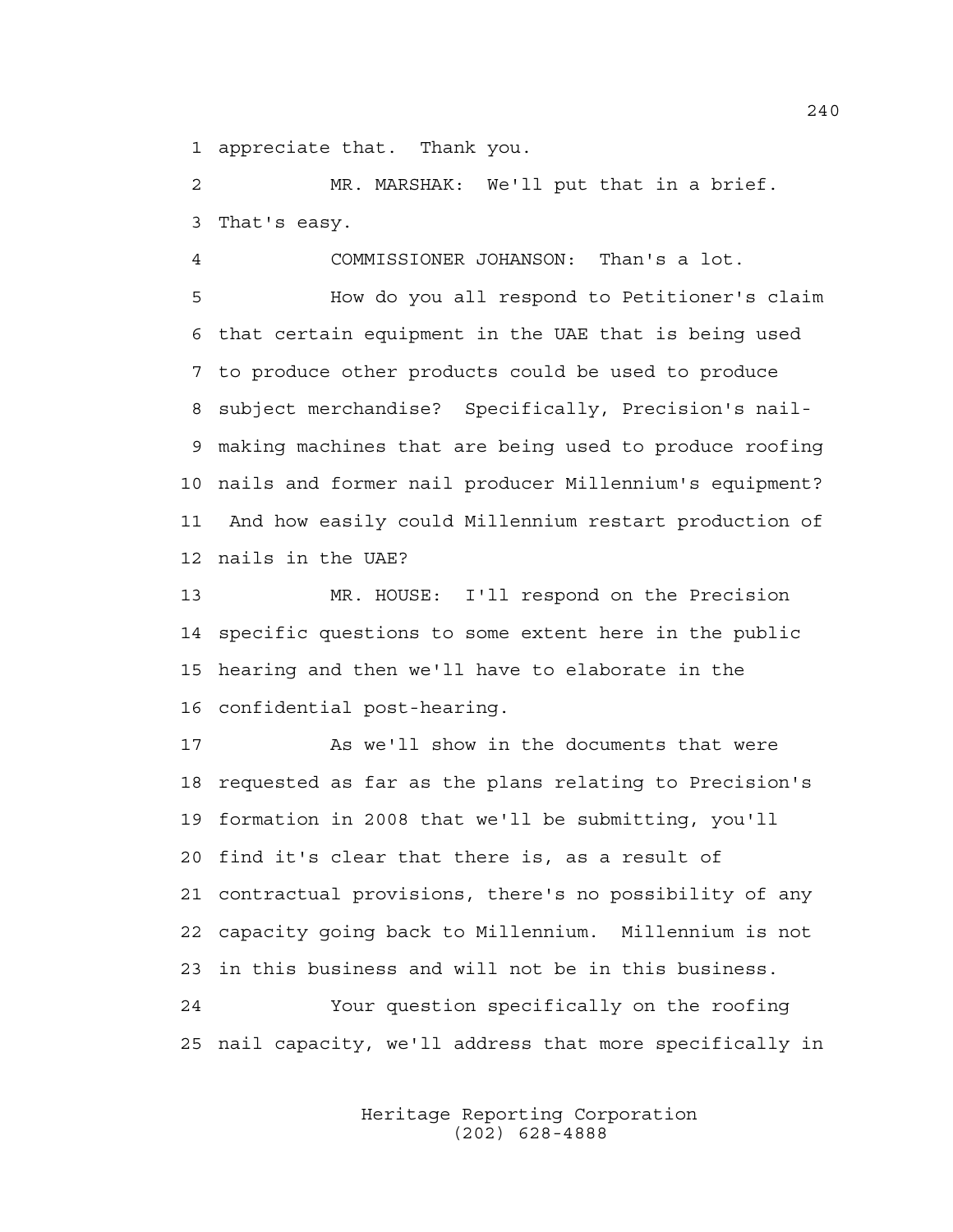1 our post-hearing submission.

2 COMMISSIONER JOHANSON: Thank you. 3 The share of U.S. producer shipments to 4 distributors relative to shipments to end users 5 increased somewhat over the period of investigation. 6 What accounts for this change? And why have UAE 7 import shipments shifted somewhat towards sales to end 8 users? 9 MR. LEFFLER: Can you repeat that question? 10 COMMISSIONER JOHANSON: Right. 11 The share of U.S. producer shipments to 12 distributors relative to shipments to end users 13 increased somewhat over the period of investigation. 14 What accounts for this change? 15 MR. LEFFLER: You're saying what accounts 16 for the change in the share for U.S. producers to end 17 users? 18 COMMISSIONER JOHANSON: Right. 19 MR. LEFFLER: I don't know how we can 20 comment on that. 21 COMMISSIONER JOHANSON: Okay. I will skip 22 that one. 23 MR. DOODY: There is one dynamic I'd like to 24 add here. From our business, which is a substantial 25 piece of business, during the recession we all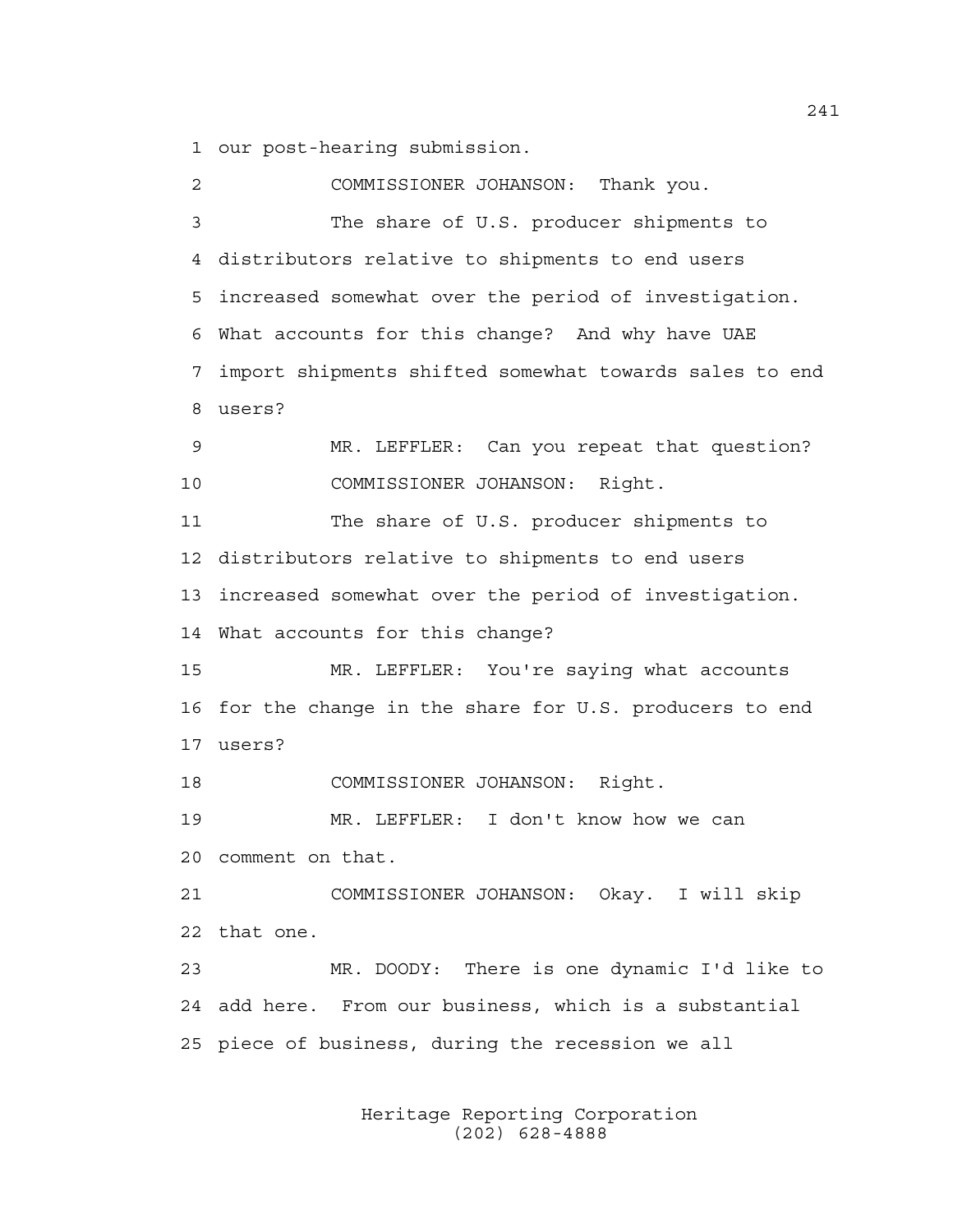1 contracted our companies, but we have one huge 2 domestic supplier that went bankrupt. When that 3 happened, we realized how vulnerable our Business was. 4 So we didn't know if they were going to come out of 5 bankruptcy, so we increased our brand, Interchange 6 brand, to take care of a really deep portion, 7 millions, of this existing manufacturer, not knowing 8 if they were going to come out of bankruptcy or not. 9 They did. That volume shifted. And it's all end user 10 Business. And it's in the millions.

11 That's just a dynamic I think you should be 12 aware of.

13 COMMISSIONER JOHANSON: Thank you.

14 That concludes my questions and I thank you 15 all for appearing here today.

16 CHAIRMAN OKUN: Thank you. Just a few 17 things to wrap up as well.

18 Mr. Doody, your comments reminded me, and 19 this might be directed to both counsel, but 20 Petitioners have argued that the companies that went 21 out of business, making I guess what we would refer to 22 as the survivor bias argument, that the companies are 23 leaner, stronger, and therefore to the extent you're 24 arguing that the industry is doing well and not 25 vulnerable, it's because these companies have gone out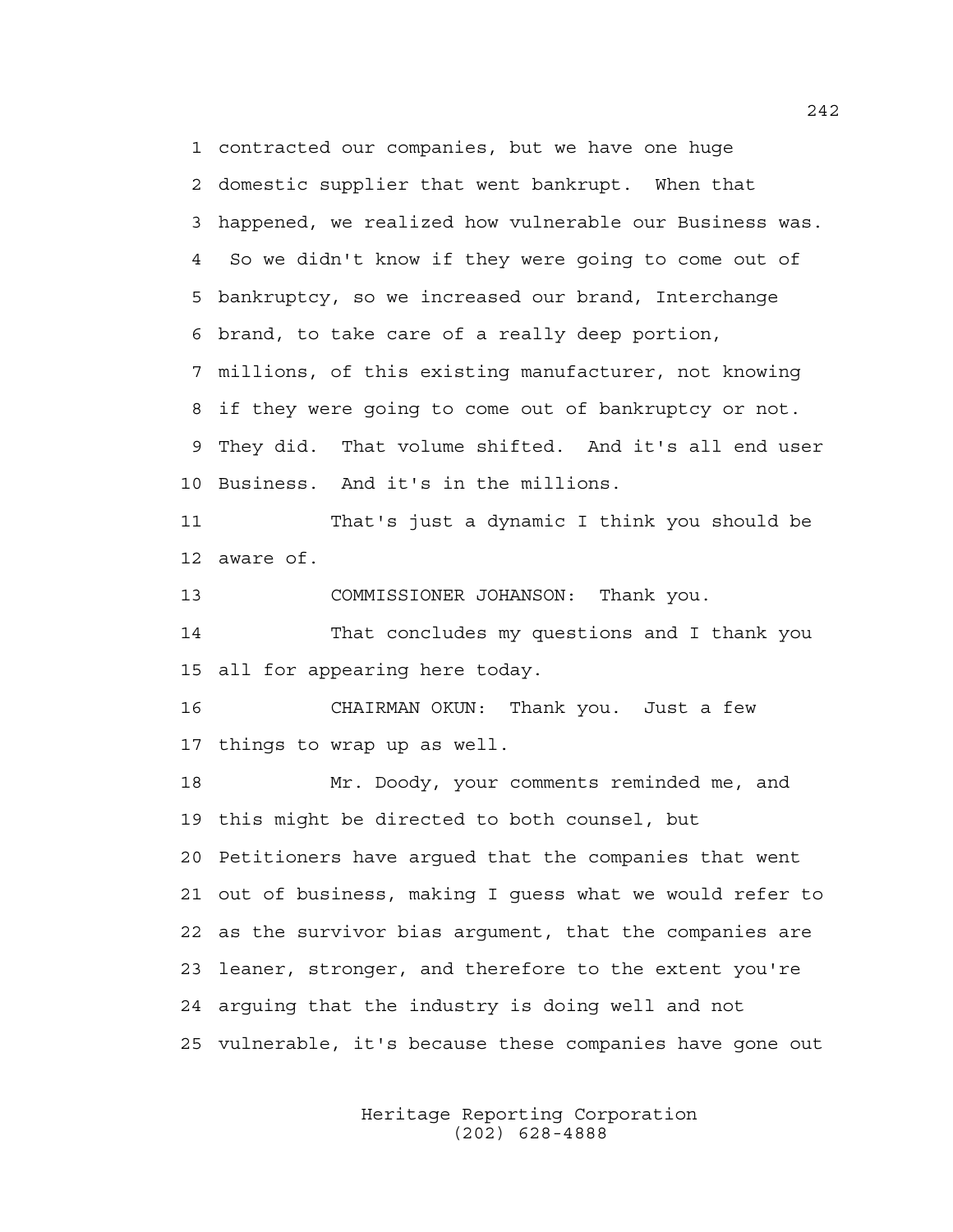1 of business. The panel this morning was asked if they 2 could put information on the record to indicate why 3 companies went out of business and was it related to 4 subject imports. I didn't know if there was any 5 information you had with respect to what happened to 6 the companies that went bankrupt that you could share 7 either now or for the post-hearing?

8 MR. DOODY: Most all those companies I've 9 personally done business with in the past. A lot of 10 it was an OEM or a branded relationship with us 11 because the businesses that I believe they're 12 referring to didn't necessarily have their own bundled 13 brand as a Paslode, Senco, or Bostitch. Those brands 14 have earned value that they can get a higher price for 15 those brands. They've been around for a long time.

16 The companies that I believe they're 17 referring to are generic houses that started up to be 18 able to sell and compete underneath and lower priced 19 against the brands. That was a natural for us from a 20 private label standpoint, to partner with those 21 companies. But it's a lot lower margin.

22 So the companies that are still out there 23 that are dominant, and the one I was referring to 24 since it's public record, was Senco. Senco filed 25 bankruptcy. It really hurt our organization. Again,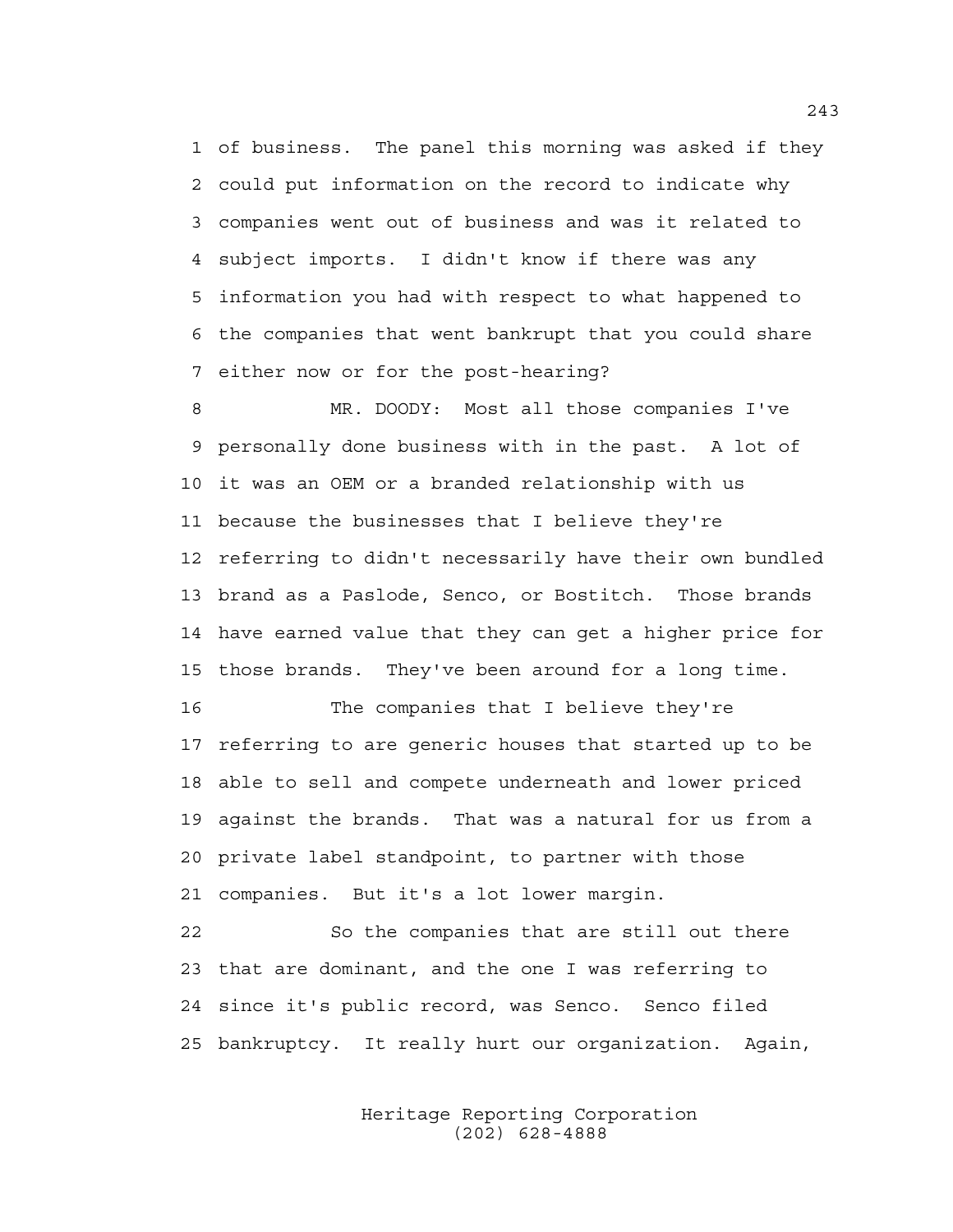1 we had to take a real hard look at our business.

2 But I think the business model of the 3 companies that went under was strictly that. It had 4 to do with they didn't have any value to bring to 5 their product, so all they had was price.

6 CHAIRMAN OKUN: Any other comments from this 7 panel?

8 So any information that might have been 9 contemporaneous with that would be helpful to fill out 10 the record.

11 I think this would just be a post-hearing 12 request. I know in the exchange with one of the 13 Commissioners you were addressing what the number of 14 lost sales, lost revenue allegations on this record 15 mean, even if we were to change or adjust the pricing 16 section of the report in the way that you argue. What 17 does that mean for price suppression, depression, and 18 our analysis.

19 You have responded to this in some of the 20 exchange, but in Precision's pre-hearing brief at page 21 nine, it stated that U.S. producers sell to "end 22 users and tool supply customers and avoid the 23 distributor networks".

24 The staff report at Table 2.1, the pre-25 hearing report, would not support that statement.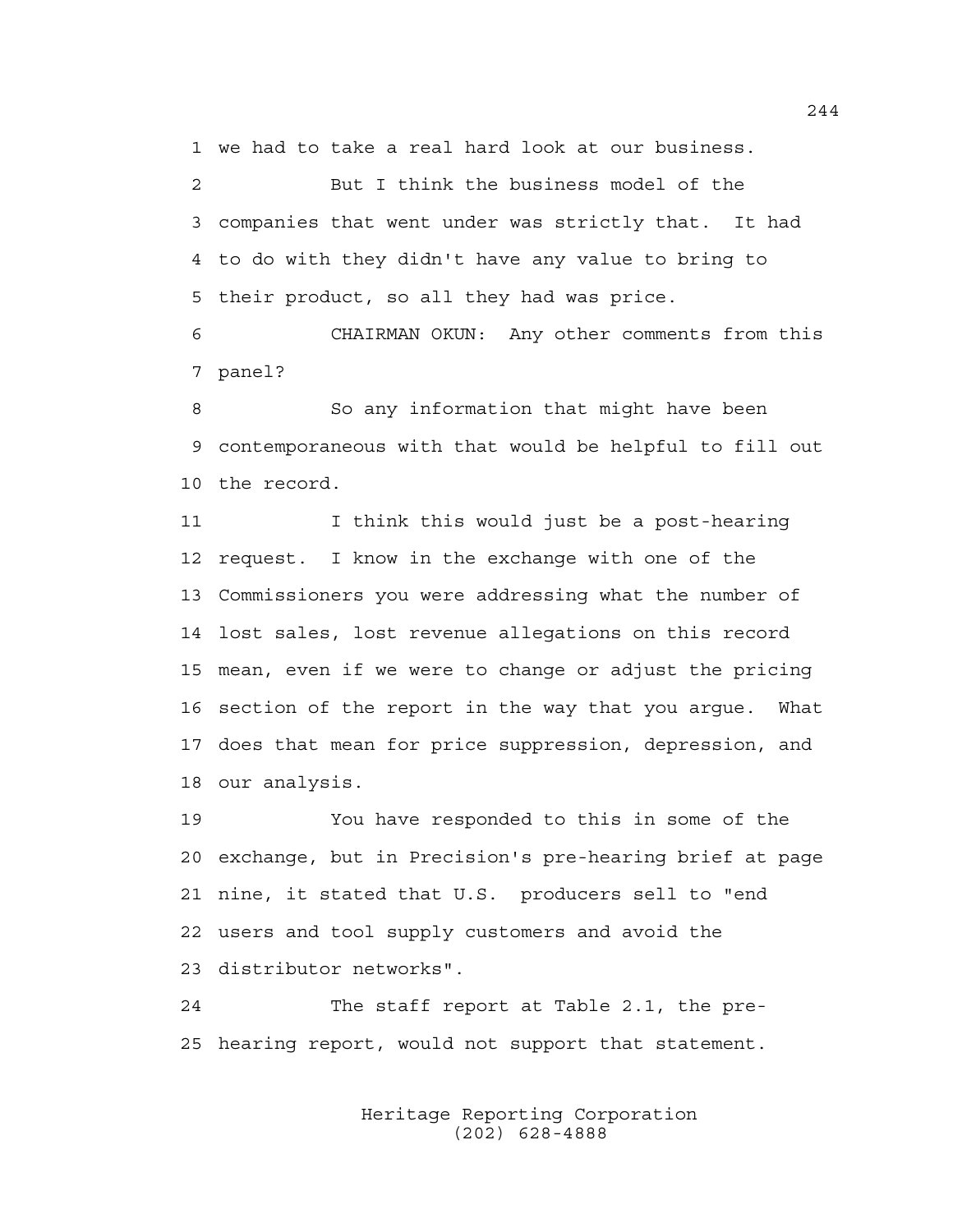1 Again, this may go back to how people are classifying 2 customers, but can you respond to that? Again, just 3 trying to understand the competition in the market.

4 Mr. House?

5 MR. HOUSE: I think with regard to some of 6 the statements and focus that we've put in our 7 description of the U.S. industry is oriented toward 8 the Petitioner.

9 We are talking about a company, Mid 10 Continent, that brought this case. We're talking 11 about a company that by all accounts does not 12 participate in the mass market, Lowe's and Home Depot 13 channels, according to everyone on this panel.

14 So I think that with regard to some of our 15 emphasis in our brief, it's oriented towards what is 16 this Petitioner doing or not doing in contrast to its 17 claims of injury?

18 I think that our Hitachi representative and 19 others can talk about where some of the other U.S. 20 producers are in this market. I think there's been 21 testimony that of course Paslode and Stanley Bostitch 22 have bene part of the main brand supply in some of 23 these large-scale stores. But I think what we're 24 trying to argue is what's important when you're 25 looking at the causal connection between the UAE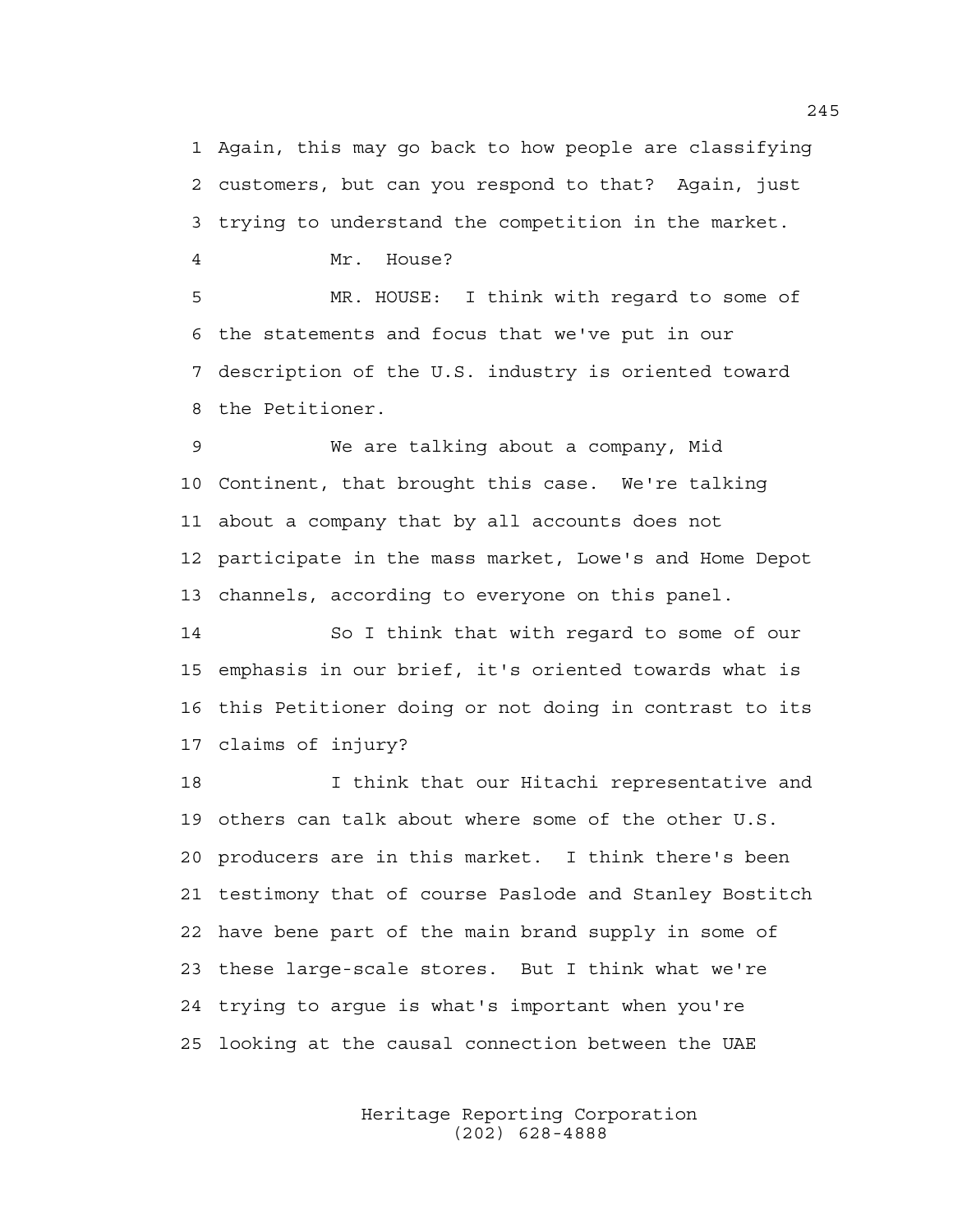1 imports, where the UAE imports are going, and who the 2 purchasers of those are and then where they're going 3 into the market, we're not seeing a connection to 4 where the complaining U.S. parties are, the 5 complaining U.S. producers are. But we'd be glad to 6 elaborate further in our post-hearing on that.

7 CHAIRMAN OKUN: That's helpful. I do 8 understand the distinction we're making, and again, I 9 think this was posed earlier which was, to the extent 10 the statute requires us to look at the domestic 11 industry as a whole, there are sometimes conditions in 12 competition that the Commission examines that relate 13 to I think the arguments you're trying to make.

14 So for post-hearing if you could elaborate 15 on that, how the makeup of the domestic industry and 16 the competition relates to the arguments and the 17 analysis that you would have us perform under the 18 statute, I would appreciate that.

19 The last one that I'd ask you to respond, 20 based on some of the discussion that we've had about 21 what would this market have bene like had the UAE not 22 become the, hadn't increased -- the imports from UAE 23 had not increased. What role of non-subjects. And 24 Commissioner Pinkert went through that, what this 25 record would look like, and I'd appreciate you doing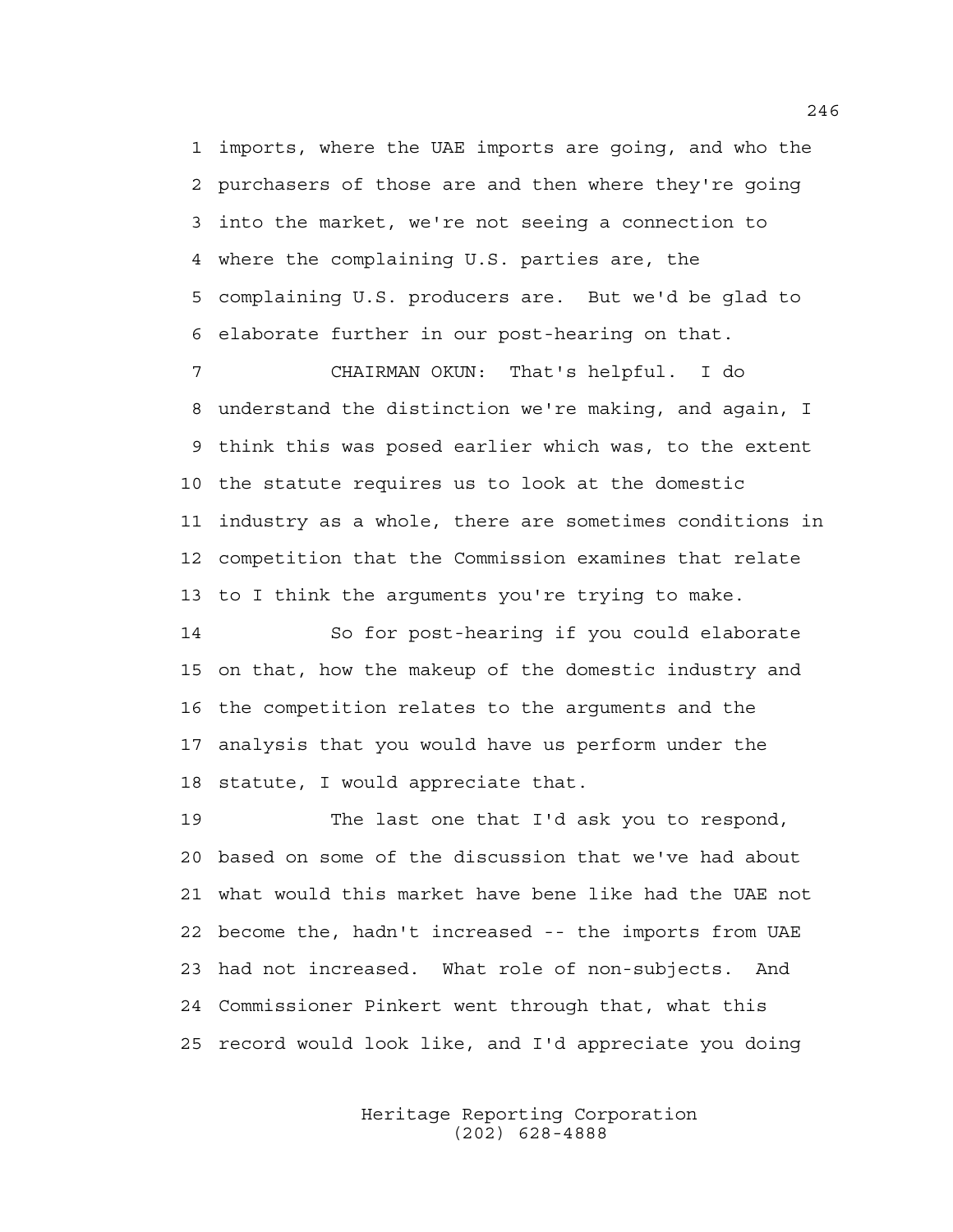1 that more post-hearing.

2 I think the other argument from the 3 Petitioners that I'd ask you to respond to is the idea 4 of serial dumping. A Petitioner has the right, 5 obviously, to bring a case if they have an order and 6 it's not effective because other dumped imports enter 7 the market. We have to presume for purposes of our 8 analysis that the UAE imports are dumped because 9 Commerce tells us they are.

10 So I want you to respond to that. What 11 about this record, either the post-petition effects, 12 help me parse out the record to understand why this 13 doesn't just look like another case where an order has 14 been put on and companies just go to the next person 15 that can give them the low priced imports. Why isn't 16 that this case?

17 MR. MARSHAK: Just briefly, because I think 18 Ms. Zinman has said it. An order was put on China. 19 One of the biggest exporters, one of the biggest 20 importers in the United States made a business 21 decision. I don't want the uncertainty. I have to go 22 some place else. Itochu, Prime Source, was buying 23 from Taiwan, buying from Korea. It saw that there was 24 a UAE. UAE had fairly priced imports. There was no, 25 it got by the Department of Commerce so they decided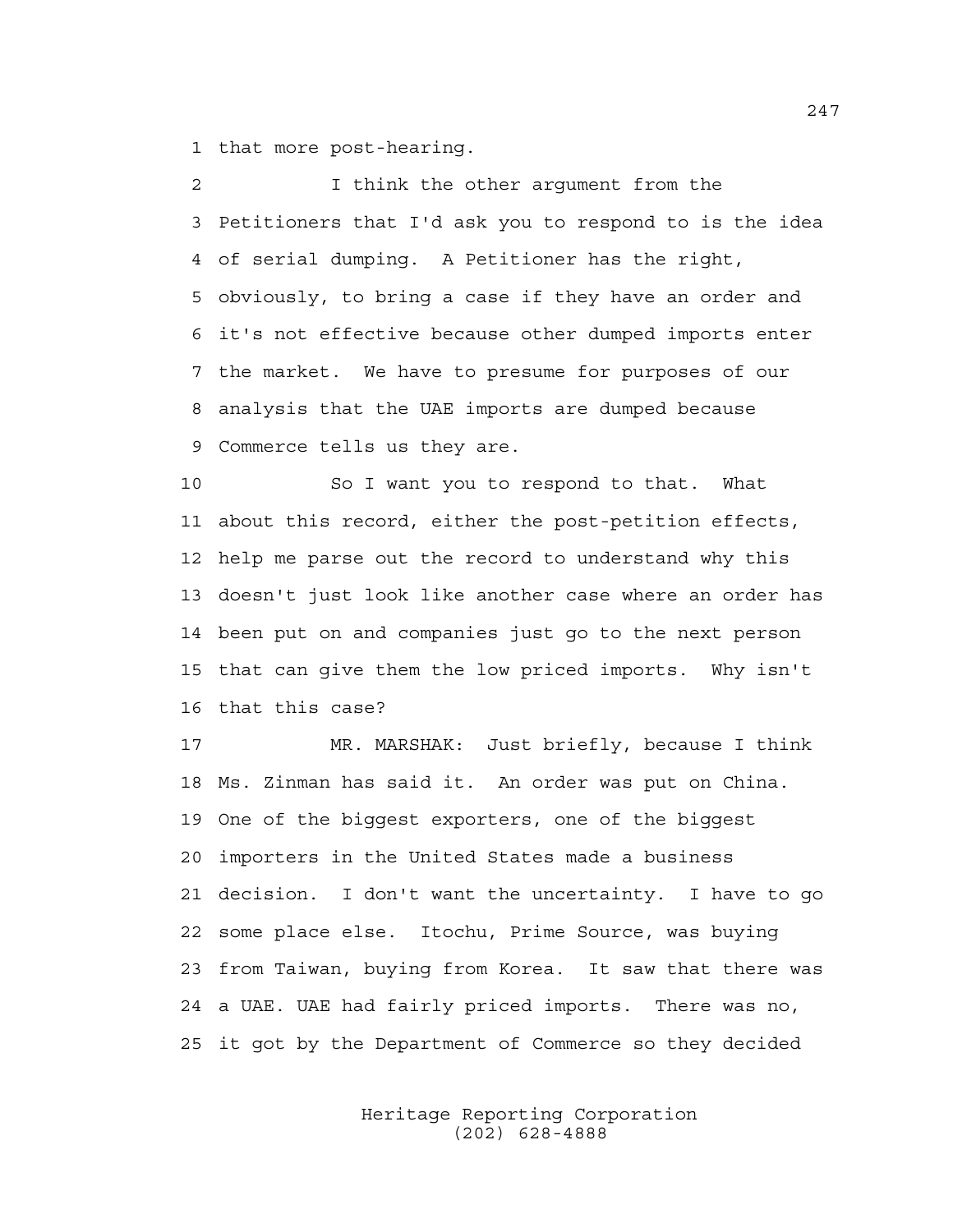1 we're going some place else for non-price reasons. 2 Because of uncertainty. And we've seen here that this 3 company goes for non-price reasons. We believe that 4 data is going to show that the sales in the United 5 States are not based on price.

6 The final score here is that the decision is 7 made by the UAE producer and the importer to 8 manufacture in the United States.

9 So we have these unique circumstances in 10 this case where you could actually look at the people, 11 and it's really a decision by these two people sitting 12 next to me here as to why UAE increased, why UAE 13 declined, and why is Itochu, why is Prime Source 14 successful in the U.S. market? We believe it's not 15 price related.

16 A lot of cases you have hundreds of 17 different importers, hundreds of different 18 manufacturers. We have everybody at the table here. 19 We have I think incredible coverage of importers, we 20 have the primary manufacturer. So it's all here 21 before you. So this case is a little bit different, 22 or in our opinion different enough for you to reach a 23 negative determination, especially because of the 24 recent decisions in the industry to come to the United 25 States and the fact that Mid Con is going to be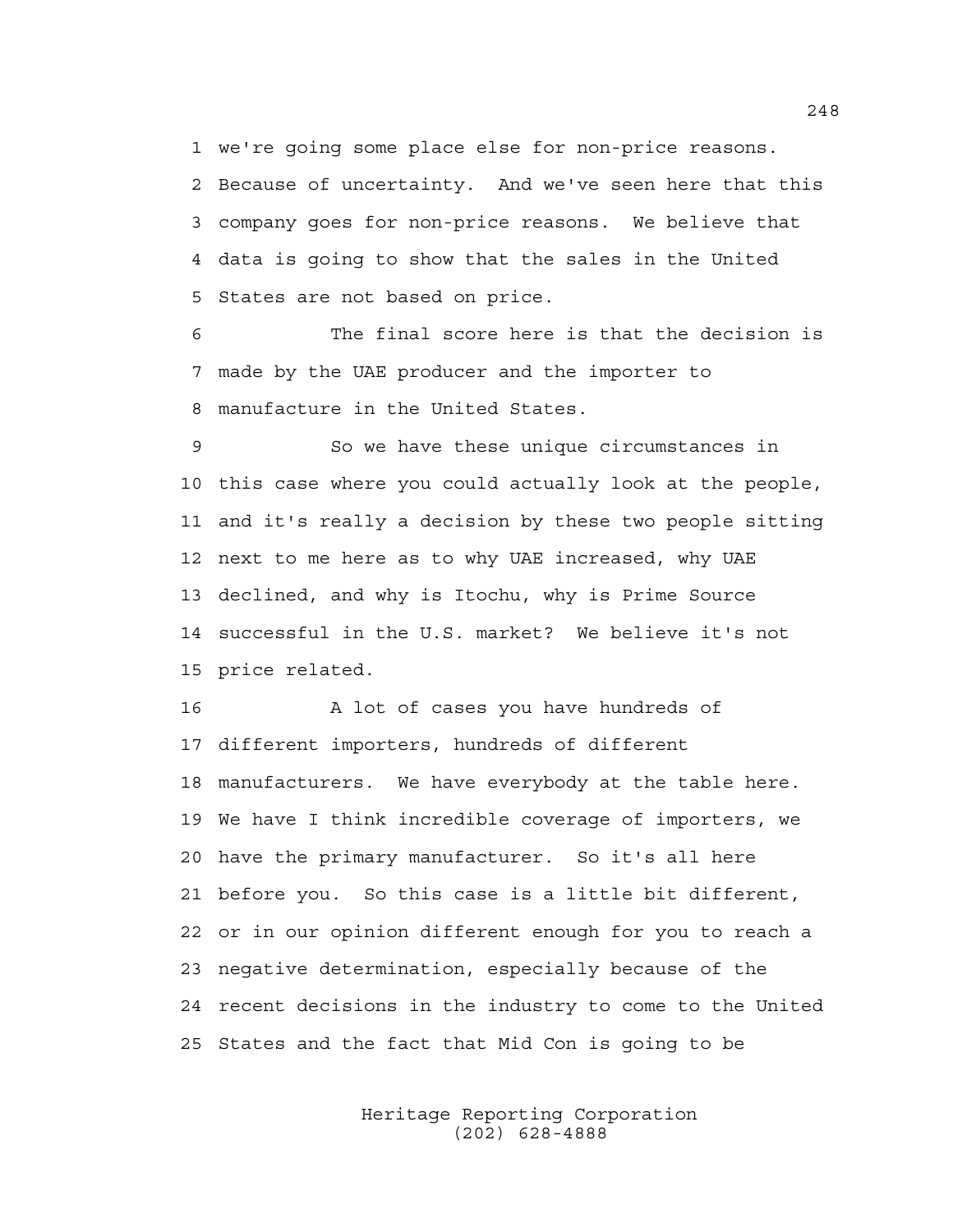1 stronger than ever. This industry is so strengthened 2 from what it was in 2009, and it's gone through the 3 great recession, and it's come out okay, and now it's 4 coming out stronger.

5 CHAIRMAN OKUN: Thank you for those 6 comments.

7 Mr. House, would you want to add anything in 8 my time remaining?

9 MR. HOUSE: I think that Ned covered the 10 main points. I think this really is a far cry from 11 the kind of classic case that you described. When you 12 look through the record and you look at what's going 13 on with these purchasers and distributors that you're 14 seeing before you as well as the producers in the UAE, 15 it's not in any way the case of the kind of classic 16 order gets imposed for the lowest possible price, 17 Country B then gets targeted as a new Source of 18 supply, and then a petition gets filed by the U.S. 19 producer that's suddenly lost a lot because of supply 20 coming in from this new Country B. That's not, in 21 terms of causal connection, that's not what we have 22 here.

23 CHAIRMAN OKUN: I appreciate all those 24 comments and all the responses you've given this 25 afternoon. I don't have any more questions.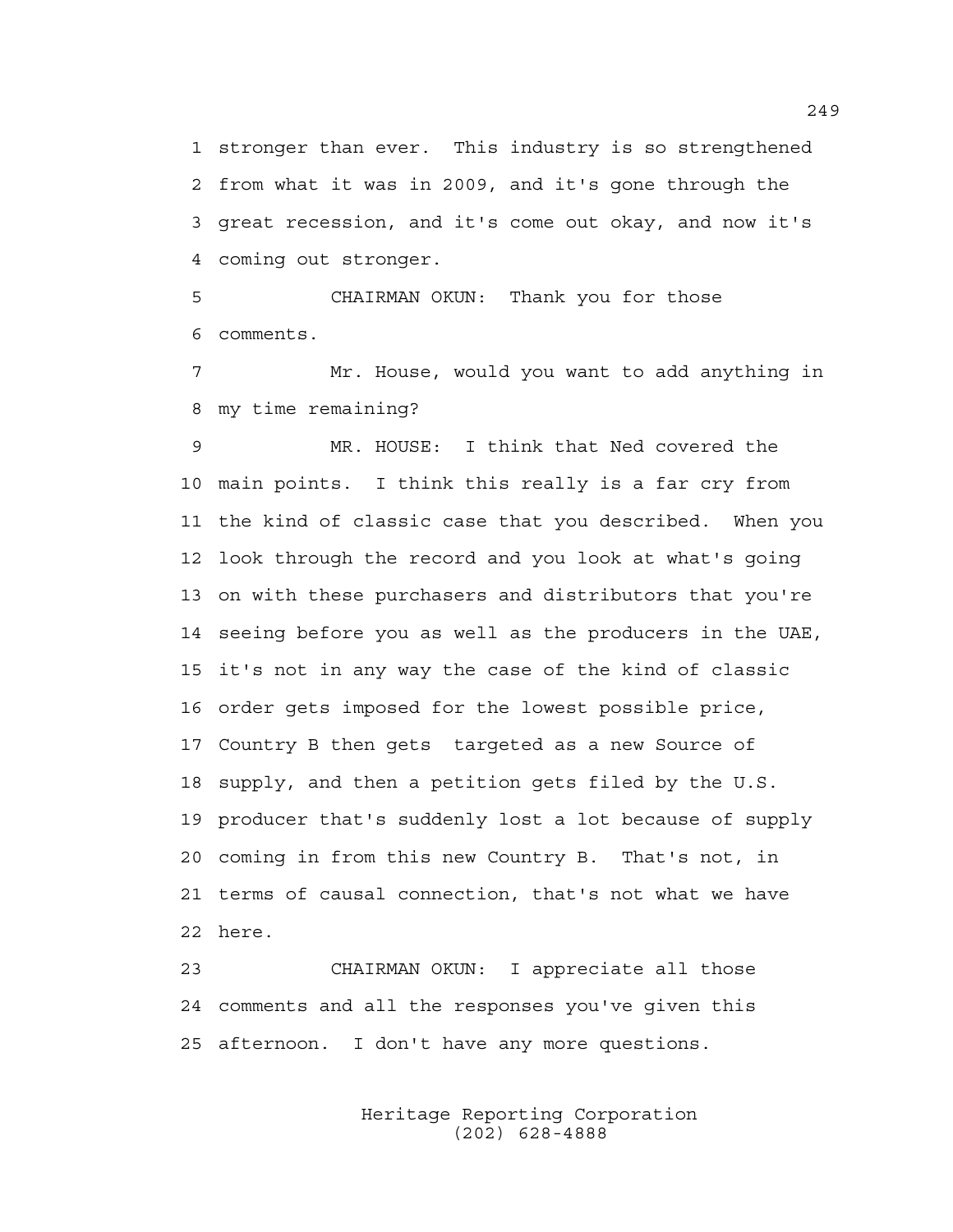1 Let me turn to Vice Chairman Williamson.

2 VICE CHAIRMAN WILLIAMSON: Thank you, Madame 3 Chairman.

4 Table 3-7 of the staff report indicates that 5 most nails sold by both subject importers and domestic 6 producers are collated. This morning Petitioner 7 stated that most collated nails are not sold through 8 mass merchandisers such as Home Depot. The nails are 9 primarily sold to the building industry.

10 My question is, does this suggest that 11 there's direct competition between the domestic 12 producers and the subject importers for the sales of 13 the collated nails to the building industry?

14 Does anyone want to take that?

15 If the big consumers of the collated nails 16 are the building industry, would you agree that there 17 is direct competition between the imports from the UAE 18 and the domestics in this sector?

19 MS. ZINMAN: First of all, there is still a 20 very significant hand drive market in the United 21 States which Petitioner here, Mid Continent, doesn't 22 participate in basically at all except in pallet nails 23 which is a different industry.

24 In the case of collated nails, there's a 25 tremendous quantity of collated nails sold through the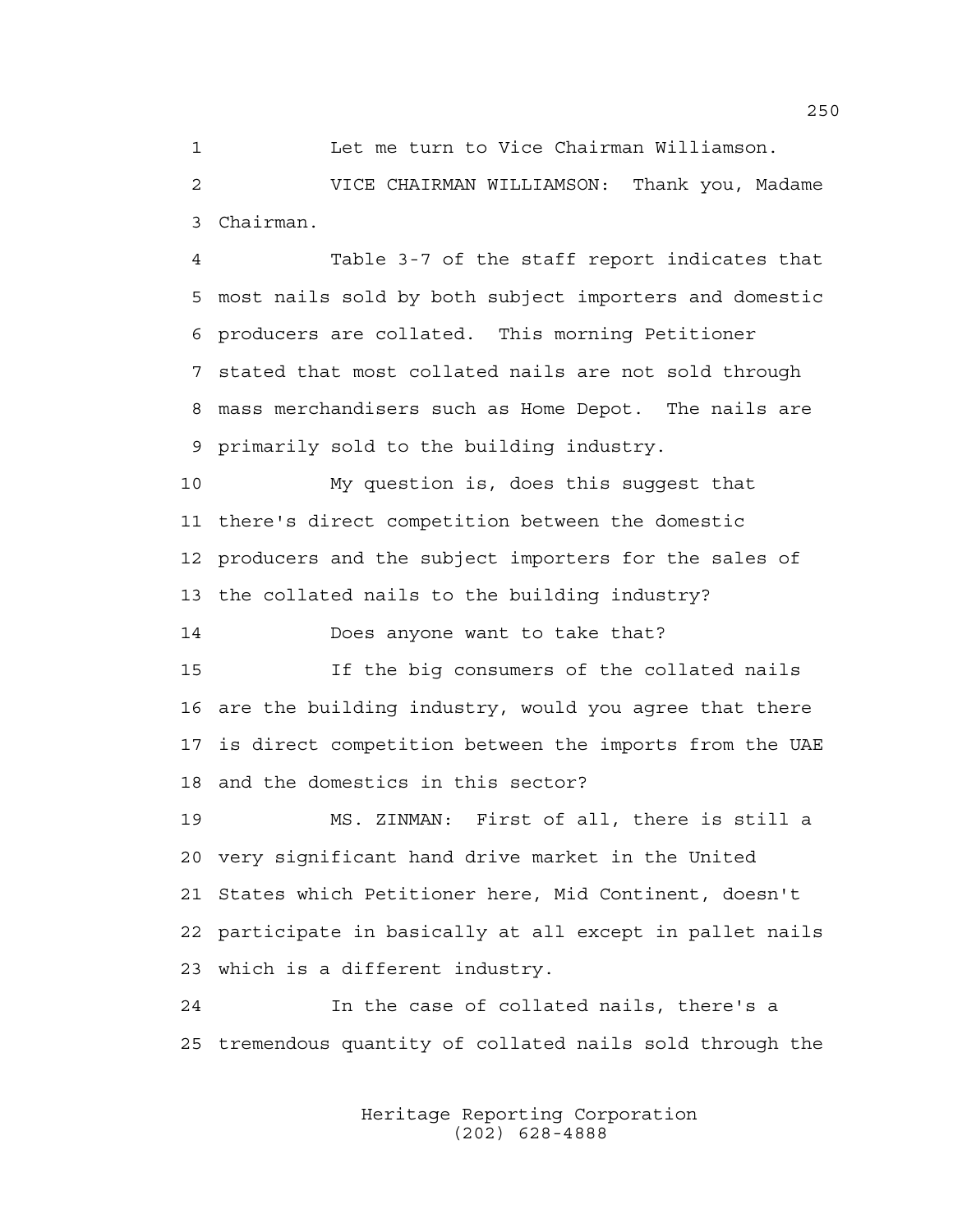1 big boxes, through Home Depot and through Lowe's.

2 There is another segment of the market where 3 it's more geared towards the professional user or the 4 contractor that would be the area where there is some 5 competition between the UAE and the domestic 6 manufacturers. Mostly if there's any, the competition 7 would be in the STAFDA channel. Specialty Tool and 8 Fastener Distributors Association. It's a category of 9 customer more geared towards high quality, the 10 professional, selling to the professional end user. 11 As opposed to the DIY, do it yourself, guy that goes 12 to Home Depot and buys a tool to fix his own -- 13 VICE CHAIRMAN WILLIAMSON: But that still 14 includes, I guess, basic collated nail that's -- 15 MS. ZINMAN: Mostly collated. 16 VICE CHAIRMAN WILLIAMSON: -- used in the 17 building industry. 18 MS. ZINMAN: Mostly collated in that 19 industry. Very small quantity of hand drive nails. 20 VICE CHAIRMAN WILLIAMSON: But the collated, 21 are they the major user of collated nails versus, is 22 that market bigger than the market that goes to the 23 other mass retailers? 24 MR. LEFFLER: I can tell you from our 25 perspective, more than half of our Business is in the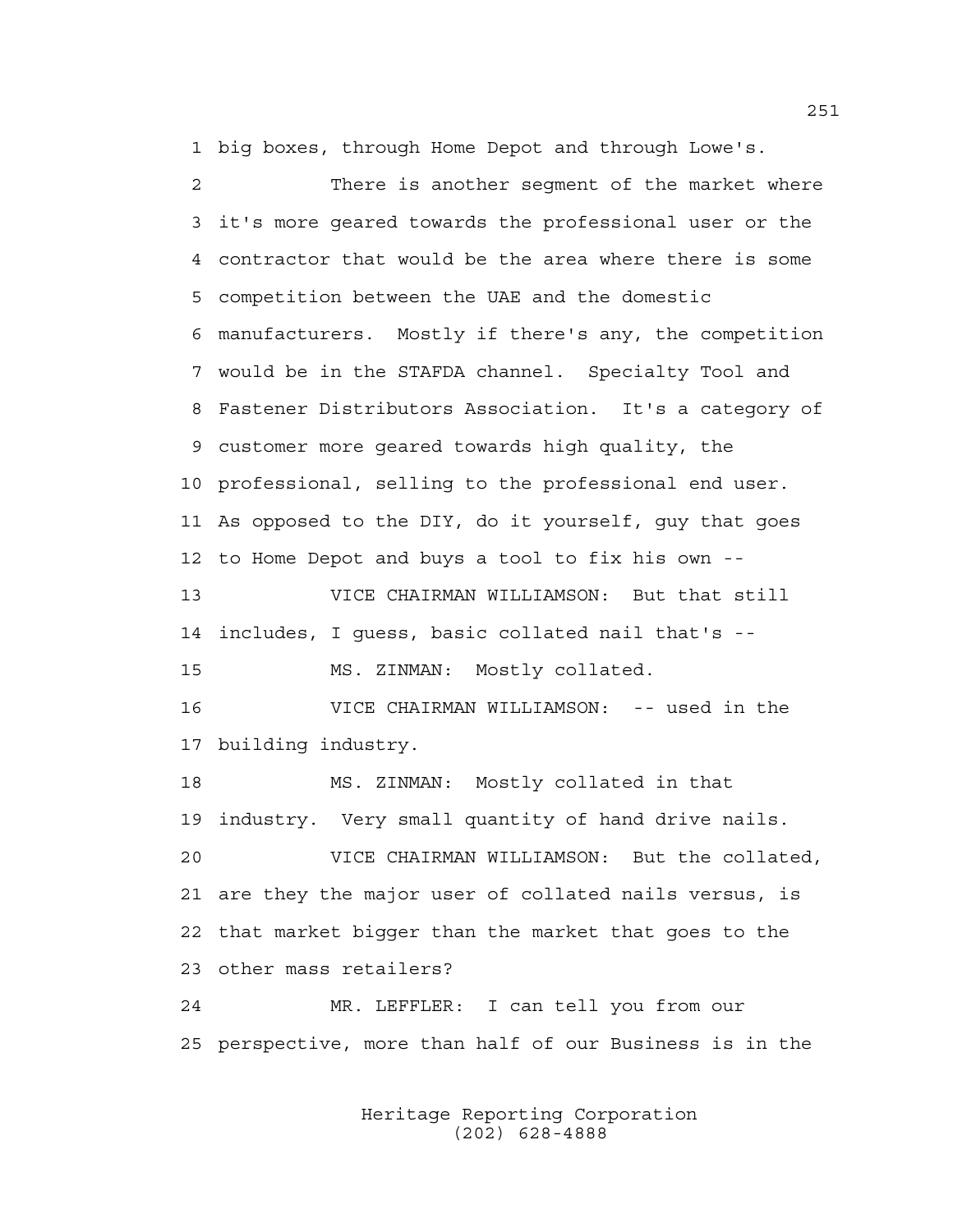1 home center channel. I would say it's around roughly 2 55 percent of our business is in the home center 3 meaning Lowe's, Home Depot, Menards, regional players. 4 And roughly 45 percent of our business is in the 5 STAFDA channel when it comes to fasteners.

6 You have a much larger audience at Home 7 Depot and Lowe's and Menards, people coming in to do 8 decks or projects. Certainly the volume of what the 9 individual buys at a STAFDA customer is higher because 10 he's a professional, but the sheer numbers of people 11 that go through the Home Depot, Lowe's, Menards on a 12 weekly basis, buying a box of nails for their own 13 personal consumption, is significant.

14 VICE CHAIRMAN WILLIAMSON: I think that 15 clears it up. Thank you.

16 For Dubai Wire, you mentioned in your brief 17 that Dubai Wire produces 1400 SKUs. Do these 1400 18 SKUs represent 1400 different nail types and sizes, or 19 is that 1400 different nail types ad sizes and 20 packaging?

21 MR. VED: And packaging.

22 VICE CHAIRMAN WILLIAMSON: Okay.

23 IBH has argued consistently that sourcing 24 product from the UAE and specifically Dubai Wire makes 25 it a one-stop shop for nail purchases. The question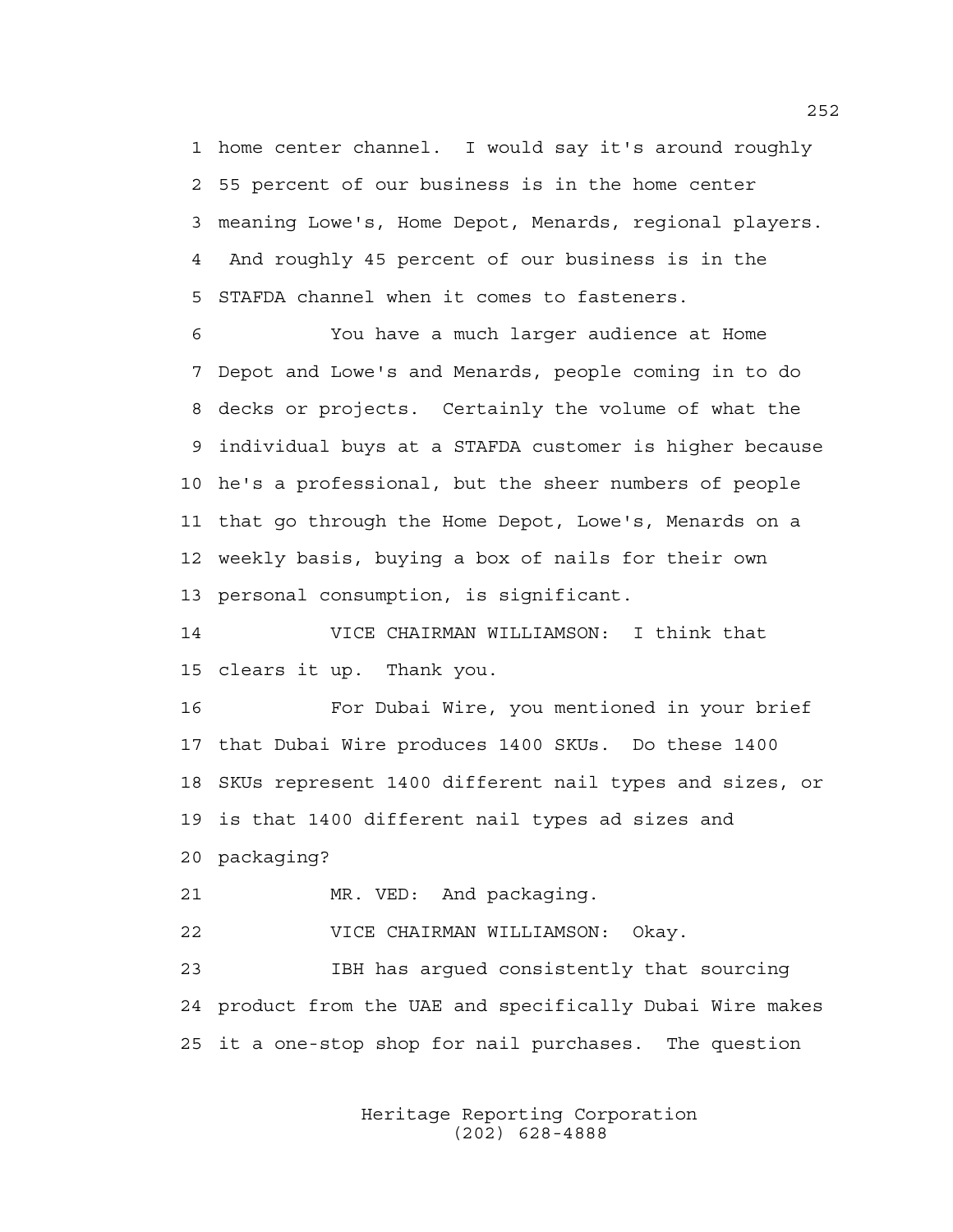1 is, what advantages accrue form being able to source a 2 large majority of nails from one source? And do these 3 advantages override price concerns? Has IBH 4 historically sourced or tried to source those nails 5 from a single producer?

6 MS. ZINMAN: Being able to buy the full 7 range is a huge benefit, especially in our case where 8 we're stocking 38 different distribution centers with 9 thousands of SKUs.

10 So you're trying to do sales forecasts and 11 balance to maintain inventory. If you have it coming, 12 if you have to deal with it coming from ten different 13 vendors on ten different time schedules, what's going 14 to happen is that the amount of inventory that you're 15 going to have to maintain to keep it balanced is going 16 to jump up. Which means that you have more money 17 cost, you have more money tied up in inventory, you 18 have more borrowing costs, more finance costs.

19 So the big benefit when you're trying to 20 maintain so many different inventories with so many 21 different items is to be able to combine as many 22 products as possible in one container, and therefore 23 you're also reducing the actual quantity of each SKU 24 that you have to buy each time. So it's a big cost 25 benefit, inventory balance benefit to be able to do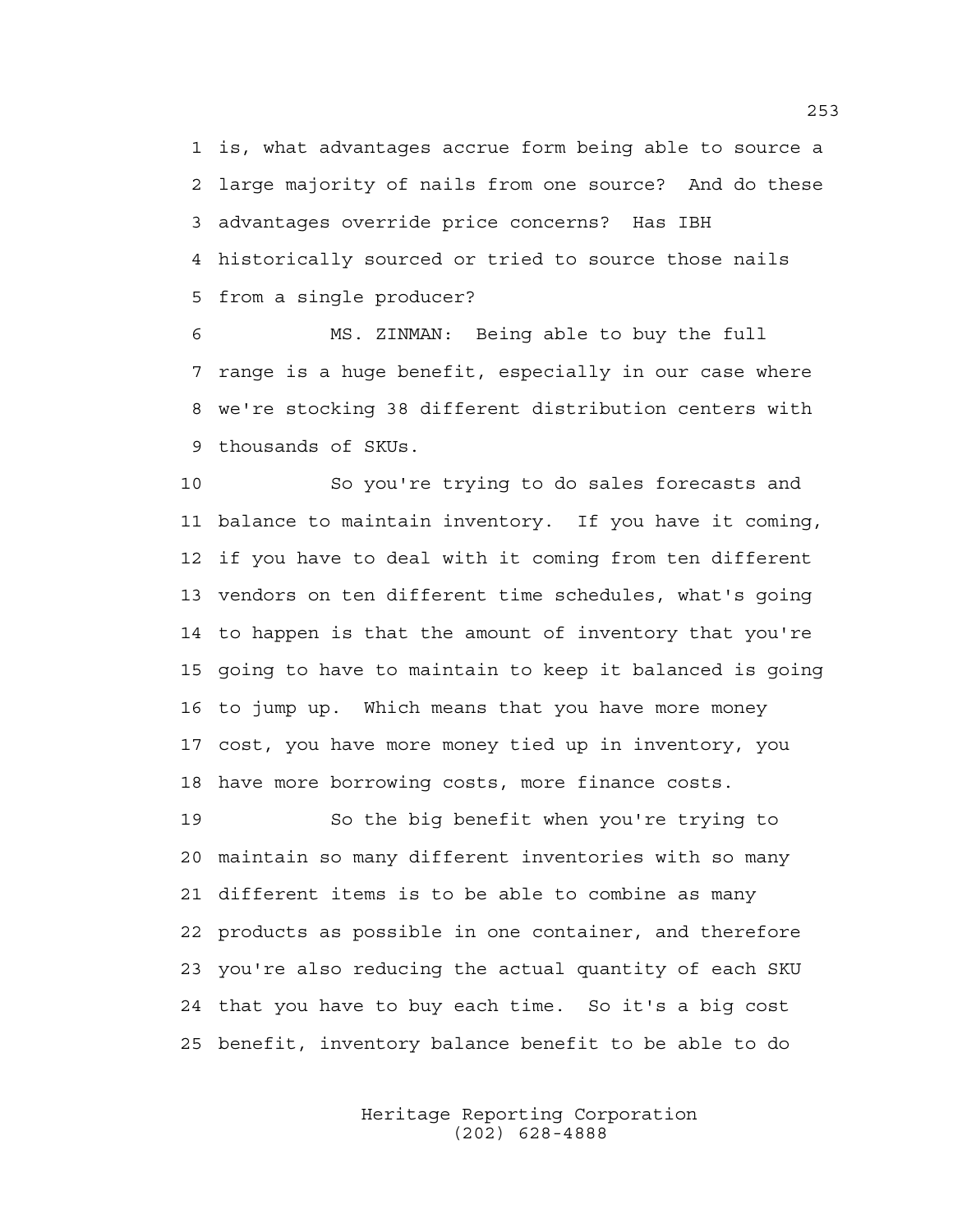1 that.

2 VICE CHAIRMAN WILLIAMSON: I assume you're 3 so big you can't say it's just going to be one, but 4 you try to limit the number of people you do business 5 with.

6 MS. ZINMAN: Correct.

7 MR. LEFFLER: Also when you look down the 8 scale to the smaller customers, the mom and pop STAFDA 9 centers, it's very important for them to be able to 10 combine a variety of different products to maximize 11 their cash flow, especially in today's economy. 12 Headlines are "Residential construction plummeting" 13 and "Banks tightening up". Cash flow became so very 14 important, and that's one of the benefits and services 15 that Hitachi is able to provide, and Prime Source, to 16 our customers. Being able to diversify that mix and 17 also providing the terms to help manage their cash 18 flow. Very, very important.

19 VICE CHAIRMAN WILLIAMSON: Thank you. 20 Petitioner states on page 15 of its brief 21 that customer support is a very important factor when 22 producers interact with purchasers. But on page 18 23 and 19 you state that Precision offers no such 24 support.

25 Do domestic producers have an advantage with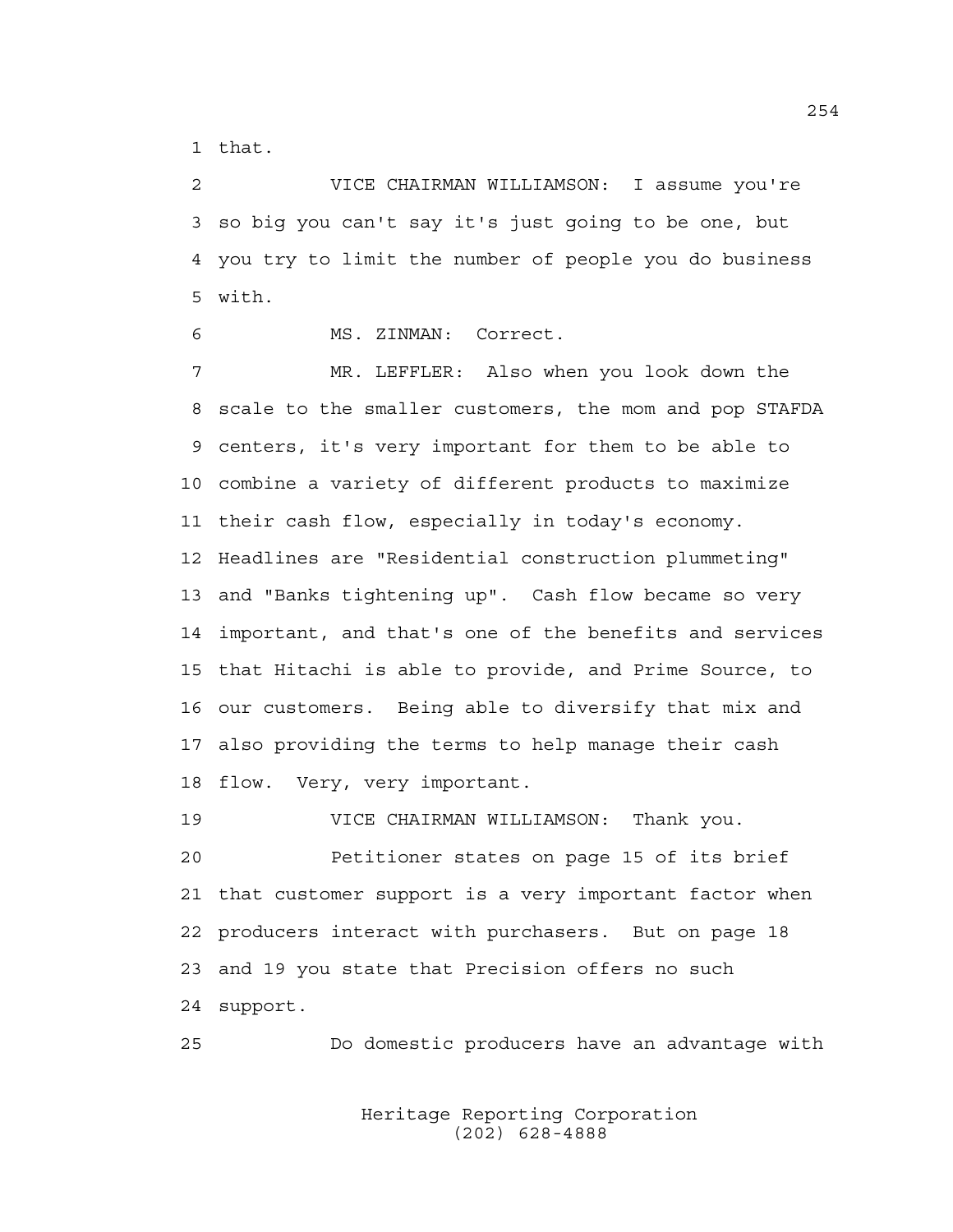1 respect to customer support?

2 MR. LEFFLER: That's the benefit that 3 Hitachi provides. We buy the product from Precision 4 and then we take on all those responsibilities, 5 whether it's replacing the product if it's damaged 6 product, whether it's working the events and training 7 the people on the fasteners and the attributes that 8 are most important. That's why the role that Hitachi 9 plays is critical. That's why it's important for us 10 to have a supplier that delivers the specs to the 11 details that we need and we're able to go out and 12 stand behind that product and put our name on it.

13 VICE CHAIRMAN WILLIAMSON: Then you provide 14 all those services that --

15 MR. LEFFLER: We have to.

16 MR. DOODY: I buy from Hitachi, and I know 17 I'm paying a little bit of a premium but I'm paying 18 for that value add because we also purchase direct 19 from other countries actually cheaper than I can from 20 Dubai, but it brings value. And in resources of sales 21 guys working events, going out calling on customers, 22 they'll do the Hitachi brand and our brand. So it's 23 both ours and his. And we're equally going out 24 together and promoting that and building business. It 25 makes a huge difference.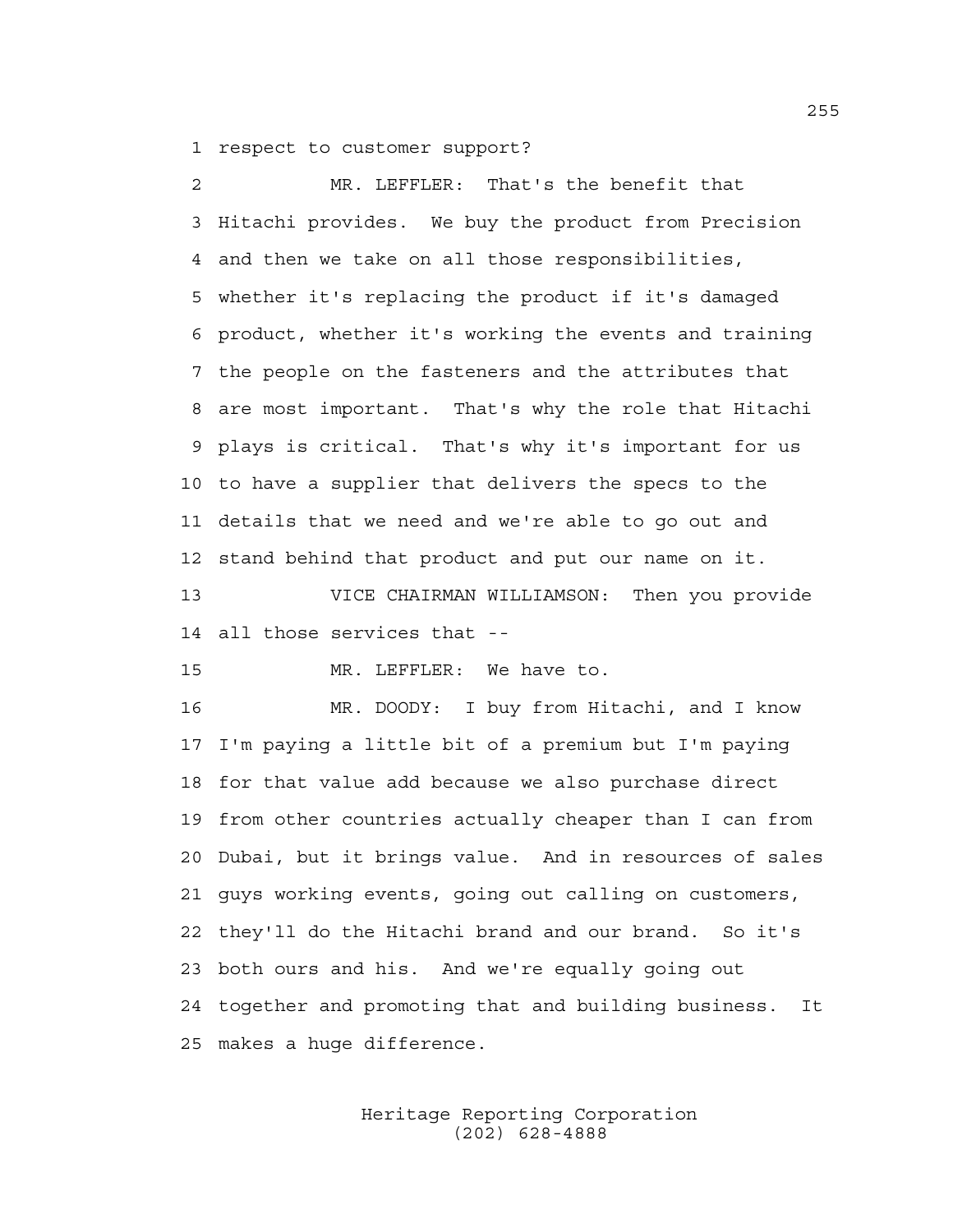1 VICE CHAIRMAN WILLIAMSON: So you're saying 2 the domestic suppliers aren't providing that service? 3 MR. DOODY: Not to that level, no. As a 4 matter of fact, none of them to that level today. 5 VICE CHAIRMAN WILLIAMSON: Okay. Thank you. 6 Both Petitioner respondents have referenced 7 the 2008 antidumping order on China. To what extent 8 is it appropriate for the Commission to consider the 9 2008 data in this phase of the investigation? This is 10 probably for the lawyers. Unless somebody's asked 11 that already.

12 MR. MARSHAK: It's just a condition of 13 competition. We want you to have a full picture of 14 what's going on in the industry going back 2004, 2005. 15 You have a tremendous quantity of nails coming in. 16 You have an influx of Chinese nails. You have an 17 order. Then you have what's coming on from the UAE.

18 As far as your period of investigation, we 19 think your POI should be 2009 to 2011, but we want to 20 give you the whole picture and that's just another 21 condition of competition. What happened in 2008. 22 Again, the major change here was that Prime Source 23 decided to go from China because of the uncertainty to 24 the UAE. So you get the whole picture by looking at 25 2008, by looking at 2007 and seeing what happened.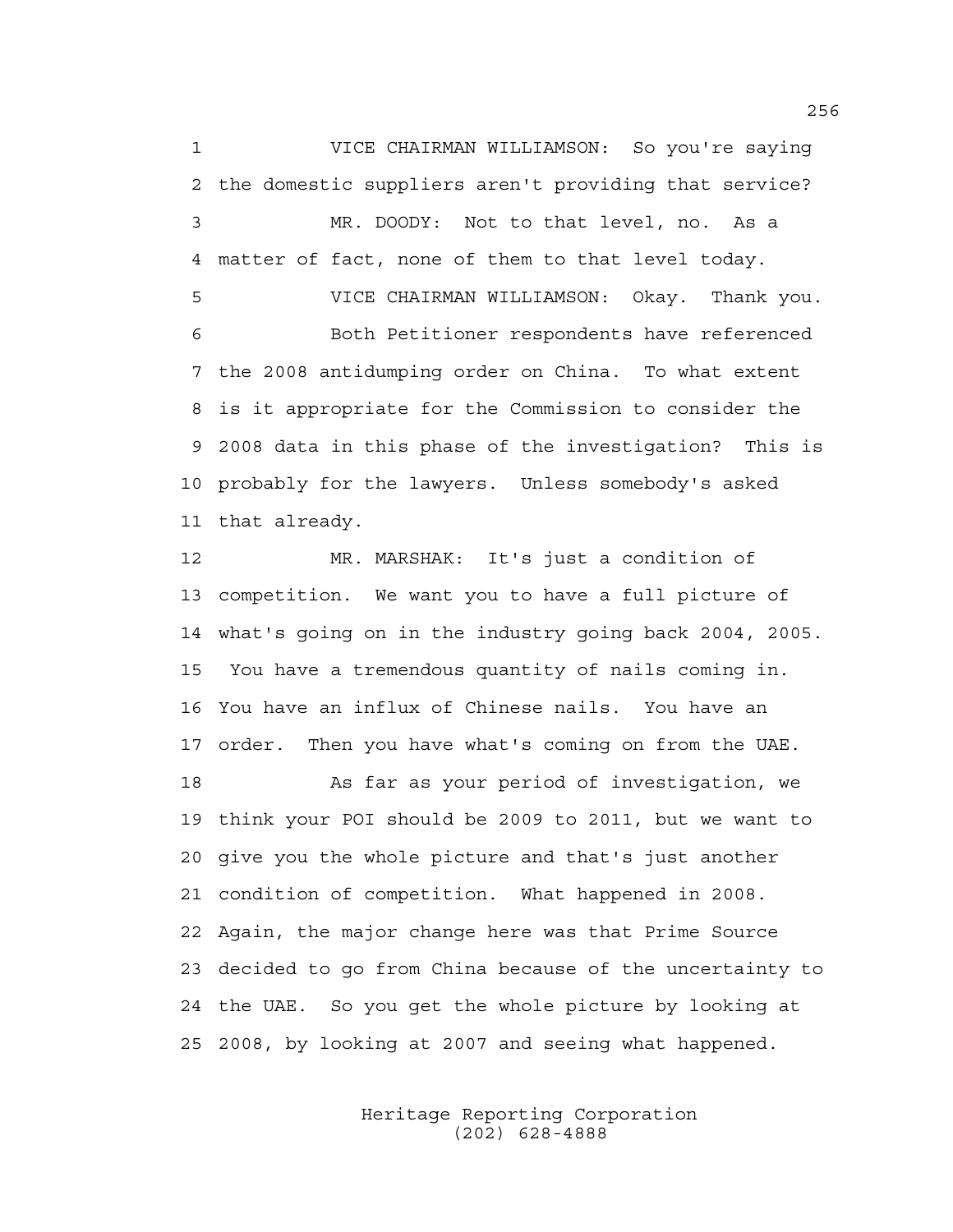1 VICE CHAIRMAN WILLIAMSON: Thank you for 2 those answers. My time is about to expire.

3 I want to thank everyone for answering the 4 questions.

5 CHAIRMAN OKUN: Commissioner Pearson? 6 COMMISSIONER PEARSON: Madame Chairman, I 7 believe I have no further questions, but would like 8 very much to thank everyone on this panel. Singling 9 out particularly those of you on the business side of 10 the Business who have, especially those who might have 11 taken a day to be in Washington when they really 12 rather would have been somewhere else.

13 It's helped us to build a more solid record, 14 and I appreciate it very much.

15 CHAIRMAN OKUN: Any other questions or 16 comments from the Commissioners?

17 Let me turn to staff to see if they have 18 questions for this panel.

19 MR. CARLSON: Thank you, Madame Chairman. 20 Just one quick question please. This is 21 Jeffrey Carlson from the Office of General Counsel.

22 For Dubai Wire and IBP, just one quick issue 23 for the post-hearing brief, please.

24 I know Petitioners were asked about the 25 market segmentation theory. The producer specific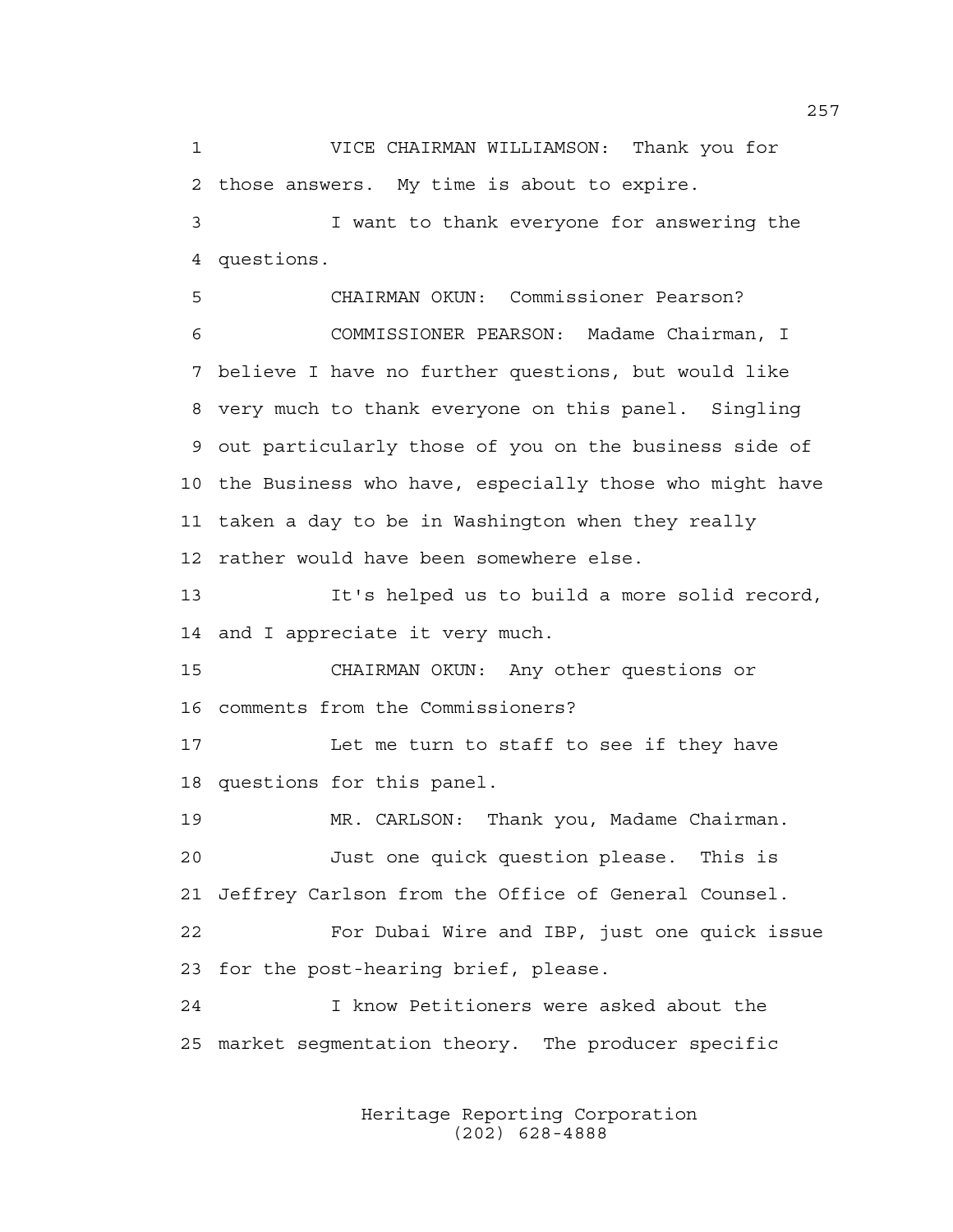1 analysis I believe is on page 20 to 24 of your pre-2 hearing brief.

3 One question for follow-up please. That is, 4 in those cases where the Commission engages in the 5 segmented analysis, typically the segments are based 6 on distinctions in product types or production 7 methods, and I just wanted to offer you an opportunity 8 to provide a statement of what justification you see 9 in this case for your segmentation approach. 10 Thank you. 11 MR. MARSHAK: It will be in our brief. 12 Thank you. 13 CHAIRMAN OKUN: Do those in support of 14 imposition of duties have any questions for this 15 panel? 16 MR. GORDON: We do have a couple if I may, 17 please. 18 Mr. Leffler, could you please tell us what 19 percentage of your Business is in one and five pound 20 boxes? 21 MR. LEFFLER: Zero. 22 MR. GORDON: Mr. Doody, would you please 23 tell us what percentage of your business is in one and

24 five pound boxes?

25 MR. DOODY: It would be less than one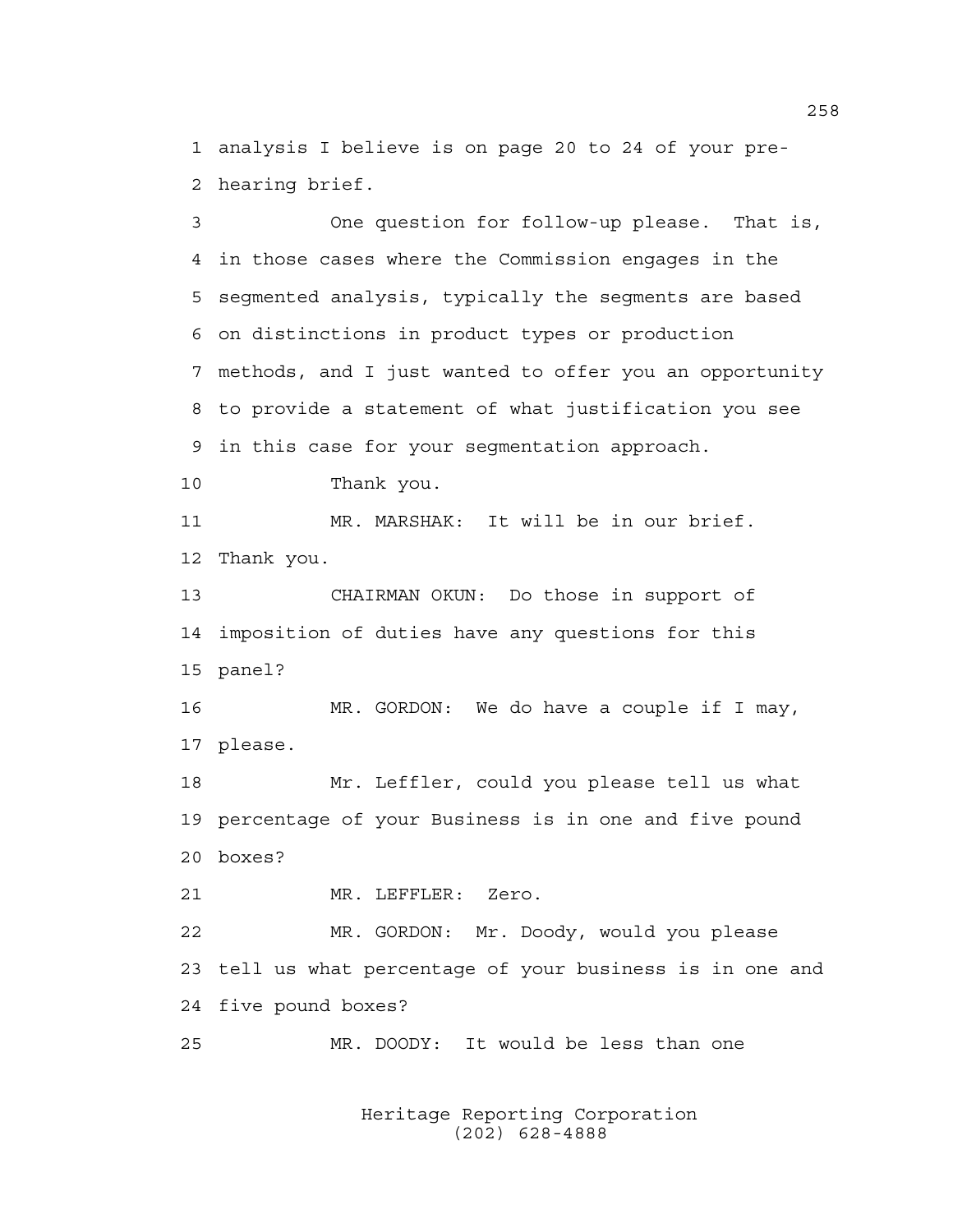1 percent for sure. A fraction of a percent.

2 MR. GORDON: And if you could please, sir, 3 would you please let us know what percentage of your 4 Business is through the big box stores? 5 MR. LEFFLER: Zero. 6 MR. GORDON: Thank you very much. 7 No further questions. Thank you. 8 CHAIRMAN OKUN: Before we turn to our 9 closing and rebuttal let me take this opportunity 10 again to thank this panel of witnesses. We very much 11 appreciate you being here and answering all our 12 questions. 13 I will also review the time. Let me just 14 check with Mr. Secretary. 15 MR. BISHOP: Subtract one minute from the 16 Petitioner's Direct. 17 CHAIRMAN OKUN: So Petitioners have a total 18 of 33 minutes remaining -- 5 minutes for closing, 28 19 minutes for Direct. 20 Respondents have a total of 23 minutes 21 remaining. 22 If there's no objection from counsel for 23 either side we would combine the closing and rebuttal 24 and proceed with those in support of imposition of the 25 duties.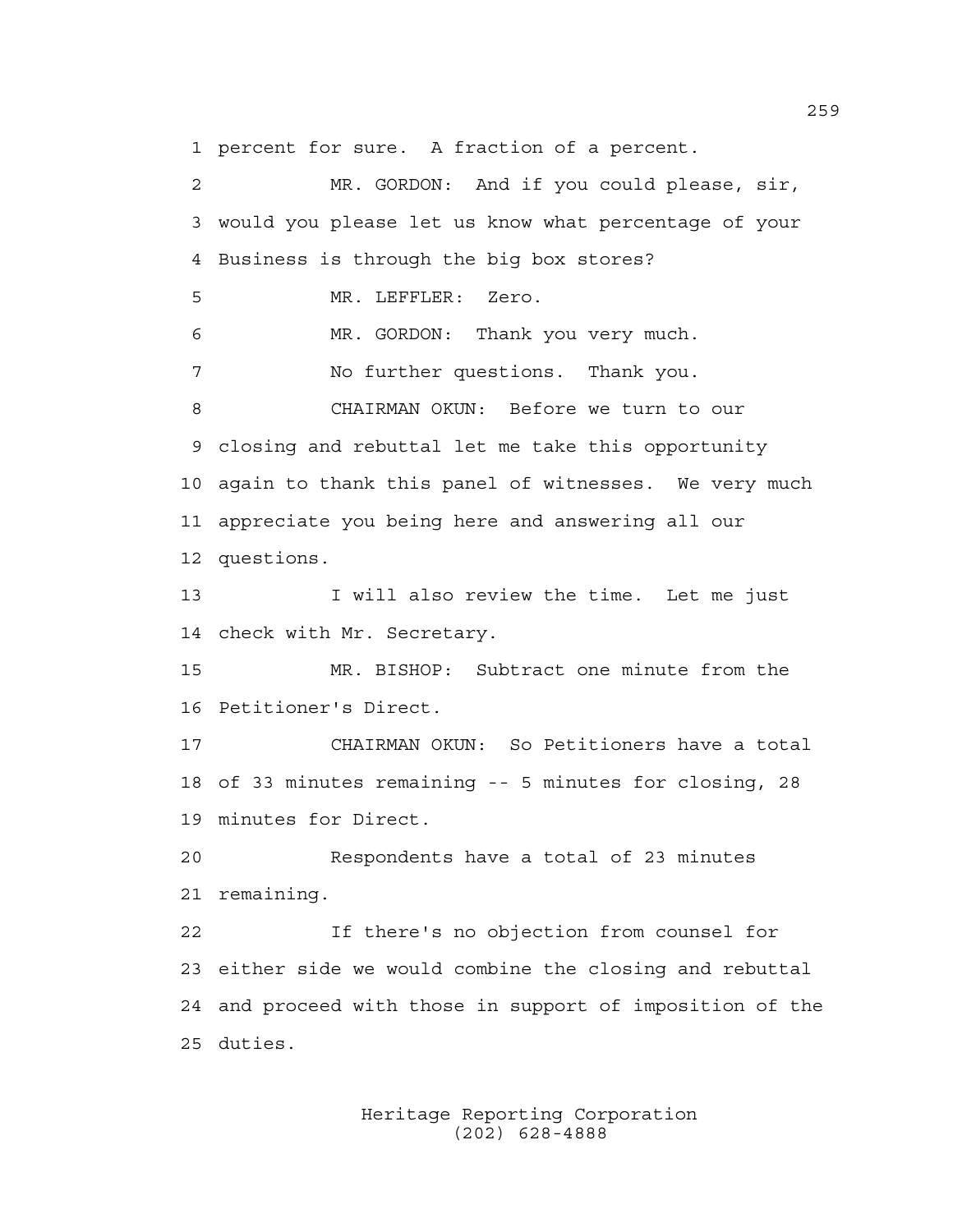1 We'll let this panel go back. Thank you.

2 (Pause.)

3 CHAIRMAN OKUN: Please proceed.

4 MR. GORDON: Thank you.

5 Before getting into my rebuttal/closing 6 comments, one housekeeping matter. I heard a 7 reference to supplemental materials that have been 8 submitted on the record, specifically with respect to 9 the issue of level of trade. We have not received 10 anything on that. I don't know if the staff has, but 11 we certainly haven't, so I feel like I'm at a little 12 bit of a disadvantage and I'm somewhat concerned about 13 that with respect to our comments here and going into 14 the post-hearing brief.

15 CHAIRMAN OKUN: Mr. Gordon, I will consult 16 with staff and we will get back to you on that with 17 regard to your specific reference.

18 MR. GORDON: Very good. Thank you. 19 I'd like to start actually by picking up on 20 a thread from Chairman Okun's next to last round of 21 questioning.

22 This looks like a case of serial dumping 23 because it is a case of serial dumping. What you have 24 on the record before you, as you have since the 25 preliminary determination, is a situation where after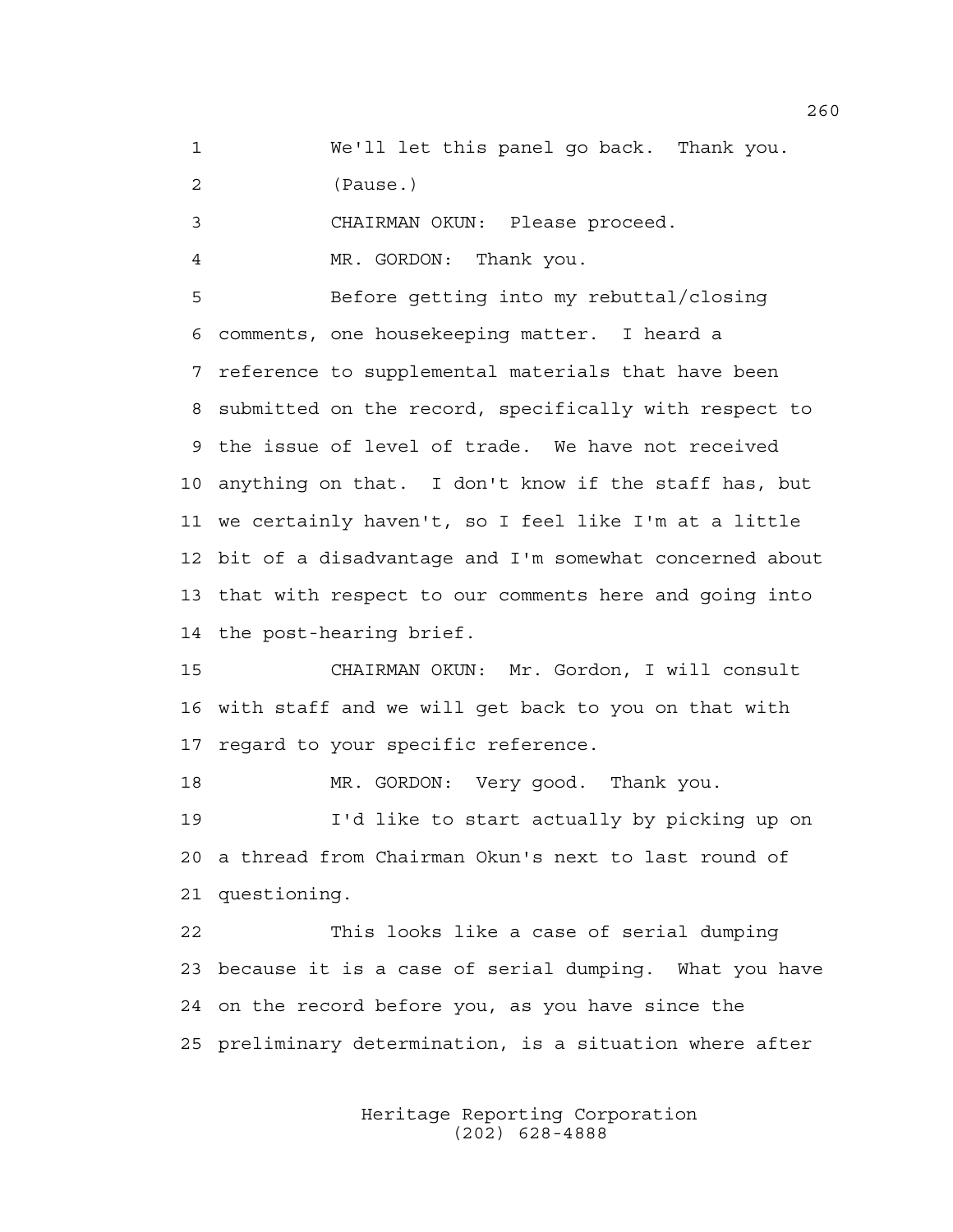1 an order was imposed on dumped imports from China the 2 UAE industry stepped up, doubled its capacity and 3 surged product into the market.

4 Now had that been all they did we wouldn't 5 really have a problem. If they had brought product in 6 at fairly traded prices, no problem.

7 As you've heard today from both Tree Island 8 and from Mid Continent Nail, these companies and the 9 rest of this industry stand ready, willing and able 10 and desiring to compete fairly with producers, whether 11 they be in the United States or Malaysia or even 12 Dallas, Texas, which I guess is still part of the 13 United States.

14 However, what we have seen happen on the 15 record is that the UAE imports, not UAE producers, not 16 simply Dubai Wire supplying to Prime Source but also 17 Precision supplying to Hitachi, used low prices, 18 dumped prices. The Commerce Department actually has 19 confirmed that in its final determination this 20 afternoon. Dumped prices at very deep levels of 21 underselling to bring product into our market and 22 increase their volume and market penetration at a time 23 when demand, all drivers of demand and all demand 24 indicators, were collapsing.

25 It makes no sense except for the dumping and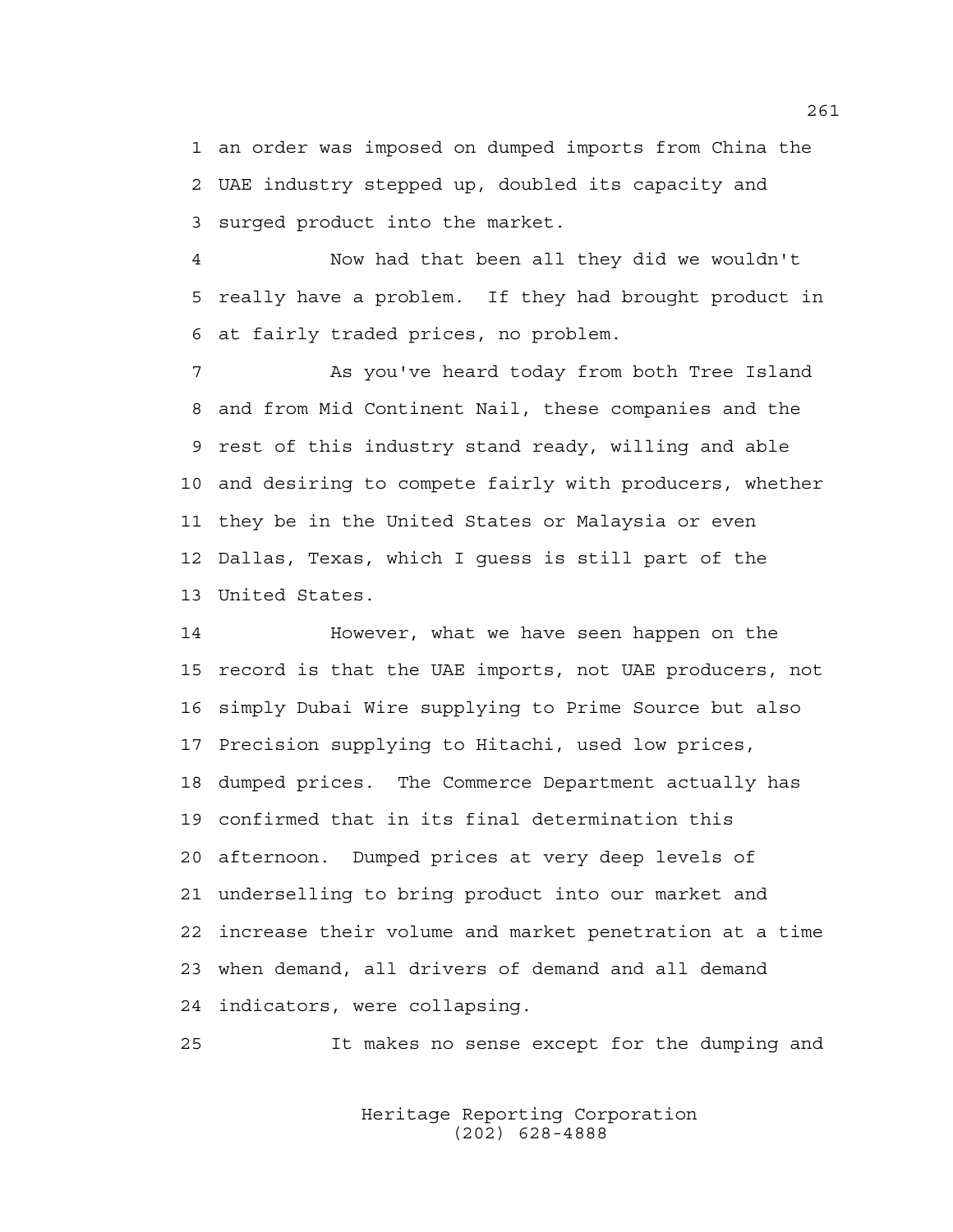1 how this was going on.

2 Ms. Zinman candidly tries to work her way 3 around their motivations but the facts speak for 4 themselves. Price is what this case is about.

5 Prime Source's or Hitachi's ability to find 6 dumped imports from another Source after their 7 preferred source of dumped imports, China, was cut 8 off.

9 Especially in the last panel, the second 10 panel today, there was a lot of time spent discussing 11 the issue of the big box stores. It's sort of like a 12 big bright spotlight that people and the mosquitoes 13 get drawn to. I think it's a bit of a mistake to get 14 too caught up in that idea.

15 As we've heard, the big box stores do not 16 account for the majority of the sales of subject nails 17 in the United States. They have a high profile. They 18 do a lot of marketing. A lot of people walk through 19 them. But that's not where the action is for these 20 products.

21 Also there was a great deal of attention 22 spent on trying to turn this case into all about just 23 Mid Continent Nail. Now Mid Continent is the 24 Petitioner in this case. They had the wherewithal and 25 the guts to stand up and try to defend this industry.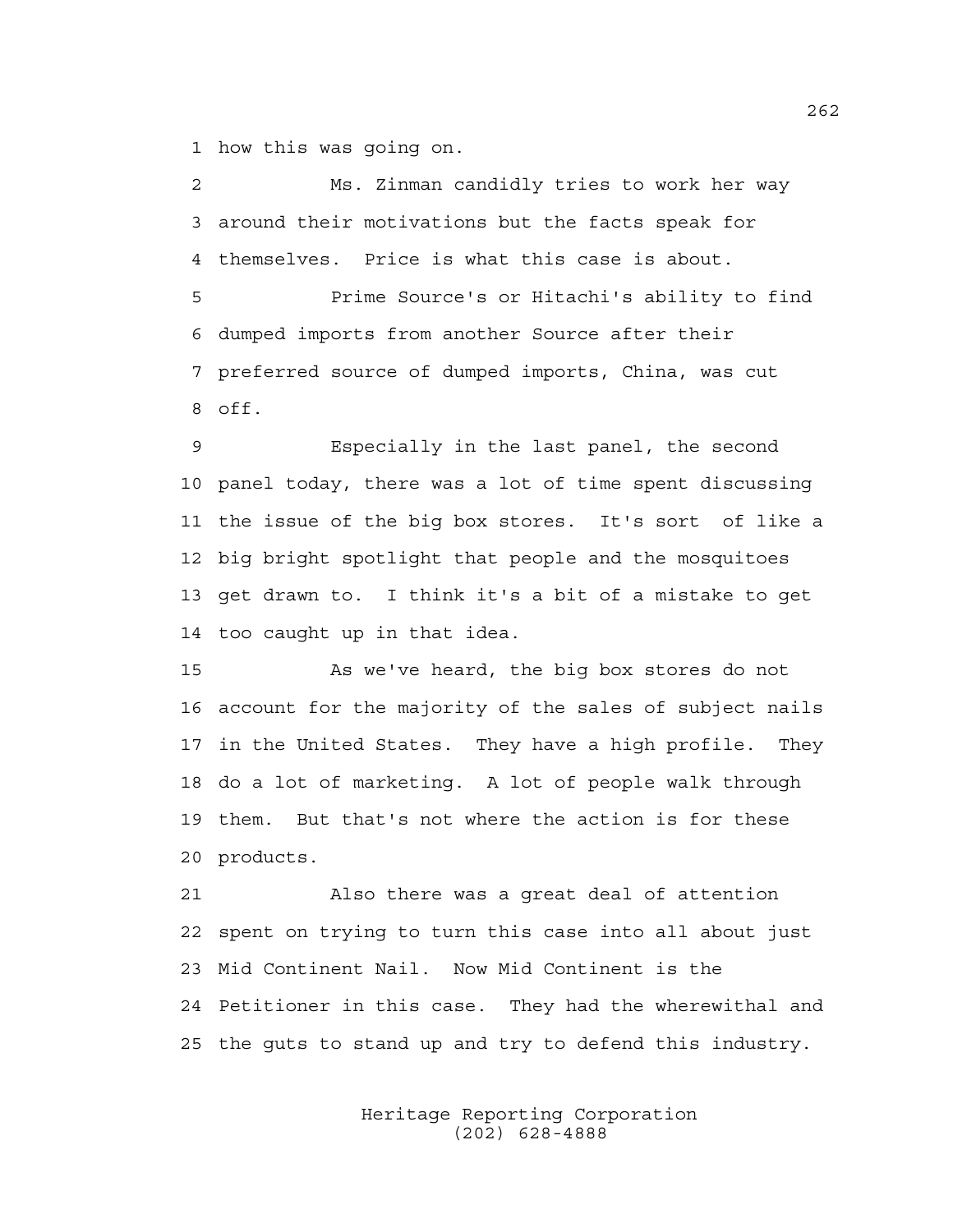1 But this case is about the entire U.S. industry. 2 It's about the companies who are forced out of 3 business. It's about the companies who have remained 4 in business barely. It's about companies who are 5 making decisions about whether and how to participate 6 in this market in light of the current market 7 conditions with the dumped UAE imports.

8 It is not a case about one company any more 9 than it is a case about Prime Source alone.

10 A couple of other points. I heard some 11 questions exploring the idea of justification for the 12 lower prices from the UAE imports, whether it has to 13 do with the price of wire rod or the price of energy 14 or the price of anything like that.

15 Well the testimony from the Respondents 16 themselves very clearly should have put an end to 17 that. There is no advantage in the cost of rod in the 18 UAE. You heard that. There is no advantage for 19 electricity or gas. In fact some of these things are 20 actually cheaper in the United States. Never mind the 21 effect of logistics and not having to move product 22 from the UAE to the United States if you're actually 23 producing it here.

24 We also heard testimony, there was a good 25 discussion of alternate sources of imports. Would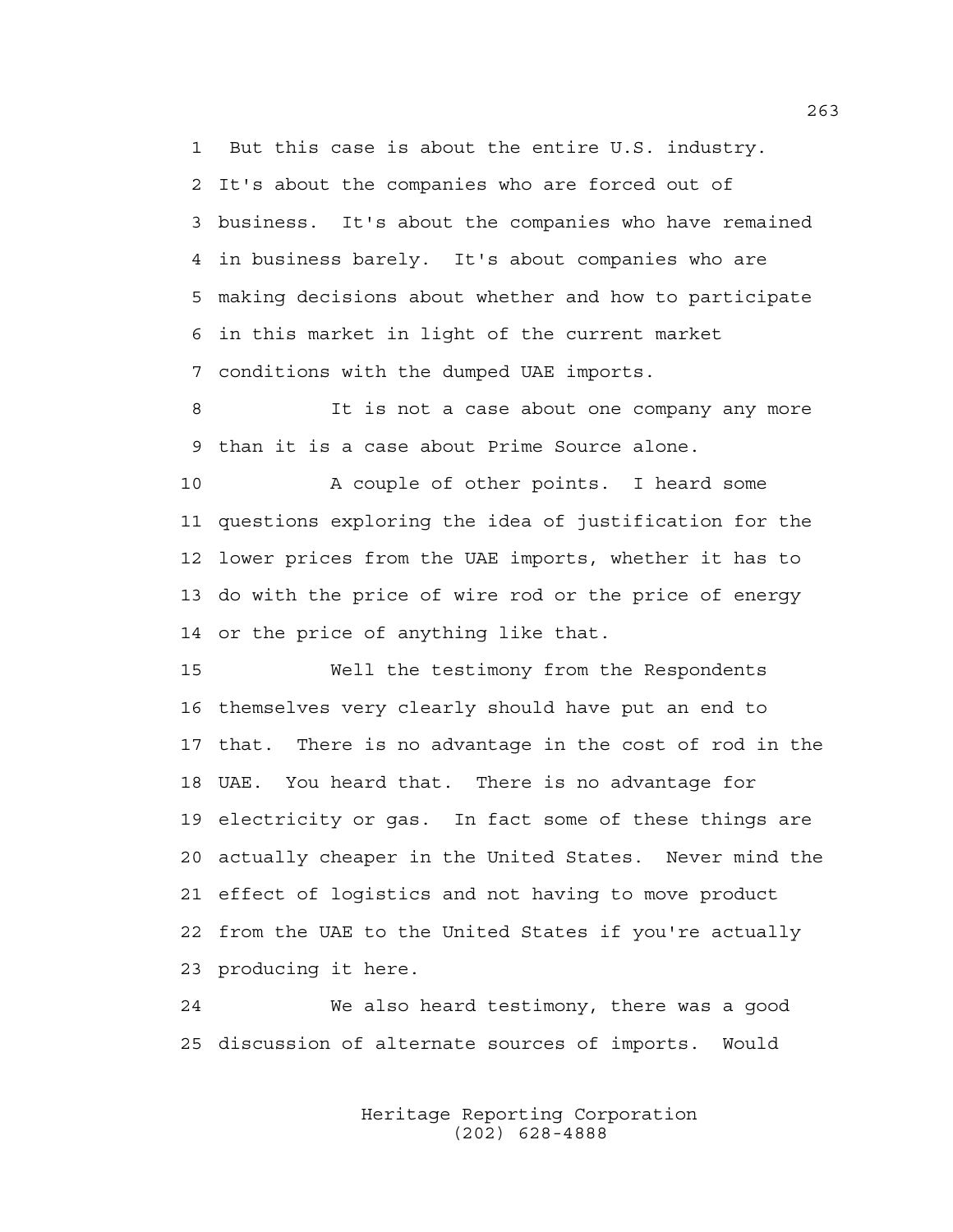1 this order actually be effective if it's put into 2 place? I heard several very good questions asked 3 about that. I didn't hear any good answer telling the 4 Commission that there are alternate sources of supply.

5 In fact if there had been I sincerely doubt 6 you'd have Prime Source and Dubai Wire open up 7 production in the United States.

8 I'd like to pick up on one point that Mr. 9 Doody made twice, claiming that Mid Continent Nail 10 refused to supply them nails under private label. In 11 fact I think Mr. Doody actually admitted, and as Mid 12 Continent will attest, they do supply his company with 13 private label nails. They did decline to grow that 14 program with him but the reasons are something 15 different than Mr. Doody would have spoken. We'll get 16 into that in our post-hearing brief, but I wanted to 17 flag this issue for you, that things are not as they 18 may appear.

19 Overall, I would bring to the Commission's 20 mind the fact that, as I mentioned earlier, no fewer 21 than seven companies have been forced out of business 22 in the last three or four years. Those companies 23 represented long-standing committed U.S. producers, 24 hundreds of good-paying jobs, wages, thousands of tons 25 of capacity, and they're not here today and their data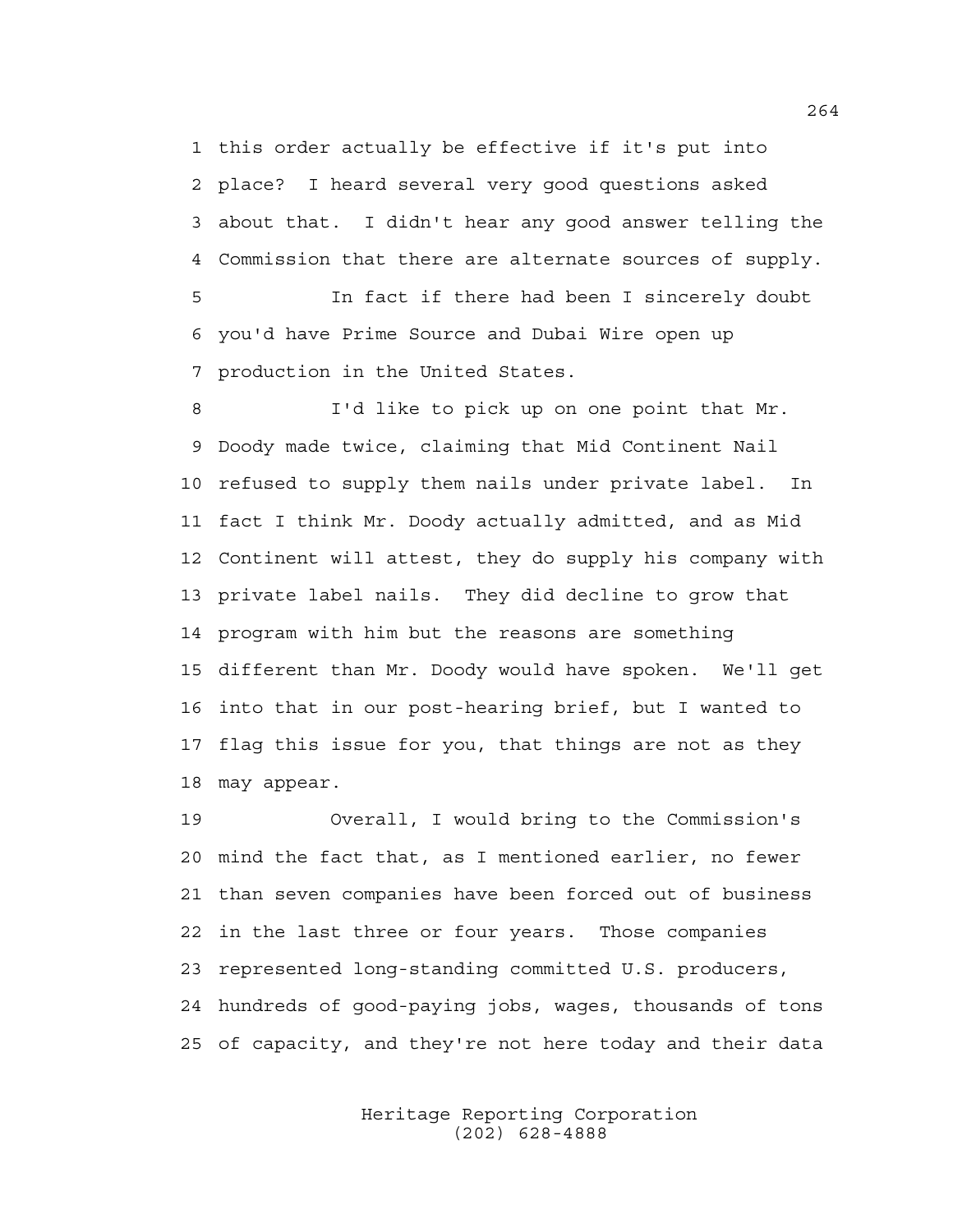1 are not on the record today. But what is on the 2 record is massive evidence of lost sales and lost 3 revenue, employment losses in the industry, reduced 4 wages to the workers that are left, and reduced 5 profitability over the period.

6 These and the many other indicia of injury 7 fully support a determination of present material 8 injury and also a determination that the industry is 9 vulnerable to material injury by reason of the subject 10 imports.

11 Thank you very much.

12 CHAIRMAN OKUN: Thank you.

13 Please come forward for your closing, Mr. 14 House.

15 MR. HOUSE: Thank you, Madame Chairman. 16 Michael House, again, on behalf of Precision Fasteners 17 and on behalf of the Respondents in closing and 18 rebuttal.

19 I think it's important that we not lose 20 sight of what the record shows as to the performance 21 of the domestic industry during this period. There's 22 very little discussion of that today. Obviously much 23 of that is on the confidential record. It's hard to 24 discuss fully in a public hearing. But we have a very 25 dramatic record in our view in this case. We have an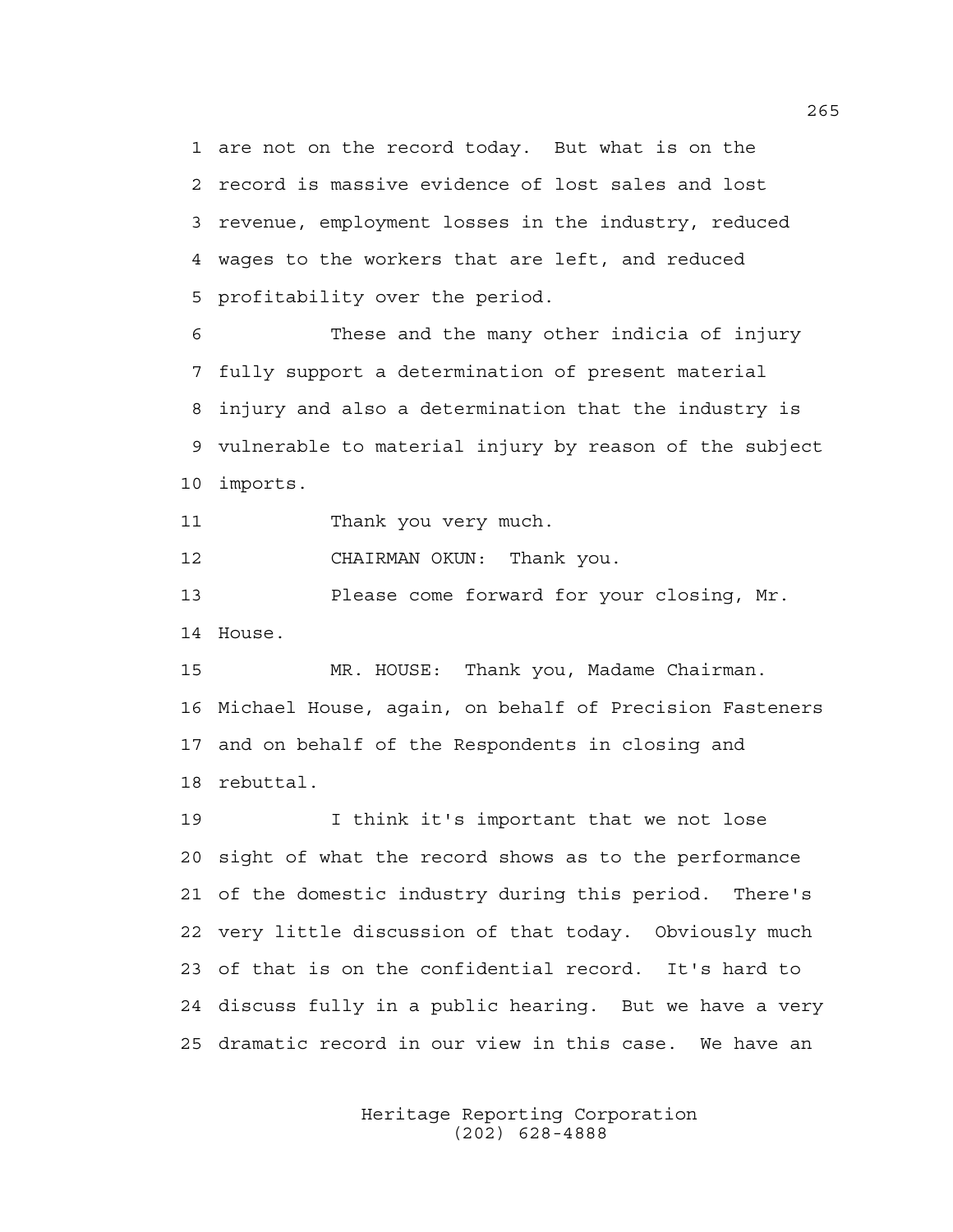1 industry that in the face of the greatest economic 2 recession in generations and a housing freefall that 3 began in '08 and still hasn't fully recovered, we have 4 an industry that the confidential record before the 5 Commission shows is performing remarkably well.

6 We have an industry that we think is no 7 stretch to conclude, despite what Mid Continent would 8 like you to believe, that has a level of health that 9 is during this difficult economic period is really 10 striking.

11 We've had discussion today about what the 12 data might show, including certain companies and not 13 including other certain companies of this domestic 14 industry. We think that it is important for the 15 Commission to look at the makeup of the domestic 16 industry, look at the trends of the performance of 17 each component of the domestic industry, but of course 18 as the Commission has correctly noted, ultimately you 19 need to decide on the basis of what the record tells 20 you about the industry as a whole.

21 We think that looking at the data as to this 22 industry as a whole, even with the housing industry at 23 its most moribund, we have a U.S. industry that has 24 maintained overall consistently healthy levels of net 25 income throughout the period. And this is taking into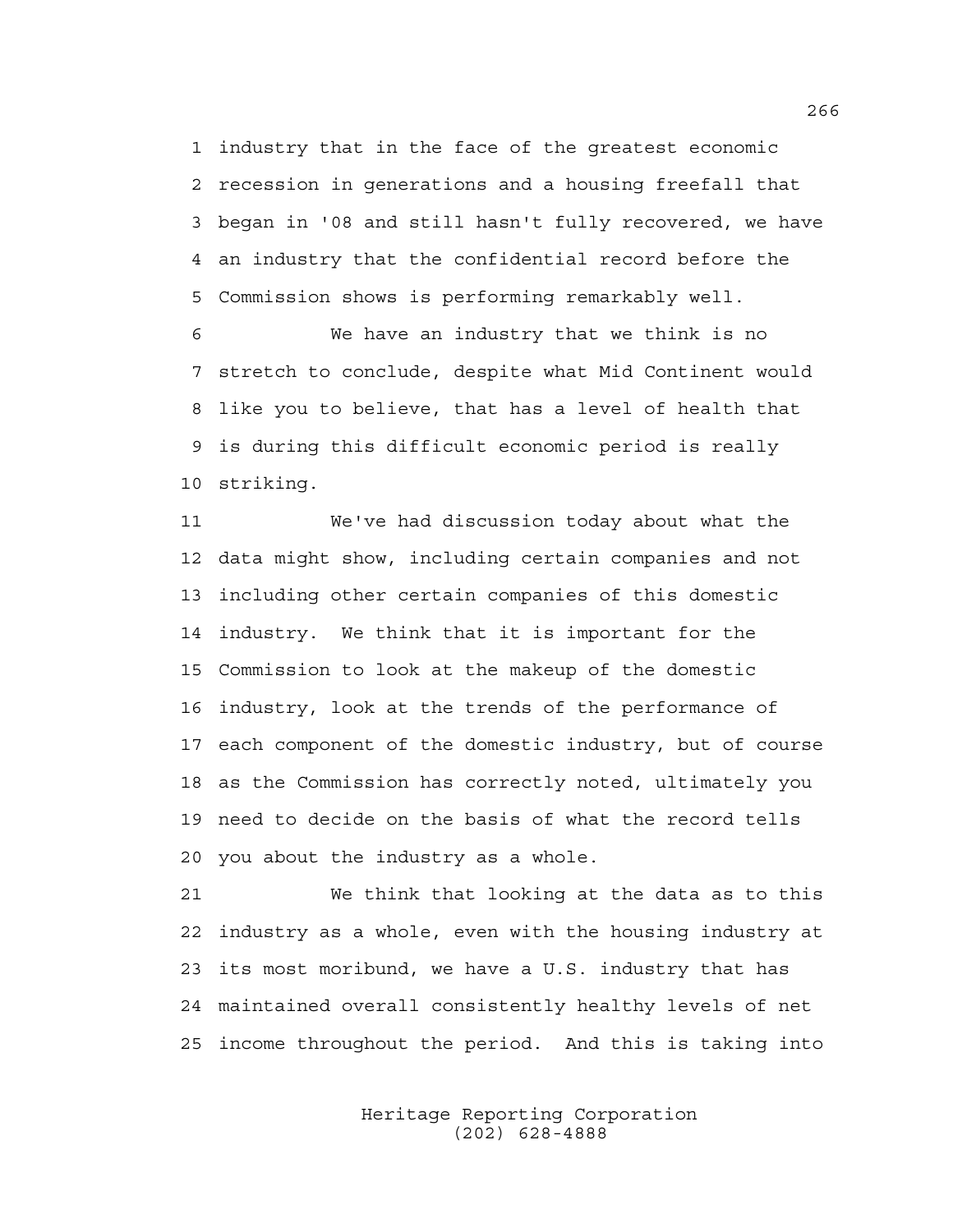1 account the circumstances that Petitioners have 2 described.

3 When examined in an overall basis, the U.S. 4 industry in this period demonstrated significant 5 improvement as the period progressed, particularly as 6 the period reached its mid point and continuing to 7 today, we saw very significant improvement in all the 8 pertinent categories -- shipments, net sales, 9 operating income, net income, inventories.

10 We encourage the Commission to examine this 11 record carefully. Again, with particular reference as 12 it examines the conditions of competition here to the 13 party that brought this case, Mid Continent.

14 It's our position that the record simply 15 doesn't support Mid Continent's claims.

16 Petitioner points to the increase in imports 17 from the UAE that occurred during the period. We've 18 heard from Prime Source and Dubai Wire exactly why 19 this occurred, and it wasn't due to dumped prices. In 20 fact as counsel to Petitioners alluded to, the U.S. 21 Department of Commerce just today while we were 22 sitting here announced its final determination of 23 dumping margins, and the Department concluded that 24 margins were in a fairly minimal level. Dumping 25 margins in the range of two to six percent. These are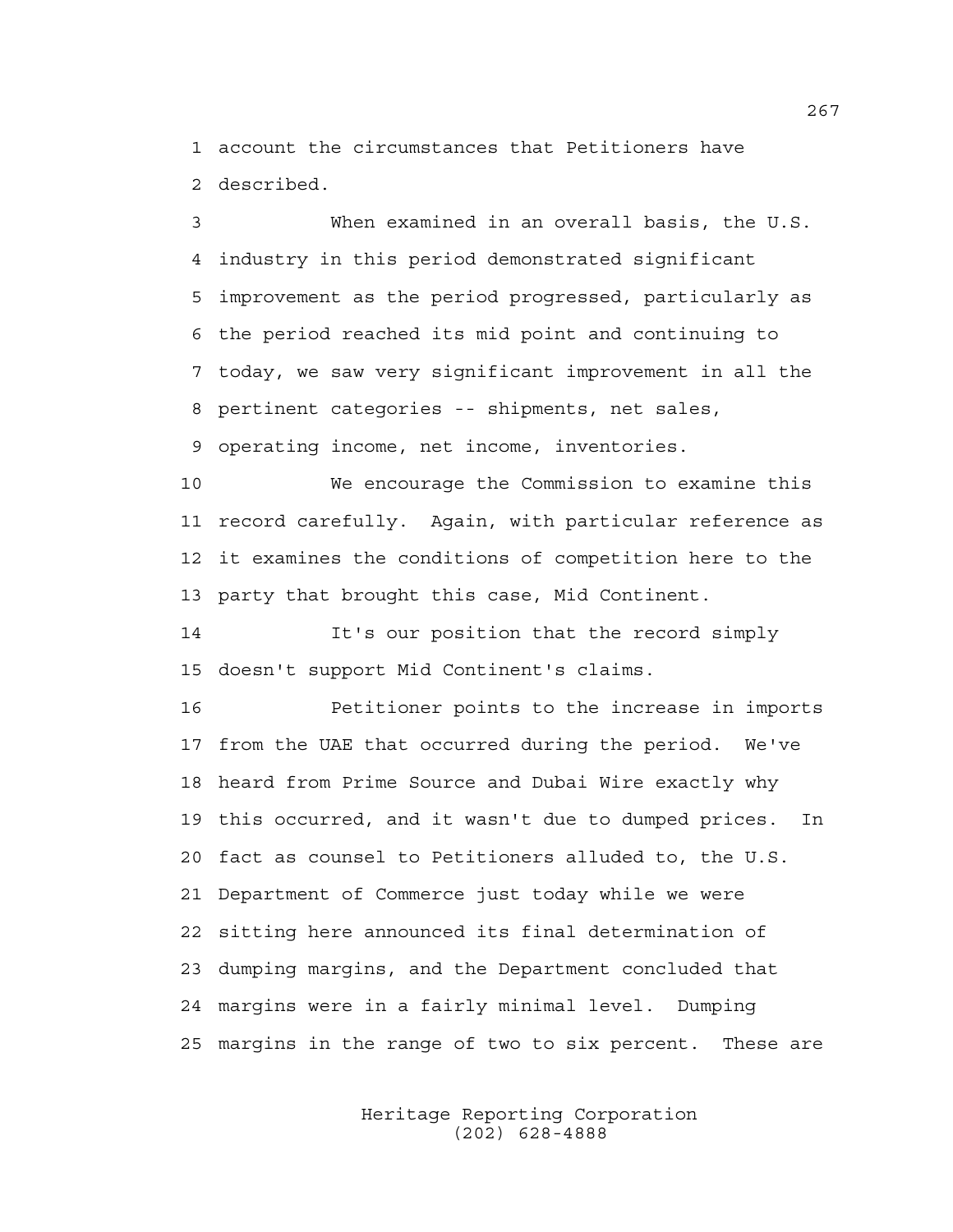1 the UAE imports coming into this market.

2 Yet during this period the U.S. nails 3 industry was able to remain profitable and perform 4 favorably and improve during a great recession when 5 demand for nails at this same time plummeted from 6 prior levels.

7 It's clear that this recession did not 8 result in imports gaining a greater share of the 9 domestic consumption then in the past.

10 Finally, and most importantly, causation and 11 the role of imports in this market.

12 We heard today from importers and purchasers 13 who account for virtually all of the subject imports 14 from the UAE. The Commission with its panel today and 15 the submissions on the submissions record has a 16 complete picture of the market from the very 17 participants to count for all of the subject imports. 18 Their testimony tells a markedly different 19 story than what Petitioner Mid Continent would have 20 you believe.

21 We heard the Petitioners themselves concede 22 this morning that the nails industry is not 23 monolithic. We heard Mr. Skarich of Mid Continent 24 concede that there are many different segments of this 25 market. We've heard a lot of testimony and there's a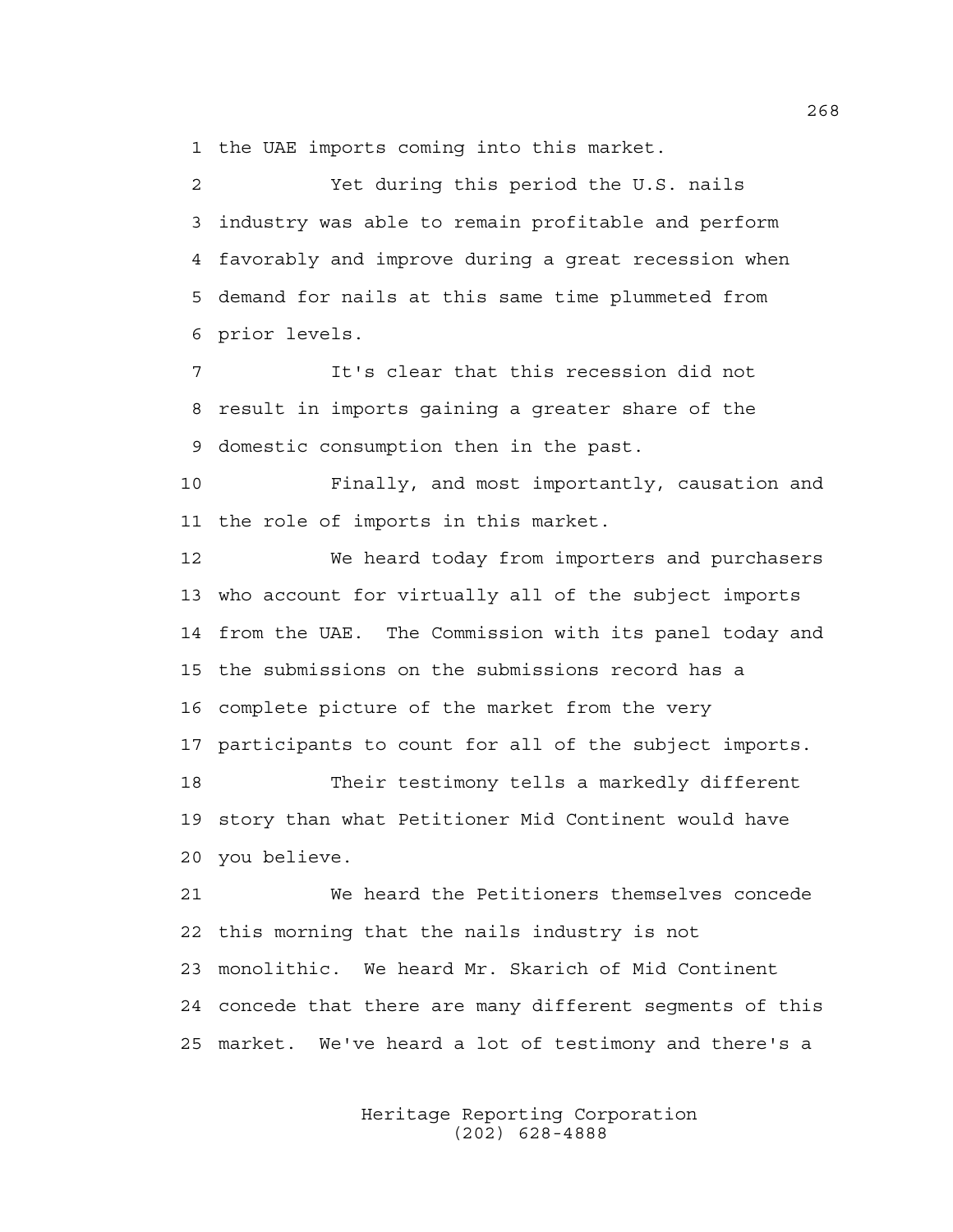1 lot of information in this record about how the 2 imports from the UAE compete in these different parts 3 of the market.

4 The mass merchandiser market, the big home 5 center market -- Home Depot, Lowe's and the like. 6 It's clearly a very important part of this market.

7 We heard the representative from Hitachi 8 testify that that's well over half of his business. 9 And of course he's collated nails. He was questioned 10 whether he makes any one to five pound packages. Of 11 course not. He's in collated nails. Those are bulk 12 nails.

13 The competition in this very important part 14 of the market is served by UAE product because of what 15 the witnesses testified to today and what the record 16 reflects, which is the capacity, the willingness, the 17 capability of delivering on a just in time basis 18 significant quantities of multiple SKUs from vendors 19 that are capable of meeting the needs of these 20 customers.

21 Prime Source is capable of doing this and 22 has succeeded on that basis. Whether their sourcing 23 was from China in the past or whether it is from the 24 UAE now.

25 Hitachi is capable of doing this, whether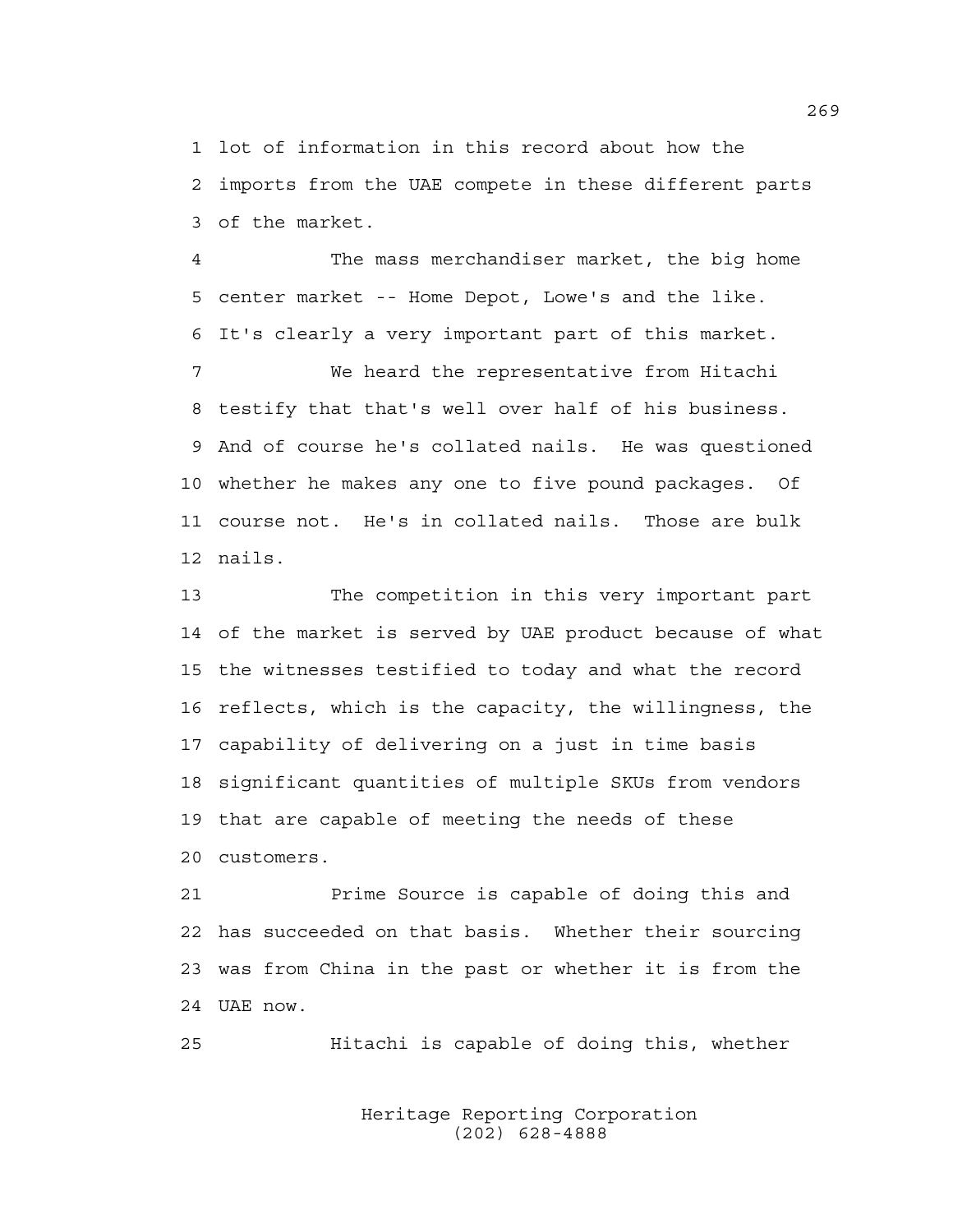1 their sourcing was from Dubai Wire in the past or is 2 from Precision in the UAE now.

3 And as we heard, they are able to serve this 4 important part of the market not based on price, but 5 based on their capability to serve the large-scale and 6 just in time needs of those types of customers.

7 In the case of Hitachi in particular the 8 record is clear, and Hitachi of course accounts for a 9 very significant amount of imports from the UAE, that 10 it is that company's quality and brand recognition 11 that are the basis for the company's success and not 12 price.

13 Of course it's clear from the record that 14 Mid Continent is not seen in this big box mass 15 merchandise market.

16 Finally with regard to the other important 17 part of the market, the distributor STAFDA part of the 18 market. WE heard today the real reason why purchasers 19 have purchased from the UAE during this period, and 20 it's not because of price. We heard uniform testimony 21 from the purchasing industry that the U.S. suppliers 22 that they would like to buy from, i.e. Mid Continent, 23 are not willing to supply them with the private label 24 products that they require. We heard significant 25 testimony today as to the role of private label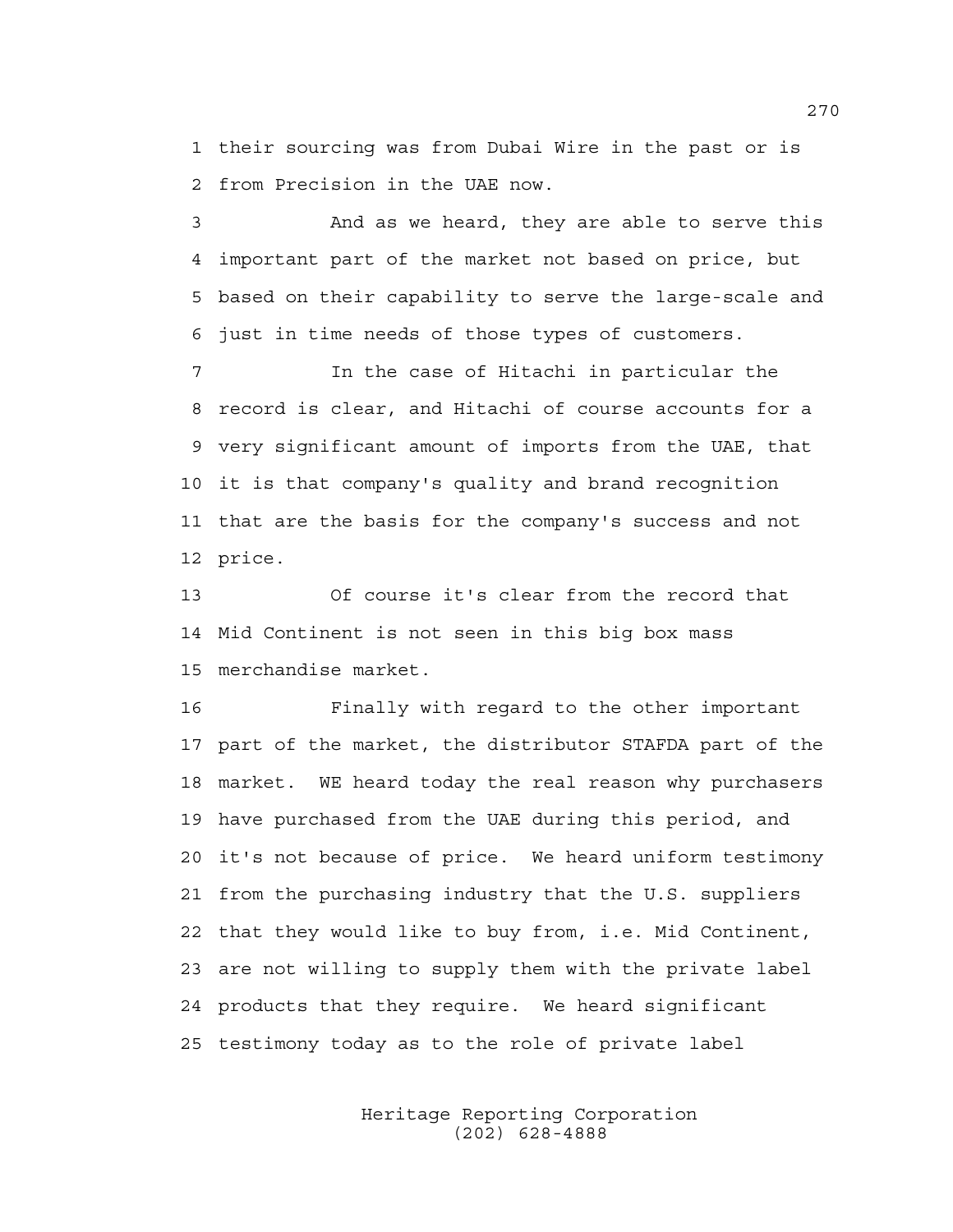1 products in both the big box and STAFDA distributor 2 markets. The very important role that private label 3 branded products plan.

4 You heard both Mr. Doody and Mr. Fischer 5 testify directly to this. Essentially the message to 6 them from Mid Continent was buy our brand or go away.

7 This is not a question of price. This is a 8 question of a U.S. producer's unwillingness to supply 9 the brand needs of important U.S. purchasers.

10 In sum, we have a case where the performance 11 of the U.S. industry during this period is simply not 12 connected to the pricing of subject imports from the 13 UAE. And it's equally clear from the record and from 14 testimony today that U.S. importers and purchaser who 15 currently buy from the UAE will not turn to U.S. 16 producers for supply in the event of an antidumping 17 duty order. It is clear that this supply would shift 18 to third countries.

19 Accordingly, there is no basis on this 20 record for the Commission to reach an affirmative 21 determination.

22 Thank you very much.

23 CHAIRMAN OKUN: Thank you.

24 Post-hearing briefs, statements responsive 25 to questions, requests of the Commission and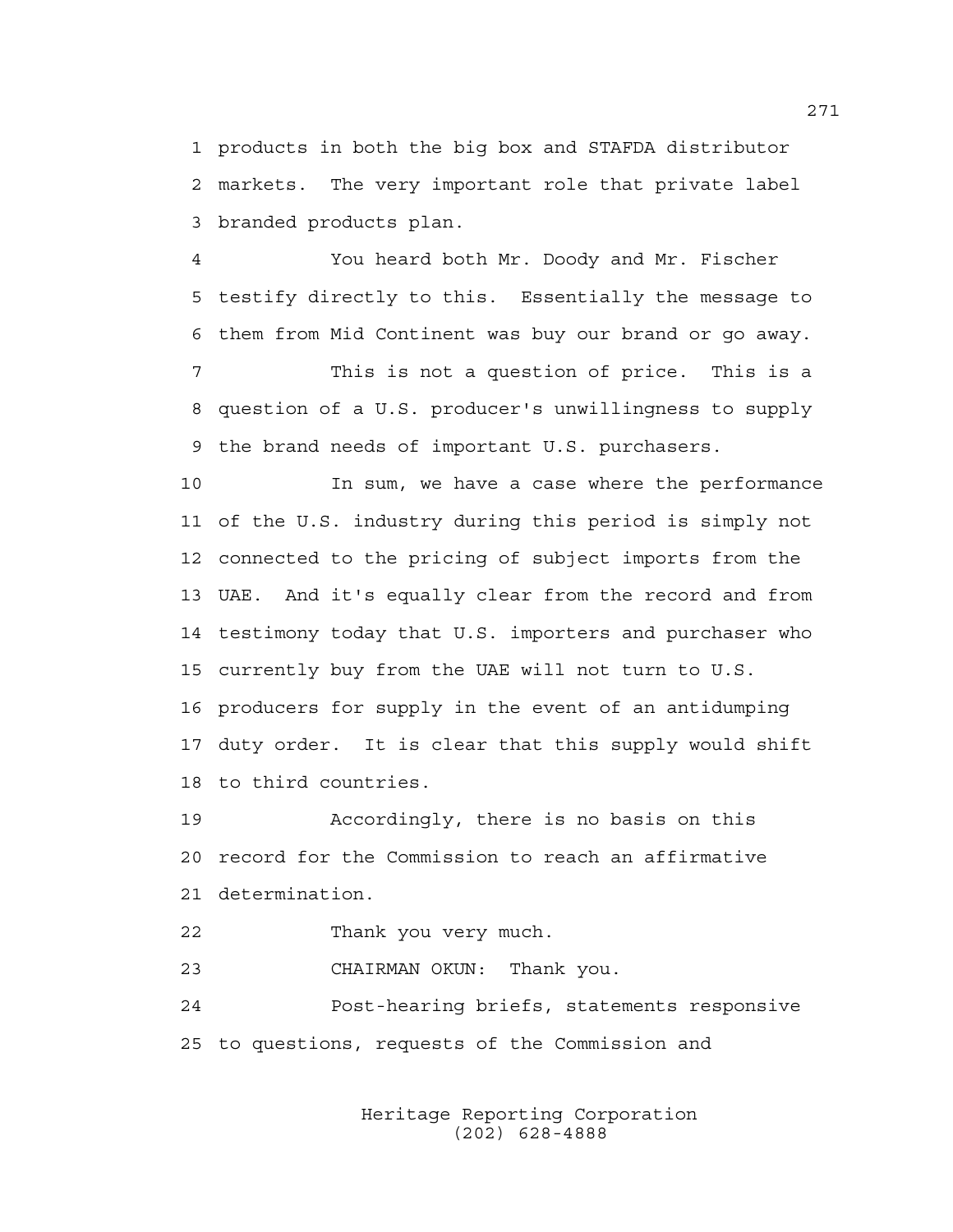Heritage Reporting Corporation 3 The closing of the record and final release 4 of data to parties is April 12, 2012. 5 Final comments are due April 16, 2012. 6 With no other business to come before the 7 Commission, this hearing is adjourned. 8 (Whereupon, at 4:30 p.m., the hearing was 9 adjourned.) 10 // 11 // 12 // 13 // 14 // 15 // 16 // 17 // 18 // 19 // 20 // 21 // 22 // 23 // 24 // 25 // 26

1 corrections to the transcript must be filed by March

2 27, 2012.